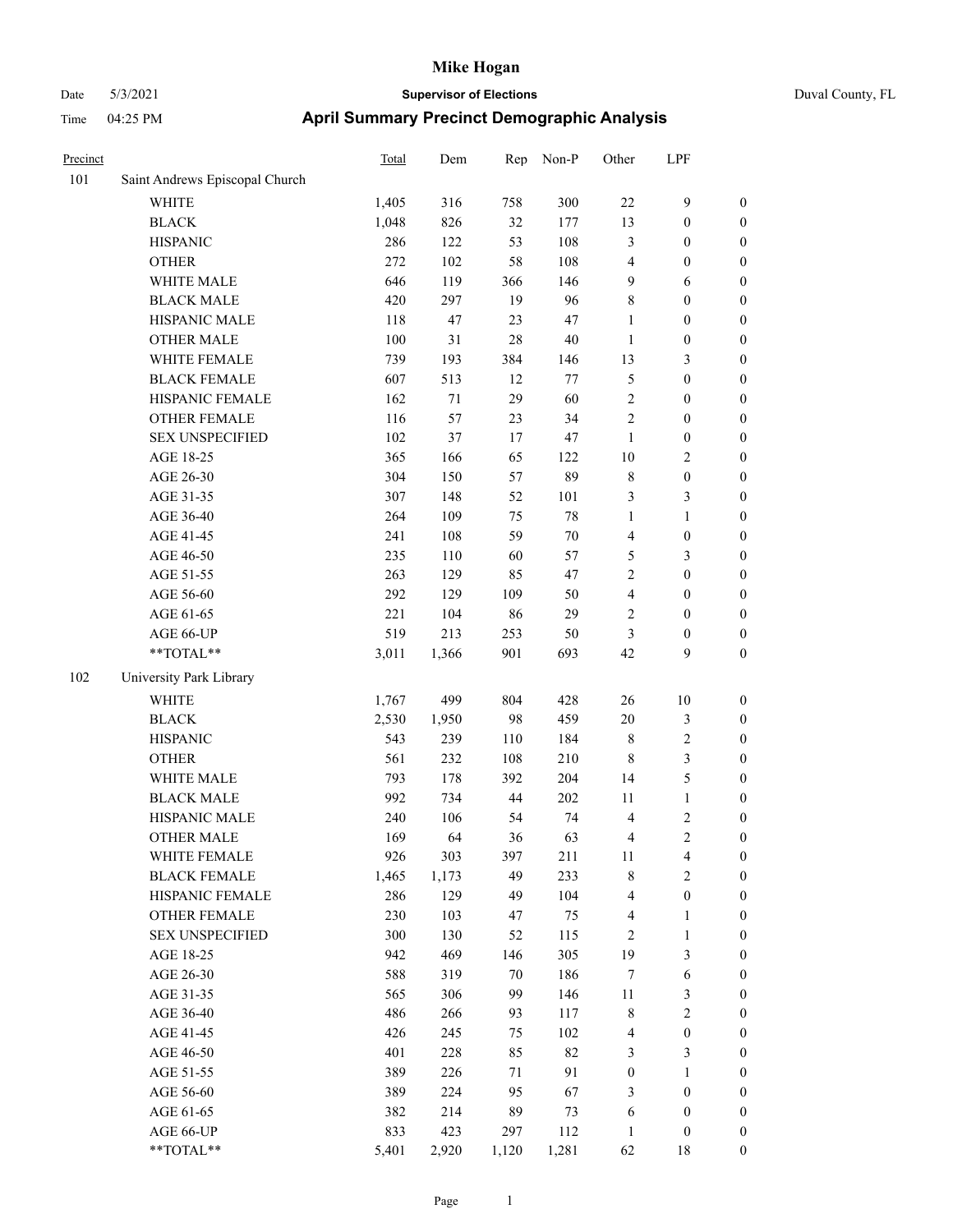|  | Duval County, FL |  |
|--|------------------|--|
|--|------------------|--|

| Precinct |                                                             | <b>Total</b> | Dem   | Rep            | Non-P | Other            | LPF              |                  |
|----------|-------------------------------------------------------------|--------------|-------|----------------|-------|------------------|------------------|------------------|
| 103      | River Reach Baptist Church                                  |              |       |                |       |                  |                  |                  |
|          | <b>WHITE</b>                                                | 960          | 201   | 524            | 207   | $21\,$           | $\boldsymbol{7}$ | $\boldsymbol{0}$ |
|          | <b>BLACK</b>                                                | 501          | 382   | $20\,$         | 89    | 10               | $\boldsymbol{0}$ | $\boldsymbol{0}$ |
|          | <b>HISPANIC</b>                                             | 159          | 58    | 34             | 66    | $\mathbf{1}$     | $\boldsymbol{0}$ | $\boldsymbol{0}$ |
|          | <b>OTHER</b>                                                | 225          | 57    | 62             | 101   | 3                | $\sqrt{2}$       | $\boldsymbol{0}$ |
|          | WHITE MALE                                                  | 464          | 76    | 271            | 107   | 7                | $\mathfrak{Z}$   | $\boldsymbol{0}$ |
|          | <b>BLACK MALE</b>                                           | 226          | 162   | $\overline{9}$ | 48    | 7                | $\boldsymbol{0}$ | $\boldsymbol{0}$ |
|          | HISPANIC MALE                                               | 72           | 25    | 17             | 30    | $\boldsymbol{0}$ | $\boldsymbol{0}$ | 0                |
|          | <b>OTHER MALE</b>                                           | 85           | 23    | 25             | 36    | $\boldsymbol{0}$ | $\mathbf{1}$     | 0                |
|          | WHITE FEMALE                                                | 482          | 121   | 247            | 97    | 14               | $\mathfrak{Z}$   | $\boldsymbol{0}$ |
|          | <b>BLACK FEMALE</b>                                         | 267          | 214   | $10\,$         | 40    | 3                | $\boldsymbol{0}$ | $\boldsymbol{0}$ |
|          | HISPANIC FEMALE                                             | 83           | 31    | 17             | 34    | $\mathbf{1}$     | $\boldsymbol{0}$ | $\boldsymbol{0}$ |
|          | <b>OTHER FEMALE</b>                                         | 107          | 27    | 31             | 45    | 3                | $\mathbf{1}$     | $\boldsymbol{0}$ |
|          | <b>SEX UNSPECIFIED</b>                                      | 59           | 19    | 13             | 26    | $\boldsymbol{0}$ | $\mathbf{1}$     | $\boldsymbol{0}$ |
|          | AGE 18-25                                                   | 197          | 72    | 47             | 69    | 7                | $\sqrt{2}$       | $\boldsymbol{0}$ |
|          | AGE 26-30                                                   | 181          | 54    | 53             | 66    | $\,$ $\,$        | $\boldsymbol{0}$ | $\boldsymbol{0}$ |
|          | AGE 31-35                                                   | 200          | 76    | 62             | 59    | $\mathbf{1}$     | $\sqrt{2}$       | $\boldsymbol{0}$ |
|          | AGE 36-40                                                   | 180          | 62    | 52             | 63    | 3                | $\boldsymbol{0}$ | 0                |
|          | AGE 41-45                                                   | 145          | 61    | 38             | 42    | 2                | $\sqrt{2}$       | 0                |
|          | AGE 46-50                                                   | 143          | 69    | 42             | 29    | 3                | $\boldsymbol{0}$ | $\boldsymbol{0}$ |
|          | AGE 51-55                                                   | 172          | 68    | 66             | 34    | 3                | $\mathbf{1}$     | $\boldsymbol{0}$ |
|          | AGE 56-60                                                   | 179          | 59    | 76             | 41    | 3                | $\boldsymbol{0}$ | $\boldsymbol{0}$ |
|          | AGE 61-65                                                   | 118          | 48    | 54             | 13    | 2                | $\mathbf{1}$     | $\boldsymbol{0}$ |
|          | AGE 66-UP                                                   | 330          | 129   | 150            | 47    | $\mathfrak{Z}$   | $\mathbf{1}$     | $\boldsymbol{0}$ |
|          | $\mathrm{*}\mathrm{*} \mathrm{TOTAL} \mathrm{*} \mathrm{*}$ | 1,845        | 698   | 640            | 463   | 35               | 9                | $\boldsymbol{0}$ |
| 104      | Arlington Christian Church                                  |              |       |                |       |                  |                  |                  |
|          | WHITE                                                       | 1,486        | 320   | 800            | 334   | $26\,$           | 6                | $\boldsymbol{0}$ |
|          | <b>BLACK</b>                                                | 930          | 731   | 54             | 134   | $\overline{9}$   | $\sqrt{2}$       | $\boldsymbol{0}$ |
|          | <b>HISPANIC</b>                                             | 338          | 125   | 82             | 124   | $\overline{4}$   | $\mathfrak{Z}$   | $\boldsymbol{0}$ |
|          | <b>OTHER</b>                                                | 330          | 109   | 92             | 127   | $\overline{c}$   | $\boldsymbol{0}$ | 0                |
|          | WHITE MALE                                                  | 722          | 132   | 395            | 177   | 12               | 6                | 0                |
|          | <b>BLACK MALE</b>                                           | 398          | 288   | 27             | 76    | 5                | $\sqrt{2}$       | $\boldsymbol{0}$ |
|          | HISPANIC MALE                                               | 149          | 48    | 36             | 62    | 2                | $\mathbf{1}$     | $\boldsymbol{0}$ |
|          | <b>OTHER MALE</b>                                           | 124          | 34    | 44             | 44    | $\mathfrak{D}$   | $\Omega$         | $\theta$         |
|          | WHITE FEMALE                                                | 737          | 184   | 388            | 151   | 14               | $\boldsymbol{0}$ | 0                |
|          | <b>BLACK FEMALE</b>                                         | 517          | 432   | 27             | 54    | 4                | $\boldsymbol{0}$ | 0                |
|          | HISPANIC FEMALE                                             | 180          | 72    | 42             | 62    | 2                | $\sqrt{2}$       | 0                |
|          | <b>OTHER FEMALE</b>                                         | 158          | 60    | 41             | 57    | $\boldsymbol{0}$ | $\boldsymbol{0}$ | 0                |
|          | <b>SEX UNSPECIFIED</b>                                      | 99           | 35    | $28\,$         | 36    | $\boldsymbol{0}$ | $\boldsymbol{0}$ | 0                |
|          | AGE 18-25                                                   | 344          | 145   | 73             | 116   | 9                | $\mathbf{1}$     | 0                |
|          | AGE 26-30                                                   | 316          | 125   | 76             | 108   | 5                | $\sqrt{2}$       | 0                |
|          | AGE 31-35                                                   | 317          | 136   | $8\sqrt{1}$    | 90    | 7                | $\mathfrak{Z}$   | 0                |
|          | AGE 36-40                                                   | 300          | 107   | $90\,$         | 98    | 4                | 1                | 0                |
|          | AGE 41-45                                                   | 243          | 112   | 72             | 56    | 2                | $\mathbf{1}$     | $\boldsymbol{0}$ |
|          | AGE 46-50                                                   | 258          | 106   | 85             | 61    | 6                | $\boldsymbol{0}$ | 0                |
|          | AGE 51-55                                                   | 242          | 105   | $88\,$         | 45    | 4                | $\boldsymbol{0}$ | 0                |
|          | AGE 56-60                                                   | 281          | 124   | 118            | 37    | $\boldsymbol{2}$ | $\boldsymbol{0}$ | 0                |
|          | AGE 61-65                                                   | 268          | 105   | 111            | 50    | $\mathbf{1}$     | 1                | 0                |
|          | AGE 66-UP                                                   | 515          | 220   | 234            | 58    | $\mathbf{1}$     | $\sqrt{2}$       | 0                |
|          | $\mathrm{*}\mathrm{*} \mathrm{TOTAL} \mathrm{*} \mathrm{*}$ | 3,084        | 1,285 | 1,028          | 719   | 41               | 11               | 0                |
|          |                                                             |              |       |                |       |                  |                  |                  |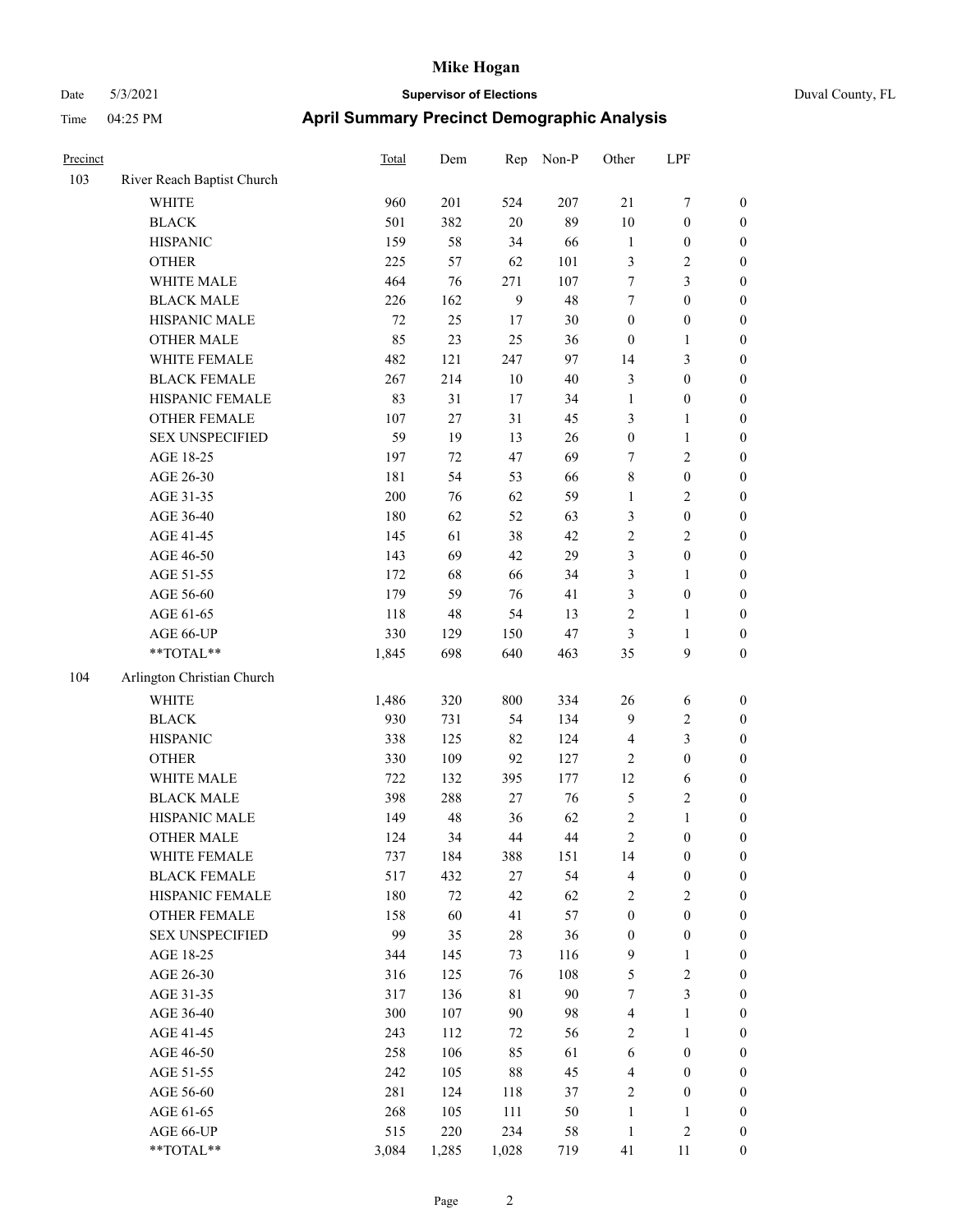| Precinct |                                                           | Total | Dem   | Rep    | Non-P  | Other            | LPF                     |                  |
|----------|-----------------------------------------------------------|-------|-------|--------|--------|------------------|-------------------------|------------------|
| 105      | Terry Parker Baptist Church                               |       |       |        |        |                  |                         |                  |
|          | WHITE                                                     | 2,433 | 569   | 1,282  | 536    | 32               | 14                      | $\boldsymbol{0}$ |
|          | <b>BLACK</b>                                              | 1,134 | 862   | 58     | 198    | 14               | $\overline{c}$          | $\boldsymbol{0}$ |
|          | <b>HISPANIC</b>                                           | 383   | 132   | 113    | 133    | $\mathfrak{S}$   | $\boldsymbol{0}$        | $\boldsymbol{0}$ |
|          | <b>OTHER</b>                                              | 406   | 124   | 115    | 162    | $\sqrt{2}$       | 3                       | $\boldsymbol{0}$ |
|          | WHITE MALE                                                | 1,123 | 214   | 596    | 283    | 18               | 12                      | $\boldsymbol{0}$ |
|          | <b>BLACK MALE</b>                                         | 501   | 358   | 31     | 103    | $\,$ 8 $\,$      | $\mathbf{1}$            | $\boldsymbol{0}$ |
|          | HISPANIC MALE                                             | 151   | 45    | 52     | 51     | $\mathfrak{Z}$   | $\boldsymbol{0}$        | $\boldsymbol{0}$ |
|          | <b>OTHER MALE</b>                                         | 156   | 39    | 51     | 65     | $\boldsymbol{0}$ | $\mathbf{1}$            | $\boldsymbol{0}$ |
|          | WHITE FEMALE                                              | 1,272 | 347   | 664    | 245    | 14               | $\overline{\mathbf{c}}$ | $\boldsymbol{0}$ |
|          | <b>BLACK FEMALE</b>                                       | 600   | 485   | 25     | 83     | 6                | $\mathbf{1}$            | $\boldsymbol{0}$ |
|          | HISPANIC FEMALE                                           | 224   | 83    | 60     | 79     | $\boldsymbol{2}$ | $\boldsymbol{0}$        | $\boldsymbol{0}$ |
|          | OTHER FEMALE                                              | 168   | 62    | 50     | 52     | $\sqrt{2}$       | $\overline{c}$          | $\boldsymbol{0}$ |
|          | <b>SEX UNSPECIFIED</b>                                    | 161   | 54    | 39     | 68     | $\boldsymbol{0}$ | $\boldsymbol{0}$        | $\boldsymbol{0}$ |
|          | AGE 18-25                                                 | 508   | 202   | 117    | 180    | 7                | $\overline{c}$          | $\boldsymbol{0}$ |
|          | AGE 26-30                                                 | 376   | 127   | 99     | 141    | $\boldsymbol{7}$ | $\overline{c}$          | $\boldsymbol{0}$ |
|          | AGE 31-35                                                 | 449   | 159   | 116    | 160    | 8                | $\sqrt{6}$              | $\boldsymbol{0}$ |
|          | AGE 36-40                                                 | 374   | 144   | 103    | 119    | $\overline{4}$   | $\overline{4}$          | $\boldsymbol{0}$ |
|          | AGE 41-45                                                 | 335   | 126   | 112    | 94     | $\mathbf{1}$     | 2                       | $\boldsymbol{0}$ |
|          | AGE 46-50                                                 | 299   | 109   | 113    | $72\,$ | 3                | 2                       | $\boldsymbol{0}$ |
|          | AGE 51-55                                                 | 349   | 131   | 156    | 56     | 6                | $\boldsymbol{0}$        | $\boldsymbol{0}$ |
|          | AGE 56-60                                                 | 411   | 161   | 174    | $70\,$ | 6                | $\boldsymbol{0}$        | $\boldsymbol{0}$ |
|          | AGE 61-65                                                 | 389   | 164   | 169    | 51     | 5                | $\boldsymbol{0}$        | $\boldsymbol{0}$ |
|          | AGE 66-UP                                                 | 866   | 364   | 409    | 86     | 6                | 1                       | $\boldsymbol{0}$ |
|          | **TOTAL**                                                 | 4,356 | 1,687 | 1,568  | 1,029  | 53               | 19                      | $\boldsymbol{0}$ |
| 106      | Blue Cypress Community Center                             |       |       |        |        |                  |                         |                  |
|          | WHITE                                                     | 2,286 | 549   | 1,254  | 440    | 31               | 12                      | $\boldsymbol{0}$ |
|          | <b>BLACK</b>                                              | 2,007 | 1,634 | 76     | 277    | 18               | $\sqrt{2}$              | $\boldsymbol{0}$ |
|          | <b>HISPANIC</b>                                           | 288   | 109   | $72\,$ | 104    | $\sqrt{2}$       | $\mathbf{1}$            | $\boldsymbol{0}$ |
|          | <b>OTHER</b>                                              | 461   | 141   | 140    | 173    | 5                | $\overline{c}$          | $\boldsymbol{0}$ |
|          | WHITE MALE                                                | 1,071 | 221   | 629    | 204    | 10               | 7                       | $\boldsymbol{0}$ |
|          | <b>BLACK MALE</b>                                         | 759   | 576   | 35     | 138    | $\overline{9}$   | $\mathbf{1}$            | $\boldsymbol{0}$ |
|          | HISPANIC MALE                                             | 132   | 49    | 32     | 48     | $\boldsymbol{2}$ | 1                       | $\boldsymbol{0}$ |
|          | <b>OTHER MALE</b>                                         | 165   | 46    | 65     | 52     | $\mathbf{1}$     | $\mathbf{1}$            | $\boldsymbol{0}$ |
|          | WHITE FEMALE                                              | 1,181 | 318   | 609    | 229    | $20\,$           | 5                       | $\boldsymbol{0}$ |
|          | <b>BLACK FEMALE</b>                                       | 1,213 | 1,030 | 39     | 135    | $\,$ 8 $\,$      | $\mathbf{1}$            | $\boldsymbol{0}$ |
|          | HISPANIC FEMALE                                           | 152   | 58    | 40     | 54     | $\boldsymbol{0}$ | $\boldsymbol{0}$        | $\boldsymbol{0}$ |
|          | <b>OTHER FEMALE</b>                                       | 214   | 72    | 65     | 73     | $\overline{4}$   | $\boldsymbol{0}$        | $\boldsymbol{0}$ |
|          | <b>SEX UNSPECIFIED</b>                                    | 155   | 63    | $28\,$ | 61     | $\overline{2}$   | 1                       | $\boldsymbol{0}$ |
|          | AGE 18-25                                                 | 597   | 295   | 121    | 165    | 12               | $\overline{4}$          | $\boldsymbol{0}$ |
|          | AGE 26-30                                                 | 537   | 273   | 96     | 160    | 6                | $\overline{\mathbf{c}}$ | $\boldsymbol{0}$ |
|          | AGE 31-35                                                 | 508   | 272   | 109    | 117    | $\,$ 8 $\,$      | $\overline{c}$          | 0                |
|          | AGE 36-40                                                 | 430   | 220   | 93     | 111    | $\overline{4}$   | $\overline{c}$          | $\boldsymbol{0}$ |
|          | AGE 41-45                                                 | 388   | 208   | 85     | 91     | $\mathbf{1}$     | 3                       | $\boldsymbol{0}$ |
|          | AGE 46-50                                                 | 373   | 170   | 122    | 70     | 10               | $\mathbf{1}$            | $\boldsymbol{0}$ |
|          | AGE 51-55                                                 | 379   | 182   | 135    | 60     | $\mathbf{1}$     | $\mathbf{1}$            | $\boldsymbol{0}$ |
|          | AGE 56-60                                                 | 439   | 209   | 160    | 63     | 6                | $\mathbf{1}$            | $\boldsymbol{0}$ |
|          | AGE 61-65                                                 | 402   | 179   | 162    | 57     | 3                | $\mathbf{1}$            | $\boldsymbol{0}$ |
|          | AGE 66-UP                                                 | 989   | 425   | 459    | 100    | 5                | $\boldsymbol{0}$        | $\boldsymbol{0}$ |
|          | $\mathrm{*}\mathrm{*}\mathrm{TOTAL} \mathrm{*}\mathrm{*}$ | 5,042 | 2,433 | 1,542  | 994    | 56               | 17                      | $\boldsymbol{0}$ |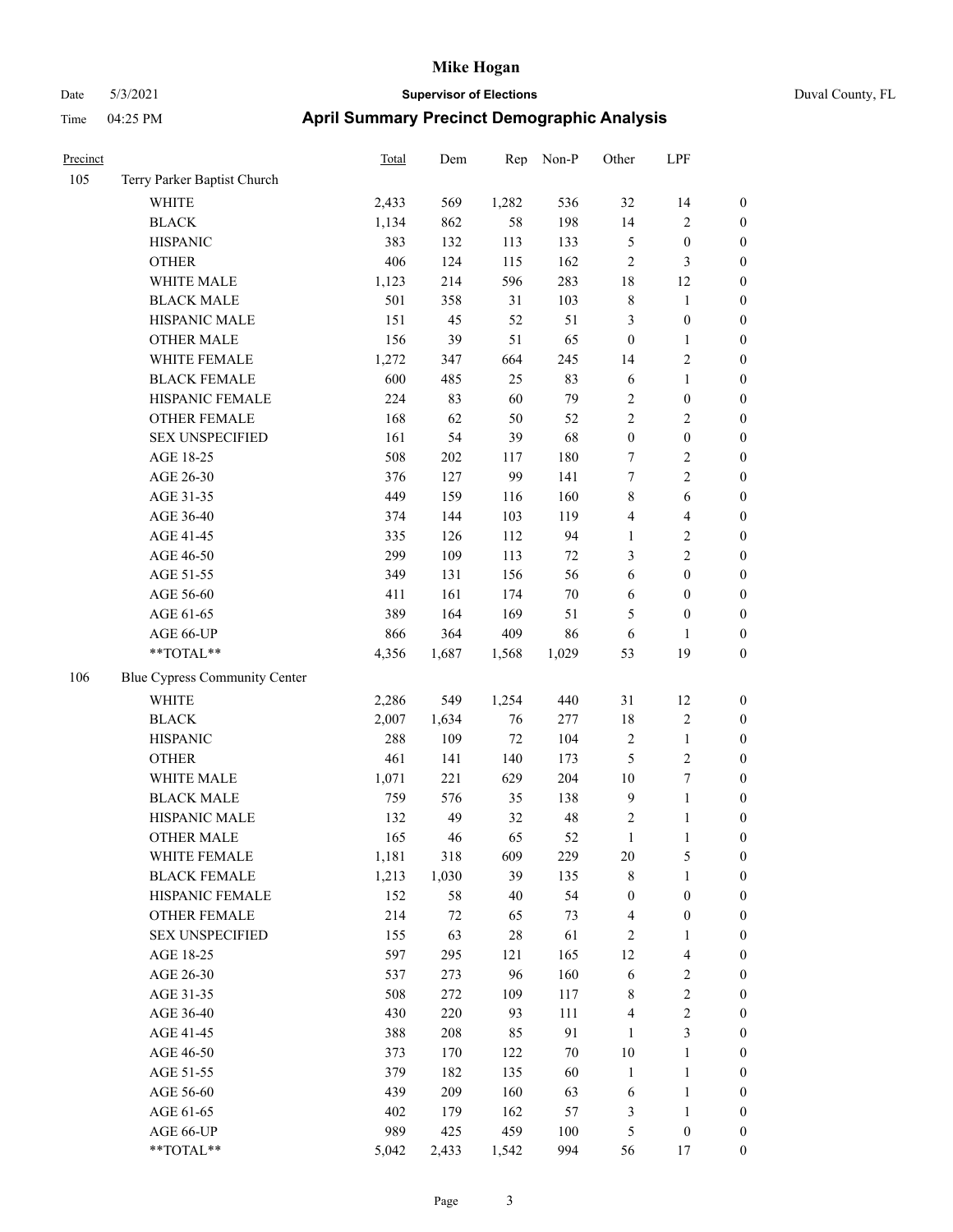| Duval County, FL |  |
|------------------|--|

| Precinct |                                    | <b>Total</b> | Dem | Rep         | Non-P  | Other            | LPF                     |                  |
|----------|------------------------------------|--------------|-----|-------------|--------|------------------|-------------------------|------------------|
| 107      | Arlington Baptist Church           |              |     |             |        |                  |                         |                  |
|          | <b>WHITE</b>                       | 646          | 192 | 292         | 151    | 10               | $\mathbf{1}$            | $\boldsymbol{0}$ |
|          | <b>BLACK</b>                       | 788          | 613 | 36          | 132    | 5                | $\sqrt{2}$              | $\boldsymbol{0}$ |
|          | <b>HISPANIC</b>                    | 110          | 46  | 23          | 39     | $\overline{c}$   | $\boldsymbol{0}$        | $\boldsymbol{0}$ |
|          | <b>OTHER</b>                       | 153          | 64  | 26          | 61     | $\mathbf{1}$     | $\mathbf{1}$            | $\boldsymbol{0}$ |
|          | WHITE MALE                         | 310          | 83  | 149         | 74     | 4                | $\boldsymbol{0}$        | $\boldsymbol{0}$ |
|          | <b>BLACK MALE</b>                  | 319          | 235 | 19          | 61     | 3                | $\mathbf{1}$            | $\boldsymbol{0}$ |
|          | HISPANIC MALE                      | 47           | 18  | 11          | 17     | $\mathbf{1}$     | $\boldsymbol{0}$        | $\overline{0}$   |
|          | <b>OTHER MALE</b>                  | 55           | 19  | 17          | 18     | $\boldsymbol{0}$ | $\mathbf{1}$            | $\boldsymbol{0}$ |
|          | WHITE FEMALE                       | 329          | 107 | 139         | 76     | 6                | $\mathbf{1}$            | 0                |
|          | <b>BLACK FEMALE</b>                | 454          | 367 | 16          | 68     | $\overline{2}$   | $\mathbf{1}$            | 0                |
|          | HISPANIC FEMALE                    | 61           | 28  | 11          | 21     | $\mathbf{1}$     | $\boldsymbol{0}$        | 0                |
|          | OTHER FEMALE                       | 64           | 30  | $\tau$      | 26     | $\mathbf{1}$     | $\boldsymbol{0}$        | 0                |
|          | <b>SEX UNSPECIFIED</b>             | 58           | 28  | $\,8\,$     | 22     | $\boldsymbol{0}$ | $\boldsymbol{0}$        | $\boldsymbol{0}$ |
|          | AGE 18-25                          | 166          | 95  | 24          | 44     | 3                | $\boldsymbol{0}$        | $\boldsymbol{0}$ |
|          | AGE 26-30                          | 163          | 90  | 26          | 45     | $\overline{c}$   | $\boldsymbol{0}$        | $\boldsymbol{0}$ |
|          | AGE 31-35                          | 181          | 108 | 16          | 55     | 2                | $\boldsymbol{0}$        | $\boldsymbol{0}$ |
|          | AGE 36-40                          | 140          | 79  | 19          | 38     | 4                | $\boldsymbol{0}$        | $\boldsymbol{0}$ |
|          | AGE 41-45                          | 131          | 68  | 27          | 35     | $\mathbf{1}$     | $\boldsymbol{0}$        | $\boldsymbol{0}$ |
|          | AGE 46-50                          | 140          | 74  | $30\,$      | 34     | $\mathbf{1}$     | $\mathbf{1}$            | 0                |
|          | AGE 51-55                          | 142          | 78  | 35          | 26     | $\mathbf{1}$     | $\mathbf{2}$            | 0                |
|          | AGE 56-60                          | 153          | 87  | 38          | 27     | $\mathbf{1}$     | $\boldsymbol{0}$        | 0                |
|          | AGE 61-65                          | 158          | 81  | 43          | 32     | $\overline{c}$   | $\boldsymbol{0}$        | 0                |
|          | AGE 66-UP                          | 323          | 155 | 119         | 47     | $\mathbf{1}$     | $\mathbf{1}$            | $\boldsymbol{0}$ |
|          | **TOTAL**                          | 1,697        | 915 | 377         | 383    | 18               | $\overline{4}$          | $\boldsymbol{0}$ |
| 108      | The Central Church of the Nazarene |              |     |             |        |                  |                         |                  |
|          | <b>WHITE</b>                       | 1,482        | 359 | 767         | 330    | 21               | 5                       | $\boldsymbol{0}$ |
|          | <b>BLACK</b>                       | 574          | 462 | 20          | $87\,$ | $\overline{4}$   | $\mathbf{1}$            | $\boldsymbol{0}$ |
|          | <b>HISPANIC</b>                    | 198          | 85  | 42          | 70     | $\mathbf{1}$     | $\boldsymbol{0}$        | $\boldsymbol{0}$ |
|          | <b>OTHER</b>                       | 194          | 82  | 45          | 65     | $\overline{c}$   | $\boldsymbol{0}$        | $\boldsymbol{0}$ |
|          | WHITE MALE                         | 668          | 136 | 361         | 162    | 5                | $\overline{\mathbf{4}}$ | $\boldsymbol{0}$ |
|          | <b>BLACK MALE</b>                  | 232          | 173 | 13          | 43     | $\mathbf{2}$     | $\mathbf{1}$            | $\boldsymbol{0}$ |
|          | HISPANIC MALE                      | 94           | 36  | 24          | 34     | $\boldsymbol{0}$ | 0                       | 0                |
|          | <b>OTHER MALE</b>                  | 62           | 25  | 20          | 17     | $\boldsymbol{0}$ | $\boldsymbol{0}$        | $\overline{0}$   |
|          | WHITE FEMALE                       | 805          | 221 | 402         | 165    | 16               | $\mathbf{1}$            | $\boldsymbol{0}$ |
|          | <b>BLACK FEMALE</b>                | 325          | 274 | 7           | 42     | $\sqrt{2}$       | $\boldsymbol{0}$        | $\boldsymbol{0}$ |
|          | HISPANIC FEMALE                    | 100          | 48  | 18          | 33     | $\mathbf{1}$     | $\boldsymbol{0}$        | $\boldsymbol{0}$ |
|          | <b>OTHER FEMALE</b>                | 89           | 43  | $18\,$      | 26     | $\overline{c}$   | $\boldsymbol{0}$        | 0                |
|          | <b>SEX UNSPECIFIED</b>             | 73           | 32  | 11          | 30     | $\boldsymbol{0}$ | $\boldsymbol{0}$        | 0                |
|          | AGE 18-25                          | 251          | 115 | 54          | 76     | 5                | $\mathbf{1}$            | 0                |
|          | AGE 26-30                          | 215          | 91  | 48          | 71     | 4                | $\mathbf{1}$            | 0                |
|          | AGE 31-35                          | 237          | 101 | 65          | 65     | 6                | $\boldsymbol{0}$        | 0                |
|          | AGE 36-40                          | 218          | 82  | 60          | 73     | $\sqrt{2}$       | $\mathbf{1}$            | 0                |
|          | AGE 41-45                          | 183          | 71  | 50          | 58     | 3                | $\mathbf{1}$            | 0                |
|          | AGE 46-50                          | 178          | 67  | 67          | 42     | $\sqrt{2}$       | $\boldsymbol{0}$        | $\boldsymbol{0}$ |
|          | AGE 51-55                          | 201          | 89  | $8\sqrt{1}$ | 29     | $\sqrt{2}$       | $\boldsymbol{0}$        | $\boldsymbol{0}$ |
|          | AGE 56-60                          | 275          | 118 | 116         | 38     | $\sqrt{2}$       | $\mathbf{1}$            | $\boldsymbol{0}$ |
|          | AGE 61-65                          | 225          | 84  | 99          | 42     | $\boldsymbol{0}$ | $\boldsymbol{0}$        | $\boldsymbol{0}$ |
|          | AGE 66-UP                          | 465          | 170 | 234         | 58     | $\sqrt{2}$       | $\mathbf{1}$            | 0                |
|          | $**TOTAL**$                        | 2,448        | 988 | 874         | 552    | $28\,$           | 6                       | $\overline{0}$   |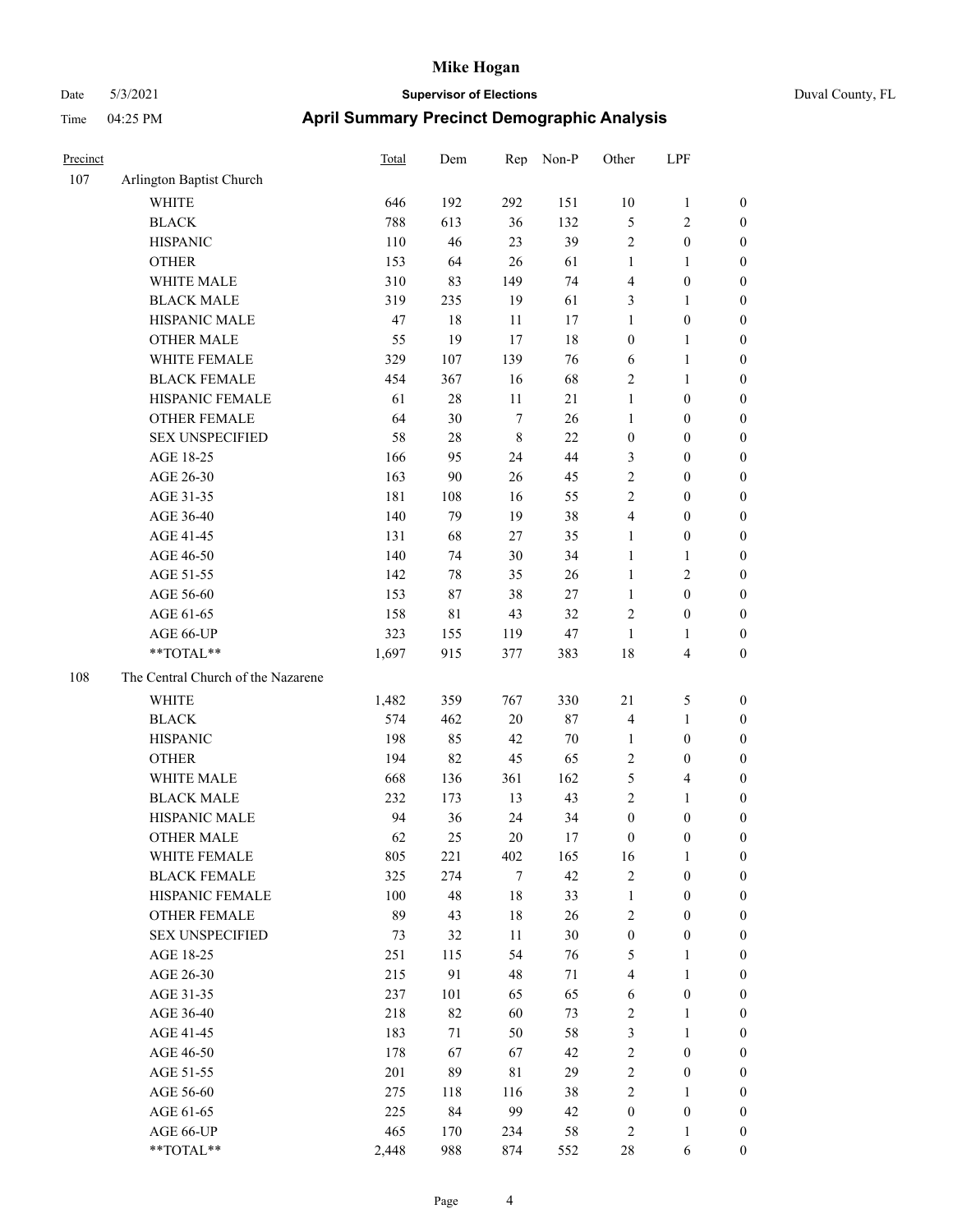|  | Duval County, FL |  |
|--|------------------|--|
|--|------------------|--|

| Precinct |                                                             | Total | Dem    | Rep            | Non-P     | Other            | LPF                     |                  |
|----------|-------------------------------------------------------------|-------|--------|----------------|-----------|------------------|-------------------------|------------------|
| 109      | Arlington Congregational Church                             |       |        |                |           |                  |                         |                  |
|          | <b>WHITE</b>                                                | 862   | 230    | 456            | 156       | 13               | 7                       | $\boldsymbol{0}$ |
|          | <b>BLACK</b>                                                | 445   | 322    | $20\,$         | 97        | 5                | $\mathbf{1}$            | $\boldsymbol{0}$ |
|          | <b>HISPANIC</b>                                             | 112   | 55     | 25             | 29        | $\overline{c}$   | $\mathbf{1}$            | $\boldsymbol{0}$ |
|          | <b>OTHER</b>                                                | 114   | 43     | 29             | 40        | $\overline{c}$   | $\boldsymbol{0}$        | $\boldsymbol{0}$ |
|          | WHITE MALE                                                  | 411   | 92     | 223            | 87        | 4                | $\mathfrak{S}$          | $\boldsymbol{0}$ |
|          | <b>BLACK MALE</b>                                           | 183   | 123    | $11\,$         | 45        | 3                | $\mathbf{1}$            | $\boldsymbol{0}$ |
|          | HISPANIC MALE                                               | 45    | 23     | $\,$ 8 $\,$    | 13        | $\boldsymbol{0}$ | $\mathbf{1}$            | $\boldsymbol{0}$ |
|          | <b>OTHER MALE</b>                                           | 41    | $10\,$ | 13             | 17        | $\mathbf{1}$     | $\boldsymbol{0}$        | $\boldsymbol{0}$ |
|          | WHITE FEMALE                                                | 445   | 138    | 228            | 68        | $\overline{9}$   | $\sqrt{2}$              | $\boldsymbol{0}$ |
|          | <b>BLACK FEMALE</b>                                         | 251   | 193    | $\,8\,$        | 48        | $\sqrt{2}$       | $\boldsymbol{0}$        | 0                |
|          | HISPANIC FEMALE                                             | 61    | 30     | 16             | 13        | $\overline{c}$   | $\boldsymbol{0}$        | $\boldsymbol{0}$ |
|          | OTHER FEMALE                                                | 53    | 29     | 11             | 12        | $\mathbf{1}$     | $\boldsymbol{0}$        | $\boldsymbol{0}$ |
|          | <b>SEX UNSPECIFIED</b>                                      | 43    | 12     | 12             | 19        | $\boldsymbol{0}$ | $\boldsymbol{0}$        | $\boldsymbol{0}$ |
|          | AGE 18-25                                                   | 177   | 71     | 43             | 59        | $\overline{c}$   | $\sqrt{2}$              | $\boldsymbol{0}$ |
|          | AGE 26-30                                                   | 161   | 71     | 39             | 47        | 4                | $\boldsymbol{0}$        | $\boldsymbol{0}$ |
|          | AGE 31-35                                                   | 197   | 93     | 48             | 52        | $\overline{c}$   | $\sqrt{2}$              | $\boldsymbol{0}$ |
|          | AGE 36-40                                                   | 123   | 66     | 25             | 29        | $\overline{c}$   | $\mathbf{1}$            | $\boldsymbol{0}$ |
|          | AGE 41-45                                                   | 108   | 58     | 28             | 19        | 3                | $\boldsymbol{0}$        | $\boldsymbol{0}$ |
|          | AGE 46-50                                                   | 91    | 35     | $27\,$         | $27\,$    | $\sqrt{2}$       | $\boldsymbol{0}$        | 0                |
|          | AGE 51-55                                                   | 136   | 49     | 60             | 23        | $\sqrt{2}$       | $\sqrt{2}$              | 0                |
|          | AGE 56-60                                                   | 112   | 40     | 53             | 17        | $\sqrt{2}$       | $\boldsymbol{0}$        | $\boldsymbol{0}$ |
|          | AGE 61-65                                                   | 128   | 48     | 60             | 18        | $\mathbf{1}$     | $\mathbf{1}$            | $\boldsymbol{0}$ |
|          | AGE 66-UP                                                   | 300   | 119    | 147            | 31        | $\overline{c}$   | $\mathbf{1}$            | $\boldsymbol{0}$ |
|          | **TOTAL**                                                   | 1,533 | 650    | 530            | 322       | $22\,$           | 9                       | $\boldsymbol{0}$ |
| 110      | St. Pauls Episcopal Church                                  |       |        |                |           |                  |                         |                  |
|          | WHITE                                                       | 1,750 | 462    | 945            | 309       | $22\,$           | 12                      | $\boldsymbol{0}$ |
|          | <b>BLACK</b>                                                | 237   | 173    | 10             | 51        | 3                | $\boldsymbol{0}$        | $\boldsymbol{0}$ |
|          | <b>HISPANIC</b>                                             | 111   | 42     | 38             | 30        | $\mathbf{1}$     | $\boldsymbol{0}$        | $\boldsymbol{0}$ |
|          | <b>OTHER</b>                                                | 171   | 51     | 52             | 63        | 4                | $\mathbf{1}$            | $\boldsymbol{0}$ |
|          | WHITE MALE                                                  | 823   | 181    | 460            | 166       | 10               | 6                       | $\boldsymbol{0}$ |
|          | <b>BLACK MALE</b>                                           | 101   | 67     | 5              | $27\,$    | $\overline{c}$   | $\boldsymbol{0}$        | $\boldsymbol{0}$ |
|          | HISPANIC MALE                                               | 48    | 17     | 23             | $\,$ $\,$ | $\boldsymbol{0}$ | $\boldsymbol{0}$        | 0                |
|          | <b>OTHER MALE</b>                                           | 54    | 16     | 20             | 15        | 2                | 1                       | $\boldsymbol{0}$ |
|          | WHITE FEMALE                                                | 906   | 271    | 477            | 140       | 12               | 6                       | $\boldsymbol{0}$ |
|          | <b>BLACK FEMALE</b>                                         | 130   | 102    | $\mathfrak{H}$ | $22\,$    | $\mathbf{1}$     | $\boldsymbol{0}$        | $\boldsymbol{0}$ |
|          | HISPANIC FEMALE                                             | 62    | 25     | 15             | 21        | $\mathbf{1}$     | $\boldsymbol{0}$        | $\boldsymbol{0}$ |
|          | <b>OTHER FEMALE</b>                                         | 83    | 29     | 25             | $28\,$    | $\mathbf{1}$     | $\boldsymbol{0}$        | 0                |
|          | <b>SEX UNSPECIFIED</b>                                      | 62    | 20     | 15             | 26        | $\mathbf{1}$     | $\boldsymbol{0}$        | $\overline{0}$   |
|          | AGE 18-25                                                   | 189   | 50     | $8\sqrt{1}$    | 55        | 3                | $\boldsymbol{0}$        | $\boldsymbol{0}$ |
|          | AGE 26-30                                                   | 185   | 65     | 68             | 51        | $\mathbf{1}$     | $\boldsymbol{0}$        | 0                |
|          | AGE 31-35                                                   | 179   | 53     | 65             | 51        | 6                | $\overline{\mathbf{4}}$ | 0                |
|          | AGE 36-40                                                   | 176   | 55     | 66             | 49        | 3                | $\mathfrak{Z}$          | 0                |
|          | AGE 41-45                                                   | 158   | 43     | 72             | 42        | $\mathbf{1}$     | $\boldsymbol{0}$        | $\boldsymbol{0}$ |
|          | AGE 46-50                                                   | 165   | 48     | $8\sqrt{1}$    | 31        | 3                | $\sqrt{2}$              | $\boldsymbol{0}$ |
|          | AGE 51-55                                                   | 198   | 59     | 89             | 44        | 4                | $\sqrt{2}$              | $\boldsymbol{0}$ |
|          | AGE 56-60                                                   | 225   | 69     | 113            | 40        | 3                | $\boldsymbol{0}$        | $\overline{0}$   |
|          | AGE 61-65                                                   | 212   | 72     | 111            | $28\,$    | $\boldsymbol{0}$ | $\mathbf{1}$            | $\boldsymbol{0}$ |
|          | AGE 66-UP                                                   | 582   | 214    | 299            | 62        | 6                | $\mathbf{1}$            | $\boldsymbol{0}$ |
|          | $\mathrm{*}\mathrm{*} \mathrm{TOTAL} \mathrm{*} \mathrm{*}$ | 2,269 | 728    | 1,045          | 453       | $30\,$           | 13                      | $\boldsymbol{0}$ |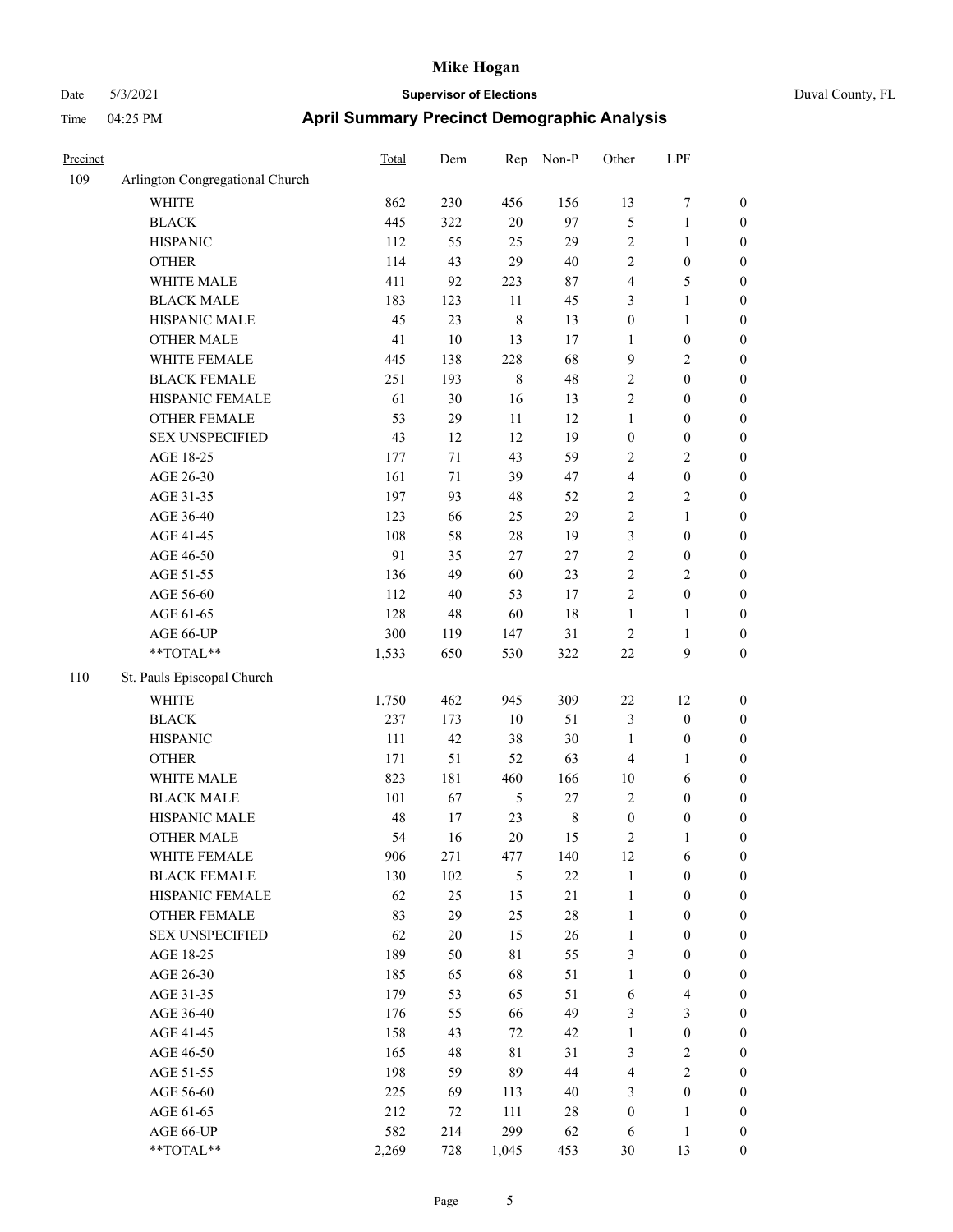| Duval County, FL |  |
|------------------|--|
|                  |  |

| Precinct |                                   | Total | Dem   | Rep        | Non-P   | Other            | LPF                     |                  |
|----------|-----------------------------------|-------|-------|------------|---------|------------------|-------------------------|------------------|
| 111      | Fort Caroline Presbyterian Church |       |       |            |         |                  |                         |                  |
|          | WHITE                             | 1,144 | 261   | 658        | $200\,$ | 17               | 8                       | $\boldsymbol{0}$ |
|          | <b>BLACK</b>                      | 335   | 264   | 12         | 58      | $\mathbf{1}$     | $\boldsymbol{0}$        | $\boldsymbol{0}$ |
|          | <b>HISPANIC</b>                   | 112   | 44    | $28\,$     | 38      | $\mathbf{1}$     | $\mathbf{1}$            | 0                |
|          | <b>OTHER</b>                      | 125   | 36    | $40\,$     | 48      | $\mathbf{1}$     | $\boldsymbol{0}$        | 0                |
|          | WHITE MALE                        | 547   | 102   | 335        | 95      | 9                | 6                       | $\boldsymbol{0}$ |
|          | <b>BLACK MALE</b>                 | 152   | 110   | 7          | 34      | $\mathbf{1}$     | $\boldsymbol{0}$        | $\boldsymbol{0}$ |
|          | HISPANIC MALE                     | 45    | 15    | 14         | 16      | $\boldsymbol{0}$ | $\boldsymbol{0}$        | $\boldsymbol{0}$ |
|          | <b>OTHER MALE</b>                 | 44    | 8     | 17         | 19      | $\boldsymbol{0}$ | $\boldsymbol{0}$        | $\boldsymbol{0}$ |
|          | WHITE FEMALE                      | 585   | 157   | 317        | 101     | 8                | $\sqrt{2}$              | $\boldsymbol{0}$ |
|          | <b>BLACK FEMALE</b>               | 180   | 152   | $\sqrt{5}$ | 23      | $\boldsymbol{0}$ | $\boldsymbol{0}$        | $\boldsymbol{0}$ |
|          | HISPANIC FEMALE                   | 62    | 25    | 14         | 21      | $\mathbf{1}$     | $\mathbf{1}$            | $\boldsymbol{0}$ |
|          | OTHER FEMALE                      | 67    | 26    | 16         | 24      | $\mathbf{1}$     | $\boldsymbol{0}$        | 0                |
|          | <b>SEX UNSPECIFIED</b>            | 34    | 10    | 13         | 11      | $\boldsymbol{0}$ | $\boldsymbol{0}$        | 0                |
|          | AGE 18-25                         | 171   | 67    | 58         | 43      | 2                | $\mathbf{1}$            | 0                |
|          | AGE 26-30                         | 136   | 41    | 41         | 50      | 3                | $\mathbf{1}$            | $\boldsymbol{0}$ |
|          | AGE 31-35                         | 138   | 45    | 48         | 42      | 3                | $\boldsymbol{0}$        | $\boldsymbol{0}$ |
|          | AGE 36-40                         | 144   | 57    | 43         | 42      | $\mathbf{1}$     | $\mathbf{1}$            | $\boldsymbol{0}$ |
|          | AGE 41-45                         | 127   | 44    | $48\,$     | 30      | $\boldsymbol{0}$ | $\mathfrak{S}$          | $\boldsymbol{0}$ |
|          | AGE 46-50                         | 120   | 47    | 49         | 22      | $\overline{c}$   | $\boldsymbol{0}$        | $\boldsymbol{0}$ |
|          | AGE 51-55                         | 131   | 47    | 63         | 21      | $\boldsymbol{0}$ | $\boldsymbol{0}$        | $\boldsymbol{0}$ |
|          | AGE 56-60                         | 165   | 43    | 91         | 26      | 5                | $\boldsymbol{0}$        | 0                |
|          | AGE 61-65                         | 161   | 45    | $88\,$     | 25      | 2                | $\mathbf{1}$            | 0                |
|          | AGE 66-UP                         | 423   | 169   | 209        | 43      | $\overline{c}$   | $\boldsymbol{0}$        | 0                |
|          | **TOTAL**                         | 1,716 | 605   | 738        | 344     | 20               | 9                       | $\boldsymbol{0}$ |
| 112      | Regency Square Regional Library   |       |       |            |         |                  |                         |                  |
|          | <b>WHITE</b>                      | 947   | 242   | 417        | 263     | 19               | 6                       | 0                |
|          | <b>BLACK</b>                      | 852   | 632   | $40\,$     | 168     | 11               | $\mathbf{1}$            | $\boldsymbol{0}$ |
|          | <b>HISPANIC</b>                   | 195   | 78    | 35         | $77\,$  | 5                | $\boldsymbol{0}$        | $\boldsymbol{0}$ |
|          | <b>OTHER</b>                      | 228   | 89    | 53         | 79      | 5                | $\sqrt{2}$              | $\boldsymbol{0}$ |
|          | WHITE MALE                        | 449   | 89    | 209        | 139     | 8                | $\overline{\mathbf{4}}$ | $\boldsymbol{0}$ |
|          | <b>BLACK MALE</b>                 | 329   | 232   | 18         | 74      | 5                | $\boldsymbol{0}$        | $\boldsymbol{0}$ |
|          | HISPANIC MALE                     | 70    | 22    | 13         | 32      | 3                | $\boldsymbol{0}$        | $\boldsymbol{0}$ |
|          | <b>OTHER MALE</b>                 | 87    | 28    | 19         | 36      | $\overline{c}$   | $\mathfrak{2}$          | $\boldsymbol{0}$ |
|          | WHITE FEMALE                      | 491   | 151   | 207        | 121     | 10               | $\sqrt{2}$              | 0                |
|          | <b>BLACK FEMALE</b>               | 509   | 390   | $22\,$     | 90      | 6                | $\mathbf{1}$            | 0                |
|          | HISPANIC FEMALE                   | 122   | 55    | $22\,$     | 43      | 2                | $\boldsymbol{0}$        | 0                |
|          | OTHER FEMALE                      | 98    | 50    | $22\,$     | 25      | $\mathbf{1}$     | $\boldsymbol{0}$        | 0                |
|          | <b>SEX UNSPECIFIED</b>            | 67    | 24    | 13         | $27\,$  | 3                | $\boldsymbol{0}$        | $\overline{0}$   |
|          | AGE 18-25                         | 300   | 127   | 58         | 105     | $\overline{9}$   | $\mathbf{1}$            | $\overline{0}$   |
|          | AGE 26-30                         | 319   | 156   | $47\,$     | 107     | 7                | $\sqrt{2}$              | 0                |
|          | AGE 31-35                         | 237   | 125   | 38         | 72      | $\sqrt{2}$       | $\boldsymbol{0}$        | 0                |
|          | AGE 36-40                         | 189   | 89    | 37         | 55      | $\sqrt{6}$       | $\overline{2}$          | 0                |
|          | AGE 41-45                         | 156   | 71    | 36         | 43      | 6                | $\boldsymbol{0}$        | 0                |
|          | AGE 46-50                         | 165   | 82    | 36         | 46      | $\boldsymbol{0}$ | $\mathbf{1}$            | 0                |
|          | AGE 51-55                         | 156   | 79    | 35         | 38      | $\overline{4}$   | $\boldsymbol{0}$        | 0                |
|          | AGE 56-60                         | 163   | 83    | 41         | 35      | $\overline{c}$   | $\sqrt{2}$              | 0                |
|          | AGE 61-65                         | 149   | 63    | 57         | 28      | $\mathbf{1}$     | $\boldsymbol{0}$        | $\overline{0}$   |
|          | AGE 66-UP                         | 388   | 166   | 160        | 58      | 3                | $\mathbf{1}$            | 0                |
|          | $**TOTAL**$                       | 2,222 | 1,041 | 545        | 587     | $40\,$           | 9                       | $\boldsymbol{0}$ |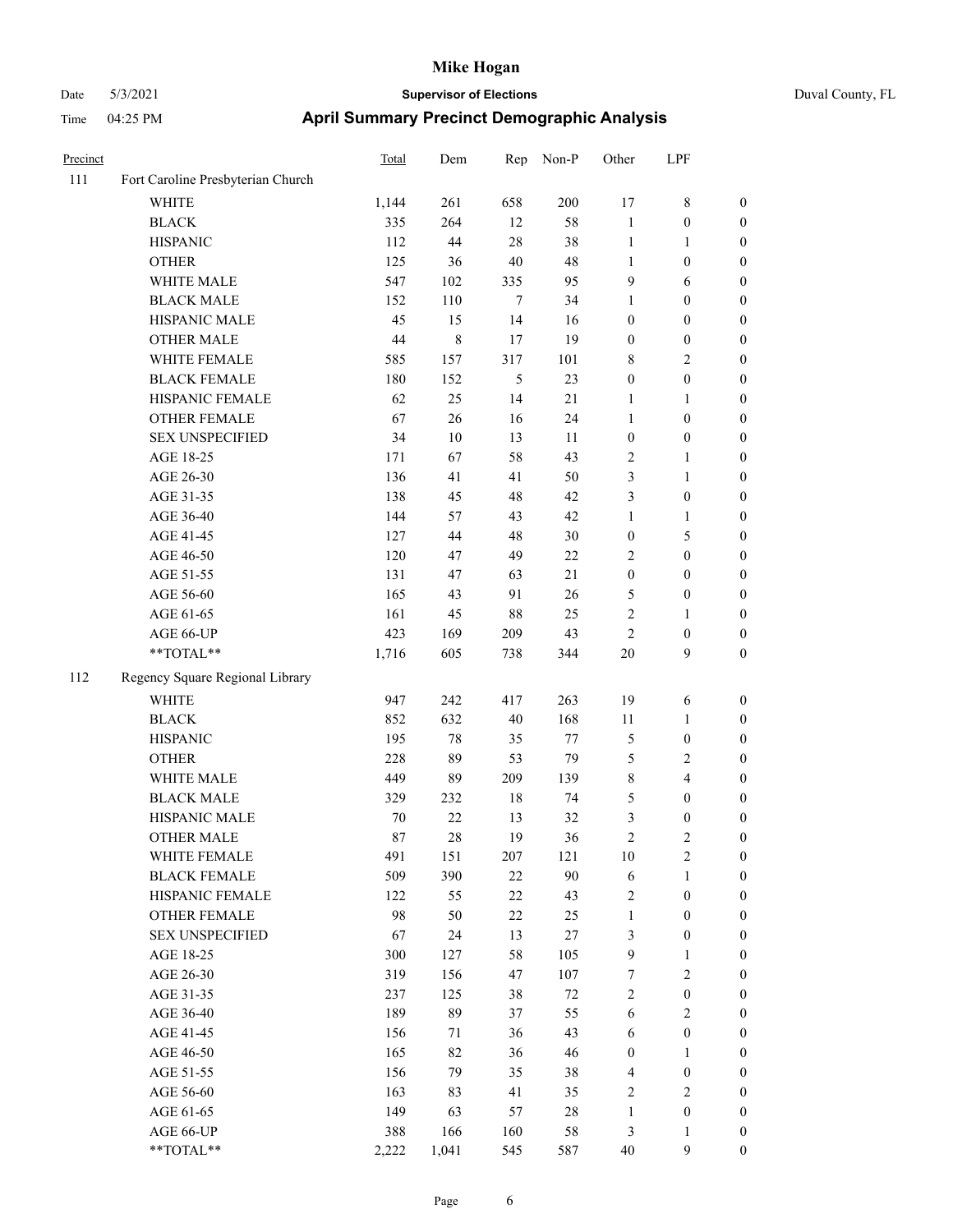| <b>Time</b> | 04:25 PM                       | <b>April Summary Precinct Demographic Analysis</b> |     |  |           |       |     |  |
|-------------|--------------------------------|----------------------------------------------------|-----|--|-----------|-------|-----|--|
| Precinct    |                                | <b>Total</b>                                       | Dem |  | Rep Non-P | Other | LPF |  |
| 113         | Fort Caroline Christian Church |                                                    |     |  |           |       |     |  |

| 113 | Fort Caroline Christian Church                            |            |            |           |       |                  |                                       |                  |
|-----|-----------------------------------------------------------|------------|------------|-----------|-------|------------------|---------------------------------------|------------------|
|     | <b>WHITE</b>                                              | 3,085      | 740        | 1,618     | 669   | 42               | 16                                    | $\boldsymbol{0}$ |
|     | <b>BLACK</b>                                              | 2,036      | 1,607      | 71        | 333   | 23               | $\sqrt{2}$                            | $\boldsymbol{0}$ |
|     | <b>HISPANIC</b>                                           | 484        | 200        | 112       | 167   | $\overline{4}$   | $\mathbf{1}$                          | $\boldsymbol{0}$ |
|     | <b>OTHER</b>                                              | 626        | 212        | 137       | 263   | 10               | $\overline{\mathbf{4}}$               | $\boldsymbol{0}$ |
|     | WHITE MALE                                                | 1,393      | 275        | 754       | 330   | 23               | 11                                    | $\boldsymbol{0}$ |
|     | <b>BLACK MALE</b>                                         | 827        | 626        | 44        | 147   | 10               | $\boldsymbol{0}$                      | $\boldsymbol{0}$ |
|     | HISPANIC MALE                                             | 228        | 90         | 58        | 76    | $\mathfrak{Z}$   | $\mathbf{1}$                          | 0                |
|     | <b>OTHER MALE</b>                                         | 234        | 74         | 58        | 96    | 3                | $\mathfrak{Z}$                        | 0                |
|     | WHITE FEMALE                                              | 1,653      | 454        | 847       | 330   | 18               | $\overline{\mathbf{4}}$               | 0                |
|     | <b>BLACK FEMALE</b>                                       | 1,161      | 950        | 26        | 170   | 13               | $\sqrt{2}$                            | 0                |
|     | HISPANIC FEMALE                                           | 243        | 105        | 52        | 85    | $\mathbf{1}$     | $\boldsymbol{0}$                      | $\boldsymbol{0}$ |
|     | OTHER FEMALE                                              | 289        | 107        | 63        | 112   | 6                | $\mathbf{1}$                          | $\boldsymbol{0}$ |
|     | <b>SEX UNSPECIFIED</b>                                    | 202        | 78         | 36        | 85    | $\mathfrak{2}$   | $\mathbf{1}$                          | $\boldsymbol{0}$ |
|     | AGE 18-25                                                 | 786        | 344        | 180       | 235   | 20               | $\boldsymbol{7}$                      | $\boldsymbol{0}$ |
|     | AGE 26-30                                                 | 632        | 284        | 142       | 192   | $\mathbf{9}$     | 5                                     | $\boldsymbol{0}$ |
|     | AGE 31-35                                                 | 567        | 261        | 125       | 172   | $\tau$           | $\sqrt{2}$                            | $\boldsymbol{0}$ |
|     | AGE 36-40                                                 | 577        | 264        | 136       | 161   | 13               | $\mathfrak{Z}$                        | 0                |
|     | AGE 41-45                                                 | 463        | 215        | 115       | 124   | 6                | $\mathfrak{Z}$                        | 0                |
|     | AGE 46-50                                                 | 535        | 245        | 168       | 117   | $\overline{4}$   | $\mathbf{1}$                          | 0                |
|     | AGE 51-55                                                 | 556        | 255        | 176       | 116   | 8                | $\mathbf{1}$                          | 0                |
|     | AGE 56-60                                                 | 537        | 216        | 212       | 103   | 5                | $\mathbf{1}$                          | $\boldsymbol{0}$ |
|     | AGE 61-65                                                 | 480        | 227        | 182       | 66    | 5                | $\boldsymbol{0}$                      | $\boldsymbol{0}$ |
|     | AGE 66-UP                                                 | 1,098      | 448        | 502       | 146   | $\mathfrak{2}$   | $\boldsymbol{0}$                      | $\boldsymbol{0}$ |
|     | $\mathrm{*}\mathrm{*}\mathrm{TOTAL} \mathrm{*}\mathrm{*}$ | 6,231      | 2,759      | 1,938     | 1,432 | 79               | 23                                    | $\boldsymbol{0}$ |
| 114 | Destination Church Assembly of God                        |            |            |           |       |                  |                                       |                  |
|     | <b>WHITE</b>                                              | 1,002      | 243        | 448       | 285   | $21\,$           | $\mathfrak{S}$                        | $\boldsymbol{0}$ |
|     | <b>BLACK</b>                                              | 1,284      | 977        | 53        | 234   | 16               | $\overline{\mathbf{4}}$               | $\boldsymbol{0}$ |
|     | <b>HISPANIC</b>                                           | 253        | 122        | 36        | 89    | $\mathfrak s$    | $\mathbf{1}$                          | $\boldsymbol{0}$ |
|     |                                                           |            |            |           | 120   | $\overline{4}$   | $\mathbf{1}$                          | $\boldsymbol{0}$ |
|     | <b>OTHER</b><br>WHITE MALE                                | 273<br>501 | 111<br>103 | 37        | 145   | $\,$ 8 $\,$      |                                       |                  |
|     | <b>BLACK MALE</b>                                         | 452        |            | 241<br>19 | 105   | 6                | $\overline{\mathbf{4}}$<br>$\sqrt{2}$ | 0                |
|     |                                                           |            | 320        |           |       |                  |                                       | 0                |
|     | HISPANIC MALE<br><b>OTHER MALE</b>                        | 109        | 55         | 17        | 36    | $\mathbf{1}$     | $\boldsymbol{0}$                      | 0                |
|     |                                                           | 93         | 41         | 15        | 36    | $\mathbf{1}$     | $\boldsymbol{0}$                      | 0                |
|     | WHITE FEMALE                                              | 483        | 137        | 197       | 135   | 13               | $\mathbf{1}$                          | $\boldsymbol{0}$ |
|     | <b>BLACK FEMALE</b>                                       | 788        | 619        | 31        | 126   | 10               | $\sqrt{2}$                            | $\boldsymbol{0}$ |
|     | HISPANIC FEMALE                                           | 135        | 61         | 18        | 51    | 4                | $\mathbf{1}$                          | $\overline{0}$   |
|     | <b>OTHER FEMALE</b>                                       | 104        | 48         | 12        | 40    | 3                | $\mathbf{1}$                          | $\theta$         |
|     | <b>SEX UNSPECIFIED</b>                                    | 147        | 69         | 24        | 54    | $\boldsymbol{0}$ | $\boldsymbol{0}$                      | 0                |
|     | AGE 18-25                                                 | 416        | 200        | 45        | 159   | 11               | $\mathbf{1}$                          | 0                |
|     | AGE 26-30                                                 | 372        | 199        | 55        | 106   | $\,$ 8 $\,$      | $\overline{\mathbf{4}}$               | 0                |
|     | AGE 31-35                                                 | 386        | 200        | 51        | 129   | 5                | $\mathbf{1}$                          | 0                |
|     | AGE 36-40                                                 | 267        | 141        | 39        | 79    | 6                | $\sqrt{2}$                            | 0                |
|     | AGE 41-45                                                 | 202        | 107        | 44        | 43    | $\,$ 8 $\,$      | $\boldsymbol{0}$                      | $\overline{0}$   |
|     | AGE 46-50                                                 | 230        | 123        | 55        | 47    | 3                | $\sqrt{2}$                            | $\boldsymbol{0}$ |
|     | AGE 51-55                                                 | 214        | 107        | 62        | 42    | $\sqrt{2}$       | $\mathbf{1}$                          | $\overline{0}$   |
|     | AGE 56-60                                                 | 235        | 116        | 65        | 51    | 3                | $\boldsymbol{0}$                      | $\boldsymbol{0}$ |
|     | AGE 61-65                                                 | 176        | 96         | 51        | 29    | $\boldsymbol{0}$ | $\boldsymbol{0}$                      | $\overline{0}$   |
|     | AGE 66-UP                                                 | 314        | 164        | 107       | 43    | $\boldsymbol{0}$ | $\boldsymbol{0}$                      | $\overline{0}$   |
|     | **TOTAL**                                                 | 2,812      | 1,453      | 574       | 728   | 46               | 11                                    | $\boldsymbol{0}$ |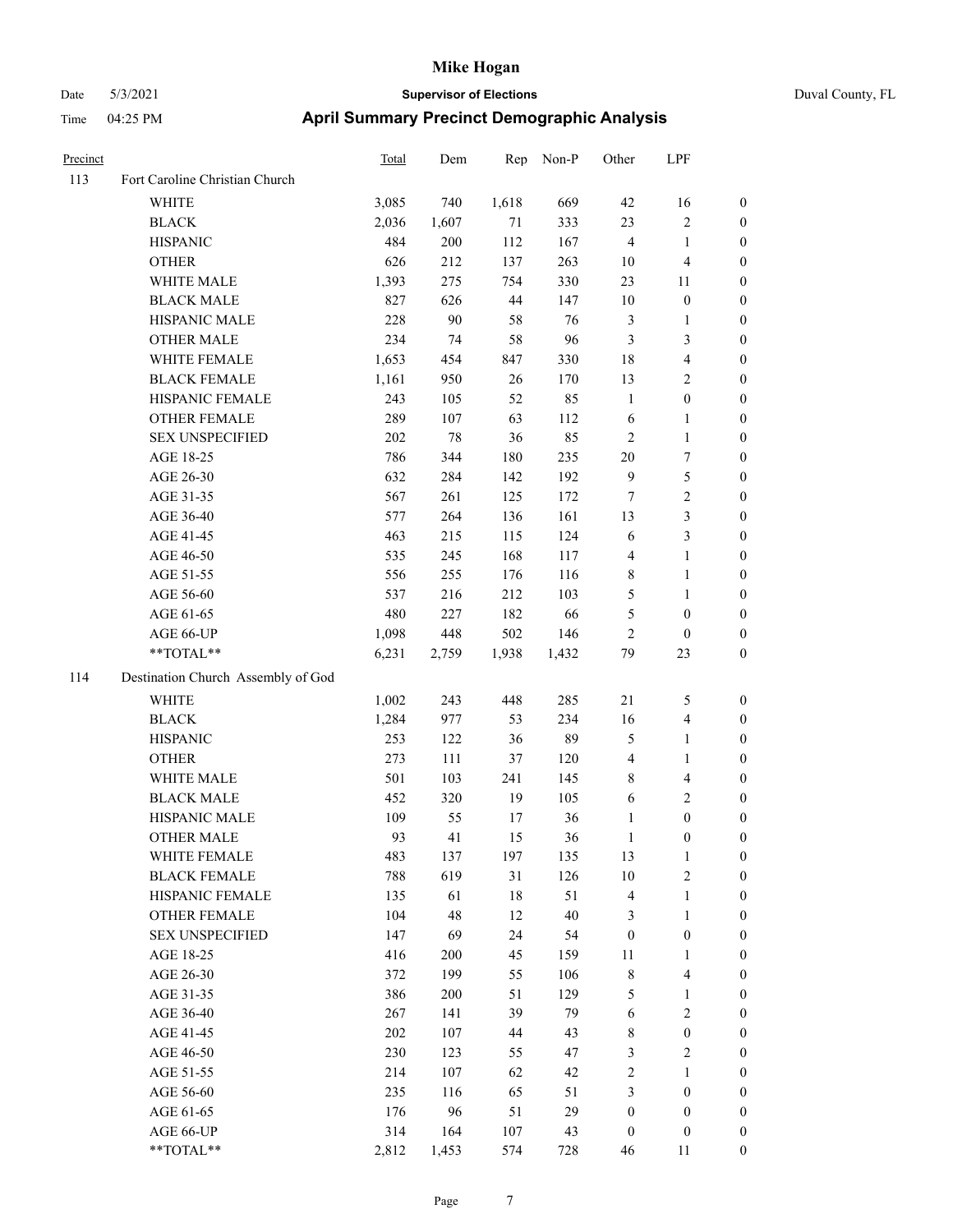| Duval County, FL |  |
|------------------|--|

| Precinct |                                                           | <b>Total</b> | Dem    | Rep    | Non-P       | Other            | LPF                     |                  |
|----------|-----------------------------------------------------------|--------------|--------|--------|-------------|------------------|-------------------------|------------------|
| 201      | New Berlin Elementary                                     |              |        |        |             |                  |                         |                  |
|          | <b>WHITE</b>                                              | 2,104        | 346    | 1,296  | 409         | 36               | 17                      | $\boldsymbol{0}$ |
|          | <b>BLACK</b>                                              | 1,080        | 815    | 48     | 193         | $20\,$           | $\overline{\mathbf{4}}$ | $\boldsymbol{0}$ |
|          | <b>HISPANIC</b>                                           | 321          | 99     | 92     | 125         | $\overline{4}$   | $\mathbf{1}$            | $\boldsymbol{0}$ |
|          | <b>OTHER</b>                                              | 356          | 114    | 115    | 120         | 5                | $\overline{c}$          | $\boldsymbol{0}$ |
|          | WHITE MALE                                                | 1,025        | 140    | 649    | 209         | 16               | 11                      | 0                |
|          | <b>BLACK MALE</b>                                         | 484          | 338    | $27\,$ | 105         | 11               | $\mathfrak{Z}$          | $\boldsymbol{0}$ |
|          | HISPANIC MALE                                             | 146          | 35     | 52     | 55          | 3                | $\mathbf{1}$            | $\boldsymbol{0}$ |
|          | <b>OTHER MALE</b>                                         | 147          | 44     | 53     | 48          | $\boldsymbol{0}$ | $\sqrt{2}$              | $\boldsymbol{0}$ |
|          | WHITE FEMALE                                              | 1,055        | 202    | 634    | 194         | 19               | 6                       | $\boldsymbol{0}$ |
|          | <b>BLACK FEMALE</b>                                       | 580          | 468    | 21     | $8\sqrt{1}$ | 9                | $\mathbf{1}$            | $\boldsymbol{0}$ |
|          | HISPANIC FEMALE                                           | 167          | 62     | 37     | 67          | $\mathbf{1}$     | $\boldsymbol{0}$        | $\boldsymbol{0}$ |
|          | OTHER FEMALE                                              | 167          | 60     | 53     | 50          | 4                | $\boldsymbol{0}$        | $\boldsymbol{0}$ |
|          | <b>SEX UNSPECIFIED</b>                                    | 90           | 25     | 25     | 38          | $\sqrt{2}$       | $\boldsymbol{0}$        | $\boldsymbol{0}$ |
|          | AGE 18-25                                                 | 421          | 148    | 131    | 129         | $10\,$           | $\mathfrak{Z}$          | $\boldsymbol{0}$ |
|          | AGE 26-30                                                 | 418          | 137    | 138    | 129         | $\overline{9}$   | 5                       | 0                |
|          | AGE 31-35                                                 | 467          | 153    | 195    | 106         | $\,$ 8 $\,$      | $\mathfrak s$           | $\boldsymbol{0}$ |
|          | AGE 36-40                                                 | 418          | 155    | 126    | 123         | $\overline{9}$   | $\mathfrak s$           | $\boldsymbol{0}$ |
|          | AGE 41-45                                                 | 351          | 128    | 131    | 85          | 5                | $\sqrt{2}$              | $\boldsymbol{0}$ |
|          | AGE 46-50                                                 | 362          | 136    | 141    | $78\,$      | 5                | $\sqrt{2}$              | $\boldsymbol{0}$ |
|          | AGE 51-55                                                 | 348          | 141    | 147    | 55          | 5                | $\boldsymbol{0}$        | $\boldsymbol{0}$ |
|          | AGE 56-60                                                 | 323          | 122    | 153    | 39          | $\,$ 8 $\,$      | $\mathbf{1}$            | $\boldsymbol{0}$ |
|          | AGE 61-65                                                 | 266          | $87\,$ | 135    | 42          | 2                | $\boldsymbol{0}$        | $\boldsymbol{0}$ |
|          | AGE 66-UP                                                 | 487          | 167    | 254    | 61          | 4                | $\mathbf{1}$            | $\boldsymbol{0}$ |
|          | $\mathrm{*}\mathrm{*}\mathrm{TOTAL} \mathrm{*}\mathrm{*}$ | 3,861        | 1,374  | 1,551  | 847         | 65               | 24                      | $\boldsymbol{0}$ |
| 202      | Faith Bridge Church                                       |              |        |        |             |                  |                         |                  |
|          | WHITE                                                     | 3,603        | 730    | 1,970  | 821         | 63               | 19                      | $\boldsymbol{0}$ |
|          | <b>BLACK</b>                                              | 855          | 623    | 62     | 160         | 10               | $\boldsymbol{0}$        | 0                |
|          | <b>HISPANIC</b>                                           | 450          | 151    | 132    | 160         | 5                | $\overline{c}$          | 0                |
|          | <b>OTHER</b>                                              | 1,010        | 266    | 334    | 395         | 14               | $\mathbf{1}$            | $\boldsymbol{0}$ |
|          | WHITE MALE                                                | 1,739        | 294    | 979    | 426         | 28               | 12                      | $\boldsymbol{0}$ |
|          | <b>BLACK MALE</b>                                         | 408          | 273    | 35     | 96          | 4                | $\boldsymbol{0}$        | $\boldsymbol{0}$ |
|          | HISPANIC MALE                                             | 209          | 61     | 64     | 80          | 4                | $\boldsymbol{0}$        | $\boldsymbol{0}$ |
|          | <b>OTHER MALE</b>                                         | 419          | 111    | 144    | 159         | 4                | $\mathbf{1}$            | $\boldsymbol{0}$ |
|          | WHITE FEMALE                                              | 1,825        | 427    | 971    | 385         | 35               | $\boldsymbol{7}$        | $\overline{0}$   |
|          | <b>BLACK FEMALE</b>                                       | 429          | 335    | $27\,$ | 62          | 5                | $\boldsymbol{0}$        | 0                |
|          | HISPANIC FEMALE                                           | 230          | 87     | 66     | 74          | $\mathbf{1}$     | $\sqrt{2}$              | 0                |
|          | <b>OTHER FEMALE</b>                                       | 486          | 133    | 166    | 178         | $\overline{9}$   | $\boldsymbol{0}$        | 0                |
|          | <b>SEX UNSPECIFIED</b>                                    | 173          | 49     | 46     | 76          | $\sqrt{2}$       | $\boldsymbol{0}$        | 0                |
|          | AGE 18-25                                                 | 764          | 251    | 276    | 208         | 25               | $\overline{\mathbf{4}}$ | 0                |
|          | AGE 26-30                                                 | 582          | 169    | 217    | 180         | 14               | $\sqrt{2}$              | $\boldsymbol{0}$ |
|          | AGE 31-35                                                 | 672          | 187    | 246    | 222         | 11               | 6                       | $\boldsymbol{0}$ |
|          | AGE 36-40                                                 | 583          | 157    | 230    | 185         | 8                | $\mathfrak{Z}$          | $\boldsymbol{0}$ |
|          | AGE 41-45                                                 | 523          | 154    | 197    | 158         | 11               | $\mathfrak{Z}$          | 0                |
|          | AGE 46-50                                                 | 570          | 163    | 269    | 133         | 3                | $\sqrt{2}$              | $\overline{0}$   |
|          | AGE 51-55                                                 | 490          | 147    | 231    | 108         | 3                | $\mathbf{1}$            | $\boldsymbol{0}$ |
|          | AGE 56-60                                                 | 525          | 145    | 263    | 112         | $\mathfrak s$    | $\boldsymbol{0}$        | $\boldsymbol{0}$ |
|          | AGE 61-65                                                 | 390          | 133    | 176    | 75          | 6                | $\boldsymbol{0}$        | 0                |
|          | AGE 66-UP                                                 | 819          | 264    | 393    | 155         | 6                | $\mathbf{1}$            | 0                |
|          | **TOTAL**                                                 | 5,918        | 1,770  | 2,498  | 1,536       | 92               | $22\,$                  | $\boldsymbol{0}$ |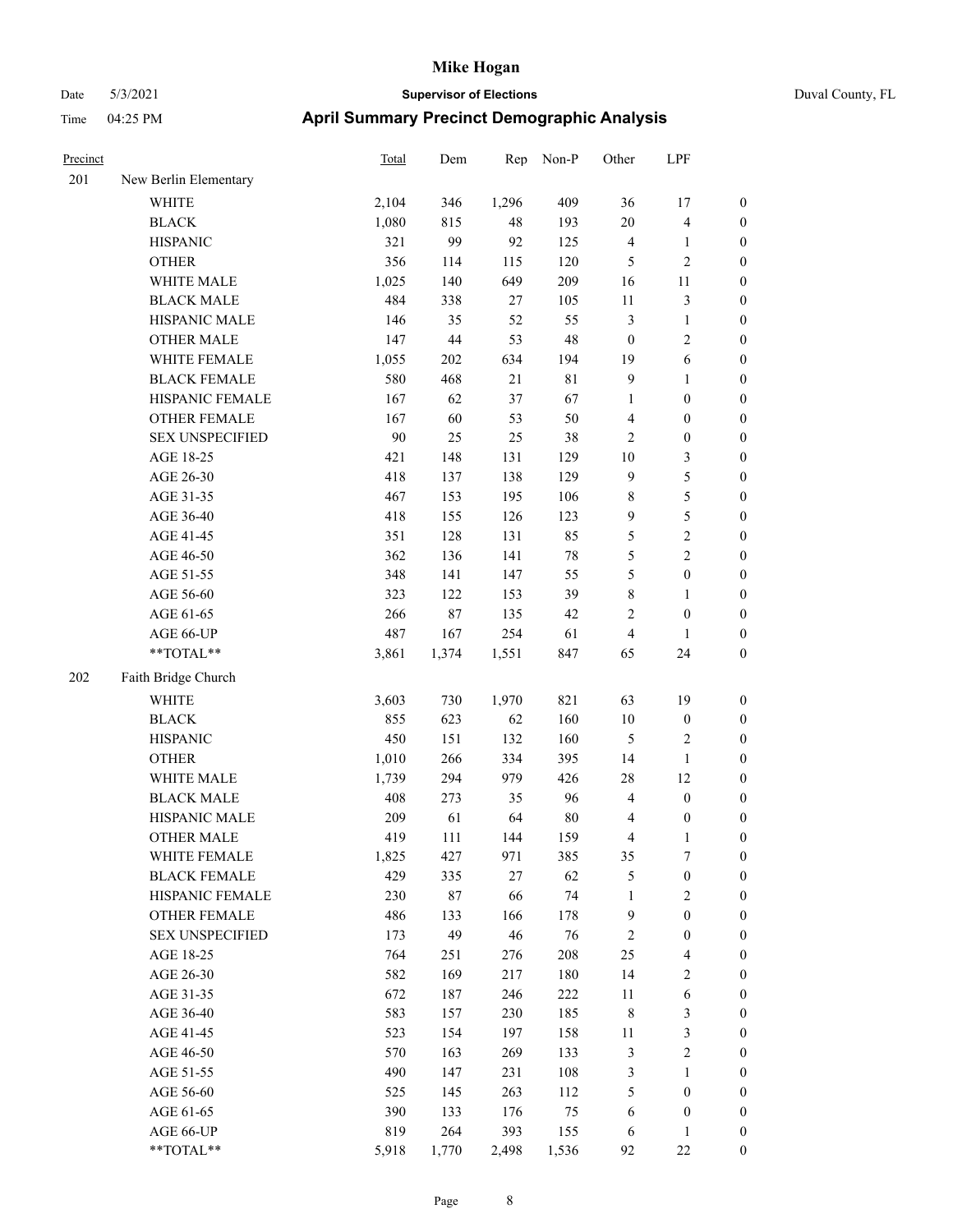|  | Duval County, |
|--|---------------|

| Precinct |                                       | <b>Total</b> | Dem   | Rep        | Non-P   | Other            | LPF                     |                  |
|----------|---------------------------------------|--------------|-------|------------|---------|------------------|-------------------------|------------------|
| 203      | Faith Chapel Free Will Baptist Church |              |       |            |         |                  |                         |                  |
|          | WHITE                                 | 2,702        | 587   | 1,468      | 583     | 37               | $27\,$                  | 0                |
|          | <b>BLACK</b>                          | 1,372        | 1,024 | 50         | 280     | 15               | $\mathfrak{Z}$          | 0                |
|          | <b>HISPANIC</b>                       | 387          | 165   | 68         | 149     | 5                | $\boldsymbol{0}$        | $\boldsymbol{0}$ |
|          | <b>OTHER</b>                          | 475          | 144   | 124        | 194     | $\,$ 8 $\,$      | $\mathfrak{S}$          | $\boldsymbol{0}$ |
|          | WHITE MALE                            | 1,311        | 247   | 719        | 306     | 21               | $18\,$                  | $\boldsymbol{0}$ |
|          | <b>BLACK MALE</b>                     | 545          | 359   | $27\,$     | 148     | $\,$ $\,$        | $\mathfrak{Z}$          | $\boldsymbol{0}$ |
|          | HISPANIC MALE                         | 176          | 73    | 38         | 64      | $\mathbf{1}$     | $\boldsymbol{0}$        | $\boldsymbol{0}$ |
|          | <b>OTHER MALE</b>                     | 176          | 53    | 55         | 62      | $\overline{4}$   | $\sqrt{2}$              | $\boldsymbol{0}$ |
|          | WHITE FEMALE                          | 1,358        | 329   | 734        | 270     | 16               | $\boldsymbol{9}$        | $\boldsymbol{0}$ |
|          | <b>BLACK FEMALE</b>                   | 804          | 653   | 23         | 121     | 7                | $\boldsymbol{0}$        | $\boldsymbol{0}$ |
|          | HISPANIC FEMALE                       | 200          | 88    | $28\,$     | $80\,$  | $\overline{4}$   | $\boldsymbol{0}$        | 0                |
|          | OTHER FEMALE                          | 234          | 75    | 57         | 95      | 4                | 3                       | 0                |
|          | <b>SEX UNSPECIFIED</b>                | 132          | 43    | 29         | 60      | $\boldsymbol{0}$ | $\boldsymbol{0}$        | $\boldsymbol{0}$ |
|          | AGE 18-25                             | 587          | 225   | 151        | 195     | 11               | 5                       | $\boldsymbol{0}$ |
|          | AGE 26-30                             | 557          | 234   | 120        | 186     | 11               | 6                       | $\boldsymbol{0}$ |
|          | AGE 31-35                             | 545          | 231   | 134        | 166     | $\,$ 8 $\,$      | 6                       | $\boldsymbol{0}$ |
|          | AGE 36-40                             | 488          | 194   | 125        | 161     | 3                | $\mathfrak{S}$          | $\boldsymbol{0}$ |
|          | AGE 41-45                             | 405          | 145   | 139        | 108     | 6                | $\boldsymbol{7}$        | $\boldsymbol{0}$ |
|          | AGE 46-50                             | 374          | 141   | 136        | 86      | 8                | $\mathfrak{Z}$          | $\boldsymbol{0}$ |
|          | AGE 51-55                             | 400          | 136   | 178        | 77      | 9                | $\boldsymbol{0}$        | 0                |
|          | AGE 56-60                             | 407          | 136   | 192        | $77 \,$ | $\overline{c}$   | $\boldsymbol{0}$        | 0                |
|          | AGE 61-65                             | 377          | 145   | 172        | 54      | 4                | $\overline{c}$          | 0                |
|          | AGE 66-UP                             | 796          | 333   | 363        | 96      | 3                | $\mathbf{1}$            | 0                |
|          | **TOTAL**                             | 4,936        | 1,920 | 1,710      | 1,206   | 65               | 35                      | $\boldsymbol{0}$ |
| 204      | Cedar Bay Baptist Church              |              |       |            |         |                  |                         |                  |
|          | <b>WHITE</b>                          | 2,094        | 413   | 1,309      | 334     | 30               | $\,8\,$                 | $\boldsymbol{0}$ |
|          | <b>BLACK</b>                          | 330          | 253   | 16         | 56      | 4                | $\mathbf{1}$            | $\boldsymbol{0}$ |
|          | <b>HISPANIC</b>                       | 90           | 29    | $40\,$     | 21      | $\boldsymbol{0}$ | $\boldsymbol{0}$        | $\boldsymbol{0}$ |
|          | <b>OTHER</b>                          | 166          | 34    | 66         | 63      | 3                | $\boldsymbol{0}$        | $\boldsymbol{0}$ |
|          | WHITE MALE                            | 935          | 157   | 595        | 166     | 13               | $\overline{\mathbf{4}}$ | $\boldsymbol{0}$ |
|          | <b>BLACK MALE</b>                     | 140          | 96    | 10         | 32      | $\mathbf{1}$     | $\mathbf{1}$            | $\boldsymbol{0}$ |
|          | HISPANIC MALE                         | 52           | 18    | 23         | 11      | $\boldsymbol{0}$ | $\boldsymbol{0}$        | $\boldsymbol{0}$ |
|          | <b>OTHER MALE</b>                     | 68           | 8     | 26         | 33      | 1                | $\boldsymbol{0}$        | $\boldsymbol{0}$ |
|          | WHITE FEMALE                          | 1,141        | 254   | 705        | 162     | 17               | 3                       | 0                |
|          | <b>BLACK FEMALE</b>                   | 189          | 156   | $\sqrt{6}$ | 24      | 3                | $\boldsymbol{0}$        | $\boldsymbol{0}$ |
|          | HISPANIC FEMALE                       | 38           | 11    | 17         | $10\,$  | $\boldsymbol{0}$ | $\boldsymbol{0}$        | $\boldsymbol{0}$ |
|          | <b>OTHER FEMALE</b>                   | 62           | 19    | 27         | 14      | 2                | $\boldsymbol{0}$        | 0                |
|          | SEX UNSPECIFIED                       | 55           | 10    | $22\,$     | 22      | $\boldsymbol{0}$ | $\mathbf{1}$            | 0                |
|          | AGE 18-25                             | 263          | 75    | 112        | 69      | 7                | $\boldsymbol{0}$        | 0                |
|          | AGE 26-30                             | 244          | 57    | 105        | 74      | 6                | $\overline{2}$          | 0                |
|          | AGE 31-35                             | 239          | 58    | 107        | 68      | $\sqrt{2}$       | $\overline{\mathbf{4}}$ | 0                |
|          | AGE 36-40                             | 209          | 62    | 104        | 38      | 4                | $\mathbf{1}$            | 0                |
|          | AGE 41-45                             | 203          | 56    | 89         | 56      | $\sqrt{2}$       | $\boldsymbol{0}$        | 0                |
|          | AGE 46-50                             | 207          | 69    | 94         | 39      | $\mathfrak s$    | $\boldsymbol{0}$        | 0                |
|          | AGE 51-55                             | 207          | 52    | 123        | 29      | $\sqrt{2}$       | $\mathbf{1}$            | $\boldsymbol{0}$ |
|          | AGE 56-60                             | 259          | 65    | 152        | 37      | 5                | $\boldsymbol{0}$        | $\boldsymbol{0}$ |
|          | AGE 61-65                             | 225          | 56    | 147        | 21      | $\mathbf{1}$     | $\boldsymbol{0}$        | $\overline{0}$   |
|          | AGE 66-UP                             | 624          | 179   | 398        | 43      | 3                | $\mathbf{1}$            | $\boldsymbol{0}$ |
|          | **TOTAL**                             | 2,680        | 729   | 1,431      | 474     | 37               | 9                       | $\overline{0}$   |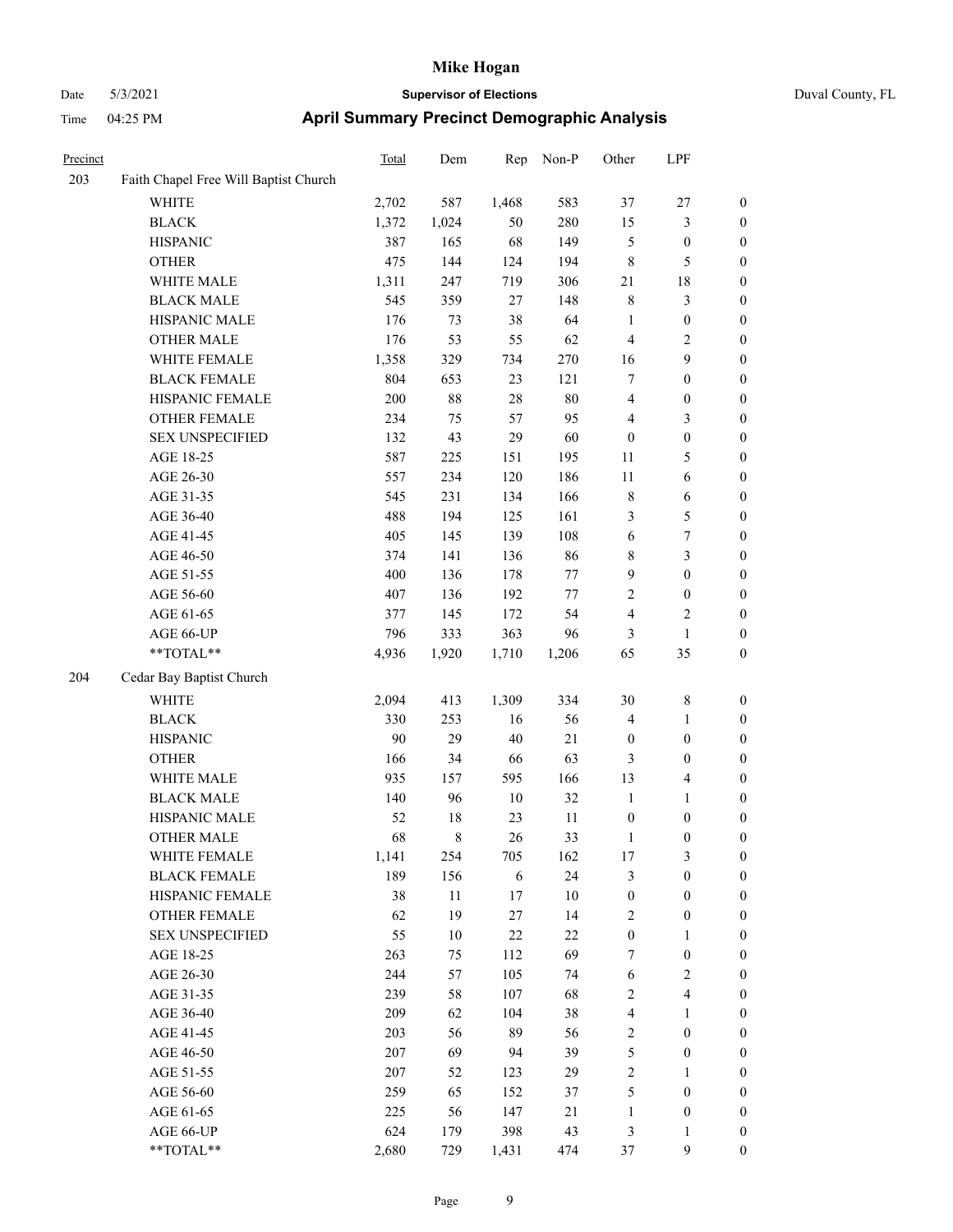## Date 5/3/2021 **Supervisor of Elections** Duval County, FL Time 04:25 PM **April Summary Precinct Demographic Analysis**

| 205 | Dunns Creek Baptist Church    |       |             |        |       |                  |                         |                  |
|-----|-------------------------------|-------|-------------|--------|-------|------------------|-------------------------|------------------|
|     | <b>WHITE</b>                  | 5,408 | 968         | 3,216  | 1,104 | 78               | 42                      | 0                |
|     | <b>BLACK</b>                  | 2,696 | 2,118       | 112    | 424   | 39               | 3                       | $\boldsymbol{0}$ |
|     | <b>HISPANIC</b>               | 615   | 224         | 163    | 220   | $\,$ 8 $\,$      | $\boldsymbol{0}$        | $\boldsymbol{0}$ |
|     | <b>OTHER</b>                  | 819   | 230         | 263    | 311   | 11               | 4                       | $\boldsymbol{0}$ |
|     | WHITE MALE                    | 2,556 | 373         | 1,551  | 574   | 31               | 27                      | $\boldsymbol{0}$ |
|     | <b>BLACK MALE</b>             | 1,199 | 880         | 68     | 231   | 17               | 3                       | $\boldsymbol{0}$ |
|     | HISPANIC MALE                 | 292   | 90          | 89     | 108   | 5                | $\boldsymbol{0}$        | $\boldsymbol{0}$ |
|     | <b>OTHER MALE</b>             | 315   | $8\sqrt{1}$ | 109    | 119   | 3                | 3                       | $\boldsymbol{0}$ |
|     | WHITE FEMALE                  | 2,791 | 588         | 1,623  | 519   | 46               | 15                      | $\boldsymbol{0}$ |
|     | <b>BLACK FEMALE</b>           | 1,462 | 1,215       | 43     | 182   | 22               | $\boldsymbol{0}$        | $\boldsymbol{0}$ |
|     | HISPANIC FEMALE               | 316   | 131         | $71\,$ | 111   | 3                | $\boldsymbol{0}$        | $\boldsymbol{0}$ |
|     | OTHER FEMALE                  | 367   | 118         | 117    | 126   | 5                | $\mathbf{1}$            | $\boldsymbol{0}$ |
|     | <b>SEX UNSPECIFIED</b>        | 240   | 64          | 83     | 89    | $\overline{4}$   | $\boldsymbol{0}$        | $\boldsymbol{0}$ |
|     | AGE 18-25                     | 1,100 | 418         | 319    | 326   | 34               | 3                       | $\boldsymbol{0}$ |
|     | AGE 26-30                     | 880   | 310         | 288    | 255   | 16               | 11                      | $\boldsymbol{0}$ |
|     | AGE 31-35                     | 1,042 | 318         | 373    | 329   | 15               | 7                       | $\boldsymbol{0}$ |
|     | AGE 36-40                     | 973   | 353         | 337    | 259   | 13               | 11                      | $\boldsymbol{0}$ |
|     | AGE 41-45                     | 885   | 357         | 295    | 210   | 14               | $\overline{9}$          | $\boldsymbol{0}$ |
|     | AGE 46-50                     | 911   | 404         | 327    | 170   | $\sqrt{6}$       | $\overline{\mathbf{4}}$ | $\boldsymbol{0}$ |
|     | AGE 51-55                     | 883   | 310         | 398    | 163   | 11               | 1                       | $\boldsymbol{0}$ |
|     | AGE 56-60                     | 844   | 328         | 381    | 124   | $10\,$           | 1                       | $\boldsymbol{0}$ |
|     | AGE 61-65                     | 655   | 237         | 334    | 77    | 6                | $\mathbf{1}$            | $\boldsymbol{0}$ |
|     | AGE 66-UP                     | 1,365 | 505         | 702    | 146   | 11               | 1                       | 0                |
|     | **TOTAL**                     | 9,538 | 3,540       | 3,754  | 2,059 | 136              | 49                      | $\boldsymbol{0}$ |
| 206 | Resurrection Episcopal Church |       |             |        |       |                  |                         |                  |
|     | <b>WHITE</b>                  | 3,967 | 704         | 2,548  | 643   | 57               | 15                      | $\boldsymbol{0}$ |
|     | <b>BLACK</b>                  | 322   | 253         | $20\,$ | 47    | $\mathbf{1}$     | $\mathbf{1}$            | $\boldsymbol{0}$ |
|     | <b>HISPANIC</b>               | 189   | 54          | $77\,$ | 56    | 2                | $\boldsymbol{0}$        | $\boldsymbol{0}$ |
|     | <b>OTHER</b>                  | 350   | 101         | 134    | 112   | 3                | $\boldsymbol{0}$        | $\boldsymbol{0}$ |
|     | WHITE MALE                    |       |             |        |       |                  |                         |                  |
|     |                               | 1,923 | 282         | 1,256  | 348   | 26               | $11\,$                  | $\boldsymbol{0}$ |
|     | <b>BLACK MALE</b>             | 153   | 114         | 12     | 26    | $\boldsymbol{0}$ | $\mathbf{1}$            | $\boldsymbol{0}$ |
|     | HISPANIC MALE                 | 74    | 14          | 31     | 28    | $\mathbf{1}$     | $\boldsymbol{0}$        | $\boldsymbol{0}$ |
|     | <b>OTHER MALE</b>             | 138   | $31\,$      | 55     | 50    | $\overline{c}$   | $\boldsymbol{0}$        | $\boldsymbol{0}$ |
|     | WHITE FEMALE                  | 2,013 | 418         | 1,271  | 289   | 31               | 4                       | $\boldsymbol{0}$ |
|     | <b>BLACK FEMALE</b>           | 167   | 137         | 8      | 21    | 1                | 0                       | 0                |
|     | HISPANIC FEMALE               | 109   | 38          | 45     | 25    | 1                | $\theta$                | 0                |
|     | OTHER FEMALE                  | 162   | 55          | 63     | 44    | $\boldsymbol{0}$ | $\boldsymbol{0}$        | 0                |
|     | <b>SEX UNSPECIFIED</b>        | 89    | 23          | 38     | 27    | 1                | $\boldsymbol{0}$        | $\overline{0}$   |
|     | AGE 18-25                     | 441   | 112         | 201    | 116   | 11               | 1                       | 0                |
|     | AGE 26-30                     | 322   | $88\,$      | 146    | 79    | 7                | $\sqrt{2}$              | 0                |
|     | AGE 31-35                     | 379   | 96          | 189    | 82    | 9                | 3                       | 0                |
|     | AGE 36-40                     | 383   | 79          | 197    | 99    | 5                | 3                       | 0                |
|     | AGE 41-45                     | 343   | 86          | 166    | 86    | 5                | $\boldsymbol{0}$        | 0                |
|     | AGE 46-50                     | 344   | 75          | 187    | 72    | 7                | 3                       | 0                |
|     | AGE 51-55                     | 441   | 83          | 279    | 74    | 3                | $\mathfrak{2}$          | 0                |
|     | AGE 56-60                     | 550   | 118         | 360    | 68    | 3                | $\mathbf{1}$            | 0                |
|     | AGE 61-65                     | 449   | 96          | 297    | 55    | 1                | $\boldsymbol{0}$        | $\boldsymbol{0}$ |
|     | AGE 66-UP                     | 1,176 | 279         | 757    | 127   | 12               | 1                       | $\overline{0}$   |

Precinct Total Dem Rep Non-P Other LPF

\*\*TOTAL\*\* 4,828 1,112 2,779 858 63 16 0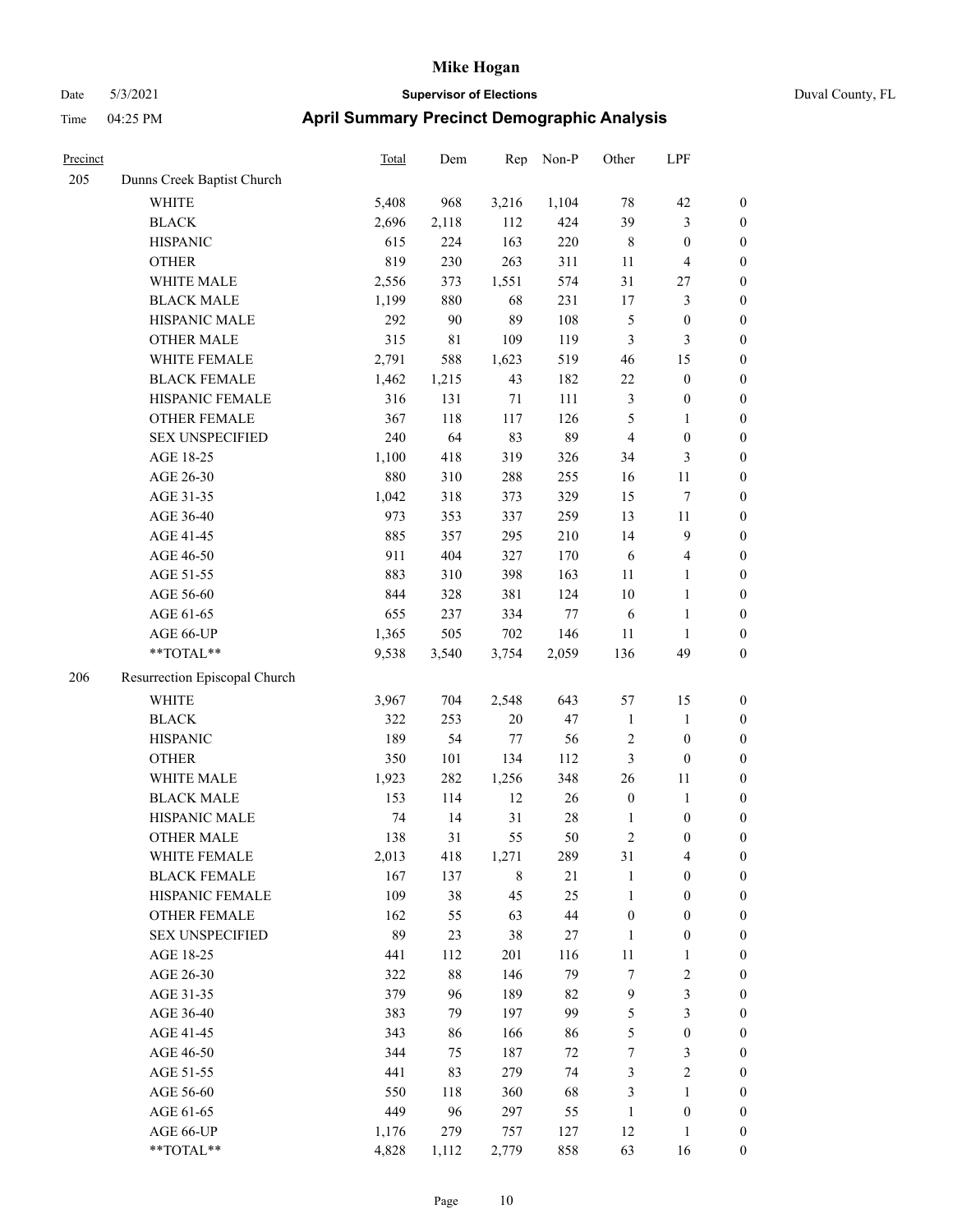| Duval County, FL |
|------------------|
|------------------|

| Precinct |                                   | Total  | Dem            | Rep         | Non-P            | Other            | LPF                     |                  |
|----------|-----------------------------------|--------|----------------|-------------|------------------|------------------|-------------------------|------------------|
| 207      | Police Athletic League            |        |                |             |                  |                  |                         |                  |
|          | WHITE                             | 3,577  | 756            | 1,964       | 783              | 60               | 14                      | $\boldsymbol{0}$ |
|          | <b>BLACK</b>                      | 1,137  | 893            | 29          | 199              | 15               | $\mathbf{1}$            | $\boldsymbol{0}$ |
|          | <b>HISPANIC</b>                   | 451    | 165            | 111         | 169              | 5                | $\mathbf{1}$            | $\boldsymbol{0}$ |
|          | <b>OTHER</b>                      | 576    | 156            | 192         | 217              | $\,$ 8 $\,$      | $\mathfrak{Z}$          | $\boldsymbol{0}$ |
|          | WHITE MALE                        | 1,692  | 289            | 995         | 372              | 31               | $\mathfrak{S}$          | $\boldsymbol{0}$ |
|          | <b>BLACK MALE</b>                 | 472    | 342            | 17          | 105              | 7                | $\mathbf{1}$            | $\boldsymbol{0}$ |
|          | HISPANIC MALE                     | 186    | 55             | 51          | 77               | $\overline{c}$   | $\mathbf{1}$            | $\boldsymbol{0}$ |
|          | <b>OTHER MALE</b>                 | 242    | 54             | $88\,$      | 95               | $\overline{4}$   | $\mathbf{1}$            | $\boldsymbol{0}$ |
|          | WHITE FEMALE                      | 1,852  | 461            | 958         | 395              | 29               | 9                       | $\boldsymbol{0}$ |
|          | <b>BLACK FEMALE</b>               | 648    | 538            | 11          | 91               | $\,$ 8 $\,$      | $\boldsymbol{0}$        | $\boldsymbol{0}$ |
|          | HISPANIC FEMALE                   | 251    | 104            | 59          | 85               | 3                | $\boldsymbol{0}$        | $\boldsymbol{0}$ |
|          | OTHER FEMALE                      | 251    | 86             | $8\sqrt{1}$ | 79               | $\overline{4}$   | $\mathbf{1}$            | 0                |
|          | <b>SEX UNSPECIFIED</b>            | 147    | 41             | 36          | 69               | $\boldsymbol{0}$ | $\mathbf{1}$            | $\boldsymbol{0}$ |
|          | AGE 18-25                         | 536    | 193            | 141         | 183              | 17               | $\sqrt{2}$              | $\boldsymbol{0}$ |
|          | AGE 26-30                         | 540    | 184            | 161         | 175              | 16               | $\overline{\mathbf{4}}$ | $\boldsymbol{0}$ |
|          | AGE 31-35                         | 612    | 221            | 187         | 193              | 5                | 6                       | $\boldsymbol{0}$ |
|          | AGE 36-40                         | 547    | 175            | 194         | 169              | 6                | $\mathfrak{Z}$          | $\boldsymbol{0}$ |
|          | AGE 41-45                         | 456    | 170            | 145         | 132              | 9                | $\boldsymbol{0}$        | $\boldsymbol{0}$ |
|          | AGE 46-50                         | 426    | 140            | 171         | 106              | 7                | $\sqrt{2}$              | $\boldsymbol{0}$ |
|          | AGE 51-55                         | 463    | 171            | 180         | 108              | 3                | $\mathbf{1}$            | $\boldsymbol{0}$ |
|          | AGE 56-60                         | 548    | 181            | 268         | 92               | 6                | $\mathbf{1}$            | $\boldsymbol{0}$ |
|          | AGE 61-65                         | 506    | 187            | 232         | 79               | $\,$ 8 $\,$      | $\boldsymbol{0}$        | 0                |
|          | AGE 66-UP                         | 1,107  | 348            | 617         | 131              | 11               | $\boldsymbol{0}$        | 0                |
|          | $**TOTAL**$                       | 5,741  | 1,970          | 2,296       | 1,368            | 88               | 19                      | $\boldsymbol{0}$ |
| 208      | Christ's Church River City Campus |        |                |             |                  |                  |                         |                  |
|          | <b>WHITE</b>                      | 1,972  | 276            | 1,379       | 294              | 19               | 4                       | $\boldsymbol{0}$ |
|          | <b>BLACK</b>                      | 183    | 131            | 16          | 32               | $\overline{4}$   | $\boldsymbol{0}$        | $\boldsymbol{0}$ |
|          | <b>HISPANIC</b>                   | 53     | 9              | 29          | 14               | 1                | $\boldsymbol{0}$        | $\boldsymbol{0}$ |
|          | <b>OTHER</b>                      | 112    | 32             | 41          | 37               | $\overline{c}$   | $\boldsymbol{0}$        | $\boldsymbol{0}$ |
|          | WHITE MALE                        | 950    | 118            | 670         | 150              | 10               | $\sqrt{2}$              | $\boldsymbol{0}$ |
|          | <b>BLACK MALE</b>                 | 92     | 55             | 9           | 24               | 4                | $\boldsymbol{0}$        | $\boldsymbol{0}$ |
|          | HISPANIC MALE                     | $27\,$ | $\mathfrak{Z}$ | 17          | 7                | $\boldsymbol{0}$ | $\boldsymbol{0}$        | $\boldsymbol{0}$ |
|          | <b>OTHER MALE</b>                 | 33     | 9              | 11          | 13               | $\boldsymbol{0}$ | $\boldsymbol{0}$        | $\boldsymbol{0}$ |
|          | WHITE FEMALE                      | 995    | 154            | 691         | 140              | 8                | $\mathbf{2}$            | 0                |
|          | <b>BLACK FEMALE</b>               | 89     | 75             | 7           | 7                | $\boldsymbol{0}$ | $\boldsymbol{0}$        | 0                |
|          | HISPANIC FEMALE                   | 24     | $\sqrt{6}$     | 11          | $\boldsymbol{7}$ | $\boldsymbol{0}$ | $\boldsymbol{0}$        | $\overline{0}$   |
|          | OTHER FEMALE                      | 51     | 17             | 21          | 13               | $\boldsymbol{0}$ | $\boldsymbol{0}$        | $\overline{0}$   |
|          | <b>SEX UNSPECIFIED</b>            | 59     | 11             | 28          | 16               | 4                | $\boldsymbol{0}$        | $\overline{0}$   |
|          | AGE 18-25                         | 204    | 41             | 108         | 51               | 4                | $\boldsymbol{0}$        | $\overline{0}$   |
|          | AGE 26-30                         | 123    | 28             | 60          | 31               | 4                | $\boldsymbol{0}$        | $\overline{0}$   |
|          | AGE 31-35                         | 128    | $20\,$         | 70          | 38               | $\boldsymbol{0}$ | $\boldsymbol{0}$        | $\overline{0}$   |
|          | AGE 36-40                         | 169    | 17             | 105         | 42               | $\mathbf{2}$     | $\mathfrak{Z}$          | $\overline{0}$   |
|          | AGE 41-45                         | 154    | 31             | 94          | $28\,$           | $\mathbf{1}$     | $\boldsymbol{0}$        | $\overline{0}$   |
|          | AGE 46-50                         | 184    | 22             | 132         | 27               | 3                | $\boldsymbol{0}$        | 0                |
|          | AGE 51-55                         | 231    | 48             | 150         | 29               | 4                | $\boldsymbol{0}$        | $\boldsymbol{0}$ |
|          | AGE 56-60                         | 272    | 60             | 169         | $40\,$           | 3                | $\boldsymbol{0}$        | $\boldsymbol{0}$ |
|          | AGE 61-65                         | 265    | 58             | 172         | 31               | 3                | $\mathbf{1}$            | $\boldsymbol{0}$ |
|          | AGE 66-UP                         | 590    | 123            | 405         | 60               | $\overline{c}$   | $\boldsymbol{0}$        | $\boldsymbol{0}$ |
|          | $**TOTAL**$                       | 2,320  | 448            | 1,465       | 377              | $26\,$           | $\overline{4}$          | $\boldsymbol{0}$ |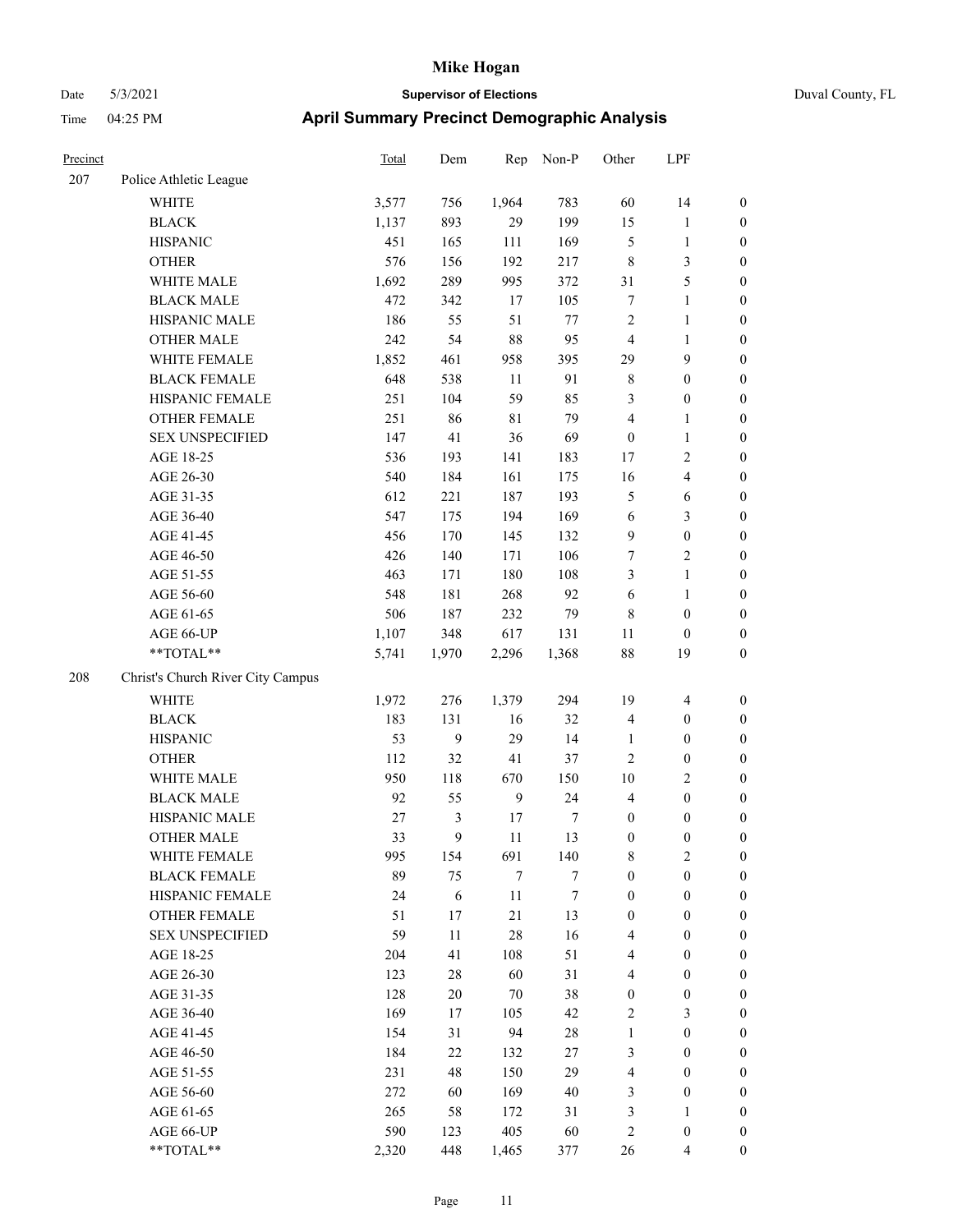| Precinct |                            | <b>Total</b> | Dem         | Rep              | Non-P  | Other            | LPF              |                  |
|----------|----------------------------|--------------|-------------|------------------|--------|------------------|------------------|------------------|
| 209      | Monument Pointe Fellowship |              |             |                  |        |                  |                  |                  |
|          | <b>WHITE</b>               | 2,230        | 429         | 1,396            | 366    | 29               | 10               | $\mathbf{0}$     |
|          | <b>BLACK</b>               | 132          | 97          | 17               | $18\,$ | $\boldsymbol{0}$ | $\boldsymbol{0}$ | $\boldsymbol{0}$ |
|          | <b>HISPANIC</b>            | 103          | 42          | 39               | $21\,$ | 1                | $\boldsymbol{0}$ | $\boldsymbol{0}$ |
|          | <b>OTHER</b>               | 184          | 33          | 88               | 58     | $\overline{4}$   | 1                | $\boldsymbol{0}$ |
|          | WHITE MALE                 | 1,104        | 175         | 709              | 194    | 17               | 9                | $\boldsymbol{0}$ |
|          | <b>BLACK MALE</b>          | 69           | 44          | 12               | 13     | $\boldsymbol{0}$ | $\boldsymbol{0}$ | $\boldsymbol{0}$ |
|          | HISPANIC MALE              | 50           | 14          | $22\,$           | 13     | 1                | $\boldsymbol{0}$ | $\boldsymbol{0}$ |
|          | <b>OTHER MALE</b>          | 61           | 11          | $26\,$           | 23     | $\mathbf{1}$     | $\boldsymbol{0}$ | $\boldsymbol{0}$ |
|          | WHITE FEMALE               | 1,099        | 250         | 669              | 167    | 12               | 1                | $\boldsymbol{0}$ |
|          | <b>BLACK FEMALE</b>        | 63           | 53          | $\mathfrak{H}$   | 5      | $\boldsymbol{0}$ | $\boldsymbol{0}$ | $\boldsymbol{0}$ |
|          | HISPANIC FEMALE            | 52           | $28\,$      | 17               | 7      | $\boldsymbol{0}$ | $\boldsymbol{0}$ | $\boldsymbol{0}$ |
|          | <b>OTHER FEMALE</b>        | 86           | 18          | $48\,$           | 16     | $\mathfrak{Z}$   | 1                | $\boldsymbol{0}$ |
|          | <b>SEX UNSPECIFIED</b>     | 65           | $\,$ 8 $\,$ | 32               | 25     | $\boldsymbol{0}$ | $\boldsymbol{0}$ | $\boldsymbol{0}$ |
|          | AGE 18-25                  | 222          | 52          | 115              | 48     | 6                | 1                | $\boldsymbol{0}$ |
|          | AGE 26-30                  | 179          | 50          | 82               | 43     | 3                | $\mathbf{1}$     | $\boldsymbol{0}$ |
|          | AGE 31-35                  | 231          | 41          | 113              | 72     | $\mathfrak{S}$   | $\boldsymbol{0}$ | $\boldsymbol{0}$ |
|          | AGE 36-40                  | 225          | 47          | 110              | 61     | $\sqrt{2}$       | 5                | $\boldsymbol{0}$ |
|          | AGE 41-45                  | 186          | 40          | 96               | 48     | $\mathbf{1}$     | 1                | $\boldsymbol{0}$ |
|          | AGE 46-50                  | 191          | 29          | 122              | 33     | 6                | 1                | $\boldsymbol{0}$ |
|          | AGE 51-55                  | 215          | 51          | 130              | 29     | $\overline{4}$   | 1                | $\boldsymbol{0}$ |
|          | AGE 56-60                  | 272          | 50          | 184              | 35     | $\overline{2}$   | 1                | $\boldsymbol{0}$ |
|          | AGE 61-65                  | 296          | 76          | 190              | 28     | $\overline{c}$   | $\boldsymbol{0}$ | $\boldsymbol{0}$ |
|          | AGE 66-UP                  | 632          | 165         | 398              | 66     | $\mathfrak{Z}$   | $\boldsymbol{0}$ | $\boldsymbol{0}$ |
|          | **TOTAL**                  | 2,649        | 601         | 1,540            | 463    | 34               | 11               | $\boldsymbol{0}$ |
| 210      | Sisters Creek Marina       |              |             |                  |        |                  |                  |                  |
|          | <b>WHITE</b>               | 1,310        | 233         | 865              | 184    | 17               | 11               | $\boldsymbol{0}$ |
|          | <b>BLACK</b>               | 68           | 55          | $\overline{2}$   | $10\,$ | $\mathbf{1}$     | $\boldsymbol{0}$ | $\boldsymbol{0}$ |
|          | <b>HISPANIC</b>            | 46           | 13          | 17               | 16     | $\boldsymbol{0}$ | $\boldsymbol{0}$ | $\boldsymbol{0}$ |
|          | <b>OTHER</b>               | 81           | 21          | 37               | 22     | 1                | $\boldsymbol{0}$ | $\boldsymbol{0}$ |
|          | WHITE MALE                 | 655          | 105         | 448              | 90     | $\tau$           | 5                | $\boldsymbol{0}$ |
|          | <b>BLACK MALE</b>          | 38           | 29          | $\boldsymbol{0}$ | 9      | $\boldsymbol{0}$ | $\boldsymbol{0}$ | $\boldsymbol{0}$ |
|          | HISPANIC MALE              | 20           | 3           | $\,$ 8 $\,$      | 9      | $\boldsymbol{0}$ | $\boldsymbol{0}$ | $\boldsymbol{0}$ |
|          | <b>OTHER MALE</b>          | 34           | 7           | 17               | 10     | $\boldsymbol{0}$ | 0                | $\boldsymbol{0}$ |
|          | WHITE FEMALE               | 639          | 125         | 409              | 89     | $10\,$           | 6                | $\mathbf{0}$     |
|          | <b>BLACK FEMALE</b>        | 29           | 25          | $\overline{c}$   | 1      | $\mathbf{1}$     | $\boldsymbol{0}$ | $\boldsymbol{0}$ |
|          | HISPANIC FEMALE            | 25           | 9           | $\mathbf{9}$     | $\tau$ | $\boldsymbol{0}$ | $\boldsymbol{0}$ | $\boldsymbol{0}$ |
|          | OTHER FEMALE               | 39           | 14          | 15               | 9      | 1                | $\boldsymbol{0}$ | $\boldsymbol{0}$ |
|          | <b>SEX UNSPECIFIED</b>     | 26           | 5           | 13               | 8      | $\boldsymbol{0}$ | $\boldsymbol{0}$ | $\boldsymbol{0}$ |
|          | AGE 18-25                  | 113          | 24          | 62               | 26     | 1                | $\boldsymbol{0}$ | $\boldsymbol{0}$ |
|          | AGE 26-30                  | 73           | 14          | 40               | 15     | $\mathfrak{Z}$   | 1                | $\boldsymbol{0}$ |
|          | AGE 31-35                  | 85           | 9           | 46               | 27     | $\mathbf{1}$     | 2                | $\boldsymbol{0}$ |
|          | AGE 36-40                  | 78           | 11          | 42               | $20\,$ | $\mathfrak{S}$   | $\boldsymbol{0}$ | $\boldsymbol{0}$ |
|          | AGE 41-45                  | 100          | 19          | 58               | 19     | $\boldsymbol{0}$ | 4                | $\boldsymbol{0}$ |
|          | AGE 46-50                  | 105          | 19          | 69               | 13     | $\sqrt{2}$       | $\mathbf{2}$     | $\boldsymbol{0}$ |
|          | AGE 51-55                  | 125          | 17          | $88\,$           | 19     | $\mathbf{1}$     | $\boldsymbol{0}$ | $\boldsymbol{0}$ |
|          | AGE 56-60                  | 182          | 36          | 128              | 16     | $\sqrt{2}$       | $\boldsymbol{0}$ | $\boldsymbol{0}$ |
|          | AGE 61-65                  | 206          | 44          | 127              | 33     | $\sqrt{2}$       | $\boldsymbol{0}$ | $\boldsymbol{0}$ |
|          | AGE 66-UP                  | 438          | 129         | 261              | $44\,$ | $\sqrt{2}$       | 2                | $\boldsymbol{0}$ |
|          | **TOTAL**                  | 1,505        | 322         | 921              | 232    | 19               | 11               | $\boldsymbol{0}$ |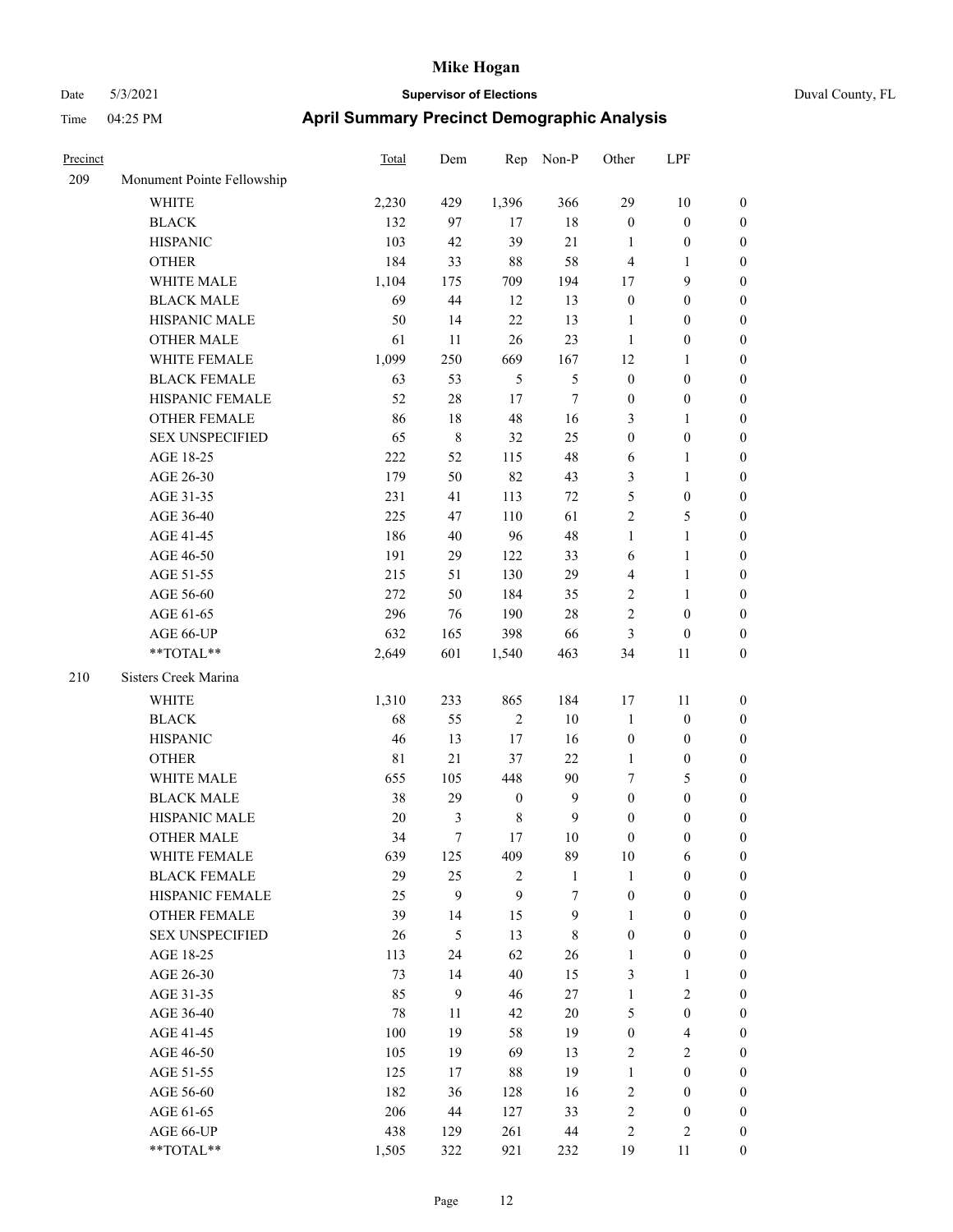|  | Duval County, FL |
|--|------------------|
|--|------------------|

| Precinct |                                                   | Total          | Dem                     |                  | Rep Non-P               | Other            | LPF                     |                  |
|----------|---------------------------------------------------|----------------|-------------------------|------------------|-------------------------|------------------|-------------------------|------------------|
| 211      | Spirit of Life Lutheran Church                    |                |                         |                  |                         |                  |                         |                  |
|          | WHITE                                             | 3,254          | 551                     | 1,944            | 700                     | 43               | 16                      | $\boldsymbol{0}$ |
|          | <b>BLACK</b>                                      | 1,485          | 1,102                   | 74               | 286                     | 22               | $\mathbf{1}$            | $\boldsymbol{0}$ |
|          | <b>HISPANIC</b>                                   | 341            | 129                     | 98               | 111                     | $\mathfrak{Z}$   | $\boldsymbol{0}$        | $\boldsymbol{0}$ |
|          | <b>OTHER</b>                                      | 512            | 138                     | 153              | 214                     | $\overline{2}$   | 5                       | $\boldsymbol{0}$ |
|          | WHITE MALE                                        | 1,588          | 216                     | 973              | 367                     | 19               | 13                      | 0                |
|          | <b>BLACK MALE</b>                                 | 680            | 471                     | 38               | 156                     | 14               | $\mathbf{1}$            | 0                |
|          | HISPANIC MALE                                     | 170            | 66                      | 54               | 49                      | $\mathbf{1}$     | $\boldsymbol{0}$        | 0                |
|          | <b>OTHER MALE</b>                                 | 207            | 53                      | 70               | $80\,$                  | $\mathbf{1}$     | 3                       | $\boldsymbol{0}$ |
|          | WHITE FEMALE                                      | 1,631          | 329                     | 949              | 326                     | 24               | 3                       | $\boldsymbol{0}$ |
|          | <b>BLACK FEMALE</b>                               | 780            | 610                     | 36               | 126                     | 8                | $\boldsymbol{0}$        | $\boldsymbol{0}$ |
|          | HISPANIC FEMALE                                   | 166            | 59                      | 44               | 61                      | $\overline{c}$   | $\boldsymbol{0}$        | $\boldsymbol{0}$ |
|          | <b>OTHER FEMALE</b>                               | 212            | 71                      | 61               | 79                      | $\boldsymbol{0}$ | $\mathbf{1}$            | $\boldsymbol{0}$ |
|          | <b>SEX UNSPECIFIED</b>                            | 158            | 45                      | $44\,$           | 67                      | $\mathbf{1}$     | $\mathbf{1}$            | $\boldsymbol{0}$ |
|          | AGE 18-25                                         | 672            | 223                     | 200              | 236                     | $\overline{9}$   | $\overline{4}$          | $\boldsymbol{0}$ |
|          | AGE 26-30                                         | 498            | 159                     | 165              | 161                     | 10               | $\mathfrak{Z}$          | 0                |
|          | AGE 31-35                                         | 622            | 198                     | 247              | 162                     | 11               | $\overline{\mathbf{4}}$ | 0                |
|          | AGE 36-40                                         | 642            | 223                     | 216              | 191                     | 5                | 7                       | 0                |
|          | AGE 41-45                                         | 584            | 200                     | 222              | 153                     | $\tau$           | $\overline{2}$          | $\boldsymbol{0}$ |
|          | AGE 46-50                                         | 607            | 264                     | 226              | 111                     | 6                | $\boldsymbol{0}$        | $\boldsymbol{0}$ |
|          | AGE 51-55                                         | 519            | 200                     | 212              | 98                      | 9                | $\boldsymbol{0}$        | $\boldsymbol{0}$ |
|          | AGE 56-60                                         | 438            | 127                     | 237              | $70\,$                  | 4                | $\boldsymbol{0}$        | $\boldsymbol{0}$ |
|          | AGE 61-65                                         | 353            | 119                     | 181              | 48                      | 5                | $\boldsymbol{0}$        | $\boldsymbol{0}$ |
|          | AGE 66-UP                                         | 657            | 207                     | 363              | 81                      | $\overline{4}$   | $\mathfrak{2}$          | $\boldsymbol{0}$ |
|          | **TOTAL**                                         | 5,592          | 1,920                   | 2,269            | 1,311                   | 70               | $22\,$                  | $\boldsymbol{0}$ |
| 212      | Black Hammock Island Community Center             |                |                         |                  |                         |                  |                         |                  |
|          | WHITE                                             | 721            | 119                     | 470              | 123                     | 8                | $\mathbf{1}$            | $\boldsymbol{0}$ |
|          | <b>BLACK</b>                                      | $\tau$         | 5                       | $\boldsymbol{0}$ | $\mathbf{1}$            | $\mathbf{1}$     | $\boldsymbol{0}$        | $\boldsymbol{0}$ |
|          | <b>HISPANIC</b>                                   | 6              | $\overline{\mathbf{4}}$ | $\overline{2}$   | $\boldsymbol{0}$        | $\boldsymbol{0}$ | $\boldsymbol{0}$        | 0                |
|          | <b>OTHER</b>                                      | 28             | 5                       | 13               | $10\,$                  | $\boldsymbol{0}$ | $\boldsymbol{0}$        | 0                |
|          | WHITE MALE                                        | 351            | 48                      | 233              | 65                      | 4                | $\mathbf{1}$            | $\boldsymbol{0}$ |
|          | <b>BLACK MALE</b>                                 | $\overline{4}$ | 4                       | $\boldsymbol{0}$ | $\boldsymbol{0}$        | $\boldsymbol{0}$ | $\boldsymbol{0}$        | $\boldsymbol{0}$ |
|          | HISPANIC MALE                                     | 3              | $\overline{c}$          | 1                | $\boldsymbol{0}$        | 0                | $\boldsymbol{0}$        | $\boldsymbol{0}$ |
|          | <b>OTHER MALE</b>                                 | 12             | 2                       | 7                | 3                       | $\boldsymbol{0}$ | $\boldsymbol{0}$        | $\Omega$         |
|          | WHITE FEMALE                                      | 358            | 70                      | 227              | 57                      | 4                | $\boldsymbol{0}$        | $\boldsymbol{0}$ |
|          | <b>BLACK FEMALE</b>                               | 3              | $\mathbf{1}$            | $\boldsymbol{0}$ | $\mathbf{1}$            | $\mathbf{1}$     | $\boldsymbol{0}$        | $\boldsymbol{0}$ |
|          | HISPANIC FEMALE                                   | $\sqrt{2}$     | 2                       | $\boldsymbol{0}$ | $\boldsymbol{0}$        | $\boldsymbol{0}$ | $\boldsymbol{0}$        | $\boldsymbol{0}$ |
|          | OTHER FEMALE                                      | $\,$ $\,$      | 3                       | 3                | $\overline{\mathbf{c}}$ | $\boldsymbol{0}$ | $\boldsymbol{0}$        | 0                |
|          | <b>SEX UNSPECIFIED</b>                            | 21             | $\mathbf{1}$            | 14               | 6                       | $\boldsymbol{0}$ | $\boldsymbol{0}$        | 0                |
|          | AGE 18-25                                         | 60             | 6                       | 34               | $18\,$                  | 2                | $\boldsymbol{0}$        | 0                |
|          | AGE 26-30                                         | 47             | 3                       | 29               | 14                      | $\boldsymbol{0}$ | $\mathbf{1}$            | $\boldsymbol{0}$ |
|          | AGE 31-35                                         | 62             | 8                       | 36               | $18\,$                  | $\boldsymbol{0}$ | $\boldsymbol{0}$        | $\boldsymbol{0}$ |
|          | AGE 36-40                                         | 50             | 8                       | 31               | 11                      | $\boldsymbol{0}$ | $\boldsymbol{0}$        | $\overline{0}$   |
|          | AGE 41-45                                         | 40             | 5                       | 23               | 12                      | $\boldsymbol{0}$ | $\boldsymbol{0}$        | $\overline{0}$   |
|          | AGE 46-50                                         | 66             | 9                       | 42               | 13                      | 2                | $\boldsymbol{0}$        | $\overline{0}$   |
|          | AGE 51-55                                         | 82             | 16                      | 52               | 14                      | $\boldsymbol{0}$ | $\boldsymbol{0}$        | 0                |
|          | AGE 56-60                                         | 102            | 14                      | 76               | 12                      | $\boldsymbol{0}$ | $\boldsymbol{0}$        | 0                |
|          | AGE 61-65                                         | 100            | 28                      | 63               | 6                       | 3                | $\boldsymbol{0}$        | 0                |
|          | AGE 66-UP                                         | 153            | 36                      | 99               | 16                      | 2                | $\boldsymbol{0}$        | 0                |
|          | $\mathrm{*}\mathrm{*} \mathrm{TOTAL} \mathrm{**}$ | 762            | 133                     | 485              | 134                     | 9                | 1                       | $\boldsymbol{0}$ |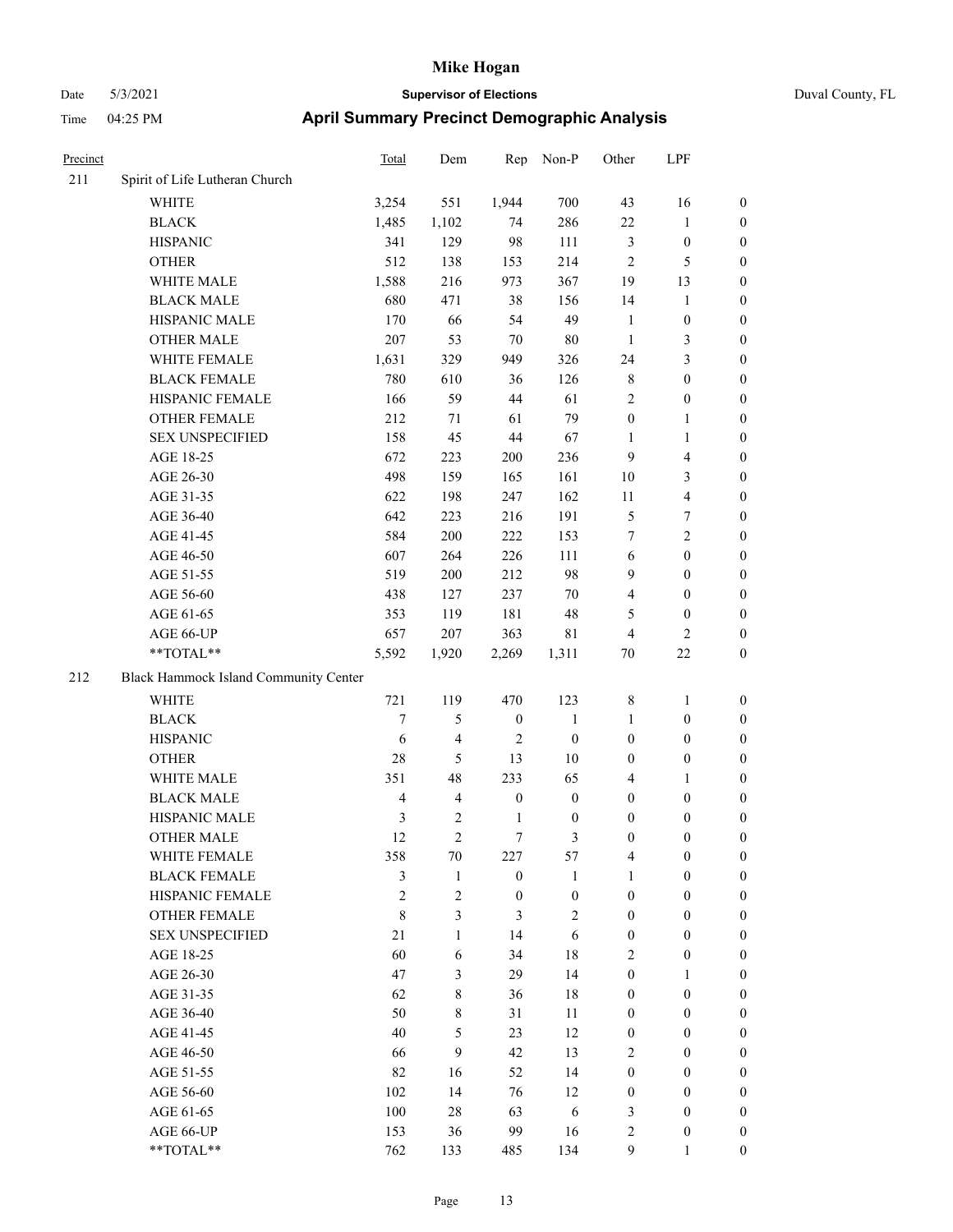| Precinct |                                     | Total | Dem    | Rep            | Non-P  | Other            | LPF              |                  |
|----------|-------------------------------------|-------|--------|----------------|--------|------------------|------------------|------------------|
| 213      | Hidden Hills Country Club           |       |        |                |        |                  |                  |                  |
|          | <b>WHITE</b>                        | 983   | 173    | 662            | 136    | 11               | $\mathbf{1}$     | $\boldsymbol{0}$ |
|          | <b>BLACK</b>                        | 203   | 169    | 13             | 19     | $\overline{2}$   | $\boldsymbol{0}$ | $\boldsymbol{0}$ |
|          | <b>HISPANIC</b>                     | 47    | 17     | 19             | 9      | $\overline{2}$   | $\boldsymbol{0}$ | $\boldsymbol{0}$ |
|          | <b>OTHER</b>                        | 134   | 29     | 69             | 36     | $\boldsymbol{0}$ | $\boldsymbol{0}$ | $\boldsymbol{0}$ |
|          | WHITE MALE                          | 484   | 81     | 328            | 68     | $\tau$           | $\boldsymbol{0}$ | $\boldsymbol{0}$ |
|          | <b>BLACK MALE</b>                   | 96    | 74     | 9              | 12     | $\mathbf{1}$     | $\boldsymbol{0}$ | $\boldsymbol{0}$ |
|          | HISPANIC MALE                       | 22    | 8      | $\,8\,$        | 5      | $\mathbf{1}$     | $\boldsymbol{0}$ | $\boldsymbol{0}$ |
|          | <b>OTHER MALE</b>                   | 50    | 10     | 27             | 13     | $\mathbf{0}$     | $\boldsymbol{0}$ | $\boldsymbol{0}$ |
|          | WHITE FEMALE                        | 490   | 91     | 330            | 64     | $\overline{4}$   | 1                | $\boldsymbol{0}$ |
|          | <b>BLACK FEMALE</b>                 | 101   | 90     | $\overline{4}$ | 6      | 1                | $\boldsymbol{0}$ | $\boldsymbol{0}$ |
|          | HISPANIC FEMALE                     | 24    | 9      | 10             | 4      | $\mathbf{1}$     | $\boldsymbol{0}$ | $\boldsymbol{0}$ |
|          | <b>OTHER FEMALE</b>                 | 63    | 14     | 34             | 15     | $\boldsymbol{0}$ | $\boldsymbol{0}$ | $\boldsymbol{0}$ |
|          | <b>SEX UNSPECIFIED</b>              | 37    | 11     | 13             | 13     | $\boldsymbol{0}$ | $\boldsymbol{0}$ | $\boldsymbol{0}$ |
|          | AGE 18-25                           | 134   | 47     | 57             | $27\,$ | 3                | $\boldsymbol{0}$ | $\boldsymbol{0}$ |
|          | AGE 26-30                           | 69    | 19     | 26             | $20\,$ | 3                | 1                | $\boldsymbol{0}$ |
|          | AGE 31-35                           | 60    | 15     | 34             | 11     | $\boldsymbol{0}$ | $\boldsymbol{0}$ | $\boldsymbol{0}$ |
|          | AGE 36-40                           | 46    | 14     | 19             | 11     | $\overline{2}$   | $\boldsymbol{0}$ | $\boldsymbol{0}$ |
|          | AGE 41-45                           | 89    | 34     | 35             | $20\,$ | $\boldsymbol{0}$ | $\boldsymbol{0}$ | $\boldsymbol{0}$ |
|          | AGE 46-50                           | 113   | 36     | 52             | 24     | 1                | $\boldsymbol{0}$ | $\boldsymbol{0}$ |
|          | AGE 51-55                           | 128   | 38     | 68             | 22     | $\boldsymbol{0}$ | $\boldsymbol{0}$ | $\boldsymbol{0}$ |
|          | AGE 56-60                           | 157   | 33     | 102            | $20\,$ | $\sqrt{2}$       | $\boldsymbol{0}$ | $\boldsymbol{0}$ |
|          | AGE 61-65                           | 164   | 53     | 97             | 12     | $\overline{2}$   | $\boldsymbol{0}$ | $\boldsymbol{0}$ |
|          | AGE 66-UP                           | 407   | 99     | 273            | 33     | $\overline{2}$   | $\boldsymbol{0}$ | $\boldsymbol{0}$ |
|          | **TOTAL**                           | 1,367 | 388    | 763            | 200    | 15               | 1                | $\boldsymbol{0}$ |
| 301      | Queen's Harbor Yacht & Country Club |       |        |                |        |                  |                  |                  |
|          | <b>WHITE</b>                        | 1,764 | 294    | 1,163          | 277    | $27\,$           | 3                | $\boldsymbol{0}$ |
|          | <b>BLACK</b>                        | 141   | 109    | $11\,$         | $20\,$ | $\mathbf{1}$     | $\boldsymbol{0}$ | $\boldsymbol{0}$ |
|          | <b>HISPANIC</b>                     | 59    | 11     | 33             | 15     | $\boldsymbol{0}$ | $\boldsymbol{0}$ | $\boldsymbol{0}$ |
|          | <b>OTHER</b>                        | 185   | 34     | 80             | 69     | $\overline{2}$   | $\boldsymbol{0}$ | $\boldsymbol{0}$ |
|          | WHITE MALE                          | 873   | 122    | 591            | 143    | 15               | 2                | $\boldsymbol{0}$ |
|          | <b>BLACK MALE</b>                   | 67    | 49     | 9              | 9      | $\boldsymbol{0}$ | $\boldsymbol{0}$ | $\boldsymbol{0}$ |
|          | HISPANIC MALE                       | 26    | 5      | 15             | 6      | $\boldsymbol{0}$ | $\boldsymbol{0}$ | $\boldsymbol{0}$ |
|          | <b>OTHER MALE</b>                   | 65    | 7      | 28             | 30     | $\boldsymbol{0}$ | $\boldsymbol{0}$ | $\boldsymbol{0}$ |
|          | WHITE FEMALE                        | 870   | 169    | 563            | 125    | 12               | $\mathbf{1}$     | $\boldsymbol{0}$ |
|          | <b>BLACK FEMALE</b>                 | 72    | 59     | $\overline{2}$ | $10\,$ | $\mathbf{1}$     | $\boldsymbol{0}$ | $\boldsymbol{0}$ |
|          | HISPANIC FEMALE                     | 31    | 6      | $18\,$         | $\tau$ | $\boldsymbol{0}$ | $\boldsymbol{0}$ | $\boldsymbol{0}$ |
|          | <b>OTHER FEMALE</b>                 | 90    | $20\,$ | 39             | 29     | $\sqrt{2}$       | $\boldsymbol{0}$ | $\boldsymbol{0}$ |
|          | <b>SEX UNSPECIFIED</b>              | 55    | 11     | 22             | 22     | $\boldsymbol{0}$ | $\boldsymbol{0}$ | $\boldsymbol{0}$ |
|          | AGE 18-25                           | 207   | 53     | 104            | 42     | $\,$ 8 $\,$      | $\boldsymbol{0}$ | $\boldsymbol{0}$ |
|          | AGE 26-30                           | 101   | 35     | $47\,$         | 17     | $\mathbf{1}$     | 1                | $\boldsymbol{0}$ |
|          | AGE 31-35                           | 67    | 14     | 35             | $18\,$ | $\boldsymbol{0}$ | $\boldsymbol{0}$ | $\boldsymbol{0}$ |
|          | AGE 36-40                           | 103   | 21     | 48             | 33     | 1                | $\boldsymbol{0}$ | $\boldsymbol{0}$ |
|          | AGE 41-45                           | 119   | 25     | 60             | 34     | $\boldsymbol{0}$ | $\boldsymbol{0}$ | $\boldsymbol{0}$ |
|          | AGE 46-50                           | 173   | 37     | 97             | 35     | 3                | 1                | $\boldsymbol{0}$ |
|          | AGE 51-55                           | 188   | 37     | 118            | 29     | $\overline{4}$   | $\boldsymbol{0}$ | $\boldsymbol{0}$ |
|          | AGE 56-60                           | 229   | 33     | 160            | 36     | $\boldsymbol{0}$ | $\boldsymbol{0}$ | $\boldsymbol{0}$ |
|          | AGE 61-65                           | 247   | 49     | 144            | 44     | 10               | $\boldsymbol{0}$ | $\mathbf{0}$     |
|          | AGE 66-UP                           | 715   | 144    | 474            | 93     | $\mathfrak{Z}$   | 1                | $\mathbf{0}$     |
|          | **TOTAL**                           | 2,149 | 448    | 1,287          | 381    | 30               | $\mathfrak{Z}$   | $\boldsymbol{0}$ |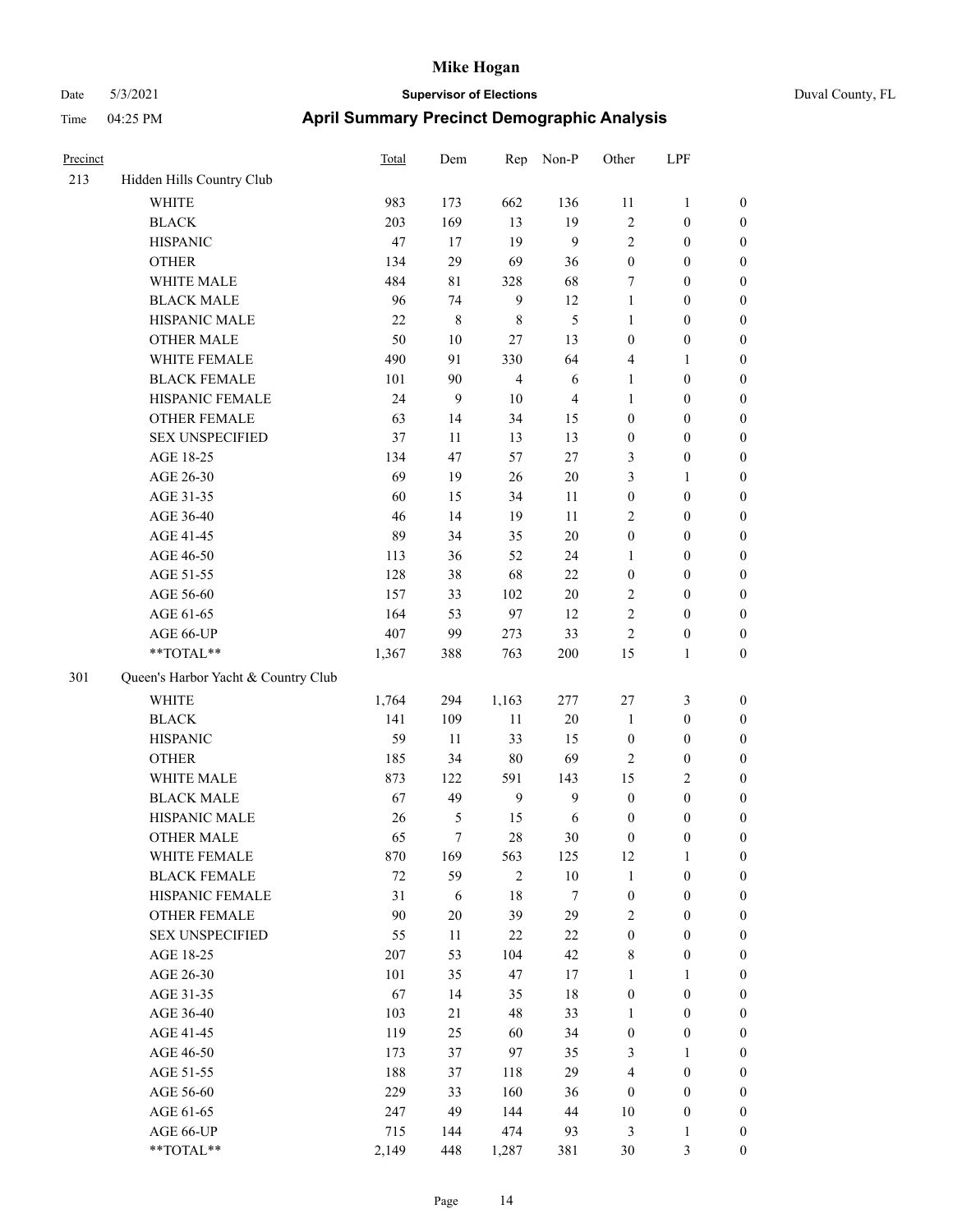| Precinct |                                                           | <b>Total</b> | Dem | Rep            | Non-P      | Other            | LPF                     |                  |
|----------|-----------------------------------------------------------|--------------|-----|----------------|------------|------------------|-------------------------|------------------|
| 302      | Abess Elementary                                          |              |     |                |            |                  |                         |                  |
|          | <b>WHITE</b>                                              | 1,658        | 379 | 848            | 404        | 18               | $\mathbf{9}$            | $\boldsymbol{0}$ |
|          | <b>BLACK</b>                                              | 240          | 174 | 16             | 49         | $\mathbf{1}$     | $\boldsymbol{0}$        | $\boldsymbol{0}$ |
|          | <b>HISPANIC</b>                                           | 170          | 52  | 54             | 59         | 4                | $\mathbf{1}$            | $\overline{0}$   |
|          | <b>OTHER</b>                                              | 321          | 76  | 132            | 108        | 5                | $\boldsymbol{0}$        | $\overline{0}$   |
|          | WHITE MALE                                                | 829          | 152 | 454            | 206        | 9                | $\,$ 8 $\,$             | $\boldsymbol{0}$ |
|          | <b>BLACK MALE</b>                                         | 113          | 72  | 11             | 29         | $\mathbf{1}$     | $\boldsymbol{0}$        | 0                |
|          | HISPANIC MALE                                             | 84           | 20  | 24             | 37         | $\overline{c}$   | $\mathbf{1}$            | 0                |
|          | <b>OTHER MALE</b>                                         | 130          | 31  | 52             | 44         | 3                | $\boldsymbol{0}$        | $\boldsymbol{0}$ |
|          | WHITE FEMALE                                              | 811          | 223 | 387            | 192        | 8                | $\mathbf{1}$            | $\boldsymbol{0}$ |
|          | <b>BLACK FEMALE</b>                                       | 124          | 100 | $\mathfrak{H}$ | 19         | $\boldsymbol{0}$ | $\boldsymbol{0}$        | $\boldsymbol{0}$ |
|          | HISPANIC FEMALE                                           | 82           | 29  | 30             | 21         | $\overline{c}$   | $\boldsymbol{0}$        | $\boldsymbol{0}$ |
|          | <b>OTHER FEMALE</b>                                       | 145          | 31  | 68             | 44         | $\mathfrak{2}$   | $\boldsymbol{0}$        | $\boldsymbol{0}$ |
|          | <b>SEX UNSPECIFIED</b>                                    | 71           | 23  | 19             | 28         | $\mathbf{1}$     | $\boldsymbol{0}$        | $\boldsymbol{0}$ |
|          | AGE 18-25                                                 | 220          | 65  | 75             | 76         | 3                | $\mathbf{1}$            | $\boldsymbol{0}$ |
|          | AGE 26-30                                                 | 251          | 78  | 83             | 85         | 3                | $\sqrt{2}$              | 0                |
|          | AGE 31-35                                                 | 244          | 54  | 97             | 88         | 3                | $\overline{2}$          | 0                |
|          | AGE 36-40                                                 | 202          | 49  | 83             | 63         | 5                | $\sqrt{2}$              | 0                |
|          | AGE 41-45                                                 | 229          | 66  | 89             | 69         | 4                | $\mathbf{1}$            | $\boldsymbol{0}$ |
|          | AGE 46-50                                                 | 181          | 47  | 89             | 42         | 3                | $\boldsymbol{0}$        | $\boldsymbol{0}$ |
|          | AGE 51-55                                                 | 176          | 50  | 82             | 43         | $\mathbf{1}$     | $\boldsymbol{0}$        | $\boldsymbol{0}$ |
|          | AGE 56-60                                                 | 213          | 56  | 109            | 46         | $\mathbf{1}$     | $\mathbf{1}$            | $\boldsymbol{0}$ |
|          | AGE 61-65                                                 | 227          | 75  | 112            | 37         | 3                | $\boldsymbol{0}$        | $\boldsymbol{0}$ |
|          | AGE 66-UP                                                 | 446          | 141 | 231            | 71         | $\sqrt{2}$       | $\mathbf{1}$            | $\overline{0}$   |
|          | **TOTAL**                                                 | 2,389        | 681 | 1,050          | 620        | 28               | $10\,$                  | $\boldsymbol{0}$ |
| 303      | Isle of Faith United Methodist Church                     |              |     |                |            |                  |                         |                  |
|          | WHITE                                                     | 2,819        | 638 | 1,535          | 593        | 40               | 13                      | $\boldsymbol{0}$ |
|          | <b>BLACK</b>                                              | 150          | 109 | $\,$ 8 $\,$    | 29         | $\overline{4}$   | $\boldsymbol{0}$        | $\boldsymbol{0}$ |
|          | <b>HISPANIC</b>                                           | 143          | 45  | 54             | 42         | 1                | $\mathbf{1}$            | 0                |
|          | <b>OTHER</b>                                              | 284          | 76  | 110            | 96         | $\overline{c}$   | $\boldsymbol{0}$        | 0                |
|          | WHITE MALE                                                | 1,336        | 244 | 764            | 299        | 21               | $\,$ 8 $\,$             | 0                |
|          | <b>BLACK MALE</b>                                         | 75           | 46  | 3              | 23         | 3                | $\boldsymbol{0}$        | 0                |
|          | HISPANIC MALE                                             | 64           | 16  | 24             | $22\,$     | $\mathbf{1}$     | 1                       | $\boldsymbol{0}$ |
|          | OTHER MALE                                                | 102          | 25  | 36             | 41         | $\boldsymbol{0}$ | 0                       | $\Omega$         |
|          | WHITE FEMALE                                              | 1,447        | 386 | 755            | 282        | 19               | 5                       | 0                |
|          | <b>BLACK FEMALE</b>                                       | $71\,$       | 59  | 5              | $\sqrt{6}$ | $\mathbf{1}$     | $\boldsymbol{0}$        | 0                |
|          | HISPANIC FEMALE                                           | 74           | 28  | 29             | 17         | $\boldsymbol{0}$ | $\boldsymbol{0}$        | 0                |
|          | <b>OTHER FEMALE</b>                                       | 139          | 42  | 55             | 40         | 2                | $\boldsymbol{0}$        | 0                |
|          | <b>SEX UNSPECIFIED</b>                                    | $88\,$       | 22  | 36             | 30         | $\boldsymbol{0}$ | $\boldsymbol{0}$        | 0                |
|          | AGE 18-25                                                 | 328          | 89  | 142            | 89         | 7                | $\mathbf{1}$            | 0                |
|          | AGE 26-30                                                 | 311          | 89  | 145            | 69         | 7                | $\mathbf{1}$            | 0                |
|          | AGE 31-35                                                 | 312          | 85  | 117            | 104        | 5                | $\mathbf{1}$            | 0                |
|          | AGE 36-40                                                 | 313          | 68  | 122            | 117        | 4                | $\sqrt{2}$              | $\boldsymbol{0}$ |
|          | AGE 41-45                                                 | 264          | 68  | 117            | 73         | $\boldsymbol{2}$ | $\overline{\mathbf{4}}$ | 0                |
|          | AGE 46-50                                                 | 260          | 60  | 134            | 59         | 4                | $\mathfrak{Z}$          | 0                |
|          | AGE 51-55                                                 | 266          | 57  | 155            | 47         | 5                | $\sqrt{2}$              | 0                |
|          | AGE 56-60                                                 | 303          | 71  | 185            | 44         | 3                | $\boldsymbol{0}$        | 0                |
|          | AGE 61-65                                                 | 304          | 68  | 176            | 58         | $\sqrt{2}$       | $\boldsymbol{0}$        | 0                |
|          | AGE 66-UP                                                 | 735          | 213 | 414            | $100\,$    | $\,$ 8 $\,$      | $\boldsymbol{0}$        | 0                |
|          | $\mathrm{*}\mathrm{*}\mathrm{TOTAL} \mathrm{*}\mathrm{*}$ | 3,396        | 868 | 1,707          | 760        | 47               | 14                      | 0                |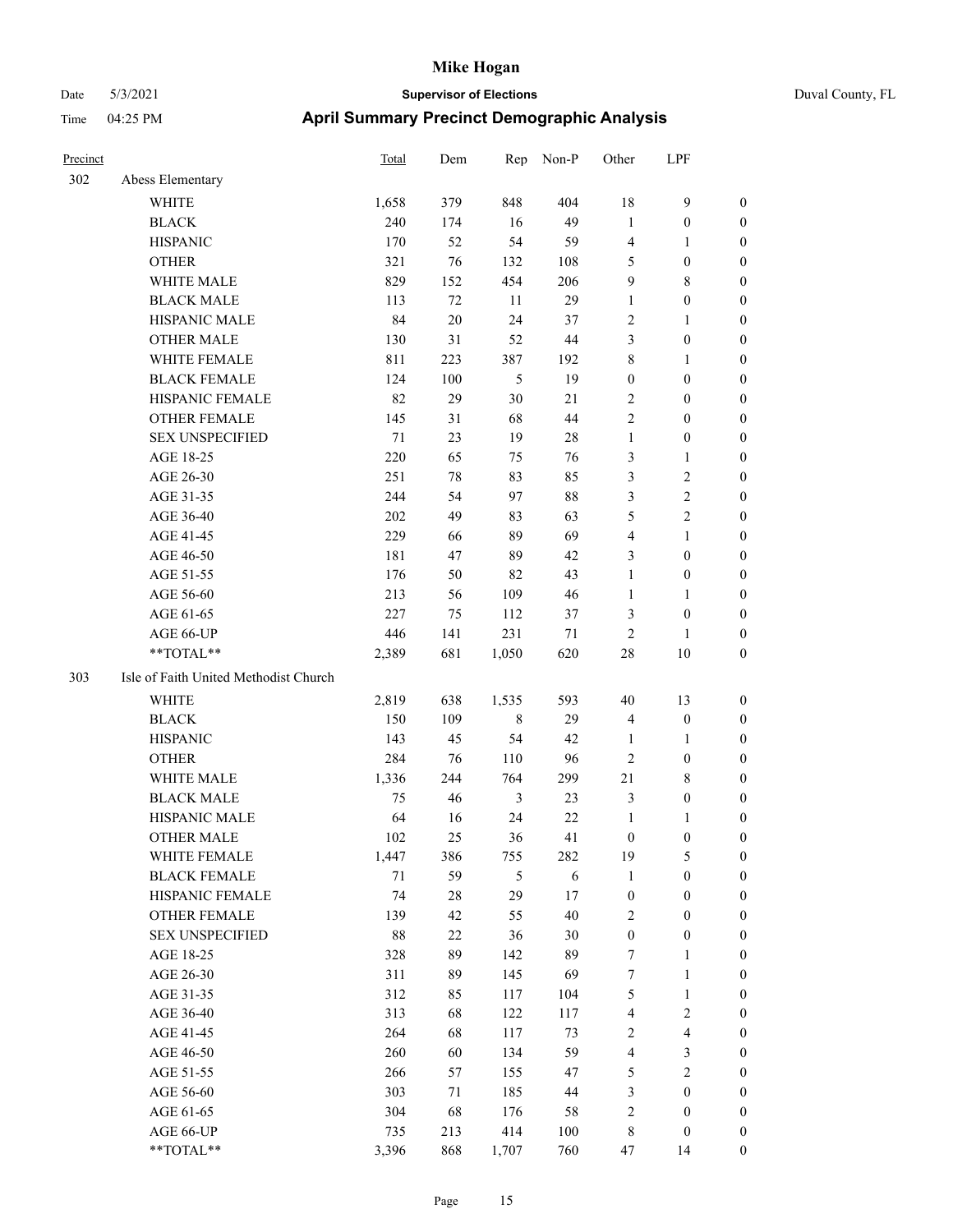|  | Duval County, FL |  |
|--|------------------|--|
|--|------------------|--|

| Precinct |                                    | Total | Dem       | Rep            | Non-P        | Other            | LPF                     |                  |
|----------|------------------------------------|-------|-----------|----------------|--------------|------------------|-------------------------|------------------|
| 304      | Jacksonville Golf and Country Club |       |           |                |              |                  |                         |                  |
|          | WHITE                              | 1,840 | 293       | 1,185          | 335          | 23               | $\overline{\mathbf{4}}$ | $\boldsymbol{0}$ |
|          | <b>BLACK</b>                       | 55    | 40        | $\tau$         | $8\,$        | $\boldsymbol{0}$ | $\boldsymbol{0}$        | $\boldsymbol{0}$ |
|          | <b>HISPANIC</b>                    | 56    | 13        | 26             | 15           | 2                | $\boldsymbol{0}$        | 0                |
|          | <b>OTHER</b>                       | 183   | 34        | 62             | 87           | $\boldsymbol{0}$ | $\boldsymbol{0}$        | 0                |
|          | WHITE MALE                         | 889   | 101       | 608            | 170          | 8                | $\mathbf{2}$            | $\boldsymbol{0}$ |
|          | <b>BLACK MALE</b>                  | 26    | 15        | $\sqrt{5}$     | 6            | $\boldsymbol{0}$ | $\boldsymbol{0}$        | $\boldsymbol{0}$ |
|          | HISPANIC MALE                      | 29    | $\,$ $\,$ | 12             | 8            | $\mathbf{1}$     | $\boldsymbol{0}$        | $\boldsymbol{0}$ |
|          | <b>OTHER MALE</b>                  | 76    | 12        | 29             | 35           | $\boldsymbol{0}$ | $\boldsymbol{0}$        | $\boldsymbol{0}$ |
|          | WHITE FEMALE                       | 934   | 189       | 569            | 161          | 13               | $\sqrt{2}$              | $\boldsymbol{0}$ |
|          | <b>BLACK FEMALE</b>                | 28    | 25        | $\overline{2}$ | $\mathbf{1}$ | $\boldsymbol{0}$ | $\boldsymbol{0}$        | $\boldsymbol{0}$ |
|          | HISPANIC FEMALE                    | 25    | 5         | 14             | 6            | $\boldsymbol{0}$ | $\boldsymbol{0}$        | $\boldsymbol{0}$ |
|          | OTHER FEMALE                       | 79    | 17        | 23             | 39           | $\boldsymbol{0}$ | $\boldsymbol{0}$        | $\boldsymbol{0}$ |
|          | <b>SEX UNSPECIFIED</b>             | 48    | 8         | 18             | 19           | 3                | $\boldsymbol{0}$        | 0                |
|          | AGE 18-25                          | 232   | 50        | 126            | 51           | 5                | $\boldsymbol{0}$        | 0                |
|          | AGE 26-30                          | 111   | 24        | 50             | 35           | $\sqrt{2}$       | $\boldsymbol{0}$        | $\boldsymbol{0}$ |
|          | AGE 31-35                          | 98    | 12        | 62             | 23           | $\mathbf{1}$     | $\boldsymbol{0}$        | $\boldsymbol{0}$ |
|          | AGE 36-40                          | 130   | 28        | 67             | 33           | 2                | $\boldsymbol{0}$        | $\boldsymbol{0}$ |
|          | AGE 41-45                          | 149   | $20\,$    | 83             | 41           | 4                | $\mathbf{1}$            | 0                |
|          | AGE 46-50                          | 161   | 27        | 92             | 41           | $\boldsymbol{0}$ | $\mathbf{1}$            | 0                |
|          | AGE 51-55                          | 190   | 28        | 134            | 26           | $\mathbf{1}$     | $\mathbf{1}$            | $\boldsymbol{0}$ |
|          | AGE 56-60                          | 240   | 45        | 144            | 48           | 3                | $\boldsymbol{0}$        | 0                |
|          | AGE 61-65                          | 234   | 34        | 151            | 46           | 2                | $\mathbf{1}$            | 0                |
|          | AGE 66-UP                          | 589   | 112       | 371            | 101          | 5                | $\boldsymbol{0}$        | 0                |
|          | $**TOTAL**$                        | 2,134 | 380       | 1,280          | 445          | 25               | $\overline{4}$          | 0                |
| 305      | Chets Creek Church                 |       |           |                |              |                  |                         |                  |
|          | <b>WHITE</b>                       | 4,391 | 1,016     | 2,259          | 999          | 86               | 31                      | 0                |
|          | <b>BLACK</b>                       | 383   | 267       | 32             | 77           | $\tau$           | $\boldsymbol{0}$        | $\boldsymbol{0}$ |
|          | <b>HISPANIC</b>                    | 309   | 112       | $90\,$         | 99           | 6                | $\sqrt{2}$              | 0                |
|          | <b>OTHER</b>                       | 530   | 157       | 167            | 199          | 6                | $\mathbf{1}$            | $\boldsymbol{0}$ |
|          | WHITE MALE                         | 2,024 | 364       | 1,097          | 499          | 41               | 23                      | $\boldsymbol{0}$ |
|          | <b>BLACK MALE</b>                  | 184   | 118       | 23             | 40           | $\mathfrak{Z}$   | $\boldsymbol{0}$        | $\boldsymbol{0}$ |
|          | HISPANIC MALE                      | 129   | 42        | $40\,$         | 43           | 3                | $\mathbf{1}$            | $\boldsymbol{0}$ |
|          | <b>OTHER MALE</b>                  | 185   | 56        | 58             | 71           | $\boldsymbol{0}$ | $\boldsymbol{0}$        | $\boldsymbol{0}$ |
|          | WHITE FEMALE                       | 2,324 | 638       | 1,147          | 489          | 44               | 6                       | 0                |
|          | <b>BLACK FEMALE</b>                | 195   | 146       | 9              | 36           | $\overline{4}$   | $\boldsymbol{0}$        | 0                |
|          | HISPANIC FEMALE                    | 176   | 70        | 49             | 54           | 3                | $\boldsymbol{0}$        | 0                |
|          | OTHER FEMALE                       | 242   | $80\,$    | 77             | $80\,$       | 5                | $\boldsymbol{0}$        | 0                |
|          | <b>SEX UNSPECIFIED</b>             | 154   | 38        | 48             | 62           | $\sqrt{2}$       | $\overline{\mathbf{4}}$ | 0                |
|          | AGE 18-25                          | 681   | 207       | 231            | 206          | $28\,$           | $\mathbf{9}$            | 0                |
|          | AGE 26-30                          | 571   | 161       | 239            | 156          | 11               | $\overline{\mathbf{4}}$ | 0                |
|          | AGE 31-35                          | 533   | 166       | 189            | 166          | $\,$ 8 $\,$      | $\overline{\mathbf{4}}$ | 0                |
|          | AGE 36-40                          | 472   | 134       | 171            | 158          | 7                | $\sqrt{2}$              | 0                |
|          | AGE 41-45                          | 435   | 125       | 181            | 121          | 6                | $\sqrt{2}$              | 0                |
|          | AGE 46-50                          | 500   | 119       | 225            | 138          | 14               | $\overline{\mathbf{4}}$ | 0                |
|          | AGE 51-55                          | 486   | 111       | 275            | 91           | 5                | $\overline{\mathbf{4}}$ | 0                |
|          | AGE 56-60                          | 440   | 111       | 231            | $80\,$       | 16               | $\sqrt{2}$              | 0                |
|          | AGE 61-65                          | 406   | 114       | 216            | 69           | 5                | $\sqrt{2}$              | $\boldsymbol{0}$ |
|          | AGE 66-UP                          | 1,089 | 304       | 590            | 189          | 5                | 1                       | $\boldsymbol{0}$ |
|          | $**TOTAL**$                        | 5,613 | 1,552     | 2,548          | 1,374        | 105              | 34                      | $\boldsymbol{0}$ |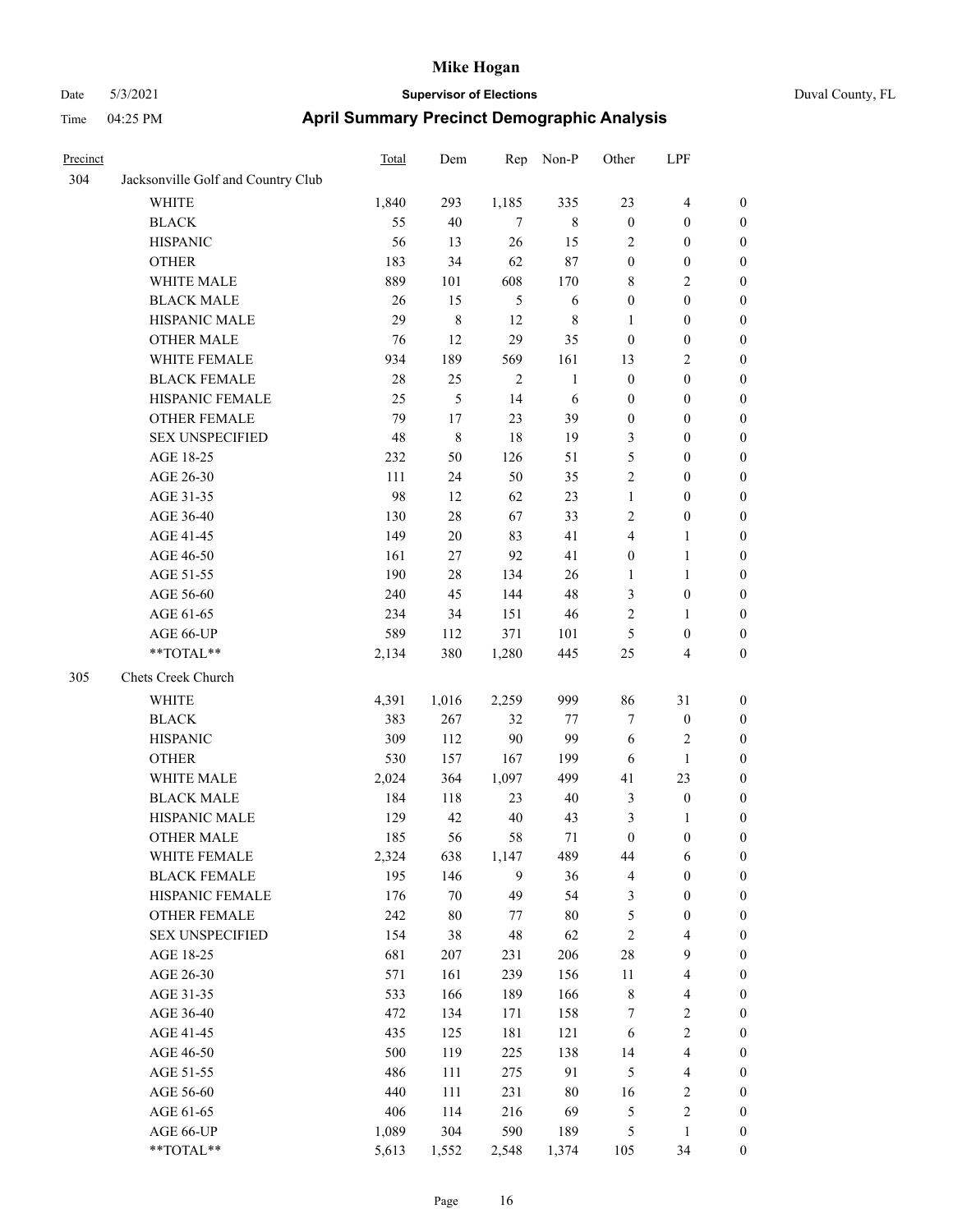|  | Duva |
|--|------|
|  |      |

| Precinct |                              | <b>Total</b> | Dem    | Rep    | Non-P  | Other            | LPF                     |                  |
|----------|------------------------------|--------------|--------|--------|--------|------------------|-------------------------|------------------|
| 306      | East Pointe Baptist Church   |              |        |        |        |                  |                         |                  |
|          | WHITE                        | 2,297        | 570    | 1,074  | 604    | 34               | 15                      | $\boldsymbol{0}$ |
|          | <b>BLACK</b>                 | 781          | 560    | 35     | 176    | $\,$ 8 $\,$      | $\sqrt{2}$              | $\boldsymbol{0}$ |
|          | <b>HISPANIC</b>              | 445          | 151    | 121    | 165    | $\,$ 8 $\,$      | $\boldsymbol{0}$        | $\boldsymbol{0}$ |
|          | <b>OTHER</b>                 | 1,077        | 310    | 326    | 423    | 16               | $\mathbf{2}$            | $\boldsymbol{0}$ |
|          | WHITE MALE                   | 1,105        | 243    | 545    | 294    | 13               | $10\,$                  | 0                |
|          | <b>BLACK MALE</b>            | 374          | 251    | 24     | 93     | 5                | $\mathbf{1}$            | 0                |
|          | HISPANIC MALE                | 201          | 54     | 64     | 76     | $\tau$           | $\boldsymbol{0}$        | $\boldsymbol{0}$ |
|          | OTHER MALE                   | 475          | 129    | 148    | 187    | 9                | $\sqrt{2}$              | $\boldsymbol{0}$ |
|          | WHITE FEMALE                 | 1,160        | 323    | 514    | 297    | 21               | $\mathfrak{S}$          | $\boldsymbol{0}$ |
|          | <b>BLACK FEMALE</b>          | 397          | 302    | $11\,$ | 80     | 3                | $\mathbf{1}$            | $\boldsymbol{0}$ |
|          | HISPANIC FEMALE              | 227          | 92     | 53     | 81     | $\mathbf{1}$     | $\boldsymbol{0}$        | $\boldsymbol{0}$ |
|          | OTHER FEMALE                 | 500          | 157    | 160    | 178    | 5                | $\boldsymbol{0}$        | $\boldsymbol{0}$ |
|          | <b>SEX UNSPECIFIED</b>       | 161          | $40\,$ | 37     | 82     | $\mathbf{2}$     | $\boldsymbol{0}$        | $\boldsymbol{0}$ |
|          | AGE 18-25                    | 587          | 211    | 136    | 223    | 14               | $\mathfrak{Z}$          | $\boldsymbol{0}$ |
|          | AGE 26-30                    | 466          | 150    | 145    | 160    | $\overline{9}$   | $\sqrt{2}$              | $\boldsymbol{0}$ |
|          | AGE 31-35                    | 484          | 172    | 152    | 150    | 6                | $\overline{\mathbf{4}}$ | 0                |
|          | AGE 36-40                    | 468          | 153    | 145    | 155    | 11               | $\overline{\mathbf{4}}$ | 0                |
|          | AGE 41-45                    | 473          | 152    | 155    | 159    | 6                | $\mathbf{1}$            | $\boldsymbol{0}$ |
|          | AGE 46-50                    | 452          | 165    | 151    | 126    | 9                | $\mathbf{1}$            | $\boldsymbol{0}$ |
|          | AGE 51-55                    | 396          | 151    | 152    | 91     | $\mathbf{1}$     | $\mathbf{1}$            | $\boldsymbol{0}$ |
|          | AGE 56-60                    | 399          | 138    | 150    | 106    | 4                | $\mathbf{1}$            | $\boldsymbol{0}$ |
|          | AGE 61-65                    | 302          | 97     | 131    | 71     | $\mathbf{1}$     | $\sqrt{2}$              | $\boldsymbol{0}$ |
|          | AGE 66-UP                    | 573          | 202    | 239    | 127    | 5                | $\boldsymbol{0}$        | $\boldsymbol{0}$ |
|          | **TOTAL**                    | 4,600        | 1,591  | 1,556  | 1,368  | 66               | 19                      | $\boldsymbol{0}$ |
| 307      | Pablo Creek Regional Library |              |        |        |        |                  |                         |                  |
|          | <b>WHITE</b>                 | 2,026        | 442    | 964    | 565    | 38               | 17                      | $\boldsymbol{0}$ |
|          | <b>BLACK</b>                 | 327          | 220    | 29     | 74     | $\overline{4}$   | $\boldsymbol{0}$        | $\boldsymbol{0}$ |
|          | <b>HISPANIC</b>              | 387          | 154    | 77     | 148    | 7                | $\mathbf{1}$            | 0                |
|          | <b>OTHER</b>                 | 302          | 74     | $88\,$ | 132    | $\,$ 8 $\,$      | $\boldsymbol{0}$        | 0                |
|          | WHITE MALE                   | 928          | 161    | 476    | 267    | 12               | 12                      | $\boldsymbol{0}$ |
|          | <b>BLACK MALE</b>            | 159          | 97     | 19     | 39     | 4                | $\boldsymbol{0}$        | $\boldsymbol{0}$ |
|          | HISPANIC MALE                | 174          | 64     | 38     | 68     | 3                | 1                       | $\boldsymbol{0}$ |
|          | <b>OTHER MALE</b>            | 115          | 30     | 37     | 46     | $\overline{c}$   | $\boldsymbol{0}$        | $\boldsymbol{0}$ |
|          | WHITE FEMALE                 | 1,071        | 276    | 472    | 292    | 26               | $\mathfrak{S}$          | $\overline{0}$   |
|          | <b>BLACK FEMALE</b>          | 164          | 120    | $10\,$ | 34     | $\boldsymbol{0}$ | $\boldsymbol{0}$        | 0                |
|          | HISPANIC FEMALE              | 207          | $88\,$ | 37     | $78\,$ | 4                | $\boldsymbol{0}$        | 0                |
|          | <b>OTHER FEMALE</b>          | 150          | 37     | $46\,$ | 61     | 6                | $\boldsymbol{0}$        | 0                |
|          | <b>SEX UNSPECIFIED</b>       | 74           | 17     | 23     | 34     | $\boldsymbol{0}$ | $\boldsymbol{0}$        | 0                |
|          | AGE 18-25                    | 401          | 122    | 115    | 151    | 12               | $\mathbf{1}$            | 0                |
|          | AGE 26-30                    | 395          | 113    | 116    | 156    | $\mathfrak{S}$   | $\mathfrak s$           | 0                |
|          | AGE 31-35                    | 349          | 103    | 109    | 118    | 14               | $\mathfrak s$           | $\boldsymbol{0}$ |
|          | AGE 36-40                    | 297          | 85     | 94     | 112    | 3                | $\mathfrak{Z}$          | $\overline{0}$   |
|          | AGE 41-45                    | 224          | 73     | 77     | 69     | 3                | $\mathbf{2}$            | 0                |
|          | AGE 46-50                    | 261          | 76     | 111    | $70\,$ | 4                | $\boldsymbol{0}$        | $\overline{0}$   |
|          | AGE 51-55                    | 229          | 63     | 96     | 63     | 6                | $\mathbf{1}$            | $\overline{0}$   |
|          | AGE 56-60                    | 271          | 67     | 138    | 65     | $\mathbf{1}$     | $\boldsymbol{0}$        | $\overline{0}$   |
|          | AGE 61-65                    | 213          | 60     | 98     | 49     | 5                | $\mathbf{1}$            | 0                |
|          | AGE 66-UP                    | 402          | 128    | 204    | 66     | $\overline{4}$   | $\boldsymbol{0}$        | 0                |
|          | **TOTAL**                    | 3,042        | 890    | 1,158  | 919    | 57               | 18                      | $\boldsymbol{0}$ |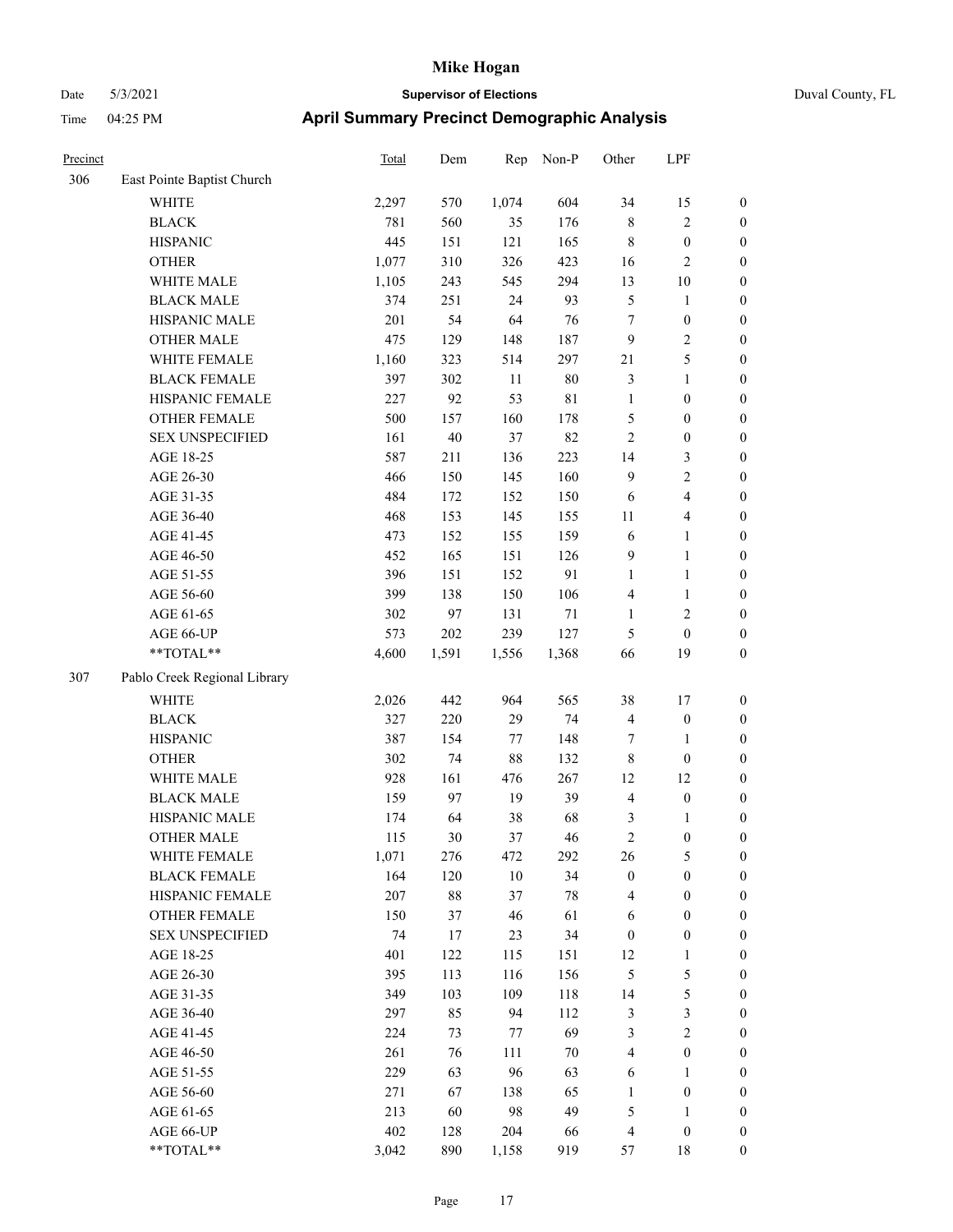| Precinct |                            | Total | Dem     | Rep            | Non-P       | Other            | LPF                     |                  |
|----------|----------------------------|-------|---------|----------------|-------------|------------------|-------------------------|------------------|
| 308      | The Woods Community Center |       |         |                |             |                  |                         |                  |
|          | <b>WHITE</b>               | 1,446 | 313     | 823            | 277         | 19               | 14                      | $\boldsymbol{0}$ |
|          | <b>BLACK</b>               | 96    | $72\,$  | 7              | 16          | $\mathbf{1}$     | $\boldsymbol{0}$        | $\boldsymbol{0}$ |
|          | <b>HISPANIC</b>            | 72    | 26      | 29             | 16          | $\mathbf{1}$     | $\boldsymbol{0}$        | $\boldsymbol{0}$ |
|          | <b>OTHER</b>               | 144   | 35      | 43             | 60          | 3                | 3                       | $\boldsymbol{0}$ |
|          | WHITE MALE                 | 687   | 120     | 403            | 146         | 9                | 9                       | $\boldsymbol{0}$ |
|          | <b>BLACK MALE</b>          | 50    | 38      | $\overline{4}$ | $\,$ 8 $\,$ | $\boldsymbol{0}$ | $\boldsymbol{0}$        | $\boldsymbol{0}$ |
|          | HISPANIC MALE              | 29    | $10\,$  | 12             | 6           | 1                | $\boldsymbol{0}$        | $\boldsymbol{0}$ |
|          | <b>OTHER MALE</b>          | 58    | 11      | 22             | 21          | $\overline{2}$   | 2                       | $\boldsymbol{0}$ |
|          | WHITE FEMALE               | 745   | 191     | 415            | 125         | 9                | 5                       | $\boldsymbol{0}$ |
|          | <b>BLACK FEMALE</b>        | 43    | 33      | $\overline{2}$ | $\tau$      | $\mathbf{1}$     | $\boldsymbol{0}$        | $\boldsymbol{0}$ |
|          | HISPANIC FEMALE            | 43    | 16      | 17             | $10\,$      | $\boldsymbol{0}$ | $\boldsymbol{0}$        | $\boldsymbol{0}$ |
|          | <b>OTHER FEMALE</b>        | 69    | $22\,$  | 18             | $28\,$      | $\boldsymbol{0}$ | 1                       | $\boldsymbol{0}$ |
|          | <b>SEX UNSPECIFIED</b>     | 34    | 5       | $\overline{9}$ | 18          | $\sqrt{2}$       | $\boldsymbol{0}$        | $\boldsymbol{0}$ |
|          | AGE 18-25                  | 169   | 53      | 57             | 52          | 5                | $\overline{\mathbf{c}}$ | $\boldsymbol{0}$ |
|          | AGE 26-30                  | 91    | $21\,$  | 40             | 27          | $\boldsymbol{0}$ | 3                       | $\boldsymbol{0}$ |
|          | AGE 31-35                  | 150   | 39      | 69             | 38          | $\sqrt{2}$       | 2                       | $\boldsymbol{0}$ |
|          | AGE 36-40                  | 191   | 30      | 110            | 42          | $\overline{4}$   | 5                       | $\boldsymbol{0}$ |
|          | AGE 41-45                  | 169   | 45      | 80             | 41          | $\overline{2}$   | $\mathbf{1}$            | $\boldsymbol{0}$ |
|          | AGE 46-50                  | 155   | 31      | $78\,$         | 42          | $\overline{2}$   | 2                       | $\boldsymbol{0}$ |
|          | AGE 51-55                  | 145   | 32      | 80             | 31          | 1                | 1                       | $\boldsymbol{0}$ |
|          | AGE 56-60                  | 147   | 38      | 92             | 17          | $\boldsymbol{0}$ | $\boldsymbol{0}$        | $\boldsymbol{0}$ |
|          | AGE 61-65                  | 147   | $40\,$  | 77             | 26          | 3                | 1                       | $\boldsymbol{0}$ |
|          | AGE 66-UP                  | 394   | 117     | 219            | 53          | 5                | $\theta$                | $\boldsymbol{0}$ |
|          | **TOTAL**                  | 1,758 | 446     | 902            | 369         | 24               | 17                      | $\boldsymbol{0}$ |
| 309      | Watson Realty Corporation  |       |         |                |             |                  |                         |                  |
|          | <b>WHITE</b>               | 2,232 | 488     | 1,110          | 580         | 37               | 17                      | $\boldsymbol{0}$ |
|          | <b>BLACK</b>               | 525   | 413     | 23             | 85          | $\mathfrak{Z}$   | $\mathbf{1}$            | $\boldsymbol{0}$ |
|          | <b>HISPANIC</b>            | 259   | $100\,$ | 79             | 77          | $\mathfrak{Z}$   | $\boldsymbol{0}$        | $\boldsymbol{0}$ |
|          | <b>OTHER</b>               | 478   | 164     | 146            | 163         | 5                | $\boldsymbol{0}$        | $\boldsymbol{0}$ |
|          | WHITE MALE                 | 1,026 | 163     | 552            | 278         | 18               | 15                      | $\boldsymbol{0}$ |
|          | <b>BLACK MALE</b>          | 217   | 158     | 13             | 44          | $\mathbf{1}$     | $\mathbf{1}$            | $\boldsymbol{0}$ |
|          | HISPANIC MALE              | 109   | 38      | 36             | 33          | $\sqrt{2}$       | $\boldsymbol{0}$        | $\boldsymbol{0}$ |
|          | <b>OTHER MALE</b>          | 205   | 60      | 63             | 79          | 3                | $\boldsymbol{0}$        | $\boldsymbol{0}$ |
|          | WHITE FEMALE               | 1,174 | 315     | 548            | 292         | 18               | $\mathbf{1}$            | $\boldsymbol{0}$ |
|          | <b>BLACK FEMALE</b>        | 307   | 254     | $10\,$         | 41          | $\sqrt{2}$       | $\boldsymbol{0}$        | $\boldsymbol{0}$ |
|          | HISPANIC FEMALE            | 144   | 60      | 41             | 42          | $\mathbf{1}$     | $\boldsymbol{0}$        | $\boldsymbol{0}$ |
|          | <b>OTHER FEMALE</b>        | 220   | 85      | 74             | 60          | $\mathbf{1}$     | $\boldsymbol{0}$        | $\boldsymbol{0}$ |
|          | <b>SEX UNSPECIFIED</b>     | 92    | 32      | 21             | 36          | $\sqrt{2}$       | 1                       | $\boldsymbol{0}$ |
|          | AGE 18-25                  | 406   | 154     | 123            | 116         | 12               | $\mathbf{1}$            | $\boldsymbol{0}$ |
|          | AGE 26-30                  | 353   | 119     | 114            | 111         | $\sqrt{6}$       | 3                       | $\boldsymbol{0}$ |
|          | AGE 31-35                  | 377   | 138     | 106            | 124         | 5                | $\overline{\mathbf{4}}$ | $\boldsymbol{0}$ |
|          | AGE 36-40                  | 370   | 112     | 132            | 115         | $\overline{4}$   | $\boldsymbol{7}$        | $\boldsymbol{0}$ |
|          | AGE 41-45                  | 279   | 99      | 83             | 94          | $\mathfrak{Z}$   | $\boldsymbol{0}$        | $\boldsymbol{0}$ |
|          | AGE 46-50                  | 230   | 76      | 95             | 53          | $\sqrt{5}$       | 1                       | $\boldsymbol{0}$ |
|          | AGE 51-55                  | 255   | 76      | 125            | 53          | $\mathbf{1}$     | $\boldsymbol{0}$        | $\boldsymbol{0}$ |
|          | AGE 56-60                  | 301   | $81\,$  | 145            | 73          | $\sqrt{2}$       | $\boldsymbol{0}$        | $\boldsymbol{0}$ |
|          | AGE 61-65                  | 309   | 104     | 149            | 54          | $\mathbf{1}$     | $\mathbf{1}$            | $\boldsymbol{0}$ |
|          | AGE 66-UP                  | 614   | 206     | 286            | 112         | $\overline{9}$   | $\mathbf{1}$            | $\boldsymbol{0}$ |
|          | **TOTAL**                  | 3,494 | 1,165   | 1,358          | 905         | 48               | 18                      | $\boldsymbol{0}$ |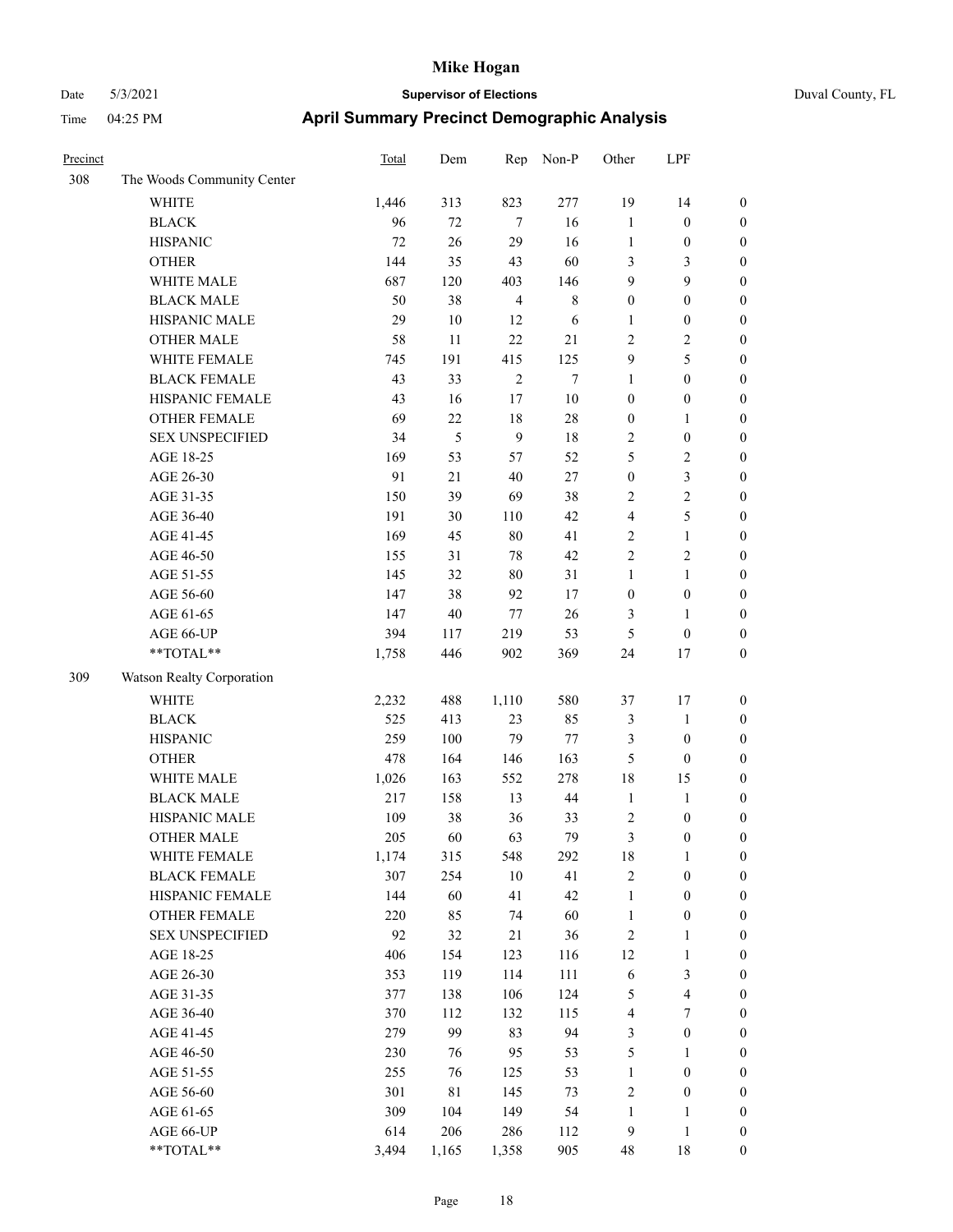| Precinct |                                       | <b>Total</b> | Dem    | Rep            | Non-P      | Other            | LPF                     |                  |
|----------|---------------------------------------|--------------|--------|----------------|------------|------------------|-------------------------|------------------|
| 310      | Fire Station #59                      |              |        |                |            |                  |                         |                  |
|          | WHITE                                 | 2,497        | 492    | 1,495          | 469        | 32               | 9                       | $\boldsymbol{0}$ |
|          | <b>BLACK</b>                          | 87           | 69     | 3              | 14         | $\mathbf{1}$     | $\boldsymbol{0}$        | $\boldsymbol{0}$ |
|          | <b>HISPANIC</b>                       | 101          | 26     | 35             | 39         | $\mathbf{1}$     | $\boldsymbol{0}$        | $\boldsymbol{0}$ |
|          | <b>OTHER</b>                          | 228          | 76     | 77             | 69         | $\overline{4}$   | 2                       | $\boldsymbol{0}$ |
|          | WHITE MALE                            | 1,107        | 170    | 681            | 236        | 13               | 7                       | $\boldsymbol{0}$ |
|          | <b>BLACK MALE</b>                     | 45           | 35     | $\mathbf{1}$   | $\,8\,$    | $\mathbf{1}$     | $\boldsymbol{0}$        | $\boldsymbol{0}$ |
|          | HISPANIC MALE                         | 39           | $10\,$ | 15             | 14         | $\boldsymbol{0}$ | $\boldsymbol{0}$        | $\boldsymbol{0}$ |
|          | <b>OTHER MALE</b>                     | 82           | 21     | 32             | 26         | $\overline{2}$   | 1                       | $\boldsymbol{0}$ |
|          | WHITE FEMALE                          | 1,372        | 315    | 805            | 231        | 19               | 2                       | $\boldsymbol{0}$ |
|          | <b>BLACK FEMALE</b>                   | 41           | 33     | $\overline{2}$ | $\sqrt{6}$ | $\boldsymbol{0}$ | $\boldsymbol{0}$        | $\boldsymbol{0}$ |
|          | HISPANIC FEMALE                       | 62           | 16     | $20\,$         | 25         | $\mathbf{1}$     | $\boldsymbol{0}$        | $\boldsymbol{0}$ |
|          | <b>OTHER FEMALE</b>                   | 118          | 50     | 36             | 29         | $\overline{2}$   | 1                       | $\boldsymbol{0}$ |
|          | <b>SEX UNSPECIFIED</b>                | 47           | 13     | 18             | 16         | $\boldsymbol{0}$ | $\boldsymbol{0}$        | $\boldsymbol{0}$ |
|          | AGE 18-25                             | 165          | 45     | 65             | 48         | 6                | 1                       | $\boldsymbol{0}$ |
|          | AGE 26-30                             | 134          | 25     | 67             | 39         | $\sqrt{2}$       | $\mathbf{1}$            | $\boldsymbol{0}$ |
|          | AGE 31-35                             | 194          | 37     | 98             | 54         | $\overline{c}$   | 3                       | $\boldsymbol{0}$ |
|          | AGE 36-40                             | 275          | 65     | 126            | 76         | 6                | 2                       | $\boldsymbol{0}$ |
|          | AGE 41-45                             | 232          | 53     | 117            | 60         | $\overline{2}$   | $\boldsymbol{0}$        | $\boldsymbol{0}$ |
|          | AGE 46-50                             | 224          | 53     | 119            | 50         | $\sqrt{2}$       | $\boldsymbol{0}$        | $\boldsymbol{0}$ |
|          | AGE 51-55                             | 207          | 31     | 127            | 45         | $\sqrt{2}$       | $\overline{\mathbf{c}}$ | $\boldsymbol{0}$ |
|          | AGE 56-60                             | 203          | 40     | 123            | 38         | $\mathbf{1}$     | 1                       | $\boldsymbol{0}$ |
|          | AGE 61-65                             | 178          | 50     | 103            | 23         | $\overline{2}$   | $\boldsymbol{0}$        | $\boldsymbol{0}$ |
|          | AGE 66-UP                             | 1,101        | 264    | 665            | 158        | 13               | 1                       | $\boldsymbol{0}$ |
|          | **TOTAL**                             | 2,913        | 663    | 1,610          | 591        | 38               | 11                      | $\boldsymbol{0}$ |
| 311      | Isle of Faith United Methodist Church |              |        |                |            |                  |                         |                  |
|          | WHITE                                 | 2,486        | 493    | 1,435          | 512        | 34               | 12                      | $\boldsymbol{0}$ |
|          | <b>BLACK</b>                          | 97           | 73     | 6              | 16         | $\sqrt{2}$       | $\boldsymbol{0}$        | $\boldsymbol{0}$ |
|          | <b>HISPANIC</b>                       | 96           | 32     | 39             | 24         | $\mathbf{1}$     | $\boldsymbol{0}$        | $\boldsymbol{0}$ |
|          | <b>OTHER</b>                          | 202          | 63     | 78             | 57         | $\overline{2}$   | 2                       | $\boldsymbol{0}$ |
|          | WHITE MALE                            | 1,171        | 163    | 719            | 261        | 20               | 8                       | $\boldsymbol{0}$ |
|          | <b>BLACK MALE</b>                     | 45           | 32     | $\overline{4}$ | 9          | $\boldsymbol{0}$ | 0                       | $\boldsymbol{0}$ |
|          | HISPANIC MALE                         | 41           | 15     | 14             | 12         | $\boldsymbol{0}$ | $\boldsymbol{0}$        | $\boldsymbol{0}$ |
|          | <b>OTHER MALE</b>                     | 80           | 24     | 35             | 19         | 1                | 1                       | $\boldsymbol{0}$ |
|          | WHITE FEMALE                          | 1,295        | 325    | 706            | 247        | 13               | 4                       | $\boldsymbol{0}$ |
|          | <b>BLACK FEMALE</b>                   | 50           | 39     | $\sqrt{2}$     | 7          | $\overline{2}$   | $\boldsymbol{0}$        | $\boldsymbol{0}$ |
|          | HISPANIC FEMALE                       | 53           | 16     | 25             | 11         | $\mathbf{1}$     | $\boldsymbol{0}$        | $\boldsymbol{0}$ |
|          | OTHER FEMALE                          | 88           | 30     | 33             | 24         | $\mathbf{1}$     | $\boldsymbol{0}$        | $\boldsymbol{0}$ |
|          | <b>SEX UNSPECIFIED</b>                | 58           | 17     | $20\,$         | 19         | $\mathbf{1}$     | $\mathbf{1}$            | $\boldsymbol{0}$ |
|          | AGE 18-25                             | 276          | 74     | 128            | 64         | 6                | 4                       | $\boldsymbol{0}$ |
|          | AGE 26-30                             | 286          | 68     | 122            | 90         | $\mathfrak{Z}$   | 3                       | $\boldsymbol{0}$ |
|          | AGE 31-35                             | 252          | 58     | 112            | 76         | $\overline{4}$   | $\overline{\mathbf{c}}$ | $\boldsymbol{0}$ |
|          | AGE 36-40                             | 243          | 60     | 109            | 67         | $\mathfrak{S}$   | 2                       | $\boldsymbol{0}$ |
|          | AGE 41-45                             | 185          | 46     | 83             | 55         | $\mathbf{1}$     | $\boldsymbol{0}$        | $\boldsymbol{0}$ |
|          | AGE 46-50                             | 192          | 36     | 115            | 39         | $\mathbf{1}$     | 1                       | $\boldsymbol{0}$ |
|          | AGE 51-55                             | 239          | 46     | 138            | 50         | $\overline{4}$   | $\mathbf{1}$            | $\boldsymbol{0}$ |
|          | AGE 56-60                             | 261          | 47     | 171            | 38         | $\overline{4}$   | $\mathbf{1}$            | $\boldsymbol{0}$ |
|          | AGE 61-65                             | 266          | 56     | 166            | 40         | $\overline{4}$   | $\boldsymbol{0}$        | $\boldsymbol{0}$ |
|          | AGE 66-UP                             | 681          | 170    | 414            | 90         | 7                | $\boldsymbol{0}$        | $\mathbf{0}$     |
|          | **TOTAL**                             | 2,881        | 661    | 1,558          | 609        | 39               | 14                      | $\mathbf{0}$     |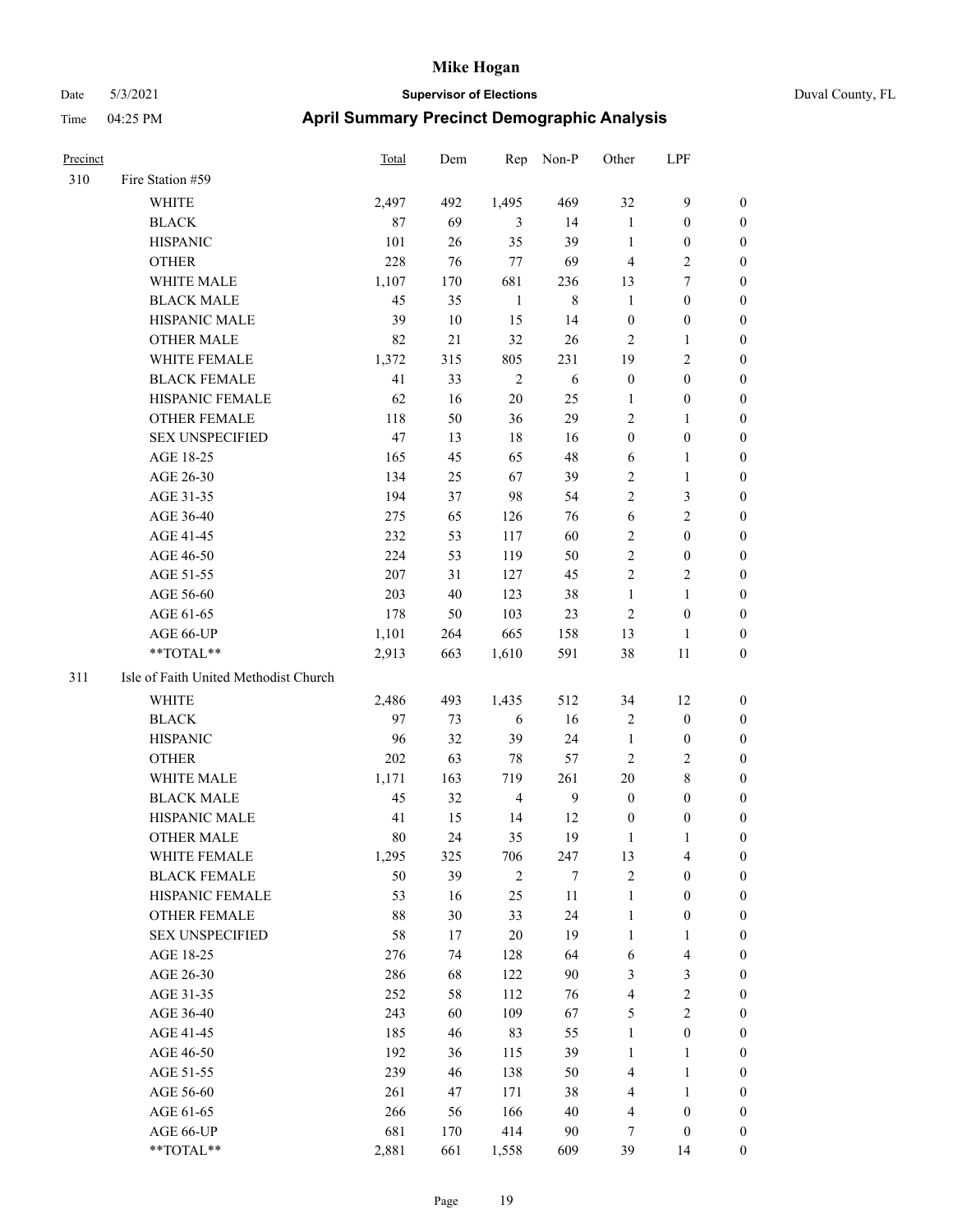|  | Duval County, FL |  |
|--|------------------|--|
|--|------------------|--|

| Precinct |                              | <b>Total</b> | Dem   | Rep   | Non-P  | Other            | LPF                     |                  |
|----------|------------------------------|--------------|-------|-------|--------|------------------|-------------------------|------------------|
| 312      | Pablo Creek Regional Library |              |       |       |        |                  |                         |                  |
|          | WHITE                        | 6,321        | 1,349 | 3,377 | 1,435  | 116              | $44\,$                  | $\boldsymbol{0}$ |
|          | <b>BLACK</b>                 | 863          | 612   | 41    | 195    | 15               | $\boldsymbol{0}$        | $\boldsymbol{0}$ |
|          | <b>HISPANIC</b>              | 652          | 235   | 169   | 232    | 15               | $\mathbf{1}$            | $\boldsymbol{0}$ |
|          | <b>OTHER</b>                 | 1,492        | 441   | 437   | 596    | $\overline{9}$   | $\mathbf{9}$            | 0                |
|          | WHITE MALE                   | 2,943        | 491   | 1,680 | 686    | 53               | 33                      | $\boldsymbol{0}$ |
|          | <b>BLACK MALE</b>            | 409          | 263   | 25    | 111    | 10               | $\boldsymbol{0}$        | $\boldsymbol{0}$ |
|          | HISPANIC MALE                | 285          | 82    | 75    | 119    | $\,$ 8 $\,$      | $\mathbf{1}$            | $\boldsymbol{0}$ |
|          | <b>OTHER MALE</b>            | 607          | 173   | 174   | 249    | 5                | 6                       | $\boldsymbol{0}$ |
|          | WHITE FEMALE                 | 3,309        | 839   | 1,666 | 731    | 62               | 11                      | $\boldsymbol{0}$ |
|          | <b>BLACK FEMALE</b>          | 441          | 340   | 14    | 82     | $\mathfrak s$    | $\boldsymbol{0}$        | $\boldsymbol{0}$ |
|          | HISPANIC FEMALE              | 351          | 150   | 89    | 105    | $\boldsymbol{7}$ | $\boldsymbol{0}$        | $\boldsymbol{0}$ |
|          | <b>OTHER FEMALE</b>          | 710          | 225   | 218   | 262    | 3                | $\overline{2}$          | $\boldsymbol{0}$ |
|          | <b>SEX UNSPECIFIED</b>       | 273          | 74    | 83    | 113    | $\sqrt{2}$       | $\mathbf{1}$            | $\boldsymbol{0}$ |
|          | AGE 18-25                    | 1,051        | 345   | 340   | 328    | 29               | $\mathbf{9}$            | 0                |
|          | AGE 26-30                    | 965          | 267   | 359   | 312    | 15               | 12                      | $\boldsymbol{0}$ |
|          | AGE 31-35                    | 878          | 236   | 323   | 298    | 12               | $\mathbf{9}$            | $\boldsymbol{0}$ |
|          | AGE 36-40                    | 858          | 238   | 321   | 270    | 21               | 8                       | $\boldsymbol{0}$ |
|          | AGE 41-45                    | 768          | 213   | 294   | 248    | $\mathbf{9}$     | $\overline{\mathbf{4}}$ | $\boldsymbol{0}$ |
|          | AGE 46-50                    | 840          | 249   | 356   | 220    | 13               | $\sqrt{2}$              | $\boldsymbol{0}$ |
|          | AGE 51-55                    | 827          | 215   | 403   | 200    | 6                | $\mathfrak{Z}$          | $\boldsymbol{0}$ |
|          | AGE 56-60                    | 797          | 192   | 412   | 175    | 15               | $\mathfrak{Z}$          | $\boldsymbol{0}$ |
|          | AGE 61-65                    | 749          | 220   | 362   | 145    | 19               | $\mathfrak{Z}$          | $\boldsymbol{0}$ |
|          | AGE 66-UP                    | 1,595        | 462   | 854   | 262    | 16               | $\mathbf{1}$            | 0                |
|          | **TOTAL**                    | 9,328        | 2,637 | 4,024 | 2,458  | 155              | 54                      | 0                |
| 313      | Coastal Baptist Church       |              |       |       |        |                  |                         |                  |
|          | <b>WHITE</b>                 | 2,997        | 630   | 1,650 | 671    | 32               | 14                      | 0                |
|          | <b>BLACK</b>                 | 773          | 597   | 32    | 141    | 3                | $\boldsymbol{0}$        | 0                |
|          | <b>HISPANIC</b>              | 390          | 147   | 118   | 119    | 6                | $\boldsymbol{0}$        | 0                |
|          | <b>OTHER</b>                 | 1,022        | 245   | 354   | 409    | 12               | $\overline{c}$          | $\boldsymbol{0}$ |
|          | WHITE MALE                   | 1,468        | 241   | 869   | 335    | 15               | $8\,$                   | $\boldsymbol{0}$ |
|          | <b>BLACK MALE</b>            | 367          | 262   | 17    | 86     | $\overline{c}$   | $\boldsymbol{0}$        | $\boldsymbol{0}$ |
|          | HISPANIC MALE                | 164          | 46    | 64    | 54     | $\boldsymbol{0}$ | $\boldsymbol{0}$        | $\boldsymbol{0}$ |
|          | <b>OTHER MALE</b>            | 419          | 93    | 144   | 177    | 4                | $\mathbf{1}$            | $\boldsymbol{0}$ |
|          | WHITE FEMALE                 | 1,488        | 387   | 762   | 317    | 16               | 6                       | 0                |
|          | <b>BLACK FEMALE</b>          | 389          | 327   | 14    | 47     | $\mathbf{1}$     | $\boldsymbol{0}$        | 0                |
|          | HISPANIC FEMALE              | 219          | 98    | 54    | 61     | 6                | $\boldsymbol{0}$        | 0                |
|          | <b>OTHER FEMALE</b>          | 496          | 127   | 191   | 171    | 6                | $\mathbf{1}$            | 0                |
|          | <b>SEX UNSPECIFIED</b>       | 171          | 38    | 39    | 91     | 3                | $\boldsymbol{0}$        | 0                |
|          | AGE 18-25                    | 562          | 186   | 181   | 182    | 12               | $\mathbf{1}$            | 0                |
|          | AGE 26-30                    | 510          | 158   | 176   | 160    | 12               | $\overline{4}$          | 0                |
|          | AGE 31-35                    | 541          | 156   | 219   | 162    | $\overline{4}$   | $\boldsymbol{0}$        | 0                |
|          | AGE 36-40                    | 564          | 157   | 229   | 172    | 4                | $\sqrt{2}$              | 0                |
|          | AGE 41-45                    | 472          | 147   | 167   | 151    | 3                | $\overline{\mathbf{4}}$ | 0                |
|          | AGE 46-50                    | 423          | 121   | 191   | 108    | $\mathbf{1}$     | $\sqrt{2}$              | 0                |
|          | AGE 51-55                    | 439          | 149   | 190   | 92     | 5                | $\mathfrak{Z}$          | 0                |
|          | AGE 56-60                    | 512          | 160   | 234   | 112    | 6                | $\boldsymbol{0}$        | 0                |
|          | AGE 61-65                    | 445          | 149   | 206   | $88\,$ | $\overline{c}$   | $\boldsymbol{0}$        | 0                |
|          | AGE 66-UP                    | 714          | 236   | 361   | 113    | 4                | $\boldsymbol{0}$        | 0                |
|          | $**TOTAL**$                  | 5,182        | 1,619 | 2,154 | 1,340  | 53               | 16                      | $\boldsymbol{0}$ |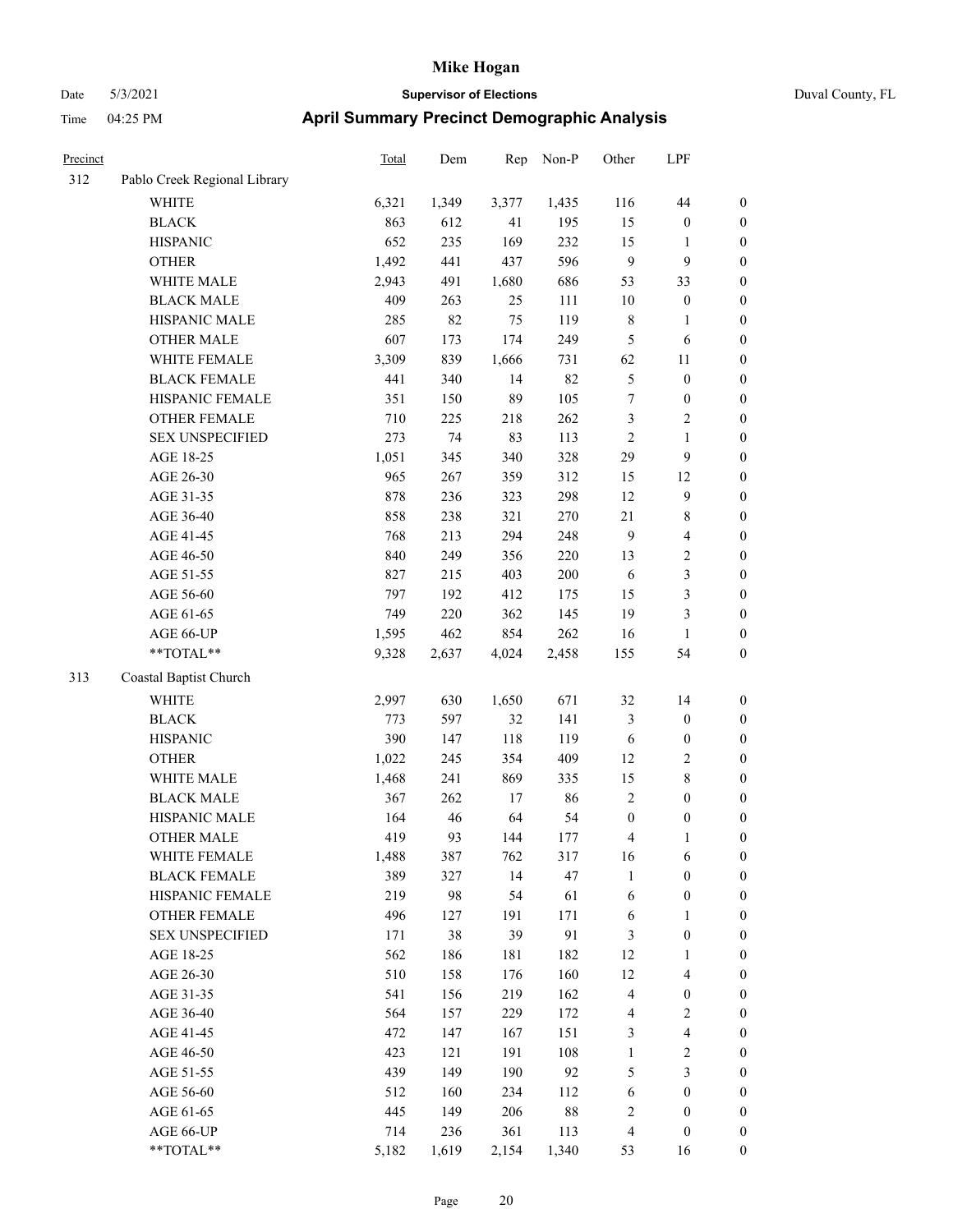| Precinct |                                   | <b>Total</b> | Dem | Rep            | Non-P  | Other                   | LPF              |                  |
|----------|-----------------------------------|--------------|-----|----------------|--------|-------------------------|------------------|------------------|
| 315      | Lighthouse Church of the Nazarene |              |     |                |        |                         |                  |                  |
|          | WHITE                             | 1,261        | 241 | 704            | 294    | 17                      | $\mathfrak{S}$   | 0                |
|          | <b>BLACK</b>                      | 263          | 213 | 15             | 34     | $\mathbf{1}$            | $\boldsymbol{0}$ | 0                |
|          | <b>HISPANIC</b>                   | 114          | 28  | 44             | 42     | $\boldsymbol{0}$        | $\boldsymbol{0}$ | $\boldsymbol{0}$ |
|          | <b>OTHER</b>                      | 231          | 60  | 71             | 95     | 5                       | $\boldsymbol{0}$ | $\boldsymbol{0}$ |
|          | WHITE MALE                        | 608          | 84  | 358            | 155    | 7                       | $\overline{4}$   | $\boldsymbol{0}$ |
|          | <b>BLACK MALE</b>                 | 127          | 97  | 10             | 19     | $\mathbf{1}$            | $\boldsymbol{0}$ | $\boldsymbol{0}$ |
|          | HISPANIC MALE                     | 49           | 10  | 19             | $20\,$ | $\boldsymbol{0}$        | $\boldsymbol{0}$ | $\boldsymbol{0}$ |
|          | <b>OTHER MALE</b>                 | 99           | 25  | $30\,$         | 42     | $\overline{c}$          | $\boldsymbol{0}$ | $\boldsymbol{0}$ |
|          | WHITE FEMALE                      | 633          | 155 | 331            | 136    | 10                      | $\mathbf{1}$     | 0                |
|          | <b>BLACK FEMALE</b>               | 134          | 115 | $\overline{4}$ | 15     | $\boldsymbol{0}$        | $\boldsymbol{0}$ | 0                |
|          | HISPANIC FEMALE                   | 62           | 17  | 24             | 21     | $\boldsymbol{0}$        | $\boldsymbol{0}$ | 0                |
|          | OTHER FEMALE                      | 105          | 26  | 36             | $40\,$ | 3                       | $\boldsymbol{0}$ | 0                |
|          | <b>SEX UNSPECIFIED</b>            | 52           | 13  | 22             | 17     | $\boldsymbol{0}$        | $\boldsymbol{0}$ | $\boldsymbol{0}$ |
|          | AGE 18-25                         | 182          | 55  | 61             | 64     | 2                       | $\boldsymbol{0}$ | $\boldsymbol{0}$ |
|          | AGE 26-30                         | 175          | 47  | 67             | 56     | 3                       | $\sqrt{2}$       | $\boldsymbol{0}$ |
|          | AGE 31-35                         | 167          | 50  | 62             | 54     | $\mathbf{1}$            | $\boldsymbol{0}$ | $\boldsymbol{0}$ |
|          | AGE 36-40                         | 185          | 56  | 67             | 59     | 2                       | $\mathbf{1}$     | $\boldsymbol{0}$ |
|          | AGE 41-45                         | 152          | 38  | 72             | 39     | 3                       | $\boldsymbol{0}$ | 0                |
|          | AGE 46-50                         | 159          | 39  | $80\,$         | 35     | 3                       | $\mathbf{2}$     | $\boldsymbol{0}$ |
|          | AGE 51-55                         | 164          | 48  | 77             | 35     | 4                       | $\boldsymbol{0}$ | 0                |
|          | AGE 56-60                         | 210          | 58  | 112            | 40     | $\boldsymbol{0}$        | $\boldsymbol{0}$ | 0                |
|          | AGE 61-65                         | 184          | 61  | $87\,$         | 33     | 3                       | $\boldsymbol{0}$ | 0                |
|          | AGE 66-UP                         | 291          | 90  | 149            | 50     | 2                       | $\boldsymbol{0}$ | 0                |
|          | $**TOTAL**$                       | 1,869        | 542 | 834            | 465    | 23                      | 5                | $\boldsymbol{0}$ |
| 401      | Glendale Community Church         |              |     |                |        |                         |                  |                  |
|          | <b>WHITE</b>                      | 1,057        | 250 | 594            | 191    | 15                      | 7                | $\boldsymbol{0}$ |
|          | <b>BLACK</b>                      | 253          | 193 | 13             | 46     | $\mathbf{1}$            | $\boldsymbol{0}$ | $\boldsymbol{0}$ |
|          | <b>HISPANIC</b>                   | 93           | 33  | 24             | 36     | $\boldsymbol{0}$        | $\boldsymbol{0}$ | $\boldsymbol{0}$ |
|          | <b>OTHER</b>                      | 106          | 24  | 32             | 48     | $\overline{c}$          | $\boldsymbol{0}$ | $\boldsymbol{0}$ |
|          | WHITE MALE                        | 497          | 112 | 277            | 97     | 7                       | $\overline{4}$   | $\boldsymbol{0}$ |
|          | <b>BLACK MALE</b>                 | 97           | 65  | $\mathfrak{S}$ | 26     | $\mathbf{1}$            | $\boldsymbol{0}$ | $\boldsymbol{0}$ |
|          | HISPANIC MALE                     | 42           | 14  | $10\,$         | 18     | $\boldsymbol{0}$        | $\boldsymbol{0}$ | $\boldsymbol{0}$ |
|          | <b>OTHER MALE</b>                 | 37           | 4   | 13             | 18     | $\overline{\mathbf{c}}$ | $\boldsymbol{0}$ | $\boldsymbol{0}$ |
|          | WHITE FEMALE                      | 546          | 136 | 311            | 88     | 8                       | 3                | 0                |
|          | <b>BLACK FEMALE</b>               | 152          | 125 | $\,$ 8 $\,$    | 19     | $\boldsymbol{0}$        | $\boldsymbol{0}$ | $\boldsymbol{0}$ |
|          | HISPANIC FEMALE                   | 47           | 17  | 14             | 16     | $\boldsymbol{0}$        | $\boldsymbol{0}$ | $\overline{0}$   |
|          | <b>OTHER FEMALE</b>               | 50           | 16  | $18\,$         | 16     | $\boldsymbol{0}$        | $\boldsymbol{0}$ | $\overline{0}$   |
|          | SEX UNSPECIFIED                   | 41           | 11  | $\tau$         | 23     | $\boldsymbol{0}$        | $\boldsymbol{0}$ | 0                |
|          | AGE 18-25                         | 176          | 61  | 49             | 60     | 5                       | $\mathbf{1}$     | 0                |
|          | AGE 26-30                         | 129          | 43  | 44             | 38     | $\mathbf{1}$            | $\mathfrak{Z}$   | 0                |
|          | AGE 31-35                         | 142          | 57  | 42             | $40\,$ | $\mathbf{1}$            | $\sqrt{2}$       | 0                |
|          | AGE 36-40                         | 123          | 37  | 49             | 33     | 4                       | $\boldsymbol{0}$ | 0                |
|          | AGE 41-45                         | 96           | 33  | 31             | 31     | $\mathbf{1}$            | $\boldsymbol{0}$ | 0                |
|          | AGE 46-50                         | 118          | 32  | 56             | $28\,$ | $\sqrt{2}$              | $\boldsymbol{0}$ | 0                |
|          | AGE 51-55                         | 116          | 40  | 53             | $22\,$ | $\mathbf{1}$            | $\boldsymbol{0}$ | $\boldsymbol{0}$ |
|          | AGE 56-60                         | 129          | 35  | 73             | 21     | $\boldsymbol{0}$        | $\boldsymbol{0}$ | $\boldsymbol{0}$ |
|          | AGE 61-65                         | 137          | 39  | $80\,$         | 14     | 3                       | $\mathbf{1}$     | $\overline{0}$   |
|          | AGE 66-UP                         | 343          | 123 | 186            | 34     | $\boldsymbol{0}$        | $\boldsymbol{0}$ | 0                |
|          | $**TOTAL**$                       | 1,509        | 500 | 663            | 321    | 18                      | $\tau$           | $\overline{0}$   |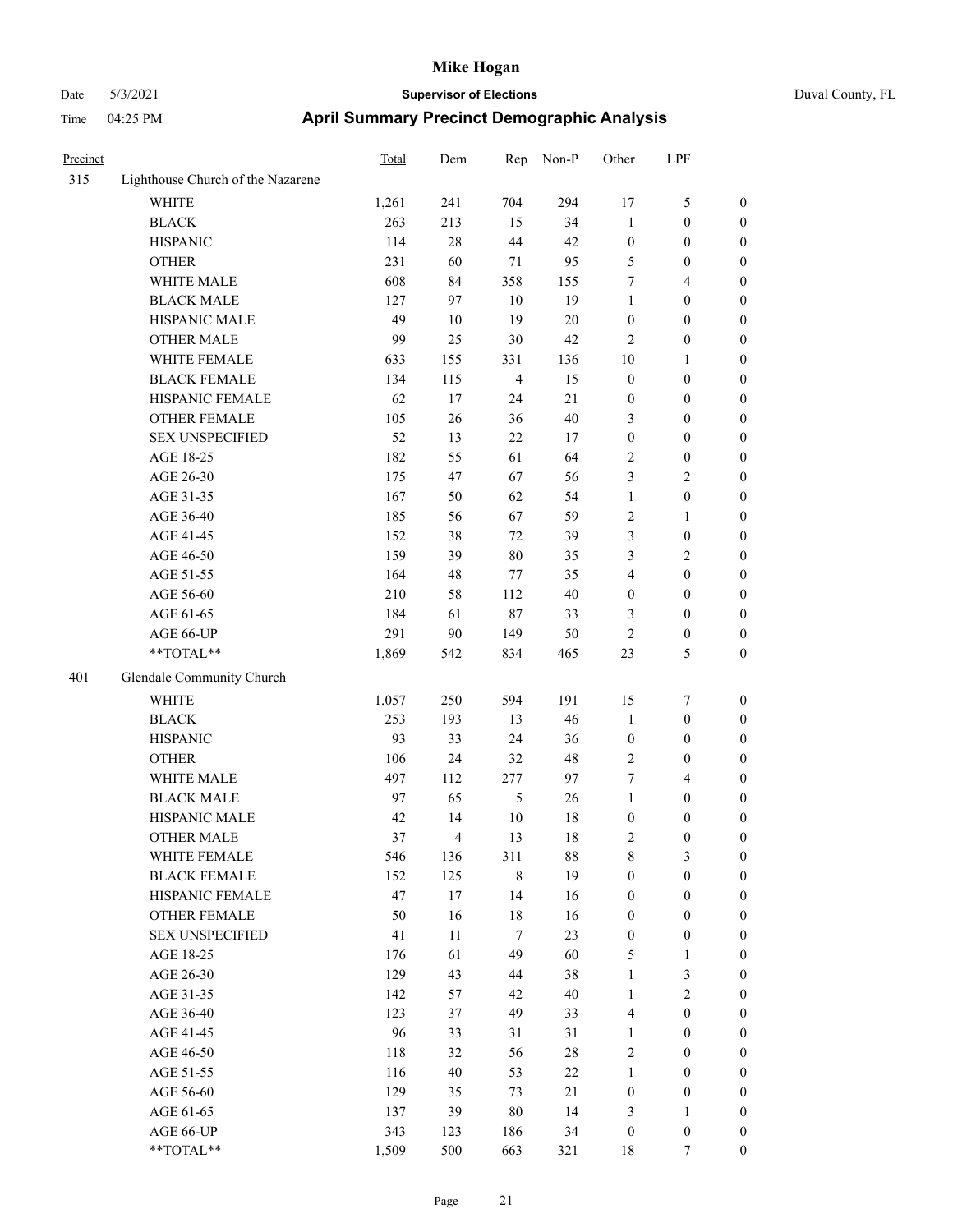| Duval County, FL |  |
|------------------|--|
|                  |  |

| Precinct |                                       | <b>Total</b> | Dem   | Rep    | Non-P  | Other          | LPF                     |                  |
|----------|---------------------------------------|--------------|-------|--------|--------|----------------|-------------------------|------------------|
| 402      | Iglesia Pentecostal Presencia De Dios |              |       |        |        |                |                         |                  |
|          | WHITE                                 | 2,297        | 532   | 1,124  | 589    | 37             | 15                      | 0                |
|          | <b>BLACK</b>                          | 841          | 641   | 43     | 143    | 14             | $\boldsymbol{0}$        | $\boldsymbol{0}$ |
|          | <b>HISPANIC</b>                       | 513          | 198   | 121    | 183    | $10\,$         | 1                       | $\boldsymbol{0}$ |
|          | <b>OTHER</b>                          | 643          | 192   | 182    | 261    | 7              | $\mathbf{1}$            | $\boldsymbol{0}$ |
|          | WHITE MALE                            | 1,069        | 193   | 546    | 299    | $21\,$         | $10\,$                  | $\boldsymbol{0}$ |
|          | <b>BLACK MALE</b>                     | 352          | 246   | 21     | 79     | 6              | $\boldsymbol{0}$        | $\boldsymbol{0}$ |
|          | HISPANIC MALE                         | 231          | 73    | $71\,$ | $80\,$ | 6              | $\mathbf{1}$            | $\boldsymbol{0}$ |
|          | <b>OTHER MALE</b>                     | 250          | 76    | 72     | 99     | 3              | $\boldsymbol{0}$        | $\boldsymbol{0}$ |
|          | WHITE FEMALE                          | 1,196        | 336   | 556    | 283    | 16             | $\mathfrak{S}$          | 0                |
|          | <b>BLACK FEMALE</b>                   | 478          | 385   | 22     | 63     | 8              | $\boldsymbol{0}$        | 0                |
|          | HISPANIC FEMALE                       | 268          | 117   | 49     | 98     | 4              | $\boldsymbol{0}$        | 0                |
|          | OTHER FEMALE                          | 303          | 97    | 94     | 108    | 3              | $\mathbf{1}$            | 0                |
|          | <b>SEX UNSPECIFIED</b>                | 147          | 40    | 39     | 67     | $\mathbf{1}$   | $\boldsymbol{0}$        | $\boldsymbol{0}$ |
|          | AGE 18-25                             | 473          | 176   | 102    | 173    | 21             | $\mathbf{1}$            | $\boldsymbol{0}$ |
|          | AGE 26-30                             | 491          | 170   | 124    | 181    | 11             | $\mathfrak{S}$          | $\boldsymbol{0}$ |
|          | AGE 31-35                             | 408          | 143   | 102    | 154    | 7              | $\sqrt{2}$              | $\boldsymbol{0}$ |
|          | AGE 36-40                             | 368          | 140   | 104    | 120    | 4              | $\boldsymbol{0}$        | $\boldsymbol{0}$ |
|          | AGE 41-45                             | 352          | 133   | 116    | 96     | 6              | $\mathbf{1}$            | 0                |
|          | AGE 46-50                             | 325          | 113   | 115    | 91     | 5              | $\mathbf{1}$            | 0                |
|          | AGE 51-55                             | 346          | 128   | 133    | 82     | $\sqrt{2}$     | $\mathbf{1}$            | 0                |
|          | AGE 56-60                             | 437          | 160   | 185    | 88     | 4              | $\boldsymbol{0}$        | 0                |
|          | AGE 61-65                             | 361          | 135   | 144    | 78     | 3              | $\mathbf{1}$            | 0                |
|          | AGE 66-UP                             | 733          | 265   | 345    | 113    | 5              | $\mathfrak{S}$          | 0                |
|          | **TOTAL**                             | 4,294        | 1,563 | 1,470  | 1,176  | 68             | 17                      | $\boldsymbol{0}$ |
| 403      | Restoration Church                    |              |       |        |        |                |                         |                  |
|          | <b>WHITE</b>                          | 3,266        | 834   | 1,607  | 767    | 46             | 12                      | $\boldsymbol{0}$ |
|          | <b>BLACK</b>                          | 1,467        | 1,127 | 61     | 259    | 18             | $\sqrt{2}$              | $\boldsymbol{0}$ |
|          | <b>HISPANIC</b>                       | 712          | 268   | 165    | 268    | 7              | $\overline{\mathbf{4}}$ | 0                |
|          | <b>OTHER</b>                          | 796          | 289   | 176    | 324    | 6              | $\mathbf{1}$            | $\boldsymbol{0}$ |
|          | WHITE MALE                            | 1,528        | 321   | 819    | 360    | $20\,$         | $\,$ 8 $\,$             | 0                |
|          | <b>BLACK MALE</b>                     | 570          | 392   | 33     | 134    | $\overline{9}$ | $\sqrt{2}$              | $\boldsymbol{0}$ |
|          | HISPANIC MALE                         | 296          | 98    | 84     | 111    | $\overline{c}$ | $\mathbf{1}$            | 0                |
|          | <b>OTHER MALE</b>                     | 323          | 119   | 73     | 125    | 5              | 1                       | $\boldsymbol{0}$ |
|          | WHITE FEMALE                          | 1,702        | 504   | 774    | 395    | 25             | $\overline{4}$          | 0                |
|          | <b>BLACK FEMALE</b>                   | 874          | 718   | $28\,$ | 120    | $\,$ 8 $\,$    | $\boldsymbol{0}$        | 0                |
|          | HISPANIC FEMALE                       | 396          | 165   | 77     | 146    | 5              | $\mathfrak{Z}$          | $\boldsymbol{0}$ |
|          | OTHER FEMALE                          | 351          | 133   | 87     | 130    | $\mathbf{1}$   | $\boldsymbol{0}$        | 0                |
|          | <b>SEX UNSPECIFIED</b>                | 201          | 68    | 34     | 97     | $\sqrt{2}$     | $\boldsymbol{0}$        | 0                |
|          | AGE 18-25                             | 697          | 276   | 154    | 239    | 26             | $\sqrt{2}$              | 0                |
|          | AGE 26-30                             | 633          | 246   | 155    | 220    | $10\,$         | $\sqrt{2}$              | 0                |
|          | AGE 31-35                             | 573          | 226   | 151    | 188    | $\,$ 8 $\,$    | $\boldsymbol{0}$        | 0                |
|          | AGE 36-40                             | 562          | 226   | 142    | 183    | 8              | 3                       | 0                |
|          | AGE 41-45                             | 513          | 227   | 120    | 160    | $\sqrt{2}$     | $\overline{\mathbf{4}}$ | 0                |
|          | AGE 46-50                             | 487          | 189   | 162    | 127    | 5              | $\overline{\mathbf{4}}$ | 0                |
|          | AGE 51-55                             | 511          | 206   | 187    | 116    | $\mathbf{1}$   | $\mathbf{1}$            | $\boldsymbol{0}$ |
|          | AGE 56-60                             | 607          | 239   | 246    | 114    | 6              | $\sqrt{2}$              | $\boldsymbol{0}$ |
|          | AGE 61-65                             | 545          | 205   | 236    | 100    | 3              | $\mathbf{1}$            | 0                |
|          | AGE 66-UP                             | 1,113        | 478   | 456    | 171    | $\,$ 8 $\,$    | $\boldsymbol{0}$        | $\boldsymbol{0}$ |
|          | **TOTAL**                             | 6,241        | 2,518 | 2,009  | 1,618  | 77             | 19                      | $\overline{0}$   |
|          |                                       |              |       |        |        |                |                         |                  |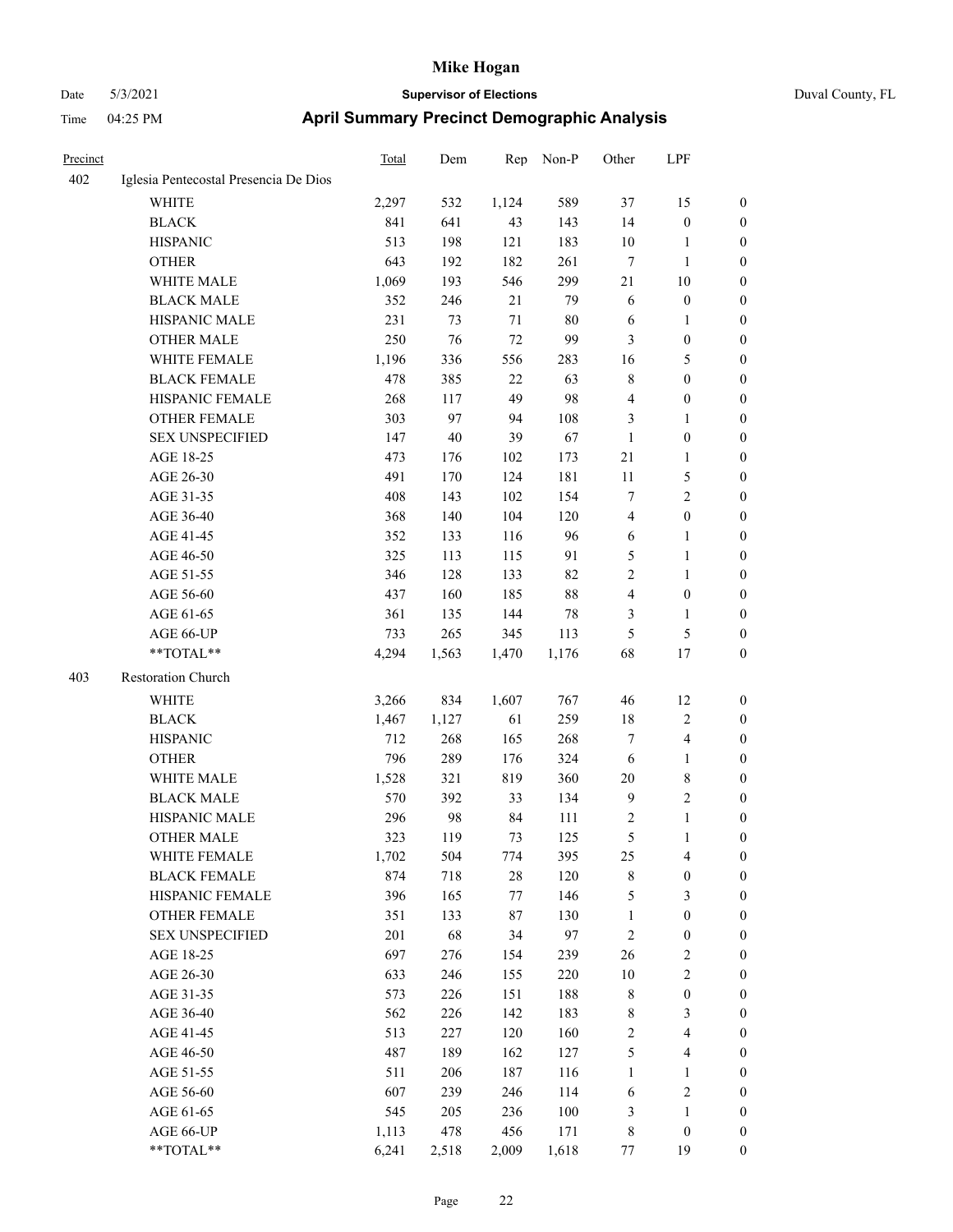| Precinct |                                   | <b>Total</b> | Dem         | Rep            | Non-P  | Other                      | LPF                     |                  |
|----------|-----------------------------------|--------------|-------------|----------------|--------|----------------------------|-------------------------|------------------|
| 404      | Holiday Hill Baptist Church       |              |             |                |        |                            |                         |                  |
|          | <b>WHITE</b>                      | 2,447        | 573         | 1,433          | 400    | $27\,$                     | 14                      | $\boldsymbol{0}$ |
|          | <b>BLACK</b>                      | 201          | 163         | 11             | 24     | $\mathfrak{Z}$             | $\boldsymbol{0}$        | $\boldsymbol{0}$ |
|          | <b>HISPANIC</b>                   | 120          | 41          | 40             | 33     | 6                          | $\boldsymbol{0}$        | $\boldsymbol{0}$ |
|          | <b>OTHER</b>                      | 215          | 61          | 63             | 88     | $\mathbf{1}$               | $\overline{c}$          | $\boldsymbol{0}$ |
|          | WHITE MALE                        | 1,140        | 233         | 678            | 207    | 15                         | 7                       | $\boldsymbol{0}$ |
|          | <b>BLACK MALE</b>                 | 106          | $8\sqrt{1}$ | 6              | 17     | $\overline{2}$             | $\boldsymbol{0}$        | $\boldsymbol{0}$ |
|          | HISPANIC MALE                     | 65           | 21          | $20\,$         | $20\,$ | $\overline{4}$             | $\boldsymbol{0}$        | $\boldsymbol{0}$ |
|          | <b>OTHER MALE</b>                 | 79           | 16          | 23             | 37     | $\mathbf{1}$               | 2                       | $\boldsymbol{0}$ |
|          | WHITE FEMALE                      | 1,277        | 335         | 737            | 186    | 12                         | 7                       | $\boldsymbol{0}$ |
|          | <b>BLACK FEMALE</b>               | 90           | 78          | $\mathfrak{H}$ | 6      | $\mathbf{1}$               | $\boldsymbol{0}$        | $\boldsymbol{0}$ |
|          | HISPANIC FEMALE                   | 54           | $20\,$      | 19             | 13     | $\sqrt{2}$                 | $\boldsymbol{0}$        | $\boldsymbol{0}$ |
|          | <b>OTHER FEMALE</b>               | 85           | 33          | 24             | $28\,$ | $\boldsymbol{0}$           | $\boldsymbol{0}$        | $\boldsymbol{0}$ |
|          | <b>SEX UNSPECIFIED</b>            | 87           | 21          | 35             | 31     | $\boldsymbol{0}$           | $\boldsymbol{0}$        | $\boldsymbol{0}$ |
|          | AGE 18-25                         | 275          | 75          | 108            | 82     | 7                          | 3                       | $\boldsymbol{0}$ |
|          | AGE 26-30                         | 239          | 64          | 105            | 66     | $\mathfrak{Z}$             | 1                       | $\boldsymbol{0}$ |
|          | AGE 31-35                         | 268          | 74          | 110            | 76     | 3                          | 5                       | $\boldsymbol{0}$ |
|          | AGE 36-40                         | 253          | 71          | 120            | 58     | 3                          | 1                       | $\boldsymbol{0}$ |
|          | AGE 41-45                         | 207          | 57          | 95             | 44     | 9                          | 2                       | $\boldsymbol{0}$ |
|          | AGE 46-50                         | 233          | 72          | 114            | 45     | $\overline{2}$             | $\boldsymbol{0}$        | $\boldsymbol{0}$ |
|          | AGE 51-55                         | 215          | 46          | 133            | 32     | $\overline{4}$             | $\boldsymbol{0}$        | $\boldsymbol{0}$ |
|          | AGE 56-60                         | 261          | 69          | 141            | 43     | 5                          | 3                       | $\boldsymbol{0}$ |
|          | AGE 61-65                         | 292          | 77          | 177            | 37     | $\boldsymbol{0}$           | 1                       | $\boldsymbol{0}$ |
|          | AGE 66-UP                         | 740          | 233         | 444            | 62     | $\mathbf{1}$               | $\boldsymbol{0}$        | $\boldsymbol{0}$ |
|          | **TOTAL**                         | 2,983        | 838         | 1,547          | 545    | 37                         | 16                      | $\boldsymbol{0}$ |
| 405      | Harvest Time Christian Fellowship |              |             |                |        |                            |                         |                  |
|          | <b>WHITE</b>                      | 1,022        | 304         | 458            | 227    | 23                         | 10                      | $\boldsymbol{0}$ |
|          | <b>BLACK</b>                      | 634          | 484         | $20\,$         | 122    | 6                          | 2                       | $\boldsymbol{0}$ |
|          | <b>HISPANIC</b>                   | 216          | 84          | 52             | 73     | 6                          | $\mathbf{1}$            | $\boldsymbol{0}$ |
|          | <b>OTHER</b>                      | 195          | 65          | 51             | 79     | $\mathbf{0}$               | $\boldsymbol{0}$        | $\boldsymbol{0}$ |
|          | WHITE MALE                        | 484          | 127         | 233            | 103    | 14                         | 7                       | $\boldsymbol{0}$ |
|          | <b>BLACK MALE</b>                 | 261          | 186         | 15             | 56     | $\mathfrak{Z}$             | 1                       | $\boldsymbol{0}$ |
|          | HISPANIC MALE                     | 82           | 31          | 18             | 30     | $\sqrt{2}$                 | 1                       | $\boldsymbol{0}$ |
|          | <b>OTHER MALE</b>                 | 72           | 21          | 17             | 34     | $\boldsymbol{0}$           | $\boldsymbol{0}$        | $\boldsymbol{0}$ |
|          | WHITE FEMALE                      | 522          | 172         | 218            | 120    | $\overline{9}$             | 3                       | $\boldsymbol{0}$ |
|          | <b>BLACK FEMALE</b>               | 352          | 285         | 5              | 58     | $\mathfrak{Z}$             | 1                       | $\boldsymbol{0}$ |
|          | HISPANIC FEMALE                   | 128          | 52          | $30\,$         | 42     | $\overline{4}$             | $\boldsymbol{0}$        | $\boldsymbol{0}$ |
|          | OTHER FEMALE                      | 92           | 36          | 26             | 30     | $\boldsymbol{0}$           | $\boldsymbol{0}$        | $\boldsymbol{0}$ |
|          | <b>SEX UNSPECIFIED</b>            | 74           | $27\,$      | 19             | $28\,$ | $\boldsymbol{0}$           | $\boldsymbol{0}$        | $\boldsymbol{0}$ |
|          | AGE 18-25                         | 263          | 118         | 40             | 97     | $\tau$                     | 1                       | $\boldsymbol{0}$ |
|          | AGE 26-30                         | 259          | 116         | 52             | 83     | 6                          | $\overline{\mathbf{c}}$ | $\boldsymbol{0}$ |
|          | AGE 31-35                         | 239          | 111         | 56             | 62     | $\tau$                     | 3                       | $\boldsymbol{0}$ |
|          | AGE 36-40                         | 189          | 83          | 48             | 51     | $\sqrt{2}$                 | 5                       | $\boldsymbol{0}$ |
|          | AGE 41-45                         | 176          | 79          | 45             | 47     | $\overline{4}$             | 1                       | $\boldsymbol{0}$ |
|          |                                   |              |             | 46             | 42     |                            |                         | $\boldsymbol{0}$ |
|          | AGE 46-50<br>AGE 51-55            | 153<br>166   | 63          | 44             | 32     | $\sqrt{2}$<br>$\mathbf{1}$ | $\boldsymbol{0}$        | $\boldsymbol{0}$ |
|          | AGE 56-60                         | 188          | 89<br>92    | 70             | 24     | $\mathbf{1}$               | $\boldsymbol{0}$<br>1   | $\boldsymbol{0}$ |
|          | AGE 61-65                         | 157          | 59          | 74             | 23     | $\mathbf{1}$               | $\boldsymbol{0}$        | $\boldsymbol{0}$ |
|          | AGE 66-UP                         | 277          | 127         | 106            | $40\,$ | $\overline{4}$             | $\boldsymbol{0}$        | $\boldsymbol{0}$ |
|          | **TOTAL**                         | 2,067        | 937         | 581            | 501    | 35                         | 13                      | $\boldsymbol{0}$ |
|          |                                   |              |             |                |        |                            |                         |                  |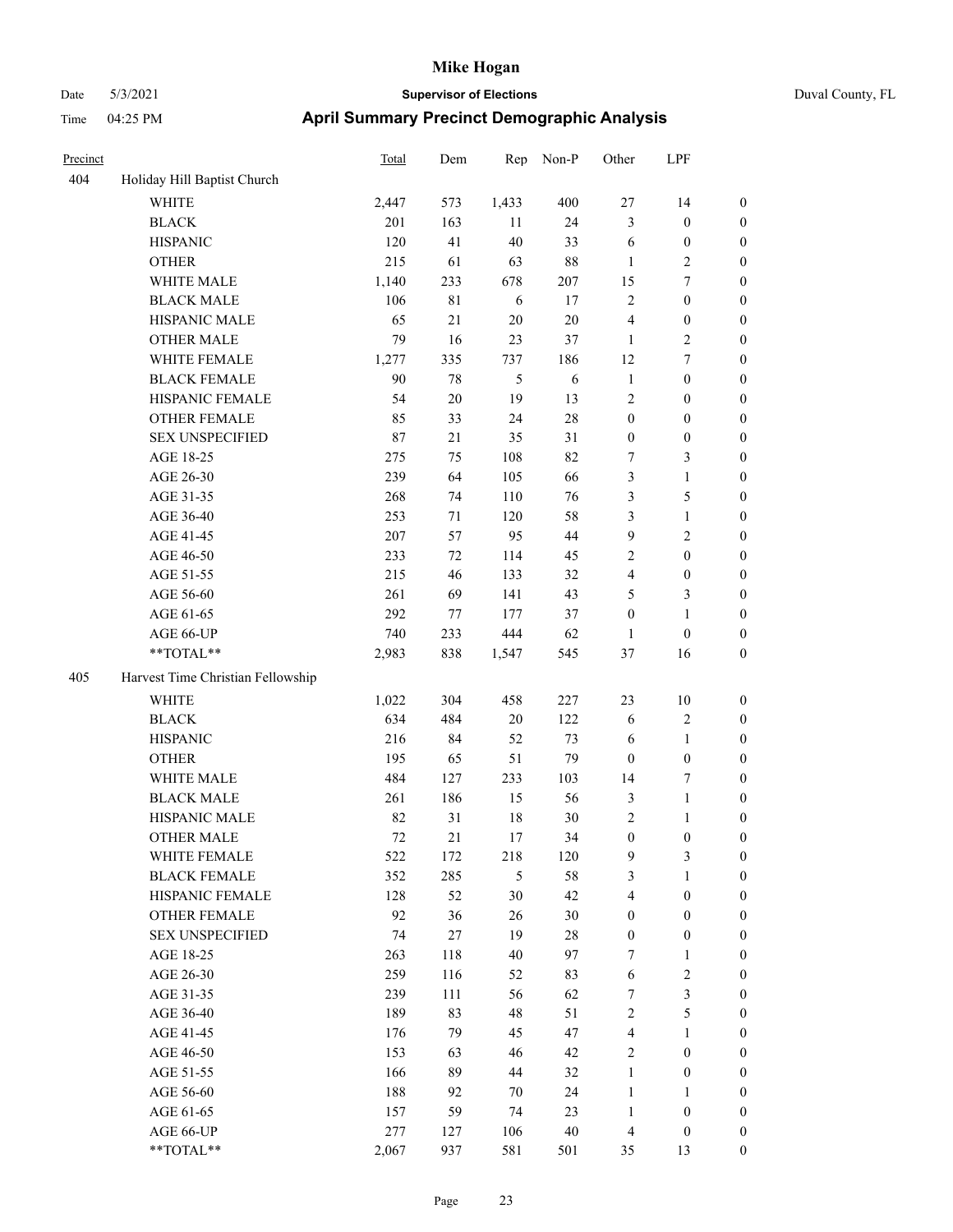|  | Duval County, |
|--|---------------|
|  |               |

| Precinct |                            | Total | Dem   | Rep    | Non-P  | Other            | LPF                     |                  |
|----------|----------------------------|-------|-------|--------|--------|------------------|-------------------------|------------------|
| 407      | Southpoint Baptist Church  |       |       |        |        |                  |                         |                  |
|          | <b>WHITE</b>               | 3,948 | 973   | 2,035  | 833    | 72               | 35                      | $\boldsymbol{0}$ |
|          | <b>BLACK</b>               | 1,051 | 823   | 38     | 170    | 18               | $\sqrt{2}$              | $\boldsymbol{0}$ |
|          | <b>HISPANIC</b>            | 426   | 174   | 88     | 156    | $\tau$           | $\mathbf{1}$            | $\boldsymbol{0}$ |
|          | <b>OTHER</b>               | 925   | 340   | 187    | 384    | $11\,$           | $\mathfrak{Z}$          | $\boldsymbol{0}$ |
|          | WHITE MALE                 | 1,865 | 384   | 994    | 431    | 31               | 25                      | 0                |
|          | <b>BLACK MALE</b>          | 416   | 307   | 16     | 83     | $\overline{9}$   | $\mathbf{1}$            | $\boldsymbol{0}$ |
|          | HISPANIC MALE              | 174   | 64    | $42\,$ | 65     | 3                | $\boldsymbol{0}$        | $\boldsymbol{0}$ |
|          | <b>OTHER MALE</b>          | 381   | 123   | 79     | 170    | 8                | $\mathbf{1}$            | $\boldsymbol{0}$ |
|          | WHITE FEMALE               | 2,038 | 575   | 1,025  | 388    | 41               | $\boldsymbol{9}$        | $\boldsymbol{0}$ |
|          | <b>BLACK FEMALE</b>        | 623   | 507   | 21     | 85     | $\overline{9}$   | $\mathbf{1}$            | $\boldsymbol{0}$ |
|          | HISPANIC FEMALE            | 246   | 107   | 44     | $90\,$ | 4                | $\mathbf{1}$            | $\boldsymbol{0}$ |
|          | <b>OTHER FEMALE</b>        | 410   | 178   | 89     | 140    | 3                | $\boldsymbol{0}$        | $\boldsymbol{0}$ |
|          | <b>SEX UNSPECIFIED</b>     | 197   | 65    | 38     | 91     | $\boldsymbol{0}$ | $\mathfrak{Z}$          | $\boldsymbol{0}$ |
|          | AGE 18-25                  | 766   | 312   | 209    | 223    | 14               | $8\,$                   | $\boldsymbol{0}$ |
|          | AGE 26-30                  | 904   | 357   | 270    | 246    | 23               | $8\,$                   | 0                |
|          | AGE 31-35                  | 746   | 295   | 195    | 232    | 20               | $\overline{\mathbf{4}}$ | 0                |
|          | AGE 36-40                  | 607   | 224   | 189    | 173    | 19               | $\sqrt{2}$              | 0                |
|          | AGE 41-45                  | 480   | 178   | 146    | 146    | $\overline{4}$   | 6                       | $\boldsymbol{0}$ |
|          | AGE 46-50                  | 440   | 148   | 166    | 117    | 5                | $\overline{\mathbf{4}}$ | $\boldsymbol{0}$ |
|          | AGE 51-55                  | 458   | 160   | 188    | 103    | 4                | $\mathfrak{Z}$          | $\boldsymbol{0}$ |
|          | AGE 56-60                  | 444   | 129   | 226    | 83     | 5                | $\mathbf{1}$            | $\boldsymbol{0}$ |
|          | AGE 61-65                  | 415   | 148   | 191    | 66     | 5                | $\mathfrak{S}$          | $\boldsymbol{0}$ |
|          | AGE 66-UP                  | 1,090 | 359   | 568    | 154    | 9                | $\boldsymbol{0}$        | $\boldsymbol{0}$ |
|          | **TOTAL**                  | 6,350 | 2,310 | 2,348  | 1,543  | 108              | 41                      | $\boldsymbol{0}$ |
| 408      | Dean Road Church of Christ |       |       |        |        |                  |                         |                  |
|          | WHITE                      | 2,954 | 642   | 1,652  | 604    | 42               | 14                      | $\boldsymbol{0}$ |
|          | <b>BLACK</b>               | 571   | 440   | 26     | 98     | $\sqrt{5}$       | $\sqrt{2}$              | 0                |
|          | <b>HISPANIC</b>            | 318   | 120   | 72     | 120    | $\overline{4}$   | $\sqrt{2}$              | 0                |
|          | <b>OTHER</b>               | 420   | 117   | 146    | 150    | 6                | $\mathbf{1}$            | 0                |
|          | WHITE MALE                 | 1,379 | 246   | 784    | 319    | 21               | $\mathbf{9}$            | $\boldsymbol{0}$ |
|          | <b>BLACK MALE</b>          | 208   | 147   | 14     | 45     | $\mathbf{1}$     | $\mathbf{1}$            | $\boldsymbol{0}$ |
|          | HISPANIC MALE              | 145   | 51    | 33     | 58     | 2                | $\mathbf{1}$            | $\boldsymbol{0}$ |
|          | <b>OTHER MALE</b>          | 156   | 32    | 59     | 64     | $\mathbf{1}$     | $\boldsymbol{0}$        | $\boldsymbol{0}$ |
|          | WHITE FEMALE               | 1,536 | 388   | 851    | 271    | $21\,$           | $\mathfrak{S}$          | $\overline{0}$   |
|          | <b>BLACK FEMALE</b>        | 348   | 283   | $11\,$ | 49     | 4                | $\mathbf{1}$            | 0                |
|          | HISPANIC FEMALE            | 164   | 68    | 37     | 56     | $\sqrt{2}$       | $\mathbf{1}$            | 0                |
|          | <b>OTHER FEMALE</b>        | 190   | 62    | 71     | 53     | $\overline{4}$   | $\boldsymbol{0}$        | 0                |
|          | <b>SEX UNSPECIFIED</b>     | 137   | 42    | 36     | 57     | $\mathbf{1}$     | $\mathbf{1}$            | 0                |
|          | AGE 18-25                  | 407   | 142   | 108    | 142    | 12               | $\mathfrak{Z}$          | 0                |
|          | AGE 26-30                  | 382   | 122   | 118    | 129    | 9                | $\overline{\mathbf{4}}$ | $\boldsymbol{0}$ |
|          | AGE 31-35                  | 422   | 132   | 154    | 131    | 4                | $\mathbf{1}$            | $\boldsymbol{0}$ |
|          | AGE 36-40                  | 353   | 99    | 138    | 110    | 4                | $\sqrt{2}$              | $\boldsymbol{0}$ |
|          | AGE 41-45                  | 296   | 91    | 123    | 74     | 4                | $\overline{\mathbf{4}}$ | 0                |
|          | AGE 46-50                  | 297   | 83    | 146    | 64     | 3                | $\mathbf{1}$            | $\boldsymbol{0}$ |
|          | AGE 51-55                  | 329   | 94    | 158    | 71     | $\mathfrak{Z}$   | $\mathfrak{Z}$          | $\overline{0}$   |
|          | AGE 56-60                  | 403   | 95    | 215    | $88\,$ | $\mathfrak s$    | $\boldsymbol{0}$        | $\boldsymbol{0}$ |
|          | AGE 61-65                  | 412   | 117   | 226    | 67     | $\overline{c}$   | $\boldsymbol{0}$        | 0                |
|          | AGE 66-UP                  | 962   | 344   | 510    | 96     | 11               | $\mathbf{1}$            | 0                |
|          | **TOTAL**                  | 4,263 | 1,319 | 1,896  | 972    | 57               | 19                      | $\boldsymbol{0}$ |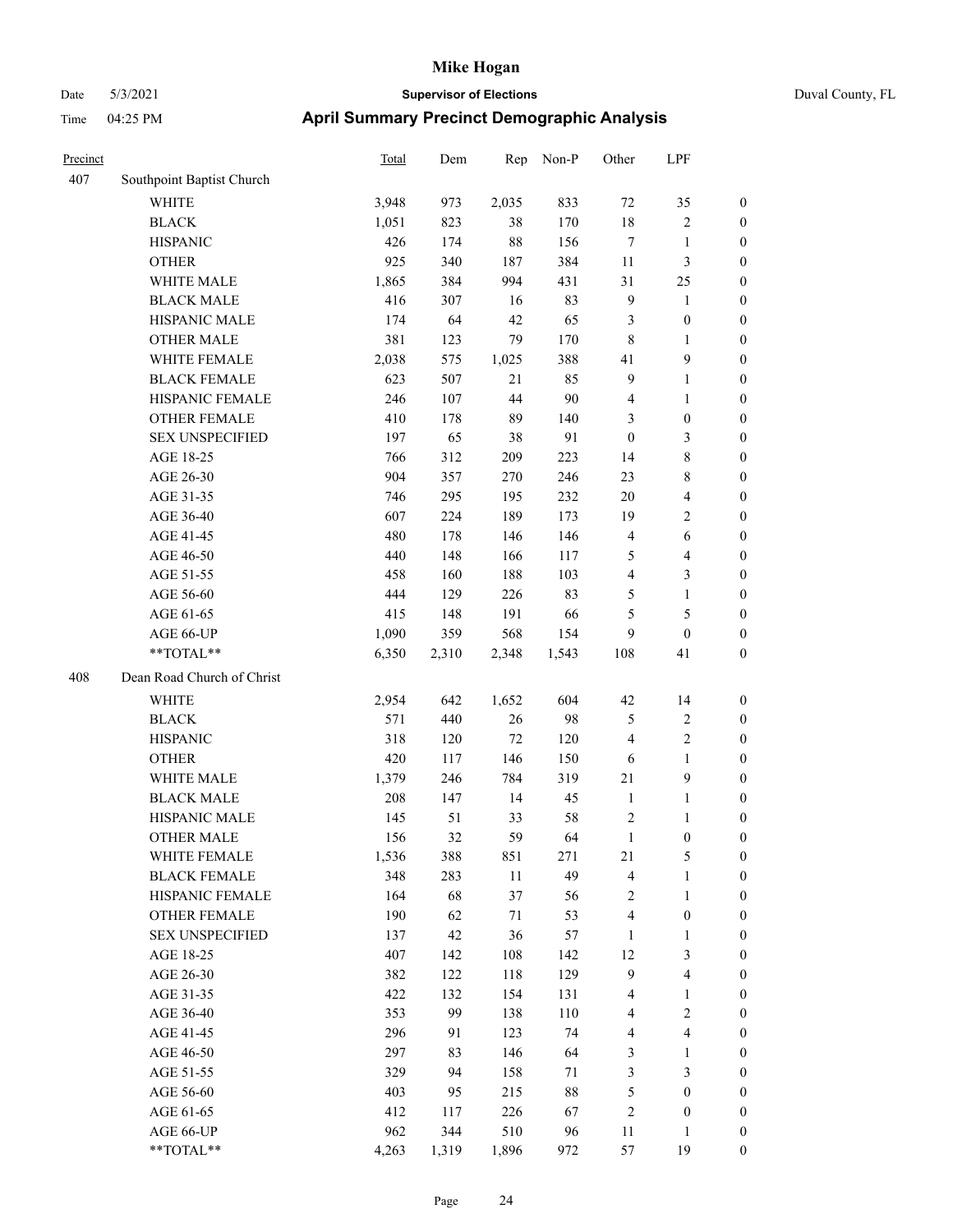| Duval County, FL |  |
|------------------|--|
|------------------|--|

| Precinct |                                        | Total | Dem   | Rep    | Non-P  | Other            | LPF                     |                  |
|----------|----------------------------------------|-------|-------|--------|--------|------------------|-------------------------|------------------|
| 409      | Ramallah American Club of Jacksonville |       |       |        |        |                  |                         |                  |
|          | <b>WHITE</b>                           | 1,796 | 482   | 904    | 375    | 23               | 12                      | $\boldsymbol{0}$ |
|          | <b>BLACK</b>                           | 705   | 534   | 29     | 134    | $\,$ $\,$        | $\boldsymbol{0}$        | $\bf{0}$         |
|          | <b>HISPANIC</b>                        | 287   | 115   | 59     | 104    | 6                | 3                       | $\boldsymbol{0}$ |
|          | <b>OTHER</b>                           | 399   | 109   | 103    | 180    | 5                | 2                       | $\boldsymbol{0}$ |
|          | WHITE MALE                             | 818   | 191   | 427    | 184    | 10               | 6                       | $\boldsymbol{0}$ |
|          | <b>BLACK MALE</b>                      | 278   | 197   | 14     | 64     | $\mathfrak{Z}$   | $\boldsymbol{0}$        | $\boldsymbol{0}$ |
|          | HISPANIC MALE                          | 109   | 41    | 28     | 37     | $\mathbf{1}$     | 2                       | $\boldsymbol{0}$ |
|          | <b>OTHER MALE</b>                      | 155   | 43    | 43     | 64     | 3                | 2                       | $\boldsymbol{0}$ |
|          | WHITE FEMALE                           | 959   | 287   | 469    | 185    | 13               | 5                       | $\boldsymbol{0}$ |
|          | <b>BLACK FEMALE</b>                    | 409   | 324   | 14     | 66     | 5                | $\boldsymbol{0}$        | $\boldsymbol{0}$ |
|          | HISPANIC FEMALE                        | 176   | 73    | 30     | 67     | 5                | $\mathbf{1}$            | $\boldsymbol{0}$ |
|          | <b>OTHER FEMALE</b>                    | 172   | 55    | 45     | 70     | $\sqrt{2}$       | $\boldsymbol{0}$        | $\boldsymbol{0}$ |
|          | <b>SEX UNSPECIFIED</b>                 | 111   | 29    | 25     | 56     | $\boldsymbol{0}$ | $\mathbf{1}$            | $\boldsymbol{0}$ |
|          | AGE 18-25                              | 324   | 139   | 72     | 106    | 5                | 2                       | $\boldsymbol{0}$ |
|          | AGE 26-30                              | 326   | 130   | 66     | 121    | 6                | 3                       | $\boldsymbol{0}$ |
|          | AGE 31-35                              | 285   | 97    | 82     | 93     | 7                | $\sqrt{6}$              | $\boldsymbol{0}$ |
|          | AGE 36-40                              | 259   | 89    | 78     | 85     | 5                | 2                       | $\boldsymbol{0}$ |
|          | AGE 41-45                              | 216   | 93    | 54     | 61     | 6                | 2                       | $\boldsymbol{0}$ |
|          | AGE 46-50                              | 235   | 99    | 74     | 56     | $\overline{4}$   | $\overline{c}$          | $\boldsymbol{0}$ |
|          | AGE 51-55                              | 249   | 87    | 109    | 52     | 1                | $\boldsymbol{0}$        | $\boldsymbol{0}$ |
|          | AGE 56-60                              | 265   | 109   | 97     | 55     | $\overline{4}$   | $\boldsymbol{0}$        | $\boldsymbol{0}$ |
|          | AGE 61-65                              | 277   | 94    | 127    | 55     | 1                | $\boldsymbol{0}$        | $\boldsymbol{0}$ |
|          | AGE 66-UP                              | 751   | 303   | 336    | 109    | 3                | $\boldsymbol{0}$        | $\boldsymbol{0}$ |
|          | **TOTAL**                              | 3,187 | 1,240 | 1,095  | 793    | 42               | 17                      | $\boldsymbol{0}$ |
| 410      | St. Barnabas Anglican Church           |       |       |        |        |                  |                         |                  |
|          | WHITE                                  | 2,535 | 611   | 1,275  | 588    | 46               | 15                      | $\boldsymbol{0}$ |
|          | <b>BLACK</b>                           | 871   | 647   | 50     | 162    | 11               | $\mathbf{1}$            | $\mathbf{0}$     |
|          | <b>HISPANIC</b>                        | 442   | 181   | 93     | 161    | $\tau$           | $\boldsymbol{0}$        | $\boldsymbol{0}$ |
|          | <b>OTHER</b>                           | 778   | 213   | 240    | 314    | $\tau$           | $\overline{4}$          | $\boldsymbol{0}$ |
|          | WHITE MALE                             | 1,217 | 256   | 644    | 289    | 18               | 10                      | $\boldsymbol{0}$ |
|          | <b>BLACK MALE</b>                      | 369   | 259   | 26     | 77     | 6                | $\mathbf{1}$            | $\boldsymbol{0}$ |
|          | HISPANIC MALE                          | 209   | 72    | 49     | 84     | $\overline{4}$   | $\boldsymbol{0}$        | $\boldsymbol{0}$ |
|          | <b>OTHER MALE</b>                      | 320   | 82    | 108    | 128    | 1                | $\mathbf{1}$            | $\boldsymbol{0}$ |
|          | WHITE FEMALE                           | 1,270 | 342   | 610    | 285    | 28               | 5                       | $\boldsymbol{0}$ |
|          | <b>BLACK FEMALE</b>                    | 483   | 372   | $22\,$ | 84     | 5                | $\boldsymbol{0}$        | $\boldsymbol{0}$ |
|          | HISPANIC FEMALE                        | 220   | 102   | 41     | 74     | 3                | $\boldsymbol{0}$        | $\boldsymbol{0}$ |
|          | <b>OTHER FEMALE</b>                    | 340   | 97    | 111    | 124    | 5                | 3                       | $\boldsymbol{0}$ |
|          | <b>SEX UNSPECIFIED</b>                 | 198   | 70    | 47     | $80\,$ | $\mathbf{1}$     | $\boldsymbol{0}$        | $\boldsymbol{0}$ |
|          | AGE 18-25                              | 580   | 222   | 148    | 195    | 12               | 3                       | $\boldsymbol{0}$ |
|          | AGE 26-30                              | 452   | 166   | 115    | 158    | 10               | 3                       | $\boldsymbol{0}$ |
|          | AGE 31-35                              | 412   | 156   | 121    | 124    | $\boldsymbol{7}$ | $\overline{\mathbf{4}}$ | 0                |
|          | AGE 36-40                              | 414   | 147   | 119    | 137    | $\,$ $\,$        | 3                       | 0                |
|          | AGE 41-45                              | 320   | 108   | 95     | 109    | 6                | $\overline{\mathbf{c}}$ | 0                |
|          | AGE 46-50                              | 370   | 126   | 135    | 99     | $\boldsymbol{7}$ | 3                       | $\boldsymbol{0}$ |
|          | AGE 51-55                              | 391   | 132   | 159    | 96     | $\overline{4}$   | $\boldsymbol{0}$        | $\boldsymbol{0}$ |
|          | AGE 56-60                              | 446   | 143   | 196    | 101    | 6                | $\boldsymbol{0}$        | $\boldsymbol{0}$ |
|          | AGE 61-65                              | 404   | 134   | 177    | 86     | 6                | 1                       | $\boldsymbol{0}$ |
|          | AGE 66-UP                              | 837   | 318   | 393    | 120    | $\mathfrak s$    | $\mathbf{1}$            | $\boldsymbol{0}$ |
|          | **TOTAL**                              | 4,626 | 1,652 | 1,658  | 1,225  | $71\,$           | $20\,$                  | $\boldsymbol{0}$ |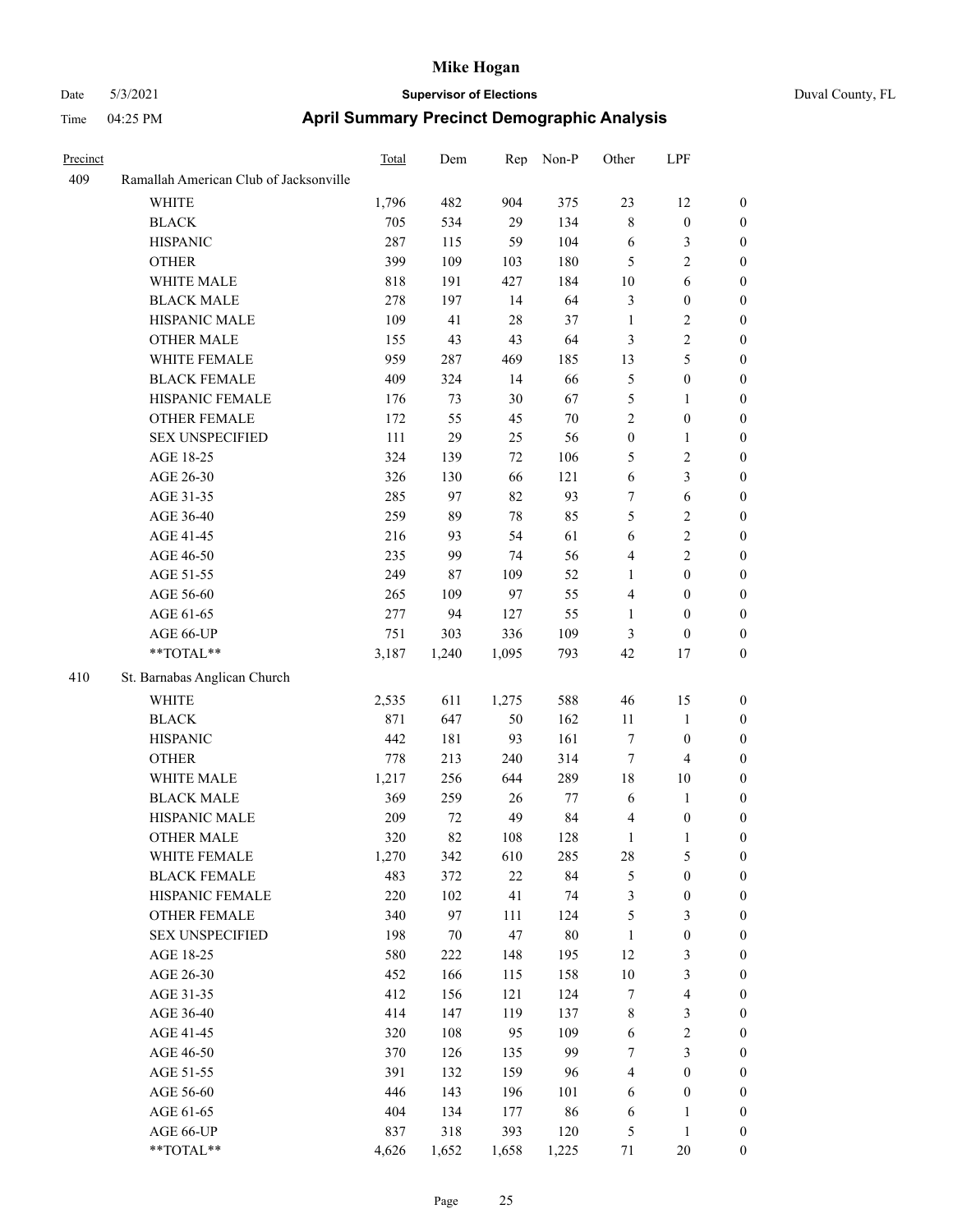## Date 5/3/2021 **Supervisor of Elections** Duval County, FL Time 04:25 PM **April Summary Precinct Demographic Analysis**

| Precinct |                             | Total   | Dem    | Rep    | Non-P       | Other            | LPF              |                  |
|----------|-----------------------------|---------|--------|--------|-------------|------------------|------------------|------------------|
| 411      | Windy Hill Community Center |         |        |        |             |                  |                  |                  |
|          | WHITE                       | 3,072   | 747    | 1,457  | 791         | 58               | 19               | $\boldsymbol{0}$ |
|          | <b>BLACK</b>                | 755     | 554    | 35     | 156         | 10               | $\boldsymbol{0}$ | $\boldsymbol{0}$ |
|          | <b>HISPANIC</b>             | 729     | 296    | 138    | 281         | 11               | 3                | $\boldsymbol{0}$ |
|          | <b>OTHER</b>                | 658     | 218    | 167    | 262         | 9                | $\overline{c}$   | $\boldsymbol{0}$ |
|          | WHITE MALE                  | 1,475   | 286    | 757    | 391         | 30               | 11               | $\boldsymbol{0}$ |
|          | <b>BLACK MALE</b>           | 285     | 181    | 24     | 75          | $\mathfrak s$    | $\boldsymbol{0}$ | $\boldsymbol{0}$ |
|          | HISPANIC MALE               | 330     | 123    | 70     | 131         | 5                | $\mathbf{1}$     | $\boldsymbol{0}$ |
|          | <b>OTHER MALE</b>           | 267     | 82     | 80     | 100         | 3                | $\overline{c}$   | $\boldsymbol{0}$ |
|          | WHITE FEMALE                | 1,551   | 453    | 677    | 385         | 28               | 8                | $\boldsymbol{0}$ |
|          | <b>BLACK FEMALE</b>         | 462     | 369    | 11     | 78          | $\overline{4}$   | $\boldsymbol{0}$ | $\boldsymbol{0}$ |
|          | HISPANIC FEMALE             | 381     | 166    | 65     | 143         | 5                | $\overline{2}$   | $\boldsymbol{0}$ |
|          | OTHER FEMALE                | 296     | 111    | 63     | 116         | 6                | $\boldsymbol{0}$ | $\mathbf{0}$     |
|          | <b>SEX UNSPECIFIED</b>      | 167     | $44\,$ | 50     | 71          | $\mathfrak{2}$   | $\boldsymbol{0}$ | $\boldsymbol{0}$ |
|          | AGE 18-25                   | 680     | 261    | 154    | 244         | 17               | 4                | $\boldsymbol{0}$ |
|          | AGE 26-30                   | 676     | 220    | 203    | 228         | 21               | 4                | $\boldsymbol{0}$ |
|          | AGE 31-35                   | 625     | 224    | 184    | 202         | 10               | 5                | $\boldsymbol{0}$ |
|          | AGE 36-40                   | 429     | 156    | 111    | 149         | $\mathbf{9}$     | 4                | $\boldsymbol{0}$ |
|          | AGE 41-45                   | 386     | 137    | 112    | 126         | $\boldsymbol{7}$ | 4                | $\boldsymbol{0}$ |
|          | AGE 46-50                   | 386     | 136    | 142    | 100         | $\tau$           | $\mathbf{1}$     | $\boldsymbol{0}$ |
|          | AGE 51-55                   | 392     | 115    | 149    | 118         | $\boldsymbol{9}$ | $\mathbf{1}$     | $\boldsymbol{0}$ |
|          | AGE 56-60                   | 469     | 167    | 176    | 123         | 3                | $\boldsymbol{0}$ | $\boldsymbol{0}$ |
|          | AGE 61-65                   | 382     | 126    | 177    | 75          | 3                | 1                | $\boldsymbol{0}$ |
|          | AGE 66-UP                   | 789     | 273    | 389    | 125         | $\sqrt{2}$       | $\boldsymbol{0}$ | $\boldsymbol{0}$ |
|          | $**TOTAL**$                 | 5,214   | 1,815  | 1,797  | 1,490       | 88               | 24               | $\boldsymbol{0}$ |
| 412      | CrossRoad Church, UMC       |         |        |        |             |                  |                  |                  |
|          | <b>WHITE</b>                | 2,422   | 658    | 1,023  | 653         | 64               | 24               | $\boldsymbol{0}$ |
|          | <b>BLACK</b>                | 670     | 486    | 25     | 146         | 12               | $\mathbf{1}$     | $\boldsymbol{0}$ |
|          | <b>HISPANIC</b>             | 332     | 108    | 95     | 126         | $\mathfrak{Z}$   | $\boldsymbol{0}$ | $\boldsymbol{0}$ |
|          | <b>OTHER</b>                | 454     | 166    | 83     | 192         | 12               | 1                | $\boldsymbol{0}$ |
|          | WHITE MALE                  | 1,139   | 257    | 492    | 340         | 32               | 18               | $\boldsymbol{0}$ |
|          | <b>BLACK MALE</b>           | 276     | 172    | 14     | 80          | $\mathbf{9}$     | $\mathbf{1}$     | $\boldsymbol{0}$ |
|          | HISPANIC MALE               | 161     | 46     | 51     | 62          | $\sqrt{2}$       | $\boldsymbol{0}$ | $\boldsymbol{0}$ |
|          | <b>OTHER MALE</b>           | 184     | 57     | 40     | 81          | 6                | $\boldsymbol{0}$ | $\boldsymbol{0}$ |
|          | WHITE FEMALE                | 1,250   | 387    | 523    | 304         | 30               | 6                | $\boldsymbol{0}$ |
|          | <b>BLACK FEMALE</b>         | 383     | 304    | $11\,$ | 65          | 3                | $\boldsymbol{0}$ | $\boldsymbol{0}$ |
|          | HISPANIC FEMALE             | 163     | 59     | 43     | 60          | $\mathbf{1}$     | $\boldsymbol{0}$ | $\boldsymbol{0}$ |
|          | <b>OTHER FEMALE</b>         | 212     | 88     | 37     | $8\sqrt{1}$ | $\mathfrak s$    | $\mathbf{1}$     | $\boldsymbol{0}$ |
|          | <b>SEX UNSPECIFIED</b>      | $110\,$ | 48     | 15     | $44\,$      | 3                | $\boldsymbol{0}$ | $\boldsymbol{0}$ |
|          | AGE 18-25                   | 712     |        |        |             | 21               | 6                | $\boldsymbol{0}$ |
|          |                             |         | 276    | 193    | 216         | 20               |                  |                  |
|          | AGE 26-30                   | 747     | 257    | 229    | 235         |                  | 6                | $\boldsymbol{0}$ |
|          | AGE 31-35                   | 482     | 164    | 141    | 163         | 11               | 3                | $\boldsymbol{0}$ |
|          | AGE 36-40                   | 343     | 121    | 99     | 112         | $\mathfrak s$    | 6                | $\boldsymbol{0}$ |
|          | AGE 41-45                   | 291     | 118    | 85     | $80\,$      | $\boldsymbol{7}$ | $\mathbf{1}$     | $\boldsymbol{0}$ |
|          | AGE 46-50                   | 257     | 112    | 67     | 67          | $\,$ $\,$        | 3                | $\boldsymbol{0}$ |
|          | AGE 51-55                   | 268     | 97     | 108    | 57          | 5                | 1                | $\boldsymbol{0}$ |

AGE 56-60 233 79 86 63 5 0 0 AGE 61-65 180 67 68 43 2 0 0 AGE 66-UP 365 127 150 81 7 0 0 \*\*TOTAL\*\* 3,878 1,418 1,226 1,117 91 26 0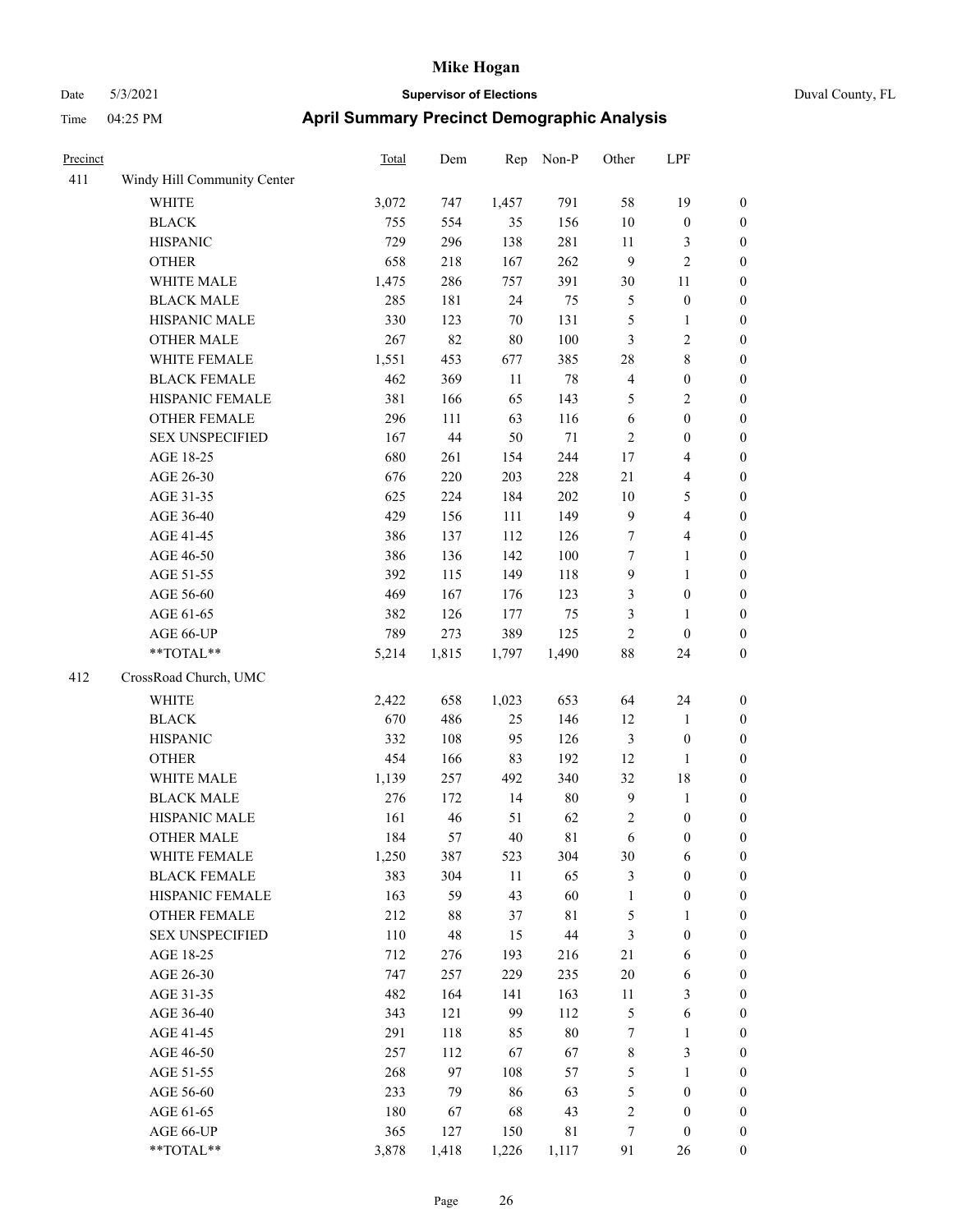# Date 5/3/2021 **Supervisor of Elections Supervisor of Elections** Duval County, Time 04:25 PM **April Summary Precinct Demographic Analysis**

| Duval County, FL |  |
|------------------|--|

| Precinct |                                    | <b>Total</b> | Dem   | Rep            | Non-P       | Other            | LPF                     |                  |
|----------|------------------------------------|--------------|-------|----------------|-------------|------------------|-------------------------|------------------|
| 501      | Balis Community Center             |              |       |                |             |                  |                         |                  |
|          | <b>WHITE</b>                       | 2,675        | 869   | 1,200          | 545         | 41               | $20\,$                  | $\boldsymbol{0}$ |
|          | <b>BLACK</b>                       | 243          | 164   | 18             | 55          | $\sqrt{5}$       | $\mathbf{1}$            | $\boldsymbol{0}$ |
|          | <b>HISPANIC</b>                    | 140          | 47    | $44\,$         | 47          | $\overline{c}$   | $\boldsymbol{0}$        | 0                |
|          | <b>OTHER</b>                       | 284          | 93    | $72\,$         | 113         | 3                | 3                       | 0                |
|          | WHITE MALE                         | 1,255        | 365   | 581            | 277         | 17               | 15                      | $\boldsymbol{0}$ |
|          | <b>BLACK MALE</b>                  | 116          | 77    | $10\,$         | 26          | 3                | $\boldsymbol{0}$        | $\boldsymbol{0}$ |
|          | HISPANIC MALE                      | 72           | 25    | 21             | 26          | $\boldsymbol{0}$ | $\boldsymbol{0}$        | $\boldsymbol{0}$ |
|          | <b>OTHER MALE</b>                  | 109          | 27    | 32             | 48          | $\mathbf{1}$     | $\mathbf{1}$            | $\boldsymbol{0}$ |
|          | WHITE FEMALE                       | 1,382        | 494   | 604            | 255         | 24               | $\mathfrak{S}$          | $\boldsymbol{0}$ |
|          | <b>BLACK FEMALE</b>                | 124          | 85    | $\,$ 8 $\,$    | $28\,$      | $\sqrt{2}$       | $\mathbf{1}$            | $\boldsymbol{0}$ |
|          | HISPANIC FEMALE                    | 66           | 21    | 23             | $20\,$      | $\overline{c}$   | $\boldsymbol{0}$        | $\boldsymbol{0}$ |
|          | OTHER FEMALE                       | 125          | 52    | 32             | $40\,$      | $\boldsymbol{0}$ | $\mathbf{1}$            | 0                |
|          | <b>SEX UNSPECIFIED</b>             | 93           | 27    | 23             | $40\,$      | 2                | $\mathbf{1}$            | 0                |
|          | AGE 18-25                          | 299          | 119   | 88             | 80          | 10               | $\sqrt{2}$              | 0                |
|          | AGE 26-30                          | 350          | 133   | 108            | 99          | 6                | $\overline{\mathbf{4}}$ | 0                |
|          | AGE 31-35                          | 391          | 154   | 116            | 107         | 8                | 6                       | $\boldsymbol{0}$ |
|          | AGE 36-40                          | 275          | 98    | $8\sqrt{1}$    | $87\,$      | 5                | $\overline{\mathbf{4}}$ | $\boldsymbol{0}$ |
|          | AGE 41-45                          | 240          | 76    | 91             | 67          | 4                | $\sqrt{2}$              | $\boldsymbol{0}$ |
|          | AGE 46-50                          | 255          | 74    | 107            | 66          | 5                | $\mathfrak{Z}$          | $\boldsymbol{0}$ |
|          | AGE 51-55                          | 238          | 68    | 115            | 53          | $\mathfrak{2}$   | $\boldsymbol{0}$        | $\boldsymbol{0}$ |
|          | AGE 56-60                          | 285          | 84    | 142            | 54          | 3                | $\sqrt{2}$              | 0                |
|          | AGE 61-65                          | 285          | 101   | 130            | 48          | 6                | $\boldsymbol{0}$        | 0                |
|          | AGE 66-UP                          | 724          | 266   | 356            | 99          | 2                | $\mathbf{1}$            | 0                |
|          | **TOTAL**                          | 3,342        | 1,173 | 1,334          | 760         | 51               | 24                      | $\boldsymbol{0}$ |
| 502      | St. Nicholas Park Christian Church |              |       |                |             |                  |                         |                  |
|          | WHITE                              | 956          | 290   | 480            | 167         | 12               | 7                       | $\boldsymbol{0}$ |
|          | <b>BLACK</b>                       | 55           | 36    | 5              | 14          | $\boldsymbol{0}$ | $\boldsymbol{0}$        | $\boldsymbol{0}$ |
|          | <b>HISPANIC</b>                    | 42           | 16    | 12             | 11          | 2                | $\mathbf{1}$            | $\boldsymbol{0}$ |
|          | <b>OTHER</b>                       | 84           | 22    | 28             | 32          | $\overline{c}$   | $\boldsymbol{0}$        | $\boldsymbol{0}$ |
|          | WHITE MALE                         | 423          | 117   | 212            | 85          | 4                | $\mathfrak{S}$          | $\boldsymbol{0}$ |
|          | <b>BLACK MALE</b>                  | $21\,$       | 11    | $\sqrt{2}$     | $\,$ 8 $\,$ | $\boldsymbol{0}$ | $\boldsymbol{0}$        | $\boldsymbol{0}$ |
|          | HISPANIC MALE                      | 20           | 6     | 7              | 6           | 1                | $\boldsymbol{0}$        | $\boldsymbol{0}$ |
|          | <b>OTHER MALE</b>                  | 32           | 10    | 8              | 12          | 2                | $\boldsymbol{0}$        | $\boldsymbol{0}$ |
|          | WHITE FEMALE                       | 520          | 170   | 261            | 79          | 8                | $\mathbf{2}$            | 0                |
|          | <b>BLACK FEMALE</b>                | 34           | 25    | $\mathfrak{Z}$ | $\sqrt{6}$  | $\boldsymbol{0}$ | $\boldsymbol{0}$        | 0                |
|          | HISPANIC FEMALE                    | $22\,$       | 10    | $\mathfrak{S}$ | 5           | $\mathbf{1}$     | $\mathbf{1}$            | 0                |
|          | OTHER FEMALE                       | 31           | 7     | 14             | $10\,$      | $\boldsymbol{0}$ | $\boldsymbol{0}$        | $\overline{0}$   |
|          | <b>SEX UNSPECIFIED</b>             | 34           | 8     | 13             | 13          | $\boldsymbol{0}$ | $\boldsymbol{0}$        | $\overline{0}$   |
|          | AGE 18-25                          | 89           | 30    | $30\,$         | 25          | $\overline{4}$   | $\boldsymbol{0}$        | 0                |
|          | AGE 26-30                          | 130          | 46    | 57             | 25          | $\overline{c}$   | $\boldsymbol{0}$        | 0                |
|          | AGE 31-35                          | 117          | 40    | 51             | $20\,$      | 3                | $\mathfrak{Z}$          | $\overline{0}$   |
|          | AGE 36-40                          | 135          | 40    | 50             | 42          | $\mathbf{1}$     | $\overline{2}$          | 0                |
|          | AGE 41-45                          | 54           | 19    | 22             | 12          | $\mathbf{1}$     | $\boldsymbol{0}$        | 0                |
|          | AGE 46-50                          | 80           | 22    | 40             | 17          | $\boldsymbol{0}$ | $\mathbf{1}$            | 0                |
|          | AGE 51-55                          | 84           | 29    | 40             | 15          | $\boldsymbol{0}$ | $\boldsymbol{0}$        | $\boldsymbol{0}$ |
|          | AGE 56-60                          | 96           | 26    | 51             | 15          | 3                | $\mathbf{1}$            | $\boldsymbol{0}$ |
|          | AGE 61-65                          | 99           | 21    | 62             | 14          | $\sqrt{2}$       | $\boldsymbol{0}$        | $\boldsymbol{0}$ |
|          | AGE 66-UP                          | 253          | 91    | 122            | 39          | $\boldsymbol{0}$ | $\mathbf{1}$            | $\boldsymbol{0}$ |
|          | $**TOTAL**$                        | 1,137        | 364   | 525            | 224         | 16               | $\,$ 8 $\,$             | $\boldsymbol{0}$ |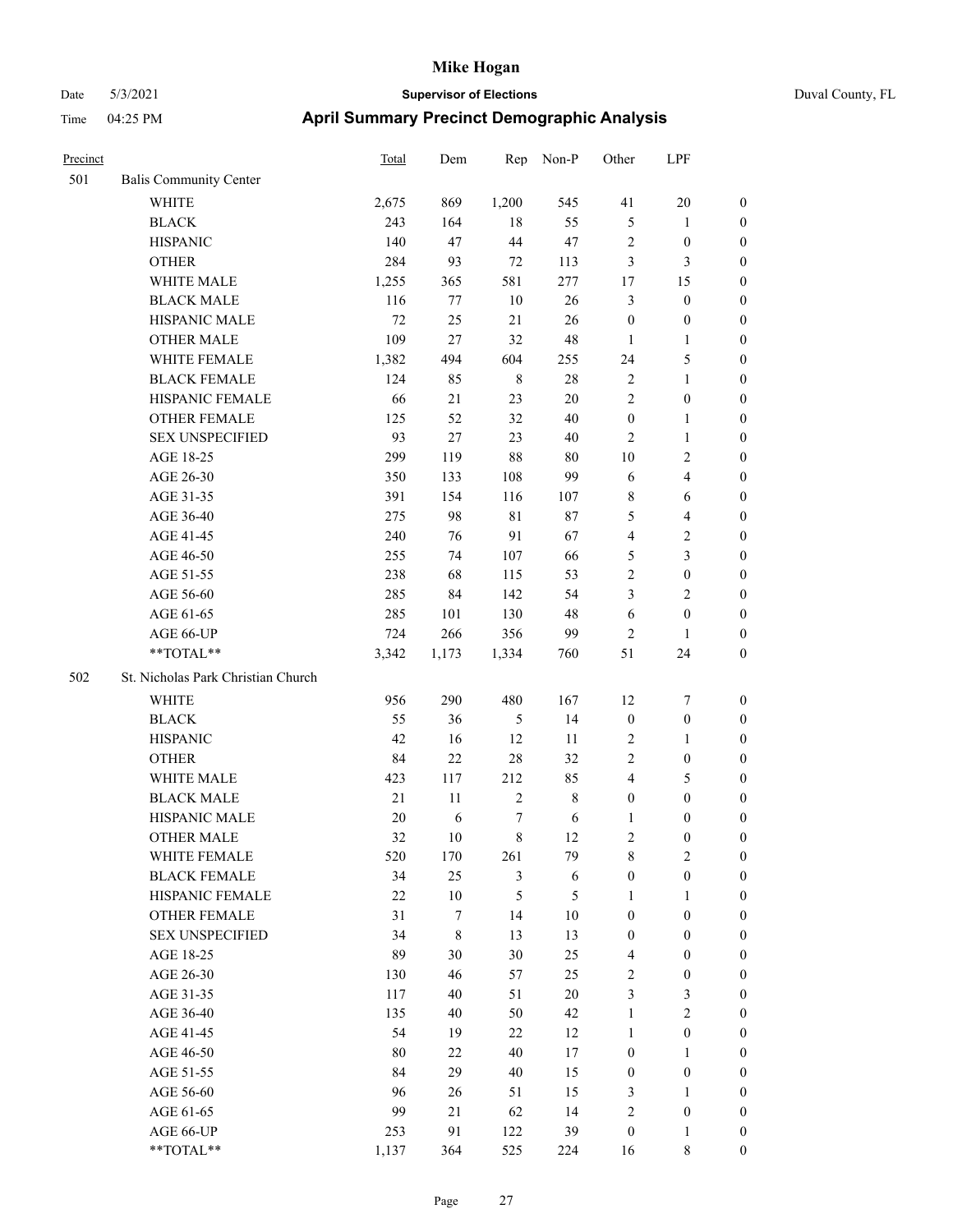| Duval |
|-------|
|       |
|       |
|       |

| Precinct |                                   | Total  | Dem         | Rep            | Non-P        | Other            | LPF                     |                  |
|----------|-----------------------------------|--------|-------------|----------------|--------------|------------------|-------------------------|------------------|
| 503      | Jacksonville Community Church     |        |             |                |              |                  |                         |                  |
|          | <b>WHITE</b>                      | 1,255  | 360         | 531            | 329          | $27\,$           | $\,$ 8 $\,$             | 0                |
|          | <b>BLACK</b>                      | 989    | 750         | 39             | 192          | $\boldsymbol{7}$ | $\mathbf{1}$            | 0                |
|          | <b>HISPANIC</b>                   | 337    | 145         | 62             | 125          | 5                | $\boldsymbol{0}$        | $\boldsymbol{0}$ |
|          | <b>OTHER</b>                      | 303    | 117         | 59             | 121          | $\overline{4}$   | $\sqrt{2}$              | $\boldsymbol{0}$ |
|          | WHITE MALE                        | 534    | 126         | 221            | 166          | 14               | $\tau$                  | $\boldsymbol{0}$ |
|          | <b>BLACK MALE</b>                 | 410    | 292         | 21             | 93           | 4                | $\boldsymbol{0}$        | $\boldsymbol{0}$ |
|          | HISPANIC MALE                     | 142    | 58          | 29             | 52           | 3                | $\boldsymbol{0}$        | $\boldsymbol{0}$ |
|          | <b>OTHER MALE</b>                 | 121    | 41          | 39             | 39           | $\boldsymbol{0}$ | $\overline{2}$          | $\boldsymbol{0}$ |
|          | WHITE FEMALE                      | 694    | 221         | 303            | 156          | 13               | $\mathbf{1}$            | $\boldsymbol{0}$ |
|          | <b>BLACK FEMALE</b>               | 557    | 440         | 17             | 96           | 3                | $\mathbf{1}$            | 0                |
|          | HISPANIC FEMALE                   | 188    | 86          | 32             | 68           | $\overline{c}$   | $\boldsymbol{0}$        | 0                |
|          | OTHER FEMALE                      | 118    | 57          | 15             | 42           | 4                | $\boldsymbol{0}$        | 0                |
|          | <b>SEX UNSPECIFIED</b>            | 120    | 51          | 14             | 55           | $\boldsymbol{0}$ | $\boldsymbol{0}$        | $\boldsymbol{0}$ |
|          | AGE 18-25                         | 332    | 179         | 40             | 101          | 10               | $\sqrt{2}$              | $\boldsymbol{0}$ |
|          | AGE 26-30                         | 333    | 147         | 53             | 123          | 6                | $\overline{\mathbf{4}}$ | $\boldsymbol{0}$ |
|          | AGE 31-35                         | 317    | 151         | 45             | 113          | 6                | $\sqrt{2}$              | $\boldsymbol{0}$ |
|          | AGE 36-40                         | 260    | 120         | 49             | 82           | 9                | $\boldsymbol{0}$        | $\boldsymbol{0}$ |
|          | AGE 41-45                         | 209    | 100         | 49             | 57           | 3                | $\boldsymbol{0}$        | $\boldsymbol{0}$ |
|          | AGE 46-50                         | 187    | 89          | 35             | 61           | $\mathbf{1}$     | $\mathbf{1}$            | $\boldsymbol{0}$ |
|          | AGE 51-55                         | 204    | 105         | 41             | 57           | $\mathbf{1}$     | $\boldsymbol{0}$        | 0                |
|          | AGE 56-60                         | 216    | 113         | 55             | 45           | 3                | $\boldsymbol{0}$        | 0                |
|          | AGE 61-65                         | 217    | 118         | 65             | 31           | $\mathbf{2}$     | $\mathbf{1}$            | 0                |
|          | AGE 66-UP                         | 609    | 250         | 259            | 97           | $\overline{2}$   | $\mathbf{1}$            | $\boldsymbol{0}$ |
|          | **TOTAL**                         | 2,884  | 1,372       | 691            | 767          | 43               | 11                      | $\boldsymbol{0}$ |
| 504      | Southside United Methodist Church |        |             |                |              |                  |                         |                  |
|          | <b>WHITE</b>                      | 1,607  | 472         | 846            | 264          | 16               | $\mathbf{9}$            | $\boldsymbol{0}$ |
|          | <b>BLACK</b>                      | 65     | 48          | $\overline{4}$ | 12           | $\mathbf{1}$     | $\boldsymbol{0}$        | $\boldsymbol{0}$ |
|          | <b>HISPANIC</b>                   | 56     | 14          | 23             | 19           | $\boldsymbol{0}$ | $\boldsymbol{0}$        | $\boldsymbol{0}$ |
|          | <b>OTHER</b>                      | 108    | 36          | 37             | 32           | $\overline{c}$   | $\mathbf{1}$            | $\boldsymbol{0}$ |
|          | WHITE MALE                        | 758    | 199         | 410            | 139          | 3                | $\tau$                  | $\overline{0}$   |
|          | <b>BLACK MALE</b>                 | $27\,$ | 17          | $\sqrt{2}$     | $\,$ 8 $\,$  | $\boldsymbol{0}$ | $\boldsymbol{0}$        | $\overline{0}$   |
|          | HISPANIC MALE                     | 25     | $\,$ 8 $\,$ | $\,$ 8 $\,$    | $\mathbf{9}$ | $\boldsymbol{0}$ | $\boldsymbol{0}$        | 0                |
|          | <b>OTHER MALE</b>                 | 47     | 13          | 18             | 15           | $\boldsymbol{0}$ | $\mathbf{1}$            | 0                |
|          | WHITE FEMALE                      | 833    | 269         | 427            | 122          | 13               | 2                       | 0                |
|          | <b>BLACK FEMALE</b>               | 35     | 29          | $\overline{2}$ | 3            | $\mathbf{1}$     | $\boldsymbol{0}$        | $\overline{0}$   |
|          | HISPANIC FEMALE                   | 27     | 5           | 13             | 9            | $\boldsymbol{0}$ | $\boldsymbol{0}$        | $\overline{0}$   |
|          | OTHER FEMALE                      | 38     | 16          | 13             | 7            | $\overline{c}$   | $\boldsymbol{0}$        | $\overline{0}$   |
|          | <b>SEX UNSPECIFIED</b>            | 46     | 14          | 17             | 15           | $\boldsymbol{0}$ | $\boldsymbol{0}$        | 0                |
|          | AGE 18-25                         | 165    | 51          | 71             | 35           | 8                | $\boldsymbol{0}$        | 0                |
|          | AGE 26-30                         | 135    | 38          | 66             | $28\,$       | $\mathbf{1}$     | $\sqrt{2}$              | 0                |
|          | AGE 31-35                         | 185    | 59          | 67             | 54           | $\overline{c}$   | $\mathfrak{Z}$          | 0                |
|          | AGE 36-40                         | 183    | 60          | $8\sqrt{1}$    | 38           | $\mathbf{1}$     | $\mathfrak{Z}$          | 0                |
|          | AGE 41-45                         | 163    | 52          | 76             | 32           | 3                | $\boldsymbol{0}$        | 0                |
|          | AGE 46-50                         | 159    | 37          | $88\,$         | 34           | $\boldsymbol{0}$ | $\boldsymbol{0}$        | 0                |
|          | AGE 51-55                         | 155    | 42          | 86             | 24           | $\mathbf{1}$     | $\overline{2}$          | 0                |
|          | AGE 56-60                         | 155    | 53          | 85             | 16           | $\mathbf{1}$     | $\boldsymbol{0}$        | $\overline{0}$   |
|          | AGE 61-65                         | 155    | 46          | 84             | 24           | $\mathbf{1}$     | $\boldsymbol{0}$        | $\overline{0}$   |
|          | AGE 66-UP                         | 381    | 132         | 206            | 42           | $\mathbf{1}$     | $\boldsymbol{0}$        | 0                |
|          | **TOTAL**                         | 1,836  | 570         | 910            | 327          | 19               | 10                      | $\boldsymbol{0}$ |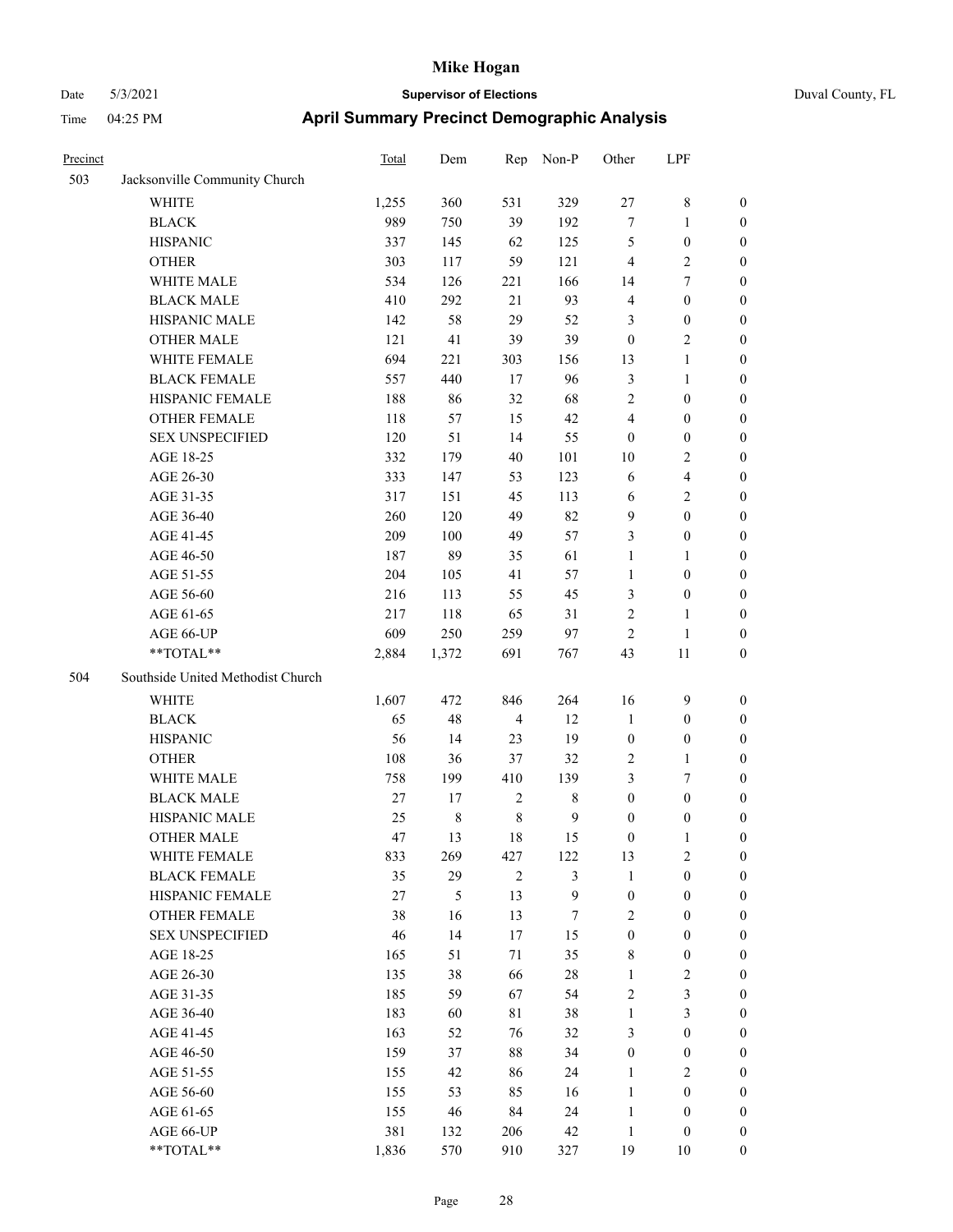# Date 5/3/2021 **Supervisor of Elections** Duval County, FL

## Time 04:25 PM **April Summary Precinct Demographic Analysis**

| Precinct |                                           | Total          | Dem         | Rep              | Non-P          | Other            | LPF                     |                  |  |
|----------|-------------------------------------------|----------------|-------------|------------------|----------------|------------------|-------------------------|------------------|--|
| 505      | Saint Mark's Lutheran Church - ELCA       |                |             |                  |                |                  |                         |                  |  |
|          | <b>WHITE</b>                              | 2,250          | 600         | 1,294            | 322            | 26               | $8\,$                   | $\boldsymbol{0}$ |  |
|          | <b>BLACK</b>                              | 19             | $\,$ 8 $\,$ | 1                | $10\,$         | $\boldsymbol{0}$ | $\boldsymbol{0}$        | $\boldsymbol{0}$ |  |
|          | <b>HISPANIC</b>                           | 68             | 19          | 28               | 21             | $\boldsymbol{0}$ | $\boldsymbol{0}$        | $\boldsymbol{0}$ |  |
|          | <b>OTHER</b>                              | 140            | 48          | 43               | 46             | 2                | $\mathbf{1}$            | $\boldsymbol{0}$ |  |
|          | WHITE MALE                                | 1,038          | 229         | 622              | 173            | 8                | 6                       | 0                |  |
|          | <b>BLACK MALE</b>                         | 12             | 5           | $\mathbf{1}$     | 6              | $\boldsymbol{0}$ | $\boldsymbol{0}$        | 0                |  |
|          | HISPANIC MALE                             | 36             | 11          | 15               | 10             | $\boldsymbol{0}$ | $\boldsymbol{0}$        | 0                |  |
|          | <b>OTHER MALE</b>                         | 59             | 18          | 21               | 19             | $\boldsymbol{0}$ | $\mathbf{1}$            | 0                |  |
|          | WHITE FEMALE                              | 1,188          | 365         | 659              | 144            | 18               | $\sqrt{2}$              | 0                |  |
|          | <b>BLACK FEMALE</b>                       | $\overline{7}$ | 3           | $\boldsymbol{0}$ | $\overline{4}$ | $\boldsymbol{0}$ | $\boldsymbol{0}$        | $\boldsymbol{0}$ |  |
|          | HISPANIC FEMALE                           | 30             | 8           | 12               | $10\,$         | $\boldsymbol{0}$ | $\boldsymbol{0}$        | $\boldsymbol{0}$ |  |
|          | <b>OTHER FEMALE</b>                       | 63             | 25          | 17               | $20\,$         | $\mathbf{1}$     | $\boldsymbol{0}$        | $\boldsymbol{0}$ |  |
|          | <b>SEX UNSPECIFIED</b>                    | 44             | 11          | 19               | 13             | $\mathbf{1}$     | $\boldsymbol{0}$        | $\overline{0}$   |  |
|          | AGE 18-25                                 | 246            | 63          | 133              | 39             | 9                | $\mathbf{2}$            | 0                |  |
|          | AGE 26-30                                 | 172            | 30          | 94               | 45             | $\mathbf{2}$     | $\mathbf{1}$            | 0                |  |
|          | AGE 31-35                                 | 225            | 76          | 109              | 36             | 3                | $\mathbf{1}$            | 0                |  |
|          | AGE 36-40                                 | 243            | 78          | 112              | 50             | 1                | $\sqrt{2}$              | 0                |  |
|          | AGE 41-45                                 | 197            | 40          | $90\,$           | 61             | 4                | $\sqrt{2}$              | 0                |  |
|          | AGE 46-50                                 | 214            | 64          | 112              | 36             | 1                | $\mathbf{1}$            | 0                |  |
|          | AGE 51-55                                 | 212            | 53          | 124              | 33             | $\overline{c}$   | $\boldsymbol{0}$        | $\boldsymbol{0}$ |  |
|          | AGE 56-60                                 | 209            | 40          | 138              | 29             | $\overline{c}$   | $\boldsymbol{0}$        | 0                |  |
|          | AGE 61-65                                 | 200            | 51          | 124              | 23             | $\sqrt{2}$       | $\boldsymbol{0}$        | 0                |  |
|          | AGE 66-UP                                 | 559            | 180         | 330              | 47             | $\overline{c}$   | $\boldsymbol{0}$        | 0                |  |
|          | **TOTAL**                                 | 2,477          | 675         | 1,366            | 399            | $28\,$           | 9                       | $\boldsymbol{0}$ |  |
| 506      | St. John the Divine Greek Orthodox Church |                |             |                  |                |                  |                         |                  |  |
|          | WHITE                                     | 2,184          | 677         | 961              | 506            | 32               | $\,$ 8 $\,$             | $\boldsymbol{0}$ |  |
|          | <b>BLACK</b>                              | 1,378          | 1,091       | 46               | 229            | 11               | $\mathbf{1}$            | 0                |  |
|          | <b>HISPANIC</b>                           | 292            | 134         | 59               | 95             | 3                | $\mathbf{1}$            | 0                |  |
|          | <b>OTHER</b>                              | 419            | 141         | 109              | 159            | $\,$ 8 $\,$      | $\sqrt{2}$              | 0                |  |
|          | WHITE MALE                                | 1,015          | 263         | 483              | 252            | 10               | $\boldsymbol{7}$        | 0                |  |
|          | <b>BLACK MALE</b>                         | 549            | 410         | 21               | 113            | $\overline{4}$   | $\mathbf{1}$            | 0                |  |
|          | HISPANIC MALE                             | 142            | 62          | 38               | 40             | 2                | $\boldsymbol{0}$        | $\boldsymbol{0}$ |  |
|          | <b>OTHER MALE</b>                         | 144            | 42          | 36               | 60             | 5                | $\mathbf{1}$            | $\boldsymbol{0}$ |  |
|          | WHITE FEMALE                              | 1,138          | 404         | 467              | 245            | $21\,$           | $\mathbf{1}$            | $\boldsymbol{0}$ |  |
|          | <b>BLACK FEMALE</b>                       | 798            | 660         | 23               | 108            | 7                | $\boldsymbol{0}$        | $\overline{0}$   |  |
|          | HISPANIC FEMALE                           | 143            | 68          | $20\,$           | 53             | $\mathbf{1}$     | $\mathbf{1}$            | $\overline{0}$   |  |
|          | <b>OTHER FEMALE</b>                       | 183            | 66          | 55               | 58             | 3                | $\mathbf{1}$            | 0                |  |
|          | <b>SEX UNSPECIFIED</b>                    | 161            | 68          | 32               | 60             | $\mathbf{1}$     | $\boldsymbol{0}$        | 0                |  |
|          | AGE 18-25                                 | 466            | 221         | 83               | 145            | 13               | $\overline{\mathbf{4}}$ | 0                |  |
|          | AGE 26-30                                 | 509            | 231         | 82               | 183            | $\mathbf{9}$     | $\overline{\mathbf{4}}$ | $\boldsymbol{0}$ |  |
|          | AGE 31-35                                 | 457            | 221         | 93               | 131            | $\overline{9}$   | 3                       | $\boldsymbol{0}$ |  |
|          | AGE 36-40                                 | 387            | 189         | 92               | 104            | 2                | $\boldsymbol{0}$        | $\boldsymbol{0}$ |  |
|          | AGE 41-45                                 | 308            | 150         | 84               | 71             | 3                | $\boldsymbol{0}$        | $\boldsymbol{0}$ |  |
|          | AGE 46-50                                 | 342            | 143         | 108              | $87\,$         | 3                | $\mathbf{1}$            | $\boldsymbol{0}$ |  |
|          | AGE 51-55                                 | 375            | 161         | 130              | 82             | $\overline{c}$   | $\boldsymbol{0}$        | $\overline{0}$   |  |
|          | AGE 56-60                                 | 389            | 181         | 138              | 65             | 5                | $\boldsymbol{0}$        | $\boldsymbol{0}$ |  |
|          | AGE 61-65                                 | 354            | 202         | 112              | 37             | $\mathfrak{Z}$   | $\boldsymbol{0}$        | $\overline{0}$   |  |
|          | AGE 66-UP                                 | 686            | 344         | 253              | 84             | 5                | $\boldsymbol{0}$        | $\boldsymbol{0}$ |  |
|          | $**TOTAL**$                               | 4,273          | 2,043       | 1,175            | 989            | 54               | 12                      | $\boldsymbol{0}$ |  |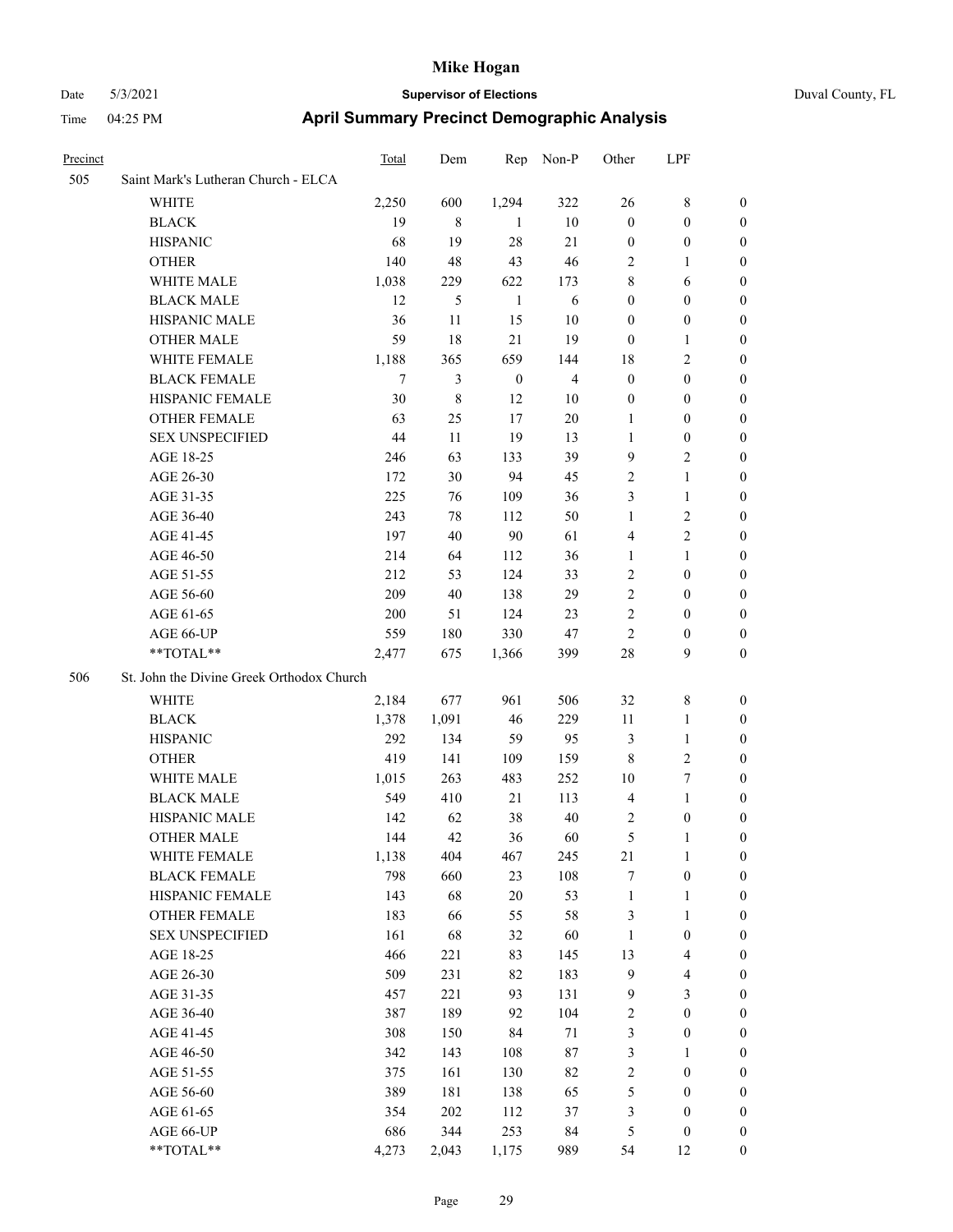|  | Duval County, FL |  |
|--|------------------|--|
|--|------------------|--|

| Precinct |                                 | <b>Total</b> | Dem   | Rep            | Non-P  | Other            | LPF              |                  |
|----------|---------------------------------|--------------|-------|----------------|--------|------------------|------------------|------------------|
| 507      | Hendricks Avenue Baptist Church |              |       |                |        |                  |                  |                  |
|          | <b>WHITE</b>                    | 961          | 278   | 471            | 184    | 11               | 17               | $\boldsymbol{0}$ |
|          | <b>BLACK</b>                    | 731          | 612   | 24             | 90     | 4                | $\mathbf{1}$     | $\boldsymbol{0}$ |
|          | <b>HISPANIC</b>                 | $72\,$       | 37    | $\,8\,$        | 26     | 1                | $\boldsymbol{0}$ | $\boldsymbol{0}$ |
|          | <b>OTHER</b>                    | 151          | 44    | 44             | 57     | 4                | $\sqrt{2}$       | $\boldsymbol{0}$ |
|          | WHITE MALE                      | 439          | 95    | 244            | 85     | 7                | $\,8\,$          | $\boldsymbol{0}$ |
|          | <b>BLACK MALE</b>               | 314          | 249   | 15             | 47     | $\overline{c}$   | $\mathbf{1}$     | $\boldsymbol{0}$ |
|          | HISPANIC MALE                   | 35           | 14    | 6              | 15     | $\boldsymbol{0}$ | $\boldsymbol{0}$ | $\boldsymbol{0}$ |
|          | <b>OTHER MALE</b>               | 60           | 17    | 21             | 21     | $\mathbf{1}$     | $\boldsymbol{0}$ | $\boldsymbol{0}$ |
|          | WHITE FEMALE                    | 513          | 179   | 225            | 96     | 4                | 9                | $\boldsymbol{0}$ |
|          | <b>BLACK FEMALE</b>             | 400          | 350   | 9              | 40     | $\mathbf{1}$     | $\boldsymbol{0}$ | 0                |
|          | HISPANIC FEMALE                 | 30           | 18    | $\overline{2}$ | 9      | $\mathbf{1}$     | $\boldsymbol{0}$ | 0                |
|          | OTHER FEMALE                    | 65           | 21    | 14             | 25     | 3                | $\sqrt{2}$       | 0                |
|          | <b>SEX UNSPECIFIED</b>          | 59           | 28    | 11             | 19     | $\mathbf{1}$     | $\boldsymbol{0}$ | $\boldsymbol{0}$ |
|          | AGE 18-25                       | 188          | 86    | 39             | 53     | 5                | $\mathfrak{S}$   | $\boldsymbol{0}$ |
|          | AGE 26-30                       | 183          | 98    | 36             | $44\,$ | 3                | $\mathbf{2}$     | $\boldsymbol{0}$ |
|          | AGE 31-35                       | 195          | 87    | 53             | 50     | 4                | $\mathbf{1}$     | $\boldsymbol{0}$ |
|          | AGE 36-40                       | 175          | 83    | 47             | 35     | $\mathbf{1}$     | 9                | $\boldsymbol{0}$ |
|          | AGE 41-45                       | 138          | 68    | 28             | 41     | $\boldsymbol{0}$ | $\mathbf{1}$     | $\boldsymbol{0}$ |
|          | AGE 46-50                       | 127          | 56    | 55             | 15     | 1                | $\boldsymbol{0}$ | 0                |
|          | AGE 51-55                       | 140          | 66    | 47             | 24     | 3                | $\boldsymbol{0}$ | 0                |
|          | AGE 56-60                       | 202          | 103   | 56             | 41     | 1                | $\mathbf{1}$     | 0                |
|          | AGE 61-65                       | 188          | 97    | 61             | $28\,$ | $\mathbf{1}$     | $\mathbf{1}$     | 0                |
|          | AGE 66-UP                       | 379          | 227   | 125            | 26     | $\mathbf{1}$     | $\boldsymbol{0}$ | 0                |
|          | **TOTAL**                       | 1,915        | 971   | 547            | 357    | 20               | $20\,$           | $\boldsymbol{0}$ |
| 508      | San Jose Church of Christ       |              |       |                |        |                  |                  |                  |
|          | <b>WHITE</b>                    | 4,147        | 1,250 | 2,059          | 757    | 54               | 27               | $\boldsymbol{0}$ |
|          | <b>BLACK</b>                    | 268          | 177   | 13             | 75     | 3                | $\boldsymbol{0}$ | $\boldsymbol{0}$ |
|          | <b>HISPANIC</b>                 | 275          | 97    | 79             | 96     | 3                | $\boldsymbol{0}$ | $\boldsymbol{0}$ |
|          | <b>OTHER</b>                    | 342          | 95    | 111            | 129    | 7                | $\boldsymbol{0}$ | $\boldsymbol{0}$ |
|          | WHITE MALE                      | 1,934        | 513   | 1,000          | 372    | 30               | 19               | $\boldsymbol{0}$ |
|          | <b>BLACK MALE</b>               | 118          | 73    | $\tau$         | 38     | $\boldsymbol{0}$ | $\boldsymbol{0}$ | $\boldsymbol{0}$ |
|          | HISPANIC MALE                   | 128          | 40    | 41             | 47     | $\boldsymbol{0}$ | 0                | 0                |
|          | <b>OTHER MALE</b>               | 136          | 34    | 49             | 52     | 1                | $\boldsymbol{0}$ | $\overline{0}$   |
|          | WHITE FEMALE                    | 2,177        | 728   | 1,043          | 375    | 24               | 7                | $\boldsymbol{0}$ |
|          | <b>BLACK FEMALE</b>             | 147          | 102   | 6              | 36     | 3                | $\boldsymbol{0}$ | $\boldsymbol{0}$ |
|          | HISPANIC FEMALE                 | 141          | 57    | 35             | 46     | 3                | $\boldsymbol{0}$ | $\boldsymbol{0}$ |
|          | OTHER FEMALE                    | 154          | 51    | 47             | 50     | 6                | $\boldsymbol{0}$ | 0                |
|          | <b>SEX UNSPECIFIED</b>          | 97           | 21    | 34             | 41     | $\boldsymbol{0}$ | $\mathbf{1}$     | 0                |
|          | AGE 18-25                       | 440          | 127   | 161            | 140    | $\overline{9}$   | $\mathfrak{Z}$   | $\overline{0}$   |
|          | AGE 26-30                       | 415          | 126   | 156            | 114    | 13               | $\sqrt{6}$       | 0                |
|          | AGE 31-35                       | 481          | 170   | 166            | 129    | $11\,$           | $\mathfrak s$    | 0                |
|          | AGE 36-40                       | 380          | 127   | 134            | 115    | $\mathbf{1}$     | $\mathfrak{Z}$   | 0                |
|          | AGE 41-45                       | 333          | 102   | 148            | 73     | 8                | $\sqrt{2}$       | 0                |
|          | AGE 46-50                       | 377          | 118   | 150            | 100    | 6                | $\mathfrak{Z}$   | $\boldsymbol{0}$ |
|          | AGE 51-55                       | 398          | 89    | 210            | 98     | $\boldsymbol{0}$ | $\mathbf{1}$     | $\boldsymbol{0}$ |
|          | AGE 56-60                       | 432          | 128   | 225            | 73     | 4                | $\sqrt{2}$       | $\boldsymbol{0}$ |
|          | AGE 61-65                       | 469          | 155   | 242            | 65     | 7                | $\boldsymbol{0}$ | 0                |
|          | AGE 66-UP                       | 1,307        | 477   | 670            | 150    | $\,$ 8 $\,$      | $\sqrt{2}$       | $\boldsymbol{0}$ |
|          | **TOTAL**                       | 5,032        | 1,619 | 2,262          | 1,057  | 67               | $27\,$           | $\boldsymbol{0}$ |
|          |                                 |              |       |                |        |                  |                  |                  |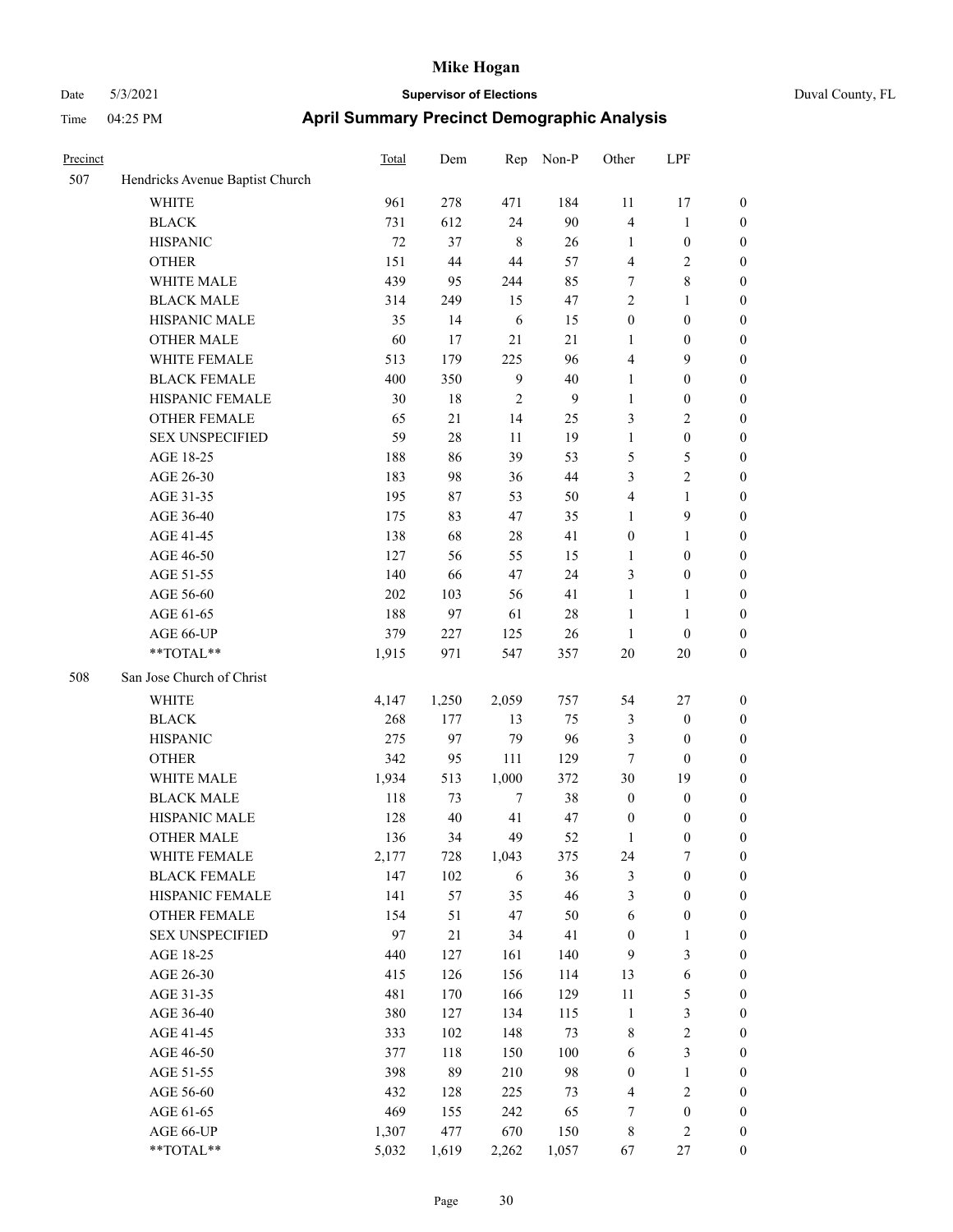| Precinct |                           | Total  | Dem    | Rep    | Non-P  | Other            | LPF              |                  |
|----------|---------------------------|--------|--------|--------|--------|------------------|------------------|------------------|
| 509      | Christ the Messiah Church |        |        |        |        |                  |                  |                  |
|          | <b>WHITE</b>              | 3,443  | 938    | 1,912  | 547    | 31               | 15               | $\boldsymbol{0}$ |
|          | <b>BLACK</b>              | 368    | 266    | 19     | 80     | $\mathfrak{Z}$   | $\boldsymbol{0}$ | $\boldsymbol{0}$ |
|          | <b>HISPANIC</b>           | 202    | 74     | 63     | 62     | $\sqrt{2}$       | 1                | $\boldsymbol{0}$ |
|          | <b>OTHER</b>              | 323    | 95     | 115    | 109    | 3                | 1                | $\boldsymbol{0}$ |
|          | WHITE MALE                | 1,595  | 370    | 924    | 283    | 10               | 8                | $\boldsymbol{0}$ |
|          | <b>BLACK MALE</b>         | 151    | 100    | 9      | 41     | $\mathbf{1}$     | $\boldsymbol{0}$ | $\boldsymbol{0}$ |
|          | HISPANIC MALE             | 91     | 32     | 31     | 28     | $\boldsymbol{0}$ | $\boldsymbol{0}$ | $\boldsymbol{0}$ |
|          | <b>OTHER MALE</b>         | 131    | 32     | 57     | 42     | $\mathbf{0}$     | $\boldsymbol{0}$ | $\boldsymbol{0}$ |
|          | WHITE FEMALE              | 1,814  | 561    | 971    | 256    | 21               | 5                | $\boldsymbol{0}$ |
|          | <b>BLACK FEMALE</b>       | 212    | 163    | $10\,$ | 37     | $\sqrt{2}$       | $\boldsymbol{0}$ | $\boldsymbol{0}$ |
|          | HISPANIC FEMALE           | 109    | 42     | 31     | 33     | $\overline{2}$   | $\mathbf{1}$     | $\boldsymbol{0}$ |
|          | <b>OTHER FEMALE</b>       | 140    | 56     | 44     | 39     | $\mathbf{1}$     | $\boldsymbol{0}$ | $\boldsymbol{0}$ |
|          | <b>SEX UNSPECIFIED</b>    | 93     | 17     | 32     | 39     | $\sqrt{2}$       | 3                | $\boldsymbol{0}$ |
|          | AGE 18-25                 | 381    | 128    | 137    | 103    | 11               | 2                | $\boldsymbol{0}$ |
|          | AGE 26-30                 | 347    | 90     | 145    | 107    | $\overline{4}$   | 1                | $\boldsymbol{0}$ |
|          | AGE 31-35                 | 342    | 109    | 133    | 94     | $\overline{2}$   | 4                | $\boldsymbol{0}$ |
|          | AGE 36-40                 | 327    | 111    | 115    | 93     | $\overline{4}$   | 4                | $\boldsymbol{0}$ |
|          | AGE 41-45                 | 298    | 95     | 122    | 77     | $\sqrt{2}$       | 2                | $\boldsymbol{0}$ |
|          | AGE 46-50                 | 309    | 112    | 132    | 60     | 5                | $\boldsymbol{0}$ | $\boldsymbol{0}$ |
|          | AGE 51-55                 | 350    | 99     | 181    | 65     | $\overline{2}$   | 3                | $\boldsymbol{0}$ |
|          | AGE 56-60                 | 337    | 99     | 192    | 45     | $\mathbf{1}$     | $\boldsymbol{0}$ | $\boldsymbol{0}$ |
|          | AGE 61-65                 | 375    | 121    | 209    | $44\,$ | 1                | $\boldsymbol{0}$ | $\boldsymbol{0}$ |
|          | AGE 66-UP                 | 1,270  | 409    | 743    | 110    | $\tau$           | 1                | $\boldsymbol{0}$ |
|          | **TOTAL**                 | 4,336  | 1,373  | 2,109  | 798    | 39               | 17               | $\boldsymbol{0}$ |
| 510      | Wayman Chapel AME Church  |        |        |        |        |                  |                  |                  |
|          | <b>WHITE</b>              | 2,683  | 730    | 1,415  | 490    | 27               | 21               | $\boldsymbol{0}$ |
|          | <b>BLACK</b>              | 410    | 297    | $20\,$ | 86     | 6                | $\mathbf{1}$     | $\mathbf{0}$     |
|          | <b>HISPANIC</b>           | 214    | 86     | 51     | 74     | $\sqrt{2}$       | 1                | $\boldsymbol{0}$ |
|          | <b>OTHER</b>              | 265    | 61     | 96     | 102    | $\mathfrak{H}$   | 1                | $\boldsymbol{0}$ |
|          | WHITE MALE                | 1,259  | 289    | 692    | 252    | 15               | 11               | $\boldsymbol{0}$ |
|          | <b>BLACK MALE</b>         | 161    | 108    | $10\,$ | 39     | $\overline{4}$   | $\boldsymbol{0}$ | $\boldsymbol{0}$ |
|          | HISPANIC MALE             | 110    | $40\,$ | $28\,$ | 40     | 1                | 1                | $\boldsymbol{0}$ |
|          | <b>OTHER MALE</b>         | 95     | 20     | 40     | 33     | $\overline{c}$   | $\boldsymbol{0}$ | $\boldsymbol{0}$ |
|          | WHITE FEMALE              | 1,402  | 436    | 715    | 229    | 12               | $10\,$           | $\boldsymbol{0}$ |
|          | <b>BLACK FEMALE</b>       | 246    | 186    | $10\,$ | 47     | $\sqrt{2}$       | $\mathbf{1}$     | $\boldsymbol{0}$ |
|          | HISPANIC FEMALE           | 101    | 44     | 23     | 33     | $\mathbf{1}$     | $\boldsymbol{0}$ | $\boldsymbol{0}$ |
|          | <b>OTHER FEMALE</b>       | 118    | 27     | 42     | 45     | $\mathfrak{Z}$   | 1                | $\boldsymbol{0}$ |
|          | <b>SEX UNSPECIFIED</b>    | $80\,$ | 24     | $22\,$ | 34     | $\boldsymbol{0}$ | $\boldsymbol{0}$ | $\boldsymbol{0}$ |
|          | AGE 18-25                 | 341    | 103    | 123    | 103    | $\,8\,$          | 4                | $\boldsymbol{0}$ |
|          | AGE 26-30                 | 324    | 122    | 107    | 89     | $\mathfrak{Z}$   | 3                | $\boldsymbol{0}$ |
|          | AGE 31-35                 | 329    | 126    | 99     | 95     | 6                | 3                | $\boldsymbol{0}$ |
|          | AGE 36-40                 | 251    | 74     | 82     | 88     | $\overline{4}$   | 3                | $\boldsymbol{0}$ |
|          | AGE 41-45                 | 218    | 66     | 76     | 69     | $\overline{4}$   | 3                | $\boldsymbol{0}$ |
|          | AGE 46-50                 | 235    | 65     | 92     | 73     | $\sqrt{2}$       | 3                | $\boldsymbol{0}$ |
|          | AGE 51-55                 | 250    | 85     | 107    | 52     | 3                | 3                | $\boldsymbol{0}$ |
|          | AGE 56-60                 | 322    | 100    | 171    | 46     | $\overline{4}$   | $\mathbf{1}$     | $\boldsymbol{0}$ |
|          | AGE 61-65                 | 362    | 109    | 206    | $44\,$ | $\mathfrak{Z}$   | $\boldsymbol{0}$ | $\boldsymbol{0}$ |
|          | AGE 66-UP                 | 940    | 324    | 519    | 93     | $\mathfrak{Z}$   | 1                | $\boldsymbol{0}$ |
|          | $**TOTAL**$               | 3,572  | 1,174  | 1,582  | 752    | $40\,$           | 24               | $\boldsymbol{0}$ |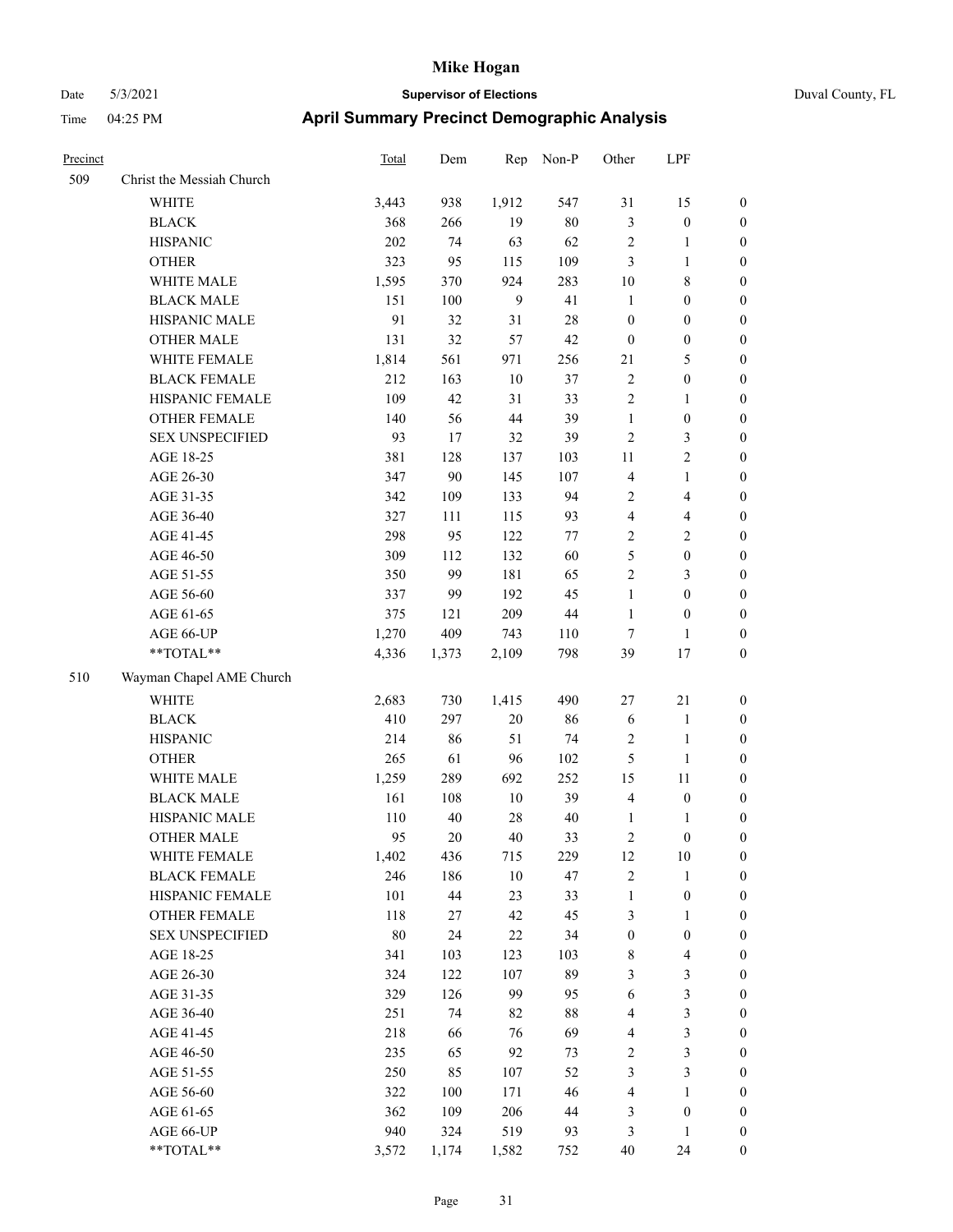| Precinct |                              | <b>Total</b> | Dem   | Rep    | Non-P  | Other            | LPF                     |                  |
|----------|------------------------------|--------------|-------|--------|--------|------------------|-------------------------|------------------|
| 511      | Cuba Hunter Community Center |              |       |        |        |                  |                         |                  |
|          | WHITE                        | 1,849        | 564   | 860    | 387    | 31               | 7                       | $\boldsymbol{0}$ |
|          | <b>BLACK</b>                 | 809          | 645   | 38     | 123    | 3                | $\boldsymbol{0}$        | $\boldsymbol{0}$ |
|          | <b>HISPANIC</b>              | 285          | 115   | 61     | 105    | $\mathbf{1}$     | 3                       | 0                |
|          | <b>OTHER</b>                 | 365          | 105   | 110    | 144    | 5                | $\mathbf{1}$            | $\boldsymbol{0}$ |
|          | WHITE MALE                   | 842          | 223   | 415    | 189    | 12               | $\mathfrak{Z}$          | $\boldsymbol{0}$ |
|          | <b>BLACK MALE</b>            | 362          | 273   | 19     | 68     | $\overline{c}$   | $\boldsymbol{0}$        | $\boldsymbol{0}$ |
|          | HISPANIC MALE                | 118          | 41    | 31     | 42     | $\mathbf{1}$     | $\mathfrak{Z}$          | $\boldsymbol{0}$ |
|          | <b>OTHER MALE</b>            | 147          | 45    | $47\,$ | 54     | $\mathbf{1}$     | $\boldsymbol{0}$        | $\boldsymbol{0}$ |
|          | WHITE FEMALE                 | 981          | 331   | 434    | 193    | 19               | $\overline{\mathbf{4}}$ | $\boldsymbol{0}$ |
|          | <b>BLACK FEMALE</b>          | 439          | 367   | 18     | 53     | $\mathbf{1}$     | $\boldsymbol{0}$        | $\boldsymbol{0}$ |
|          | HISPANIC FEMALE              | 156          | 71    | $28\,$ | 57     | $\boldsymbol{0}$ | $\boldsymbol{0}$        | $\boldsymbol{0}$ |
|          | OTHER FEMALE                 | 147          | 42    | 48     | 55     | $\overline{c}$   | $\boldsymbol{0}$        | 0                |
|          | <b>SEX UNSPECIFIED</b>       | 115          | 36    | 29     | 47     | $\mathfrak{2}$   | $\mathbf{1}$            | 0                |
|          | AGE 18-25                    | 293          | 132   | 58     | 93     | 9                | $\mathbf{1}$            | 0                |
|          | AGE 26-30                    | 290          | 114   | 59     | 106    | 9                | $\sqrt{2}$              | $\boldsymbol{0}$ |
|          | AGE 31-35                    | 300          | 112   | 90     | 95     | $\overline{c}$   | $\mathbf{1}$            | $\boldsymbol{0}$ |
|          | AGE 36-40                    | 263          | 102   | 84     | 73     | $\mathbf{1}$     | $\mathfrak{Z}$          | $\boldsymbol{0}$ |
|          | AGE 41-45                    | 225          | 83    | 67     | 71     | 3                | $\mathbf{1}$            | $\boldsymbol{0}$ |
|          | AGE 46-50                    | 253          | 108   | 73     | 67     | 3                | $\sqrt{2}$              | $\boldsymbol{0}$ |
|          | AGE 51-55                    | 257          | 112   | 85     | 57     | $\overline{c}$   | $\mathbf{1}$            | $\boldsymbol{0}$ |
|          | AGE 56-60                    | 359          | 151   | 138    | 66     | 4                | $\boldsymbol{0}$        | $\boldsymbol{0}$ |
|          | AGE 61-65                    | 333          | 149   | 128    | 51     | $\mathfrak{S}$   | $\boldsymbol{0}$        | 0                |
|          | AGE 66-UP                    | 735          | 366   | 287    | $80\,$ | $\overline{c}$   | $\boldsymbol{0}$        | 0                |
|          | **TOTAL**                    | 3,308        | 1,429 | 1,069  | 759    | 40               | 11                      | $\boldsymbol{0}$ |
| 512      | Community Hospice of NE FL   |              |       |        |        |                  |                         |                  |
|          | <b>WHITE</b>                 | 2,902        | 789   | 1,388  | 659    | 49               | 17                      | $\boldsymbol{0}$ |
|          | <b>BLACK</b>                 | 1,144        | 861   | 31     | 239    | 12               | $\mathbf{1}$            | $\boldsymbol{0}$ |
|          | <b>HISPANIC</b>              | 479          | 203   | 106    | 164    | 6                | $\boldsymbol{0}$        | $\boldsymbol{0}$ |
|          | <b>OTHER</b>                 | 594          | 191   | 161    | 233    | 8                | $\mathbf{1}$            | $\boldsymbol{0}$ |
|          | WHITE MALE                   | 1,283        | 286   | 634    | 326    | 24               | 13                      | $\boldsymbol{0}$ |
|          | <b>BLACK MALE</b>            | 432          | 296   | 12     | 115    | $\,$ 8 $\,$      | $\mathbf{1}$            | $\boldsymbol{0}$ |
|          | HISPANIC MALE                | 206          | 84    | 52     | 68     | $\overline{c}$   | $\boldsymbol{0}$        | $\boldsymbol{0}$ |
|          | <b>OTHER MALE</b>            | 221          | 69    | 61     | 87     | 4                | $\boldsymbol{0}$        | $\boldsymbol{0}$ |
|          | WHITE FEMALE                 | 1,586        | 491   | 743    | 323    | 25               | $\overline{4}$          | 0                |
|          | <b>BLACK FEMALE</b>          | 694          | 553   | 19     | 118    | 4                | $\boldsymbol{0}$        | 0                |
|          | HISPANIC FEMALE              | 260          | 113   | 50     | 93     | 4                | $\boldsymbol{0}$        | 0                |
|          | <b>OTHER FEMALE</b>          | 266          | 94    | $78\,$ | $90\,$ | 3                | $\mathbf{1}$            | 0                |
|          | <b>SEX UNSPECIFIED</b>       | 171          | 58    | 37     | 75     | $\mathbf{1}$     | $\boldsymbol{0}$        | $\boldsymbol{0}$ |
|          | AGE 18-25                    | 550          | 223   | 126    | 186    | 12               | $\mathfrak{Z}$          | 0                |
|          | AGE 26-30                    | 568          | 232   | 128    | 193    | 11               | $\overline{\mathbf{4}}$ | 0                |
|          | AGE 31-35                    | 522          | 241   | 117    | 152    | $\,$ 8 $\,$      | $\overline{\mathbf{4}}$ | 0                |
|          | AGE 36-40                    | 478          | 199   | 116    | 158    | 4                | $\mathbf{1}$            | 0                |
|          | AGE 41-45                    | 391          | 155   | 105    | 123    | $\mathfrak s$    | $\mathfrak{Z}$          | 0                |
|          | AGE 46-50                    | 368          | 145   | 118    | 101    | $\overline{4}$   | $\boldsymbol{0}$        | 0                |
|          | AGE 51-55                    | 360          | 139   | 147    | $70\,$ | 3                | $\mathbf{1}$            | 0                |
|          | AGE 56-60                    | 440          | 159   | 183    | 87     | 11               | $\boldsymbol{0}$        | 0                |
|          | AGE 61-65                    | 423          | 174   | 168    | 74     | 6                | $\mathbf{1}$            | $\boldsymbol{0}$ |
|          | AGE 66-UP                    | 1,019        | 377   | 478    | 151    | 11               | $\sqrt{2}$              | $\boldsymbol{0}$ |
|          | $**TOTAL**$                  | 5,119        | 2,044 | 1,686  | 1,295  | $75\,$           | 19                      | $\boldsymbol{0}$ |
|          |                              |              |       |        |        |                  |                         |                  |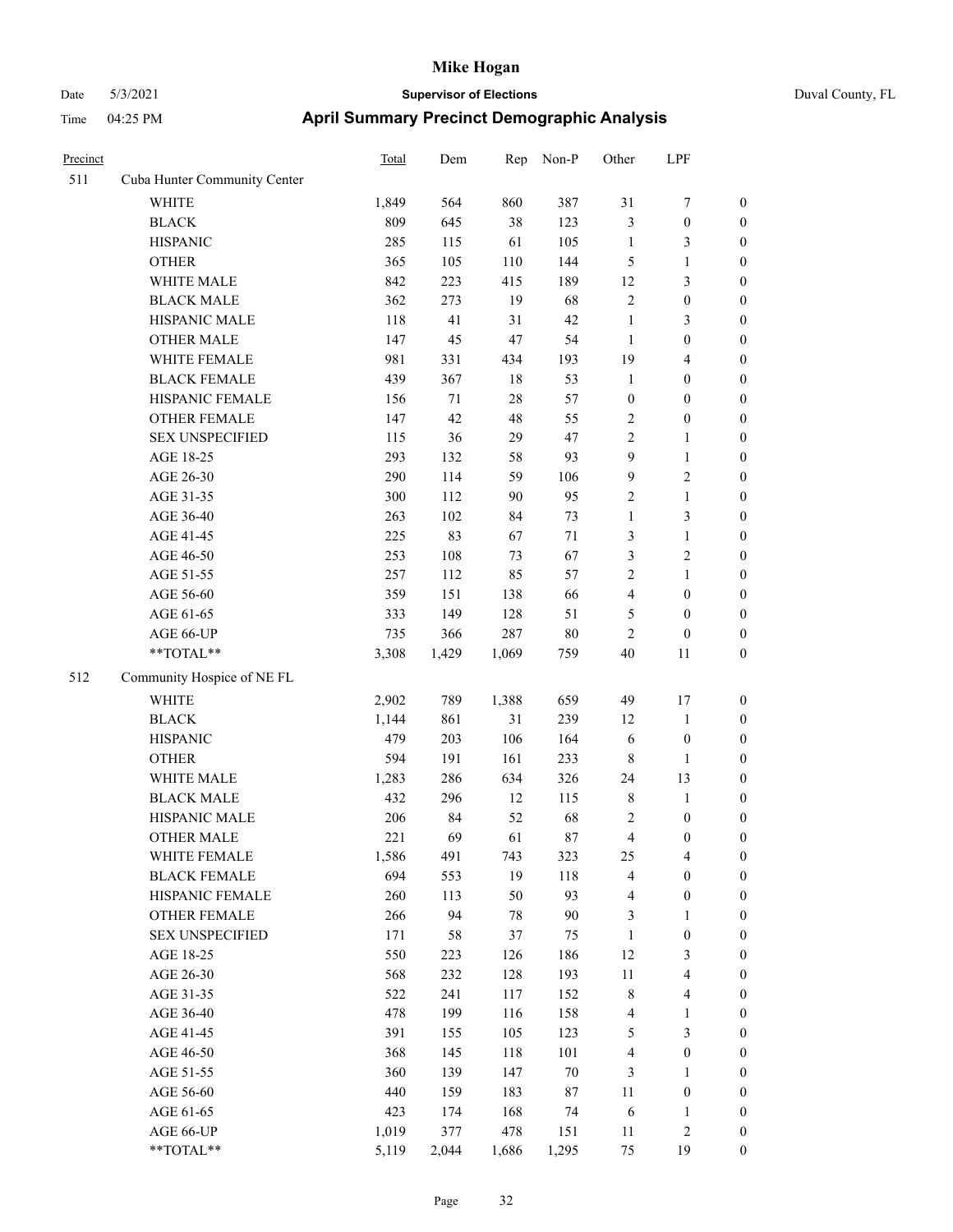| Duval County, FL |  |
|------------------|--|
|                  |  |

| Precinct |                                                             | <b>Total</b> | Dem | Rep            | Non-P  | Other            | LPF              |                  |
|----------|-------------------------------------------------------------|--------------|-----|----------------|--------|------------------|------------------|------------------|
| 513      | Englewood Baptist Church                                    |              |     |                |        |                  |                  |                  |
|          | <b>WHITE</b>                                                | 1,496        | 402 | 763            | 311    | 15               | $\mathfrak{S}$   | $\boldsymbol{0}$ |
|          | <b>BLACK</b>                                                | 537          | 413 | $26\,$         | 93     | 4                | $\mathbf{1}$     | $\boldsymbol{0}$ |
|          | <b>HISPANIC</b>                                             | 236          | 96  | 59             | 78     | 3                | $\boldsymbol{0}$ | $\boldsymbol{0}$ |
|          | <b>OTHER</b>                                                | 377          | 84  | 117            | 172    | 3                | $\mathbf{1}$     | $\boldsymbol{0}$ |
|          | WHITE MALE                                                  | 688          | 158 | 362            | 160    | 5                | $\mathfrak{Z}$   | $\boldsymbol{0}$ |
|          | <b>BLACK MALE</b>                                           | 257          | 185 | 16             | 52     | 3                | $\mathbf{1}$     | $\boldsymbol{0}$ |
|          | HISPANIC MALE                                               | 111          | 41  | 32             | 36     | $\sqrt{2}$       | $\boldsymbol{0}$ | $\boldsymbol{0}$ |
|          | <b>OTHER MALE</b>                                           | 160          | 31  | 58             | $70\,$ | $\mathbf{1}$     | $\boldsymbol{0}$ | $\boldsymbol{0}$ |
|          | WHITE FEMALE                                                | 779          | 237 | 387            | 143    | 10               | $\sqrt{2}$       | $\boldsymbol{0}$ |
|          | <b>BLACK FEMALE</b>                                         | 273          | 221 | 10             | 41     | $\mathbf{1}$     | $\boldsymbol{0}$ | 0                |
|          | HISPANIC FEMALE                                             | 112          | 48  | 25             | 39     | $\boldsymbol{0}$ | $\boldsymbol{0}$ | $\boldsymbol{0}$ |
|          | OTHER FEMALE                                                | 142          | 39  | 42             | 59     | 1                | $\mathbf{1}$     | $\boldsymbol{0}$ |
|          | <b>SEX UNSPECIFIED</b>                                      | 124          | 35  | 33             | 54     | $\overline{c}$   | $\boldsymbol{0}$ | $\boldsymbol{0}$ |
|          | AGE 18-25                                                   | 254          | 108 | 58             | 82     | 6                | $\boldsymbol{0}$ | $\boldsymbol{0}$ |
|          | AGE 26-30                                                   | 204          | 70  | 52             | 76     | 3                | $\mathfrak{Z}$   | $\boldsymbol{0}$ |
|          | AGE 31-35                                                   | 245          | 91  | 76             | 72     | 4                | $\sqrt{2}$       | $\boldsymbol{0}$ |
|          | AGE 36-40                                                   | 193          | 66  | 65             | 55     | 6                | $\mathbf{1}$     | $\boldsymbol{0}$ |
|          | AGE 41-45                                                   | 192          | 58  | 69             | 65     | $\boldsymbol{0}$ | $\boldsymbol{0}$ | 0                |
|          | AGE 46-50                                                   | 227          | 81  | 70             | 73     | $\overline{c}$   | $\mathbf{1}$     | $\boldsymbol{0}$ |
|          | AGE 51-55                                                   | 219          | 82  | 79             | 58     | $\boldsymbol{0}$ | $\boldsymbol{0}$ | 0                |
|          | AGE 56-60                                                   | 255          | 100 | 106            | 48     | $\mathbf{1}$     | $\boldsymbol{0}$ | $\boldsymbol{0}$ |
|          | AGE 61-65                                                   | 243          | 91  | 104            | 48     | $\boldsymbol{0}$ | $\boldsymbol{0}$ | $\boldsymbol{0}$ |
|          | AGE 66-UP                                                   | 614          | 248 | 286            | 77     | 3                | $\boldsymbol{0}$ | $\boldsymbol{0}$ |
|          | **TOTAL**                                                   | 2,646        | 995 | 965            | 654    | 25               | $\tau$           | $\boldsymbol{0}$ |
| 601      | Italian American Club                                       |              |     |                |        |                  |                  |                  |
|          | WHITE                                                       | 3,069        | 556 | 1,987          | 476    | 34               | 16               | $\boldsymbol{0}$ |
|          | <b>BLACK</b>                                                | 142          | 95  | 15             | 30     | $\overline{c}$   | $\boldsymbol{0}$ | $\boldsymbol{0}$ |
|          | <b>HISPANIC</b>                                             | 125          | 26  | 62             | 34     | 3                | $\boldsymbol{0}$ | $\boldsymbol{0}$ |
|          | <b>OTHER</b>                                                | 224          | 48  | 107            | 61     | 6                | $\mathbf{2}$     | $\boldsymbol{0}$ |
|          | WHITE MALE                                                  | 1,496        | 220 | 988            | 259    | 18               | 11               | $\boldsymbol{0}$ |
|          | <b>BLACK MALE</b>                                           | 63           | 34  | 10             | 17     | $\sqrt{2}$       | $\boldsymbol{0}$ | $\boldsymbol{0}$ |
|          | HISPANIC MALE                                               | 61           | 11  | 32             | 16     | $\sqrt{2}$       | $\boldsymbol{0}$ | 0                |
|          | <b>OTHER MALE</b>                                           | 83           | 19  | 41             | 20     | 1                | 2                | $\boldsymbol{0}$ |
|          | WHITE FEMALE                                                | 1,543        | 332 | 980            | 211    | 16               | $\overline{4}$   | $\boldsymbol{0}$ |
|          | <b>BLACK FEMALE</b>                                         | 78           | 61  | $\overline{4}$ | 13     | $\boldsymbol{0}$ | $\boldsymbol{0}$ | $\boldsymbol{0}$ |
|          | HISPANIC FEMALE                                             | 61           | 13  | 30             | 17     | $\mathbf{1}$     | $\boldsymbol{0}$ | $\boldsymbol{0}$ |
|          | <b>OTHER FEMALE</b>                                         | 111          | 25  | 56             | 25     | 5                | $\boldsymbol{0}$ | 0                |
|          | <b>SEX UNSPECIFIED</b>                                      | 64           | 10  | $30\,$         | 23     | $\boldsymbol{0}$ | $\mathbf{1}$     | 0                |
|          | AGE 18-25                                                   | 348          | 69  | 189            | 77     | 10               | $\mathfrak{Z}$   | 0                |
|          | AGE 26-30                                                   | 195          | 37  | 106            | 48     | $\sqrt{2}$       | $\sqrt{2}$       | 0                |
|          | AGE 31-35                                                   | 221          | 47  | 112            | 58     | $\sqrt{2}$       | $\boldsymbol{2}$ | 0                |
|          | AGE 36-40                                                   | 266          | 54  | 134            | $72\,$ | $\overline{4}$   | $\boldsymbol{2}$ | 0                |
|          | AGE 41-45                                                   | 211          | 44  | 121            | 40     | 4                | $\sqrt{2}$       | 0                |
|          | AGE 46-50                                                   | 243          | 45  | 140            | 52     | 3                | $\mathfrak{Z}$   | $\boldsymbol{0}$ |
|          | AGE 51-55                                                   | 311          | 48  | 201            | 56     | 5                | $\mathbf{1}$     | $\boldsymbol{0}$ |
|          | AGE 56-60                                                   | 379          | 64  | 262            | 47     | 5                | $\mathbf{1}$     | $\boldsymbol{0}$ |
|          | AGE 61-65                                                   | 345          | 62  | 239            | 43     | $\boldsymbol{0}$ | $\mathbf{1}$     | 0                |
|          | AGE 66-UP                                                   | 1,041        | 255 | 667            | 108    | $10\,$           | $\mathbf{1}$     | $\boldsymbol{0}$ |
|          | $\mathrm{*}\mathrm{*} \mathrm{TOTAL} \mathrm{*} \mathrm{*}$ | 3,560        | 725 | 2,171          | 601    | 45               | $18\,$           | $\boldsymbol{0}$ |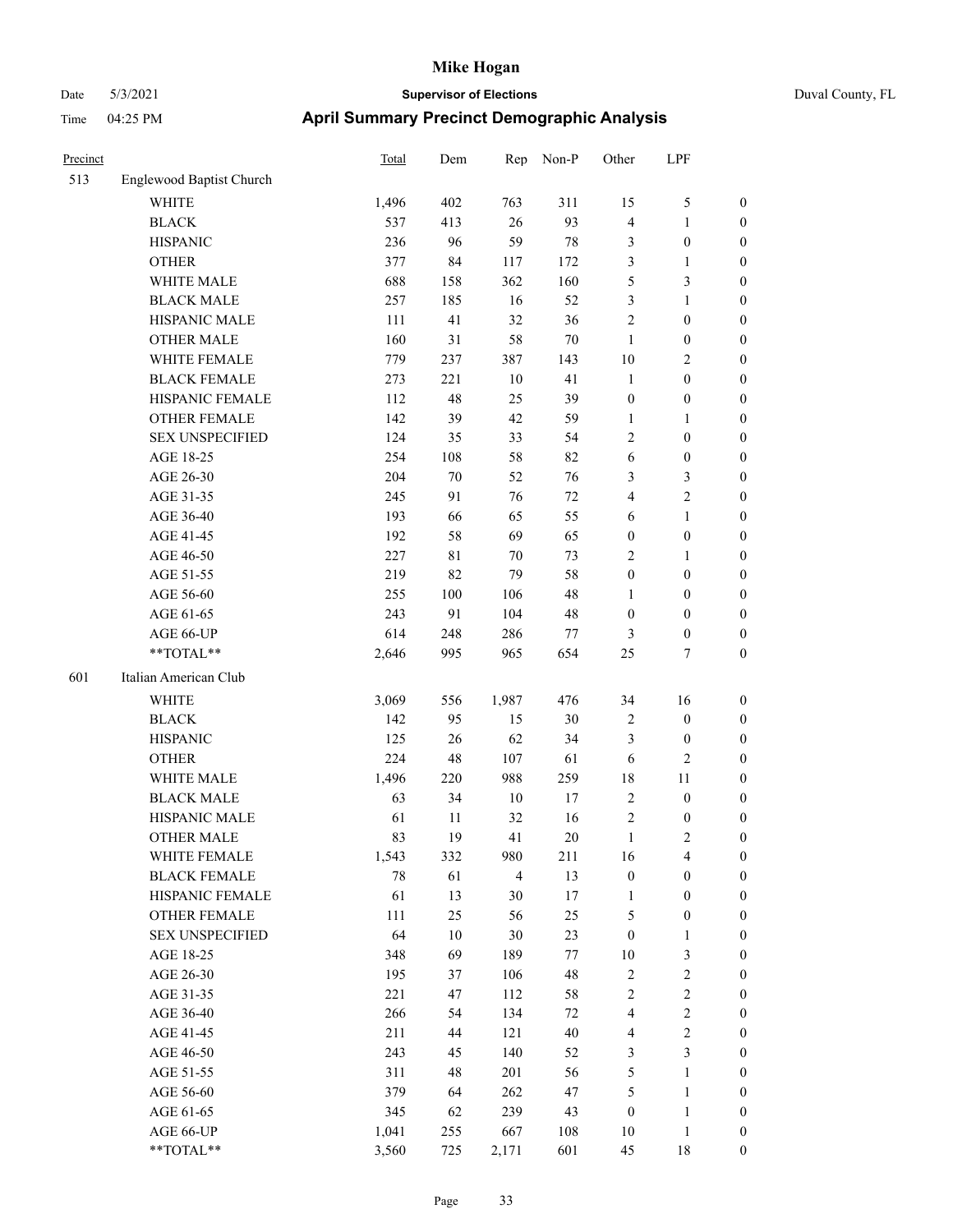# Date 5/3/2021 **Supervisor of Elections** Duval County, FL Time 04:25 PM **April Summary Precinct Demographic Analysis**

| Precinct |                           | Total | Dem    | Rep            | Non-P  | Other            | LPF              |                  |
|----------|---------------------------|-------|--------|----------------|--------|------------------|------------------|------------------|
| 602      | All Souls Anglican Church |       |        |                |        |                  |                  |                  |
|          | WHITE                     | 3,362 | 740    | 1,876          | 686    | 44               | 16               | $\boldsymbol{0}$ |
|          | <b>BLACK</b>              | 417   | 324    | 32             | 54     | $\boldsymbol{7}$ | $\boldsymbol{0}$ | $\boldsymbol{0}$ |
|          | <b>HISPANIC</b>           | 300   | 96     | 93             | 104    | $\boldsymbol{7}$ | $\boldsymbol{0}$ | $\boldsymbol{0}$ |
|          | <b>OTHER</b>              | 494   | 129    | 155            | 202    | 6                | $\sqrt{2}$       | 0                |
|          | WHITE MALE                | 1,616 | 303    | 946            | 341    | 15               | 11               | $\boldsymbol{0}$ |
|          | <b>BLACK MALE</b>         | 199   | 142    | 21             | 31     | 5                | $\boldsymbol{0}$ | $\boldsymbol{0}$ |
|          | HISPANIC MALE             | 129   | 39     | $40\,$         | $47\,$ | 3                | $\boldsymbol{0}$ | $\boldsymbol{0}$ |
|          | <b>OTHER MALE</b>         | 222   | 50     | $71\,$         | 99     | $\sqrt{2}$       | $\boldsymbol{0}$ | $\boldsymbol{0}$ |
|          | WHITE FEMALE              | 1,721 | 430    | 914            | 344    | 28               | 5                | $\boldsymbol{0}$ |
|          | <b>BLACK FEMALE</b>       | 214   | 180    | $10\,$         | $22\,$ | $\sqrt{2}$       | $\boldsymbol{0}$ | $\boldsymbol{0}$ |
|          | HISPANIC FEMALE           | 169   | 56     | 53             | 56     | 4                | $\boldsymbol{0}$ | $\boldsymbol{0}$ |
|          | OTHER FEMALE              | 204   | 66     | 63             | $70\,$ | 4                | $\mathbf{1}$     | $\boldsymbol{0}$ |
|          | <b>SEX UNSPECIFIED</b>    | 99    | 23     | 38             | 36     | $\mathbf{1}$     | $\mathbf{1}$     | $\boldsymbol{0}$ |
|          | AGE 18-25                 | 482   | 133    | 188            | 145    | 11               | 5                | 0                |
|          | AGE 26-30                 | 344   | 95     | 142            | 97     | 6                | $\overline{4}$   | 0                |
|          | AGE 31-35                 | 424   | 128    | 161            | 128    | 6                | $\mathbf{1}$     | $\boldsymbol{0}$ |
|          | AGE 36-40                 | 436   | 120    | 184            | 124    | $\sqrt{6}$       | $\mathbf{2}$     | $\boldsymbol{0}$ |
|          | AGE 41-45                 | 338   | 99     | 122            | 108    | 9                | $\boldsymbol{0}$ | $\boldsymbol{0}$ |
|          | AGE 46-50                 | 353   | 99     | 172            | 73     | 6                | $\mathfrak{Z}$   | $\boldsymbol{0}$ |
|          | AGE 51-55                 | 403   | 82     | 219            | 96     | 4                | $\sqrt{2}$       | $\boldsymbol{0}$ |
|          | AGE 56-60                 | 471   | 136    | 250            | 82     | 3                | $\boldsymbol{0}$ | $\boldsymbol{0}$ |
|          | AGE 61-65                 | 476   | 143    | 266            | 62     | 5                | $\boldsymbol{0}$ | $\boldsymbol{0}$ |
|          | AGE 66-UP                 | 846   | 254    | 452            | 131    | 8                | $\mathbf{1}$     | 0                |
|          | **TOTAL**                 | 4,573 | 1,289  | 2,156          | 1,046  | 64               | 18               | $\boldsymbol{0}$ |
| 603      | Mandarin Branch Library   |       |        |                |        |                  |                  |                  |
|          | <b>WHITE</b>              | 3,397 | 899    | 1,931          | 516    | 39               | 12               | 0                |
|          | <b>BLACK</b>              | 118   | 78     | 10             | 29     | $\mathbf{1}$     | $\boldsymbol{0}$ | 0                |
|          | <b>HISPANIC</b>           | 159   | 49     | 59             | 50     | $\mathbf{1}$     | $\boldsymbol{0}$ | 0                |
|          | <b>OTHER</b>              | 285   | $80\,$ | 97             | 105    | $\sqrt{2}$       | $\mathbf{1}$     | $\boldsymbol{0}$ |
|          | WHITE MALE                | 1,553 | 343    | 919            | 268    | 14               | $\boldsymbol{9}$ | $\boldsymbol{0}$ |
|          | <b>BLACK MALE</b>         | 54    | $30\,$ | $\tau$         | 16     | $\mathbf{1}$     | $\boldsymbol{0}$ | $\boldsymbol{0}$ |
|          | HISPANIC MALE             | 71    | $22\,$ | 25             | 23     | $\mathbf{1}$     | $\boldsymbol{0}$ | $\boldsymbol{0}$ |
|          | <b>OTHER MALE</b>         | 111   | 25     | 46             | 40     | $\boldsymbol{0}$ | $\boldsymbol{0}$ | $\boldsymbol{0}$ |
|          | WHITE FEMALE              | 1,822 | 550    | 1,001          | 243    | 25               | $\mathfrak{Z}$   | 0                |
|          | <b>BLACK FEMALE</b>       | 63    | 47     | $\mathfrak{Z}$ | 13     | $\boldsymbol{0}$ | $\boldsymbol{0}$ | 0                |
|          | HISPANIC FEMALE           | 86    | 26     | 34             | 26     | $\boldsymbol{0}$ | $\boldsymbol{0}$ | 0                |
|          | OTHER FEMALE              | 129   | 42     | 38             | $47\,$ | 1                | 1                | 0                |
|          | <b>SEX UNSPECIFIED</b>    | 70    | 21     | 24             | 24     | $\mathbf{1}$     | $\boldsymbol{0}$ | 0                |
|          | AGE 18-25                 | 379   | 104    | 170            | 96     | $\,$ $\,$        | $\mathbf{1}$     | 0                |
|          | AGE 26-30                 | 269   | 63     | 135            | 64     | 6                | $\mathbf{1}$     | $\boldsymbol{0}$ |
|          | AGE 31-35                 | 273   | 76     | 114            | 74     | $\boldsymbol{2}$ | $\boldsymbol{7}$ | 0                |
|          | AGE 36-40                 | 248   | $88\,$ | 98             | 59     | $\boldsymbol{2}$ | $\mathbf{1}$     | 0                |
|          | AGE 41-45                 | 260   | 68     | 123            | 65     | 3                | $\mathbf{1}$     | 0                |
|          | AGE 46-50                 | 302   | 69     | 164            | 65     | $\sqrt{2}$       | $\sqrt{2}$       | 0                |
|          | AGE 51-55                 | 287   | 66     | 168            | $50\,$ | $\mathfrak{Z}$   | $\boldsymbol{0}$ | 0                |
|          | AGE 56-60                 | 336   | 86     | 190            | 55     | 5                | $\boldsymbol{0}$ | 0                |
|          | AGE 61-65                 | 333   | 104    | 189            | 36     | 4                | $\boldsymbol{0}$ | 0                |
|          | AGE 66-UP                 | 1,272 | 382    | 746            | 136    | $\,$ 8 $\,$      | $\boldsymbol{0}$ | $\boldsymbol{0}$ |

\*\*TOTAL\*\* 3,959 1,106 2,097 700 43 13 0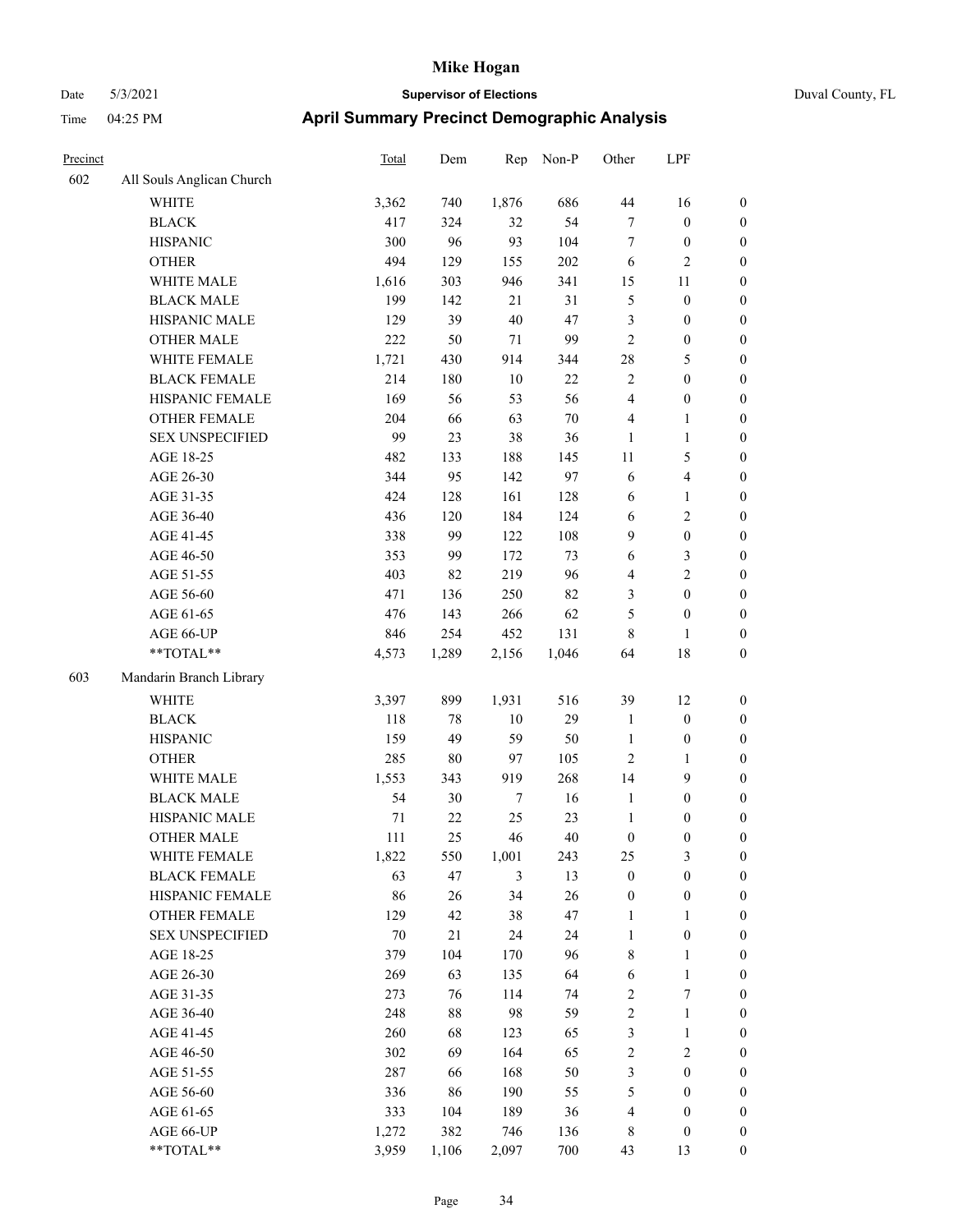| Precinct |                                | <b>Total</b> | Dem         | Rep            | Non-P  | Other            | LPF              |                  |
|----------|--------------------------------|--------------|-------------|----------------|--------|------------------|------------------|------------------|
| 604      | Mandarin Presbyterian Church   |              |             |                |        |                  |                  |                  |
|          | <b>WHITE</b>                   | 1,733        | 351         | 1,070          | 296    | 11               | 5                | $\boldsymbol{0}$ |
|          | <b>BLACK</b>                   | 32           | $18\,$      | 3              | $10\,$ | $\mathbf{1}$     | $\boldsymbol{0}$ | $\boldsymbol{0}$ |
|          | <b>HISPANIC</b>                | 80           | 24          | 30             | 25     | $\boldsymbol{0}$ | 1                | $\boldsymbol{0}$ |
|          | <b>OTHER</b>                   | 116          | 34          | 51             | 28     | 3                | $\boldsymbol{0}$ | $\boldsymbol{0}$ |
|          | WHITE MALE                     | 842          | 136         | 536            | 158    | 7                | 5                | $\boldsymbol{0}$ |
|          | <b>BLACK MALE</b>              | 16           | $\,$ 8 $\,$ | $\overline{2}$ | 6      | $\boldsymbol{0}$ | $\boldsymbol{0}$ | $\boldsymbol{0}$ |
|          | HISPANIC MALE                  | 34           | $10\,$      | 14             | 9      | $\boldsymbol{0}$ | 1                | $\boldsymbol{0}$ |
|          | <b>OTHER MALE</b>              | 50           | 12          | 25             | 11     | $\sqrt{2}$       | $\boldsymbol{0}$ | $\boldsymbol{0}$ |
|          | WHITE FEMALE                   | 875          | 211         | 526            | 134    | $\overline{4}$   | $\boldsymbol{0}$ | $\boldsymbol{0}$ |
|          | <b>BLACK FEMALE</b>            | 15           | 9           | 1              | 4      | 1                | $\boldsymbol{0}$ | $\boldsymbol{0}$ |
|          | HISPANIC FEMALE                | 46           | 14          | 16             | 16     | $\boldsymbol{0}$ | $\boldsymbol{0}$ | $\boldsymbol{0}$ |
|          | <b>OTHER FEMALE</b>            | 48           | 17          | 19             | 11     | 1                | $\boldsymbol{0}$ | $\boldsymbol{0}$ |
|          | <b>SEX UNSPECIFIED</b>         | 35           | 10          | 15             | $10\,$ | $\boldsymbol{0}$ | $\boldsymbol{0}$ | $\boldsymbol{0}$ |
|          | AGE 18-25                      | 151          | 36          | 67             | 45     | $\overline{2}$   | 1                | $\boldsymbol{0}$ |
|          | AGE 26-30                      | 122          | 25          | 57             | 38     | $\sqrt{2}$       | $\boldsymbol{0}$ | $\boldsymbol{0}$ |
|          | AGE 31-35                      | 144          | 25          | 84             | 33     | $\overline{2}$   | $\boldsymbol{0}$ | $\boldsymbol{0}$ |
|          | AGE 36-40                      | 128          | $27\,$      | 72             | $27\,$ | $\mathbf{1}$     | 1                | $\boldsymbol{0}$ |
|          | AGE 41-45                      | 146          | 26          | 77             | 41     | $\sqrt{2}$       | $\boldsymbol{0}$ | $\boldsymbol{0}$ |
|          | AGE 46-50                      | 140          | 27          | $80\,$         | 31     | $\boldsymbol{0}$ | 2                | $\boldsymbol{0}$ |
|          | AGE 51-55                      | 155          | 25          | 94             | 33     | 3                | 0                | $\boldsymbol{0}$ |
|          | AGE 56-60                      | 176          | 38          | 109            | 29     | $\boldsymbol{0}$ | $\boldsymbol{0}$ | $\boldsymbol{0}$ |
|          | AGE 61-65                      | 194          | 49          | 124            | $20\,$ | 1                | $\boldsymbol{0}$ | $\boldsymbol{0}$ |
|          | AGE 66-UP                      | 605          | 149         | 390            | 62     | $\sqrt{2}$       | 2                | $\boldsymbol{0}$ |
|          | **TOTAL**                      | 1,961        | 427         | 1,154          | 359    | 15               | 6                | $\boldsymbol{0}$ |
| 605      | Episcopal Church of Our Savior |              |             |                |        |                  |                  |                  |
|          | WHITE                          | 3,492        | 676         | 2,190          | 567    | 38               | 21               | $\boldsymbol{0}$ |
|          | <b>BLACK</b>                   | 148          | 103         | 13             | $27\,$ | $\mathfrak{S}$   | $\boldsymbol{0}$ | $\boldsymbol{0}$ |
|          | <b>HISPANIC</b>                | 146          | 29          | 73             | 40     | 3                | 1                | $\boldsymbol{0}$ |
|          | <b>OTHER</b>                   | 279          | 76          | 111            | 86     | $\overline{4}$   | 2                | $\boldsymbol{0}$ |
|          | WHITE MALE                     | 1,671        | 261         | 1,095          | 283    | 20               | 12               | $\boldsymbol{0}$ |
|          | <b>BLACK MALE</b>              | 74           | 46          | 10             | 16     | $\sqrt{2}$       | $\boldsymbol{0}$ | $\boldsymbol{0}$ |
|          | HISPANIC MALE                  | 61           | 12          | 32             | 16     | $\boldsymbol{0}$ | 1                | $\boldsymbol{0}$ |
|          | <b>OTHER MALE</b>              | 97           | 27          | 37             | 32     | 1                | $\boldsymbol{0}$ | $\boldsymbol{0}$ |
|          | WHITE FEMALE                   | 1,782        | 409         | 1,071          | 275    | 18               | 9                | $\mathbf{0}$     |
|          | <b>BLACK FEMALE</b>            | $71\,$       | 55          | $\mathfrak{Z}$ | $10\,$ | $\mathfrak{Z}$   | $\boldsymbol{0}$ | $\boldsymbol{0}$ |
|          | HISPANIC FEMALE                | $8\sqrt{1}$  | 15          | 41             | $22\,$ | $\mathfrak{Z}$   | $\boldsymbol{0}$ | $\boldsymbol{0}$ |
|          | OTHER FEMALE                   | 137          | 39          | 65             | 30     | $\mathbf{1}$     | 2                | $\boldsymbol{0}$ |
|          | <b>SEX UNSPECIFIED</b>         | 91           | $20\,$      | 33             | 36     | $\sqrt{2}$       | $\boldsymbol{0}$ | $\boldsymbol{0}$ |
|          | AGE 18-25                      | 408          | 103         | 194            | 97     | $11\,$           | 3                | $\boldsymbol{0}$ |
|          | AGE 26-30                      | 239          | 50          | 122            | 59     | $\sqrt{5}$       | 3                | $\boldsymbol{0}$ |
|          | AGE 31-35                      | 260          | 54          | 144            | 53     | 6                | 3                | $\boldsymbol{0}$ |
|          | AGE 36-40                      | 278          | 56          | 153            | 60     | 6                | 3                | $\boldsymbol{0}$ |
|          | AGE 41-45                      | 234          | 42          | 130            | 54     | 3                | 5                | $\boldsymbol{0}$ |
|          | AGE 46-50                      | 318          | 55          | 176            | 79     | $\mathfrak{Z}$   | 5                | $\boldsymbol{0}$ |
|          | AGE 51-55                      | 334          | 54          | 216            | 57     | 6                | 1                | $\boldsymbol{0}$ |
|          | AGE 56-60                      | 422          | 85          | 244            | 90     | $\mathfrak{Z}$   | $\boldsymbol{0}$ | $\boldsymbol{0}$ |
|          | AGE 61-65                      | 429          | 116         | 273            | 39     | $\mathbf{1}$     | $\boldsymbol{0}$ | $\boldsymbol{0}$ |
|          | AGE 66-UP                      | 1,143        | 269         | 735            | 132    | 6                | 1                | $\boldsymbol{0}$ |
|          | **TOTAL**                      | 4,065        | 884         | 2,387          | 720    | 50               | 24               | $\boldsymbol{0}$ |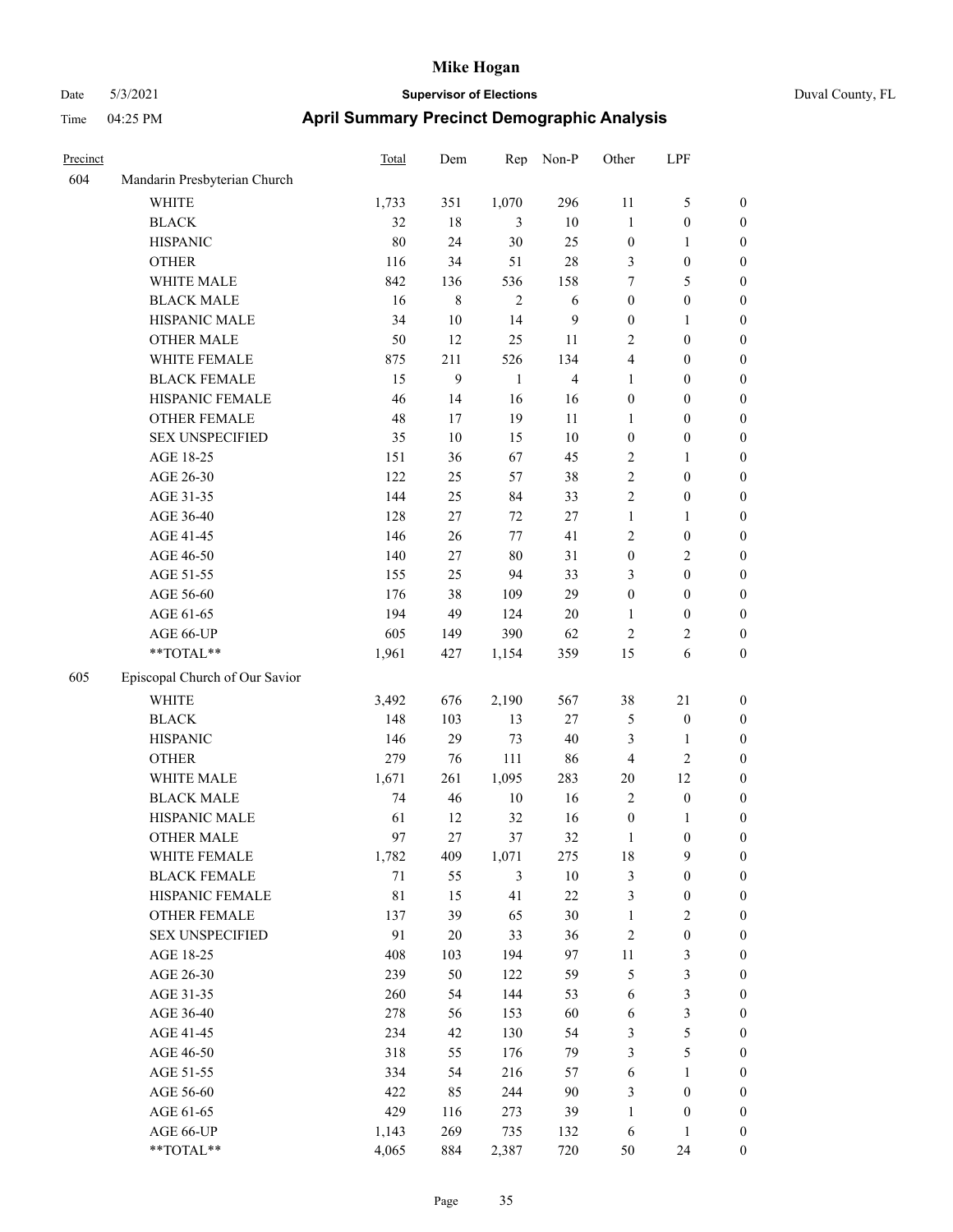| Duval County, FL |  |
|------------------|--|
|                  |  |

| Precinct |                                 | <b>Total</b> | Dem    | Rep            | Non-P  | Other            | LPF                     |                  |
|----------|---------------------------------|--------------|--------|----------------|--------|------------------|-------------------------|------------------|
| 606      | South Mandarin Regional Library |              |        |                |        |                  |                         |                  |
|          | WHITE                           | 4,932        | 1,009  | 3,021          | 829    | 42               | 31                      | $\boldsymbol{0}$ |
|          | <b>BLACK</b>                    | 295          | 207    | 19             | 64     | $\overline{4}$   | $\mathbf{1}$            | $\boldsymbol{0}$ |
|          | <b>HISPANIC</b>                 | 206          | 63     | 85             | 57     | 1                | $\boldsymbol{0}$        | $\boldsymbol{0}$ |
|          | <b>OTHER</b>                    | 359          | 90     | 139            | 124    | $\overline{4}$   | $\mathbf{2}$            | $\boldsymbol{0}$ |
|          | WHITE MALE                      | 2,352        | 388    | 1,478          | 447    | 19               | $20\,$                  | 0                |
|          | <b>BLACK MALE</b>               | 146          | 91     | 15             | 38     | $\overline{c}$   | $\boldsymbol{0}$        | $\boldsymbol{0}$ |
|          | HISPANIC MALE                   | 95           | 24     | 44             | 26     | $\mathbf{1}$     | $\boldsymbol{0}$        | $\boldsymbol{0}$ |
|          | <b>OTHER MALE</b>               | 140          | 27     | 60             | 51     | $\overline{c}$   | $\boldsymbol{0}$        | $\boldsymbol{0}$ |
|          | WHITE FEMALE                    | 2,538        | 612    | 1,519          | 373    | 23               | 11                      | $\boldsymbol{0}$ |
|          | <b>BLACK FEMALE</b>             | 146          | 115    | $\overline{4}$ | 24     | $\sqrt{2}$       | $\mathbf{1}$            | $\boldsymbol{0}$ |
|          | HISPANIC FEMALE                 | 104          | 37     | 39             | $28\,$ | $\boldsymbol{0}$ | $\boldsymbol{0}$        | $\boldsymbol{0}$ |
|          | OTHER FEMALE                    | 165          | 55     | 58             | 48     | $\mathbf{2}$     | $\overline{2}$          | $\boldsymbol{0}$ |
|          | <b>SEX UNSPECIFIED</b>          | 106          | $20\,$ | $47\,$         | 39     | $\boldsymbol{0}$ | $\boldsymbol{0}$        | $\boldsymbol{0}$ |
|          | AGE 18-25                       | 521          | 118    | 265            | 128    | $\overline{9}$   | $\mathbf{1}$            | $\boldsymbol{0}$ |
|          | AGE 26-30                       | 401          | 97     | 181            | 108    | 7                | $\,$ 8 $\,$             | 0                |
|          | AGE 31-35                       | 428          | 95     | 209            | 122    | $\mathbf{1}$     | $\mathbf{1}$            | $\boldsymbol{0}$ |
|          | AGE 36-40                       | 427          | 105    | 197            | 117    | 3                | $\mathfrak{S}$          | $\boldsymbol{0}$ |
|          | AGE 41-45                       | 368          | 84     | 172            | 103    | 7                | $\sqrt{2}$              | $\boldsymbol{0}$ |
|          | AGE 46-50                       | 412          | 94     | 218            | 93     | 3                | $\overline{\mathbf{4}}$ | $\boldsymbol{0}$ |
|          | AGE 51-55                       | 503          | 99     | 317            | $78\,$ | 6                | $\mathfrak{Z}$          | $\boldsymbol{0}$ |
|          | AGE 56-60                       | 590          | 123    | 380            | 84     | $\mathbf{1}$     | $\sqrt{2}$              | $\boldsymbol{0}$ |
|          | AGE 61-65                       | 548          | 131    | 337            | $72\,$ | 5                | $\mathfrak{Z}$          | $\boldsymbol{0}$ |
|          | AGE 66-UP                       | 1,594        | 423    | 988            | 169    | $\overline{9}$   | $\mathfrak s$           | 0                |
|          | **TOTAL**                       | 5,792        | 1,369  | 3,264          | 1,074  | 51               | 34                      | $\boldsymbol{0}$ |
| 607      | Mandarin Branch Library         |              |        |                |        |                  |                         |                  |
|          | WHITE                           | 1,528        | 362    | 819            | 307    | 27               | 13                      | $\boldsymbol{0}$ |
|          | <b>BLACK</b>                    | 244          | 185    | 10             | 43     | 6                | $\boldsymbol{0}$        | 0                |
|          | <b>HISPANIC</b>                 | 163          | 54     | 52             | 56     | $\mathbf{1}$     | $\boldsymbol{0}$        | 0                |
|          | <b>OTHER</b>                    | 154          | 45     | 52             | 49     | $\mathfrak{S}$   | 3                       | $\boldsymbol{0}$ |
|          | WHITE MALE                      | 677          | 133    | 381            | 147    | 11               | $\mathfrak{S}$          | $\boldsymbol{0}$ |
|          | <b>BLACK MALE</b>               | 92           | 68     | $\sqrt{2}$     | 19     | 3                | $\boldsymbol{0}$        | $\boldsymbol{0}$ |
|          | HISPANIC MALE                   | 70           | 18     | $28\,$         | 24     | $\boldsymbol{0}$ | $\boldsymbol{0}$        | $\boldsymbol{0}$ |
|          | <b>OTHER MALE</b>               | 64           | 18     | 22             | 21     | $\mathbf{1}$     | $\overline{c}$          | $\boldsymbol{0}$ |
|          | WHITE FEMALE                    | 836          | 225    | 428            | 159    | 16               | $8\,$                   | $\boldsymbol{0}$ |
|          | <b>BLACK FEMALE</b>             | 146          | 113    | $\tau$         | 23     | $\mathfrak{Z}$   | $\boldsymbol{0}$        | 0                |
|          | HISPANIC FEMALE                 | 87           | 35     | 23             | $28\,$ | $\mathbf{1}$     | $\boldsymbol{0}$        | 0                |
|          | <b>OTHER FEMALE</b>             | 62           | 21     | 25             | 14     | $\boldsymbol{2}$ | $\boldsymbol{0}$        | 0                |
|          | <b>SEX UNSPECIFIED</b>          | 55           | 15     | 17             | $20\,$ | $\sqrt{2}$       | $\mathbf{1}$            | 0                |
|          | AGE 18-25                       | 181          | 59     | 61             | 56     | $\mathfrak{S}$   | $\boldsymbol{0}$        | 0                |
|          | AGE 26-30                       | 194          | 58     | 66             | 60     | 7                | $\mathfrak{Z}$          | $\overline{0}$   |
|          | AGE 31-35                       | 185          | 64     | 54             | 57     | 6                | $\overline{\mathbf{4}}$ | $\overline{0}$   |
|          | AGE 36-40                       | 173          | 52     | 61             | 50     | 5                | $\mathfrak{S}$          | 0                |
|          | AGE 41-45                       | 129          | 36     | 53             | 36     | 4                | $\boldsymbol{0}$        | $\overline{0}$   |
|          | AGE 46-50                       | 132          | 47     | 49             | 31     | 4                | $\mathbf{1}$            | 0                |
|          | AGE 51-55                       | 144          | 44     | 73             | 25     | $\mathbf{1}$     | $\mathbf{1}$            | 0                |
|          | AGE 56-60                       | 167          | 39     | 89             | 35     | $\sqrt{2}$       | $\sqrt{2}$              | 0                |
|          | AGE 61-65                       | 179          | 58     | $88\,$         | 33     | $\boldsymbol{0}$ | $\boldsymbol{0}$        | 0                |
|          | AGE 66-UP                       | 605          | 189    | 339            | 72     | 5                | $\boldsymbol{0}$        | 0                |
|          | $**TOTAL**$                     | 2,089        | 646    | 933            | 455    | 39               | 16                      | $\boldsymbol{0}$ |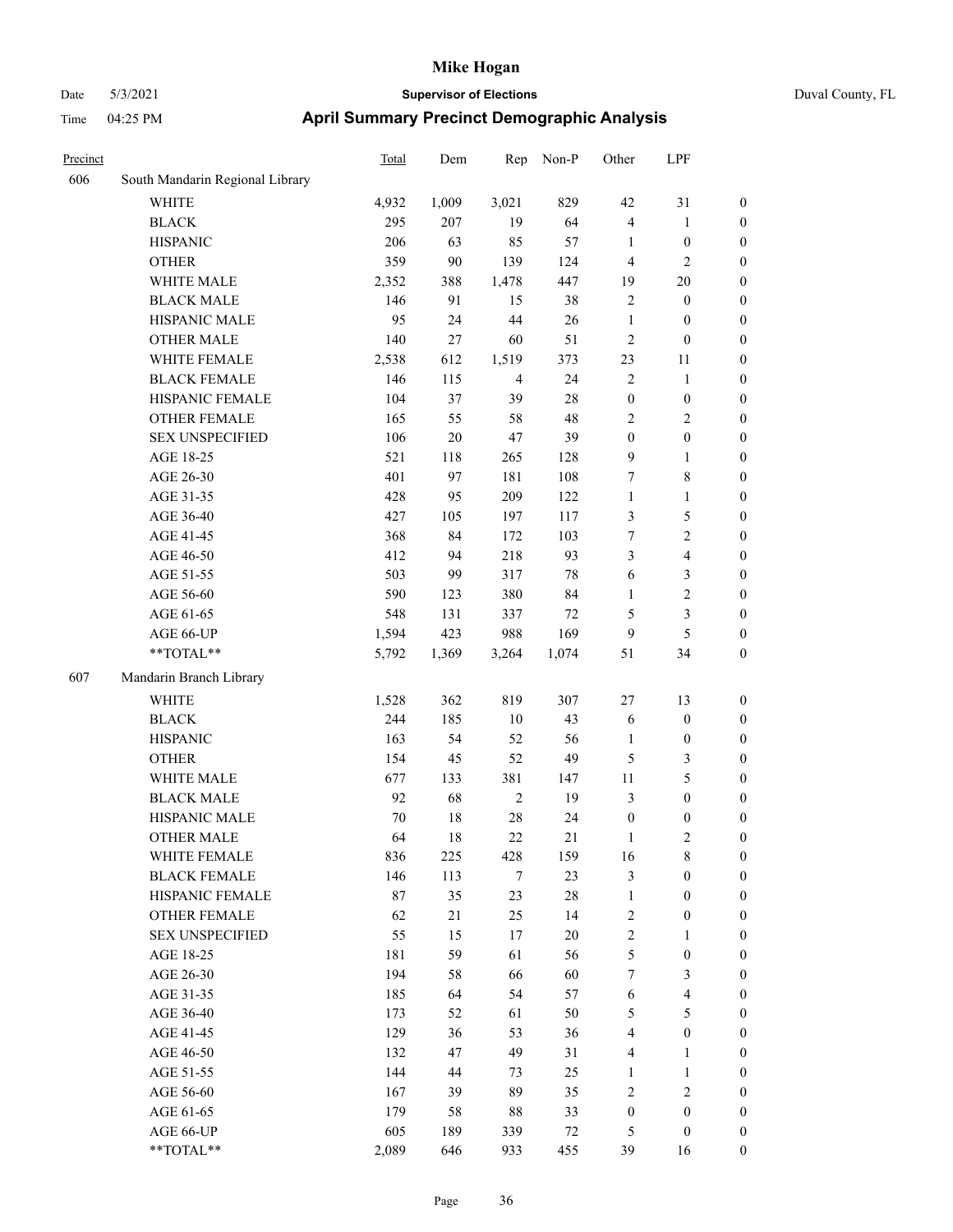## Date 5/3/2021 **Supervisor of Elections** Time 04:25 PM **April Summary Precinct Demographic Analysis**

| Precinct |                                       | <b>Total</b> | Dem   | Rep    | Non-P | Other        | LPF              |                  |
|----------|---------------------------------------|--------------|-------|--------|-------|--------------|------------------|------------------|
| 608      | Freedom Christian Fellowship          |              |       |        |       |              |                  |                  |
|          | WHITE                                 | 4,804        | 1,071 | 2,580  | 1,036 | 84           | 33               | 0                |
|          | <b>BLACK</b>                          | 662          | 458   | 38     | 157   | 7            | 2                | 0                |
|          | <b>HISPANIC</b>                       | 526          | 177   | 162    | 180   | 6            | $\mathbf{1}$     | 0                |
|          | <b>OTHER</b>                          | 549          | 161   | 162    | 203   | 19           | 4                | 0                |
|          | WHITE MALE                            | 2,193        | 381   | 1,215  | 531   | 44           | 22               | $\boldsymbol{0}$ |
|          | <b>BLACK MALE</b>                     | 267          | 181   | 19     | 65    | 2            | $\boldsymbol{0}$ | $\boldsymbol{0}$ |
|          | HISPANIC MALE                         | 239          | 68    | 78     | 90    | 2            | 1                | $\boldsymbol{0}$ |
|          | <b>OTHER MALE</b>                     | 212          | 63    | 54     | 85    | 8            | 2                | $\boldsymbol{0}$ |
|          | WHITE FEMALE                          | 2,569        | 677   | 1,346  | 495   | 40           | 11               | $\boldsymbol{0}$ |
|          | <b>BLACK FEMALE</b>                   | 384          | 270   | $18\,$ | 89    | 5            | $\sqrt{2}$       | $\boldsymbol{0}$ |
|          | HISPANIC FEMALE                       | 274          | 107   | 80     | 84    | 3            | $\boldsymbol{0}$ | 0                |
|          | <b>OTHER FEMALE</b>                   | 260          | 79    | 85     | 83    | 11           | 2                | 0                |
|          | <b>SEX UNSPECIFIED</b>                | 143          | 41    | 47     | 54    | $\mathbf{1}$ | $\boldsymbol{0}$ | 0                |
|          | AGE 18-25                             | 691          | 195   | 245    | 224   | 23           | 4                | 0                |
|          | AGE 26-30                             | 621          | 176   | 238    | 181   | 22           | 4                | 0                |
|          | AGE 31-35                             | 616          | 201   | 222    | 164   | 12           | 17               | $\boldsymbol{0}$ |
|          | AGE 36-40                             | 551          | 142   | 227    | 170   | 8            | 4                | 0                |
|          | AGE 41-45                             | 531          | 143   | 212    | 166   | 6            | 4                | 0                |
|          | AGE 46-50                             | 490          | 133   | 207    | 138   | 10           | 2                | $\boldsymbol{0}$ |
|          | AGE 51-55                             | 542          | 134   | 271    | 125   | 11           | $\mathbf{1}$     | 0                |
|          | AGE 56-60                             | 559          | 136   | 312    | 105   | 6            | $\boldsymbol{0}$ | 0                |
|          | AGE 61-65                             | 502          | 134   | 260    | 98    | 7            | 3                | 0                |
|          | AGE 66-UP                             | 1,438        | 473   | 748    | 205   | 11           | 1                | 0                |
|          | **TOTAL**                             | 6,541        | 1,867 | 2,942  | 1,576 | 116          | 40               | $\boldsymbol{0}$ |
| 609      | <b>Burnett Park Recreation Center</b> |              |       |        |       |              |                  |                  |
|          | <b>WHITE</b>                          | 1,514        | 389   | 738    | 341   | 30           | 16               | 0                |
|          | <b>BLACK</b>                          | 242          | 179   | 11     | 49    | 3            | $\boldsymbol{0}$ | 0                |
|          | <b>HISPANIC</b>                       | 183          | 67    | 45     | 68    | 2            | 1                | $\boldsymbol{0}$ |
|          | <b>OTHER</b>                          | 198          | 54    | 61     | 80    | 2            | $\mathbf{1}$     | $\boldsymbol{0}$ |
|          | <b>WHITE MALE</b>                     | 692          | 153   | 351    | 166   | 10           | 12               | $\boldsymbol{0}$ |
|          | <b>BLACK MALE</b>                     | 99           | 66    | 8      | 24    | $\mathbf{1}$ | $\boldsymbol{0}$ | $\boldsymbol{0}$ |
|          | HISPANIC MALE                         | 91           | 27    | 27     | 35    | 2            | $\boldsymbol{0}$ | $\boldsymbol{0}$ |
|          | <b>OTHER MALE</b>                     | 71           | 15    | 23     | 31    | $\mathbf{1}$ | $\mathbf{1}$     | 0                |
|          | WHITE FEMALE                          | 806          | 229   | 382    | 171   | $20\,$       | 4                | $\theta$         |
|          | <b>BLACK FEMALE</b>                   | 141          | 111   | 3      | 25    | 2            | $\boldsymbol{0}$ | 0                |
|          | HISPANIC FEMALE                       | 87           | 40    | 18     | 28    | $\theta$     | 1                | 0                |
|          | OTHER FEMALE                          | 96           | 34    | 27     | 35    | 0            | $\boldsymbol{0}$ | 0                |
|          | <b>SEX UNSPECIFIED</b>                | 54           | 14    | 16     | 23    | 1            | 0                | 0                |
|          | AGE 18-25                             | 241          | 72    | 78     | 81    | 8            | 2                | 0                |
|          | AGE 26-30                             | 226          | 76    | 67     | 74    | 4            | 5                | 0                |
|          | AGE 31-35                             | 172          | 57    | 52     | 56    | 5            | $\mathbf{2}$     | 0                |
|          | AGE 36-40                             | 188          | 53    | 67     | 61    | $\mathbf{1}$ | 6                | 0                |
|          | AGE 41-45                             | 156          | 53    | 47     | 52    | 2            | 2                | 0                |
|          | AGE 46-50                             | 153          | 45    | 66     | 37    | 4            | $\mathbf{1}$     | 0                |
|          | AGE 51-55                             | 169          | 49    | 73     | 44    | 3            | $\boldsymbol{0}$ | 0                |
|          | AGE 56-60                             | 161          | 41    | 89     | 26    | 5            | $\theta$         | 0                |
|          | AGE 61-65                             | 165          | 59    | 74     | 31    | 1            | 0                | 0                |
|          | AGE 66-UP                             | 506          | 184   | 242    | 76    | 4            | $\boldsymbol{0}$ | $\overline{0}$   |

\*\*TOTAL\*\* 2,137 689 855 538 37 18 0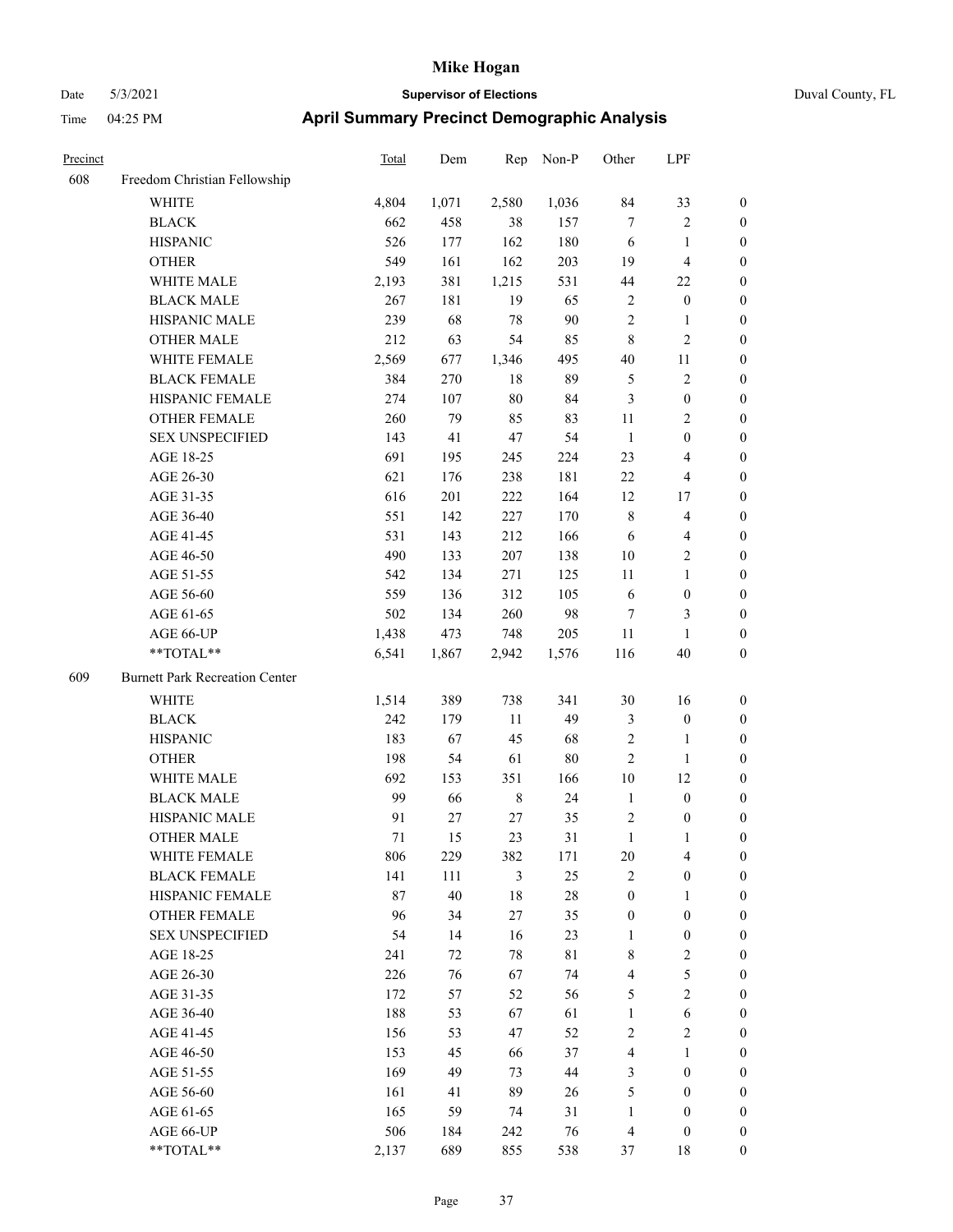|  | Duval County, FL |  |
|--|------------------|--|
|--|------------------|--|

| Precinct |                                                           | <b>Total</b> | Dem   | Rep            | Non-P       | Other            | LPF                     |                  |
|----------|-----------------------------------------------------------|--------------|-------|----------------|-------------|------------------|-------------------------|------------------|
| 610      | St Justin Martyr                                          |              |       |                |             |                  |                         |                  |
|          | WHITE                                                     | 4,742        | 914   | 2,795          | 938         | 65               | $30\,$                  | $\boldsymbol{0}$ |
|          | <b>BLACK</b>                                              | 292          | 215   | 17             | 54          | 5                | $\mathbf{1}$            | $\boldsymbol{0}$ |
|          | <b>HISPANIC</b>                                           | 279          | 91    | 100            | 81          | 4                | $\mathfrak{Z}$          | $\boldsymbol{0}$ |
|          | <b>OTHER</b>                                              | 401          | 103   | 153            | 138         | 6                | $\mathbf{1}$            | $\boldsymbol{0}$ |
|          | WHITE MALE                                                | 2,322        | 347   | 1,442          | 481         | 29               | 23                      | $\boldsymbol{0}$ |
|          | <b>BLACK MALE</b>                                         | 147          | 104   | 9              | 30          | 3                | $\mathbf{1}$            | $\boldsymbol{0}$ |
|          | HISPANIC MALE                                             | 134          | 35    | 56             | 40          | $\mathbf{1}$     | $\sqrt{2}$              | $\boldsymbol{0}$ |
|          | <b>OTHER MALE</b>                                         | 156          | 41    | 63             | 48          | 3                | $\mathbf{1}$            | $\boldsymbol{0}$ |
|          | WHITE FEMALE                                              | 2,369        | 556   | 1,322          | 449         | 35               | $\tau$                  | $\boldsymbol{0}$ |
|          | <b>BLACK FEMALE</b>                                       | 142          | 109   | $\,$ 8 $\,$    | 23          | $\sqrt{2}$       | $\boldsymbol{0}$        | $\boldsymbol{0}$ |
|          | HISPANIC FEMALE                                           | 144          | 56    | 43             | 41          | 3                | $\mathbf{1}$            | 0                |
|          | OTHER FEMALE                                              | 173          | 49    | 73             | 50          | $\mathbf{1}$     | $\boldsymbol{0}$        | 0                |
|          | <b>SEX UNSPECIFIED</b>                                    | 127          | 26    | 49             | 49          | 3                | $\boldsymbol{0}$        | 0                |
|          | AGE 18-25                                                 | 608          | 135   | 292            | 169         | 8                | $\overline{\mathbf{4}}$ | $\boldsymbol{0}$ |
|          | AGE 26-30                                                 | 403          | 100   | 177            | 116         | 8                | $\sqrt{2}$              | $\boldsymbol{0}$ |
|          | AGE 31-35                                                 | 498          | 101   | 235            | 138         | 12               | 12                      | $\boldsymbol{0}$ |
|          | AGE 36-40                                                 | 457          | 106   | 196            | 141         | $\overline{9}$   | $\mathfrak{S}$          | $\boldsymbol{0}$ |
|          | AGE 41-45                                                 | 448          | 103   | 222            | 114         | 6                | $\mathfrak{Z}$          | $\boldsymbol{0}$ |
|          | AGE 46-50                                                 | 462          | 99    | 250            | 106         | 4                | $\mathfrak{Z}$          | $\boldsymbol{0}$ |
|          | AGE 51-55                                                 | 542          | 103   | 319            | 106         | 14               | $\boldsymbol{0}$        | 0                |
|          | AGE 56-60                                                 | 582          | 123   | 355            | 99          | $\overline{4}$   | $\mathbf{1}$            | 0                |
|          | AGE 61-65                                                 | 558          | 124   | 338            | 90          | 2                | $\overline{4}$          | 0                |
|          | AGE 66-UP                                                 | 1,156        | 329   | 681            | 132         | 13               | $\mathbf{1}$            | 0                |
|          | **TOTAL**                                                 | 5,714        | 1,323 | 3,065          | 1,211       | 80               | 35                      | $\boldsymbol{0}$ |
| 611      | Mandarin Senior Center                                    |              |       |                |             |                  |                         |                  |
|          | <b>WHITE</b>                                              | 1,967        | 491   | 1,044          | 399         | 19               | 14                      | $\boldsymbol{0}$ |
|          | <b>BLACK</b>                                              | 194          | 143   | 11             | 37          | $\overline{c}$   | $\mathbf{1}$            | $\boldsymbol{0}$ |
|          | <b>HISPANIC</b>                                           | 173          | 68    | 42             | 60          | 3                | $\boldsymbol{0}$        | $\boldsymbol{0}$ |
|          | <b>OTHER</b>                                              | 199          | 62    | 49             | 84          | $\sqrt{2}$       | $\sqrt{2}$              | $\boldsymbol{0}$ |
|          | WHITE MALE                                                | 887          | 178   | 493            | 200         | 7                | $\mathbf{9}$            | $\boldsymbol{0}$ |
|          | <b>BLACK MALE</b>                                         | 88           | 59    | $\tau$         | 21          | $\mathbf{1}$     | $\boldsymbol{0}$        | $\boldsymbol{0}$ |
|          | HISPANIC MALE                                             | 78           | 29    | $20\,$         | 29          | $\boldsymbol{0}$ | $\boldsymbol{0}$        | $\boldsymbol{0}$ |
|          | <b>OTHER MALE</b>                                         | 86           | 23    | 25             | 35          | 1                | $\overline{c}$          | $\boldsymbol{0}$ |
|          | WHITE FEMALE                                              | 1,066        | 311   | 543            | 195         | 12               | $\mathfrak{S}$          | 0                |
|          | <b>BLACK FEMALE</b>                                       | 101          | 81    | $\overline{4}$ | 14          | $\mathbf{1}$     | $\mathbf{1}$            | 0                |
|          | HISPANIC FEMALE                                           | 92           | 38    | 21             | 30          | 3                | $\boldsymbol{0}$        | 0                |
|          | <b>OTHER FEMALE</b>                                       | 85           | 32    | $18\,$         | 34          | $\mathbf{1}$     | $\boldsymbol{0}$        | 0                |
|          | <b>SEX UNSPECIFIED</b>                                    | 50           | 13    | 15             | 22          | $\boldsymbol{0}$ | $\boldsymbol{0}$        | 0                |
|          | AGE 18-25                                                 | 221          | 58    | 76             | $8\sqrt{1}$ | 5                | $\mathbf{1}$            | 0                |
|          | AGE 26-30                                                 | 229          | 67    | 91             | 61          | 6                | $\overline{4}$          | 0                |
|          | AGE 31-35                                                 | 231          | 81    | 83             | 62          | 2                | $\mathfrak{Z}$          | 0                |
|          | AGE 36-40                                                 | 227          | 64    | 86             | 72          | 4                | $\mathbf{1}$            | 0                |
|          | AGE 41-45                                                 | 177          | 50    | 73             | 51          | $\boldsymbol{0}$ | $\mathfrak{Z}$          | 0                |
|          | AGE 46-50                                                 | 202          | 46    | 95             | 56          | 3                | $\sqrt{2}$              | 0                |
|          | AGE 51-55                                                 | 169          | 58    | 71             | 38          | $\sqrt{2}$       | $\boldsymbol{0}$        | 0                |
|          | AGE 56-60                                                 | 236          | 63    | 132            | 38          | $\mathbf{1}$     | $\sqrt{2}$              | 0                |
|          | AGE 61-65                                                 | 230          | 80    | 112            | 37          | $\mathbf{1}$     | $\boldsymbol{0}$        | 0                |
|          | AGE 66-UP                                                 | 611          | 197   | 327            | 84          | $\boldsymbol{2}$ | $\mathbf{1}$            | 0                |
|          | $\mathrm{*}\mathrm{*}\mathrm{TOTAL} \mathrm{*}\mathrm{*}$ | 2,533        | 764   | 1,146          | 580         | $26\,$           | $17\,$                  | $\overline{0}$   |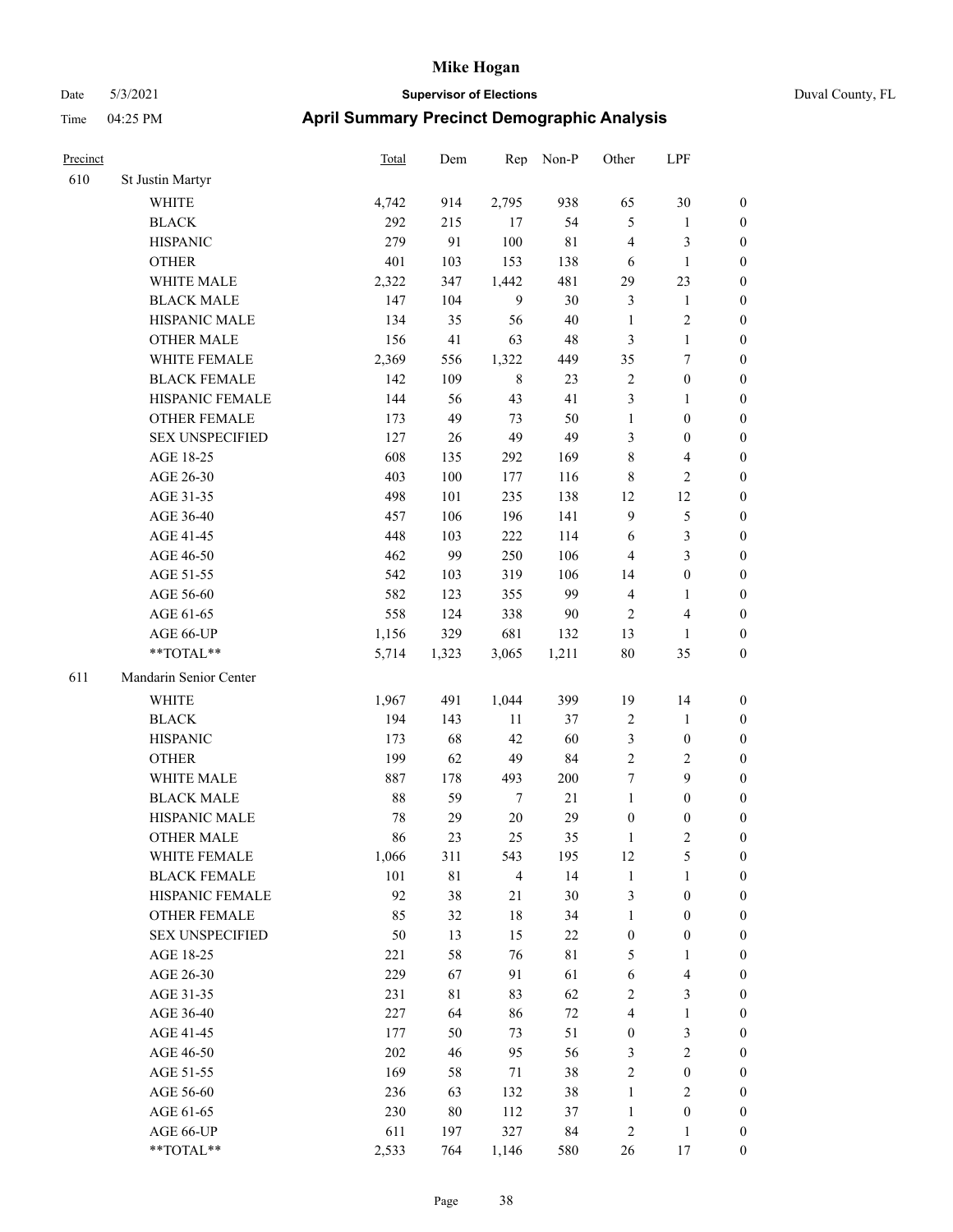| Duval County, FL |
|------------------|
|------------------|

| Precinct |                           | Total   | Dem   | Rep    | Non-P  | Other          | LPF                     |                  |
|----------|---------------------------|---------|-------|--------|--------|----------------|-------------------------|------------------|
| 612      | Mandarin Church of Christ |         |       |        |        |                |                         |                  |
|          | WHITE                     | 3,309   | 692   | 1,886  | 671    | 47             | 13                      | $\boldsymbol{0}$ |
|          | <b>BLACK</b>              | 465     | 363   | 21     | 75     | 6              | $\boldsymbol{0}$        | $\boldsymbol{0}$ |
|          | <b>HISPANIC</b>           | 311     | 97    | 106    | 100    | 5              | $\mathfrak{Z}$          | 0                |
|          | <b>OTHER</b>              | 765     | 220   | 228    | 308    | $\,$ 8 $\,$    | $\mathbf{1}$            | 0                |
|          | WHITE MALE                | 1,588   | 289   | 924    | 346    | 19             | $10\,$                  | $\boldsymbol{0}$ |
|          | <b>BLACK MALE</b>         | 224     | 162   | 12     | 45     | 5              | $\boldsymbol{0}$        | $\boldsymbol{0}$ |
|          | HISPANIC MALE             | 151     | 39    | 55     | 51     | 3              | $\mathfrak{Z}$          | $\boldsymbol{0}$ |
|          | <b>OTHER MALE</b>         | 312     | 77    | 103    | 130    | $\sqrt{2}$     | $\boldsymbol{0}$        | $\boldsymbol{0}$ |
|          | WHITE FEMALE              | 1,690   | 399   | 942    | 318    | $28\,$         | $\mathfrak{Z}$          | $\boldsymbol{0}$ |
|          | <b>BLACK FEMALE</b>       | 237     | 198   | 9      | 29     | $\mathbf{1}$   | $\boldsymbol{0}$        | $\boldsymbol{0}$ |
|          | HISPANIC FEMALE           | 155     | 57    | 49     | 47     | $\sqrt{2}$     | $\boldsymbol{0}$        | $\boldsymbol{0}$ |
|          | OTHER FEMALE              | 367     | 127   | 102    | 133    | 5              | $\boldsymbol{0}$        | $\boldsymbol{0}$ |
|          | <b>SEX UNSPECIFIED</b>    | 126     | 24    | 45     | 55     | $\mathbf{1}$   | $\mathbf{1}$            | 0                |
|          | AGE 18-25                 | 576     | 183   | 198    | 172    | 21             | $\sqrt{2}$              | 0                |
|          | AGE 26-30                 | 362     | 110   | 139    | 105    | $\overline{4}$ | $\overline{\mathbf{4}}$ | $\boldsymbol{0}$ |
|          | AGE 31-35                 | 364     | 106   | 146    | 107    | 3              | $\sqrt{2}$              | $\boldsymbol{0}$ |
|          | AGE 36-40                 | 411     | 110   | 166    | 127    | 6              | $\sqrt{2}$              | $\boldsymbol{0}$ |
|          | AGE 41-45                 | 416     | 118   | 158    | 132    | 5              | $\mathfrak{Z}$          | $\boldsymbol{0}$ |
|          | AGE 46-50                 | 450     | 125   | 203    | 115    | 7              | $\boldsymbol{0}$        | $\boldsymbol{0}$ |
|          | AGE 51-55                 | 511     | 140   | 251    | 111    | 8              | $\mathbf{1}$            | $\boldsymbol{0}$ |
|          | AGE 56-60                 | 490     | 118   | 268    | 102    | $\mathbf{1}$   | $\mathbf{1}$            | $\boldsymbol{0}$ |
|          | AGE 61-65                 | 408     | 102   | 218    | 80     | 6              | $\sqrt{2}$              | 0                |
|          | AGE 66-UP                 | 862     | 260   | 494    | 103    | 5              | $\boldsymbol{0}$        | 0                |
|          | **TOTAL**                 | 4,850   | 1,372 | 2,241  | 1,154  | 66             | 17                      | $\boldsymbol{0}$ |
| 613      | Mandarin Moose Lodge #42  |         |       |        |        |                |                         |                  |
|          | <b>WHITE</b>              | 2,480   | 512   | 1,357  | 558    | 37             | 16                      | 0                |
|          | <b>BLACK</b>              | 336     | 255   | 12     | 61     | 8              | $\boldsymbol{0}$        | $\boldsymbol{0}$ |
|          | <b>HISPANIC</b>           | 239     | 87    | 57     | 92     | 3              | $\boldsymbol{0}$        | $\boldsymbol{0}$ |
|          | <b>OTHER</b>              | 316     | 102   | 85     | 120    | 9              | $\boldsymbol{0}$        | $\boldsymbol{0}$ |
|          | WHITE MALE                | 1,171   | 201   | 650    | 292    | 19             | 9                       | $\boldsymbol{0}$ |
|          | <b>BLACK MALE</b>         | 160     | 108   | $\tau$ | 38     | 7              | $\boldsymbol{0}$        | $\boldsymbol{0}$ |
|          | HISPANIC MALE             | 107     | 38    | $28\,$ | 40     | $\mathbf{1}$   | $\boldsymbol{0}$        | $\boldsymbol{0}$ |
|          | <b>OTHER MALE</b>         | 125     | 36    | 32     | 53     | 4              | $\boldsymbol{0}$        | $\boldsymbol{0}$ |
|          | WHITE FEMALE              | 1,285   | 308   | 693    | 259    | 18             | 7                       | 0                |
|          | <b>BLACK FEMALE</b>       | 173     | 145   | 5      | $22\,$ | $\mathbf{1}$   | $\boldsymbol{0}$        | 0                |
|          | HISPANIC FEMALE           | 127     | 48    | 27     | 50     | $\overline{c}$ | $\boldsymbol{0}$        | 0                |
|          | OTHER FEMALE              | 146     | 58    | 42     | $44\,$ | $\sqrt{2}$     | $\boldsymbol{0}$        | 0                |
|          | <b>SEX UNSPECIFIED</b>    | $77 \,$ | 14    | 27     | 33     | 3              | $\boldsymbol{0}$        | 0                |
|          | AGE 18-25                 | 377     | 107   | 133    | 123    | 12             | $\sqrt{2}$              | 0                |
|          | AGE 26-30                 | 310     | 74    | 110    | 115    | 6              | $\mathfrak{S}$          | 0                |
|          | AGE 31-35                 | 338     | 95    | 121    | 113    | $\,$ 8 $\,$    | $\mathbf{1}$            | 0                |
|          | AGE 36-40                 | 295     | 84    | 118    | 81     | $\overline{9}$ | $\mathfrak{Z}$          | 0                |
|          | AGE 41-45                 | 285     | 78    | 116    | 85     | 5              | $\mathbf{1}$            | 0                |
|          | AGE 46-50                 | 273     | 60    | 134    | 76     | $\sqrt{2}$     | $\mathbf{1}$            | 0                |
|          | AGE 51-55                 | 279     | 70    | 138    | 64     | 5              | $\sqrt{2}$              | 0                |
|          | AGE 56-60                 | 289     | 88    | 147    | 48     | 6              | $\boldsymbol{0}$        | 0                |
|          | AGE 61-65                 | 270     | 83    | 137    | 49     | $\mathbf{1}$   | $\boldsymbol{0}$        | 0                |
|          | AGE 66-UP                 | 655     | 217   | 357    | 77     | 3              | 1                       | $\boldsymbol{0}$ |
|          | $**TOTAL**$               | 3,371   | 956   | 1,511  | 831    | 57             | 16                      | $\boldsymbol{0}$ |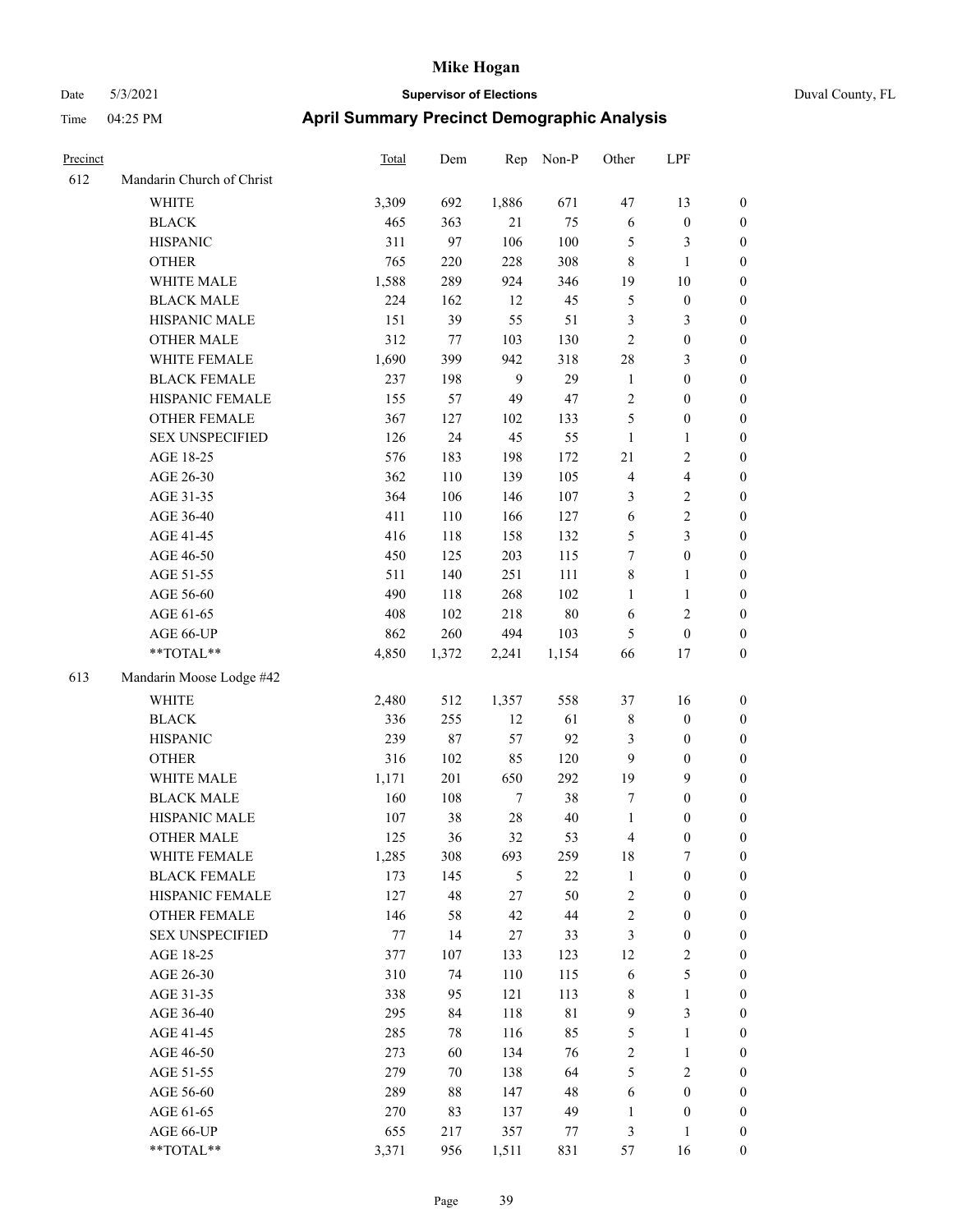| Precinct |                                 | Total | Dem         | Rep            | Non-P        | Other            | LPF                     |                  |
|----------|---------------------------------|-------|-------------|----------------|--------------|------------------|-------------------------|------------------|
| 614      | Mandarin Senior Center          |       |             |                |              |                  |                         |                  |
|          | WHITE                           | 1,314 | 264         | 746            | 278          | 17               | $\mathbf{9}$            | $\boldsymbol{0}$ |
|          | <b>BLACK</b>                    | 215   | 174         | $\mathfrak{Z}$ | 35           | $\sqrt{2}$       | $\mathbf{1}$            | $\boldsymbol{0}$ |
|          | <b>HISPANIC</b>                 | 149   | 54          | 41             | 52           | $\sqrt{2}$       | $\boldsymbol{0}$        | $\boldsymbol{0}$ |
|          | <b>OTHER</b>                    | 317   | $80\,$      | 111            | 119          | 5                | $\sqrt{2}$              | $\boldsymbol{0}$ |
|          | WHITE MALE                      | 644   | 99          | 372            | 163          | 6                | $\overline{\mathbf{4}}$ | 0                |
|          | <b>BLACK MALE</b>               | 101   | 78          | $\mathbf{1}$   | $20\,$       | $\sqrt{2}$       | $\boldsymbol{0}$        | $\boldsymbol{0}$ |
|          | HISPANIC MALE                   | 68    | 21          | $22\,$         | 23           | $\sqrt{2}$       | $\boldsymbol{0}$        | $\boldsymbol{0}$ |
|          | <b>OTHER MALE</b>               | 145   | 37          | 60             | 46           | $\overline{c}$   | $\boldsymbol{0}$        | $\boldsymbol{0}$ |
|          | WHITE FEMALE                    | 660   | 164         | 368            | 112          | 11               | 5                       | $\boldsymbol{0}$ |
|          | <b>BLACK FEMALE</b>             | 111   | 94          | $\sqrt{2}$     | 14           | $\boldsymbol{0}$ | $\mathbf{1}$            | $\boldsymbol{0}$ |
|          | HISPANIC FEMALE                 | 79    | 33          | $18\,$         | $28\,$       | $\boldsymbol{0}$ | $\boldsymbol{0}$        | $\boldsymbol{0}$ |
|          | OTHER FEMALE                    | 142   | 38          | 44             | 57           | $\mathbf{1}$     | $\overline{2}$          | $\boldsymbol{0}$ |
|          | <b>SEX UNSPECIFIED</b>          | 45    | $\,$ 8 $\,$ | 14             | $21\,$       | $\sqrt{2}$       | $\boldsymbol{0}$        | $\boldsymbol{0}$ |
|          | AGE 18-25                       | 166   | 49          | 62             | 52           | $\mathbf{1}$     | $\sqrt{2}$              | $\boldsymbol{0}$ |
|          | AGE 26-30                       | 172   | 40          | 76             | 53           | $\sqrt{2}$       | $\mathbf{1}$            | 0                |
|          | AGE 31-35                       | 245   | 85          | $78\,$         | 75           | 6                | $\mathbf{1}$            | $\boldsymbol{0}$ |
|          | AGE 36-40                       | 221   | 50          | 105            | 60           | 4                | $\sqrt{2}$              | $\boldsymbol{0}$ |
|          | AGE 41-45                       | 209   | 53          | 85             | 65           | 4                | $\sqrt{2}$              | $\boldsymbol{0}$ |
|          | AGE 46-50                       | 157   | 52          | 69             | 32           | 2                | $\sqrt{2}$              | $\boldsymbol{0}$ |
|          | AGE 51-55                       | 182   | 54          | 94             | 33           | $\boldsymbol{0}$ | $\mathbf{1}$            | $\boldsymbol{0}$ |
|          | AGE 56-60                       | 190   | 64          | $80\,$         | $44\,$       | 2                | $\boldsymbol{0}$        | $\boldsymbol{0}$ |
|          | AGE 61-65                       | 134   | 26          | 84             | $22\,$       | $\mathbf{1}$     | $\mathbf{1}$            | $\boldsymbol{0}$ |
|          | AGE 66-UP                       | 319   | 99          | 168            | 48           | $\overline{4}$   | $\boldsymbol{0}$        | 0                |
|          | **TOTAL**                       | 1,995 | 572         | 901            | 484          | 26               | 12                      | 0                |
| 701      | Charlie T. Joseph Senior Center |       |             |                |              |                  |                         |                  |
|          | WHITE                           | 467   | 121         | 240            | 96           | 8                | $\sqrt{2}$              | $\boldsymbol{0}$ |
|          | $\operatorname{BLACK}$          | 684   | 564         | 24             | $90\,$       | 5                | $\mathbf{1}$            | 0                |
|          | <b>HISPANIC</b>                 | 33    | 19          | $\tau$         | 5            | $\mathbf{1}$     | $\mathbf{1}$            | 0                |
|          | <b>OTHER</b>                    | 73    | 34          | $11\,$         | 27           | $\mathbf{1}$     | $\boldsymbol{0}$        | $\boldsymbol{0}$ |
|          | WHITE MALE                      | 218   | 47          | 122            | 46           | 3                | $\boldsymbol{0}$        | $\boldsymbol{0}$ |
|          | <b>BLACK MALE</b>               | 269   | 215         | 13             | $38\,$       | 2                | $\mathbf{1}$            | $\boldsymbol{0}$ |
|          | HISPANIC MALE                   | 17    | 9           | $\overline{4}$ | 3            | $\boldsymbol{0}$ | $\mathbf{1}$            | $\boldsymbol{0}$ |
|          | <b>OTHER MALE</b>               | 20    | 8           | 3              | 9            | $\boldsymbol{0}$ | $\boldsymbol{0}$        | $\boldsymbol{0}$ |
|          | WHITE FEMALE                    | 242   | 74          | 114            | 47           | $\mathfrak{S}$   | $\overline{2}$          | $\boldsymbol{0}$ |
|          | <b>BLACK FEMALE</b>             | 404   | 342         | $10\,$         | 50           | $\overline{c}$   | $\boldsymbol{0}$        | 0                |
|          | HISPANIC FEMALE                 | 14    | $\,$ 8 $\,$ | $\mathfrak{Z}$ | $\sqrt{2}$   | $\mathbf{1}$     | $\boldsymbol{0}$        | 0                |
|          | <b>OTHER FEMALE</b>             | 35    | $20\,$      | $\mathfrak s$  | $\mathbf{9}$ | $\mathbf{1}$     | $\boldsymbol{0}$        | 0                |
|          | <b>SEX UNSPECIFIED</b>          | 38    | 15          | $\,$ 8 $\,$    | 14           | $\mathbf{1}$     | $\boldsymbol{0}$        | 0                |
|          | AGE 18-25                       | 155   | 81          | 17             | 52           | 5                | $\boldsymbol{0}$        | $\overline{0}$   |
|          | AGE 26-30                       | 98    | 58          | 12             | $27\,$       | $\boldsymbol{0}$ | $\mathbf{1}$            | $\boldsymbol{0}$ |
|          | AGE 31-35                       | 108   | 65          | $10\,$         | 29           | 4                | $\boldsymbol{0}$        | $\overline{0}$   |
|          | AGE 36-40                       | 92    | 62          | 17             | 12           | $\boldsymbol{0}$ | $\mathbf{1}$            | 0                |
|          | AGE 41-45                       | 87    | 48          | 17             | $20\,$       | $\mathbf{1}$     | $\mathbf{1}$            | $\overline{0}$   |
|          | AGE 46-50                       | 107   | 63          | 27             | 16           | $\boldsymbol{0}$ | $\mathbf{1}$            | $\overline{0}$   |
|          | AGE 51-55                       | 115   | 68          | 34             | 13           | $\boldsymbol{0}$ | $\boldsymbol{0}$        | $\overline{0}$   |
|          | AGE 56-60                       | 135   | 81          | 35             | $18\,$       | $\mathbf{1}$     | $\boldsymbol{0}$        | 0                |
|          | AGE 61-65                       | 120   | 76          | 34             | $\mathbf{9}$ | $\mathbf{1}$     | $\boldsymbol{0}$        | 0                |
|          | AGE 66-UP                       | 240   | 136         | 79             | $22\,$       | 3                | $\boldsymbol{0}$        | 0                |
|          | $**TOTAL**$                     | 1,257 | 738         | 282            | 218          | 15               | $\overline{4}$          | $\boldsymbol{0}$ |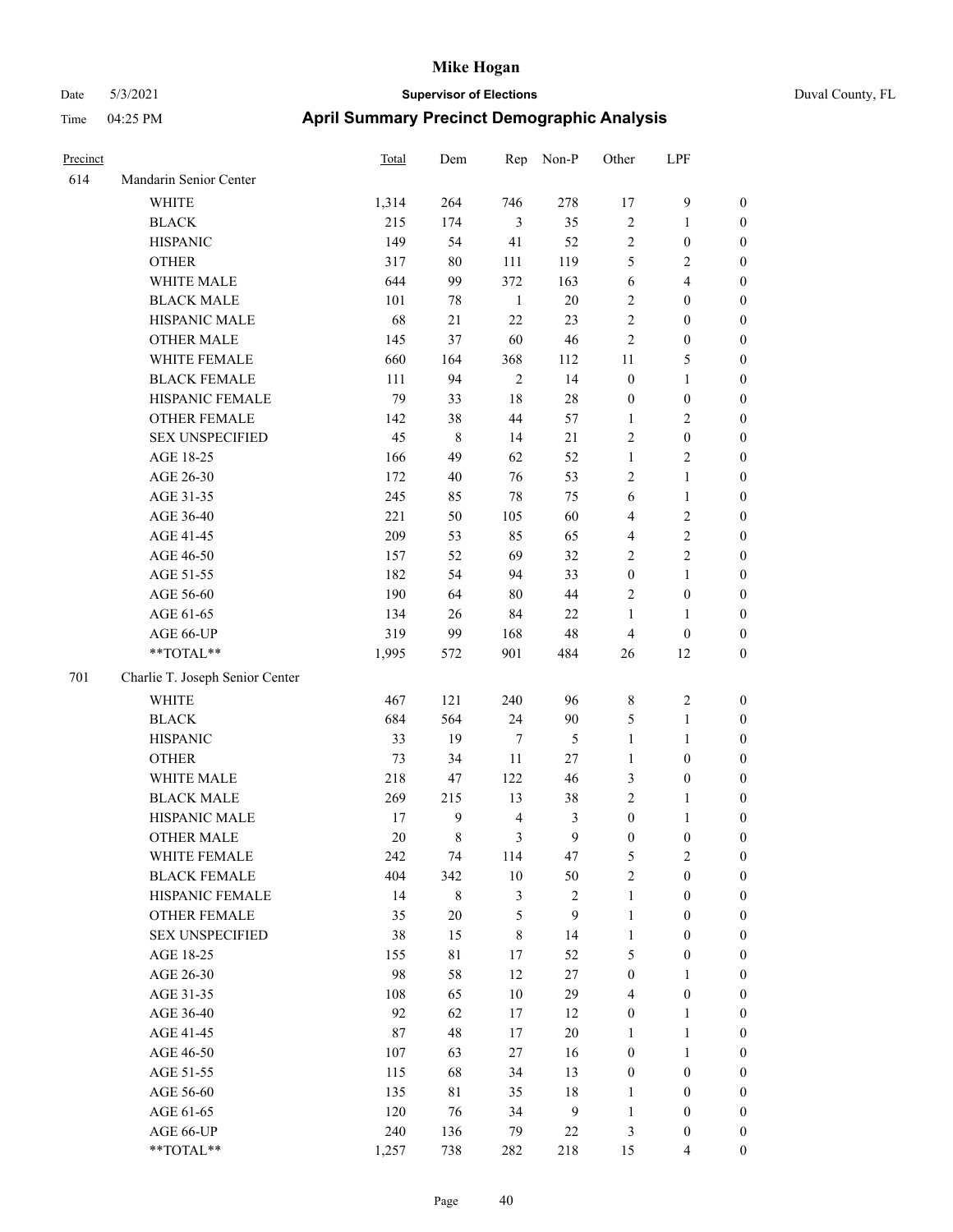| Duval Count |  |
|-------------|--|
|             |  |

| Precinct |                                 | Total | Dem    | Rep                     | Non-P       | Other            | LPF                     |                  |
|----------|---------------------------------|-------|--------|-------------------------|-------------|------------------|-------------------------|------------------|
| 702      | Unity Missionary Baptist Church |       |        |                         |             |                  |                         |                  |
|          | <b>WHITE</b>                    | 250   | 87     | 85                      | 72          | 6                | $\boldsymbol{0}$        | $\boldsymbol{0}$ |
|          | <b>BLACK</b>                    | 875   | 760    | 21                      | 90          | 3                | $\mathbf{1}$            | $\boldsymbol{0}$ |
|          | <b>HISPANIC</b>                 | 31    | 12     | $\,$ 8 $\,$             | 11          | $\boldsymbol{0}$ | $\boldsymbol{0}$        | $\boldsymbol{0}$ |
|          | <b>OTHER</b>                    | 80    | 38     | 6                       | 34          | 2                | $\boldsymbol{0}$        | $\boldsymbol{0}$ |
|          | WHITE MALE                      | 112   | 40     | 38                      | 32          | 2                | $\boldsymbol{0}$        | $\boldsymbol{0}$ |
|          | <b>BLACK MALE</b>               | 335   | 281    | 10                      | 43          | $\mathbf{1}$     | $\boldsymbol{0}$        | 0                |
|          | HISPANIC MALE                   | 15    | 3      | $\overline{4}$          | $\,$ 8 $\,$ | $\boldsymbol{0}$ | $\boldsymbol{0}$        | $\boldsymbol{0}$ |
|          | <b>OTHER MALE</b>               | 29    | 12     | $\mathfrak{Z}$          | 14          | $\boldsymbol{0}$ | $\boldsymbol{0}$        | $\boldsymbol{0}$ |
|          | WHITE FEMALE                    | 133   | 47     | 44                      | 38          | 4                | $\boldsymbol{0}$        | $\boldsymbol{0}$ |
|          | <b>BLACK FEMALE</b>             | 516   | 460    | 11                      | 42          | $\mathfrak{2}$   | $\mathbf{1}$            | $\boldsymbol{0}$ |
|          | HISPANIC FEMALE                 | 15    | 8      | $\overline{\mathbf{4}}$ | 3           | $\boldsymbol{0}$ | $\boldsymbol{0}$        | $\boldsymbol{0}$ |
|          | OTHER FEMALE                    | 30    | 18     | $\mathbf{1}$            | 9           | $\overline{c}$   | $\boldsymbol{0}$        | $\boldsymbol{0}$ |
|          | <b>SEX UNSPECIFIED</b>          | 51    | $28\,$ | $\mathfrak{S}$          | $18\,$      | $\boldsymbol{0}$ | $\boldsymbol{0}$        | $\boldsymbol{0}$ |
|          | AGE 18-25                       | 110   | 62     | $\overline{\mathbf{4}}$ | 39          | 4                | $\mathbf{1}$            | $\boldsymbol{0}$ |
|          | AGE 26-30                       | 85    | 58     | $\,$ 8 $\,$             | 19          | $\boldsymbol{0}$ | $\boldsymbol{0}$        | $\boldsymbol{0}$ |
|          | AGE 31-35                       | 112   | 78     | 3                       | 30          | 1                | $\boldsymbol{0}$        | 0                |
|          | AGE 36-40                       | 104   | 76     | 6                       | 20          | $\overline{c}$   | $\boldsymbol{0}$        | 0                |
|          | AGE 41-45                       | 66    | 52     | 3                       | 11          | $\boldsymbol{0}$ | $\boldsymbol{0}$        | $\boldsymbol{0}$ |
|          | AGE 46-50                       | 87    | 60     | $10\,$                  | 16          | $\mathbf{1}$     | $\boldsymbol{0}$        | $\boldsymbol{0}$ |
|          | AGE 51-55                       | 83    | 53     | 11                      | $17\,$      | $\overline{c}$   | $\boldsymbol{0}$        | $\boldsymbol{0}$ |
|          | AGE 56-60                       | 141   | 96     | 24                      | 20          | $\mathbf{1}$     | $\boldsymbol{0}$        | $\boldsymbol{0}$ |
|          | AGE 61-65                       | 142   | 109    | 18                      | 15          | $\boldsymbol{0}$ | $\boldsymbol{0}$        | $\boldsymbol{0}$ |
|          | AGE 66-UP                       | 306   | 253    | 33                      | 20          | $\boldsymbol{0}$ | $\boldsymbol{0}$        | $\boldsymbol{0}$ |
|          | **TOTAL**                       | 1,236 | 897    | 120                     | 207         | $11\,$           | $\mathbf{1}$            | $\boldsymbol{0}$ |
| 703      | Oceanway Community Center       |       |        |                         |             |                  |                         |                  |
|          | WHITE                           | 4,971 | 925    | 2,755                   | 1,143       | 107              | 41                      | $\boldsymbol{0}$ |
|          | <b>BLACK</b>                    | 2,878 | 2,241  | 86                      | 524         | 27               | $\boldsymbol{0}$        | $\boldsymbol{0}$ |
|          | <b>HISPANIC</b>                 | 538   | 193    | 119                     | 214         | 8                | $\overline{\mathbf{4}}$ | $\boldsymbol{0}$ |
|          | <b>OTHER</b>                    | 692   | 208    | 195                     | 274         | 9                | 6                       | 0                |
|          | WHITE MALE                      | 2,416 | 372    | 1,368                   | 597         | 52               | $27\,$                  | $\boldsymbol{0}$ |
|          | <b>BLACK MALE</b>               | 1,196 | 860    | 49                      | 272         | 15               | $\boldsymbol{0}$        | $\boldsymbol{0}$ |
|          | HISPANIC MALE                   | 246   | 76     | 64                      | 100         | 3                | 3                       | $\boldsymbol{0}$ |
|          | <b>OTHER MALE</b>               | 236   | 66     | 67                      | 97          | $\overline{4}$   | $\overline{c}$          | $\boldsymbol{0}$ |
|          | WHITE FEMALE                    | 2,493 | 544    | 1,348                   | 532         | 55               | 14                      | $\boldsymbol{0}$ |
|          | <b>BLACK FEMALE</b>             | 1,642 | 1,356  | 35                      | 240         | $11\,$           | $\boldsymbol{0}$        | $\overline{0}$   |
|          | HISPANIC FEMALE                 | 288   | 117    | 55                      | 110         | 5                | $\mathbf{1}$            | $\overline{0}$   |
|          | <b>OTHER FEMALE</b>             | 324   | 108    | 99                      | 111         | $\mathfrak{Z}$   | $\mathfrak{Z}$          | 0                |
|          | <b>SEX UNSPECIFIED</b>          | 238   | 68     | 70                      | 96          | $\mathfrak{Z}$   | $\mathbf{1}$            | 0                |
|          | AGE 18-25                       | 1,123 | 431    | 292                     | 363         | 26               | 11                      | 0                |
|          | AGE 26-30                       | 952   | 343    | 252                     | 325         | $20\,$           | 12                      | 0                |
|          | AGE 31-35                       | 880   | 314    | 262                     | 277         | 16               | 11                      | 0                |
|          | AGE 36-40                       | 917   | 348    | 299                     | 250         | 15               | $\mathfrak s$           | $\boldsymbol{0}$ |
|          | AGE 41-45                       | 816   | 330    | 250                     | 217         | 13               | 6                       | $\boldsymbol{0}$ |
|          | AGE 46-50                       | 914   | 386    | 307                     | 205         | 14               | $\sqrt{2}$              | 0                |
|          | AGE 51-55                       | 871   | 374    | 317                     | 166         | 14               | $\boldsymbol{0}$        | $\overline{0}$   |
|          | AGE 56-60                       | 761   | 293    | 321                     | 133         | 13               | $\mathbf{1}$            | $\boldsymbol{0}$ |
|          | AGE 61-65                       | 584   | 239    | 256                     | 83          | $\mathfrak s$    | $\mathbf{1}$            | 0                |
|          | AGE 66-UP                       | 1,261 | 509    | 599                     | 136         | 15               | $\sqrt{2}$              | $\boldsymbol{0}$ |
|          | $**TOTAL**$                     | 9,079 | 3,567  | 3,155                   | 2,155       | 151              | 51                      | $\boldsymbol{0}$ |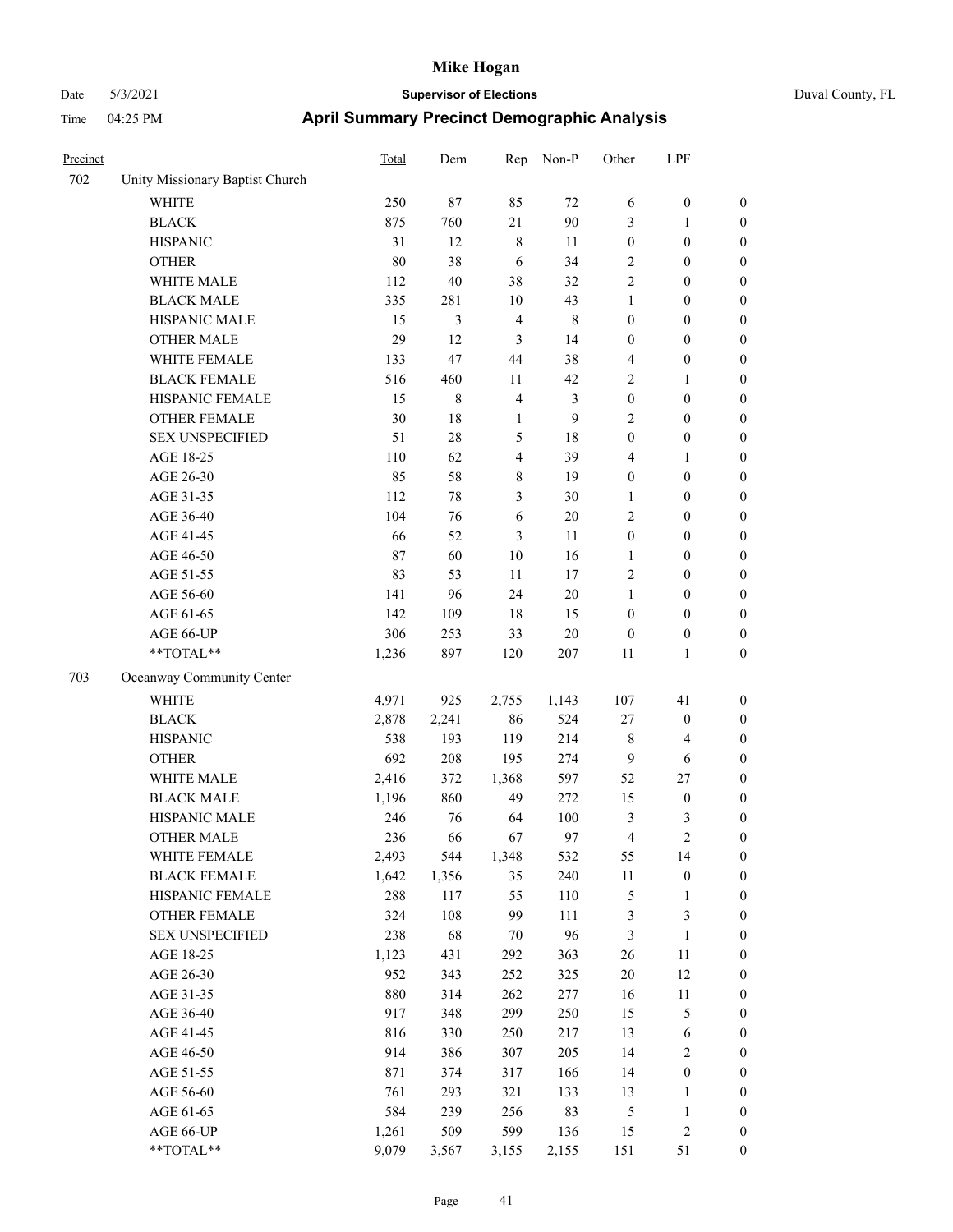| Duval County, FL |  |
|------------------|--|

| Precinct |                                     | <b>Total</b> | Dem    | Rep         | Non-P   | Other            | LPF                     |                  |
|----------|-------------------------------------|--------------|--------|-------------|---------|------------------|-------------------------|------------------|
| 704      | Westside Church of Christ           |              |        |             |         |                  |                         |                  |
|          | WHITE                               | 1,275        | 647    | 310         | 274     | 27               | 17                      | $\boldsymbol{0}$ |
|          | <b>BLACK</b>                        | 1,461        | 1,172  | 63          | 212     | 14               | $\boldsymbol{0}$        | $\boldsymbol{0}$ |
|          | <b>HISPANIC</b>                     | 110          | 55     | 17          | 35      | 3                | $\boldsymbol{0}$        | 0                |
|          | <b>OTHER</b>                        | 269          | 139    | 21          | 106     | 2                | $\mathbf{1}$            | 0                |
|          | WHITE MALE                          | 637          | 290    | 171         | 151     | 12               | 13                      | $\boldsymbol{0}$ |
|          | <b>BLACK MALE</b>                   | 619          | 474    | 33          | 103     | 9                | $\boldsymbol{0}$        | $\boldsymbol{0}$ |
|          | HISPANIC MALE                       | 54           | 24     | 9           | $21\,$  | $\boldsymbol{0}$ | $\boldsymbol{0}$        | $\boldsymbol{0}$ |
|          | <b>OTHER MALE</b>                   | 99           | $44\,$ | 7           | 47      | $\mathbf{1}$     | $\boldsymbol{0}$        | $\boldsymbol{0}$ |
|          | WHITE FEMALE                        | 624          | 352    | 135         | 119     | 14               | $\overline{\mathbf{4}}$ | $\boldsymbol{0}$ |
|          | <b>BLACK FEMALE</b>                 | 811          | 674    | $30\,$      | 102     | 5                | $\boldsymbol{0}$        | $\boldsymbol{0}$ |
|          | HISPANIC FEMALE                     | 53           | 29     | $\,$ 8 $\,$ | 13      | 3                | $\boldsymbol{0}$        | $\boldsymbol{0}$ |
|          | <b>OTHER FEMALE</b>                 | 122          | 75     | $10\,$      | 36      | $\boldsymbol{0}$ | $\mathbf{1}$            | 0                |
|          | <b>SEX UNSPECIFIED</b>              | 96           | 51     | $\,8\,$     | 35      | $\overline{c}$   | $\boldsymbol{0}$        | 0                |
|          | AGE 18-25                           | 339          | 196    | 26          | 108     | 7                | $\overline{c}$          | 0                |
|          | AGE 26-30                           | 289          | 168    | 39          | 77      | 4                | $\mathbf{1}$            | 0                |
|          | AGE 31-35                           | 410          | 250    | 50          | 98      | 8                | $\overline{\mathbf{4}}$ | $\boldsymbol{0}$ |
|          | AGE 36-40                           | 345          | 231    | 34          | 74      | 4                | $\sqrt{2}$              | $\boldsymbol{0}$ |
|          | AGE 41-45                           | 284          | 168    | 39          | $70\,$  | 5                | $\sqrt{2}$              | $\boldsymbol{0}$ |
|          | AGE 46-50                           | 269          | 163    | 43          | 58      | 3                | $\sqrt{2}$              | $\boldsymbol{0}$ |
|          | AGE 51-55                           | 230          | 154    | 39          | 33      | 3                | $\mathbf{1}$            | $\boldsymbol{0}$ |
|          | AGE 56-60                           | 237          | 166    | 26          | $40\,$  | 4                | $\mathbf{1}$            | $\boldsymbol{0}$ |
|          | AGE 61-65                           | 223          | 149    | 41          | 26      | 5                | $\sqrt{2}$              | 0                |
|          | AGE 66-UP                           | 489          | 368    | 74          | 43      | 3                | $\mathbf{1}$            | 0                |
|          | **TOTAL**                           | 3,115        | 2,013  | 411         | 627     | 46               | 18                      | 0                |
| 705      | Garden City United Methodist Church |              |        |             |         |                  |                         |                  |
|          | <b>WHITE</b>                        | 1,996        | 347    | 1,182       | 426     | 29               | 12                      | 0                |
|          | <b>BLACK</b>                        | 2,747        | 2,312  | 73          | 338     | 24               | $\boldsymbol{0}$        | 0                |
|          | <b>HISPANIC</b>                     | 223          | 107    | $30\,$      | 82      | 3                | $\mathbf{1}$            | 0                |
|          | <b>OTHER</b>                        | 321          | 127    | 67          | 115     | 8                | $\overline{\mathbf{4}}$ | $\boldsymbol{0}$ |
|          | WHITE MALE                          | 947          | 135    | 582         | 210     | 12               | 8                       | $\boldsymbol{0}$ |
|          | <b>BLACK MALE</b>                   | 1,117        | 897    | 41          | 167     | 12               | $\boldsymbol{0}$        | $\boldsymbol{0}$ |
|          | HISPANIC MALE                       | 90           | 42     | 12          | 34      | $\overline{c}$   | $\boldsymbol{0}$        | $\boldsymbol{0}$ |
|          | <b>OTHER MALE</b>                   | 116          | 47     | 27          | 34      | 6                | $\mathbf{2}$            | $\boldsymbol{0}$ |
|          | WHITE FEMALE                        | 1,031        | 207    | 590         | 213     | 17               | $\overline{4}$          | 0                |
|          | <b>BLACK FEMALE</b>                 | 1,593        | 1,387  | 32          | 162     | 12               | $\boldsymbol{0}$        | 0                |
|          | HISPANIC FEMALE                     | 127          | 62     | 16          | 47      | $\mathbf{1}$     | $\mathbf{1}$            | 0                |
|          | OTHER FEMALE                        | 120          | 51     | 29          | 37      | $\overline{c}$   | $\mathbf{1}$            | 0                |
|          | <b>SEX UNSPECIFIED</b>              | 146          | 65     | 23          | 57      | $\boldsymbol{0}$ | $\mathbf{1}$            | 0                |
|          | AGE 18-25                           | 686          | 308    | 140         | 218     | 14               | 6                       | $\boldsymbol{0}$ |
|          | AGE 26-30                           | 483          | 226    | 108         | 142     | 6                | $\mathbf{1}$            | 0                |
|          | AGE 31-35                           | 536          | 285    | 107         | 133     | $\,$ 8 $\,$      | $\mathfrak{Z}$          | 0                |
|          | AGE 36-40                           | 471          | 282    | 91          | 92      | 5                | $\mathbf{1}$            | 0                |
|          | AGE 41-45                           | 463          | 288    | $88\,$      | $77 \,$ | $\,$ 8 $\,$      | $\overline{2}$          | 0                |
|          | AGE 46-50                           | 479          | 268    | 128         | 78      | 4                | $\mathbf{1}$            | 0                |
|          | AGE 51-55                           | 482          | 268    | 147         | 62      | $\overline{4}$   | $\mathbf{1}$            | 0                |
|          | AGE 56-60                           | 446          | 256    | 141         | 45      | 3                | $\mathbf{1}$            | 0                |
|          | AGE 61-65                           | 400          | 224    | 127         | 42      | 6                | $\mathbf{1}$            | $\boldsymbol{0}$ |
|          | AGE 66-UP                           | 841          | 488    | 275         | $72\,$  | 6                | $\boldsymbol{0}$        | 0                |
|          | **TOTAL**                           | 5,287        | 2,893  | 1,352       | 961     | 64               | 17                      | $\boldsymbol{0}$ |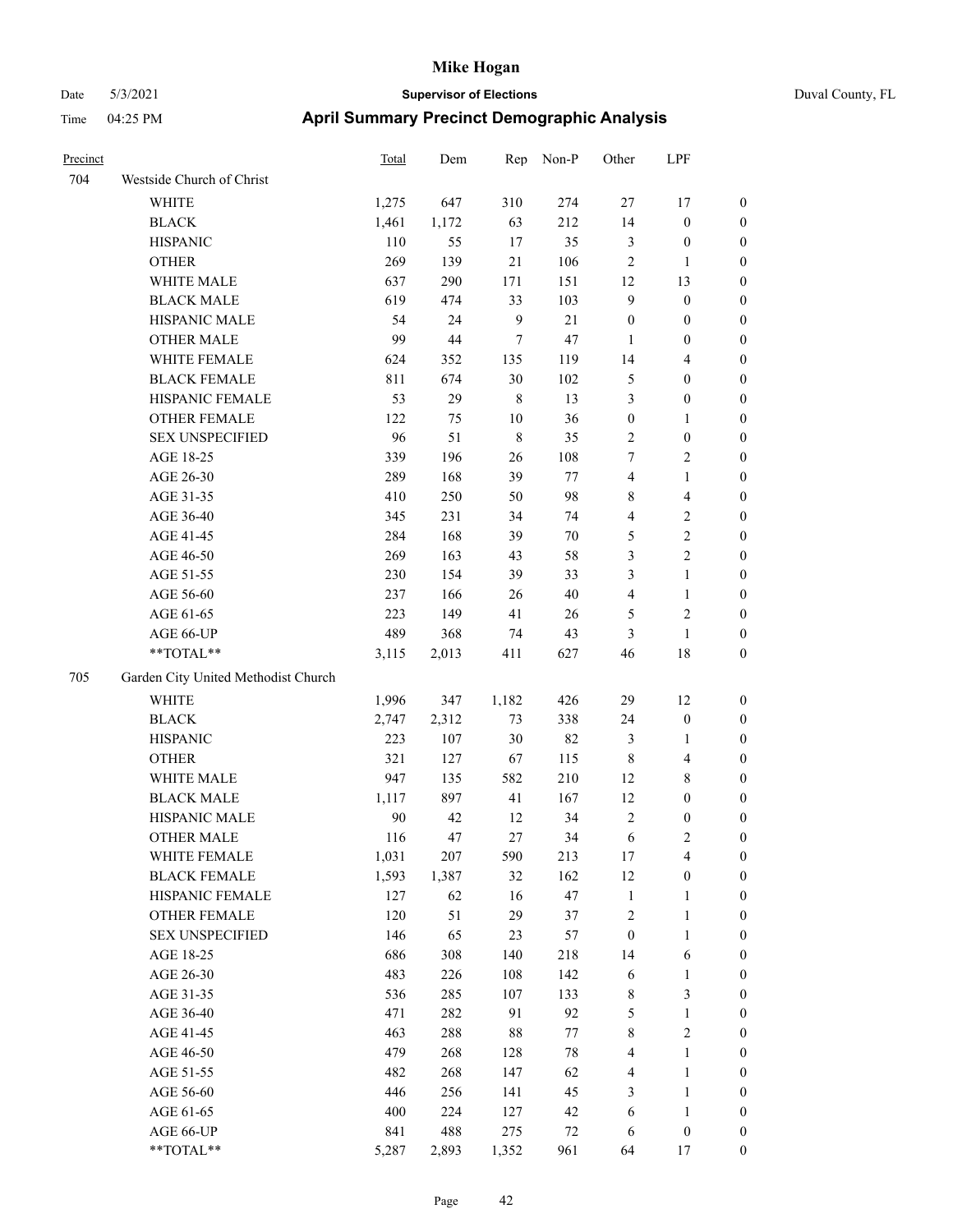| Precinct |                             | Total       | Dem    | Rep              | Non-P            | Other            | LPF              |                  |
|----------|-----------------------------|-------------|--------|------------------|------------------|------------------|------------------|------------------|
| 706      | Long Branch Senior Center   |             |        |                  |                  |                  |                  |                  |
|          | <b>WHITE</b>                | 49          | 16     | 15               | 16               | $\sqrt{2}$       | $\boldsymbol{0}$ | $\boldsymbol{0}$ |
|          | <b>BLACK</b>                | 1,068       | 943    | 23               | 97               | 3                | 2                | $\boldsymbol{0}$ |
|          | <b>HISPANIC</b>             | 14          | 10     | 1                | 3                | $\boldsymbol{0}$ | $\boldsymbol{0}$ | $\boldsymbol{0}$ |
|          | <b>OTHER</b>                | 72          | 33     | $\sqrt{2}$       | 36               | $\boldsymbol{0}$ | 1                | $\boldsymbol{0}$ |
|          | WHITE MALE                  | 18          | 3      | 7                | 8                | $\boldsymbol{0}$ | $\boldsymbol{0}$ | $\boldsymbol{0}$ |
|          | <b>BLACK MALE</b>           | 415         | 363    | 13               | 37               | 1                | 1                | $\boldsymbol{0}$ |
|          | HISPANIC MALE               | 5           | 3      | $\mathbf{1}$     | $\mathbf{1}$     | $\boldsymbol{0}$ | $\boldsymbol{0}$ | $\boldsymbol{0}$ |
|          | <b>OTHER MALE</b>           | 20          | 6      | $\mathbf{1}$     | 12               | $\boldsymbol{0}$ | 1                | $\boldsymbol{0}$ |
|          | WHITE FEMALE                | 31          | 13     | $\,8\,$          | 8                | $\sqrt{2}$       | $\boldsymbol{0}$ | $\boldsymbol{0}$ |
|          | <b>BLACK FEMALE</b>         | 624         | 554    | 10               | 57               | $\sqrt{2}$       | 1                | $\boldsymbol{0}$ |
|          | HISPANIC FEMALE             | $\,$ 8 $\,$ | 6      | $\boldsymbol{0}$ | $\sqrt{2}$       | $\boldsymbol{0}$ | $\boldsymbol{0}$ | $\boldsymbol{0}$ |
|          | <b>OTHER FEMALE</b>         | 26          | 18     | $\boldsymbol{0}$ | 8                | $\boldsymbol{0}$ | $\boldsymbol{0}$ | $\boldsymbol{0}$ |
|          | <b>SEX UNSPECIFIED</b>      | 56          | 36     | 1                | 19               | $\boldsymbol{0}$ | $\boldsymbol{0}$ | $\boldsymbol{0}$ |
|          | AGE 18-25                   | 139         | 96     | 3                | 40               | $\boldsymbol{0}$ | $\boldsymbol{0}$ | $\boldsymbol{0}$ |
|          | AGE 26-30                   | 122         | 95     | 5                | 22               | $\boldsymbol{0}$ | $\boldsymbol{0}$ | $\boldsymbol{0}$ |
|          | AGE 31-35                   | 105         | 84     | 3                | 15               | 1                | 2                | $\boldsymbol{0}$ |
|          | AGE 36-40                   | 100         | 78     | 8                | 12               | $\overline{2}$   | $\boldsymbol{0}$ | $\boldsymbol{0}$ |
|          | AGE 41-45                   | 91          | 74     | 3                | 14               | $\boldsymbol{0}$ | $\boldsymbol{0}$ | $\boldsymbol{0}$ |
|          | AGE 46-50                   | 92          | 78     | 1                | 12               | $\mathbf{1}$     | $\boldsymbol{0}$ | $\boldsymbol{0}$ |
|          | AGE 51-55                   | 90          | 77     | 6                | $\overline{7}$   | $\boldsymbol{0}$ | $\boldsymbol{0}$ | $\boldsymbol{0}$ |
|          | AGE 56-60                   | 106         | 87     | 4                | 14               | 1                | $\boldsymbol{0}$ | $\boldsymbol{0}$ |
|          | AGE 61-65                   | 112         | 105    | $\mathbf{1}$     | 6                | $\boldsymbol{0}$ | $\boldsymbol{0}$ | $\boldsymbol{0}$ |
|          | AGE 66-UP                   | 246         | 228    | $\tau$           | $10\,$           | $\boldsymbol{0}$ | 1                | $\boldsymbol{0}$ |
|          | **TOTAL**                   | 1,203       | 1,002  | 41               | 152              | 5                | 3                | $\boldsymbol{0}$ |
| 707      | Joseph Lee Community Center |             |        |                  |                  |                  |                  |                  |
|          | <b>WHITE</b>                | 255         | 99     | 93               | 56               | $\overline{4}$   | 3                | $\boldsymbol{0}$ |
|          | <b>BLACK</b>                | 2,528       | 2,201  | 53               | 266              | $\,$ 8 $\,$      | $\boldsymbol{0}$ | $\boldsymbol{0}$ |
|          | <b>HISPANIC</b>             | 45          | 23     | 9                | 13               | $\boldsymbol{0}$ | $\boldsymbol{0}$ | $\boldsymbol{0}$ |
|          | <b>OTHER</b>                | 179         | 89     | 14               | 75               | $\boldsymbol{0}$ | 1                | $\boldsymbol{0}$ |
|          | WHITE MALE                  | 98          | 28     | 45               | 22               | 1                | 2                | $\boldsymbol{0}$ |
|          | <b>BLACK MALE</b>           | 938         | 786    | $28\,$           | 122              | $\sqrt{2}$       | $\boldsymbol{0}$ | $\boldsymbol{0}$ |
|          | HISPANIC MALE               | 20          | 10     | $\overline{4}$   | 6                | $\boldsymbol{0}$ | 0                | $\boldsymbol{0}$ |
|          | <b>OTHER MALE</b>           | 52          | 26     | 4                | 22               | $\boldsymbol{0}$ | $\mathbf{0}$     | $\boldsymbol{0}$ |
|          | WHITE FEMALE                | 153         | $70\,$ | 48               | 31               | $\mathfrak{Z}$   | $\mathbf{1}$     | $\boldsymbol{0}$ |
|          | <b>BLACK FEMALE</b>         | 1,545       | 1,381  | 25               | 133              | 6                | $\boldsymbol{0}$ | $\boldsymbol{0}$ |
|          | HISPANIC FEMALE             | 25          | 13     | 5                | $\boldsymbol{7}$ | $\boldsymbol{0}$ | $\boldsymbol{0}$ | $\boldsymbol{0}$ |
|          | OTHER FEMALE                | 84          | 47     | 9                | $27\,$           | $\boldsymbol{0}$ | 1                | $\boldsymbol{0}$ |
|          | <b>SEX UNSPECIFIED</b>      | 92          | 51     | $\mathbf{1}$     | 40               | $\boldsymbol{0}$ | $\boldsymbol{0}$ | $\boldsymbol{0}$ |
|          | AGE 18-25                   | 326         | 220    | 13               | 92               | $\mathbf{1}$     | $\boldsymbol{0}$ | $\boldsymbol{0}$ |
|          | AGE 26-30                   | 263         | 182    | 16               | 64               | $\mathbf{1}$     | $\boldsymbol{0}$ | $\boldsymbol{0}$ |
|          | AGE 31-35                   | 281         | 210    | 11               | 56               | $\mathbf{1}$     | 3                | $\boldsymbol{0}$ |
|          | AGE 36-40                   | 250         | 192    | 14               | 43               | $\mathbf{1}$     | $\boldsymbol{0}$ | $\boldsymbol{0}$ |
|          | AGE 41-45                   | 215         | 165    | 15               | 34               | $\mathbf{1}$     | $\boldsymbol{0}$ | $\boldsymbol{0}$ |
|          | AGE 46-50                   | 237         | 188    | 16               | 31               | $\sqrt{2}$       | $\boldsymbol{0}$ | $\boldsymbol{0}$ |
|          | AGE 51-55                   | 210         | 164    | $20\,$           | 24               | $\mathbf{1}$     | 1                | $\boldsymbol{0}$ |
|          | AGE 56-60                   | 254         | 217    | 21               | 15               | $\mathbf{1}$     | $\boldsymbol{0}$ | $\boldsymbol{0}$ |
|          | AGE 61-65                   | 330         | 290    | 17               | $22\,$           | $\mathbf{1}$     | $\boldsymbol{0}$ | $\boldsymbol{0}$ |
|          | AGE 66-UP                   | 641         | 584    | $26\,$           | 29               | $\sqrt{2}$       | $\boldsymbol{0}$ | $\mathbf{0}$     |
|          | **TOTAL**                   | 3,007       | 2,412  | 169              | 410              | 12               | $\overline{4}$   | $\boldsymbol{0}$ |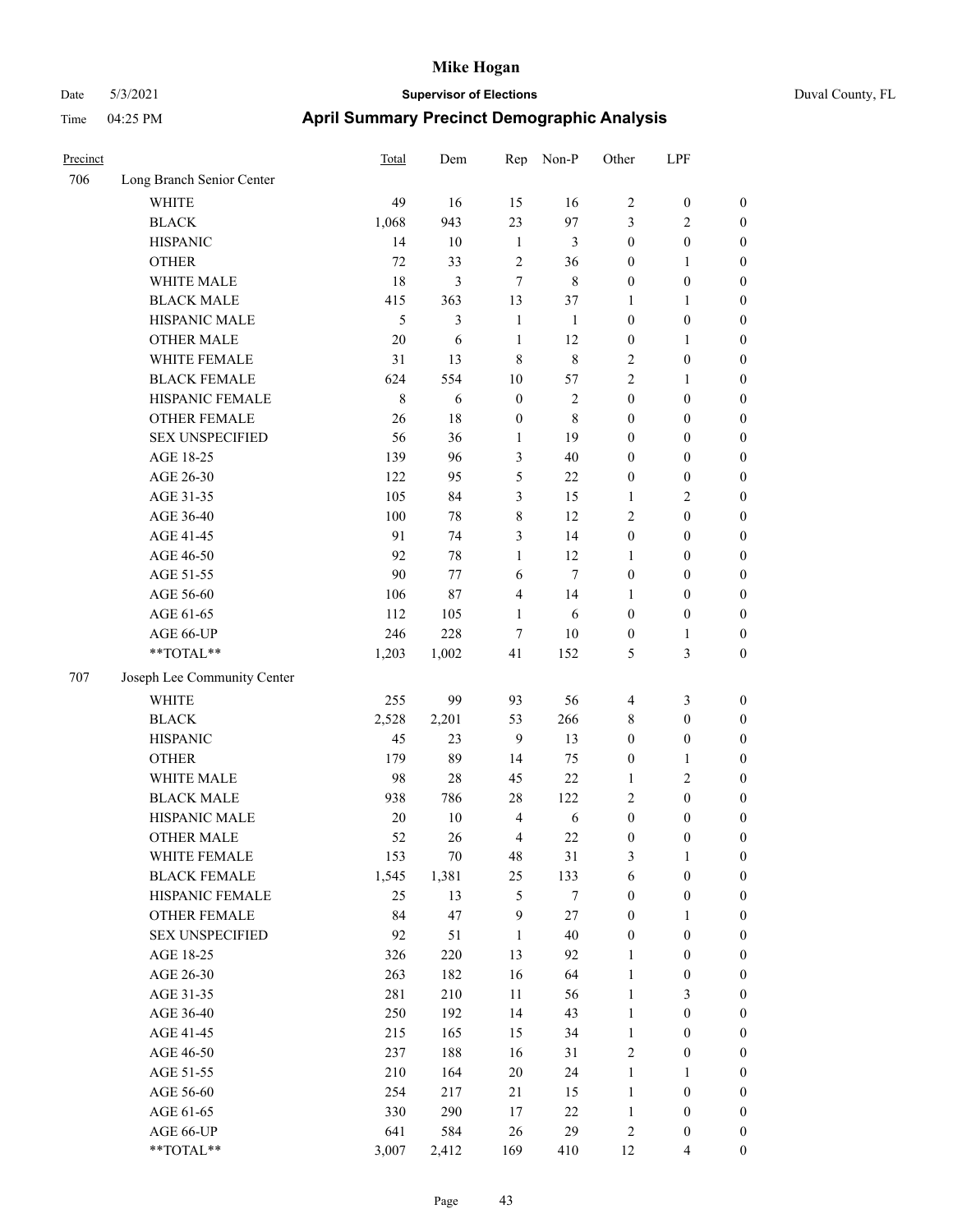| Precinct |                               | <b>Total</b>   | Dem            | Rep            | Non-P          | Other            | LPF              |                  |
|----------|-------------------------------|----------------|----------------|----------------|----------------|------------------|------------------|------------------|
| 708      | Brown Eastside Branch Library |                |                |                |                |                  |                  |                  |
|          | WHITE                         | 175            | 54             | 72             | 48             | $\mathbf{1}$     | $\boldsymbol{0}$ | $\mathbf{0}$     |
|          | <b>BLACK</b>                  | 1,042          | 882            | 33             | 123            | 3                | 1                | $\boldsymbol{0}$ |
|          | <b>HISPANIC</b>               | 13             | $\,8\,$        | $\overline{2}$ | 3              | $\boldsymbol{0}$ | $\boldsymbol{0}$ | $\boldsymbol{0}$ |
|          | <b>OTHER</b>                  | 90             | 43             | 5              | 42             | $\boldsymbol{0}$ | $\theta$         | $\boldsymbol{0}$ |
|          | WHITE MALE                    | $77 \,$        | 13             | 47             | 17             | $\boldsymbol{0}$ | $\boldsymbol{0}$ | $\boldsymbol{0}$ |
|          | <b>BLACK MALE</b>             | 429            | 343            | 18             | 65             | 3                | $\boldsymbol{0}$ | $\boldsymbol{0}$ |
|          | HISPANIC MALE                 | 6              | $\overline{4}$ | $\mathbf{1}$   | $\mathbf{1}$   | $\boldsymbol{0}$ | $\boldsymbol{0}$ | $\boldsymbol{0}$ |
|          | <b>OTHER MALE</b>             | 36             | 19             | $\overline{2}$ | 15             | $\boldsymbol{0}$ | $\boldsymbol{0}$ | $\boldsymbol{0}$ |
|          | WHITE FEMALE                  | 93             | 39             | 24             | 29             | 1                | $\theta$         | $\boldsymbol{0}$ |
|          | <b>BLACK FEMALE</b>           | 586            | 519            | 14             | 53             | $\boldsymbol{0}$ | $\boldsymbol{0}$ | $\boldsymbol{0}$ |
|          | HISPANIC FEMALE               | $\overline{7}$ | $\overline{4}$ | $\mathbf{1}$   | $\overline{2}$ | $\boldsymbol{0}$ | $\boldsymbol{0}$ | $\boldsymbol{0}$ |
|          | <b>OTHER FEMALE</b>           | 34             | 17             | $\overline{2}$ | 15             | $\boldsymbol{0}$ | $\boldsymbol{0}$ | $\boldsymbol{0}$ |
|          | <b>SEX UNSPECIFIED</b>        | 52             | 29             | 3              | 19             | $\boldsymbol{0}$ | 1                | $\boldsymbol{0}$ |
|          | AGE 18-25                     | 167            | 105            | $\overline{7}$ | 54             | $\boldsymbol{0}$ | 1                | $\boldsymbol{0}$ |
|          | AGE 26-30                     | 126            | $87\,$         | 8              | 30             | 1                | $\boldsymbol{0}$ | $\boldsymbol{0}$ |
|          | AGE 31-35                     | 122            | 85             | $\,8\,$        | 29             | $\boldsymbol{0}$ | $\boldsymbol{0}$ | $\boldsymbol{0}$ |
|          | AGE 36-40                     | 122            | 92             | 13             | 17             | $\boldsymbol{0}$ | $\boldsymbol{0}$ | $\boldsymbol{0}$ |
|          | AGE 41-45                     | 93             | 70             | 5              | 18             | $\boldsymbol{0}$ | $\boldsymbol{0}$ | $\boldsymbol{0}$ |
|          | AGE 46-50                     | 123            | 94             | 13             | 15             | 1                | $\boldsymbol{0}$ | $\boldsymbol{0}$ |
|          | AGE 51-55                     | 102            | 77             | 10             | 15             | $\boldsymbol{0}$ | $\boldsymbol{0}$ | $\boldsymbol{0}$ |
|          | AGE 56-60                     | 132            | 99             | 16             | 16             | 1                | $\boldsymbol{0}$ | $\boldsymbol{0}$ |
|          | AGE 61-65                     | 132            | 108            | 10             | 13             | 1                | $\boldsymbol{0}$ | $\boldsymbol{0}$ |
|          | AGE 66-UP                     | 201            | 170            | 22             | 9              | $\boldsymbol{0}$ | $\boldsymbol{0}$ | $\boldsymbol{0}$ |
|          | $**TOTAL**$                   | 1,320          | 987            | 112            | 216            | $\overline{4}$   | 1                | $\boldsymbol{0}$ |
| 709      | First Timothy Baptist Church  |                |                |                |                |                  |                  |                  |
|          | <b>WHITE</b>                  | 252            | 70             | 91             | 81             | 9                | 1                | $\boldsymbol{0}$ |
|          | <b>BLACK</b>                  | 4,105          | 3,529          | 122            | 431            | 22               | 1                | $\boldsymbol{0}$ |
|          | <b>HISPANIC</b>               | 141            | 70             | 20             | 51             | $\boldsymbol{0}$ | $\boldsymbol{0}$ | $\boldsymbol{0}$ |
|          | <b>OTHER</b>                  | 296            | 162            | 23             | 103            | 8                | $\boldsymbol{0}$ | $\boldsymbol{0}$ |
|          | WHITE MALE                    | 102            | 18             | 46             | 34             | $\mathfrak{Z}$   | 1                | $\boldsymbol{0}$ |
|          | <b>BLACK MALE</b>             | 1,657          | 1,344          | 59             | 239            | 15               | $\boldsymbol{0}$ | $\boldsymbol{0}$ |
|          | HISPANIC MALE                 | 65             | 36             | 11             | 18             | $\boldsymbol{0}$ | $\boldsymbol{0}$ | $\boldsymbol{0}$ |
|          | <b>OTHER MALE</b>             | 90             | 56             | $\,8\,$        | 23             | 3                | $\boldsymbol{0}$ | $\boldsymbol{0}$ |
|          | WHITE FEMALE                  | 147            | 52             | 44             | 45             | 6                | $\boldsymbol{0}$ | $\mathbf{0}$     |
|          | <b>BLACK FEMALE</b>           | 2,388          | 2,133          | 63             | 184            | 7                | 1                | $\boldsymbol{0}$ |
|          | HISPANIC FEMALE               | 74             | 33             | 9              | 32             | $\boldsymbol{0}$ | $\boldsymbol{0}$ | $\boldsymbol{0}$ |
|          | OTHER FEMALE                  | 130            | 74             | 10             | 43             | 3                | $\boldsymbol{0}$ | $\boldsymbol{0}$ |
|          | <b>SEX UNSPECIFIED</b>        | 141            | 85             | $\sqrt{6}$     | 48             | $\sqrt{2}$       | $\boldsymbol{0}$ | $\boldsymbol{0}$ |
|          | AGE 18-25                     | 601            | 407            | 30             | 154            | $\mathbf{9}$     | $\mathbf{1}$     | $\boldsymbol{0}$ |
|          | AGE 26-30                     | 513            | 364            | $28\,$         | 118            | $\sqrt{2}$       | $\mathbf{1}$     | $\boldsymbol{0}$ |
|          | AGE 31-35                     | 433            | 333            | 13             | 80             | $\boldsymbol{7}$ | $\boldsymbol{0}$ | $\boldsymbol{0}$ |
|          | AGE 36-40                     | 393            | 309            | 19             | 63             | $\sqrt{2}$       | $\boldsymbol{0}$ | $\boldsymbol{0}$ |
|          | AGE 41-45                     | 367            | 285            | 18             | 62             | $\sqrt{2}$       | $\boldsymbol{0}$ | $\boldsymbol{0}$ |
|          | AGE 46-50                     | 386            | 302            | 29             | 49             | 6                | $\boldsymbol{0}$ | $\boldsymbol{0}$ |
|          | AGE 51-55                     | 423            | 357            | 25             | 38             | $\mathfrak{Z}$   | $\boldsymbol{0}$ | $\boldsymbol{0}$ |
|          | AGE 56-60                     | 421            | 350            | 31             | 37             | $\mathfrak{Z}$   | $\boldsymbol{0}$ | $\boldsymbol{0}$ |
|          | AGE 61-65                     | 450            | 385            | $27\,$         | 34             | $\overline{4}$   | $\boldsymbol{0}$ | $\boldsymbol{0}$ |
|          | AGE 66-UP                     | 807            | 739            | 36             | 31             | 1                | $\boldsymbol{0}$ | $\boldsymbol{0}$ |
|          | **TOTAL**                     | 4,794          | 3,831          | 256            | 666            | 39               | $\overline{c}$   | $\mathbf{0}$     |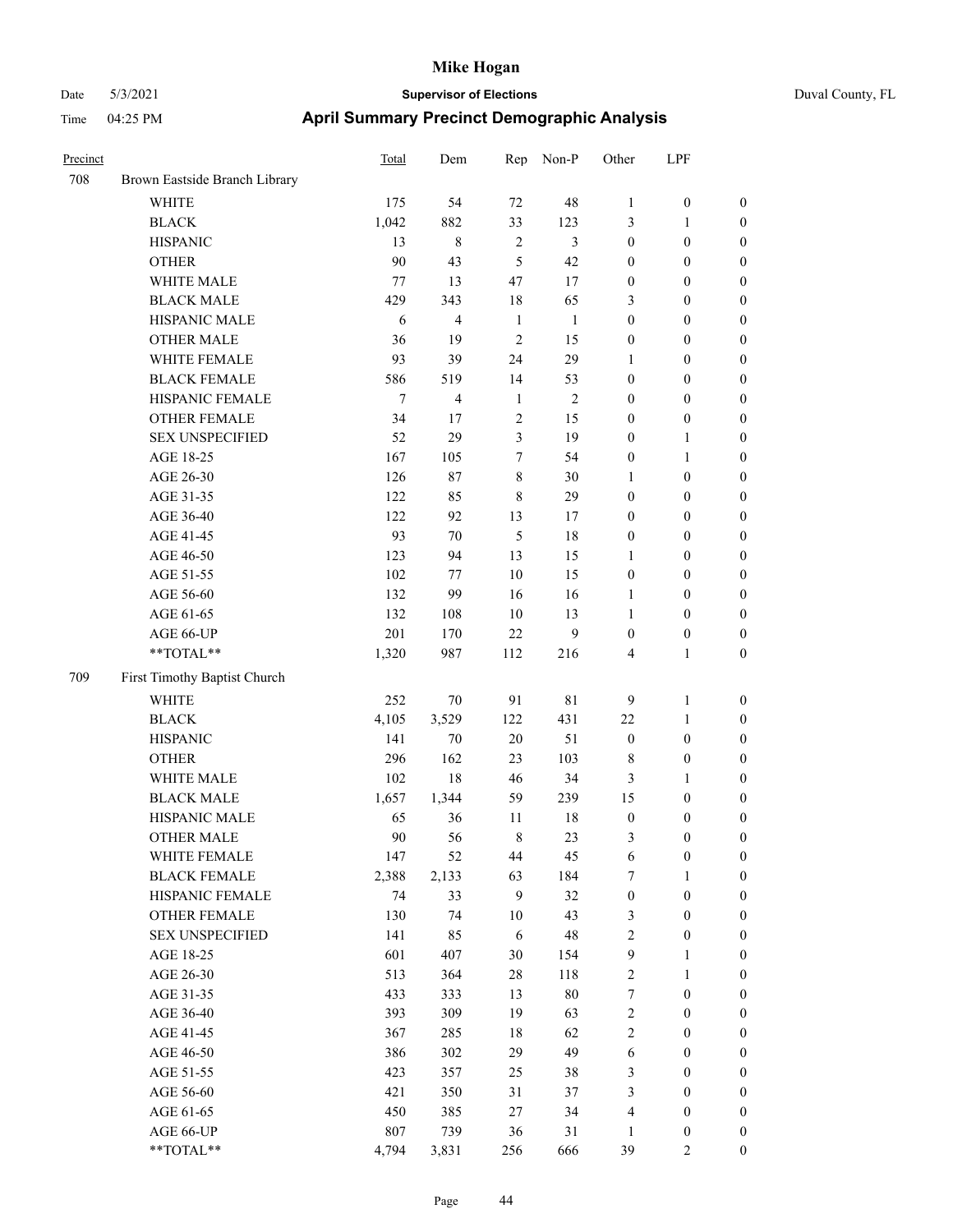| Precinct |                                                   | <b>Total</b>  | Dem     | Rep            | Non-P          | Other            | LPF              |                  |
|----------|---------------------------------------------------|---------------|---------|----------------|----------------|------------------|------------------|------------------|
| 710      | Highlands Regional Library                        |               |         |                |                |                  |                  |                  |
|          | <b>WHITE</b>                                      | 401           | 83      | 205            | 102            | 9                | 2                | $\mathbf{0}$     |
|          | <b>BLACK</b>                                      | 3,403         | 2,940   | 73             | 367            | 22               | 1                | $\boldsymbol{0}$ |
|          | <b>HISPANIC</b>                                   | 112           | 58      | 14             | 39             | 1                | $\boldsymbol{0}$ | $\boldsymbol{0}$ |
|          | <b>OTHER</b>                                      | 264           | 149     | 15             | 99             | $\mathbf{1}$     | $\boldsymbol{0}$ | $\boldsymbol{0}$ |
|          | WHITE MALE                                        | 204           | 39      | 104            | 55             | 5                | 1                | $\boldsymbol{0}$ |
|          | <b>BLACK MALE</b>                                 | 1,378         | 1,135   | 41             | 190            | 12               | $\boldsymbol{0}$ | $\boldsymbol{0}$ |
|          | HISPANIC MALE                                     | 45            | 21      | $\tau$         | 17             | $\boldsymbol{0}$ | $\boldsymbol{0}$ | $\boldsymbol{0}$ |
|          | <b>OTHER MALE</b>                                 | 84            | 43      | 5              | 36             | $\boldsymbol{0}$ | $\boldsymbol{0}$ | $\boldsymbol{0}$ |
|          | WHITE FEMALE                                      | 191           | 43      | 100            | 43             | $\overline{4}$   | 1                | $\boldsymbol{0}$ |
|          | <b>BLACK FEMALE</b>                               | 1,970         | 1,768   | $30\,$         | 161            | 10               | 1                | $\boldsymbol{0}$ |
|          | HISPANIC FEMALE                                   | 59            | 33      | $\tau$         | $18\,$         | $\mathbf{1}$     | $\boldsymbol{0}$ | $\boldsymbol{0}$ |
|          | <b>OTHER FEMALE</b>                               | 121           | $77 \,$ | $\,8\,$        | 35             | $\mathbf{1}$     | $\boldsymbol{0}$ | $\boldsymbol{0}$ |
|          | <b>SEX UNSPECIFIED</b>                            | 128           | $71\,$  | 5              | 52             | $\boldsymbol{0}$ | $\boldsymbol{0}$ | $\boldsymbol{0}$ |
|          | AGE 18-25                                         | 623           | 434     | 31             | 149            | 9                | $\boldsymbol{0}$ | $\boldsymbol{0}$ |
|          | AGE 26-30                                         | 407           | 287     | 25             | 92             | $\overline{2}$   | 1                | $\boldsymbol{0}$ |
|          | AGE 31-35                                         | 359           | 262     | 25             | 69             | 3                | $\boldsymbol{0}$ | $\boldsymbol{0}$ |
|          | AGE 36-40                                         | 354           | 268     | 24             | 57             | $\overline{4}$   | 1                | $\boldsymbol{0}$ |
|          | AGE 41-45                                         | 337           | 260     | 19             | 53             | 5                | $\boldsymbol{0}$ | $\boldsymbol{0}$ |
|          | AGE 46-50                                         | 362           | 285     | 24             | 51             | $\overline{2}$   | $\boldsymbol{0}$ | $\boldsymbol{0}$ |
|          | AGE 51-55                                         | 361           | 297     | 24             | 35             | 5                | $\boldsymbol{0}$ | $\boldsymbol{0}$ |
|          | AGE 56-60                                         | 351           | 286     | 30             | 33             | $\overline{c}$   | $\boldsymbol{0}$ | $\boldsymbol{0}$ |
|          | AGE 61-65                                         | 337           | 287     | 27             | $21\,$         | $\mathbf{1}$     | 1                | $\boldsymbol{0}$ |
|          | AGE 66-UP                                         | 689           | 564     | $78\,$         | 47             | $\boldsymbol{0}$ | $\boldsymbol{0}$ | $\boldsymbol{0}$ |
|          | **TOTAL**                                         | 4,180         | 3,230   | 307            | 607            | 33               | 3                | $\boldsymbol{0}$ |
| 711      | Robert F. Kennedy Community Center, Gymn and Park |               |         |                |                |                  |                  |                  |
|          | <b>WHITE</b>                                      | 108           | 33      | 32             | 39             | 3                | 1                | $\boldsymbol{0}$ |
|          | <b>BLACK</b>                                      | 955           | 816     | 24             | 106            | $\,$ 8 $\,$      | 1                | $\boldsymbol{0}$ |
|          | <b>HISPANIC</b>                                   | 14            | 8       | $\overline{2}$ | $\overline{4}$ | $\boldsymbol{0}$ | $\boldsymbol{0}$ | $\boldsymbol{0}$ |
|          | <b>OTHER</b>                                      | $8\sqrt{1}$   | 48      | $\,8\,$        | 24             | $\mathbf{1}$     | $\boldsymbol{0}$ | $\boldsymbol{0}$ |
|          | WHITE MALE                                        | 45            | 9       | 19             | 15             | $\mathbf{1}$     | 1                | $\boldsymbol{0}$ |
|          | <b>BLACK MALE</b>                                 | 382           | 310     | 13             | 54             | $\overline{4}$   | 1                | $\boldsymbol{0}$ |
|          | HISPANIC MALE                                     | $\mathfrak s$ | 2       | $\mathbf{1}$   | $\sqrt{2}$     | $\boldsymbol{0}$ | $\boldsymbol{0}$ | $\boldsymbol{0}$ |
|          | <b>OTHER MALE</b>                                 | 29            | 11      | 5              | 12             | 1                | $\boldsymbol{0}$ | $\boldsymbol{0}$ |
|          | WHITE FEMALE                                      | 60            | $22\,$  | 12             | 24             | $\sqrt{2}$       | $\boldsymbol{0}$ | $\mathbf{0}$     |
|          | <b>BLACK FEMALE</b>                               | 556           | 490     | $11\,$         | 51             | $\overline{4}$   | $\boldsymbol{0}$ | $\boldsymbol{0}$ |
|          | HISPANIC FEMALE                                   | $\,8\,$       | 5       | $\mathbf{1}$   | $\mathbf{2}$   | $\boldsymbol{0}$ | $\boldsymbol{0}$ | $\boldsymbol{0}$ |
|          | OTHER FEMALE                                      | 34            | $28\,$  | $\overline{2}$ | $\overline{4}$ | $\boldsymbol{0}$ | $\boldsymbol{0}$ | $\boldsymbol{0}$ |
|          | <b>SEX UNSPECIFIED</b>                            | 39            | $28\,$  | $\mathbf{2}$   | 9              | $\boldsymbol{0}$ | $\boldsymbol{0}$ | $\boldsymbol{0}$ |
|          | AGE 18-25                                         | 165           | 123     | 5              | 32             | $\mathfrak{Z}$   | $\mathbf{2}$     | $\boldsymbol{0}$ |
|          | AGE 26-30                                         | 110           | $80\,$  | 7              | 23             | $\boldsymbol{0}$ | $\boldsymbol{0}$ | $\boldsymbol{0}$ |
|          | AGE 31-35                                         | 101           | 73      | 5              | $22\,$         | $\mathbf{1}$     | $\boldsymbol{0}$ | $\boldsymbol{0}$ |
|          | AGE 36-40                                         | 115           | 81      | 9              | 24             | $\mathbf{1}$     | $\boldsymbol{0}$ | $\boldsymbol{0}$ |
|          | AGE 41-45                                         | 97            | 71      | $\overline{4}$ | 21             | $\mathbf{1}$     | $\boldsymbol{0}$ | $\boldsymbol{0}$ |
|          | AGE 46-50                                         | $70\,$        | 52      | 5              | 13             | $\boldsymbol{0}$ | $\boldsymbol{0}$ | $\boldsymbol{0}$ |
|          | AGE 51-55                                         | 105           | 84      | 11             | $10\,$         | $\boldsymbol{0}$ | $\boldsymbol{0}$ | $\boldsymbol{0}$ |
|          | AGE 56-60                                         | 90            | 77      | $\mathfrak{H}$ | 6              | $\overline{2}$   | $\boldsymbol{0}$ | $\boldsymbol{0}$ |
|          | AGE 61-65                                         | 113           | 97      | $\,$ 8 $\,$    | 6              | $\sqrt{2}$       | $\boldsymbol{0}$ | $\boldsymbol{0}$ |
|          | AGE 66-UP                                         | 192           | 167     | $\tau$         | 16             | $\sqrt{2}$       | $\boldsymbol{0}$ | $\boldsymbol{0}$ |
|          | **TOTAL**                                         | 1,158         | 905     | 66             | 173            | 12               | 2                | $\mathbf{0}$     |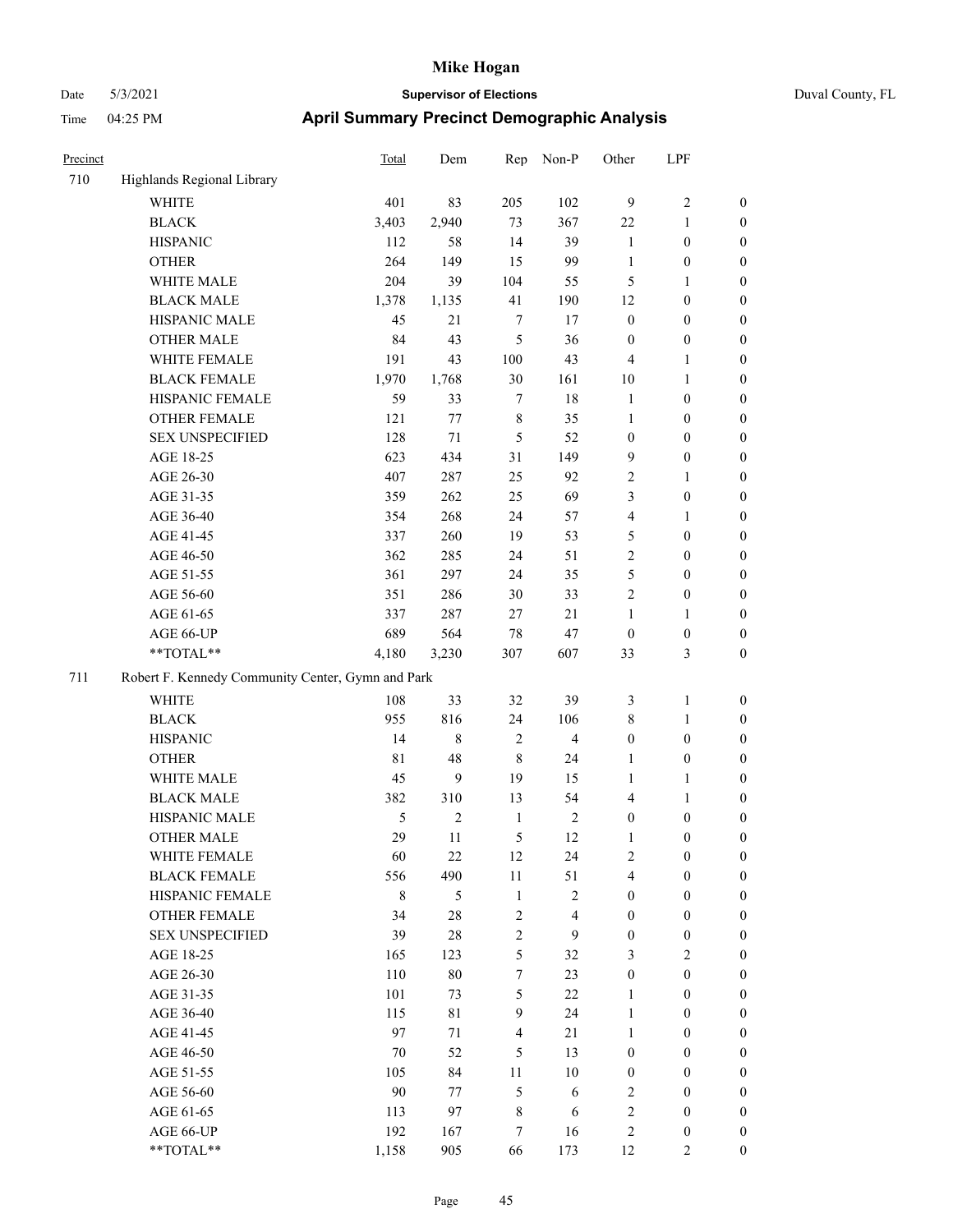| Precinct |                                      | <b>Total</b> | Dem    | Rep            | Non-P       | Other            | LPF                     |                  |
|----------|--------------------------------------|--------------|--------|----------------|-------------|------------------|-------------------------|------------------|
| 712      | Mary Singleton Senior Citizen Center |              |        |                |             |                  |                         |                  |
|          | <b>WHITE</b>                         | 533          | 233    | 158            | 131         | $\tau$           | $\overline{\mathbf{4}}$ | $\boldsymbol{0}$ |
|          | <b>BLACK</b>                         | 1,013        | 862    | 29             | 109         | 12               | $\mathbf{1}$            | $\boldsymbol{0}$ |
|          | <b>HISPANIC</b>                      | 70           | 33     | 12             | 24          | $\mathbf{1}$     | $\boldsymbol{0}$        | $\boldsymbol{0}$ |
|          | <b>OTHER</b>                         | 115          | 51     | 13             | 45          | 4                | $\sqrt{2}$              | $\boldsymbol{0}$ |
|          | WHITE MALE                           | 288          | 112    | 91             | $78\,$      | 3                | $\overline{\mathbf{4}}$ | $\boldsymbol{0}$ |
|          | <b>BLACK MALE</b>                    | 421          | 343    | 16             | 54          | 7                | $\mathbf{1}$            | $\boldsymbol{0}$ |
|          | HISPANIC MALE                        | 28           | 13     | $\overline{4}$ | 10          | $\mathbf{1}$     | $\boldsymbol{0}$        | $\boldsymbol{0}$ |
|          | <b>OTHER MALE</b>                    | 54           | 21     | 8              | 23          | 1                | $\mathbf{1}$            | 0                |
|          | WHITE FEMALE                         | 234          | 116    | 66             | 48          | $\overline{4}$   | $\boldsymbol{0}$        | 0                |
|          | <b>BLACK FEMALE</b>                  | 566          | 500    | 12             | 49          | 5                | $\boldsymbol{0}$        | 0                |
|          | HISPANIC FEMALE                      | 39           | 19     | $\,$ 8 $\,$    | 12          | $\boldsymbol{0}$ | $\boldsymbol{0}$        | $\boldsymbol{0}$ |
|          | OTHER FEMALE                         | 46           | 25     | $\mathfrak{S}$ | 14          | 1                | 1                       | $\boldsymbol{0}$ |
|          | <b>SEX UNSPECIFIED</b>               | 55           | 30     | $\overline{2}$ | 21          | $\overline{c}$   | $\boldsymbol{0}$        | $\boldsymbol{0}$ |
|          | AGE 18-25                            | 154          | 97     | 12             | 42          | $\sqrt{2}$       | $\mathbf{1}$            | $\boldsymbol{0}$ |
|          | AGE 26-30                            | 157          | 110    | 13             | 30          | $\overline{c}$   | $\sqrt{2}$              | $\boldsymbol{0}$ |
|          | AGE 31-35                            | 187          | 116    | 26             | 41          | 4                | $\boldsymbol{0}$        | $\boldsymbol{0}$ |
|          | AGE 36-40                            | 183          | 109    | 22             | 46          | 5                | $\mathbf{1}$            | 0                |
|          | AGE 41-45                            | 139          | 96     | 16             | 24          | 3                | $\boldsymbol{0}$        | 0                |
|          | AGE 46-50                            | 126          | 72     | 23             | 29          | $\mathbf{1}$     | $\mathbf{1}$            | 0                |
|          | AGE 51-55                            | 131          | 85     | 18             | 25          | $\overline{c}$   | $\mathbf{1}$            | 0                |
|          | AGE 56-60                            | 167          | 108    | 35             | $22\,$      | $\sqrt{2}$       | $\boldsymbol{0}$        | $\boldsymbol{0}$ |
|          | AGE 61-65                            | 193          | 142    | 26             | $22\,$      | 3                | $\boldsymbol{0}$        | $\boldsymbol{0}$ |
|          | AGE 66-UP                            | 294          | 244    | 21             | 28          | $\boldsymbol{0}$ | $\mathbf{1}$            | $\boldsymbol{0}$ |
|          | **TOTAL**                            | 1,731        | 1,179  | 212            | 309         | 24               | $\tau$                  | $\boldsymbol{0}$ |
| 713      | First Baptist Church of Jacksonville |              |        |                |             |                  |                         |                  |
|          | WHITE                                | 1,908        | 589    | 810            | 448         | 48               | 13                      | $\boldsymbol{0}$ |
|          | <b>BLACK</b>                         | 1,456        | 1,102  | 87             | 235         | 28               | $\overline{\mathbf{4}}$ | $\boldsymbol{0}$ |
|          | <b>HISPANIC</b>                      | 186          | 79     | 44             | 56          | $\overline{4}$   | 3                       | $\boldsymbol{0}$ |
|          | <b>OTHER</b>                         | 474          | 220    | 91             | 139         | 22               | $\overline{c}$          | $\boldsymbol{0}$ |
|          | WHITE MALE                           | 1,073        | 284    | 477            | 273         | 29               | $10\,$                  | 0                |
|          | <b>BLACK MALE</b>                    | 675          | 480    | 53             | 126         | 12               | $\overline{\mathbf{4}}$ | 0                |
|          | HISPANIC MALE                        | 101          | 35     | 32             | 30          | $\sqrt{2}$       | $\sqrt{2}$              | 0                |
|          | OTHER MALE                           | $207\,$      | 94     | 44             | 59          | 10               | $\overline{0}$          | $\boldsymbol{0}$ |
|          | WHITE FEMALE                         | 807          | 295    | 321            | 169         | 19               | 3                       | $\boldsymbol{0}$ |
|          | <b>BLACK FEMALE</b>                  | 754          | 600    | 33             | 107         | 14               | $\boldsymbol{0}$        | 0                |
|          | HISPANIC FEMALE                      | 82           | $44\,$ | 11             | 24          | $\sqrt{2}$       | $\mathbf{1}$            | 0                |
|          | <b>OTHER FEMALE</b>                  | 195          | 106    | 34             | 43          | 10               | $\sqrt{2}$              | 0                |
|          | <b>SEX UNSPECIFIED</b>               | 130          | 52     | 27             | 47          | $\overline{4}$   | $\boldsymbol{0}$        | 0                |
|          | AGE 18-25                            | 262          | 133    | 55             | 65          | 6                | $\mathfrak{Z}$          | 0                |
|          | AGE 26-30                            | 433          | 201    | 91             | 125         | $\overline{9}$   | $\boldsymbol{7}$        | 0                |
|          | AGE 31-35                            | 460          | 208    | 94             | 137         | 17               | $\overline{4}$          | 0                |
|          | AGE 36-40                            | 433          | 197    | 109            | 114         | $10\,$           | $\mathfrak{Z}$          | 0                |
|          | AGE 41-45                            | 381          | 150    | 123            | 95          | 11               | $\sqrt{2}$              | 0                |
|          | AGE 46-50                            | 401          | 153    | 136            | 97          | 13               | $\sqrt{2}$              | 0                |
|          | AGE 51-55                            | 336          | 158    | 107            | 60          | $11\,$           | $\boldsymbol{0}$        | 0                |
|          | AGE 56-60                            | 299          | 146    | 89             | 57          | 7                | $\boldsymbol{0}$        | 0                |
|          | AGE 61-65                            | 275          | 160    | 60             | $\sqrt{48}$ | 6                | $\mathbf{1}$            | 0                |
|          | AGE 66-UP                            | 744          | 484    | 168            | $80\,$      | 12               | $\boldsymbol{0}$        | 0                |
|          | $**TOTAL**$                          | 4,024        | 1,990  | 1,032          | 878         | 102              | $22\,$                  | $\boldsymbol{0}$ |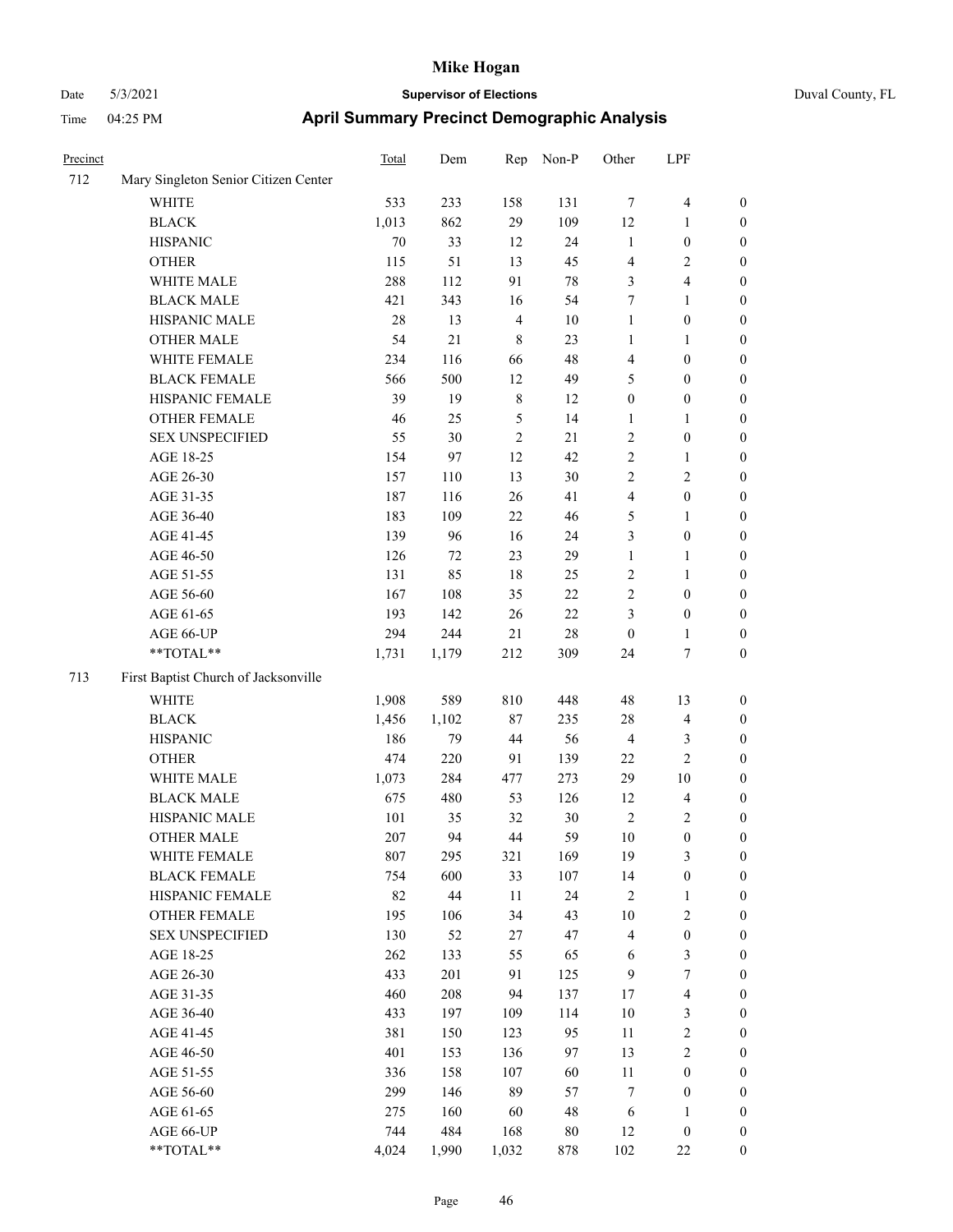# Date 5/3/2021 **Supervisor of Elections** Duval County, FL Time 04:25 PM **April Summary Precinct Demographic Analysis**

| Precinct |                                  | Total | Dem            | Rep              | Non-P      | Other            | LPF                     |                  |
|----------|----------------------------------|-------|----------------|------------------|------------|------------------|-------------------------|------------------|
| 714      | Grace Baptist Church             |       |                |                  |            |                  |                         |                  |
|          | <b>WHITE</b>                     | 263   | 105            | 76               | $72\,$     | 8                | $\sqrt{2}$              | $\boldsymbol{0}$ |
|          | <b>BLACK</b>                     | 1,598 | 1,348          | 47               | 193        | 8                | $\overline{2}$          | $\boldsymbol{0}$ |
|          | <b>HISPANIC</b>                  | 47    | 24             | $\overline{4}$   | 17         | 2                | $\boldsymbol{0}$        | $\boldsymbol{0}$ |
|          | <b>OTHER</b>                     | 140   | 74             | 10               | 54         | 2                | $\boldsymbol{0}$        | $\boldsymbol{0}$ |
|          | WHITE MALE                       | 136   | 45             | 48               | 37         | 4                | $\sqrt{2}$              | $\boldsymbol{0}$ |
|          | <b>BLACK MALE</b>                | 649   | 517            | 24               | 101        | 5                | $\sqrt{2}$              | $\boldsymbol{0}$ |
|          | HISPANIC MALE                    | 20    | 6              | 3                | $10\,$     | $\mathbf{1}$     | $\boldsymbol{0}$        | $\boldsymbol{0}$ |
|          | <b>OTHER MALE</b>                | 45    | 21             | $\mathfrak{H}$   | 18         | $\mathbf{1}$     | $\boldsymbol{0}$        | $\boldsymbol{0}$ |
|          | WHITE FEMALE                     | 119   | 56             | 25               | 34         | 4                | $\boldsymbol{0}$        | $\boldsymbol{0}$ |
|          | <b>BLACK FEMALE</b>              | 915   | 809            | 23               | $80\,$     | 3                | $\boldsymbol{0}$        | 0                |
|          | HISPANIC FEMALE                  | 26    | 17             | $\mathbf{1}$     | $\tau$     | $\mathbf{1}$     | $\boldsymbol{0}$        | $\boldsymbol{0}$ |
|          | OTHER FEMALE                     | 62    | 37             | $\overline{4}$   | $21\,$     | $\boldsymbol{0}$ | $\boldsymbol{0}$        | $\boldsymbol{0}$ |
|          | <b>SEX UNSPECIFIED</b>           | 76    | 43             | $\overline{4}$   | 28         | $\mathbf{1}$     | $\boldsymbol{0}$        | $\boldsymbol{0}$ |
|          | AGE 18-25                        | 244   | 156            | 14               | 70         | 4                | $\boldsymbol{0}$        | $\boldsymbol{0}$ |
|          | AGE 26-30                        | 189   | 133            | 11               | 42         | 3                | $\boldsymbol{0}$        | $\boldsymbol{0}$ |
|          | AGE 31-35                        | 181   | 123            | 14               | 41         | $\sqrt{2}$       | $\mathbf{1}$            | $\boldsymbol{0}$ |
|          | AGE 36-40                        | 208   | 146            | $11\,$           | 48         | $\overline{c}$   | $\mathbf{1}$            | $\boldsymbol{0}$ |
|          | AGE 41-45                        | 174   | 134            | 12               | 25         | $\mathfrak{Z}$   | $\boldsymbol{0}$        | $\boldsymbol{0}$ |
|          | AGE 46-50                        | 146   | 110            | 11               | 23         | $\overline{c}$   | $\boldsymbol{0}$        | $\boldsymbol{0}$ |
|          | AGE 51-55                        | 169   | 130            | 15               | 24         | $\boldsymbol{0}$ | $\boldsymbol{0}$        | 0                |
|          | AGE 56-60                        | 202   | 161            | 12               | 25         | $\overline{c}$   | $\sqrt{2}$              | $\boldsymbol{0}$ |
|          | AGE 61-65                        | 199   | 166            | 12               | 19         | $\mathbf{2}$     | $\boldsymbol{0}$        | $\boldsymbol{0}$ |
|          | AGE 66-UP                        | 336   | 292            | 25               | 19         | $\boldsymbol{0}$ | $\boldsymbol{0}$        | $\boldsymbol{0}$ |
|          | **TOTAL**                        | 2,048 | 1,551          | 137              | 336        | $20\,$           | $\overline{\mathbf{4}}$ | $\boldsymbol{0}$ |
| 801      | North Jacksonville Church of God |       |                |                  |            |                  |                         |                  |
|          | <b>WHITE</b>                     | 346   | 95             | 185              | 56         | 7                | $\mathfrak{Z}$          | $\boldsymbol{0}$ |
|          | <b>BLACK</b>                     | 1,810 | 1,556          | 55               | 187        | $\overline{9}$   | $\mathfrak{Z}$          | $\boldsymbol{0}$ |
|          | <b>HISPANIC</b>                  | 24    | 11             | $\sqrt{5}$       | $\,8\,$    | $\boldsymbol{0}$ | $\boldsymbol{0}$        | $\boldsymbol{0}$ |
|          | <b>OTHER</b>                     | 141   | 73             | $10\,$           | 57         | $\mathbf{1}$     | $\boldsymbol{0}$        | $\boldsymbol{0}$ |
|          | WHITE MALE                       | 168   | 42             | 91               | 29         | 4                | $\sqrt{2}$              | $\boldsymbol{0}$ |
|          | <b>BLACK MALE</b>                | 724   | 581            | $30\,$           | 108        | 4                | $\mathbf{1}$            | $\boldsymbol{0}$ |
|          | HISPANIC MALE                    | 11    | $\overline{4}$ | 5                | $\sqrt{2}$ | $\boldsymbol{0}$ | $\boldsymbol{0}$        | 0                |
|          | <b>OTHER MALE</b>                | 42    | 21             | $\overline{4}$   | $17\,$     | $\boldsymbol{0}$ | $\boldsymbol{0}$        | $\boldsymbol{0}$ |
|          | WHITE FEMALE                     | 172   | 52             | 91               | 25         | 3                | $\mathbf{1}$            | $\boldsymbol{0}$ |
|          | <b>BLACK FEMALE</b>              | 1,046 | 945            | 24               | $70\,$     | 5                | $\sqrt{2}$              | $\overline{0}$   |
|          | HISPANIC FEMALE                  | 12    | 6              | $\boldsymbol{0}$ | 6          | $\boldsymbol{0}$ | $\boldsymbol{0}$        | $\overline{0}$   |
|          | <b>OTHER FEMALE</b>              | 54    | 35             | $\overline{4}$   | 15         | $\boldsymbol{0}$ | $\boldsymbol{0}$        | $\overline{0}$   |
|          | <b>SEX UNSPECIFIED</b>           | 92    | 49             | 6                | 36         | $\mathbf{1}$     | $\boldsymbol{0}$        | $\theta$         |
|          | AGE 18-25                        | 278   | 186            | $\mathbf{9}$     | 77         | 3                | $\mathfrak{Z}$          | 0                |
|          | AGE 26-30                        | 188   | 135            | 11               | 41         | $\boldsymbol{0}$ | $\mathbf{1}$            | 0                |
|          | AGE 31-35                        | 228   | 169            | 14               | 43         | $\sqrt{2}$       | $\boldsymbol{0}$        | 0                |
|          | AGE 36-40                        | 187   | 140            | 17               | 27         | 3                | $\boldsymbol{0}$        | 0                |
|          | AGE 41-45                        | 172   | 129            | 22               | 19         | $\sqrt{2}$       | $\boldsymbol{0}$        | 0                |
|          | AGE 46-50                        | 151   | 111            | 15               | 23         | $\sqrt{2}$       | $\boldsymbol{0}$        | $\overline{0}$   |
|          | AGE 51-55                        | 185   | 133            | 31               | 17         | $\sqrt{2}$       | $\sqrt{2}$              | $\boldsymbol{0}$ |
|          | AGE 56-60                        | 198   | 149            | 26               | 23         | $\boldsymbol{0}$ | $\boldsymbol{0}$        | $\overline{0}$   |
|          | AGE 61-65                        | 254   | 209            | 23               | 20         | 2                | $\boldsymbol{0}$        | $\boldsymbol{0}$ |
|          | AGE 66-UP                        | 480   | 374            | 87               | 18         | $\mathbf{1}$     | $\boldsymbol{0}$        | $\boldsymbol{0}$ |
|          |                                  |       |                |                  |            |                  |                         |                  |

\*\*TOTAL\*\* 2,321 1,735 255 308 17 6 0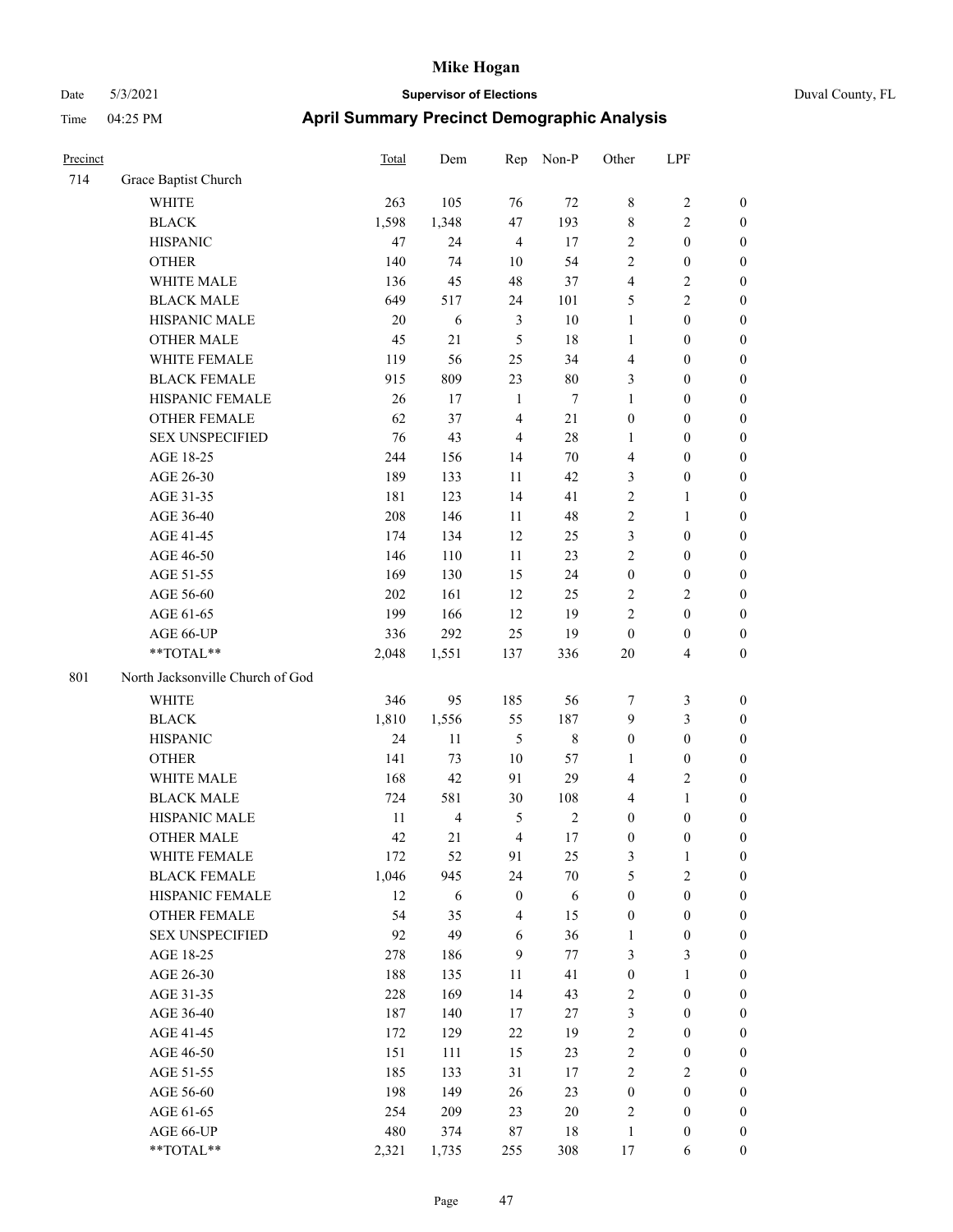| Duval County, FI |  |
|------------------|--|

| Precinct |                                                             | <b>Total</b> | Dem            | Rep              | Non-P      | Other                   | LPF                     |                  |
|----------|-------------------------------------------------------------|--------------|----------------|------------------|------------|-------------------------|-------------------------|------------------|
| 802      | St Paul Missionary Baptist Church                           |              |                |                  |            |                         |                         |                  |
|          | WHITE                                                       | 94           | 42             | 25               | 26         | 1                       | $\boldsymbol{0}$        | $\boldsymbol{0}$ |
|          | <b>BLACK</b>                                                | 2,408        | 2,125          | 42               | 229        | 10                      | $\overline{c}$          | $\boldsymbol{0}$ |
|          | <b>HISPANIC</b>                                             | 19           | 7              | 3                | 9          | $\boldsymbol{0}$        | $\boldsymbol{0}$        | $\boldsymbol{0}$ |
|          | <b>OTHER</b>                                                | 112          | 60             | 5                | 45         | 2                       | $\boldsymbol{0}$        | $\boldsymbol{0}$ |
|          | WHITE MALE                                                  | 40           | 14             | 12               | 13         | $\mathbf{1}$            | $\boldsymbol{0}$        | $\boldsymbol{0}$ |
|          | <b>BLACK MALE</b>                                           | 974          | 825            | 23               | 119        | 7                       | $\boldsymbol{0}$        | $\boldsymbol{0}$ |
|          | HISPANIC MALE                                               | $\tau$       | $\overline{c}$ | $\sqrt{2}$       | 3          | $\boldsymbol{0}$        | $\boldsymbol{0}$        | $\boldsymbol{0}$ |
|          | <b>OTHER MALE</b>                                           | 38           | $20\,$         | 3                | 15         | $\boldsymbol{0}$        | $\boldsymbol{0}$        | $\boldsymbol{0}$ |
|          | WHITE FEMALE                                                | 53           | 27             | 13               | 13         | $\boldsymbol{0}$        | $\boldsymbol{0}$        | $\boldsymbol{0}$ |
|          | <b>BLACK FEMALE</b>                                         | 1,396        | 1,269          | 19               | 103        | 3                       | $\sqrt{2}$              | $\boldsymbol{0}$ |
|          | HISPANIC FEMALE                                             | 12           | 5              | $\mathbf{1}$     | $\sqrt{6}$ | $\boldsymbol{0}$        | $\boldsymbol{0}$        | 0                |
|          | OTHER FEMALE                                                | 45           | 26             | $\overline{2}$   | 15         | 2                       | $\boldsymbol{0}$        | 0                |
|          | <b>SEX UNSPECIFIED</b>                                      | 68           | 46             | $\boldsymbol{0}$ | 22         | $\boldsymbol{0}$        | $\boldsymbol{0}$        | $\boldsymbol{0}$ |
|          | AGE 18-25                                                   | 295          | 200            | $\tau$           | 85         | 3                       | $\boldsymbol{0}$        | $\boldsymbol{0}$ |
|          | AGE 26-30                                                   | 196          | 142            | 6                | 46         | $\overline{c}$          | $\boldsymbol{0}$        | $\boldsymbol{0}$ |
|          | AGE 31-35                                                   | 188          | 152            | 10               | 26         | $\boldsymbol{0}$        | $\boldsymbol{0}$        | $\boldsymbol{0}$ |
|          | AGE 36-40                                                   | 186          | 157            | 5                | 24         | $\boldsymbol{0}$        | $\boldsymbol{0}$        | $\boldsymbol{0}$ |
|          | AGE 41-45                                                   | 205          | 165            | $\mathbf{9}$     | 26         | 4                       | $\mathbf{1}$            | $\boldsymbol{0}$ |
|          | AGE 46-50                                                   | 207          | 174            | 6                | 25         | $\overline{c}$          | $\boldsymbol{0}$        | $\boldsymbol{0}$ |
|          | AGE 51-55                                                   | 201          | 179            | 7                | 15         | $\boldsymbol{0}$        | $\boldsymbol{0}$        | 0                |
|          | AGE 56-60                                                   | 221          | 188            | 5                | 27         | 1                       | $\boldsymbol{0}$        | 0                |
|          | AGE 61-65                                                   | 205          | 187            | 6                | 12         | $\boldsymbol{0}$        | $\boldsymbol{0}$        | 0                |
|          | AGE 66-UP                                                   | 729          | 690            | 14               | 23         | $\mathbf{1}$            | $\mathbf{1}$            | $\boldsymbol{0}$ |
|          | $\mathrm{*}\mathrm{*} \mathrm{TOTAL} \mathrm{*} \mathrm{*}$ | 2,633        | 2,234          | 75               | 309        | 13                      | $\mathbf{2}$            | $\boldsymbol{0}$ |
| 803      | New Life Community Church                                   |              |                |                  |            |                         |                         |                  |
|          | <b>WHITE</b>                                                | 840          | 214            | 432              | 174        | 14                      | 6                       | $\boldsymbol{0}$ |
|          | <b>BLACK</b>                                                | 3,595        | 3,113          | 98               | 352        | 27                      | 5                       | $\boldsymbol{0}$ |
|          | <b>HISPANIC</b>                                             | 114          | 45             | 36               | 32         | $\mathbf{1}$            | $\boldsymbol{0}$        | $\boldsymbol{0}$ |
|          | <b>OTHER</b>                                                | 284          | 144            | 29               | 102        | 6                       | 3                       | $\boldsymbol{0}$ |
|          | WHITE MALE                                                  | 379          | 75             | 202              | 92         | 6                       | $\overline{\mathbf{4}}$ | $\boldsymbol{0}$ |
|          | <b>BLACK MALE</b>                                           | 1,358        | 1,105          | 54               | 174        | 22                      | $\mathfrak{Z}$          | $\boldsymbol{0}$ |
|          | HISPANIC MALE                                               | 54           | $20\,$         | 18               | 16         | $\boldsymbol{0}$        | $\boldsymbol{0}$        | $\boldsymbol{0}$ |
|          | <b>OTHER MALE</b>                                           | 91           | 46             | 15               | 27         | $\overline{\mathbf{c}}$ | 1                       | $\boldsymbol{0}$ |
|          | WHITE FEMALE                                                | 447          | 137            | 225              | 75         | 8                       | $\overline{c}$          | 0                |
|          | <b>BLACK FEMALE</b>                                         | 2,177        | 1,957          | 43               | 170        | 5                       | $\sqrt{2}$              | 0                |
|          | HISPANIC FEMALE                                             | 58           | 25             | 16               | 16         | $\mathbf{1}$            | $\boldsymbol{0}$        | $\boldsymbol{0}$ |
|          | <b>OTHER FEMALE</b>                                         | 111          | 64             | $\,$ 8 $\,$      | 35         | $\boldsymbol{2}$        | $\sqrt{2}$              | 0                |
|          | <b>SEX UNSPECIFIED</b>                                      | 158          | 87             | 14               | 55         | 2                       | $\boldsymbol{0}$        | 0                |
|          | AGE 18-25                                                   | 585          | 401            | 33               | 137        | 13                      | $\mathbf{1}$            | 0                |
|          | AGE 26-30                                                   | 396          | 267            | 35               | 85         | $\overline{4}$          | $\mathfrak{S}$          | 0                |
|          | AGE 31-35                                                   | 456          | 316            | 40               | 92         | 6                       | $\sqrt{2}$              | 0                |
|          | AGE 36-40                                                   | 419          | 303            | 39               | 70         | 4                       | $\mathfrak{Z}$          | 0                |
|          | AGE 41-45                                                   | 400          | 295            | 43               | 59         | 3                       | $\boldsymbol{0}$        | 0                |
|          | AGE 46-50                                                   | 415          | 324            | 45               | 42         | $\sqrt{2}$              | $\sqrt{2}$              | 0                |
|          | AGE 51-55                                                   | 416          | 304            | 54               | 52         | $\mathfrak s$           | $\mathbf{1}$            | $\boldsymbol{0}$ |
|          | AGE 56-60                                                   | 454          | 344            | 67               | $40\,$     | 3                       | $\boldsymbol{0}$        | $\boldsymbol{0}$ |
|          | AGE 61-65                                                   | 418          | 306            | 73               | 37         | 2                       | $\boldsymbol{0}$        | $\overline{0}$   |
|          | AGE 66-UP                                                   | 874          | 656            | 166              | 46         | 6                       | $\boldsymbol{0}$        | 0                |
|          | **TOTAL**                                                   | 4,833        | 3,516          | 595              | 660        | 48                      | 14                      | $\overline{0}$   |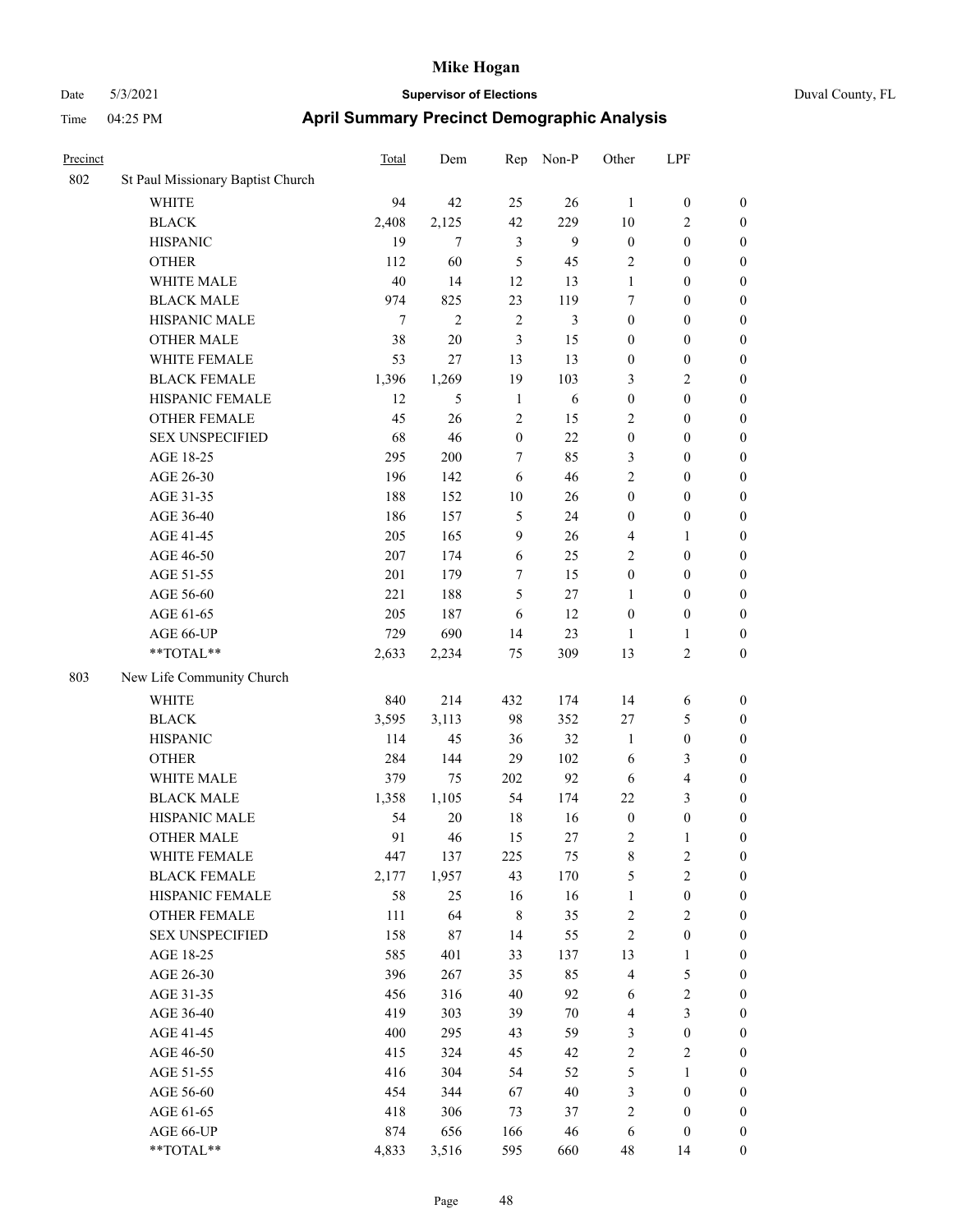| Duval County, FL |  |
|------------------|--|
|                  |  |

| Precinct |                                                             | <b>Total</b> | Dem            |                | Rep Non-P        | Other            | LPF              |                  |
|----------|-------------------------------------------------------------|--------------|----------------|----------------|------------------|------------------|------------------|------------------|
| 804      | Universal Church                                            |              |                |                |                  |                  |                  |                  |
|          | <b>WHITE</b>                                                | 968          | 260            | 485            | 199              | 18               | 6                | $\boldsymbol{0}$ |
|          | <b>BLACK</b>                                                | 1,448        | 1,202          | $46\,$         | 189              | $11\,$           | $\boldsymbol{0}$ | $\boldsymbol{0}$ |
|          | <b>HISPANIC</b>                                             | 70           | 23             | 18             | $28\,$           | $\boldsymbol{0}$ | $\mathbf{1}$     | $\boldsymbol{0}$ |
|          | <b>OTHER</b>                                                | 181          | $70\,$         | 34             | 77               | $\boldsymbol{0}$ | $\boldsymbol{0}$ | $\boldsymbol{0}$ |
|          | WHITE MALE                                                  | 434          | 102            | 237            | 84               | $\overline{9}$   | $\sqrt{2}$       | $\boldsymbol{0}$ |
|          | <b>BLACK MALE</b>                                           | 556          | 433            | 25             | 92               | 6                | $\boldsymbol{0}$ | $\boldsymbol{0}$ |
|          | HISPANIC MALE                                               | 37           | $\overline{9}$ | $10\,$         | 17               | $\boldsymbol{0}$ | $\mathbf{1}$     | $\boldsymbol{0}$ |
|          | <b>OTHER MALE</b>                                           | 63           | 24             | 11             | $28\,$           | $\boldsymbol{0}$ | $\boldsymbol{0}$ | $\boldsymbol{0}$ |
|          | WHITE FEMALE                                                | 526          | 156            | 244            | 113              | $\overline{9}$   | $\overline{4}$   | $\boldsymbol{0}$ |
|          | <b>BLACK FEMALE</b>                                         | 868          | 750            | 19             | 94               | 5                | $\boldsymbol{0}$ | 0                |
|          | HISPANIC FEMALE                                             | 32           | 14             | $\tau$         | 11               | $\boldsymbol{0}$ | $\boldsymbol{0}$ | 0                |
|          | OTHER FEMALE                                                | 70           | 33             | $18\,$         | 19               | $\boldsymbol{0}$ | $\boldsymbol{0}$ | $\boldsymbol{0}$ |
|          | <b>SEX UNSPECIFIED</b>                                      | $8\sqrt{1}$  | 34             | 12             | 35               | $\boldsymbol{0}$ | $\boldsymbol{0}$ | $\boldsymbol{0}$ |
|          | AGE 18-25                                                   | 278          | 144            | 41             | 86               | 5                | $\sqrt{2}$       | $\boldsymbol{0}$ |
|          | AGE 26-30                                                   | 255          | 139            | 44             | 67               | 5                | $\boldsymbol{0}$ | $\boldsymbol{0}$ |
|          | AGE 31-35                                                   | 249          | 147            | 36             | 62               | 2                | $\sqrt{2}$       | $\boldsymbol{0}$ |
|          | AGE 36-40                                                   | 213          | 122            | 38             | 49               | 4                | $\boldsymbol{0}$ | $\boldsymbol{0}$ |
|          | AGE 41-45                                                   | 179          | 94             | 37             | 41               | 6                | $\mathbf{1}$     | $\boldsymbol{0}$ |
|          | AGE 46-50                                                   | 180          | 108            | 37             | 33               | 1                | $\mathbf{1}$     | $\boldsymbol{0}$ |
|          | AGE 51-55                                                   | 229          | 144            | 47             | 35               | 3                | $\boldsymbol{0}$ | 0                |
|          | AGE 56-60                                                   | 307          | 192            | 77             | 36               | $\overline{c}$   | $\boldsymbol{0}$ | 0                |
|          | AGE 61-65                                                   | 273          | 164            | 69             | 38               | $\mathbf{1}$     | $\mathbf{1}$     | $\boldsymbol{0}$ |
|          | AGE 66-UP                                                   | 504          | 301            | 157            | 46               | $\boldsymbol{0}$ | $\boldsymbol{0}$ | $\boldsymbol{0}$ |
|          | **TOTAL**                                                   | 2,667        | 1,555          | 583            | 493              | 29               | $\tau$           | $\boldsymbol{0}$ |
| 805      | Riverview Senior Center                                     |              |                |                |                  |                  |                  |                  |
|          | WHITE                                                       | 630          | 162            | 301            | 157              | 7                | $\mathfrak{Z}$   | $\boldsymbol{0}$ |
|          | <b>BLACK</b>                                                | 1,894        | 1,579          | 61             | 245              | $\,$ 8 $\,$      | $\mathbf{1}$     | $\boldsymbol{0}$ |
|          | <b>HISPANIC</b>                                             | 56           | 22             | 10             | 21               | $\overline{c}$   | $\mathbf{1}$     | $\boldsymbol{0}$ |
|          | <b>OTHER</b>                                                | 163          | 78             | 20             | 64               | $\mathbf{1}$     | $\boldsymbol{0}$ | $\boldsymbol{0}$ |
|          | WHITE MALE                                                  | 293          | 67             | 148            | 73               | 3                | $\sqrt{2}$       | $\boldsymbol{0}$ |
|          | <b>BLACK MALE</b>                                           | 748          | 594            | 28             | 121              | 5                | $\boldsymbol{0}$ | $\boldsymbol{0}$ |
|          | HISPANIC MALE                                               | 28           | 11             | 6              | 10               | $\mathbf{1}$     | $\boldsymbol{0}$ | 0                |
|          | <b>OTHER MALE</b>                                           | 59           | 29             | 9              | 20               | 1                | $\boldsymbol{0}$ | $\boldsymbol{0}$ |
|          | WHITE FEMALE                                                | 322          | 88             | 147            | 82               | $\overline{4}$   | $\mathbf{1}$     | $\boldsymbol{0}$ |
|          | <b>BLACK FEMALE</b>                                         | 1,112        | 960            | 33             | 115              | 3                | $\mathbf{1}$     | $\boldsymbol{0}$ |
|          | HISPANIC FEMALE                                             | 25           | 11             | $\mathfrak{Z}$ | $\boldsymbol{9}$ | $\mathbf{1}$     | $\mathbf{1}$     | $\boldsymbol{0}$ |
|          | <b>OTHER FEMALE</b>                                         | 64           | 37             | 9              | 18               | $\boldsymbol{0}$ | $\boldsymbol{0}$ | 0                |
|          | <b>SEX UNSPECIFIED</b>                                      | 92           | $44\,$         | $\mathbf{9}$   | 39               | $\boldsymbol{0}$ | $\boldsymbol{0}$ | 0                |
|          | AGE 18-25                                                   | 354          | 216            | 31             | 101              | 4                | $\overline{2}$   | 0                |
|          | AGE 26-30                                                   | 269          | 153            | 32             | 81               | $\sqrt{2}$       | $\mathbf{1}$     | 0                |
|          | AGE 31-35                                                   | 243          | 164            | $18\,$         | 58               | $\sqrt{2}$       | $\mathbf{1}$     | 0                |
|          | AGE 36-40                                                   | 254          | 173            | 34             | 45               | $\sqrt{2}$       | $\boldsymbol{0}$ | 0                |
|          | AGE 41-45                                                   | 206          | 141            | 19             | 43               | $\sqrt{2}$       | $\mathbf{1}$     | 0                |
|          | AGE 46-50                                                   | 206          | 139            | 26             | $40\,$           | $\mathbf{1}$     | $\boldsymbol{0}$ | $\boldsymbol{0}$ |
|          | AGE 51-55                                                   | 214          | 149            | 35             | 30               | $\boldsymbol{0}$ | $\boldsymbol{0}$ | $\boldsymbol{0}$ |
|          | AGE 56-60                                                   | 234          | 152            | 45             | 34               | 3                | $\boldsymbol{0}$ | $\overline{0}$   |
|          | AGE 61-65                                                   | 263          | 188            | 47             | 27               | $\mathbf{1}$     | $\boldsymbol{0}$ | 0                |
|          | AGE 66-UP                                                   | 500          | 366            | 105            | $28\,$           | $\mathbf{1}$     | $\boldsymbol{0}$ | $\boldsymbol{0}$ |
|          | $\mathrm{*}\mathrm{*} \mathrm{TOTAL} \mathrm{*} \mathrm{*}$ | 2,743        | 1,841          | 392            | 487              | $18\,$           | $\mathfrak{S}$   | $\boldsymbol{0}$ |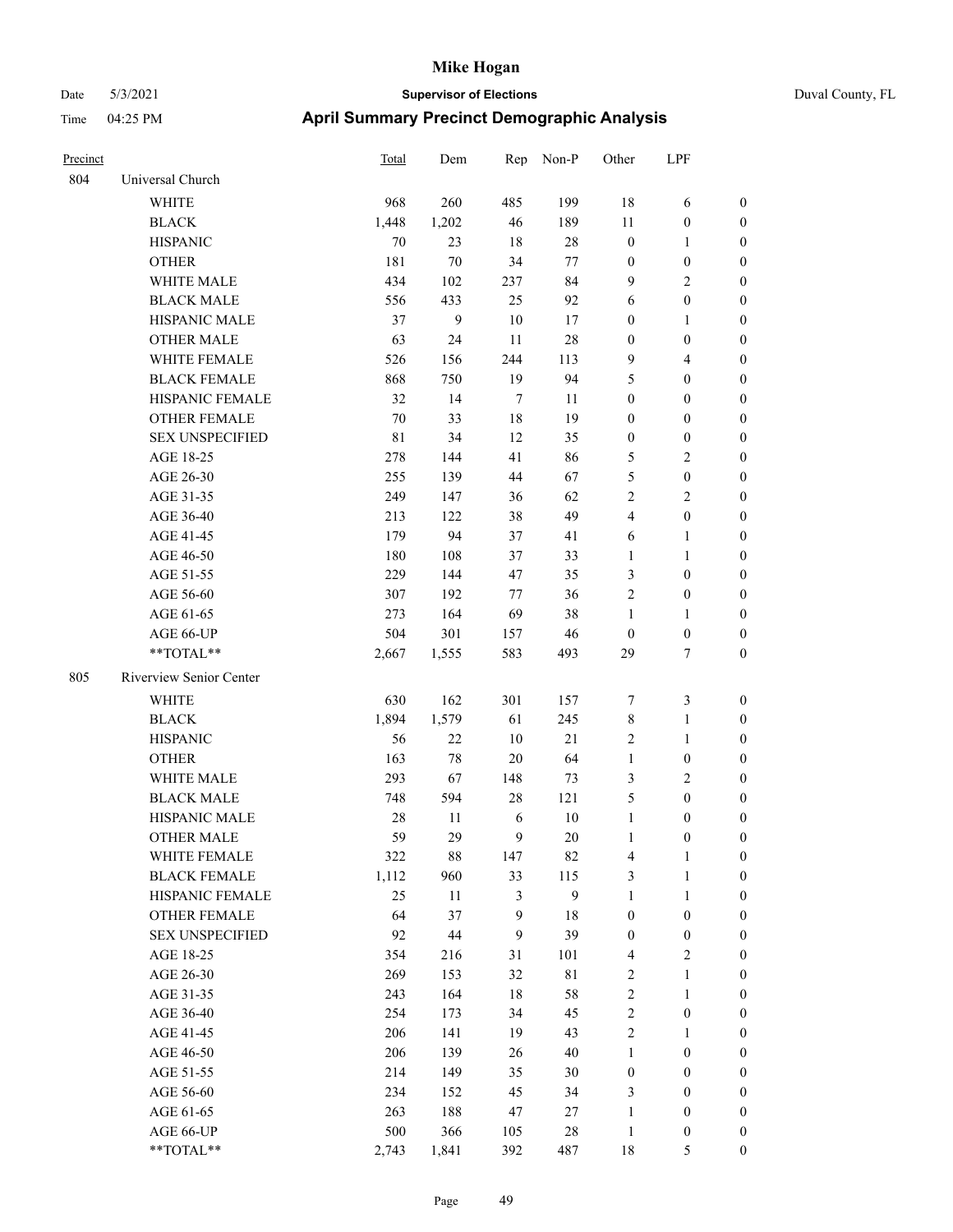# Date 5/3/2021 **Supervisor of Elections** Duval County, FL Time 04:25 PM **April Summary Precinct Demographic Analysis**

| Precinct |                                   | Total          | Dem              | Rep                     | Non-P            | Other            | LPF              |                  |
|----------|-----------------------------------|----------------|------------------|-------------------------|------------------|------------------|------------------|------------------|
| 806      | Clanzel T. Brown Community Center |                |                  |                         |                  |                  |                  |                  |
|          | <b>WHITE</b>                      | 21             | $\,$ 8 $\,$      | 9                       | $\overline{4}$   | $\boldsymbol{0}$ | $\boldsymbol{0}$ | $\boldsymbol{0}$ |
|          | <b>BLACK</b>                      | 768            | 660              | $20\,$                  | 85               | 3                | $\boldsymbol{0}$ | $\boldsymbol{0}$ |
|          | <b>HISPANIC</b>                   | 3              | $\mathbf{1}$     | $\mathbf{1}$            | -1               | $\boldsymbol{0}$ | $\boldsymbol{0}$ | $\boldsymbol{0}$ |
|          | <b>OTHER</b>                      | 66             | 39               | $\overline{c}$          | 25               | $\boldsymbol{0}$ | $\boldsymbol{0}$ | $\boldsymbol{0}$ |
|          | WHITE MALE                        | 5              | 3                | $\mathbf{1}$            | -1               | $\boldsymbol{0}$ | $\boldsymbol{0}$ | $\boldsymbol{0}$ |
|          | <b>BLACK MALE</b>                 | 302            | 258              | 8                       | 34               | $\mathfrak{2}$   | $\boldsymbol{0}$ | $\boldsymbol{0}$ |
|          | HISPANIC MALE                     | $\mathbf{1}$   | $\boldsymbol{0}$ | 1                       | $\boldsymbol{0}$ | $\boldsymbol{0}$ | $\boldsymbol{0}$ | $\boldsymbol{0}$ |
|          | <b>OTHER MALE</b>                 | 19             | 10               | $\overline{c}$          | $\tau$           | $\boldsymbol{0}$ | $\boldsymbol{0}$ | $\boldsymbol{0}$ |
|          | WHITE FEMALE                      | 16             | 5                | 8                       | 3                | $\boldsymbol{0}$ | $\boldsymbol{0}$ | $\boldsymbol{0}$ |
|          | <b>BLACK FEMALE</b>               | 450            | 388              | 12                      | 49               | 1                | $\boldsymbol{0}$ | $\boldsymbol{0}$ |
|          | HISPANIC FEMALE                   | $\mathfrak{2}$ | 1                | $\boldsymbol{0}$        | $\mathbf{1}$     | $\boldsymbol{0}$ | $\boldsymbol{0}$ | $\boldsymbol{0}$ |
|          | <b>OTHER FEMALE</b>               | 28             | 21               | $\boldsymbol{0}$        | $\tau$           | $\boldsymbol{0}$ | $\boldsymbol{0}$ | $\boldsymbol{0}$ |
|          | <b>SEX UNSPECIFIED</b>            | 35             | 22               | $\boldsymbol{0}$        | 13               | $\boldsymbol{0}$ | $\boldsymbol{0}$ | $\boldsymbol{0}$ |
|          | AGE 18-25                         | 115            | 73               | $\mathfrak{S}$          | 36               | $\mathbf{1}$     | $\boldsymbol{0}$ | $\boldsymbol{0}$ |
|          | AGE 26-30                         | 86             | 61               | 5                       | 20               | $\boldsymbol{0}$ | $\boldsymbol{0}$ | $\boldsymbol{0}$ |
|          | AGE 31-35                         | 71             | 55               | 3                       | 12               | 1                | $\boldsymbol{0}$ | $\boldsymbol{0}$ |
|          | AGE 36-40                         | 72             | 54               | 1                       | 16               | 1                | $\boldsymbol{0}$ | $\boldsymbol{0}$ |
|          | AGE 41-45                         | 67             | 54               | 3                       | 10               | $\boldsymbol{0}$ | $\boldsymbol{0}$ | $\boldsymbol{0}$ |
|          | AGE 46-50                         | 72             | 61               | 5                       | 6                | $\boldsymbol{0}$ | $\boldsymbol{0}$ | $\boldsymbol{0}$ |
|          | AGE 51-55                         | 61             | 54               | 1                       | 6                | $\boldsymbol{0}$ | $\boldsymbol{0}$ | $\boldsymbol{0}$ |
|          | AGE 56-60                         | 76             | 68               | $\overline{\mathbf{4}}$ | $\overline{4}$   | $\boldsymbol{0}$ | $\boldsymbol{0}$ | $\boldsymbol{0}$ |
|          | AGE 61-65                         | 65             | 60               | 3                       | $\overline{c}$   | $\boldsymbol{0}$ | $\boldsymbol{0}$ | $\boldsymbol{0}$ |
|          | AGE 66-UP                         | 173            | 168              | $\overline{2}$          | 3                | $\boldsymbol{0}$ | $\boldsymbol{0}$ | $\boldsymbol{0}$ |
|          | $**TOTAL**$                       | 858            | 708              | 32                      | 115              | 3                | $\boldsymbol{0}$ | $\boldsymbol{0}$ |
| 807      | Bradham Brooks Regional Library   |                |                  |                         |                  |                  |                  |                  |
|          | <b>WHITE</b>                      | 27             | 6                | 13                      | 6                | $\overline{c}$   | $\boldsymbol{0}$ | $\boldsymbol{0}$ |
|          | <b>BLACK</b>                      | 1,058          | 946              | 25                      | 84               | $\boldsymbol{0}$ | 3                | $\boldsymbol{0}$ |
|          | <b>HISPANIC</b>                   | 12             | 5                | 3                       | $\overline{4}$   | $\boldsymbol{0}$ | $\boldsymbol{0}$ | $\boldsymbol{0}$ |
|          | <b>OTHER</b>                      | 54             | 22               | 6                       | 25               | $\mathbf{1}$     | $\boldsymbol{0}$ | $\boldsymbol{0}$ |
|          | WHITE MALE                        | 15             | 3                | $\,8\,$                 | $\overline{2}$   | $\mathfrak{2}$   | $\boldsymbol{0}$ | $\boldsymbol{0}$ |
|          | <b>BLACK MALE</b>                 | 396            | 337              | 14                      | 43               | $\boldsymbol{0}$ | 2                | $\boldsymbol{0}$ |
|          | HISPANIC MALE                     | 3              | 1                | $\overline{2}$          | $\boldsymbol{0}$ | $\boldsymbol{0}$ | $\boldsymbol{0}$ | $\boldsymbol{0}$ |
|          | <b>OTHER MALE</b>                 | 13             | 8                | $\boldsymbol{0}$        | 5                | $\boldsymbol{0}$ | $\boldsymbol{0}$ | $\boldsymbol{0}$ |
|          | WHITE FEMALE                      | 12             | 3                | 5                       | $\overline{4}$   | $\boldsymbol{0}$ | $\boldsymbol{0}$ | $\boldsymbol{0}$ |
|          | <b>BLACK FEMALE</b>               | 646            | 595              | $10\,$                  | 40               | $\boldsymbol{0}$ | $\mathbf{1}$     | $\mathbf{0}$     |
|          | HISPANIC FEMALE                   | 9              | $\overline{4}$   | $\mathbf{1}$            | $\overline{4}$   | $\boldsymbol{0}$ | $\boldsymbol{0}$ | $\mathbf{0}$     |
|          | <b>OTHER FEMALE</b>               | 17             | 9                | $\overline{\mathbf{4}}$ | 3                | $\mathbf{1}$     | $\boldsymbol{0}$ | $\mathbf{0}$     |
|          | <b>SEX UNSPECIFIED</b>            | 40             | 19               | 3                       | 18               | $\boldsymbol{0}$ | $\boldsymbol{0}$ | $\mathbf{0}$     |
|          | AGE 18-25                         | 103            | 71               | $\overline{4}$          | $28\,$           | $\boldsymbol{0}$ | $\boldsymbol{0}$ | $\mathbf{0}$     |
|          | AGE 26-30                         | 70             | 51               | 3                       | 16               | $\boldsymbol{0}$ | $\boldsymbol{0}$ | $\boldsymbol{0}$ |
|          | AGE 31-35                         | 82             | 63               | $\overline{2}$          | 16               | $\boldsymbol{0}$ | 1                | $\mathbf{0}$     |
|          | AGE 36-40                         | 72             | 56               | $\overline{4}$          | 10               | $\mathbf{1}$     | $\mathbf{1}$     | $\boldsymbol{0}$ |
|          | AGE 41-45                         | 73             | 60               | 3                       | 10               | $\boldsymbol{0}$ | $\boldsymbol{0}$ | $\boldsymbol{0}$ |
|          | AGE 46-50                         | 89             | 73               | $\tau$                  | $\mathbf{9}$     | $\boldsymbol{0}$ | $\boldsymbol{0}$ | $\boldsymbol{0}$ |
|          | AGE 51-55                         | 71             | 62               | $\sqrt{2}$              | 6                | 1                | $\boldsymbol{0}$ | $\mathbf{0}$     |
|          | AGE 56-60                         | 98             | 83               | $\tau$                  | 8                | $\boldsymbol{0}$ | $\boldsymbol{0}$ | $\mathbf{0}$     |
|          | AGE 61-65                         | 103            | 87               | 6                       | $\mathbf{9}$     | $\boldsymbol{0}$ | $\mathbf{1}$     | $\boldsymbol{0}$ |
|          | AGE 66-UP                         | 390            | 373              | 9                       | $\tau$           | 1                | $\boldsymbol{0}$ | $\boldsymbol{0}$ |

\*\*TOTAL\*\* 1,151 979 47 119 3 3 0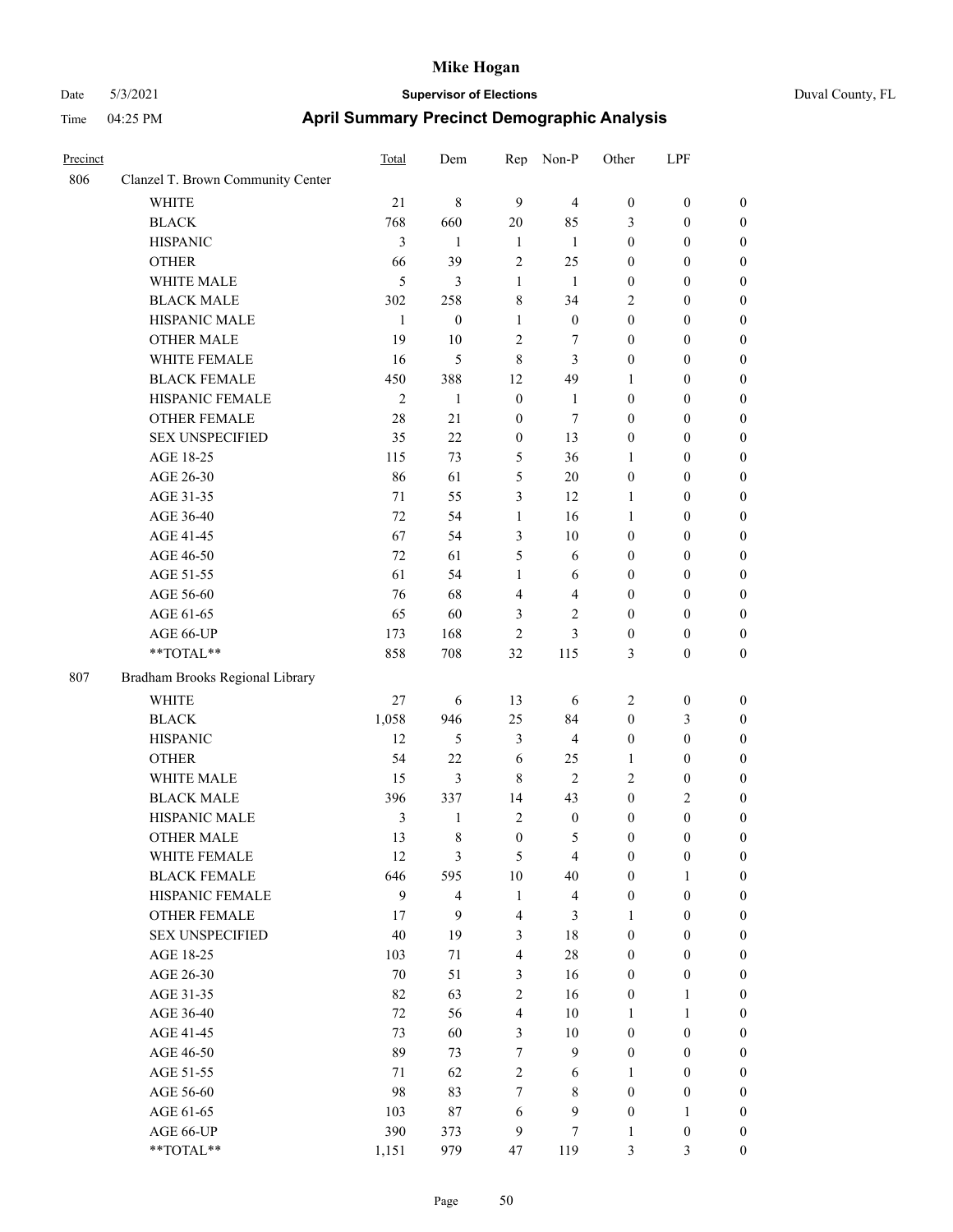|  | Duval County, FL |  |
|--|------------------|--|
|--|------------------|--|

| Precinct |                                                           | <b>Total</b> | Dem            | Rep              | Non-P          | Other            | LPF              |                  |
|----------|-----------------------------------------------------------|--------------|----------------|------------------|----------------|------------------|------------------|------------------|
| 808      | Fairway Oaks                                              |              |                |                  |                |                  |                  |                  |
|          | WHITE                                                     | 57           | 17             | 14               | 23             | 3                | $\boldsymbol{0}$ | $\boldsymbol{0}$ |
|          | <b>BLACK</b>                                              | 1,756        | 1,524          | 37               | 188            | 7                | $\boldsymbol{0}$ | $\boldsymbol{0}$ |
|          | <b>HISPANIC</b>                                           | 18           | 5              | $\mathbf{1}$     | 12             | $\boldsymbol{0}$ | $\boldsymbol{0}$ | $\boldsymbol{0}$ |
|          | <b>OTHER</b>                                              | 114          | 58             | 7                | 48             | $\boldsymbol{0}$ | $\mathbf{1}$     | $\boldsymbol{0}$ |
|          | WHITE MALE                                                | 18           | 5              | 6                | 5              | $\overline{c}$   | $\boldsymbol{0}$ | $\boldsymbol{0}$ |
|          | <b>BLACK MALE</b>                                         | 668          | 564            | 17               | 84             | 3                | $\boldsymbol{0}$ | 0                |
|          | HISPANIC MALE                                             | $\tau$       | 3              | $\boldsymbol{0}$ | $\overline{4}$ | $\boldsymbol{0}$ | $\boldsymbol{0}$ | 0                |
|          | <b>OTHER MALE</b>                                         | 30           | 15             | 3                | 12             | $\boldsymbol{0}$ | $\boldsymbol{0}$ | $\boldsymbol{0}$ |
|          | WHITE FEMALE                                              | 39           | 12             | $\,8\,$          | 18             | 1                | $\boldsymbol{0}$ | $\boldsymbol{0}$ |
|          | <b>BLACK FEMALE</b>                                       | 1,069        | 944            | 20               | 101            | 4                | $\boldsymbol{0}$ | $\boldsymbol{0}$ |
|          | HISPANIC FEMALE                                           | 11           | $\overline{c}$ | $\mathbf{1}$     | $\,$ 8 $\,$    | $\boldsymbol{0}$ | $\boldsymbol{0}$ | $\boldsymbol{0}$ |
|          | OTHER FEMALE                                              | 44           | 27             | 3                | 13             | $\boldsymbol{0}$ | $\mathbf{1}$     | $\boldsymbol{0}$ |
|          | <b>SEX UNSPECIFIED</b>                                    | 59           | 32             | $\mathbf{1}$     | 26             | $\boldsymbol{0}$ | $\boldsymbol{0}$ | $\boldsymbol{0}$ |
|          | AGE 18-25                                                 | 266          | 189            | 9                | 67             | $\mathbf{1}$     | $\boldsymbol{0}$ | $\boldsymbol{0}$ |
|          | AGE 26-30                                                 | 227          | 167            | 6                | 54             | $\boldsymbol{0}$ | $\boldsymbol{0}$ | $\boldsymbol{0}$ |
|          | AGE 31-35                                                 | 242          | 187            | 7                | 42             | 5                | $\mathbf{1}$     | 0                |
|          | AGE 36-40                                                 | 180          | 141            | 5                | 33             | 1                | $\boldsymbol{0}$ | 0                |
|          | AGE 41-45                                                 | 131          | 105            | $\,$ 8 $\,$      | $18\,$         | $\boldsymbol{0}$ | $\boldsymbol{0}$ | $\boldsymbol{0}$ |
|          | AGE 46-50                                                 | 128          | 110            | $\overline{4}$   | 13             | 1                | $\boldsymbol{0}$ | $\boldsymbol{0}$ |
|          | AGE 51-55                                                 | 150          | 131            | 6                | 12             | $\mathbf{1}$     | $\boldsymbol{0}$ | $\boldsymbol{0}$ |
|          | AGE 56-60                                                 | 161          | 148            | 6                | $\tau$         | $\boldsymbol{0}$ | $\boldsymbol{0}$ | $\boldsymbol{0}$ |
|          | AGE 61-65                                                 | 179          | 165            | $\mathfrak{Z}$   | 11             | $\boldsymbol{0}$ | $\boldsymbol{0}$ | $\boldsymbol{0}$ |
|          | AGE 66-UP                                                 | 281          | 261            | $\mathfrak{S}$   | 14             | $\mathbf{1}$     | $\boldsymbol{0}$ | $\boldsymbol{0}$ |
|          | **TOTAL**                                                 | 1,945        | 1,604          | 59               | 271            | 10               | $\mathbf{1}$     | $\boldsymbol{0}$ |
| 809      | Simonds-Johnson Community Center                          |              |                |                  |                |                  |                  |                  |
|          | <b>WHITE</b>                                              | 84           | 33             | 25               | 24             | $\overline{2}$   | $\boldsymbol{0}$ | $\boldsymbol{0}$ |
|          | <b>BLACK</b>                                              | 2,185        | 1,845          | 55               | 273            | $11\,$           | $\mathbf{1}$     | $\boldsymbol{0}$ |
|          | <b>HISPANIC</b>                                           | 33           | 19             | $\mathfrak{Z}$   | $10\,$         | $\mathbf{1}$     | $\boldsymbol{0}$ | $\boldsymbol{0}$ |
|          | <b>OTHER</b>                                              | 172          | 72             | 10               | 89             | $\mathbf{1}$     | $\boldsymbol{0}$ | 0                |
|          | WHITE MALE                                                | 37           | 14             | 13               | 9              | $\mathbf{1}$     | $\boldsymbol{0}$ | $\boldsymbol{0}$ |
|          | <b>BLACK MALE</b>                                         | 858          | 699            | 24               | 130            | 5                | $\boldsymbol{0}$ | $\boldsymbol{0}$ |
|          | HISPANIC MALE                                             | 15           | 10             | $\boldsymbol{0}$ | 4              | $\mathbf{1}$     | $\boldsymbol{0}$ | $\boldsymbol{0}$ |
|          | <b>OTHER MALE</b>                                         | 53           | 21             | $\overline{4}$   | 28             | $\boldsymbol{0}$ | $\overline{0}$   | $\Omega$         |
|          | WHITE FEMALE                                              | 44           | 18             | 12               | 13             | $\mathbf{1}$     | $\boldsymbol{0}$ | $\boldsymbol{0}$ |
|          | <b>BLACK FEMALE</b>                                       | 1,279        | 1,112          | 30               | 130            | 6                | $\mathbf{1}$     | $\boldsymbol{0}$ |
|          | HISPANIC FEMALE                                           | 18           | $\mathbf{9}$   | $\mathfrak{Z}$   | $\sqrt{6}$     | $\boldsymbol{0}$ | $\boldsymbol{0}$ | $\boldsymbol{0}$ |
|          | <b>OTHER FEMALE</b>                                       | 64           | 34             | $\mathfrak{S}$   | 25             | $\boldsymbol{0}$ | $\boldsymbol{0}$ | 0                |
|          | <b>SEX UNSPECIFIED</b>                                    | 106          | 52             | $\sqrt{2}$       | 51             | 1                | $\boldsymbol{0}$ | 0                |
|          | AGE 18-25                                                 | 392          | 259            | 15               | 114            | 4                | $\boldsymbol{0}$ | 0                |
|          | AGE 26-30                                                 | 254          | 174            | $11\,$           | 67             | 2                | $\boldsymbol{0}$ | $\boldsymbol{0}$ |
|          | AGE 31-35                                                 | 277          | 202            | 9                | 62             | 3                | $\mathbf{1}$     | $\boldsymbol{0}$ |
|          | AGE 36-40                                                 | 208          | 151            | 11               | 46             | $\boldsymbol{0}$ | $\boldsymbol{0}$ | $\boldsymbol{0}$ |
|          | AGE 41-45                                                 | 186          | 149            | 8                | $28\,$         | 1                | $\boldsymbol{0}$ | $\boldsymbol{0}$ |
|          | AGE 46-50                                                 | 178          | 140            | $\mathbf{9}$     | 25             | 4                | $\boldsymbol{0}$ | $\boldsymbol{0}$ |
|          | AGE 51-55                                                 | 164          | 132            | 12               | $20\,$         | $\boldsymbol{0}$ | $\boldsymbol{0}$ | $\overline{0}$   |
|          | AGE 56-60                                                 | 217          | 199            | $\overline{4}$   | 14             | $\boldsymbol{0}$ | $\boldsymbol{0}$ | 0                |
|          | AGE 61-65                                                 | 199          | 186            | 7                | 6              | $\boldsymbol{0}$ | $\boldsymbol{0}$ | 0                |
|          | AGE 66-UP                                                 | 399          | 377            | 7                | 14             | 1                | $\boldsymbol{0}$ | 0                |
|          | $\mathrm{*}\mathrm{*}\mathrm{TOTAL} \mathrm{*}\mathrm{*}$ | 2,474        | 1,969          | 93               | 396            | 15               | 1                | $\boldsymbol{0}$ |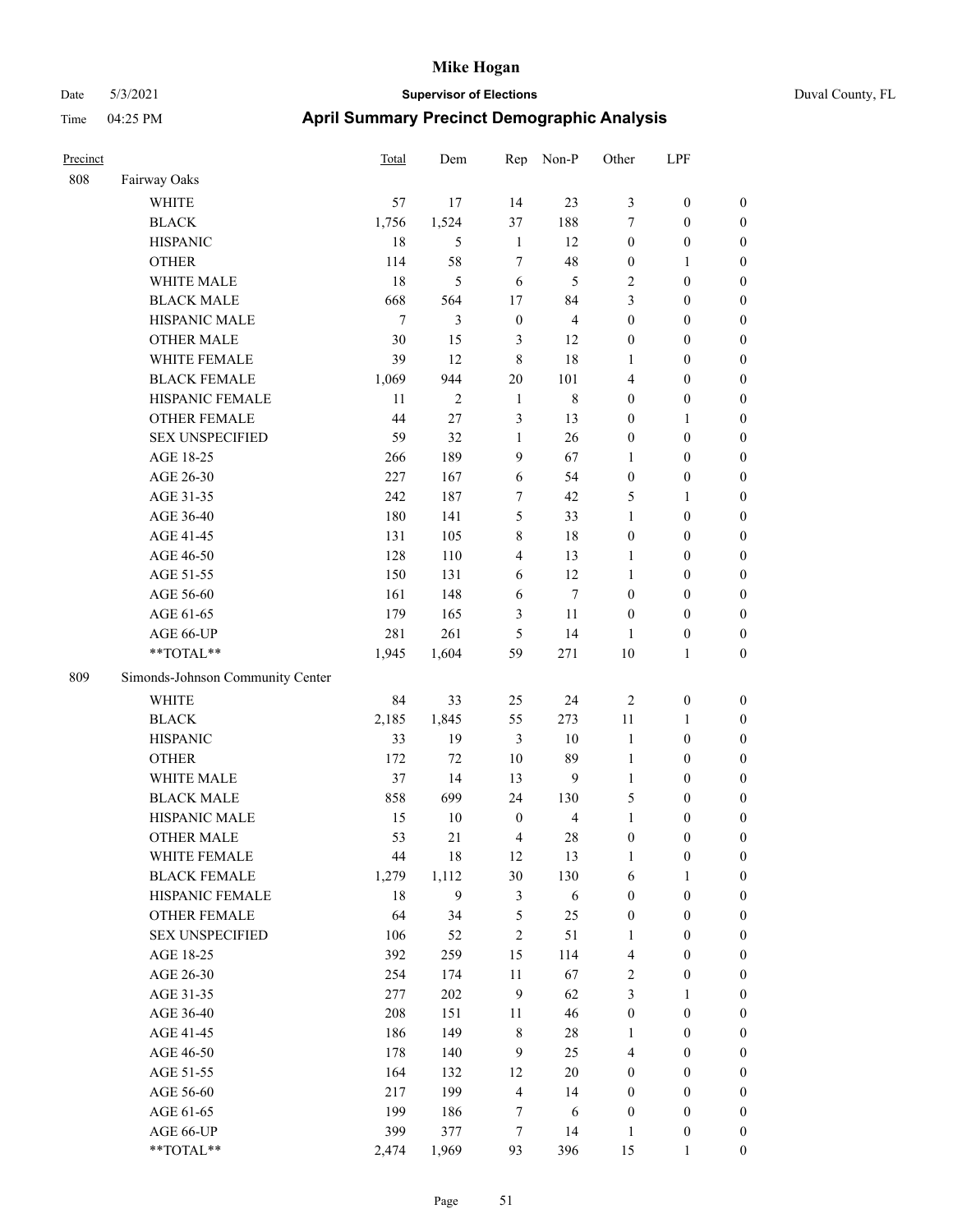| Precinct |                                             | Total | Dem            | Rep            | Non-P          | Other            | <b>LPF</b>       |                  |  |
|----------|---------------------------------------------|-------|----------------|----------------|----------------|------------------|------------------|------------------|--|
| 810      | Temple Baptist Church                       |       |                |                |                |                  |                  |                  |  |
|          | <b>WHITE</b>                                | 1,054 | 117            | 788            | 137            | 7                | $\mathfrak s$    | $\boldsymbol{0}$ |  |
|          | <b>BLACK</b>                                | 129   | 106            | 4              | $17\,$         | $\overline{c}$   | $\boldsymbol{0}$ | $\boldsymbol{0}$ |  |
|          | <b>HISPANIC</b>                             | 24    | 9              | 9              | 6              | $\boldsymbol{0}$ | $\boldsymbol{0}$ | $\boldsymbol{0}$ |  |
|          | <b>OTHER</b>                                | 72    | 12             | 30             | 29             | $\boldsymbol{0}$ | 1                | $\boldsymbol{0}$ |  |
|          | WHITE MALE                                  | 514   | 52             | 383            | 71             | 5                | 3                | $\theta$         |  |
|          | <b>BLACK MALE</b>                           | 50    | 39             | $\overline{c}$ | 9              | $\boldsymbol{0}$ | $\boldsymbol{0}$ | $\boldsymbol{0}$ |  |
|          | HISPANIC MALE                               | 11    | $\overline{4}$ | 5              | $\overline{c}$ | $\mathbf{0}$     | $\boldsymbol{0}$ | $\theta$         |  |
|          | <b>OTHER MALE</b>                           | 27    | 5              | 10             | 11             | $\boldsymbol{0}$ | $\mathbf{1}$     | $\boldsymbol{0}$ |  |
|          | WHITE FEMALE                                | 524   | 64             | 397            | 59             | 2                | $\sqrt{2}$       | $\boldsymbol{0}$ |  |
|          | <b>BLACK FEMALE</b>                         | 74    | 63             | $\overline{c}$ | 8              | 1                | $\mathbf{0}$     | $\boldsymbol{0}$ |  |
|          | HISPANIC FEMALE                             | 13    | 5              | 4              | $\overline{4}$ | $\theta$         | $\boldsymbol{0}$ | $\boldsymbol{0}$ |  |
|          | <b>OTHER FEMALE</b>                         | 29    | 5              | 14             | 10             | $\mathbf{0}$     | $\mathbf{0}$     | $\boldsymbol{0}$ |  |
|          | <b>SEX UNSPECIFIED</b>                      | 37    | 7              | 14             | 15             | $\mathbf{1}$     | $\boldsymbol{0}$ | $\boldsymbol{0}$ |  |
|          | AGE 18-25                                   | 122   | 24             | 64             | 32             | $\mathbf{1}$     | 1                | $\boldsymbol{0}$ |  |
|          | AGE 26-30                                   | 89    | 17             | 47             | 22             | 2                | 1                | $\boldsymbol{0}$ |  |
|          | AGE 31-35                                   | 92    | 20             | 50             | 20             | $\boldsymbol{0}$ | $\mathbf{2}$     | $\boldsymbol{0}$ |  |
|          | AGE 36-40                                   | 96    | 14             | 56             | 24             | 2                | $\boldsymbol{0}$ | $\boldsymbol{0}$ |  |
|          | AGE 41-45                                   | 106   | 16             | 63             | 26             | 0                | 1                | $\boldsymbol{0}$ |  |
|          | AGE 46-50                                   | 110   | 29             | 71             | 10             | $\mathbf{0}$     | $\boldsymbol{0}$ | $\boldsymbol{0}$ |  |
|          | AGE 51-55                                   | 124   | 17             | 94             | 13             | $\theta$         | $\boldsymbol{0}$ | $\boldsymbol{0}$ |  |
|          | AGE 56-60                                   | 124   | 26             | 82             | 14             | 2                | $\mathbf{0}$     | $\boldsymbol{0}$ |  |
|          | AGE 61-65                                   | 145   | 22             | 106            | 15             | $\mathbf{1}$     | 1                | $\boldsymbol{0}$ |  |
|          | AGE 66-UP                                   | 271   | 59             | 198            | 13             | $\mathbf{1}$     | $\boldsymbol{0}$ | $\boldsymbol{0}$ |  |
|          | **TOTAL**                                   | 1,279 | 244            | 831            | 189            | 9                | 6                | $\boldsymbol{0}$ |  |
| 811      | Police Athletic League of Jacksonville, Inc |       |                |                |                |                  |                  |                  |  |
|          | <b>WHITE</b>                                | 42    | 13             | 13             | 16             | $\boldsymbol{0}$ | $\boldsymbol{0}$ | $\boldsymbol{0}$ |  |
|          | <b>BLACK</b>                                | 1,270 | 1,101          | 30             | 129            | 10               | $\mathbf{0}$     | $\boldsymbol{0}$ |  |
|          | <b>HISPANIC</b>                             | 13    | 3              | 3              | 6              | $\mathbf{1}$     | $\boldsymbol{0}$ | $\boldsymbol{0}$ |  |
|          | <b>OTHER</b>                                | 96    | 56             | 3              | 36             | 1                | $\boldsymbol{0}$ | $\boldsymbol{0}$ |  |
|          | WHITE MALE                                  | 11    | $\overline{4}$ | 5              | $\mathfrak{2}$ | $\boldsymbol{0}$ | $\boldsymbol{0}$ | $\boldsymbol{0}$ |  |
|          | <b>BLACK MALE</b>                           | 520   | 428            | 18             | 67             | 7                | $\mathbf{0}$     | $\mathbf{0}$     |  |

|     | AGE 41-45                                   | 106   | 16             | 63               | 26             | $\boldsymbol{0}$ | $\mathbf{1}$     | $\boldsymbol{0}$ |
|-----|---------------------------------------------|-------|----------------|------------------|----------------|------------------|------------------|------------------|
|     | AGE 46-50                                   | 110   | 29             | 71               | 10             | $\boldsymbol{0}$ | $\boldsymbol{0}$ | $\overline{0}$   |
|     | AGE 51-55                                   | 124   | 17             | 94               | 13             | $\boldsymbol{0}$ | $\boldsymbol{0}$ | $\boldsymbol{0}$ |
|     | AGE 56-60                                   | 124   | 26             | 82               | 14             | $\overline{c}$   | $\boldsymbol{0}$ | $\boldsymbol{0}$ |
|     | AGE 61-65                                   | 145   | 22             | 106              | 15             | $\mathbf{1}$     | $\mathbf{1}$     | $\overline{0}$   |
|     | AGE 66-UP                                   | 271   | 59             | 198              | 13             | 1                | $\boldsymbol{0}$ | $\overline{0}$   |
|     | **TOTAL**                                   | 1,279 | 244            | 831              | 189            | 9                | 6                | $\overline{0}$   |
| 811 | Police Athletic League of Jacksonville, Inc |       |                |                  |                |                  |                  |                  |
|     | <b>WHITE</b>                                | 42    | 13             | 13               | 16             | $\mathbf{0}$     | $\mathbf{0}$     | $\boldsymbol{0}$ |
|     | $\operatorname{BLACK}$                      | 1,270 | 1,101          | 30               | 129            | 10               | $\boldsymbol{0}$ | $\boldsymbol{0}$ |
|     | <b>HISPANIC</b>                             | 13    | $\mathfrak{Z}$ | $\mathfrak{Z}$   | 6              | $\mathbf{1}$     | $\boldsymbol{0}$ | $\overline{0}$   |
|     | <b>OTHER</b>                                | 96    | 56             | 3                | 36             | 1                | $\boldsymbol{0}$ | $\boldsymbol{0}$ |
|     | WHITE MALE                                  | 11    | $\overline{4}$ | 5                | $\overline{2}$ | $\boldsymbol{0}$ | $\boldsymbol{0}$ | $\boldsymbol{0}$ |
|     | <b>BLACK MALE</b>                           | 520   | 428            | 18               | 67             | 7                | $\mathbf{0}$     | $\overline{0}$   |
|     | HISPANIC MALE                               | 3     | 1              | $\mathbf{1}$     | $\mathbf{1}$   | $\boldsymbol{0}$ | $\boldsymbol{0}$ | $\boldsymbol{0}$ |
|     | <b>OTHER MALE</b>                           | 35    | 20             | $\boldsymbol{0}$ | 15             | $\boldsymbol{0}$ | $\boldsymbol{0}$ | $\boldsymbol{0}$ |
|     | WHITE FEMALE                                | 28    | 8              | $\overline{7}$   | 13             | $\boldsymbol{0}$ | $\boldsymbol{0}$ | $\overline{0}$   |
|     | <b>BLACK FEMALE</b>                         | 732   | 660            | 12               | 57             | 3                | $\boldsymbol{0}$ | 0                |
|     | HISPANIC FEMALE                             | 9     | $\mathbf{1}$   | $\mathfrak{2}$   | 5              | $\mathbf{1}$     | $\mathbf{0}$     | $\boldsymbol{0}$ |
|     | <b>OTHER FEMALE</b>                         | 36    | 23             | $\mathfrak{2}$   | 11             | $\boldsymbol{0}$ | $\boldsymbol{0}$ | $\overline{0}$   |
|     | <b>SEX UNSPECIFIED</b>                      | 47    | 28             | $\sqrt{2}$       | 16             | $\mathbf{1}$     | $\boldsymbol{0}$ | 0                |
|     | AGE 18-25                                   | 197   | 142            | 5                | 47             | 3                | $\boldsymbol{0}$ | $\overline{0}$   |
|     | AGE 26-30                                   | 131   | 97             | $\,8\,$          | 24             | $\overline{c}$   | $\boldsymbol{0}$ | $\overline{0}$   |
|     | AGE 31-35                                   | 142   | 103            | 9                | 28             | $\overline{2}$   | $\mathbf{0}$     | $\boldsymbol{0}$ |
|     | AGE 36-40                                   | 123   | 90             | 3                | 29             | $\mathbf{1}$     | $\boldsymbol{0}$ | $\boldsymbol{0}$ |
|     | AGE 41-45                                   | 120   | 97             | 5                | 17             | $\mathbf{1}$     | $\boldsymbol{0}$ | $\overline{0}$   |
|     | AGE 46-50                                   | 118   | 102            | $\mathfrak{Z}$   | 12             | $\mathbf{1}$     | $\boldsymbol{0}$ | 0                |
|     | AGE 51-55                                   | 96    | 86             | 5                | $\overline{4}$ | $\mathbf{1}$     | $\boldsymbol{0}$ | $\boldsymbol{0}$ |
|     | AGE 56-60                                   | 123   | 111            | $\mathbf{2}$     | 10             | $\mathbf{0}$     | $\boldsymbol{0}$ | $\theta$         |
|     | AGE 61-65                                   | 115   | 103            | 5                | 7              | $\boldsymbol{0}$ | $\boldsymbol{0}$ | $\boldsymbol{0}$ |
|     | AGE 66-UP                                   | 256   | 242            | 4                | 9              | 1                | 0                | $\boldsymbol{0}$ |
|     | **TOTAL**                                   | 1,421 | 1,173          | 49               | 187            | 12               | $\overline{0}$   | $\overline{0}$   |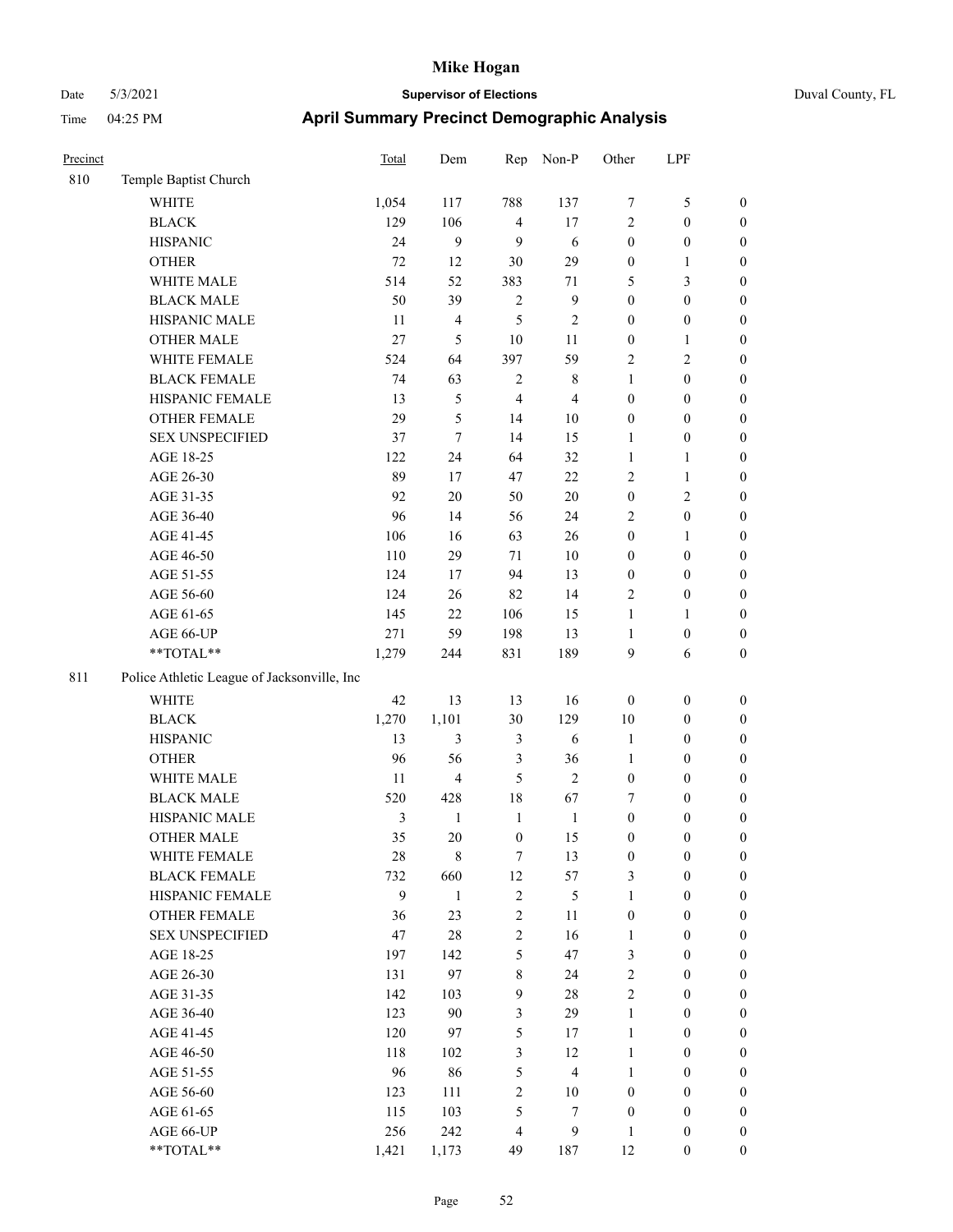| Precinct |                              | Total   | Dem        | Rep            | Non-P          | Other            | LPF                     |                  |
|----------|------------------------------|---------|------------|----------------|----------------|------------------|-------------------------|------------------|
| 812      | <b>Emmett Reed Center</b>    |         |            |                |                |                  |                         |                  |
|          | WHITE                        | 64      | 27         | 12             | 23             | $\mathbf{1}$     | $\mathbf{1}$            | $\mathbf{0}$     |
|          | <b>BLACK</b>                 | 1,221   | 1,062      | 23             | 132            | $\overline{4}$   | $\boldsymbol{0}$        | $\mathbf{0}$     |
|          | <b>HISPANIC</b>              | 27      | 13         | $\mathfrak{H}$ | 9              | $\boldsymbol{0}$ | $\boldsymbol{0}$        | $\boldsymbol{0}$ |
|          | <b>OTHER</b>                 | 88      | 45         | $\mathfrak{Z}$ | 39             | 1                | $\boldsymbol{0}$        | $\boldsymbol{0}$ |
|          | WHITE MALE                   | 22      | 9          | 5              | 8              | $\boldsymbol{0}$ | $\boldsymbol{0}$        | $\boldsymbol{0}$ |
|          | <b>BLACK MALE</b>            | 482     | 405        | 11             | 63             | 3                | $\boldsymbol{0}$        | $\boldsymbol{0}$ |
|          | HISPANIC MALE                | 12      | 6          | $\mathfrak{Z}$ | $\mathfrak{Z}$ | $\boldsymbol{0}$ | $\boldsymbol{0}$        | $\boldsymbol{0}$ |
|          | <b>OTHER MALE</b>            | 25      | 12         | $\overline{2}$ | $10\,$         | 1                | $\boldsymbol{0}$        | $\boldsymbol{0}$ |
|          | WHITE FEMALE                 | 40      | 18         | 6              | 14             | $\mathbf{1}$     | 1                       | $\boldsymbol{0}$ |
|          | <b>BLACK FEMALE</b>          | 715     | 640        | 11             | 63             | $\mathbf{1}$     | $\boldsymbol{0}$        | $\boldsymbol{0}$ |
|          | HISPANIC FEMALE              | 13      | $\sqrt{6}$ | $\sqrt{2}$     | $\mathfrak s$  | $\boldsymbol{0}$ | $\boldsymbol{0}$        | $\boldsymbol{0}$ |
|          | <b>OTHER FEMALE</b>          | 32      | 21         | $\mathbf{1}$   | $10\,$         | $\boldsymbol{0}$ | $\boldsymbol{0}$        | $\boldsymbol{0}$ |
|          | <b>SEX UNSPECIFIED</b>       | 59      | 30         | $\mathbf{2}$   | 27             | $\boldsymbol{0}$ | $\boldsymbol{0}$        | $\boldsymbol{0}$ |
|          | AGE 18-25                    | 155     | 90         | 5              | 59             | 1                | $\boldsymbol{0}$        | $\boldsymbol{0}$ |
|          | AGE 26-30                    | 102     | 68         | 5              | 27             | $\mathbf{1}$     | 1                       | $\boldsymbol{0}$ |
|          | AGE 31-35                    | 121     | 97         | 6              | 17             | 1                | $\boldsymbol{0}$        | $\boldsymbol{0}$ |
|          | AGE 36-40                    | 102     | 83         | $\overline{4}$ | 15             | $\boldsymbol{0}$ | $\boldsymbol{0}$        | $\boldsymbol{0}$ |
|          | AGE 41-45                    | 106     | 82         | 7              | 16             | 1                | $\boldsymbol{0}$        | $\boldsymbol{0}$ |
|          | AGE 46-50                    | 100     | 81         | $\mathbf{2}$   | 17             | $\boldsymbol{0}$ | $\boldsymbol{0}$        | $\boldsymbol{0}$ |
|          | AGE 51-55                    | 99      | 80         | $\overline{c}$ | 15             | $\overline{2}$   | $\boldsymbol{0}$        | $\boldsymbol{0}$ |
|          | AGE 56-60                    | 126     | 111        | 6              | 9              | $\boldsymbol{0}$ | $\boldsymbol{0}$        | $\boldsymbol{0}$ |
|          | AGE 61-65                    | 156     | 141        | $\mathbf{2}$   | 13             | $\boldsymbol{0}$ | $\boldsymbol{0}$        | $\boldsymbol{0}$ |
|          | AGE 66-UP                    | 333     | 314        | $\overline{4}$ | 15             | $\boldsymbol{0}$ | $\boldsymbol{0}$        | $\boldsymbol{0}$ |
|          | **TOTAL**                    | 1,400   | 1,147      | 43             | 203            | 6                | 1                       | $\boldsymbol{0}$ |
| 813      | Our Redeemer Lutheran Church |         |            |                |                |                  |                         |                  |
|          | WHITE                        | 2,324   | 414        | 1,473          | 395            | 33               | 9                       | $\boldsymbol{0}$ |
|          | <b>BLACK</b>                 | 3,718   | 3,163      | 96             | 425            | 32               | $\mathbf{2}$            | $\boldsymbol{0}$ |
|          | <b>HISPANIC</b>              | 160     | 62         | 43             | 52             | $\overline{2}$   | $\mathbf{1}$            | $\boldsymbol{0}$ |
|          | <b>OTHER</b>                 | 356     | 155        | 63             | 135            | $\overline{2}$   | $\mathbf{1}$            | $\boldsymbol{0}$ |
|          | WHITE MALE                   | 1,118   | 179        | 724            | 193            | 15               | 7                       | $\boldsymbol{0}$ |
|          | <b>BLACK MALE</b>            | 1,593   | 1,295      | 59             | 222            | 15               | 2                       | $\boldsymbol{0}$ |
|          | HISPANIC MALE                | 76      | 21         | 25             | 29             | $\mathbf{1}$     | $\boldsymbol{0}$        | $\boldsymbol{0}$ |
|          | <b>OTHER MALE</b>            | 134     | 50         | 23             | 60             | $\boldsymbol{0}$ | 1                       | $\boldsymbol{0}$ |
|          | WHITE FEMALE                 | 1,182   | 232        | 733            | 197            | $18\,$           | $\mathbf{2}$            | $\boldsymbol{0}$ |
|          | <b>BLACK FEMALE</b>          | 2,083   | 1,839      | 36             | 191            | $17\,$           | $\boldsymbol{0}$        | $\boldsymbol{0}$ |
|          | HISPANIC FEMALE              | 83      | 41         | 17             | 23             | $\mathbf{1}$     | 1                       | $\boldsymbol{0}$ |
|          | <b>OTHER FEMALE</b>          | 140     | $72\,$     | 33             | 34             | $\mathbf{1}$     | $\boldsymbol{0}$        | $\boldsymbol{0}$ |
|          | <b>SEX UNSPECIFIED</b>       | 149     | 65         | 25             | 58             | $\mathbf{1}$     | $\boldsymbol{0}$        | $\boldsymbol{0}$ |
|          | AGE 18-25                    | 801     | 469        | 121            | 194            | 15               | 2                       | $\boldsymbol{0}$ |
|          | AGE 26-30                    | 522     | 265        | 112            | 139            | 6                | $\boldsymbol{0}$        | $\boldsymbol{0}$ |
|          | AGE 31-35                    | 516     | 285        | 108            | 111            | $\boldsymbol{7}$ | 5                       | $\boldsymbol{0}$ |
|          | AGE 36-40                    | 603     | 362        | 124            | 112            | $\overline{4}$   | 1                       | $\boldsymbol{0}$ |
|          | AGE 41-45                    | 535     | 354        | 89             | 84             | $\,8\,$          | $\boldsymbol{0}$        | $\boldsymbol{0}$ |
|          | AGE 46-50                    | 662     | 417        | 145            | 94             | $\mathfrak s$    | 1                       | $\boldsymbol{0}$ |
|          | AGE 51-55                    | $700\,$ | 428        | 192            | 70             | $\boldsymbol{9}$ | 1                       | $\boldsymbol{0}$ |
|          | AGE 56-60                    | 594     | 319        | 191            | 77             | $\boldsymbol{7}$ | $\boldsymbol{0}$        | $\boldsymbol{0}$ |
|          | AGE 61-65                    | 600     | 346        | 186            | 61             | $\sqrt{5}$       | $\overline{\mathbf{c}}$ | $\boldsymbol{0}$ |
|          | AGE 66-UP                    | 1,025   | 549        | 407            | 65             | 3                | $\mathbf{1}$            | $\boldsymbol{0}$ |
|          | **TOTAL**                    | 6,558   | 3,794      | 1,675          | 1,007          | 69               | 13                      | $\boldsymbol{0}$ |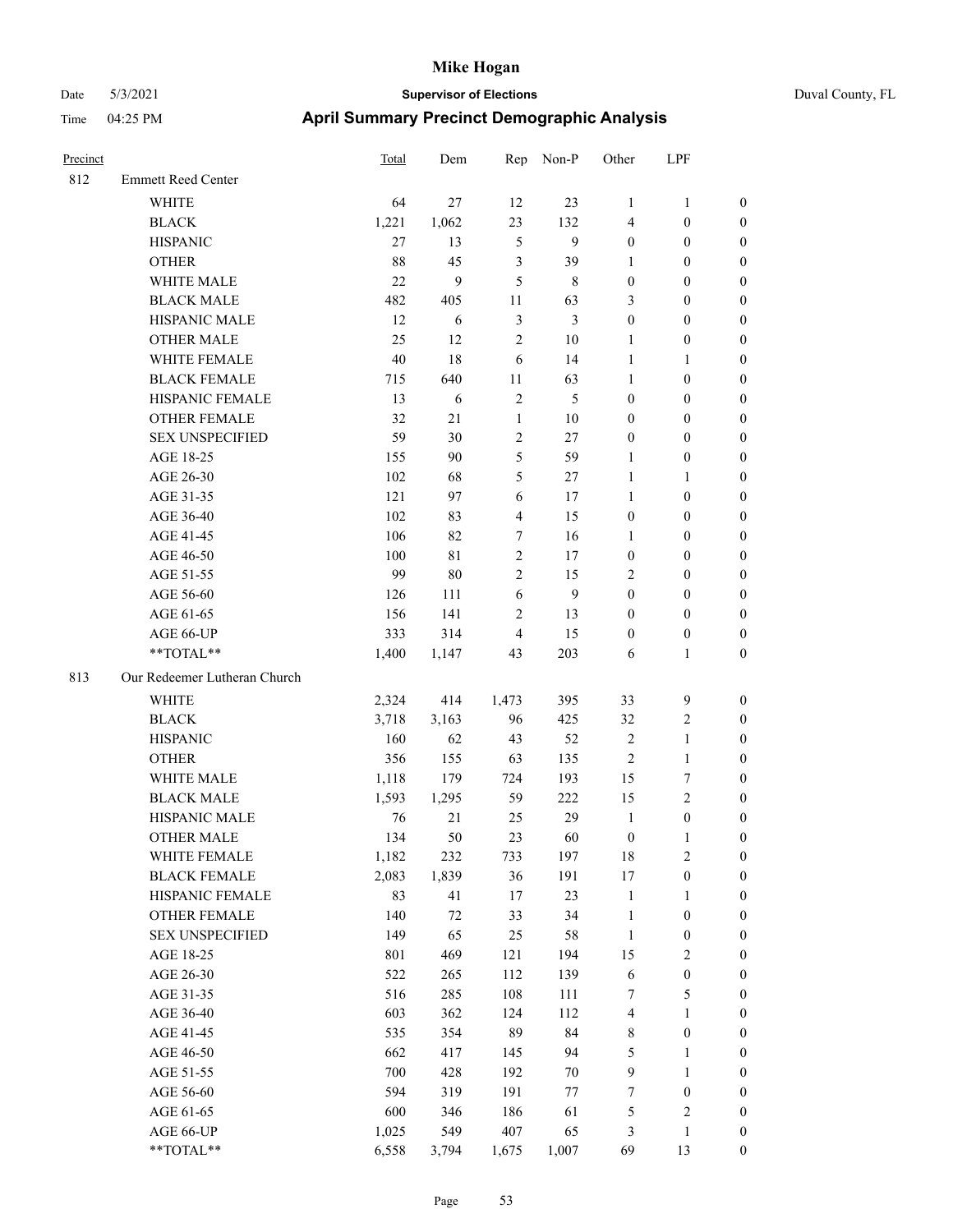# Date 5/3/2021 **Supervisor of Elections** Duval County, FL

## Time 04:25 PM **April Summary Precinct Demographic Analysis**

| Precinct |                               | Total       | Dem    | Rep              | Non-P      | Other            | LPF                                  |                  |
|----------|-------------------------------|-------------|--------|------------------|------------|------------------|--------------------------------------|------------------|
| 814      | Cisco Garden Community Center |             |        |                  |            |                  |                                      |                  |
|          | <b>WHITE</b>                  | 2,807       | 415    | 2,007            | 365        | 16               | $\overline{\mathbf{4}}$              | $\boldsymbol{0}$ |
|          | <b>BLACK</b>                  | 460         | 390    | 17               | 51         | $\mathbf{2}$     | $\boldsymbol{0}$                     | $\boldsymbol{0}$ |
|          | <b>HISPANIC</b>               | 62          | 22     | 23               | 17         | $\boldsymbol{0}$ | $\boldsymbol{0}$                     | $\boldsymbol{0}$ |
|          | <b>OTHER</b>                  | 153         | 32     | 58               | 60         | 3                | $\boldsymbol{0}$                     | $\boldsymbol{0}$ |
|          | WHITE MALE                    | 1,347       | 169    | 981              | 189        | 6                | $\mathbf{2}$                         | $\boldsymbol{0}$ |
|          | <b>BLACK MALE</b>             | 203         | 164    | 12               | 26         | 1                | $\boldsymbol{0}$                     | $\boldsymbol{0}$ |
|          | HISPANIC MALE                 | 33          | 11     | 11               | 11         | $\boldsymbol{0}$ | $\boldsymbol{0}$                     | $\boldsymbol{0}$ |
|          | <b>OTHER MALE</b>             | 50          | 11     | 20               | 17         | $\mathbf{2}$     | $\boldsymbol{0}$                     | $\boldsymbol{0}$ |
|          | WHITE FEMALE                  | 1,427       | 243    | 1,002            | 170        | $10\,$           | $\mathbf{2}$                         | $\boldsymbol{0}$ |
|          | <b>BLACK FEMALE</b>           | 252         | 222    | 5                | 24         | $\mathbf{1}$     | $\boldsymbol{0}$                     | 0                |
|          | HISPANIC FEMALE               | 26          | 9      | 11               | 6          | $\boldsymbol{0}$ | $\boldsymbol{0}$                     | $\boldsymbol{0}$ |
|          | OTHER FEMALE                  | 65          | 15     | 22               | $27\,$     | $\mathbf{1}$     | $\boldsymbol{0}$                     | $\boldsymbol{0}$ |
|          | <b>SEX UNSPECIFIED</b>        | 79          | 15     | 41               | 23         | $\boldsymbol{0}$ | $\boldsymbol{0}$                     | $\boldsymbol{0}$ |
|          | AGE 18-25                     | 385         | $88\,$ | 202              | $88\,$     | 5                | $\sqrt{2}$                           | $\boldsymbol{0}$ |
|          | AGE 26-30                     | 244         | 43     | 142              | 56         | 2                | $\mathbf{1}$                         | $\boldsymbol{0}$ |
|          | AGE 31-35                     | 263         | 58     | 152              | 49         | 3                | $\mathbf{1}$                         | $\boldsymbol{0}$ |
|          | AGE 36-40                     | 282         | 74     | 155              | 52         | $\mathbf{1}$     | $\boldsymbol{0}$                     | $\boldsymbol{0}$ |
|          | AGE 41-45                     | 205         | 53     | 113              | 38         | $\mathbf{1}$     | $\boldsymbol{0}$                     | $\boldsymbol{0}$ |
|          | AGE 46-50                     | 280         | 66     | 178              | 35         | $\mathbf{1}$     | $\boldsymbol{0}$                     | $\boldsymbol{0}$ |
|          | AGE 51-55                     | 324         | 94     | 182              | 46         | 2                | $\boldsymbol{0}$                     | 0                |
|          | AGE 56-60                     | 372         | 92     | 233              | 44         | 3                | $\boldsymbol{0}$                     | $\boldsymbol{0}$ |
|          | AGE 61-65                     | 340         | $87\,$ | 223              | 29         | $\mathbf{1}$     | $\boldsymbol{0}$                     | $\boldsymbol{0}$ |
|          | AGE 66-UP                     | 787         | 204    | 525              | 56         | $\mathfrak{2}$   | $\boldsymbol{0}$                     | $\boldsymbol{0}$ |
|          | **TOTAL**                     | 3,482       | 859    | 2,105            | 493        | 21               | $\overline{4}$                       | $\boldsymbol{0}$ |
| 815      | Graham Branch Library         |             |        |                  |            |                  |                                      |                  |
|          | <b>WHITE</b>                  | 61          | 22     | $17\,$           | 21         | $\mathbf{1}$     | $\boldsymbol{0}$                     | $\boldsymbol{0}$ |
|          | <b>BLACK</b>                  | 1,574       | 1,355  | 35               | 174        | 8                | $\mathfrak{2}$                       | $\boldsymbol{0}$ |
|          | <b>HISPANIC</b>               | 22          | 13     | $\mathbf{1}$     | $\,8\,$    | $\boldsymbol{0}$ | $\boldsymbol{0}$                     | $\boldsymbol{0}$ |
|          | <b>OTHER</b>                  | 111         | 59     | $\overline{4}$   | 48         | $\boldsymbol{0}$ | $\boldsymbol{0}$                     | $\boldsymbol{0}$ |
|          | WHITE MALE                    | 18          | 6      | 6                | 5          |                  |                                      | $\boldsymbol{0}$ |
|          | <b>BLACK MALE</b>             | 682         | 575    | 19               | 84         | 1<br>4           | $\boldsymbol{0}$<br>$\boldsymbol{0}$ | $\boldsymbol{0}$ |
|          | HISPANIC MALE                 | $\,$ 8 $\,$ | 6      | $\boldsymbol{0}$ | $\sqrt{2}$ | $\boldsymbol{0}$ | $\boldsymbol{0}$                     | 0                |
|          | <b>OTHER MALE</b>             | 34          | 19     | $\boldsymbol{0}$ | 15         | $\boldsymbol{0}$ | $\boldsymbol{0}$                     | $\boldsymbol{0}$ |
|          | WHITE FEMALE                  | 43          | 16     | 11               | 16         | $\boldsymbol{0}$ | $\boldsymbol{0}$                     | $\boldsymbol{0}$ |
|          | <b>BLACK FEMALE</b>           | 862         | 756    | 16               | 84         | 4                | $\sqrt{2}$                           | $\overline{0}$   |
|          | HISPANIC FEMALE               | 14          | $\tau$ | $\mathbf{1}$     | 6          | $\boldsymbol{0}$ | $\boldsymbol{0}$                     | $\overline{0}$   |
|          | <b>OTHER FEMALE</b>           | 49          | 30     | $\overline{4}$   | 15         | $\boldsymbol{0}$ | $\boldsymbol{0}$                     | $\overline{0}$   |
|          | <b>SEX UNSPECIFIED</b>        | 58          | 34     | $\boldsymbol{0}$ | 24         | $\boldsymbol{0}$ | $\boldsymbol{0}$                     | $\overline{0}$   |
|          | AGE 18-25                     | 193         | 126    | $\mathbf{1}$     | 63         | 2                | $\mathbf{1}$                         | $\theta$         |
|          | AGE 26-30                     | 157         | 116    | $\overline{4}$   | 36         | $\boldsymbol{0}$ | $\mathbf{1}$                         | 0                |
|          | AGE 31-35                     | 168         | 129    | 7                | 32         | $\boldsymbol{0}$ | $\boldsymbol{0}$                     | 0                |
|          | AGE 36-40                     | 162         | 126    | 3                | 32         | $\mathbf{1}$     | $\boldsymbol{0}$                     | 0                |
|          | AGE 41-45                     | 137         | 104    | $8\,$            | 23         | 2                | $\boldsymbol{0}$                     | 0                |
|          | AGE 46-50                     | 125         | 100    | 9                | 16         | $\boldsymbol{0}$ | $\boldsymbol{0}$                     | $\overline{0}$   |
|          | AGE 51-55                     | 141         | 122    | 6                | 11         | $\sqrt{2}$       | $\boldsymbol{0}$                     | $\boldsymbol{0}$ |
|          | AGE 56-60                     | 163         | 139    | 8                | 15         | $\mathbf{1}$     | $\boldsymbol{0}$                     | $\boldsymbol{0}$ |
|          | AGE 61-65                     | 179         | 167    | 5                | $\sqrt{6}$ | $\mathbf{1}$     | $\boldsymbol{0}$                     | $\overline{0}$   |
|          | AGE 66-UP                     | 343         | 320    | 6                | 17         | $\boldsymbol{0}$ | $\boldsymbol{0}$                     | 0                |
|          | **TOTAL**                     | 1,768       | 1,449  | 57               | 251        | 9                | $\overline{2}$                       | $\boldsymbol{0}$ |
|          |                               |             |        |                  |            |                  |                                      |                  |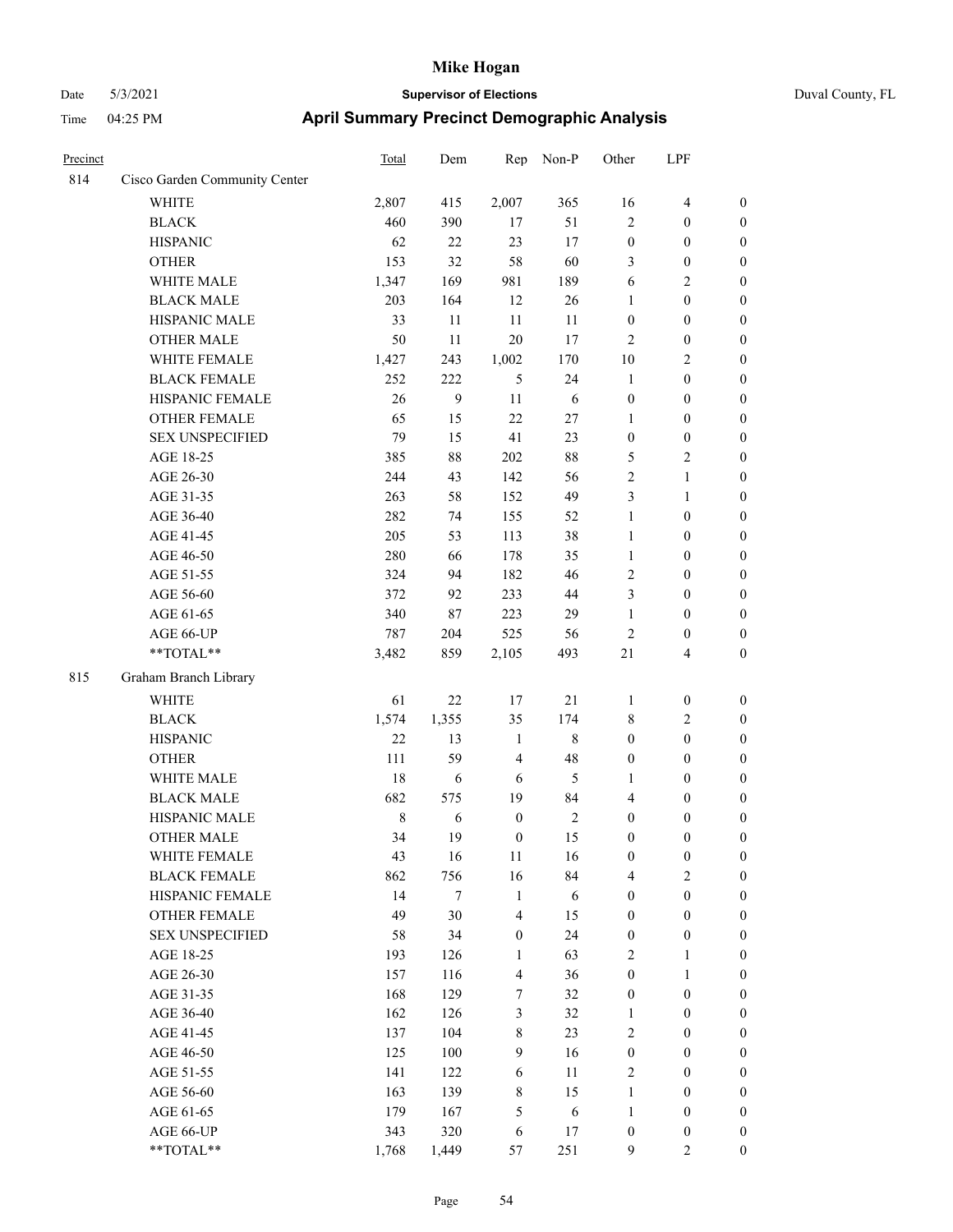## Date 5/3/2021 **Supervisor of Elections** Duval County, FL Time 04:25 PM **April Summary Precinct Demographic Analysis**

| Precinct |                          | Total | Dem   | Rep                     | Non-P          | Other                   | LPF                     |                  |
|----------|--------------------------|-------|-------|-------------------------|----------------|-------------------------|-------------------------|------------------|
| 816      | Norwood Community Church |       |       |                         |                |                         |                         |                  |
|          | <b>WHITE</b>             | 107   | 34    | 37                      | 30             | $\mathfrak{S}$          | 1                       | $\boldsymbol{0}$ |
|          | <b>BLACK</b>             | 685   | 570   | 16                      | 95             | $\overline{4}$          | $\boldsymbol{0}$        | $\boldsymbol{0}$ |
|          | <b>HISPANIC</b>          | 19    | 14    | $\sqrt{2}$              | 3              | $\boldsymbol{0}$        | $\boldsymbol{0}$        | $\boldsymbol{0}$ |
|          | <b>OTHER</b>             | 66    | 28    | 3                       | 34             | 1                       | $\boldsymbol{0}$        | $\boldsymbol{0}$ |
|          | WHITE MALE               | 51    | 17    | 20                      | 12             | $\mathbf{1}$            | $\mathbf{1}$            | $\boldsymbol{0}$ |
|          | <b>BLACK MALE</b>        | 276   | 214   | 7                       | 51             | $\overline{4}$          | $\boldsymbol{0}$        | $\boldsymbol{0}$ |
|          | HISPANIC MALE            | 8     | 5     | 1                       | $\overline{2}$ | $\boldsymbol{0}$        | $\boldsymbol{0}$        | $\boldsymbol{0}$ |
|          | <b>OTHER MALE</b>        | 22    | 10    | $\sqrt{2}$              | 10             | $\boldsymbol{0}$        | $\boldsymbol{0}$        | $\boldsymbol{0}$ |
|          | WHITE FEMALE             | 52    | 16    | 15                      | 17             | $\overline{\mathbf{4}}$ | $\boldsymbol{0}$        | $\boldsymbol{0}$ |
|          | <b>BLACK FEMALE</b>      | 395   | 344   | 9                       | 42             | $\boldsymbol{0}$        | $\boldsymbol{0}$        | $\boldsymbol{0}$ |
|          | HISPANIC FEMALE          | 11    | 9     | 1                       | $\mathbf{1}$   | $\boldsymbol{0}$        | $\boldsymbol{0}$        | $\boldsymbol{0}$ |
|          | OTHER FEMALE             | 21    | 14    | $\boldsymbol{0}$        | $\tau$         | $\boldsymbol{0}$        | $\boldsymbol{0}$        | $\boldsymbol{0}$ |
|          | <b>SEX UNSPECIFIED</b>   | 41    | 17    | 3                       | 20             | 1                       | $\boldsymbol{0}$        | $\boldsymbol{0}$ |
|          | AGE 18-25                | 120   | 69    | $\overline{4}$          | 46             | 1                       | $\boldsymbol{0}$        | $\boldsymbol{0}$ |
|          | AGE 26-30                | 85    | 53    | 7                       | 25             | $\boldsymbol{0}$        | $\boldsymbol{0}$        | $\boldsymbol{0}$ |
|          | AGE 31-35                | 84    | 63    | 3                       | 18             | $\boldsymbol{0}$        | $\boldsymbol{0}$        | $\boldsymbol{0}$ |
|          | AGE 36-40                | 88    | 66    | 3                       | 17             | $\mathbf{1}$            | 1                       | $\boldsymbol{0}$ |
|          | AGE 41-45                | 80    | 58    | 3                       | 18             | $\mathbf{1}$            | $\boldsymbol{0}$        | $\boldsymbol{0}$ |
|          | AGE 46-50                | 73    | 55    | 3                       | 12             | 3                       | $\boldsymbol{0}$        | $\boldsymbol{0}$ |
|          | AGE 51-55                | 64    | 53    | $\overline{\mathbf{4}}$ | $\mathfrak{S}$ | $\sqrt{2}$              | $\boldsymbol{0}$        | $\boldsymbol{0}$ |
|          | AGE 56-60                | 75    | 57    | 8                       | $\overline{9}$ | $\mathbf{1}$            | $\boldsymbol{0}$        | $\boldsymbol{0}$ |
|          | AGE 61-65                | 83    | 67    | $\,$ $\,$               | $\,$ 8 $\,$    | $\boldsymbol{0}$        | $\boldsymbol{0}$        | $\boldsymbol{0}$ |
|          | AGE 66-UP                | 125   | 105   | 15                      | 4              | $\mathbf{1}$            | $\boldsymbol{0}$        | $\boldsymbol{0}$ |
|          | **TOTAL**                | 877   | 646   | 58                      | 162            | 10                      | 1                       | $\mathbf{0}$     |
| 817      | Highlands Baptist Church |       |       |                         |                |                         |                         |                  |
|          | <b>WHITE</b>             | 1,461 | 344   | 731                     | 352            | 25                      | 9                       | $\boldsymbol{0}$ |
|          | <b>BLACK</b>             | 2,432 | 2,019 | 67                      | 325            | 16                      | 5                       | $\boldsymbol{0}$ |
|          | <b>HISPANIC</b>          | 188   | 79    | 35                      | $72\,$         | $\sqrt{2}$              | $\boldsymbol{0}$        | $\boldsymbol{0}$ |
|          | <b>OTHER</b>             | 287   | 101   | 53                      | 127            | 3                       | 3                       | $\boldsymbol{0}$ |
|          | WHITE MALE               | 657   | 131   | 347                     | 162            | 10                      | $\boldsymbol{7}$        | $\boldsymbol{0}$ |
|          | <b>BLACK MALE</b>        | 920   | 717   | 30                      | 156            | 12                      | $\mathfrak{S}$          | $\boldsymbol{0}$ |
|          | HISPANIC MALE            | 88    | 29    | $22\,$                  | 36             | $\mathbf{1}$            | $\boldsymbol{0}$        | $\boldsymbol{0}$ |
|          | <b>OTHER MALE</b>        | 99    | 32    | 22                      | 42             | $\mathbf{1}$            | $\mathbf{2}$            | $\boldsymbol{0}$ |
|          | WHITE FEMALE             | 783   | 208   | 373                     | 185            | 15                      | $\sqrt{2}$              | $\boldsymbol{0}$ |
|          | <b>BLACK FEMALE</b>      | 1,465 | 1,266 | 34                      | 161            | $\overline{\mathbf{4}}$ | $\boldsymbol{0}$        | $\boldsymbol{0}$ |
|          | HISPANIC FEMALE          | 96    | 48    | 12                      | 35             | 1                       | $\boldsymbol{0}$        | 0                |
|          | OTHER FEMALE             | 119   | 50    | $22\,$                  | 45             | 2                       | $\boldsymbol{0}$        | 0                |
|          | <b>SEX UNSPECIFIED</b>   | 141   | 62    | 24                      | 54             | $\boldsymbol{0}$        | 1                       | 0                |
|          | AGE 18-25                | 608   | 326   | 74                      | 194            | 13                      | 1                       | $\boldsymbol{0}$ |
|          | AGE 26-30                | 493   | 266   | 66                      | 151            | $\overline{\mathbf{4}}$ | 6                       | 0                |
|          | AGE 31-35                | 440   | 245   | 60                      | 129            | $\sqrt{2}$              | $\overline{\mathbf{4}}$ | 0                |
|          | AGE 36-40                | 399   | 239   | 65                      | 89             | 5                       | 1                       | $\boldsymbol{0}$ |
|          | AGE 41-45                | 333   | 220   | 49                      | 62             | $\overline{\mathbf{c}}$ | $\boldsymbol{0}$        | $\boldsymbol{0}$ |
|          | AGE 46-50                | 319   | 182   | 67                      | 64             | 5                       | 1                       | $\boldsymbol{0}$ |
|          | AGE 51-55                | 343   | 203   | 85                      | 46             | 6                       | $\mathfrak{Z}$          | $\boldsymbol{0}$ |

AGE 56-60 386 242 103 37 4 0 0 AGE 61-65 348 221 90 36 1 0 0 AGE 66-UP 699 399 227 68 4 1 0 \*\*TOTAL\*\* 4,368 2,543 886 876 46 17 0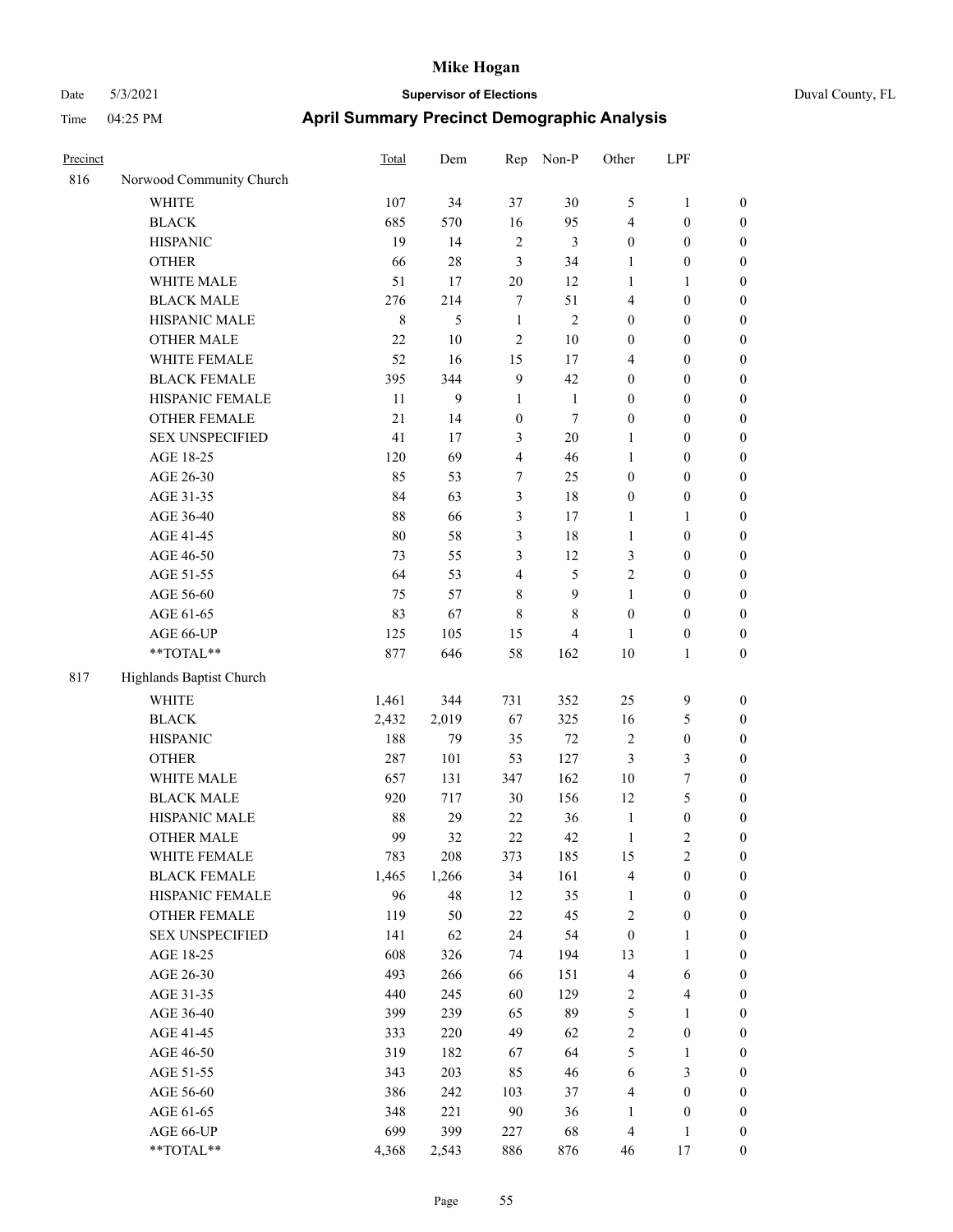| <b>Time</b> | 04:25 PM                             | April Summary Precinct Demographic Analysis |     |     |       |        |     |  |  |
|-------------|--------------------------------------|---------------------------------------------|-----|-----|-------|--------|-----|--|--|
| Precinct    |                                      | <b>Total</b>                                | Dem | Rep | Non-P | Other  | LPF |  |  |
| 818         | Greater Harvest Christian Fellowship |                                             |     |     |       |        |     |  |  |
|             | <b>WHITE</b>                         | 323                                         | 81  | 168 | 69    | $\sim$ |     |  |  |

| 818 | Greater Harvest Christian Fellowship                        |        |                |                |                |                  |                  |                  |
|-----|-------------------------------------------------------------|--------|----------------|----------------|----------------|------------------|------------------|------------------|
|     | WHITE                                                       | 323    | $8\sqrt{1}$    | 168            | 69             | 5                | $\boldsymbol{0}$ | $\boldsymbol{0}$ |
|     | <b>BLACK</b>                                                | 1,044  | 899            | 30             | 111            | 4                | $\boldsymbol{0}$ | $\boldsymbol{0}$ |
|     | <b>HISPANIC</b>                                             | 25     | $\tau$         | 6              | 12             | $\boldsymbol{0}$ | $\boldsymbol{0}$ | $\boldsymbol{0}$ |
|     | <b>OTHER</b>                                                | 91     | 43             | 10             | 37             | $\boldsymbol{0}$ | $\mathbf{1}$     | $\boldsymbol{0}$ |
|     | WHITE MALE                                                  | 144    | 20             | $8\sqrt{1}$    | 39             | $\overline{4}$   | $\boldsymbol{0}$ | $\boldsymbol{0}$ |
|     | <b>BLACK MALE</b>                                           | 429    | 355            | 21             | 49             | $\overline{4}$   | $\boldsymbol{0}$ | $\boldsymbol{0}$ |
|     | HISPANIC MALE                                               | 11     | $\mathfrak{Z}$ | $\overline{4}$ | $\overline{4}$ | $\boldsymbol{0}$ | $\boldsymbol{0}$ | $\boldsymbol{0}$ |
|     | <b>OTHER MALE</b>                                           | 29     | 14             | 5              | 9              | $\boldsymbol{0}$ | $\mathbf{1}$     | 0                |
|     | WHITE FEMALE                                                | 174    | 59             | 85             | 29             | 1                | $\boldsymbol{0}$ | 0                |
|     | <b>BLACK FEMALE</b>                                         | 599    | 529            | 9              | 61             | $\boldsymbol{0}$ | $\boldsymbol{0}$ | $\boldsymbol{0}$ |
|     | HISPANIC FEMALE                                             | 12     | 4              | $\sqrt{2}$     | 6              | $\boldsymbol{0}$ | $\boldsymbol{0}$ | $\boldsymbol{0}$ |
|     | OTHER FEMALE                                                | 36     | 21             | $\overline{4}$ | 11             | $\boldsymbol{0}$ | $\boldsymbol{0}$ | $\boldsymbol{0}$ |
|     | <b>SEX UNSPECIFIED</b>                                      | 49     | 25             | 3              | 21             | $\boldsymbol{0}$ | $\boldsymbol{0}$ | $\boldsymbol{0}$ |
|     | AGE 18-25                                                   | 185    | 115            | 16             | 53             | 1                | $\boldsymbol{0}$ | $\boldsymbol{0}$ |
|     | AGE 26-30                                                   | 116    | 78             | 12             | 24             | 1                | $\mathbf{1}$     | $\boldsymbol{0}$ |
|     | AGE 31-35                                                   | 121    | 79             | 12             | $28\,$         | 2                | $\boldsymbol{0}$ | $\boldsymbol{0}$ |
|     | AGE 36-40                                                   | 133    | 89             | 16             | $28\,$         | $\boldsymbol{0}$ | $\boldsymbol{0}$ | $\boldsymbol{0}$ |
|     | AGE 41-45                                                   | 166    | 129            | 16             | 21             | $\boldsymbol{0}$ | $\boldsymbol{0}$ | 0                |
|     | AGE 46-50                                                   | 126    | 93             | 14             | 17             | 2                | $\boldsymbol{0}$ | 0                |
|     | AGE 51-55                                                   | 122    | 76             | 23             | $20\,$         | 3                | $\boldsymbol{0}$ | $\boldsymbol{0}$ |
|     | AGE 56-60                                                   | 125    | 84             | 26             | 15             | $\boldsymbol{0}$ | $\boldsymbol{0}$ | $\boldsymbol{0}$ |
|     | AGE 61-65                                                   | 123    | 91             | 23             | 9              | $\boldsymbol{0}$ | $\boldsymbol{0}$ | $\boldsymbol{0}$ |
|     | AGE 66-UP                                                   | 266    | 196            | 56             | 14             | $\boldsymbol{0}$ | $\boldsymbol{0}$ | $\boldsymbol{0}$ |
|     | $\mathrm{*}\mathrm{*} \mathrm{TOTAL} \mathrm{*} \mathrm{*}$ | 1,483  | 1,030          | 214            | 229            | 9                | $\mathbf{1}$     | $\boldsymbol{0}$ |
| 901 | CWA AFL-CIO Local #3106                                     |        |                |                |                |                  |                  |                  |
|     | <b>WHITE</b>                                                | 1,656  | 716            | 489            | 394            | 34               | 23               | $\boldsymbol{0}$ |
|     | <b>BLACK</b>                                                | 1,241  | 1,009          | 45             | 176            | $\mathbf{9}$     | $\sqrt{2}$       | $\boldsymbol{0}$ |
|     | <b>HISPANIC</b>                                             | 127    | 59             | 21             | 44             | $\mathfrak{2}$   | $\mathbf{1}$     | $\boldsymbol{0}$ |
|     | <b>OTHER</b>                                                | 262    | 117            | 50             | 88             | $\overline{4}$   | $\mathfrak{Z}$   | $\boldsymbol{0}$ |
|     | WHITE MALE                                                  | 817    | 323            | 261            | 201            | 17               | 15               | 0                |
|     | <b>BLACK MALE</b>                                           | 523    | 406            | 24             | 85             | 6                | $\sqrt{2}$       | 0                |
|     | HISPANIC MALE                                               | $70\,$ | 33             | 11             | 24             | $\overline{c}$   | $\boldsymbol{0}$ | 0                |
|     | <b>OTHER MALE</b>                                           | 95     | 41             | 18             | 34             | $\boldsymbol{0}$ | $\mathbf{2}$     | $\boldsymbol{0}$ |
|     | WHITE FEMALE                                                | 818    | 381            | 225            | 187            | 17               | 8                | $\boldsymbol{0}$ |
|     | <b>BLACK FEMALE</b>                                         | 697    | 588            | 21             | 85             | $\mathfrak{Z}$   | $\boldsymbol{0}$ | $\boldsymbol{0}$ |
|     | HISPANIC FEMALE                                             | 52     | 25             | $\mathbf{9}$   | 17             | $\boldsymbol{0}$ | $\mathbf{1}$     | $\overline{0}$   |
|     | <b>OTHER FEMALE</b>                                         | 108    | 53             | $21\,$         | 30             | 3                | $\mathbf{1}$     | $\theta$         |
|     | <b>SEX UNSPECIFIED</b>                                      | 106    | 51             | 15             | 39             | $\mathbf{1}$     | $\boldsymbol{0}$ | 0                |
|     | AGE 18-25                                                   | 325    | 173            | 36             | 105            | $\,$ 8 $\,$      | $\mathfrak{Z}$   | 0                |
|     | AGE 26-30                                                   | 468    | 255            | 66             | 129            | $\,$ 8 $\,$      | $10\,$           | 0                |
|     | AGE 31-35                                                   | 435    | 242            | 61             | 111            | 13               | $8\,$            | 0                |
|     | AGE 36-40                                                   | 334    | 211            | 41             | $77\,$         | $\mathfrak{Z}$   | $\sqrt{2}$       | 0                |
|     | AGE 41-45                                                   | 267    | 153            | 52             | 55             | $\mathfrak s$    | $\sqrt{2}$       | $\overline{0}$   |
|     | AGE 46-50                                                   | 253    | 138            | 48             | 60             | 6                | $\mathbf{1}$     | $\boldsymbol{0}$ |
|     | AGE 51-55                                                   | 248    | 132            | 57             | 57             | $\sqrt{2}$       | $\boldsymbol{0}$ | $\boldsymbol{0}$ |
|     | AGE 56-60                                                   | 271    | 163            | 68             | 35             | $\overline{4}$   | $\mathbf{1}$     | 0                |
|     | AGE 61-65                                                   | 268    | 161            | 77             | 29             | $\boldsymbol{0}$ | $\mathbf{1}$     | $\overline{0}$   |
|     | AGE 66-UP                                                   | 417    | 273            | 99             | 44             | $\boldsymbol{0}$ | $\mathbf{1}$     | $\boldsymbol{0}$ |
|     | **TOTAL**                                                   | 3,286  | 1,901          | 605            | 702            | 49               | 29               | $\boldsymbol{0}$ |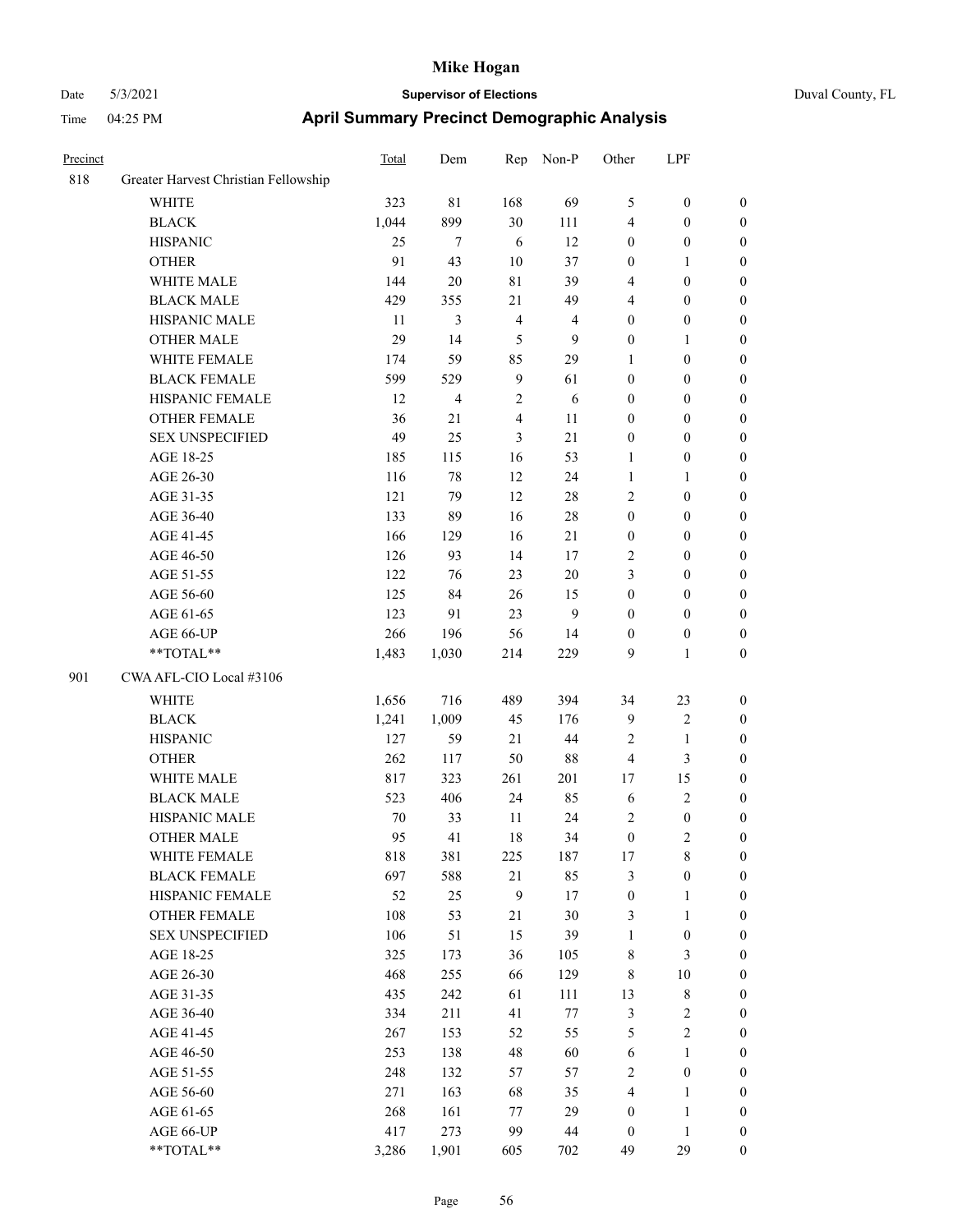| Duval Cou |
|-----------|
|           |

| Precinct |                                       | Total       | Dem   | Rep            | Non-P        | Other            | LPF                     |                  |
|----------|---------------------------------------|-------------|-------|----------------|--------------|------------------|-------------------------|------------------|
| 902      | Schell-Sweet Resource Wellness Center |             |       |                |              |                  |                         |                  |
|          | WHITE                                 | 71          | 29    | 13             | 28           | $\mathbf{1}$     | $\boldsymbol{0}$        | $\boldsymbol{0}$ |
|          | <b>BLACK</b>                          | 2,574       | 2,226 | 62             | 268          | 14               | $\overline{\mathbf{4}}$ | $\boldsymbol{0}$ |
|          | <b>HISPANIC</b>                       | 20          | 11    | $\mathfrak{Z}$ | 6            | $\boldsymbol{0}$ | $\boldsymbol{0}$        | $\boldsymbol{0}$ |
|          | <b>OTHER</b>                          | 159         | 76    | $\,$ 8 $\,$    | 72           | 3                | $\boldsymbol{0}$        | $\boldsymbol{0}$ |
|          | WHITE MALE                            | 29          | 7     | $\,8\,$        | 14           | $\boldsymbol{0}$ | $\boldsymbol{0}$        | $\boldsymbol{0}$ |
|          | <b>BLACK MALE</b>                     | 1,043       | 860   | 37             | 138          | 5                | $\mathfrak{Z}$          | $\boldsymbol{0}$ |
|          | HISPANIC MALE                         | 10          | 6     | $\mathbf{1}$   | 3            | $\boldsymbol{0}$ | $\boldsymbol{0}$        | $\boldsymbol{0}$ |
|          | <b>OTHER MALE</b>                     | 55          | 30    | $\overline{4}$ | $20\,$       | $\mathbf{1}$     | $\boldsymbol{0}$        | $\boldsymbol{0}$ |
|          | WHITE FEMALE                          | 40          | 22    | $\overline{4}$ | 13           | $\mathbf{1}$     | $\boldsymbol{0}$        | $\boldsymbol{0}$ |
|          | <b>BLACK FEMALE</b>                   | 1,481       | 1,324 | 25             | 122          | 9                | $\mathbf{1}$            | $\boldsymbol{0}$ |
|          | HISPANIC FEMALE                       | $\,$ 8 $\,$ | 5     | $\sqrt{2}$     | $\mathbf{1}$ | $\boldsymbol{0}$ | $\boldsymbol{0}$        | $\boldsymbol{0}$ |
|          | OTHER FEMALE                          | 59          | 31    | $\mathfrak{Z}$ | 23           | $\overline{c}$   | $\boldsymbol{0}$        | $\boldsymbol{0}$ |
|          | <b>SEX UNSPECIFIED</b>                | 99          | 57    | $\overline{c}$ | 40           | $\boldsymbol{0}$ | $\boldsymbol{0}$        | $\boldsymbol{0}$ |
|          | AGE 18-25                             | 316         | 187   | 16             | 106          | 6                | $\mathbf{1}$            | $\boldsymbol{0}$ |
|          | AGE 26-30                             | 263         | 206   | $\tau$         | 48           | $\boldsymbol{0}$ | $\sqrt{2}$              | $\boldsymbol{0}$ |
|          | AGE 31-35                             | 259         | 191   | $\,$ 8 $\,$    | 54           | 6                | $\boldsymbol{0}$        | 0                |
|          | AGE 36-40                             | 220         | 172   | $\,$ 8 $\,$    | 39           | 1                | $\boldsymbol{0}$        | $\boldsymbol{0}$ |
|          | AGE 41-45                             | 194         | 154   | 5              | 34           | $\mathbf{1}$     | $\boldsymbol{0}$        | $\boldsymbol{0}$ |
|          | AGE 46-50                             | 179         | 154   | 7              | 18           | $\boldsymbol{0}$ | $\boldsymbol{0}$        | $\boldsymbol{0}$ |
|          | AGE 51-55                             | 227         | 205   | 6              | 16           | $\boldsymbol{0}$ | $\boldsymbol{0}$        | $\boldsymbol{0}$ |
|          | AGE 56-60                             | 244         | 217   | 10             | 15           | $\mathbf{1}$     | $\mathbf{1}$            | $\boldsymbol{0}$ |
|          | AGE 61-65                             | 244         | 223   | $\tau$         | 14           | $\boldsymbol{0}$ | $\boldsymbol{0}$        | $\boldsymbol{0}$ |
|          | AGE 66-UP                             | 678         | 633   | 12             | 30           | 3                | $\boldsymbol{0}$        | $\boldsymbol{0}$ |
|          | $**TOTAL**$                           | 2,824       | 2,342 | 86             | 374          | 18               | $\overline{4}$          | $\boldsymbol{0}$ |
| 903      | Redemption Church                     |             |       |                |              |                  |                         |                  |
|          | <b>WHITE</b>                          | 1,189       | 340   | 586            | 236          | $20\,$           | $\boldsymbol{7}$        | $\boldsymbol{0}$ |
|          | <b>BLACK</b>                          | 1,454       | 1,151 | 48             | 240          | 14               | $\mathbf{1}$            | $\boldsymbol{0}$ |
|          | <b>HISPANIC</b>                       | 181         | 74    | 21             | 79           | 6                | $\mathbf{1}$            | 0                |
|          | <b>OTHER</b>                          | 271         | 101   | 69             | 93           | 7                | $\mathbf{1}$            | 0                |
|          | WHITE MALE                            | 541         | 140   | 270            | 116          | 10               | $\mathfrak{S}$          | $\boldsymbol{0}$ |
|          | <b>BLACK MALE</b>                     | 568         | 431   | 22             | 110          | 5                | $\boldsymbol{0}$        | $\boldsymbol{0}$ |
|          | HISPANIC MALE                         | 79          | 30    | 13             | 33           | $\overline{c}$   | 1                       | $\boldsymbol{0}$ |
|          | <b>OTHER MALE</b>                     | 98          | 29    | 29             | 39           | $\mathbf{1}$     | $\boldsymbol{0}$        | $\boldsymbol{0}$ |
|          | WHITE FEMALE                          | 636         | 195   | 310            | 119          | 10               | $\sqrt{2}$              | $\overline{0}$   |
|          | <b>BLACK FEMALE</b>                   | 847         | 689   | 26             | 122          | $\mathbf{9}$     | $\mathbf{1}$            | $\overline{0}$   |
|          | HISPANIC FEMALE                       | 95          | 40    | $\,$ 8 $\,$    | $44\,$       | 3                | $\boldsymbol{0}$        | 0                |
|          | <b>OTHER FEMALE</b>                   | 126         | 56    | 32             | 35           | 3                | $\boldsymbol{0}$        | 0                |
|          | <b>SEX UNSPECIFIED</b>                | 105         | 56    | 14             | 30           | $\overline{4}$   | $\mathbf{1}$            | 0                |
|          | AGE 18-25                             | 375         | 203   | 49             | 113          | 7                | $\mathfrak{Z}$          | 0                |
|          | AGE 26-30                             | 341         | 183   | 51             | 98           | 7                | $\sqrt{2}$              | $\overline{0}$   |
|          | AGE 31-35                             | 300         | 165   | 40             | 86           | 9                | $\boldsymbol{0}$        | $\boldsymbol{0}$ |
|          | AGE 36-40                             | 259         | 139   | 42             | $70\,$       | 5                | $\mathfrak{Z}$          | $\boldsymbol{0}$ |
|          | AGE 41-45                             | 229         | 120   | 45             | 58           | 5                | $\mathbf{1}$            | $\boldsymbol{0}$ |
|          | AGE 46-50                             | 218         | 119   | 52             | 44           | 3                | $\boldsymbol{0}$        | $\overline{0}$   |
|          | AGE 51-55                             | 249         | 136   | 65             | 44           | $\overline{4}$   | $\boldsymbol{0}$        | $\overline{0}$   |
|          | AGE 56-60                             | 275         | 151   | 84             | 37           | 3                | $\boldsymbol{0}$        | $\overline{0}$   |
|          | AGE 61-65                             | 272         | 155   | 78             | 37           | $\sqrt{2}$       | $\boldsymbol{0}$        | 0                |
|          | AGE 66-UP                             | 577         | 295   | 218            | 61           | $\sqrt{2}$       | $\mathbf{1}$            | 0                |
|          | **TOTAL**                             | 3,095       | 1,666 | 724            | 648          | $47\,$           | $10\,$                  | $\boldsymbol{0}$ |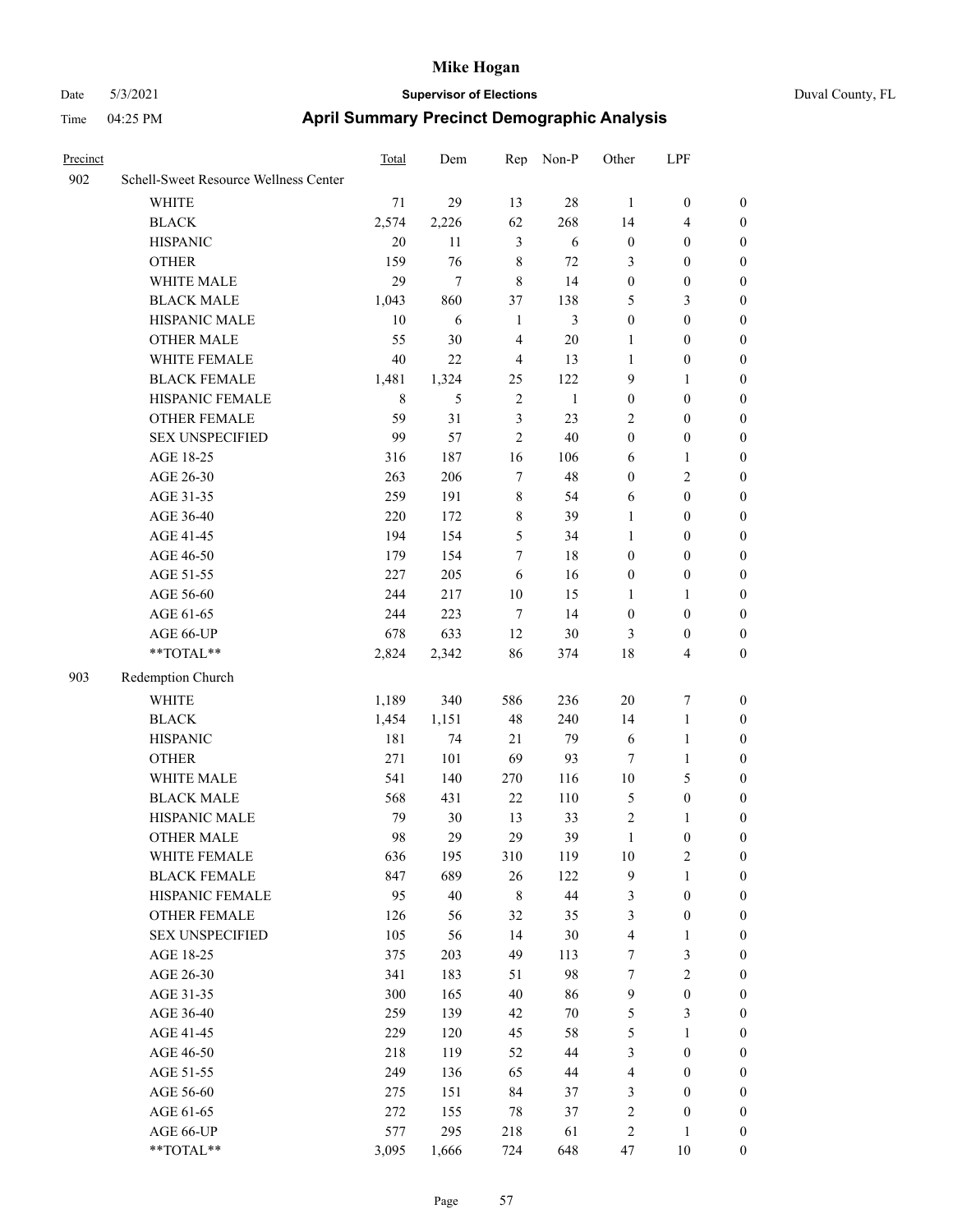|  | Duval County, FL |  |
|--|------------------|--|
|--|------------------|--|

| Precinct |                                    | <b>Total</b>   | Dem            | Rep              | Non-P                   | Other            | LPF              |                  |
|----------|------------------------------------|----------------|----------------|------------------|-------------------------|------------------|------------------|------------------|
| 904      | Johnnie W. Walker Community Center |                |                |                  |                         |                  |                  |                  |
|          | <b>WHITE</b>                       | 42             | 21             | $\tau$           | 14                      | $\boldsymbol{0}$ | $\boldsymbol{0}$ | $\boldsymbol{0}$ |
|          | <b>BLACK</b>                       | 2,415          | 2,129          | 51               | 226                     | $\,8\,$          | 1                | $\boldsymbol{0}$ |
|          | <b>HISPANIC</b>                    | 11             | $\overline{7}$ | $\boldsymbol{0}$ | $\overline{\mathbf{4}}$ | $\boldsymbol{0}$ | $\boldsymbol{0}$ | $\boldsymbol{0}$ |
|          | <b>OTHER</b>                       | 126            | 66             | 6                | 53                      | $\boldsymbol{0}$ | 1                | $\boldsymbol{0}$ |
|          | WHITE MALE                         | 19             | 9              | 5                | 5                       | $\boldsymbol{0}$ | $\boldsymbol{0}$ | $\boldsymbol{0}$ |
|          | <b>BLACK MALE</b>                  | 949            | 815            | 18               | 111                     | 5                | $\boldsymbol{0}$ | $\boldsymbol{0}$ |
|          | HISPANIC MALE                      | 3              | $\overline{2}$ | $\mathbf{0}$     | 1                       | $\boldsymbol{0}$ | $\boldsymbol{0}$ | $\boldsymbol{0}$ |
|          | <b>OTHER MALE</b>                  | 36             | 21             | 1                | 14                      | $\boldsymbol{0}$ | $\boldsymbol{0}$ | $\boldsymbol{0}$ |
|          | WHITE FEMALE                       | 23             | 12             | $\overline{2}$   | 9                       | $\mathbf{0}$     | $\boldsymbol{0}$ | $\boldsymbol{0}$ |
|          | <b>BLACK FEMALE</b>                | 1,419          | 1,279          | 30               | 106                     | 3                | 1                | $\boldsymbol{0}$ |
|          | HISPANIC FEMALE                    | $\overline{7}$ | 5              | $\boldsymbol{0}$ | $\overline{2}$          | $\boldsymbol{0}$ | $\boldsymbol{0}$ | $\boldsymbol{0}$ |
|          | <b>OTHER FEMALE</b>                | 49             | 30             | 4                | 15                      | $\boldsymbol{0}$ | $\boldsymbol{0}$ | $\boldsymbol{0}$ |
|          | <b>SEX UNSPECIFIED</b>             | 89             | 50             | 4                | 34                      | $\boldsymbol{0}$ | 1                | $\boldsymbol{0}$ |
|          | AGE 18-25                          | 278            | 197            | 7                | 71                      | $\overline{2}$   | 1                | $\boldsymbol{0}$ |
|          | AGE 26-30                          | 217            | 162            | 4                | 48                      | 3                | $\boldsymbol{0}$ | $\boldsymbol{0}$ |
|          | AGE 31-35                          | 218            | 176            | 4                | 36                      | $\overline{c}$   | $\boldsymbol{0}$ | $\boldsymbol{0}$ |
|          | AGE 36-40                          | 176            | 143            | 7                | 25                      | $\boldsymbol{0}$ | 1                | $\boldsymbol{0}$ |
|          | AGE 41-45                          | 160            | 132            | $\overline{4}$   | 24                      | $\boldsymbol{0}$ | $\boldsymbol{0}$ | $\boldsymbol{0}$ |
|          | AGE 46-50                          | 195            | 160            | 7                | 28                      | $\boldsymbol{0}$ | $\boldsymbol{0}$ | $\boldsymbol{0}$ |
|          | AGE 51-55                          | 217            | 188            | 8                | 21                      | $\boldsymbol{0}$ | $\boldsymbol{0}$ | $\boldsymbol{0}$ |
|          | AGE 56-60                          | 244            | 224            | 6                | 14                      | $\boldsymbol{0}$ | $\boldsymbol{0}$ | $\boldsymbol{0}$ |
|          | AGE 61-65                          | 227            | 208            | $\,8\,$          | 11                      | $\boldsymbol{0}$ | $\boldsymbol{0}$ | $\boldsymbol{0}$ |
|          | AGE 66-UP                          | 662            | 633            | 9                | 19                      | $\mathbf{1}$     | $\boldsymbol{0}$ | $\boldsymbol{0}$ |
|          | **TOTAL**                          | 2,594          | 2,223          | 64               | 297                     | $\,8\,$          | 2                | $\boldsymbol{0}$ |
| 905      | Webb Wesconnett Regional Library   |                |                |                  |                         |                  |                  |                  |
|          | WHITE                              | 755            | 182            | 363              | 190                     | 11               | 9                | $\boldsymbol{0}$ |
|          | <b>BLACK</b>                       | 1,298          | 1,042          | 43               | 202                     | 10               | 1                | $\boldsymbol{0}$ |
|          | <b>HISPANIC</b>                    | 193            | 72             | 41               | 78                      | $\mathbf{1}$     | 1                | $\boldsymbol{0}$ |
|          | <b>OTHER</b>                       | 236            | 85             | 50               | 98                      | $\mathfrak{Z}$   | $\boldsymbol{0}$ | $\boldsymbol{0}$ |
|          | WHITE MALE                         | 317            | 63             | 161              | 84                      | $\overline{4}$   | 5                | $\boldsymbol{0}$ |
|          | <b>BLACK MALE</b>                  | 484            | 352            | 21               | 102                     | 9                | $\boldsymbol{0}$ | $\boldsymbol{0}$ |
|          | HISPANIC MALE                      | 82             | 22             | 19               | 40                      | $\boldsymbol{0}$ | 1                | $\boldsymbol{0}$ |
|          | <b>OTHER MALE</b>                  | 94             | 33             | 26               | 35                      | $\mathbf{0}$     | $\mathbf{0}$     | $\overline{0}$   |
|          | WHITE FEMALE                       | 423            | 115            | 196              | 101                     | $\tau$           | 4                | $\boldsymbol{0}$ |
|          | <b>BLACK FEMALE</b>                | 796            | 675            | $22\,$           | 97                      | 1                | 1                | $\boldsymbol{0}$ |
|          | HISPANIC FEMALE                    | 109            | 48             | $22\,$           | 38                      | 1                | $\boldsymbol{0}$ | $\boldsymbol{0}$ |
|          | <b>OTHER FEMALE</b>                | 110            | 46             | 20               | 41                      | 3                | $\boldsymbol{0}$ | $\boldsymbol{0}$ |
|          | <b>SEX UNSPECIFIED</b>             | 67             | 27             | 10               | 30                      | $\boldsymbol{0}$ | $\boldsymbol{0}$ | $\boldsymbol{0}$ |
|          | AGE 18-25                          | 292            | 165            | 35               | $87\,$                  | $\overline{c}$   | 3                | $\boldsymbol{0}$ |
|          | AGE 26-30                          | 276            | 147            | 25               | 95                      | $\mathfrak{S}$   | 4                | $\boldsymbol{0}$ |
|          | AGE 31-35                          | 277            | 147            | $40\,$           | $8\sqrt{1}$             | $\,8\,$          | 1                | $\boldsymbol{0}$ |
|          | AGE 36-40                          | 243            | 146            | 39               | 54                      | $\mathfrak{Z}$   | 1                | $\boldsymbol{0}$ |
|          | AGE 41-45                          | 208            | 118            | 37               | 51                      | $\mathbf{1}$     | 1                | $\boldsymbol{0}$ |
|          | AGE 46-50                          | 198            | 114            | 42               | 41                      | $\mathbf{1}$     | $\boldsymbol{0}$ | $\boldsymbol{0}$ |
|          | AGE 51-55                          | 226            | 124            | 56               | $44\,$                  | $\mathbf{1}$     | 1                | $\boldsymbol{0}$ |
|          | AGE 56-60                          | 185            | 103            | 54               | 27                      | $\mathbf{1}$     | $\boldsymbol{0}$ | $\boldsymbol{0}$ |
|          | AGE 61-65                          | 176            | 103            | 39               | 32                      | $\sqrt{2}$       | $\boldsymbol{0}$ | $\boldsymbol{0}$ |
|          | AGE 66-UP                          | 401            | 214            | 130              | 56                      | $\mathbf{1}$     | $\boldsymbol{0}$ | $\boldsymbol{0}$ |
|          | $**TOTAL**$                        | 2,482          | 1,381          | 497              | 568                     | 25               | 11               | $\boldsymbol{0}$ |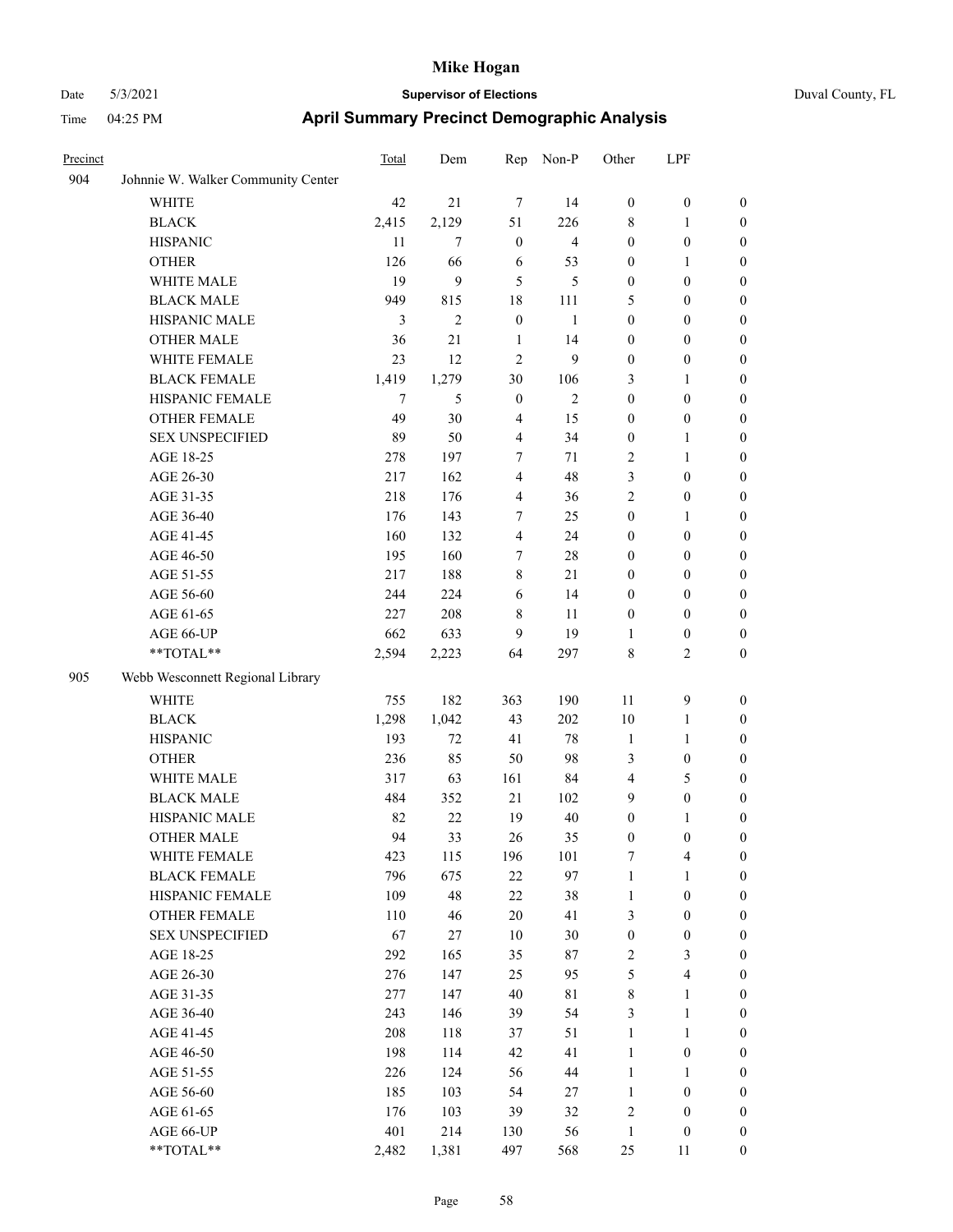# Date 5/3/2021 **Supervisor of Elections** Duval County, FL Time 04:25 PM **April Summary Precinct Demographic Analysis**

| Precinct |                                | <b>Total</b> | Dem    | Rep            | Non-P  | Other            | LPF              |                  |
|----------|--------------------------------|--------------|--------|----------------|--------|------------------|------------------|------------------|
| 906      | St Andrews Presbyterian Church |              |        |                |        |                  |                  |                  |
|          | <b>WHITE</b>                   | 1,053        | 257    | 538            | 227    | 20               | 11               | $\boldsymbol{0}$ |
|          | <b>BLACK</b>                   | 344          | 273    | 13             | 53     | $\mathfrak{H}$   | $\mathbf{0}$     | $\boldsymbol{0}$ |
|          | <b>HISPANIC</b>                | 83           | 24     | 19             | 40     | $\boldsymbol{0}$ | $\boldsymbol{0}$ | $\boldsymbol{0}$ |
|          | <b>OTHER</b>                   | 133          | 46     | 43             | 39     | $\mathfrak{Z}$   | 2                | $\boldsymbol{0}$ |
|          | WHITE MALE                     | 511          | 104    | 279            | 109    | 12               | 7                | $\boldsymbol{0}$ |
|          | <b>BLACK MALE</b>              | 148          | 112    | $\overline{4}$ | 30     | $\sqrt{2}$       | $\boldsymbol{0}$ | $\boldsymbol{0}$ |
|          | HISPANIC MALE                  | 39           | 11     | 11             | 17     | $\boldsymbol{0}$ | $\boldsymbol{0}$ | $\boldsymbol{0}$ |
|          | <b>OTHER MALE</b>              | 51           | 13     | 22             | 14     | 1                | 1                | $\boldsymbol{0}$ |
|          | WHITE FEMALE                   | 531          | 149    | 257            | 115    | 7                | 3                | $\boldsymbol{0}$ |
|          | <b>BLACK FEMALE</b>            | 193          | 160    | 9              | 21     | $\mathfrak{Z}$   | $\boldsymbol{0}$ | $\boldsymbol{0}$ |
|          | HISPANIC FEMALE                | 42           | 11     | $\,8\,$        | 23     | $\boldsymbol{0}$ | $\boldsymbol{0}$ | $\boldsymbol{0}$ |
|          | <b>OTHER FEMALE</b>            | 62           | 24     | 18             | 18     | 1                | 1                | $\boldsymbol{0}$ |
|          | <b>SEX UNSPECIFIED</b>         | 36           | 16     | 5              | 12     | $\overline{2}$   | 1                | $\boldsymbol{0}$ |
|          | AGE 18-25                      | 172          | 65     | 39             | 64     | 3                | 1                | $\boldsymbol{0}$ |
|          | AGE 26-30                      | 137          | 56     | 36             | 41     | $\sqrt{2}$       | 2                | $\boldsymbol{0}$ |
|          | AGE 31-35                      | 136          | 60     | $28\,$         | 41     | 5                | $\overline{c}$   | $\boldsymbol{0}$ |
|          | AGE 36-40                      | 137          | 47     | 46             | 38     | 3                | 3                | $\boldsymbol{0}$ |
|          | AGE 41-45                      | 132          | 50     | 46             | 35     | 1                | $\boldsymbol{0}$ | $\boldsymbol{0}$ |
|          | AGE 46-50                      | 122          | 51     | 35             | 30     | 6                | $\boldsymbol{0}$ | $\mathbf{0}$     |
|          | AGE 51-55                      | 112          | 39     | 46             | 26     | $\boldsymbol{0}$ | 1                | $\boldsymbol{0}$ |
|          | AGE 56-60                      | 157          | 49     | 87             | 16     | 5                | $\boldsymbol{0}$ | $\boldsymbol{0}$ |
|          | AGE 61-65                      | 165          | 60     | 74             | 28     | $\overline{2}$   | 1                | $\mathbf{0}$     |
|          | AGE 66-UP                      | 343          | 123    | 176            | 40     | 1                | 3                | $\mathbf{0}$     |
|          | **TOTAL**                      | 1,613        | 600    | 613            | 359    | 28               | 13               | $\boldsymbol{0}$ |
| 907      | Wesconnett Church of Christ    |              |        |                |        |                  |                  |                  |
|          | <b>WHITE</b>                   | 953          | 217    | 519            | 199    | 14               | $\overline{4}$   | $\boldsymbol{0}$ |
|          | <b>BLACK</b>                   | 795          | 634    | 24             | 122    | 12               | 3                | $\boldsymbol{0}$ |
|          | <b>HISPANIC</b>                | 76           | 39     | $\tau$         | 29     | $\mathbf{1}$     | $\boldsymbol{0}$ | $\boldsymbol{0}$ |
|          | <b>OTHER</b>                   | 148          | 49     | 36             | 61     | $\mathbf{1}$     | 1                | $\boldsymbol{0}$ |
|          | WHITE MALE                     | 450          | 81     | 260            | 99     | 6                | 4                | $\boldsymbol{0}$ |
|          | <b>BLACK MALE</b>              | 314          | 235    | 14             | 54     | $\,$ 8 $\,$      | 3                | $\boldsymbol{0}$ |
|          | HISPANIC MALE                  | 31           | 15     | 3              | 12     | $\mathbf{1}$     | $\boldsymbol{0}$ | $\boldsymbol{0}$ |
|          | <b>OTHER MALE</b>              | 64           | 20     | 14             | 29     | $\mathbf{1}$     | $\boldsymbol{0}$ | $\boldsymbol{0}$ |
|          | WHITE FEMALE                   | 489          | 134    | 255            | 92     | 8                | 0                | $\boldsymbol{0}$ |
|          | <b>BLACK FEMALE</b>            | 468          | 388    | 9              | 67     | $\overline{4}$   | $\boldsymbol{0}$ | $\boldsymbol{0}$ |
|          | HISPANIC FEMALE                | 43           | 23     | 4              | 16     | $\boldsymbol{0}$ | $\boldsymbol{0}$ | $\boldsymbol{0}$ |
|          | OTHER FEMALE                   | 66           | 23     | $20\,$         | $22\,$ | $\boldsymbol{0}$ | 1                | $\boldsymbol{0}$ |
|          | <b>SEX UNSPECIFIED</b>         | 47           | $20\,$ | 7              | $20\,$ | $\boldsymbol{0}$ | $\boldsymbol{0}$ | $\boldsymbol{0}$ |
|          | AGE 18-25                      | 215          | 106    | 35             | 67     | 5                | 2                | $\boldsymbol{0}$ |
|          | AGE 26-30                      | 189          | 105    | 32             | 49     | 3                | $\boldsymbol{0}$ | $\boldsymbol{0}$ |
|          | AGE 31-35                      | 217          | 130    | 32             | 49     | $\overline{4}$   | $\mathbf{2}$     | $\boldsymbol{0}$ |
|          | AGE 36-40                      | 188          | $90\,$ | 36             | 54     | $\tau$           | 1                | $\boldsymbol{0}$ |
|          | AGE 41-45                      | 158          | 95     | 24             | 36     | $\mathbf{1}$     | $\overline{c}$   | $\boldsymbol{0}$ |
|          | AGE 46-50                      | 144          | 73     | 40             | 30     | $\mathbf{1}$     | $\boldsymbol{0}$ | $\boldsymbol{0}$ |
|          | AGE 51-55                      | 152          | 66     | 52             | 32     | $\mathbf{1}$     | $\mathbf{1}$     | $\boldsymbol{0}$ |
|          | AGE 56-60                      | 158          | 65     | 70             | 21     | $\sqrt{2}$       | $\boldsymbol{0}$ | $\boldsymbol{0}$ |
|          | AGE 61-65                      | 163          | 64     | 75             | 23     | $\mathbf{1}$     | $\boldsymbol{0}$ | $\boldsymbol{0}$ |
|          | AGE 66-UP                      | 388          | 145    | 190            | 50     | $\mathfrak{Z}$   | $\boldsymbol{0}$ | $\boldsymbol{0}$ |

\*\*TOTAL\*\* 1,972 939 586 411 28 8 0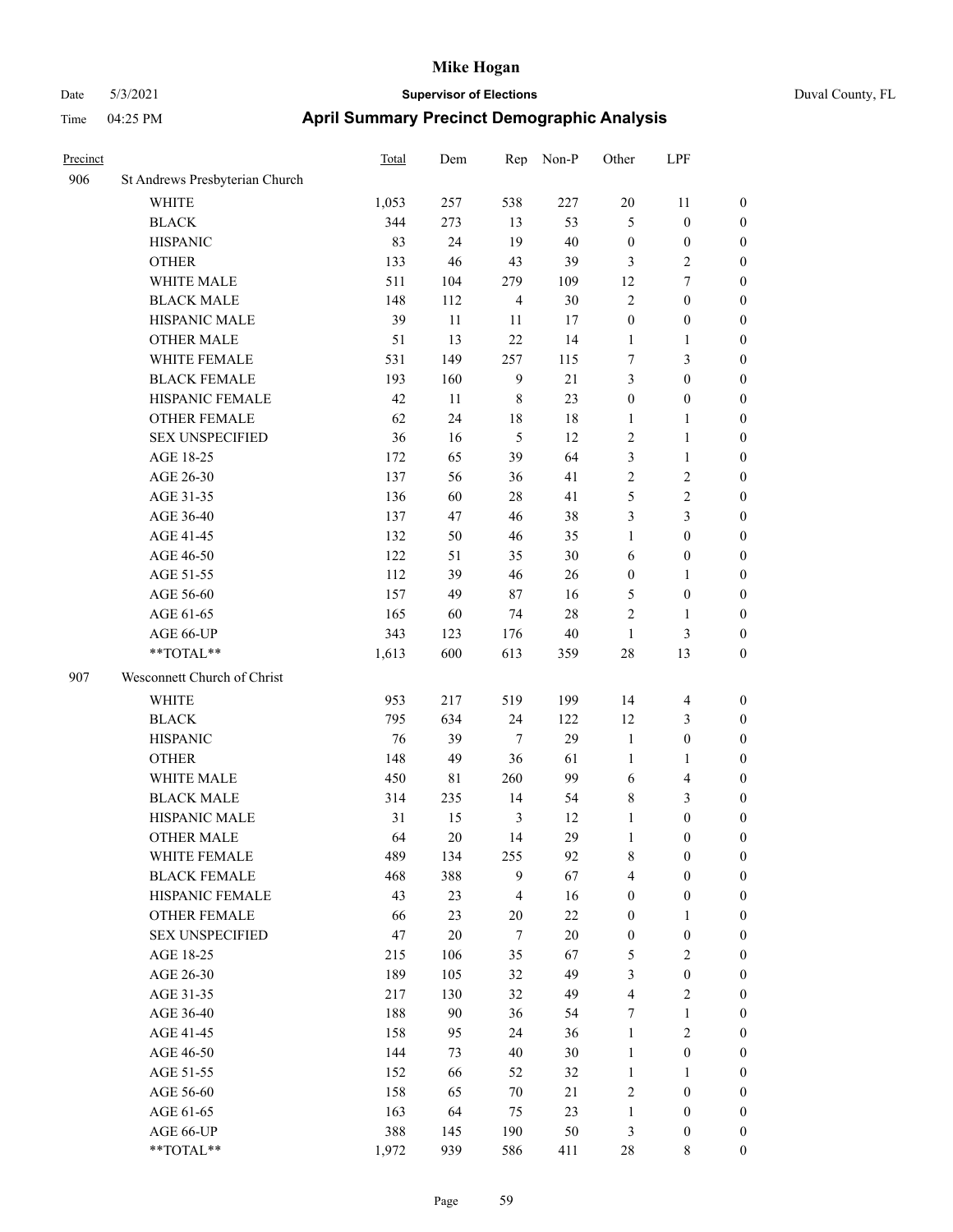|  | Duval |
|--|-------|
|  |       |
|  |       |
|  |       |

| Precinct |                                  | Total  | Dem    | Rep            | Non-P  | Other            | LPF                     |                  |
|----------|----------------------------------|--------|--------|----------------|--------|------------------|-------------------------|------------------|
| 908      | West Jacksonville Baptist Church |        |        |                |        |                  |                         |                  |
|          | <b>WHITE</b>                     | 2,152  | 689    | 912            | 485    | 45               | 21                      | $\boldsymbol{0}$ |
|          | <b>BLACK</b>                     | 1,613  | 1,224  | $70\,$         | 301    | 16               | $\sqrt{2}$              | $\boldsymbol{0}$ |
|          | <b>HISPANIC</b>                  | 193    | 81     | 37             | 67     | 7                | 1                       | $\boldsymbol{0}$ |
|          | <b>OTHER</b>                     | 361    | 122    | 73             | 160    | 6                | $\boldsymbol{0}$        | $\boldsymbol{0}$ |
|          | WHITE MALE                       | 976    | 264    | 449            | 229    | 20               | 14                      | $\boldsymbol{0}$ |
|          | <b>BLACK MALE</b>                | 561    | 396    | 27             | 131    | 7                | $\boldsymbol{0}$        | $\boldsymbol{0}$ |
|          | HISPANIC MALE                    | 76     | 26     | 23             | $22\,$ | $\overline{4}$   | $\mathbf{1}$            | $\boldsymbol{0}$ |
|          | <b>OTHER MALE</b>                | 120    | 34     | 32             | 52     | $\overline{2}$   | $\boldsymbol{0}$        | $\boldsymbol{0}$ |
|          | WHITE FEMALE                     | 1,151  | 416    | 453            | 250    | 25               | 7                       | $\boldsymbol{0}$ |
|          | <b>BLACK FEMALE</b>              | 1,023  | 805    | 43             | 164    | $\overline{9}$   | $\sqrt{2}$              | 0                |
|          | HISPANIC FEMALE                  | 108    | 50     | 12             | 43     | 3                | $\boldsymbol{0}$        | $\boldsymbol{0}$ |
|          | OTHER FEMALE                     | 165    | 64     | 31             | 66     | 4                | $\boldsymbol{0}$        | $\boldsymbol{0}$ |
|          | <b>SEX UNSPECIFIED</b>           | 139    | 61     | 22             | 56     | $\boldsymbol{0}$ | $\boldsymbol{0}$        | $\boldsymbol{0}$ |
|          | AGE 18-25                        | 570    | 284    | 69             | 192    | $22\,$           | $\mathfrak{Z}$          | $\boldsymbol{0}$ |
|          | AGE 26-30                        | 537    | 255    | 101            | 161    | 16               | $\overline{\mathbf{4}}$ | $\boldsymbol{0}$ |
|          | AGE 31-35                        | 510    | 272    | $8\sqrt{1}$    | 146    | $\,$ 8 $\,$      | $\mathfrak{Z}$          | $\boldsymbol{0}$ |
|          | AGE 36-40                        | 416    | 214    | 77             | 110    | 10               | $\mathfrak{S}$          | $\boldsymbol{0}$ |
|          | AGE 41-45                        | 349    | 171    | 79             | 86     | $\overline{9}$   | $\overline{\mathbf{4}}$ | $\boldsymbol{0}$ |
|          | AGE 46-50                        | 337    | 184    | 76             | 73     | $\mathbf{1}$     | $\mathfrak{Z}$          | $\boldsymbol{0}$ |
|          | AGE 51-55                        | 322    | 147    | 114            | 60     | $\mathbf{1}$     | $\boldsymbol{0}$        | 0                |
|          | AGE 56-60                        | 349    | 179    | 113            | 53     | 2                | $\sqrt{2}$              | 0                |
|          | AGE 61-65                        | 288    | 132    | 109            | 45     | $\overline{c}$   | $\boldsymbol{0}$        | $\boldsymbol{0}$ |
|          | AGE 66-UP                        | 641    | 278    | 273            | $87\,$ | 3                | $\boldsymbol{0}$        | $\boldsymbol{0}$ |
|          | $**TOTAL**$                      | 4,319  | 2,116  | 1,092          | 1,013  | 74               | 24                      | $\boldsymbol{0}$ |
| 909      | City Rescue Mission              |        |        |                |        |                  |                         |                  |
|          | <b>WHITE</b>                     | 177    | 60     | $47\,$         | 66     | $\overline{4}$   | $\boldsymbol{0}$        | $\boldsymbol{0}$ |
|          | <b>BLACK</b>                     | 1,310  | 1,105  | 37             | 160    | 7                | $\mathbf{1}$            | $\boldsymbol{0}$ |
|          | <b>HISPANIC</b>                  | 41     | 23     | $\overline{4}$ | 13     | $\mathbf{1}$     | $\boldsymbol{0}$        | $\boldsymbol{0}$ |
|          | <b>OTHER</b>                     | 118    | 68     | 9              | 40     | $\mathbf{1}$     | $\boldsymbol{0}$        | $\boldsymbol{0}$ |
|          | WHITE MALE                       | $72\,$ | $20\,$ | 22             | 29     | $\mathbf{1}$     | $\boldsymbol{0}$        | $\boldsymbol{0}$ |
|          | <b>BLACK MALE</b>                | 512    | 419    | 19             | 69     | 4                | $\mathbf{1}$            | $\boldsymbol{0}$ |
|          | HISPANIC MALE                    | 14     | 7      | $\overline{2}$ | 5      | $\boldsymbol{0}$ | $\boldsymbol{0}$        | 0                |
|          | <b>OTHER MALE</b>                | 35     | 19     | 3              | 13     | $\boldsymbol{0}$ | $\boldsymbol{0}$        | $\boldsymbol{0}$ |
|          | WHITE FEMALE                     | 104    | 40     | 24             | 37     | 3                | $\boldsymbol{0}$        | $\boldsymbol{0}$ |
|          | <b>BLACK FEMALE</b>              | 772    | 665    | 15             | 89     | 3                | $\boldsymbol{0}$        | $\overline{0}$   |
|          | HISPANIC FEMALE                  | 25     | 16     | $\mathbf{1}$   | $\tau$ | $\mathbf{1}$     | $\boldsymbol{0}$        | $\overline{0}$   |
|          | <b>OTHER FEMALE</b>              | 55     | 38     | $\mathfrak{Z}$ | 14     | $\boldsymbol{0}$ | $\boldsymbol{0}$        | $\overline{0}$   |
|          | <b>SEX UNSPECIFIED</b>           | 57     | 32     | $\,8\,$        | 16     | $\mathbf{1}$     | $\boldsymbol{0}$        | $\overline{0}$   |
|          | AGE 18-25                        | 210    | 127    | 13             | 68     | $\overline{c}$   | $\boldsymbol{0}$        | $\overline{0}$   |
|          | AGE 26-30                        | 171    | 116    | $10\,$         | 45     | $\boldsymbol{0}$ | $\boldsymbol{0}$        | 0                |
|          | AGE 31-35                        | 200    | 141    | 11             | 44     | 4                | $\boldsymbol{0}$        | 0                |
|          | AGE 36-40                        | 157    | 118    | 10             | 29     | $\boldsymbol{0}$ | $\boldsymbol{0}$        | 0                |
|          | AGE 41-45                        | 113    | 82     | 10             | 19     | $\sqrt{2}$       | $\boldsymbol{0}$        | 0                |
|          | AGE 46-50                        | 142    | 106    | $\,$ 8 $\,$    | 27     | $\mathbf{1}$     | $\boldsymbol{0}$        | $\overline{0}$   |
|          | AGE 51-55                        | 126    | 102    | $\tau$         | 16     | $\mathbf{1}$     | $\boldsymbol{0}$        | $\boldsymbol{0}$ |
|          | AGE 56-60                        | 153    | 129    | $\,8\,$        | 14     | $\sqrt{2}$       | $\boldsymbol{0}$        | $\boldsymbol{0}$ |
|          | AGE 61-65                        | 135    | 114    | 10             | $10\,$ | $\boldsymbol{0}$ | $\mathbf{1}$            | $\boldsymbol{0}$ |
|          | AGE 66-UP                        | 239    | 221    | 10             | 7      | $\mathbf{1}$     | $\boldsymbol{0}$        | $\boldsymbol{0}$ |
|          | **TOTAL**                        | 1,646  | 1,256  | 97             | 279    | 13               | $\mathbf{1}$            | $\boldsymbol{0}$ |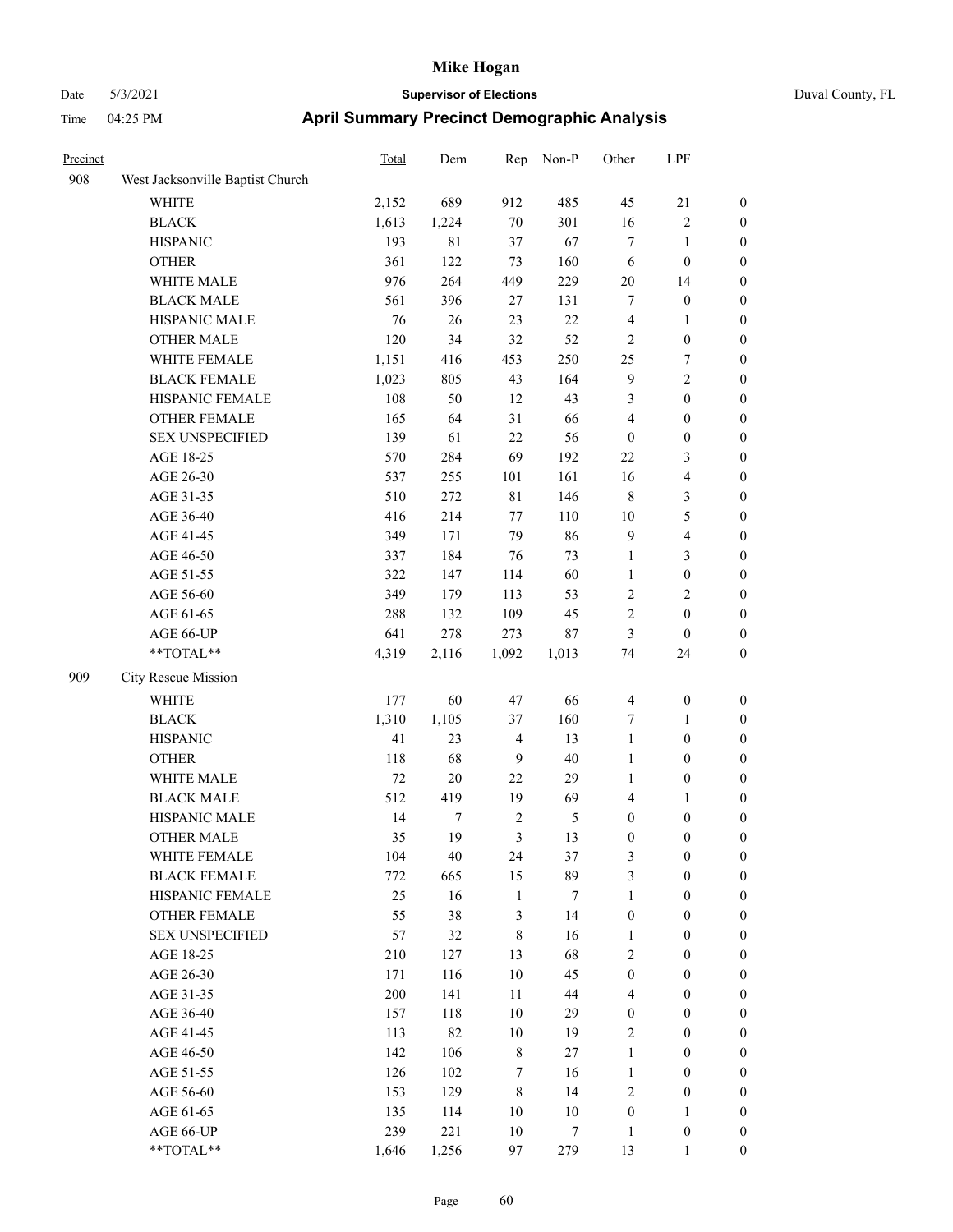| Precinct |                                     | Total       | Dem         | Rep                     | Non-P   | Other            | LPF                     |                  |
|----------|-------------------------------------|-------------|-------------|-------------------------|---------|------------------|-------------------------|------------------|
| 910      | Wallace Small Senior Citizen Center |             |             |                         |         |                  |                         |                  |
|          | <b>WHITE</b>                        | 295         | 98          | 130                     | 62      | $\mathfrak{Z}$   | 2                       | $\boldsymbol{0}$ |
|          | <b>BLACK</b>                        | 2,035       | 1,730       | 57                      | 238     | 9                | 1                       | $\boldsymbol{0}$ |
|          | <b>HISPANIC</b>                     | 37          | 18          | 6                       | 13      | $\boldsymbol{0}$ | $\boldsymbol{0}$        | $\boldsymbol{0}$ |
|          | <b>OTHER</b>                        | 164         | $8\sqrt{1}$ | $\,8\,$                 | 74      | 1                | $\boldsymbol{0}$        | $\boldsymbol{0}$ |
|          | WHITE MALE                          | 114         | 34          | 55                      | 21      | $\mathfrak{Z}$   | 1                       | $\boldsymbol{0}$ |
|          | <b>BLACK MALE</b>                   | 815         | 675         | 21                      | 111     | 7                | 1                       | $\boldsymbol{0}$ |
|          | HISPANIC MALE                       | 12          | 6           | 1                       | 5       | $\boldsymbol{0}$ | $\boldsymbol{0}$        | $\boldsymbol{0}$ |
|          | <b>OTHER MALE</b>                   | 54          | 26          | $\overline{4}$          | 24      | $\boldsymbol{0}$ | $\boldsymbol{0}$        | $\boldsymbol{0}$ |
|          | WHITE FEMALE                        | 177         | 63          | 75                      | 38      | $\boldsymbol{0}$ | 1                       | $\boldsymbol{0}$ |
|          | <b>BLACK FEMALE</b>                 | 1,170       | 1,018       | 34                      | 116     | $\overline{2}$   | $\boldsymbol{0}$        | $\boldsymbol{0}$ |
|          | HISPANIC FEMALE                     | 24          | 11          | $\mathfrak{H}$          | $\,8\,$ | $\boldsymbol{0}$ | $\boldsymbol{0}$        | $\boldsymbol{0}$ |
|          | <b>OTHER FEMALE</b>                 | 71          | 44          | $\overline{\mathbf{4}}$ | 23      | $\boldsymbol{0}$ | $\boldsymbol{0}$        | $\boldsymbol{0}$ |
|          | <b>SEX UNSPECIFIED</b>              | 94          | 50          | $\overline{2}$          | 41      | $\mathbf{1}$     | $\boldsymbol{0}$        | $\boldsymbol{0}$ |
|          | AGE 18-25                           | 324         | 223         | 21                      | 77      | $\mathfrak{Z}$   | $\boldsymbol{0}$        | $\boldsymbol{0}$ |
|          | AGE 26-30                           | 246         | 174         | 18                      | 53      | $\boldsymbol{0}$ | 1                       | $\boldsymbol{0}$ |
|          | AGE 31-35                           | 298         | 209         | 15                      | 71      | 3                | $\boldsymbol{0}$        | $\boldsymbol{0}$ |
|          | AGE 36-40                           | 215         | 157         | 14                      | 42      | 1                | 1                       | $\boldsymbol{0}$ |
|          | AGE 41-45                           | 188         | 146         | 11                      | 29      | 1                | 1                       | $\boldsymbol{0}$ |
|          | AGE 46-50                           | 217         | 171         | 19                      | 25      | $\overline{2}$   | $\boldsymbol{0}$        | $\boldsymbol{0}$ |
|          | AGE 51-55                           | 207         | 159         | 21                      | 27      | $\boldsymbol{0}$ | $\boldsymbol{0}$        | $\boldsymbol{0}$ |
|          | AGE 56-60                           | 226         | 174         | 22                      | 28      | $\overline{2}$   | $\boldsymbol{0}$        | $\boldsymbol{0}$ |
|          | AGE 61-65                           | 225         | 183         | 21                      | 21      | $\boldsymbol{0}$ | $\boldsymbol{0}$        | $\boldsymbol{0}$ |
|          | AGE 66-UP                           | 385         | 331         | 39                      | 14      | 1                | $\boldsymbol{0}$        | $\mathbf{0}$     |
|          | **TOTAL**                           | 2,531       | 1,927       | 201                     | 387     | 13               | 3                       | $\boldsymbol{0}$ |
| 911      | Edith Brown Ford Community Center   |             |             |                         |         |                  |                         |                  |
|          | <b>WHITE</b>                        | 773         | 234         | 320                     | 202     | 14               | 3                       | $\mathbf{0}$     |
|          | <b>BLACK</b>                        | 2,612       | 2,168       | 97                      | 329     | 16               | $\overline{c}$          | $\boldsymbol{0}$ |
|          | <b>HISPANIC</b>                     | 99          | 44          | 18                      | 35      | $\sqrt{2}$       | $\boldsymbol{0}$        | $\boldsymbol{0}$ |
|          | <b>OTHER</b>                        | 249         | 104         | 39                      | 105     | $\mathbf{1}$     | $\boldsymbol{0}$        | $\boldsymbol{0}$ |
|          | WHITE MALE                          | 364         | 90          | 170                     | 96      | $\tau$           | 1                       | $\boldsymbol{0}$ |
|          | <b>BLACK MALE</b>                   | 993         | 788         | 47                      | 153     | $\overline{4}$   | 1                       | $\boldsymbol{0}$ |
|          | HISPANIC MALE                       | 44          | 17          | 12                      | 15      | $\boldsymbol{0}$ | $\boldsymbol{0}$        | $\boldsymbol{0}$ |
|          | <b>OTHER MALE</b>                   | $8\sqrt{1}$ | 33          | 12                      | 35      | $\mathbf{1}$     | $\mathbf{0}$            | $\boldsymbol{0}$ |
|          | WHITE FEMALE                        | 392         | 141         | 143                     | 101     | $\sqrt{5}$       | $\overline{\mathbf{c}}$ | $\boldsymbol{0}$ |
|          | <b>BLACK FEMALE</b>                 | 1,545       | 1,318       | 46                      | 169     | $11\,$           | 1                       | $\boldsymbol{0}$ |
|          | HISPANIC FEMALE                     | 54          | 26          | 6                       | $20\,$  | $\sqrt{2}$       | $\boldsymbol{0}$        | $\boldsymbol{0}$ |
|          | OTHER FEMALE                        | 102         | 51          | $18\,$                  | 33      | $\boldsymbol{0}$ | $\boldsymbol{0}$        | $\boldsymbol{0}$ |
|          | <b>SEX UNSPECIFIED</b>              | 158         | 86          | $20\,$                  | 49      | $\mathfrak{Z}$   | $\boldsymbol{0}$        | $\boldsymbol{0}$ |
|          | AGE 18-25                           | 465         | 270         | 36                      | 153     | 6                | $\boldsymbol{0}$        | $\boldsymbol{0}$ |
|          | AGE 26-30                           | 378         | 249         | 35                      | $87\,$  | $\sqrt{5}$       | $\mathbf{2}$            | $\boldsymbol{0}$ |
|          | AGE 31-35                           | 367         | 249         | 34                      | 79      | $\mathfrak{S}$   | $\boldsymbol{0}$        | $\boldsymbol{0}$ |
|          | AGE 36-40                           | 342         | 233         | 26                      | 83      | $\boldsymbol{0}$ | $\boldsymbol{0}$        | $\boldsymbol{0}$ |
|          | AGE 41-45                           | 281         | 187         | 30                      | 60      | $\sqrt{2}$       | $\overline{\mathbf{c}}$ | $\boldsymbol{0}$ |
|          | AGE 46-50                           | 296         | 192         | 45                      | 55      | $\overline{4}$   | $\boldsymbol{0}$        | $\boldsymbol{0}$ |
|          | AGE 51-55                           | 272         | 197         | 30                      | 41      | $\overline{4}$   | $\boldsymbol{0}$        | $\boldsymbol{0}$ |
|          | AGE 56-60                           | 368         | 261         | 68                      | 36      | $\sqrt{2}$       | 1                       | $\boldsymbol{0}$ |
|          | AGE 61-65                           | 353         | 249         | 62                      | 38      | $\overline{4}$   | $\boldsymbol{0}$        | $\boldsymbol{0}$ |
|          | AGE 66-UP                           | 611         | 463         | 108                     | 39      | 1                | $\boldsymbol{0}$        | $\boldsymbol{0}$ |
|          | **TOTAL**                           | 3,733       | 2,550       | 474                     | 671     | 33               | 5                       | $\boldsymbol{0}$ |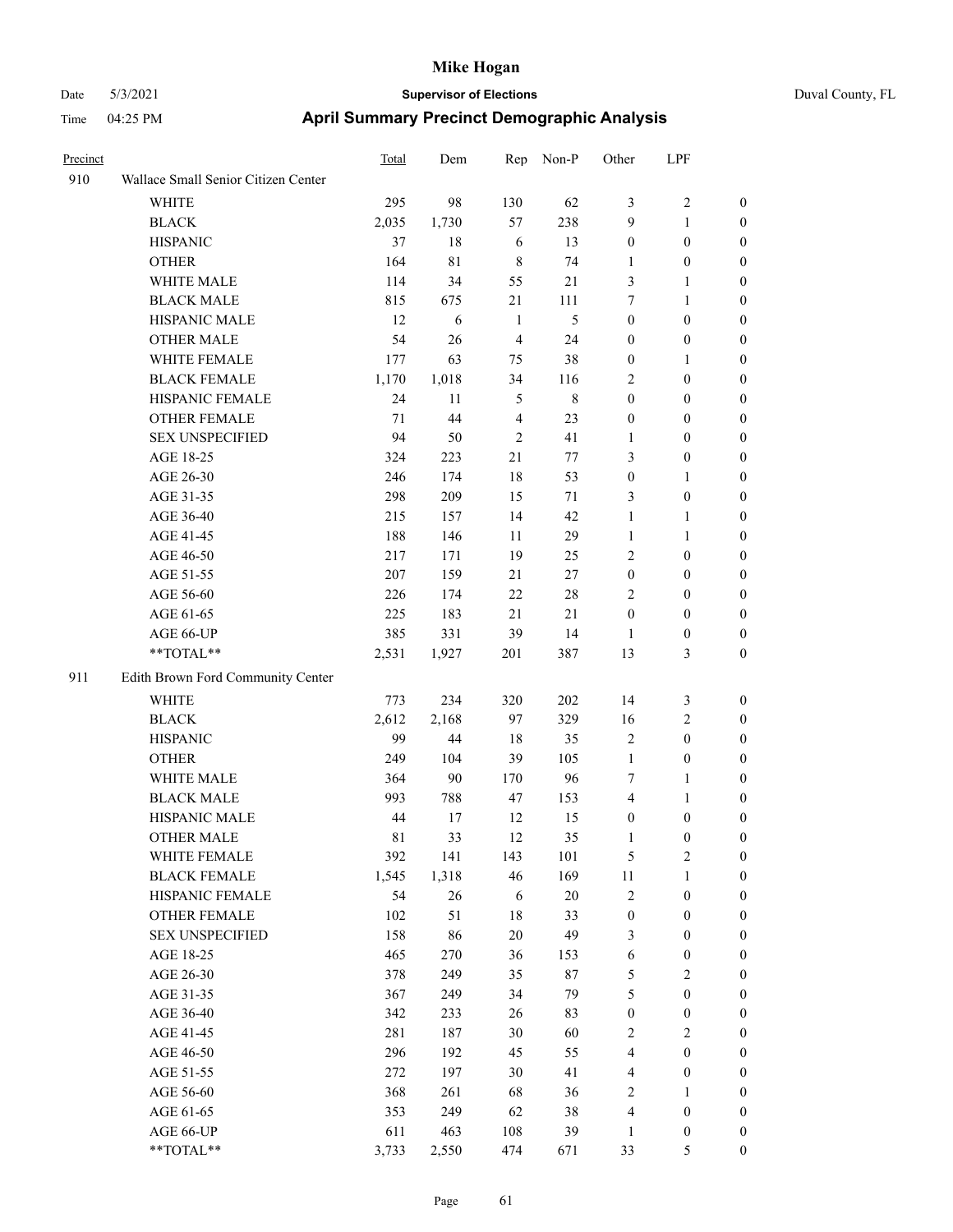| Time     | $04:25$ PM                  | <b>April Summary Precinct Demographic Analysis</b> |     |            |       |       |            |  |  |
|----------|-----------------------------|----------------------------------------------------|-----|------------|-------|-------|------------|--|--|
| Precinct |                             | Total                                              | Dem | Rep        | Non-P | Other | <b>LPF</b> |  |  |
| 912      | Beaver St Enterprise Center |                                                    |     |            |       |       |            |  |  |
|          | WUITE                       |                                                    |     | $1\Lambda$ | 10    |       |            |  |  |

|     | WHITE                      | 58     | 22             | 14               | 18             | $\overline{4}$   | $\boldsymbol{0}$        | $\boldsymbol{0}$ |
|-----|----------------------------|--------|----------------|------------------|----------------|------------------|-------------------------|------------------|
|     | <b>BLACK</b>               | 1,571  | 1,291          | 43               | 223            | 12               | $\mathfrak{2}$          | $\boldsymbol{0}$ |
|     | <b>HISPANIC</b>            | 17     | 6              | $\sqrt{2}$       | 9              | $\boldsymbol{0}$ | $\boldsymbol{0}$        | $\boldsymbol{0}$ |
|     | <b>OTHER</b>               | 159    | 73             | $\mathfrak{Z}$   | $80\,$         | 2                | $\mathbf{1}$            | $\boldsymbol{0}$ |
|     | WHITE MALE                 | 20     | 9              | 5                | 5              | $\mathbf{1}$     | $\boldsymbol{0}$        | $\boldsymbol{0}$ |
|     | <b>BLACK MALE</b>          | 687    | 544            | 15               | 121            | 5                | $\mathfrak{2}$          | 0                |
|     | HISPANIC MALE              | $\tau$ | $\mathfrak{2}$ | $\boldsymbol{0}$ | 5              | $\boldsymbol{0}$ | $\boldsymbol{0}$        | $\boldsymbol{0}$ |
|     | <b>OTHER MALE</b>          | 58     | 33             | 1                | $22\,$         | 1                | $\mathbf{1}$            | 0                |
|     | WHITE FEMALE               | 34     | 13             | 6                | 12             | 3                | $\boldsymbol{0}$        | 0                |
|     | <b>BLACK FEMALE</b>        | 846    | 723            | 26               | $90\,$         | 7                | $\boldsymbol{0}$        | 0                |
|     | HISPANIC FEMALE            | 10     | 4              | $\overline{2}$   | $\overline{4}$ | $\boldsymbol{0}$ | $\boldsymbol{0}$        | $\boldsymbol{0}$ |
|     | <b>OTHER FEMALE</b>        | 43     | 25             | $\sqrt{2}$       | 16             | $\boldsymbol{0}$ | $\boldsymbol{0}$        | $\boldsymbol{0}$ |
|     | <b>SEX UNSPECIFIED</b>     | 100    | 39             | $\mathfrak{S}$   | 55             | 1                | $\boldsymbol{0}$        | $\boldsymbol{0}$ |
|     | AGE 18-25                  | 342    | 222            | $\tau$           | 109            | 3                | $\mathbf{1}$            | $\boldsymbol{0}$ |
|     | AGE 26-30                  | 234    | 165            | $\mathfrak s$    | 61             | $\overline{c}$   | $\mathbf{1}$            | $\boldsymbol{0}$ |
|     | AGE 31-35                  | 207    | 155            | $\tau$           | 43             | $\mathbf{1}$     | $\mathbf{1}$            | $\boldsymbol{0}$ |
|     | AGE 36-40                  | 188    | 136            | $\tau$           | 42             | 3                | $\boldsymbol{0}$        | $\boldsymbol{0}$ |
|     | AGE 41-45                  | 105    | 81             | $\mathfrak{Z}$   | $20\,$         | 1                | $\boldsymbol{0}$        | 0                |
|     | AGE 46-50                  | 109    | 89             | 6                | 13             | $\mathbf{1}$     | $\boldsymbol{0}$        | 0                |
|     | AGE 51-55                  | 115    | 94             | $\tau$           | 12             | 2                | $\boldsymbol{0}$        | 0                |
|     | AGE 56-60                  | 144    | 119            | $\,$ 8 $\,$      | 15             | $\mathbf{2}$     | $\boldsymbol{0}$        | $\boldsymbol{0}$ |
|     | AGE 61-65                  | 135    | 122            | $\overline{4}$   | 7              | 2                | $\boldsymbol{0}$        | $\boldsymbol{0}$ |
|     | AGE 66-UP                  | 226    | 209            | $\,8\,$          | 8              | 1                | $\boldsymbol{0}$        | $\boldsymbol{0}$ |
|     | $**TOTAL**$                | 1,805  | 1,392          | 62               | 330            | 18               | $\mathfrak{Z}$          | $\boldsymbol{0}$ |
| 913 | Wesconnett Assembly of God |        |                |                  |                |                  |                         |                  |
|     | <b>WHITE</b>               | 790    | 201            | 385              | 179            | 21               | $\overline{\mathbf{4}}$ | $\boldsymbol{0}$ |
|     | <b>BLACK</b>               | 1,183  | 935            | 45               | 189            | 10               | $\overline{\mathbf{4}}$ | $\boldsymbol{0}$ |
|     | <b>HISPANIC</b>            | 231    | 96             | 28               | 102            | 5                | $\boldsymbol{0}$        | $\boldsymbol{0}$ |
|     | <b>OTHER</b>               | 202    | $70\,$         | 47               | 82             | $\mathfrak{2}$   | $\mathbf{1}$            | $\boldsymbol{0}$ |
|     | WHITE MALE                 | 353    | 75             | 194              | 68             | 12               | $\overline{\mathbf{4}}$ | 0                |
|     | <b>BLACK MALE</b>          | 365    | 273            | 18               | $70\,$         | $\overline{4}$   | $\boldsymbol{0}$        | 0                |
|     | HISPANIC MALE              | 89     | 31             | 14               | 42             | 2                | $\boldsymbol{0}$        | 0                |
|     | <b>OTHER MALE</b>          | 71     | 19             | $17\,$           | 33             | $\mathbf{1}$     | $\mathbf{1}$            | 0                |
|     | WHITE FEMALE               | 427    | 124            | 187              | 107            | $\mathbf{9}$     | $\boldsymbol{0}$        | $\boldsymbol{0}$ |
|     | <b>BLACK FEMALE</b>        | 793    | 644            | 25               | 115            | 5                | 4                       | $\boldsymbol{0}$ |
|     | HISPANIC FEMALE            | 138    | 61             | 14               | 60             | 3                | $\boldsymbol{0}$        | $\boldsymbol{0}$ |
|     | <b>OTHER FEMALE</b>        | 106    | 43             | 29               | 34             | $\boldsymbol{0}$ | $\boldsymbol{0}$        | $\overline{0}$   |
|     | <b>SEX UNSPECIFIED</b>     | 64     | 32             | $\tau$           | 23             | 2                | $\boldsymbol{0}$        | $\overline{0}$   |
|     | AGE 18-25                  | 277    | 134            | 42               | 97             | $\overline{4}$   | $\boldsymbol{0}$        | 0                |
|     | AGE 26-30                  | 308    | 162            | 46               | 93             | $\overline{4}$   | $\mathfrak{Z}$          | 0                |
|     | AGE 31-35                  | 279    | 153            | 35               | 83             | 5                | $\mathfrak{Z}$          | 0                |
|     | AGE 36-40                  | 213    | 117            | 32               | 60             | $\overline{4}$   | $\boldsymbol{0}$        | 0                |
|     | AGE 41-45                  | 191    | 109            | 35               | 41             | 5                | $\mathbf{1}$            | 0                |
|     | AGE 46-50                  | 202    | 113            | 38               | 48             | 2                | $\mathbf{1}$            | $\boldsymbol{0}$ |
|     | AGE 51-55                  | 193    | 113            | 46               | 29             | $\overline{4}$   | $\mathbf{1}$            | $\boldsymbol{0}$ |
|     | AGE 56-60                  | 192    | 115            | 46               | 28             | 3                | $\boldsymbol{0}$        | $\overline{0}$   |
|     | AGE 61-65                  | 168    | 100            | 42               | 24             | 2                | $\boldsymbol{0}$        | $\overline{0}$   |
|     | AGE 66-UP                  | 383    | 186            | 143              | 49             | 5                | $\boldsymbol{0}$        | $\overline{0}$   |
|     | **TOTAL**                  | 2,406  | 1,302          | 505              | 552            | 38               | $\mathbf{9}$            | $\boldsymbol{0}$ |
|     |                            |        |                |                  |                |                  |                         |                  |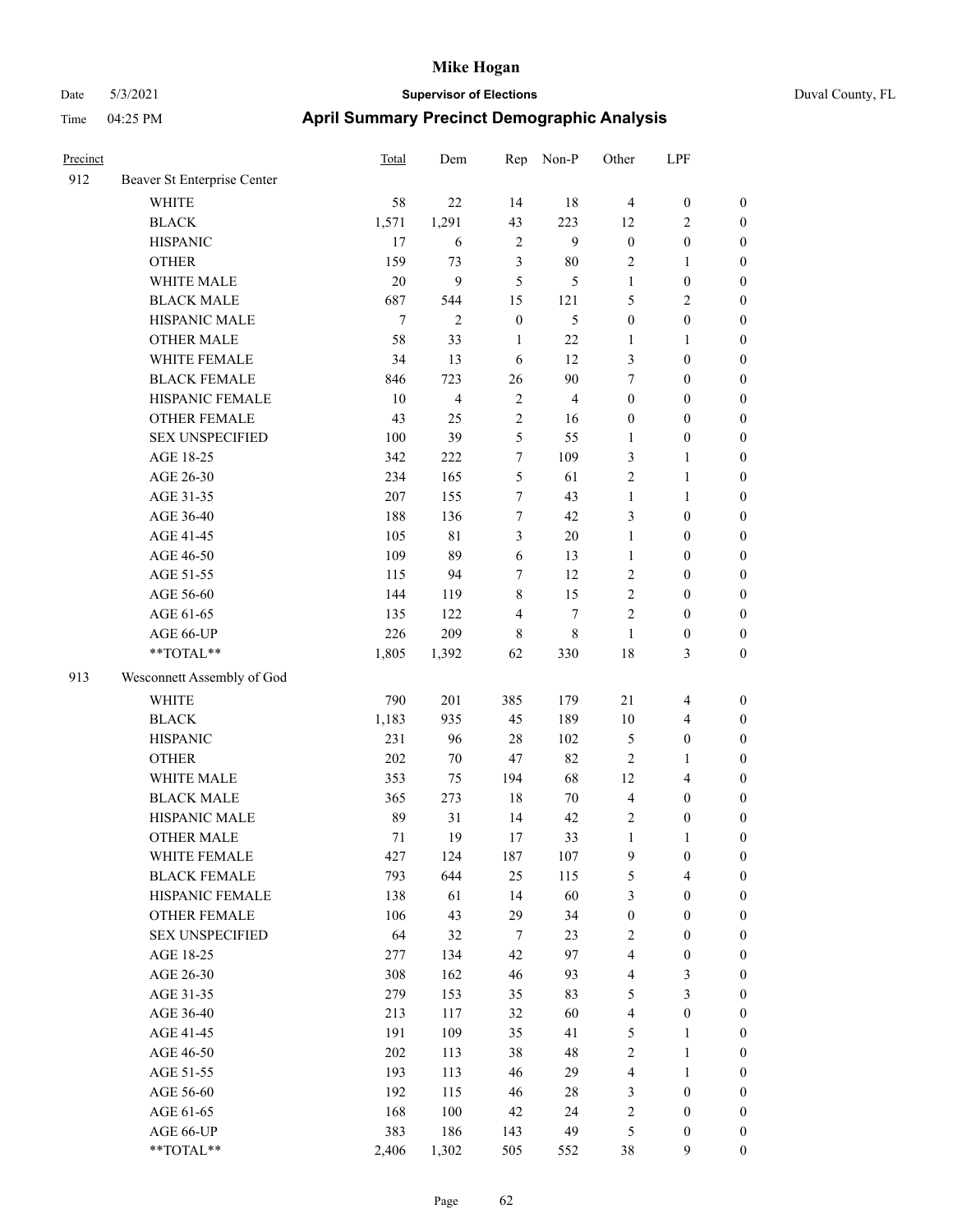| Precinct |                                | Total | Dem    | Rep            | Non-P   | Other            | LPF              |                  |
|----------|--------------------------------|-------|--------|----------------|---------|------------------|------------------|------------------|
| 914      | Elks Lodge #2605               |       |        |                |         |                  |                  |                  |
|          | WHITE                          | 1,851 | 414    | 944            | 443     | 36               | 14               | $\boldsymbol{0}$ |
|          | <b>BLACK</b>                   | 2,189 | 1,677  | 75             | 414     | 23               | $\boldsymbol{0}$ | $\boldsymbol{0}$ |
|          | <b>HISPANIC</b>                | 559   | 219    | 98             | 233     | $\overline{7}$   | 2                | $\boldsymbol{0}$ |
|          | <b>OTHER</b>                   | 640   | 219    | 161            | 245     | 14               | 1                | $\boldsymbol{0}$ |
|          | WHITE MALE                     | 895   | 156    | 490            | 218     | 22               | 9                | $\boldsymbol{0}$ |
|          | <b>BLACK MALE</b>              | 862   | 603    | 41             | 205     | 13               | $\boldsymbol{0}$ | $\boldsymbol{0}$ |
|          | HISPANIC MALE                  | 250   | 93     | 55             | 97      | $\mathfrak{S}$   | $\boldsymbol{0}$ | $\boldsymbol{0}$ |
|          | <b>OTHER MALE</b>              | 223   | 66     | 57             | 92      | $\tau$           | 1                | $\boldsymbol{0}$ |
|          | WHITE FEMALE                   | 935   | 252    | 447            | 217     | 14               | 5                | $\boldsymbol{0}$ |
|          | <b>BLACK FEMALE</b>            | 1,295 | 1,047  | 34             | 204     | 10               | $\boldsymbol{0}$ | $\boldsymbol{0}$ |
|          | HISPANIC FEMALE                | 287   | 118    | 40             | 127     | $\boldsymbol{0}$ | 2                | $\boldsymbol{0}$ |
|          | <b>OTHER FEMALE</b>            | 337   | 128    | 90             | 113     | 6                | $\boldsymbol{0}$ | $\boldsymbol{0}$ |
|          | <b>SEX UNSPECIFIED</b>         | 155   | 66     | 24             | 62      | $\mathfrak{Z}$   | $\boldsymbol{0}$ | $\boldsymbol{0}$ |
|          | AGE 18-25                      | 666   | 308    | 108            | 228     | 20               | 2                | $\boldsymbol{0}$ |
|          | AGE 26-30                      | 632   | 279    | 109            | 226     | 16               | 2                | $\boldsymbol{0}$ |
|          | AGE 31-35                      | 600   | 314    | 97             | 176     | 9                | 4                | $\boldsymbol{0}$ |
|          | AGE 36-40                      | 540   | 285    | 106            | 139     | 9                | 1                | $\boldsymbol{0}$ |
|          | AGE 41-45                      | 500   | 261    | 96             | 133     | $\,$ 8 $\,$      | 2                | $\boldsymbol{0}$ |
|          | AGE 46-50                      | 423   | 223    | 98             | 99      | 3                | $\boldsymbol{0}$ | $\boldsymbol{0}$ |
|          | AGE 51-55                      | 395   | 205    | 105            | 81      | $\overline{4}$   | $\boldsymbol{0}$ | $\boldsymbol{0}$ |
|          | AGE 56-60                      | 420   | 199    | 136            | 79      | 1                | 5                | $\boldsymbol{0}$ |
|          | AGE 61-65                      | 355   | 157    | 127            | 68      | 3                | $\boldsymbol{0}$ | $\boldsymbol{0}$ |
|          | AGE 66-UP                      | 708   | 298    | 296            | 106     | $\tau$           | 1                | $\boldsymbol{0}$ |
|          | **TOTAL**                      | 5,239 | 2,529  | 1,278          | 1,335   | 80               | 17               | $\boldsymbol{0}$ |
| 1001     | Charles Clark Community Center |       |        |                |         |                  |                  |                  |
|          | <b>WHITE</b>                   | 251   | 65     | 118            | 63      | $\overline{2}$   | 3                | $\boldsymbol{0}$ |
|          | <b>BLACK</b>                   | 2,814 | 2,459  | 70             | 265     | 19               | $\mathbf{1}$     | $\boldsymbol{0}$ |
|          | <b>HISPANIC</b>                | 37    | 15     | $\overline{9}$ | 13      | $\boldsymbol{0}$ | $\boldsymbol{0}$ | $\boldsymbol{0}$ |
|          | <b>OTHER</b>                   | 189   | 114    | 11             | 61      | $\sqrt{2}$       | 1                | $\boldsymbol{0}$ |
|          | WHITE MALE                     | 118   | $28\,$ | 56             | 31      | $\boldsymbol{0}$ | 3                | $\boldsymbol{0}$ |
|          | <b>BLACK MALE</b>              | 1,142 | 959    | 39             | 133     | 11               | $\boldsymbol{0}$ | $\boldsymbol{0}$ |
|          | HISPANIC MALE                  | 19    | 6      | 5              | $\,8\,$ | $\boldsymbol{0}$ | $\boldsymbol{0}$ | $\boldsymbol{0}$ |
|          | <b>OTHER MALE</b>              | 68    | 42     | 6              | 19      | $\boldsymbol{0}$ | 1                | $\boldsymbol{0}$ |
|          | WHITE FEMALE                   | 127   | 34     | 59             | 32      | $\overline{c}$   | $\boldsymbol{0}$ | $\boldsymbol{0}$ |
|          | <b>BLACK FEMALE</b>            | 1,615 | 1,452  | 30             | 124     | $\,$ 8 $\,$      | 1                | $\boldsymbol{0}$ |
|          | HISPANIC FEMALE                | 17    | 9      | 3              | 5       | $\boldsymbol{0}$ | $\boldsymbol{0}$ | $\boldsymbol{0}$ |
|          | <b>OTHER FEMALE</b>            | 73    | 47     | 4              | $20\,$  | $\overline{2}$   | $\boldsymbol{0}$ | $\boldsymbol{0}$ |
|          | <b>SEX UNSPECIFIED</b>         | 112   | 76     | 6              | 30      | $\boldsymbol{0}$ | $\boldsymbol{0}$ | $\boldsymbol{0}$ |
|          | AGE 18-25                      | 375   | 234    | $22\,$         | 112     | 6                | 1                | $\boldsymbol{0}$ |
|          | AGE 26-30                      | 275   | 191    | 16             | 63      | $\overline{4}$   | 1                | $\boldsymbol{0}$ |
|          | AGE 31-35                      | 268   | 195    | 21             | 48      | 3                | 1                | $\boldsymbol{0}$ |
|          | AGE 36-40                      | 242   | 189    | 21             | 31      | $\mathbf{1}$     | $\boldsymbol{0}$ | $\boldsymbol{0}$ |
|          | AGE 41-45                      | 223   | 174    | $18\,$         | $27\,$  | $\sqrt{2}$       | $\sqrt{2}$       | $\boldsymbol{0}$ |
|          | AGE 46-50                      | 283   | 227    | $22\,$         | 31      | $\mathfrak{Z}$   | $\boldsymbol{0}$ | $\boldsymbol{0}$ |
|          | AGE 51-55                      | 228   | 186    | 14             | $26\,$  | $\sqrt{2}$       | $\boldsymbol{0}$ | $\boldsymbol{0}$ |
|          | AGE 56-60                      | 305   | 261    | 18             | 26      | $\boldsymbol{0}$ | $\boldsymbol{0}$ | $\boldsymbol{0}$ |
|          | AGE 61-65                      | 267   | 227    | $21\,$         | 17      | $\overline{2}$   | $\boldsymbol{0}$ | $\boldsymbol{0}$ |
|          | AGE 66-UP                      | 825   | 769    | 35             | 21      | $\boldsymbol{0}$ | 0                | $\boldsymbol{0}$ |
|          | $**TOTAL**$                    | 3,291 | 2,653  | 208            | 402     | 23               | 5                | $\overline{0}$   |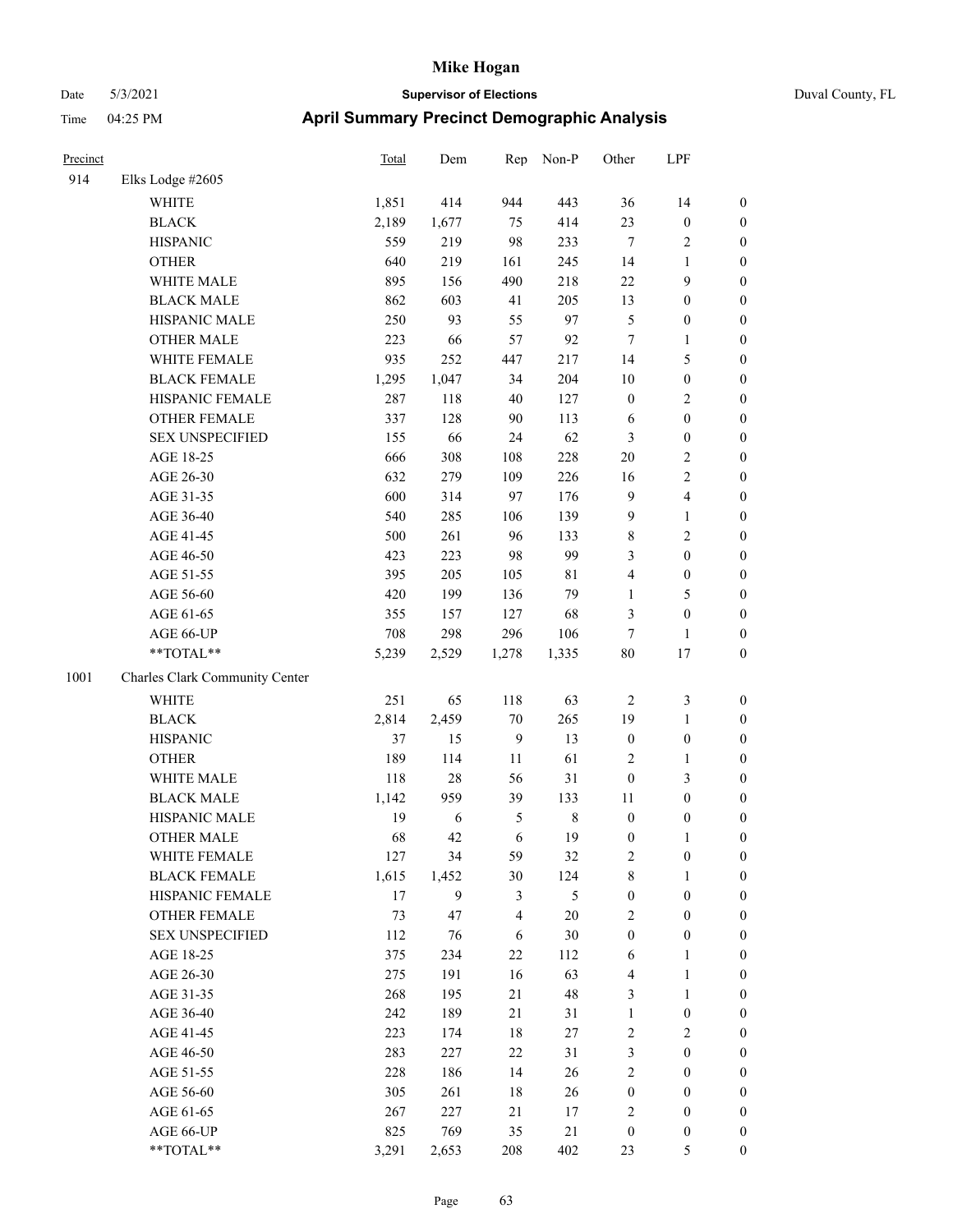| Duval Cou |  |
|-----------|--|
|           |  |

| Precinct |                                     | Total       | Dem            | Rep              | Non-P                   | Other            | LPF              |                  |
|----------|-------------------------------------|-------------|----------------|------------------|-------------------------|------------------|------------------|------------------|
| 1002     | Woodlawn Presbyterian Church        |             |                |                  |                         |                  |                  |                  |
|          | WHITE                               | 87          | 33             | 33               | 17                      | $\overline{4}$   | $\boldsymbol{0}$ | $\boldsymbol{0}$ |
|          | <b>BLACK</b>                        | 3,124       | 2,726          | 73               | 311                     | 13               | $\mathbf{1}$     | $\boldsymbol{0}$ |
|          | <b>HISPANIC</b>                     | 19          | 8              | $\sqrt{2}$       | $\overline{9}$          | $\boldsymbol{0}$ | $\boldsymbol{0}$ | 0                |
|          | <b>OTHER</b>                        | 187         | 93             | $\overline{4}$   | $88\,$                  | 2                | $\boldsymbol{0}$ | 0                |
|          | WHITE MALE                          | 37          | 11             | 14               | $10\,$                  | $\mathbf{2}$     | $\boldsymbol{0}$ | $\boldsymbol{0}$ |
|          | <b>BLACK MALE</b>                   | 1,241       | 1,051          | 35               | 146                     | 8                | 1                | $\boldsymbol{0}$ |
|          | HISPANIC MALE                       | 6           | 3              | $\mathbf{1}$     | $\sqrt{2}$              | $\boldsymbol{0}$ | $\boldsymbol{0}$ | $\boldsymbol{0}$ |
|          | <b>OTHER MALE</b>                   | 69          | 36             | $\mathbf{1}$     | 31                      | $\mathbf{1}$     | $\boldsymbol{0}$ | $\boldsymbol{0}$ |
|          | WHITE FEMALE                        | 45          | 21             | 15               | $\tau$                  | 2                | $\boldsymbol{0}$ | $\boldsymbol{0}$ |
|          | <b>BLACK FEMALE</b>                 | 1,830       | 1,636          | 36               | 154                     | 4                | $\boldsymbol{0}$ | $\boldsymbol{0}$ |
|          | HISPANIC FEMALE                     | 13          | 5              | $\mathbf{1}$     | $\tau$                  | $\boldsymbol{0}$ | $\boldsymbol{0}$ | $\boldsymbol{0}$ |
|          | OTHER FEMALE                        | 62          | 34             | $\boldsymbol{0}$ | 27                      | 1                | $\boldsymbol{0}$ | $\boldsymbol{0}$ |
|          | <b>SEX UNSPECIFIED</b>              | 114         | 63             | 9                | 41                      | 1                | $\boldsymbol{0}$ | 0                |
|          | AGE 18-25                           | 381         | 256            | 8                | 114                     | 2                | $\mathbf{1}$     | 0                |
|          | AGE 26-30                           | 282         | 206            | 10               | 66                      | $\boldsymbol{0}$ | $\boldsymbol{0}$ | $\boldsymbol{0}$ |
|          | AGE 31-35                           | 285         | 225            | $\overline{4}$   | 53                      | 3                | $\boldsymbol{0}$ | $\boldsymbol{0}$ |
|          | AGE 36-40                           | 243         | 192            | 8                | 39                      | 4                | $\boldsymbol{0}$ | $\boldsymbol{0}$ |
|          | AGE 41-45                           | 238         | 191            | 12               | 35                      | $\boldsymbol{0}$ | $\boldsymbol{0}$ | $\boldsymbol{0}$ |
|          | AGE 46-50                           | 257         | 222            | $\tau$           | 27                      | $\mathbf{1}$     | $\boldsymbol{0}$ | $\boldsymbol{0}$ |
|          | AGE 51-55                           | 240         | 203            | 10               | 24                      | 3                | $\boldsymbol{0}$ | $\boldsymbol{0}$ |
|          | AGE 56-60                           | 316         | 273            | 16               | 24                      | 3                | $\boldsymbol{0}$ | $\boldsymbol{0}$ |
|          | AGE 61-65                           | 317         | 278            | 17               | 21                      | $\mathbf{1}$     | $\boldsymbol{0}$ | 0                |
|          | AGE 66-UP                           | 858         | 814            | 20               | $22\,$                  | $\overline{c}$   | $\boldsymbol{0}$ | 0                |
|          | **TOTAL**                           | 3,417       | 2,860          | 112              | 425                     | 19               | $\mathbf{1}$     | $\boldsymbol{0}$ |
| 1003     | Zion Hope Missionary Baptist Church |             |                |                  |                         |                  |                  |                  |
|          | <b>WHITE</b>                        | 35          | 12             | 14               | 9                       | $\boldsymbol{0}$ | $\boldsymbol{0}$ | 0                |
|          | <b>BLACK</b>                        | 1,883       | 1,657          | 49               | 170                     | 7                | $\boldsymbol{0}$ | $\boldsymbol{0}$ |
|          | <b>HISPANIC</b>                     | 19          | 9              | $\boldsymbol{0}$ | 10                      | $\boldsymbol{0}$ | $\boldsymbol{0}$ | $\boldsymbol{0}$ |
|          | <b>OTHER</b>                        | 102         | 56             | $\overline{4}$   | 42                      | 0                | $\boldsymbol{0}$ | $\boldsymbol{0}$ |
|          | WHITE MALE                          | 15          | 3              | 6                | 6                       | $\boldsymbol{0}$ | $\boldsymbol{0}$ | $\boldsymbol{0}$ |
|          | <b>BLACK MALE</b>                   | 697         | 589            | 22               | 81                      | 5                | $\boldsymbol{0}$ | $\boldsymbol{0}$ |
|          | HISPANIC MALE                       | $\,$ 8 $\,$ | $\overline{4}$ | $\boldsymbol{0}$ | $\overline{\mathbf{4}}$ | $\boldsymbol{0}$ | $\boldsymbol{0}$ | $\boldsymbol{0}$ |
|          | <b>OTHER MALE</b>                   | 40          | 25             | 1                | 14                      | $\boldsymbol{0}$ | $\boldsymbol{0}$ | $\boldsymbol{0}$ |
|          | WHITE FEMALE                        | $20\,$      | 9              | $\,$ 8 $\,$      | $\mathfrak{Z}$          | $\boldsymbol{0}$ | $\boldsymbol{0}$ | 0                |
|          | <b>BLACK FEMALE</b>                 | 1,143       | 1,035          | 25               | 81                      | $\mathbf{2}$     | $\boldsymbol{0}$ | 0                |
|          | HISPANIC FEMALE                     | $\,8\,$     | 5              | $\boldsymbol{0}$ | $\mathfrak{Z}$          | $\boldsymbol{0}$ | $\boldsymbol{0}$ | 0                |
|          | OTHER FEMALE                        | 33          | 16             | $\sqrt{2}$       | 15                      | $\boldsymbol{0}$ | $\boldsymbol{0}$ | $\overline{0}$   |
|          | <b>SEX UNSPECIFIED</b>              | 75          | 48             | $\mathfrak{Z}$   | 24                      | $\boldsymbol{0}$ | $\boldsymbol{0}$ | $\overline{0}$   |
|          | AGE 18-25                           | 230         | 160            | 8                | 60                      | $\overline{c}$   | $\boldsymbol{0}$ | $\overline{0}$   |
|          | AGE 26-30                           | 192         | 153            | 6                | 32                      | $\mathbf{1}$     | $\boldsymbol{0}$ | $\overline{0}$   |
|          | AGE 31-35                           | 201         | 170            | 5                | 26                      | $\boldsymbol{0}$ | $\boldsymbol{0}$ | $\overline{0}$   |
|          | AGE 36-40                           | 156         | 120            | 6                | 30                      | $\boldsymbol{0}$ | $\boldsymbol{0}$ | $\overline{0}$   |
|          | AGE 41-45                           | 152         | 118            | 5                | $28\,$                  | $\mathbf{1}$     | $\boldsymbol{0}$ | $\overline{0}$   |
|          | AGE 46-50                           | 144         | 123            | 11               | $\boldsymbol{9}$        | $\mathbf{1}$     | $\boldsymbol{0}$ | 0                |
|          | AGE 51-55                           | 135         | 115            | 6                | 13                      | $\mathbf{1}$     | $\boldsymbol{0}$ | 0                |
|          | AGE 56-60                           | 178         | 163            | 6                | $\overline{9}$          | $\boldsymbol{0}$ | $\boldsymbol{0}$ | $\boldsymbol{0}$ |
|          | AGE 61-65                           | 180         | 163            | $\boldsymbol{7}$ | 9                       | $\mathbf{1}$     | $\boldsymbol{0}$ | $\overline{0}$   |
|          | AGE 66-UP                           | 471         | 449            | $\boldsymbol{7}$ | 15                      | $\boldsymbol{0}$ | $\boldsymbol{0}$ | $\boldsymbol{0}$ |
|          | **TOTAL**                           | 2,039       | 1,734          | 67               | 231                     | $\tau$           | $\boldsymbol{0}$ | $\overline{0}$   |
|          |                                     |             |                |                  |                         |                  |                  |                  |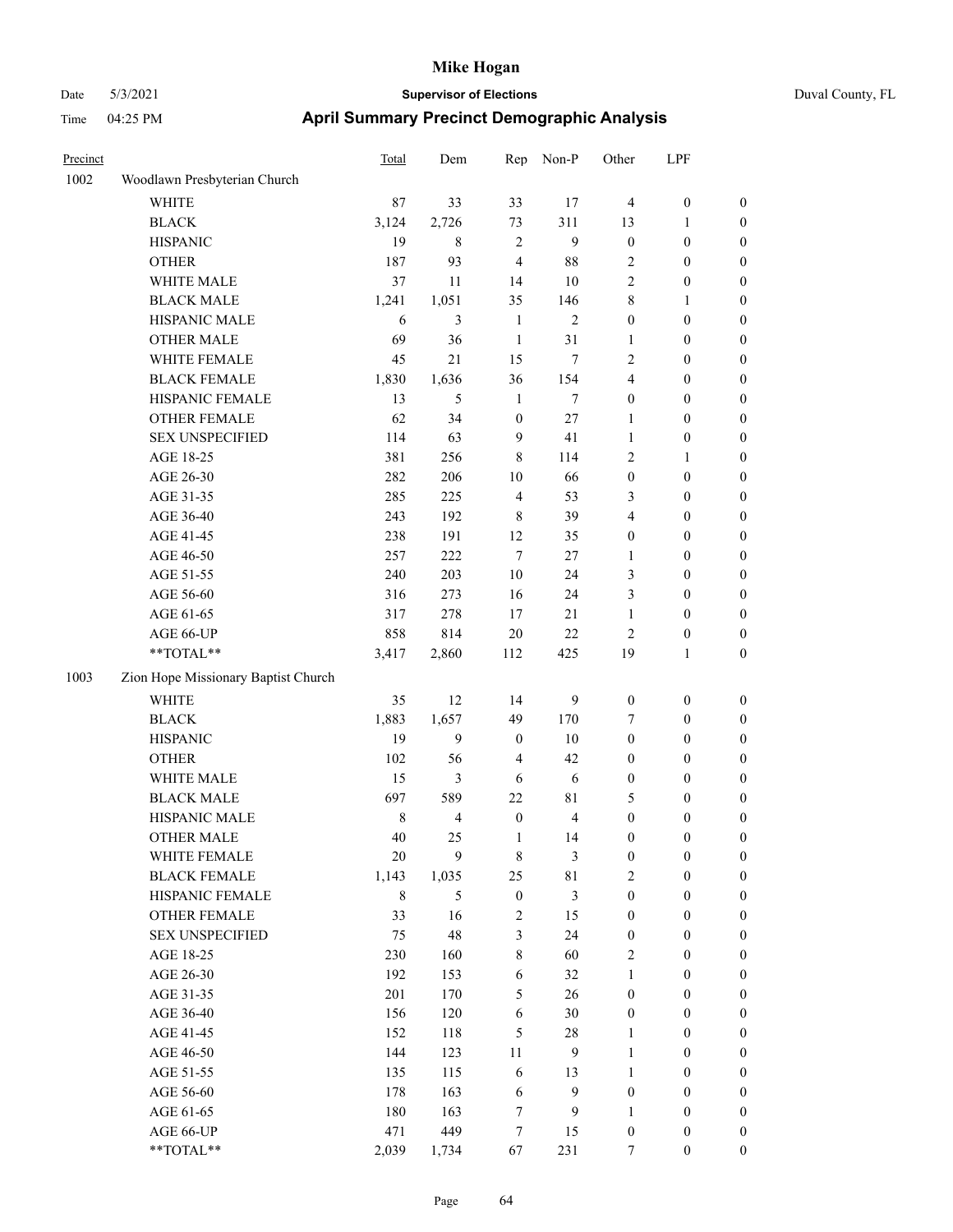| Duval County, FL |  |
|------------------|--|
|                  |  |

| Precinct |                          | Total  | Dem            | Rep            | Non-P          | Other            | LPF              |                  |
|----------|--------------------------|--------|----------------|----------------|----------------|------------------|------------------|------------------|
| 1004     | St Paul AME Church       |        |                |                |                |                  |                  |                  |
|          | WHITE                    | 34     | 15             | 11             | 8              | $\boldsymbol{0}$ | $\boldsymbol{0}$ | $\boldsymbol{0}$ |
|          | <b>BLACK</b>             | 2,408  | 2,156          | 34             | 208            | 10               | $\boldsymbol{0}$ | $\boldsymbol{0}$ |
|          | <b>HISPANIC</b>          | 14     | 7              | $\overline{2}$ | 5              | $\boldsymbol{0}$ | $\boldsymbol{0}$ | $\boldsymbol{0}$ |
|          | <b>OTHER</b>             | 121    | 75             | 9              | 36             | 1                | $\boldsymbol{0}$ | 0                |
|          | WHITE MALE               | 14     | $\overline{4}$ | 6              | $\overline{4}$ | $\boldsymbol{0}$ | $\boldsymbol{0}$ | $\boldsymbol{0}$ |
|          | <b>BLACK MALE</b>        | 954    | 815            | $20\,$         | 114            | 5                | $\boldsymbol{0}$ | $\boldsymbol{0}$ |
|          | HISPANIC MALE            | 7      | 3              | $\mathbf{1}$   | 3              | $\boldsymbol{0}$ | $\boldsymbol{0}$ | $\boldsymbol{0}$ |
|          | <b>OTHER MALE</b>        | 33     | $20\,$         | $\overline{4}$ | $\,$ 8 $\,$    | 1                | $\boldsymbol{0}$ | $\boldsymbol{0}$ |
|          | WHITE FEMALE             | 18     | 11             | $\overline{4}$ | 3              | $\boldsymbol{0}$ | $\boldsymbol{0}$ | $\boldsymbol{0}$ |
|          | <b>BLACK FEMALE</b>      | 1,422  | 1,313          | 14             | 90             | 5                | $\boldsymbol{0}$ | $\boldsymbol{0}$ |
|          | HISPANIC FEMALE          | $\tau$ | 4              | $\mathbf{1}$   | $\mathbf{2}$   | $\boldsymbol{0}$ | $\boldsymbol{0}$ | $\boldsymbol{0}$ |
|          | OTHER FEMALE             | 55     | 45             | $\overline{4}$ | 6              | $\boldsymbol{0}$ | $\boldsymbol{0}$ | $\boldsymbol{0}$ |
|          | <b>SEX UNSPECIFIED</b>   | 67     | 38             | $\sqrt{2}$     | 27             | $\boldsymbol{0}$ | $\boldsymbol{0}$ | $\boldsymbol{0}$ |
|          | AGE 18-25                | 241    | 166            | $\,8\,$        | 64             | 3                | $\boldsymbol{0}$ | 0                |
|          | AGE 26-30                | 200    | 159            | 7              | 33             | $\mathbf{1}$     | $\boldsymbol{0}$ | 0                |
|          | AGE 31-35                | 220    | 166            | 6              | 46             | $\mathfrak{2}$   | $\boldsymbol{0}$ | $\boldsymbol{0}$ |
|          | AGE 36-40                | 170    | 144            | $\,$ 8 $\,$    | 17             | 1                | $\boldsymbol{0}$ | $\boldsymbol{0}$ |
|          | AGE 41-45                | 142    | 119            | $\sqrt{2}$     | 19             | $\overline{c}$   | $\boldsymbol{0}$ | $\boldsymbol{0}$ |
|          | AGE 46-50                | 160    | 140            | 3              | 16             | $\mathbf{1}$     | $\boldsymbol{0}$ | $\boldsymbol{0}$ |
|          | AGE 51-55                | 216    | 195            | 5              | 15             | $\mathbf{1}$     | $\boldsymbol{0}$ | $\boldsymbol{0}$ |
|          | AGE 56-60                | 217    | 198            | $\tau$         | 12             | $\boldsymbol{0}$ | $\boldsymbol{0}$ | $\boldsymbol{0}$ |
|          | AGE 61-65                | 206    | 186            | $\mathfrak{Z}$ | 17             | $\boldsymbol{0}$ | $\boldsymbol{0}$ | $\boldsymbol{0}$ |
|          | AGE 66-UP                | 805    | 780            | 7              | 18             | $\boldsymbol{0}$ | $\boldsymbol{0}$ | $\boldsymbol{0}$ |
|          | $**TOTAL**$              | 2,577  | 2,253          | 56             | 257            | 11               | $\boldsymbol{0}$ | 0                |
| 1005     | Legends Community Center |        |                |                |                |                  |                  |                  |
|          | <b>WHITE</b>             | 136    | 39             | 52             | 35             | 9                | $\mathbf{1}$     | 0                |
|          | <b>BLACK</b>             | 3,555  | 3,156          | 73             | 312            | 13               | $\mathbf{1}$     | 0                |
|          | <b>HISPANIC</b>          | 30     | 17             | 5              | 8              | $\boldsymbol{0}$ | $\boldsymbol{0}$ | 0                |
|          | <b>OTHER</b>             | 176    | 103            | $\,8\,$        | 64             | 1                | $\boldsymbol{0}$ | $\boldsymbol{0}$ |
|          | WHITE MALE               | 61     | 16             | 24             | 18             | 3                | $\boldsymbol{0}$ | $\boldsymbol{0}$ |
|          | <b>BLACK MALE</b>        | 1,407  | 1,199          | 37             | 165            | 5                | $\mathbf{1}$     | $\boldsymbol{0}$ |
|          | HISPANIC MALE            | 13     | 5              | $\overline{4}$ | $\overline{4}$ | $\boldsymbol{0}$ | $\boldsymbol{0}$ | $\boldsymbol{0}$ |
|          | <b>OTHER MALE</b>        | 58     | 30             | $\overline{c}$ | 26             | $\boldsymbol{0}$ | $\boldsymbol{0}$ | $\boldsymbol{0}$ |
|          | WHITE FEMALE             | $71\,$ | $20\,$         | $27\,$         | 17             | 6                | $\mathbf{1}$     | $\boldsymbol{0}$ |
|          | <b>BLACK FEMALE</b>      | 2,090  | 1,906          | 36             | 140            | 8                | $\boldsymbol{0}$ | 0                |
|          | HISPANIC FEMALE          | 15     | 11             | $\mathbf{1}$   | $\mathfrak{Z}$ | $\boldsymbol{0}$ | $\boldsymbol{0}$ | 0                |
|          | OTHER FEMALE             | 61     | 46             | $\overline{4}$ | 11             | $\boldsymbol{0}$ | $\boldsymbol{0}$ | 0                |
|          | <b>SEX UNSPECIFIED</b>   | 121    | 82             | 3              | 35             | $\mathbf{1}$     | $\boldsymbol{0}$ | 0                |
|          | AGE 18-25                | 398    | 288            | 13             | 93             | 3                | $\mathbf{1}$     | $\boldsymbol{0}$ |
|          | AGE 26-30                | 297    | 223            | 14             | 57             | 3                | $\boldsymbol{0}$ | $\overline{0}$   |
|          | AGE 31-35                | 300    | 237            | $\,$ 8 $\,$    | 54             | $\mathbf{1}$     | $\boldsymbol{0}$ | 0                |
|          | AGE 36-40                | 287    | 228            | 14             | 43             | $\overline{c}$   | $\boldsymbol{0}$ | $\overline{0}$   |
|          | AGE 41-45                | 278    | 229            | 10             | 36             | 3                | $\boldsymbol{0}$ | $\overline{0}$   |
|          | AGE 46-50                | 287    | 231            | 17             | 37             | $\sqrt{2}$       | $\boldsymbol{0}$ | $\boldsymbol{0}$ |
|          | AGE 51-55                | 296    | 253            | $\mathbf{9}$   | 33             | $\mathbf{1}$     | $\boldsymbol{0}$ | 0                |
|          | AGE 56-60                | 348    | 303            | 16             | 25             | $\overline{4}$   | $\boldsymbol{0}$ | 0                |
|          | AGE 61-65                | 325    | 294            | 14             | 16             | $\mathbf{1}$     | $\boldsymbol{0}$ | 0                |
|          | AGE 66-UP                | 1,081  | 1,029          | 23             | 25             | 3                | $\mathbf{1}$     | 0                |
|          | $**TOTAL**$              | 3,897  | 3,315          | 138            | 419            | 23               | $\sqrt{2}$       | $\overline{0}$   |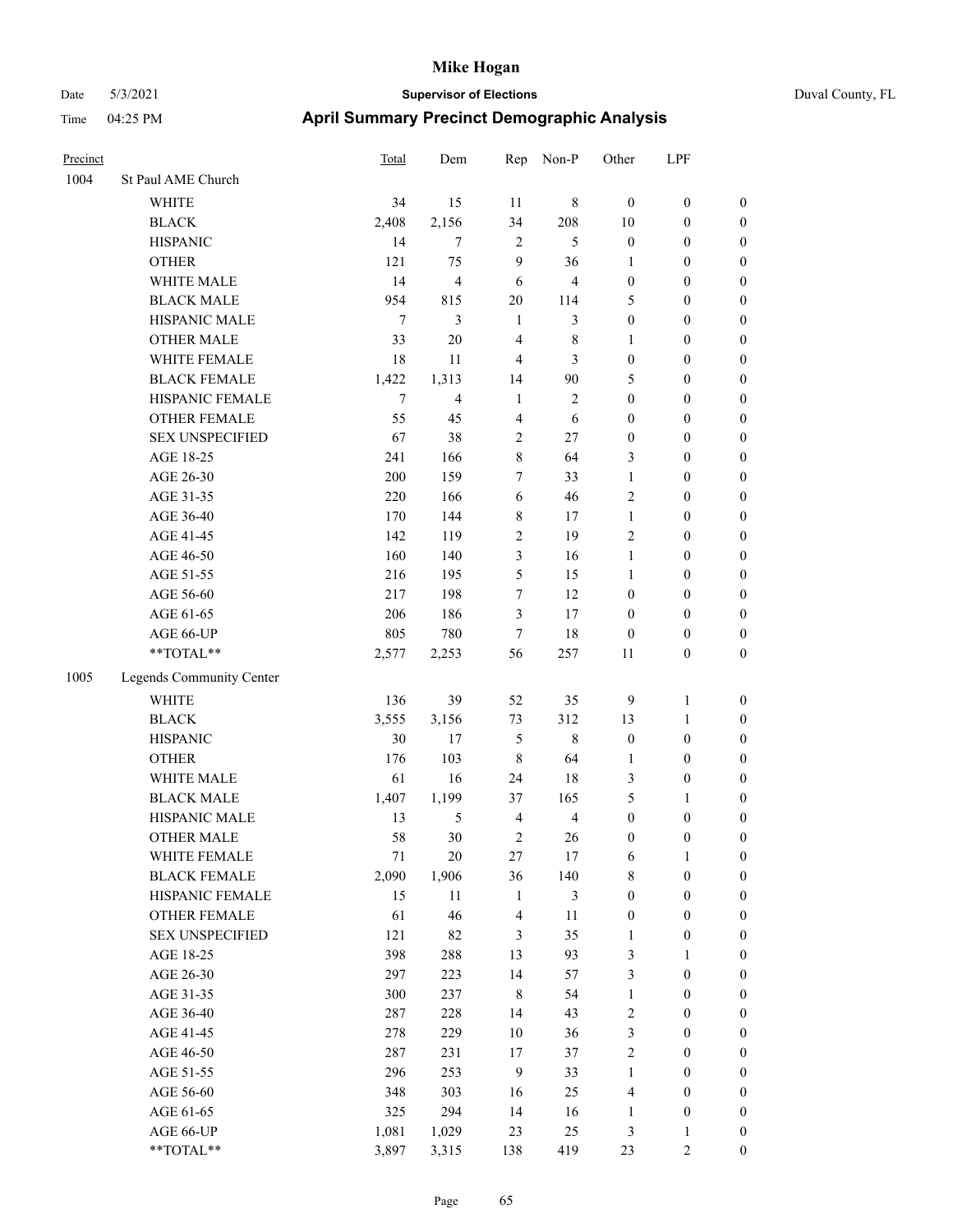| Precinct |                                | <b>Total</b> | Dem   | Rep            | Non-P  | Other            | LPF              |                  |
|----------|--------------------------------|--------------|-------|----------------|--------|------------------|------------------|------------------|
| 1006     | Church of God - N Lane Ave     |              |       |                |        |                  |                  |                  |
|          | WHITE                          | 1,110        | 229   | 610            | 245    | 20               | 6                | $\boldsymbol{0}$ |
|          | <b>BLACK</b>                   | 847          | 696   | $30\,$         | 118    | $\mathfrak{Z}$   | $\boldsymbol{0}$ | $\boldsymbol{0}$ |
|          | <b>HISPANIC</b>                | 68           | 26    | 19             | 23     | $\boldsymbol{0}$ | $\boldsymbol{0}$ | $\boldsymbol{0}$ |
|          | <b>OTHER</b>                   | 147          | 53    | 30             | 62     | $\sqrt{2}$       | $\boldsymbol{0}$ | $\boldsymbol{0}$ |
|          | WHITE MALE                     | 495          | 91    | 280            | 112    | $\,$ 8 $\,$      | 4                | $\boldsymbol{0}$ |
|          | <b>BLACK MALE</b>              | 352          | 272   | $18\,$         | 60     | $\overline{2}$   | $\boldsymbol{0}$ | $\boldsymbol{0}$ |
|          | HISPANIC MALE                  | 32           | 12    | 9              | 11     | $\boldsymbol{0}$ | $\boldsymbol{0}$ | $\boldsymbol{0}$ |
|          | <b>OTHER MALE</b>              | 60           | 18    | 16             | 26     | $\boldsymbol{0}$ | $\boldsymbol{0}$ | $\boldsymbol{0}$ |
|          | WHITE FEMALE                   | 598          | 136   | 321            | 127    | 12               | 2                | $\boldsymbol{0}$ |
|          | <b>BLACK FEMALE</b>            | 476          | 408   | 12             | 55     | $\mathbf{1}$     | $\boldsymbol{0}$ | $\boldsymbol{0}$ |
|          | HISPANIC FEMALE                | 35           | 14    | 9              | 12     | $\boldsymbol{0}$ | $\boldsymbol{0}$ | $\boldsymbol{0}$ |
|          | <b>OTHER FEMALE</b>            | 51           | 19    | $10\,$         | 21     | 1                | $\boldsymbol{0}$ | $\boldsymbol{0}$ |
|          | <b>SEX UNSPECIFIED</b>         | 73           | 34    | 14             | 24     | $\mathbf{1}$     | $\boldsymbol{0}$ | $\boldsymbol{0}$ |
|          | AGE 18-25                      | 234          | 105   | 42             | 81     | 6                | $\boldsymbol{0}$ | $\boldsymbol{0}$ |
|          | AGE 26-30                      | 208          | 91    | 46             | 68     | $\sqrt{2}$       | 1                | $\boldsymbol{0}$ |
|          | AGE 31-35                      | 214          | 104   | 59             | 49     | $\mathbf{1}$     | 1                | $\boldsymbol{0}$ |
|          | AGE 36-40                      | 188          | 96    | 39             | 49     | $\sqrt{2}$       | 2                | $\boldsymbol{0}$ |
|          | AGE 41-45                      | 151          | 72    | 50             | 27     | $\overline{2}$   | $\boldsymbol{0}$ | $\boldsymbol{0}$ |
|          | AGE 46-50                      | 208          | 102   | 64             | 36     | 5                | 1                | $\boldsymbol{0}$ |
|          | AGE 51-55                      | 189          | 92    | 66             | $30\,$ | $\mathbf{1}$     | $\boldsymbol{0}$ | $\boldsymbol{0}$ |
|          | AGE 56-60                      | 220          | 91    | 85             | 42     | 1                | 1                | $\boldsymbol{0}$ |
|          | AGE 61-65                      | 176          | 79    | 66             | 27     | $\overline{4}$   | $\boldsymbol{0}$ | $\boldsymbol{0}$ |
|          | AGE 66-UP                      | 384          | 172   | 172            | 39     | $\mathbf{1}$     | $\boldsymbol{0}$ | $\boldsymbol{0}$ |
|          | **TOTAL**                      | 2,172        | 1,004 | 689            | 448    | 25               | 6                | $\boldsymbol{0}$ |
| 1007     | Evangel Temple Assembly of God |              |       |                |        |                  |                  |                  |
|          | <b>WHITE</b>                   | 948          | 248   | 469            | 215    | 14               | 2                | $\boldsymbol{0}$ |
|          | <b>BLACK</b>                   | 590          | 473   | 24             | 91     | $\mathbf{1}$     | $\mathbf{1}$     | $\boldsymbol{0}$ |
|          | <b>HISPANIC</b>                | 105          | 49    | 19             | 36     | $\mathbf{1}$     | $\boldsymbol{0}$ | $\boldsymbol{0}$ |
|          | <b>OTHER</b>                   | 152          | 60    | 41             | 50     | $\boldsymbol{0}$ | 1                | $\boldsymbol{0}$ |
|          | WHITE MALE                     | 431          | 110   | 229            | 84     | $\tau$           | 1                | $\boldsymbol{0}$ |
|          | <b>BLACK MALE</b>              | 226          | 158   | 16             | 50     | $\mathbf{1}$     | 1                | $\boldsymbol{0}$ |
|          | HISPANIC MALE                  | 39           | 15    | $\overline{9}$ | 14     | $\mathbf{1}$     | $\boldsymbol{0}$ | $\boldsymbol{0}$ |
|          | <b>OTHER MALE</b>              | 45           | 13    | 16             | 15     | $\boldsymbol{0}$ | 1                | $\boldsymbol{0}$ |
|          | WHITE FEMALE                   | 509          | 136   | 236            | 129    | $\tau$           | $\mathbf{1}$     | $\mathbf{0}$     |
|          | <b>BLACK FEMALE</b>            | 355          | 307   | $\,$ 8 $\,$    | $40\,$ | $\boldsymbol{0}$ | $\boldsymbol{0}$ | $\boldsymbol{0}$ |
|          | HISPANIC FEMALE                | 66           | 34    | 10             | $22\,$ | $\boldsymbol{0}$ | $\boldsymbol{0}$ | $\boldsymbol{0}$ |
|          | OTHER FEMALE                   | $70\,$       | 30    | 19             | 21     | $\boldsymbol{0}$ | $\boldsymbol{0}$ | $\boldsymbol{0}$ |
|          | <b>SEX UNSPECIFIED</b>         | 54           | 27    | 10             | 17     | $\boldsymbol{0}$ | $\boldsymbol{0}$ | $\boldsymbol{0}$ |
|          | AGE 18-25                      | 191          | 91    | 36             | 61     | $\mathbf{1}$     | $\mathbf{2}$     | $\boldsymbol{0}$ |
|          | AGE 26-30                      | 181          | 96    | $28\,$         | 55     | $\mathbf{1}$     | $\mathbf{1}$     | $\boldsymbol{0}$ |
|          | AGE 31-35                      | 171          | 81    | 41             | 46     | $\mathfrak{Z}$   | $\boldsymbol{0}$ | $\boldsymbol{0}$ |
|          | AGE 36-40                      | 158          | 81    | 38             | 36     | $\sqrt{2}$       | 1                | $\boldsymbol{0}$ |
|          | AGE 41-45                      | 156          | 75    | 38             | 42     | $\mathbf{1}$     | $\boldsymbol{0}$ | $\boldsymbol{0}$ |
|          | AGE 46-50                      | 120          | 46    | 35             | 38     | $\mathbf{1}$     | $\boldsymbol{0}$ | $\boldsymbol{0}$ |
|          | AGE 51-55                      | 153          | 59    | 60             | 31     | $\mathfrak{Z}$   | $\boldsymbol{0}$ | $\boldsymbol{0}$ |
|          | AGE 56-60                      | 153          | 76    | 52             | $25\,$ | $\boldsymbol{0}$ | $\boldsymbol{0}$ | $\boldsymbol{0}$ |
|          | AGE 61-65                      | 159          | 60    | 72             | $27\,$ | $\boldsymbol{0}$ | $\boldsymbol{0}$ | $\boldsymbol{0}$ |
|          | AGE 66-UP                      | 353          | 165   | 153            | 31     | $\overline{4}$   | $\boldsymbol{0}$ | $\bf{0}$         |
|          | **TOTAL**                      | 1,795        | 830   | 553            | 392    | 16               | 4                | $\mathbf{0}$     |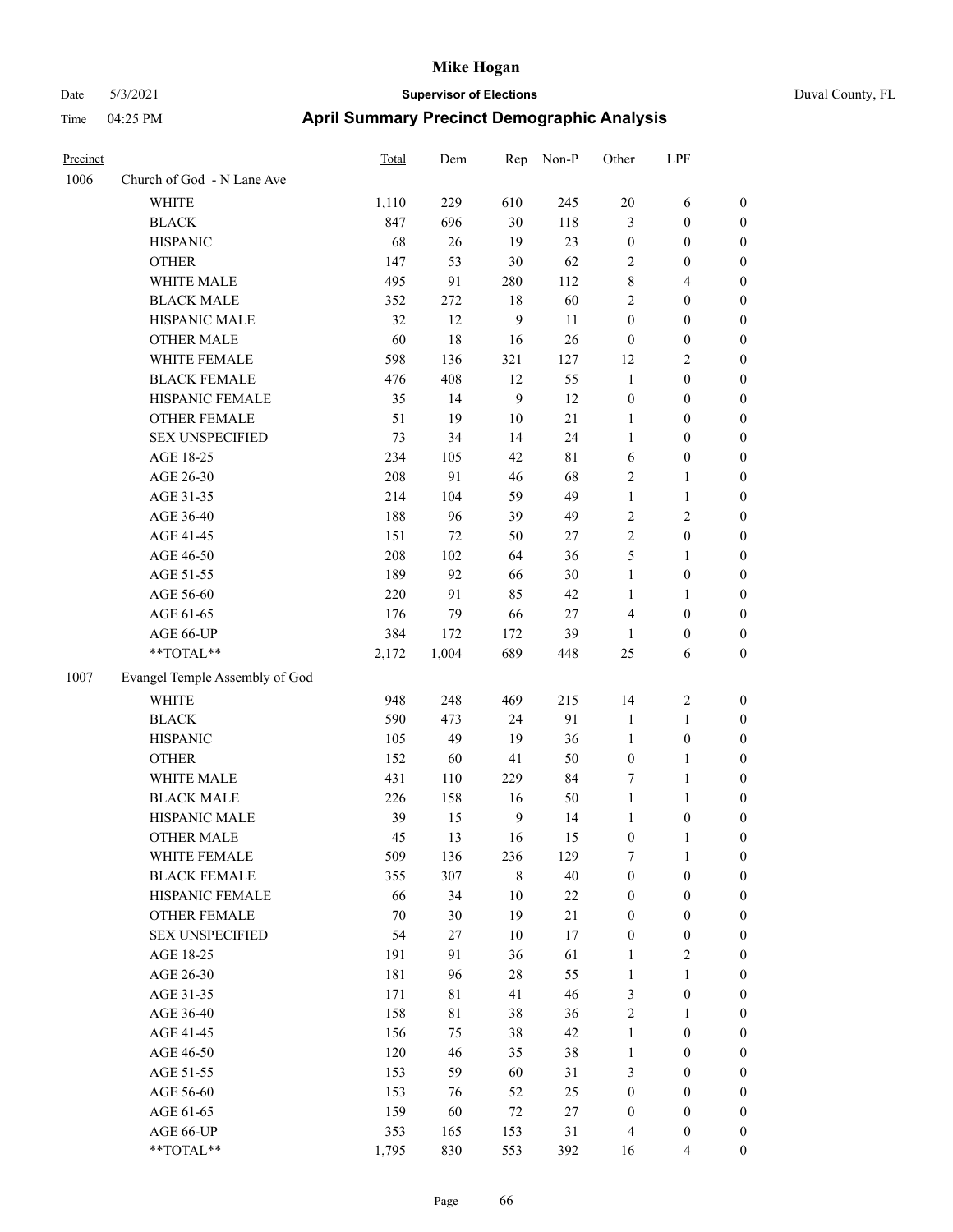| Duval County, FL |  |
|------------------|--|
|                  |  |

| Precinct |                                 | Total | Dem   | Rep         | Non-P  | Other            | LPF                     |                  |
|----------|---------------------------------|-------|-------|-------------|--------|------------------|-------------------------|------------------|
| 1008     | Mary Lena Gibbs Center          |       |       |             |        |                  |                         |                  |
|          | WHITE                           | 1,261 | 289   | 667         | 271    | 22               | 12                      | $\boldsymbol{0}$ |
|          | <b>BLACK</b>                    | 2,213 | 1,791 | 82          | 326    | 13               | $\mathbf{1}$            | $\boldsymbol{0}$ |
|          | <b>HISPANIC</b>                 | 227   | 92    | 39          | 94     | $\overline{c}$   | $\boldsymbol{0}$        | 0                |
|          | <b>OTHER</b>                    | 421   | 141   | 117         | 158    | 4                | $\mathbf{1}$            | 0                |
|          | WHITE MALE                      | 586   | 113   | 325         | 133    | 9                | 6                       | 0                |
|          | <b>BLACK MALE</b>               | 901   | 692   | 42          | 161    | 6                | $\boldsymbol{0}$        | $\boldsymbol{0}$ |
|          | HISPANIC MALE                   | 98    | 36    | 25          | 36     | 1                | $\boldsymbol{0}$        | $\boldsymbol{0}$ |
|          | <b>OTHER MALE</b>               | 165   | 41    | 57          | 65     | $\overline{c}$   | $\boldsymbol{0}$        | $\boldsymbol{0}$ |
|          | WHITE FEMALE                    | 654   | 171   | 333         | 131    | 13               | 6                       | $\boldsymbol{0}$ |
|          | <b>BLACK FEMALE</b>             | 1,271 | 1,068 | 39          | 156    | 7                | $\mathbf{1}$            | $\boldsymbol{0}$ |
|          | HISPANIC FEMALE                 | 124   | 55    | 14          | 54     | $\mathbf{1}$     | $\boldsymbol{0}$        | $\boldsymbol{0}$ |
|          | <b>OTHER FEMALE</b>             | 189   | 78    | 49          | 60     | $\mathbf{1}$     | $\mathbf{1}$            | $\boldsymbol{0}$ |
|          | <b>SEX UNSPECIFIED</b>          | 134   | 59    | 21          | 53     | $\mathbf{1}$     | $\boldsymbol{0}$        | 0                |
|          | AGE 18-25                       | 542   | 273   | 72          | 189    | 7                | $\mathbf{1}$            | 0                |
|          | AGE 26-30                       | 394   | 207   | 66          | 112    | 6                | $\mathfrak{Z}$          | 0                |
|          | AGE 31-35                       | 419   | 214   | 71          | 125    | 5                | $\overline{4}$          | $\boldsymbol{0}$ |
|          | AGE 36-40                       | 423   | 259   | 52          | 102    | 10               | $\boldsymbol{0}$        | $\boldsymbol{0}$ |
|          | AGE 41-45                       | 324   | 184   | 66          | $72\,$ | $\overline{c}$   | $\boldsymbol{0}$        | $\boldsymbol{0}$ |
|          | AGE 46-50                       | 348   | 211   | 59          | $72\,$ | $\overline{c}$   | $\overline{4}$          | $\boldsymbol{0}$ |
|          | AGE 51-55                       | 282   | 169   | 74          | 37     | $\overline{c}$   | $\boldsymbol{0}$        | $\boldsymbol{0}$ |
|          | AGE 56-60                       | 346   | 202   | 96          | 45     | $\mathfrak{2}$   | $\mathbf{1}$            | $\boldsymbol{0}$ |
|          | AGE 61-65                       | 312   | 176   | 96          | 38     | $\overline{c}$   | $\boldsymbol{0}$        | 0                |
|          | AGE 66-UP                       | 732   | 418   | 253         | 57     | 3                | 1                       | 0                |
|          | **TOTAL**                       | 4,122 | 2,313 | 905         | 849    | 41               | 14                      | 0                |
| 1009     | Oak Hill Church of the Nazarene |       |       |             |        |                  |                         |                  |
|          | WHITE                           | 951   | 217   | 536         | 182    | 10               | 6                       | 0                |
|          | <b>BLACK</b>                    | 1,498 | 1,171 | 59          | 238    | $27\,$           | $\mathfrak{Z}$          | 0                |
|          | <b>HISPANIC</b>                 | 213   | 93    | 51          | 66     | $\mathbf{1}$     | $\sqrt{2}$              | 0                |
|          | <b>OTHER</b>                    | 308   | 101   | 84          | 118    | 3                | $\sqrt{2}$              | $\boldsymbol{0}$ |
|          | WHITE MALE                      | 430   | 83    | 265         | 73     | 5                | $\overline{\mathbf{4}}$ | $\boldsymbol{0}$ |
|          | <b>BLACK MALE</b>               | 611   | 450   | 30          | 120    | 9                | $\mathfrak{2}$          | $\boldsymbol{0}$ |
|          | HISPANIC MALE                   | 107   | 44    | 27          | 33     | $\mathbf{1}$     | $\sqrt{2}$              | $\boldsymbol{0}$ |
|          | <b>OTHER MALE</b>               | 121   | 43    | 35          | 40     | $\mathbf{1}$     | $\overline{c}$          | $\boldsymbol{0}$ |
|          | WHITE FEMALE                    | 513   | 130   | 269         | 107    | 5                | $\sqrt{2}$              | 0                |
|          | <b>BLACK FEMALE</b>             | 862   | 701   | 29          | 114    | $17\,$           | $\mathbf{1}$            | 0                |
|          | HISPANIC FEMALE                 | 99    | 46    | 23          | 30     | $\boldsymbol{0}$ | $\boldsymbol{0}$        | 0                |
|          | <b>OTHER FEMALE</b>             | 140   | 49    | 44          | 47     | $\boldsymbol{0}$ | $\boldsymbol{0}$        | 0                |
|          | <b>SEX UNSPECIFIED</b>          | 87    | 36    | 8           | $40\,$ | 3                | $\boldsymbol{0}$        | 0                |
|          | AGE 18-25                       | 365   | 184   | 49          | 120    | 11               | $\mathbf{1}$            | 0                |
|          | AGE 26-30                       | 288   | 152   | 45          | 85     | 4                | $\sqrt{2}$              | 0                |
|          | AGE 31-35                       | 266   | 143   | 51          | 65     | 4                | $\mathfrak{Z}$          | 0                |
|          | AGE 36-40                       | 257   | 150   | 43          | 59     | 4                | $\mathbf{1}$            | 0                |
|          | AGE 41-45                       | 256   | 156   | 43          | 52     | 4                | $\mathbf{1}$            | 0                |
|          | AGE 46-50                       | 276   | 144   | 75          | 53     | $\sqrt{2}$       | $\sqrt{2}$              | 0                |
|          | AGE 51-55                       | 227   | 137   | 54          | 33     | $\sqrt{2}$       | $\mathbf{1}$            | 0                |
|          | AGE 56-60                       | 268   | 141   | $8\sqrt{1}$ | 43     | 3                | $\boldsymbol{0}$        | 0                |
|          | AGE 61-65                       | 270   | 121   | 108         | 38     | 3                | $\boldsymbol{0}$        | 0                |
|          | AGE 66-UP                       | 497   | 254   | 181         | 56     | $\overline{4}$   | $\overline{c}$          | 0                |
|          | $**TOTAL**$                     | 2,970 | 1,582 | 730         | 604    | 41               | 13                      | $\boldsymbol{0}$ |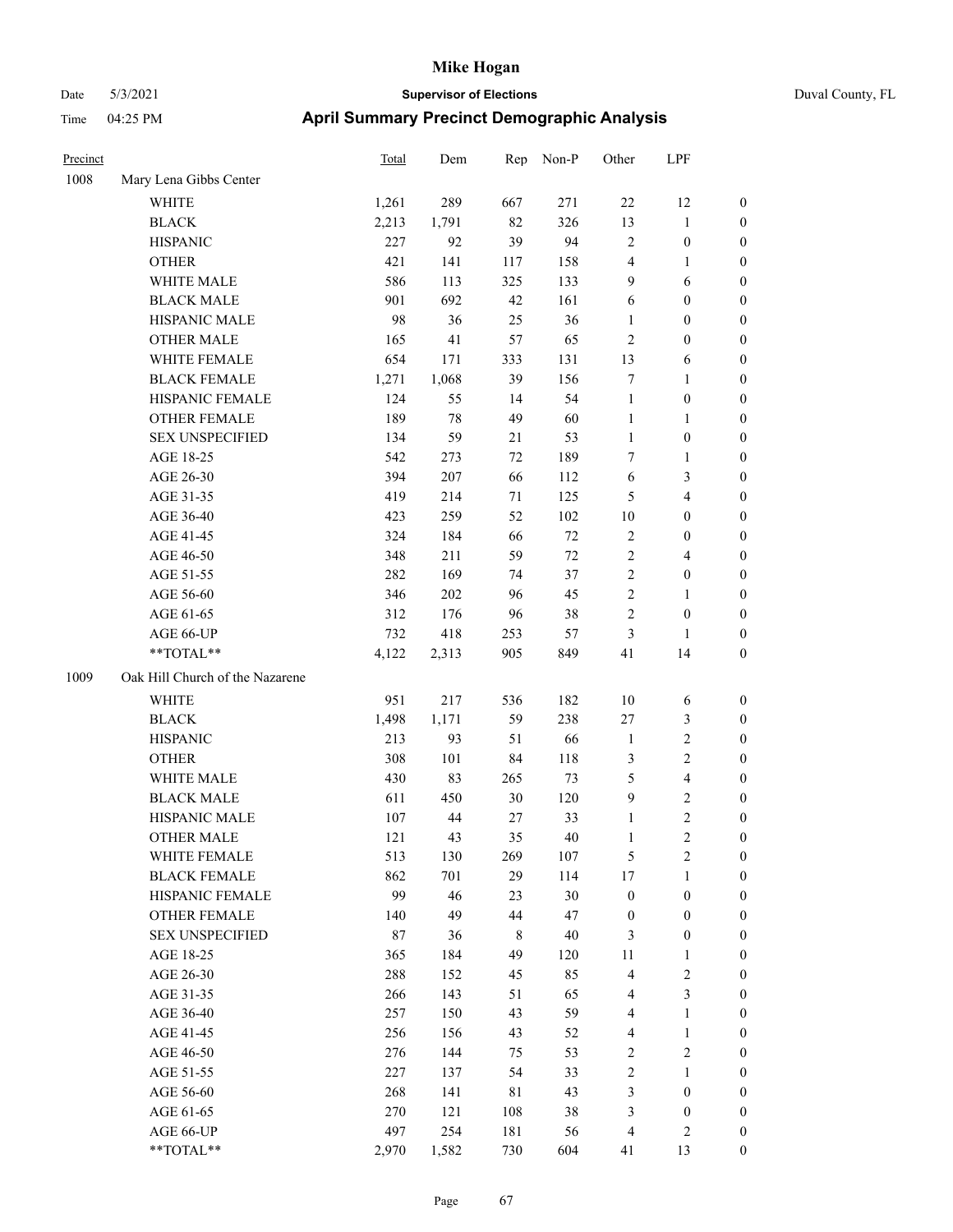| Precinct |                             | <b>Total</b> | Dem    | Rep    | Non-P        | Other            | LPF              |                  |
|----------|-----------------------------|--------------|--------|--------|--------------|------------------|------------------|------------------|
| 1010     | Sweetwater Church of Christ |              |        |        |              |                  |                  |                  |
|          | WHITE                       | 1,374        | 316    | 715    | 305          | 35               | $\mathfrak{Z}$   | $\boldsymbol{0}$ |
|          | <b>BLACK</b>                | 786          | 630    | 27     | 116          | 11               | $\sqrt{2}$       | $\boldsymbol{0}$ |
|          | <b>HISPANIC</b>             | 161          | 76     | 29     | 51           | $\overline{4}$   | $\mathbf{1}$     | 0                |
|          | <b>OTHER</b>                | 220          | 77     | 56     | 83           | $\overline{4}$   | $\boldsymbol{0}$ | 0                |
|          | WHITE MALE                  | 621          | 116    | 347    | 143          | 13               | $\sqrt{2}$       | 0                |
|          | <b>BLACK MALE</b>           | 308          | 225    | 14     | 60           | 7                | $\sqrt{2}$       | $\boldsymbol{0}$ |
|          | HISPANIC MALE               | 75           | 29     | 16     | $28\,$       | $\mathbf{1}$     | $\mathbf{1}$     | $\boldsymbol{0}$ |
|          | <b>OTHER MALE</b>           | 87           | 31     | 18     | 35           | 3                | $\boldsymbol{0}$ | $\boldsymbol{0}$ |
|          | WHITE FEMALE                | 737          | 196    | 361    | 158          | 21               | $\mathbf{1}$     | $\boldsymbol{0}$ |
|          | <b>BLACK FEMALE</b>         | 469          | 398    | 12     | 55           | $\overline{4}$   | $\boldsymbol{0}$ | $\boldsymbol{0}$ |
|          | HISPANIC FEMALE             | 80           | 42     | 13     | $22\,$       | 3                | $\boldsymbol{0}$ | $\boldsymbol{0}$ |
|          | <b>OTHER FEMALE</b>         | 95           | 35     | $30\,$ | 29           | $\mathbf{1}$     | $\boldsymbol{0}$ | $\boldsymbol{0}$ |
|          | <b>SEX UNSPECIFIED</b>      | 69           | 27     | 16     | 25           | $\mathbf{1}$     | $\boldsymbol{0}$ | 0                |
|          | AGE 18-25                   | 312          | 136    | 48     | 112          | 16               | $\boldsymbol{0}$ | 0                |
|          | AGE 26-30                   | 245          | 108    | 60     | $72\,$       | 3                | $\sqrt{2}$       | 0                |
|          | AGE 31-35                   | 225          | 96     | 41     | $80\,$       | 6                | $\sqrt{2}$       | 0                |
|          | AGE 36-40                   | 197          | 95     | $47\,$ | 54           | $\boldsymbol{0}$ | $\mathbf{1}$     | $\boldsymbol{0}$ |
|          | AGE 41-45                   | 195          | 96     | 51     | 45           | 3                | $\boldsymbol{0}$ | $\boldsymbol{0}$ |
|          | AGE 46-50                   | 209          | 100    | 57     | 44           | 8                | $\boldsymbol{0}$ | $\boldsymbol{0}$ |
|          | AGE 51-55                   | 210          | 101    | 77     | 26           | 6                | $\boldsymbol{0}$ | $\boldsymbol{0}$ |
|          | AGE 56-60                   | 237          | 93     | 104    | 39           | $\mathbf{1}$     | $\boldsymbol{0}$ | $\boldsymbol{0}$ |
|          | AGE 61-65                   | 219          | $80\,$ | 104    | 29           | 6                | $\boldsymbol{0}$ | 0                |
|          | AGE 66-UP                   | 492          | 194    | 238    | 54           | 5                | $\mathbf{1}$     | 0                |
|          | **TOTAL**                   | 2,541        | 1,099  | 827    | 555          | 54               | 6                | 0                |
| 1011     | Teamsters 512               |              |        |        |              |                  |                  |                  |
|          | WHITE                       | 1,095        | 210    | 648    | 221          | 8                | $\,$ 8 $\,$      | 0                |
|          | <b>BLACK</b>                | 437          | 340    | 16     | $77\,$       | 3                | $\mathbf{1}$     | $\boldsymbol{0}$ |
|          | <b>HISPANIC</b>             | 71           | 31     | $20\,$ | 19           | $\mathbf{1}$     | $\boldsymbol{0}$ | 0                |
|          | <b>OTHER</b>                | 78           | 18     | 32     | 27           | $\mathbf{1}$     | $\boldsymbol{0}$ | $\boldsymbol{0}$ |
|          | WHITE MALE                  | 505          | 86     | 310    | 99           | 5                | 5                | $\boldsymbol{0}$ |
|          | <b>BLACK MALE</b>           | 172          | 117    | $\tau$ | 45           | $\sqrt{2}$       | $\mathbf{1}$     | $\boldsymbol{0}$ |
|          | HISPANIC MALE               | 38           | 14     | 14     | 10           | $\boldsymbol{0}$ | $\boldsymbol{0}$ | 0                |
|          | <b>OTHER MALE</b>           | 27           | 6      | 11     | 10           | $\boldsymbol{0}$ | $\boldsymbol{0}$ | $\boldsymbol{0}$ |
|          | WHITE FEMALE                | 573          | 119    | 333    | 116          | $\mathfrak{2}$   | $\mathfrak{Z}$   | 0                |
|          | <b>BLACK FEMALE</b>         | 257          | 217    | 7      | 32           | $\mathbf{1}$     | $\boldsymbol{0}$ | 0                |
|          | HISPANIC FEMALE             | 32           | 16     | 6      | $\mathbf{9}$ | $\mathbf{1}$     | $\boldsymbol{0}$ | 0                |
|          | OTHER FEMALE                | 37           | 9      | 16     | 11           | $\mathbf{1}$     | $\boldsymbol{0}$ | 0                |
|          | <b>SEX UNSPECIFIED</b>      | 40           | 15     | 12     | 12           | $\mathbf{1}$     | $\boldsymbol{0}$ | $\overline{0}$   |
|          | AGE 18-25                   | 163          | 58     | 49     | 52           | 3                | $\mathbf{1}$     | $\boldsymbol{0}$ |
|          | AGE 26-30                   | 140          | 45     | 37     | 53           | $\overline{4}$   | $\mathbf{1}$     | 0                |
|          | AGE 31-35                   | 152          | 67     | 45     | 38           | $\mathbf{1}$     | $\mathbf{1}$     | 0                |
|          | AGE 36-40                   | 157          | 67     | 56     | 32           | $\mathbf{1}$     | $\mathbf{1}$     | $\overline{0}$   |
|          | AGE 41-45                   | 154          | 59     | 64     | $30\,$       | $\boldsymbol{0}$ | $\mathbf{1}$     | $\overline{0}$   |
|          | AGE 46-50                   | 157          | 51     | 71     | 32           | $\mathbf{1}$     | $\sqrt{2}$       | 0                |
|          | AGE 51-55                   | 133          | 58     | 51     | $22\,$       | $\boldsymbol{0}$ | $\sqrt{2}$       | 0                |
|          | AGE 56-60                   | 153          | 54     | $70\,$ | $28\,$       | $\mathbf{1}$     | $\boldsymbol{0}$ | 0                |
|          | AGE 61-65                   | 147          | 45     | $78\,$ | $22\,$       | $\sqrt{2}$       | $\boldsymbol{0}$ | $\boldsymbol{0}$ |
|          | AGE 66-UP                   | 325          | 95     | 195    | 35           | $\boldsymbol{0}$ | $\boldsymbol{0}$ | 0                |
|          | **TOTAL**                   | 1,681        | 599    | 716    | 344          | 13               | 9                | $\boldsymbol{0}$ |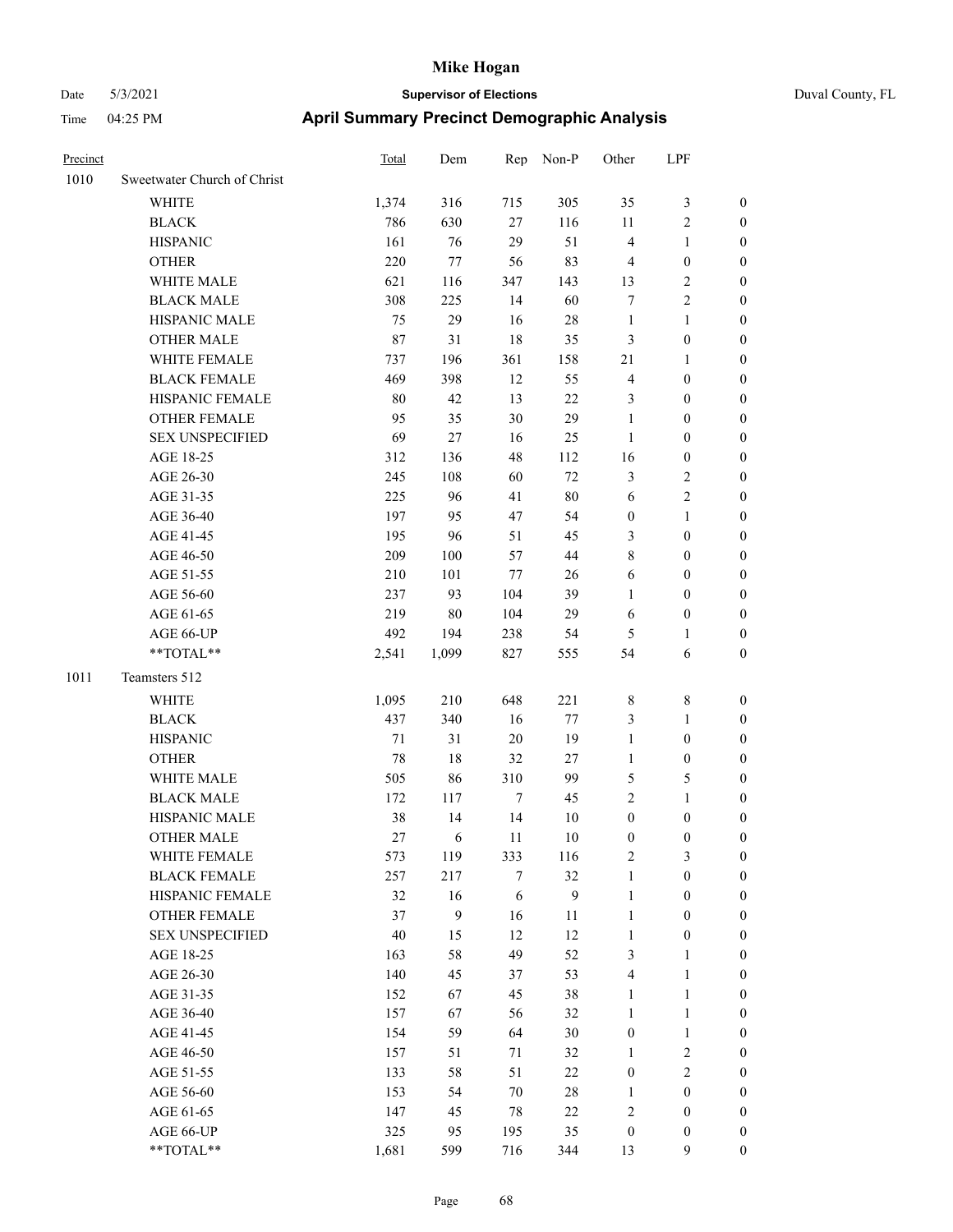Precinct Total Dem Rep Non-P Other LPF

# Date 5/3/2021 **Supervisor of Elections** Duval County, FL Time 04:25 PM **April Summary Precinct Demographic Analysis**

| 1012 | <b>Gregory West Apartments</b> |             |             |                  |             |                         |                  |                  |
|------|--------------------------------|-------------|-------------|------------------|-------------|-------------------------|------------------|------------------|
|      | <b>WHITE</b>                   | 719         | 176         | 331              | 199         | $10\,$                  | $\mathfrak{Z}$   | $\boldsymbol{0}$ |
|      | <b>BLACK</b>                   | 1,868       | 1,463       | 68               | 320         | 17                      | $\boldsymbol{0}$ | $\boldsymbol{0}$ |
|      | <b>HISPANIC</b>                | 365         | 179         | 49               | 132         | $\mathfrak s$           | $\boldsymbol{0}$ | $\boldsymbol{0}$ |
|      | <b>OTHER</b>                   | 336         | 121         | 66               | 147         | $\sqrt{2}$              | $\boldsymbol{0}$ | $\boldsymbol{0}$ |
|      | WHITE MALE                     | 318         | 53          | 169              | 91          | $\sqrt{2}$              | $\mathfrak{Z}$   | $\boldsymbol{0}$ |
|      | <b>BLACK MALE</b>              | 672         | 480         | 41               | 139         | 12                      | $\boldsymbol{0}$ | $\boldsymbol{0}$ |
|      | HISPANIC MALE                  | 165         | 64          | $22\,$           | 77          | $\sqrt{2}$              | $\boldsymbol{0}$ | $\boldsymbol{0}$ |
|      | <b>OTHER MALE</b>              | 120         | 38          | 31               | 49          | $\sqrt{2}$              | $\boldsymbol{0}$ | $\boldsymbol{0}$ |
|      | WHITE FEMALE                   | 385         | 119         | 159              | 99          | 8                       | $\boldsymbol{0}$ | $\boldsymbol{0}$ |
|      | <b>BLACK FEMALE</b>            | 1,174       | 968         | 27               | 174         | 5                       | $\boldsymbol{0}$ | $\boldsymbol{0}$ |
|      | HISPANIC FEMALE                | 191         | 108         | 26               | 54          | 3                       | $\boldsymbol{0}$ | $\boldsymbol{0}$ |
|      | OTHER FEMALE                   | 165         | 67          | 32               | 66          | $\boldsymbol{0}$        | $\boldsymbol{0}$ | $\boldsymbol{0}$ |
|      | <b>SEX UNSPECIFIED</b>         | 98          | 42          | $\tau$           | 49          | $\boldsymbol{0}$        | $\boldsymbol{0}$ | $\boldsymbol{0}$ |
|      | AGE 18-25                      | 459         | 259         | 26               | 169         | 5                       | $\boldsymbol{0}$ | $\boldsymbol{0}$ |
|      | AGE 26-30                      | 378         | $202\,$     | 43               | 123         | $10\,$                  | $\boldsymbol{0}$ | $\boldsymbol{0}$ |
|      | AGE 31-35                      | 376         | 238         | 35               | 99          | $\mathfrak{Z}$          | 1                | 0                |
|      | AGE 36-40                      | 337         | 213         | 34               | 86          | $\overline{4}$          | $\boldsymbol{0}$ | 0                |
|      | AGE 41-45                      | 307         | 205         | 37               | 62          | $\overline{2}$          | $\mathbf{1}$     | $\boldsymbol{0}$ |
|      | AGE 46-50                      | 292         | 184         | 44               | 60          | $\overline{\mathbf{4}}$ | $\boldsymbol{0}$ | $\boldsymbol{0}$ |
|      | AGE 51-55                      | 247         | 147         | 53               | 47          | $\boldsymbol{0}$        | $\boldsymbol{0}$ | $\boldsymbol{0}$ |
|      | AGE 56-60                      | 258         | 141         | 62               | 53          | 2                       | $\boldsymbol{0}$ | $\boldsymbol{0}$ |
|      | AGE 61-65                      | 232         | 137         | 50               | 43          | $\sqrt{2}$              | $\boldsymbol{0}$ | $\boldsymbol{0}$ |
|      | AGE 66-UP                      | 402         | 213         | 130              | 56          | $\mathfrak{2}$          | $\mathbf{1}$     | $\boldsymbol{0}$ |
|      | **TOTAL**                      | 3,288       | 1,939       | 514              | 798         | 34                      | $\mathfrak{Z}$   | $\boldsymbol{0}$ |
| 1013 | Cedar Creek Baptist Church     |             |             |                  |             |                         |                  |                  |
|      | <b>WHITE</b>                   | 795         | 189         | 458              | 131         | $10\,$                  | $\boldsymbol{7}$ | $\boldsymbol{0}$ |
|      | <b>BLACK</b>                   | 496         | 382         | 13               | 94          | 7                       | $\boldsymbol{0}$ | $\boldsymbol{0}$ |
|      | <b>HISPANIC</b>                | 80          | 37          | 12               | 29          | $\sqrt{2}$              | $\boldsymbol{0}$ | 0                |
|      | <b>OTHER</b>                   | $8\sqrt{1}$ | 19          | $28\,$           | 33          | $\boldsymbol{0}$        | 1                | 0                |
|      | WHITE MALE                     | 365         | 79          | 206              | 70          | $\overline{4}$          | 6                | $\boldsymbol{0}$ |
|      | <b>BLACK MALE</b>              | 174         | 118         | 6                | 46          | 4                       | $\boldsymbol{0}$ | $\boldsymbol{0}$ |
|      | HISPANIC MALE                  | 29          | 11          | $\overline{4}$   | 13          | $\mathbf{1}$            | $\boldsymbol{0}$ | $\boldsymbol{0}$ |
|      | <b>OTHER MALE</b>              | 32          | 5           | 11               | 16          | $\boldsymbol{0}$        | 0                | $\boldsymbol{0}$ |
|      | WHITE FEMALE                   | 423         | 108         | 248              | 60          | 6                       | $\mathbf{1}$     | $\boldsymbol{0}$ |
|      | <b>BLACK FEMALE</b>            | 310         | 254         | $\boldsymbol{7}$ | 46          | $\mathfrak{Z}$          | $\boldsymbol{0}$ | 0                |
|      | HISPANIC FEMALE                | 49          | 25          | $\,8\,$          | 15          | $\mathbf{1}$            | $\boldsymbol{0}$ | 0                |
|      | OTHER FEMALE                   | 26          | $\,8\,$     | $10\,$           | $\,$ 8 $\,$ | $\boldsymbol{0}$        | $\boldsymbol{0}$ | 0                |
|      | <b>SEX UNSPECIFIED</b>         | 44          | 19          | $11\,$           | 13          | $\boldsymbol{0}$        | $\mathbf{1}$     | 0                |
|      | AGE 18-25                      | 166         | 68          | 47               | 45          | 6                       | $\boldsymbol{0}$ | 0                |
|      | AGE 26-30                      | 161         | 75          | 33               | 48          | $\overline{4}$          | $\mathbf{1}$     | 0                |
|      | AGE 31-35                      | 150         | 68          | 35               | 43          | $\mathbf{1}$            | 3                | 0                |
|      | AGE 36-40                      | 123         | 52          | 39               | 30          | $\sqrt{2}$              | $\boldsymbol{0}$ | 0                |
|      | AGE 41-45                      | 98          | $\sqrt{48}$ | 25               | 23          | $\mathbf{1}$            | $\mathbf{1}$     | 0                |
|      | AGE 46-50                      | 103         | 55          | 30               | 16          | $\mathbf{1}$            | $\mathbf{1}$     | 0                |
|      | AGE 51-55                      | 124         | 50          | 45               | 26          | $\sqrt{2}$              | $\mathbf{1}$     | 0                |
|      | AGE 56-60                      | 132         | 58          | 50               | 22          | $\mathbf{1}$            | $\mathbf{1}$     | $\overline{0}$   |
|      | AGE 61-65                      | 113         | 56          | 45               | 12          | $\boldsymbol{0}$        | $\boldsymbol{0}$ | 0                |
|      | AGE 66-UP                      | 282         | 97          | 162              | $22\,$      | 1                       | $\boldsymbol{0}$ | $\boldsymbol{0}$ |
|      |                                |             |             |                  |             |                         |                  |                  |

\*\*TOTAL\*\* 1,452 627 511 287 19 8 0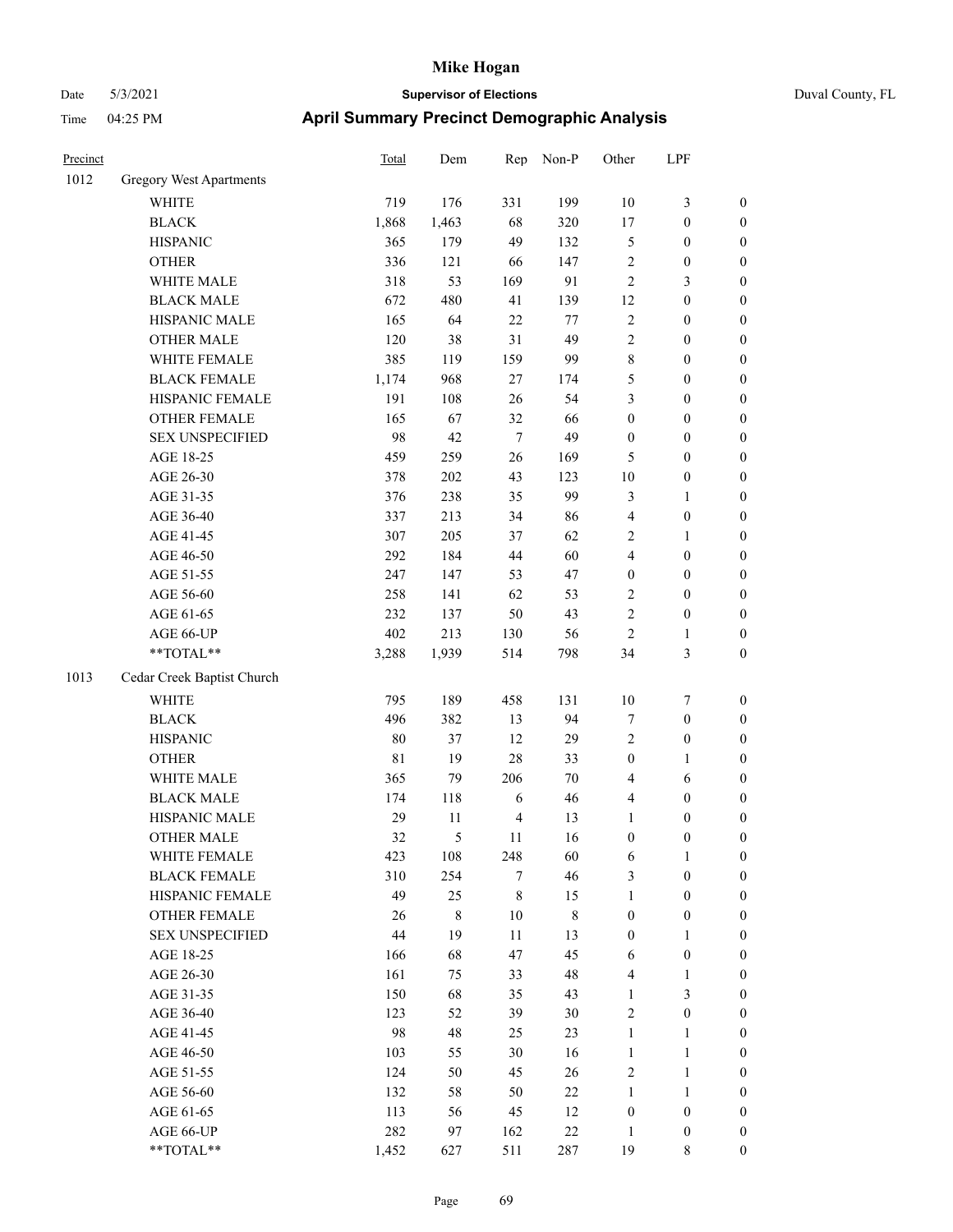| Precinct |                             | <b>Total</b> | Dem    | Rep    | Non-P       | Other                   | LPF                     |                  |
|----------|-----------------------------|--------------|--------|--------|-------------|-------------------------|-------------------------|------------------|
| 1014     | McGirts Creek Regional Park |              |        |        |             |                         |                         |                  |
|          | WHITE                       | 1,303        | 315    | 663    | 298         | 17                      | $10\,$                  | $\boldsymbol{0}$ |
|          | <b>BLACK</b>                | 1,857        | 1,498  | 61     | 272         | 25                      | $\mathbf{1}$            | $\boldsymbol{0}$ |
|          | <b>HISPANIC</b>             | 280          | 115    | 51     | 112         | 2                       | $\boldsymbol{0}$        | $\boldsymbol{0}$ |
|          | <b>OTHER</b>                | 375          | 123    | 115    | 130         | 5                       | $\sqrt{2}$              | $\boldsymbol{0}$ |
|          | WHITE MALE                  | 633          | 134    | 328    | 151         | 11                      | 9                       | $\boldsymbol{0}$ |
|          | <b>BLACK MALE</b>           | 758          | 566    | 32     | 147         | 13                      | $\boldsymbol{0}$        | $\boldsymbol{0}$ |
|          | HISPANIC MALE               | 127          | 44     | 29     | 53          | $\mathbf{1}$            | $\boldsymbol{0}$        | $\boldsymbol{0}$ |
|          | <b>OTHER MALE</b>           | 139          | 39     | 51     | 49          | $\boldsymbol{0}$        | $\boldsymbol{0}$        | $\boldsymbol{0}$ |
|          | WHITE FEMALE                | 658          | 179    | 327    | 145         | 6                       | 1                       | $\boldsymbol{0}$ |
|          | <b>BLACK FEMALE</b>         | 1,063        | 904    | $28\,$ | 119         | 11                      | $\mathbf{1}$            | 0                |
|          | HISPANIC FEMALE             | 148          | 68     | 21     | 58          | $\mathbf{1}$            | $\boldsymbol{0}$        | 0                |
|          | OTHER FEMALE                | 178          | 67     | 57     | 48          | $\overline{4}$          | $\sqrt{2}$              | $\boldsymbol{0}$ |
|          | <b>SEX UNSPECIFIED</b>      | 111          | 50     | 17     | 42          | 2                       | $\boldsymbol{0}$        | $\boldsymbol{0}$ |
|          | AGE 18-25                   | 456          | 235    | 64     | 149         | 6                       | $\sqrt{2}$              | $\boldsymbol{0}$ |
|          | AGE 26-30                   | 378          | 178    | 70     | 118         | 7                       | 5                       | $\boldsymbol{0}$ |
|          | AGE 31-35                   | 385          | 198    | 63     | 118         | 6                       | $\boldsymbol{0}$        | $\boldsymbol{0}$ |
|          | AGE 36-40                   | 301          | 166    | 49     | $8\sqrt{1}$ | 5                       | $\boldsymbol{0}$        | $\boldsymbol{0}$ |
|          | AGE 41-45                   | 286          | 170    | 46     | 62          | $\,$ $\,$               | $\boldsymbol{0}$        | $\boldsymbol{0}$ |
|          | AGE 46-50                   | 326          | 183    | 76     | 59          | 7                       | $\mathbf{1}$            | $\boldsymbol{0}$ |
|          | AGE 51-55                   | 334          | 184    | 83     | 62          | $\mathbf{1}$            | $\overline{\mathbf{4}}$ | 0                |
|          | AGE 56-60                   | 318          | 181    | $80\,$ | 55          | $\sqrt{2}$              | $\boldsymbol{0}$        | 0                |
|          | AGE 61-65                   | 305          | 179    | 89     | 35          | $\mathbf{1}$            | $\mathbf{1}$            | $\boldsymbol{0}$ |
|          | AGE 66-UP                   | 726          | 377    | 270    | 73          | 6                       | $\boldsymbol{0}$        | $\boldsymbol{0}$ |
|          | **TOTAL**                   | 3,815        | 2,051  | 890    | 812         | 49                      | 13                      | $\boldsymbol{0}$ |
| 1015     | River City Community Church |              |        |        |             |                         |                         |                  |
|          | <b>WHITE</b>                | 1,239        | 310    | 651    | 250         | 23                      | 5                       | $\boldsymbol{0}$ |
|          | <b>BLACK</b>                | 1,293        | 1,044  | 33     | 198         | 18                      | $\boldsymbol{0}$        | $\boldsymbol{0}$ |
|          | <b>HISPANIC</b>             | 229          | 96     | 41     | 86          | $\overline{4}$          | $\sqrt{2}$              | $\boldsymbol{0}$ |
|          | <b>OTHER</b>                | 379          | 107    | 122    | 141         | $\,$ 8 $\,$             | $\mathbf{1}$            | $\boldsymbol{0}$ |
|          | WHITE MALE                  | 588          | 107    | 331    | 131         | 15                      | $\overline{\mathbf{4}}$ | $\boldsymbol{0}$ |
|          | <b>BLACK MALE</b>           | 541          | 419    | 17     | 96          | $\overline{9}$          | $\boldsymbol{0}$        | $\boldsymbol{0}$ |
|          | HISPANIC MALE               | 99           | 33     | 25     | 38          | $\overline{c}$          | 1                       | $\boldsymbol{0}$ |
|          | <b>OTHER MALE</b>           | 149          | 36     | 57     | 53          | $\overline{\mathbf{c}}$ | 1                       | $\overline{0}$   |
|          | WHITE FEMALE                | 638          | 200    | 314    | 115         | 8                       | $\mathbf{1}$            | 0                |
|          | <b>BLACK FEMALE</b>         | 725          | 603    | 16     | 98          | $\,$ 8 $\,$             | $\boldsymbol{0}$        | $\boldsymbol{0}$ |
|          | HISPANIC FEMALE             | 128          | 63     | 16     | 46          | $\overline{c}$          | $\mathbf{1}$            | $\boldsymbol{0}$ |
|          | <b>OTHER FEMALE</b>         | 178          | 56     | 52     | 65          | 5                       | $\boldsymbol{0}$        | 0                |
|          | <b>SEX UNSPECIFIED</b>      | 94           | $40\,$ | 19     | 33          | $\overline{c}$          | $\boldsymbol{0}$        | 0                |
|          | AGE 18-25                   | 393          | 180    | 66     | 135         | 10                      | $\sqrt{2}$              | 0                |
|          | AGE 26-30                   | 295          | 141    | 61     | 85          | 7                       | $\mathbf{1}$            | 0                |
|          | AGE 31-35                   | 289          | 154    | 54     | 73          | 6                       | $\sqrt{2}$              | 0                |
|          | AGE 36-40                   | 263          | 134    | 46     | 76          | 5                       | $\sqrt{2}$              | 0                |
|          | AGE 41-45                   | 242          | 125    | 53     | 58          | 6                       | $\boldsymbol{0}$        | 0                |
|          | AGE 46-50                   | 256          | 136    | 68     | 49          | 3                       | $\boldsymbol{0}$        | $\boldsymbol{0}$ |
|          | AGE 51-55                   | 259          | 140    | 61     | 55          | 3                       | $\boldsymbol{0}$        | $\boldsymbol{0}$ |
|          | AGE 56-60                   | 283          | 154    | 82     | 42          | 5                       | $\boldsymbol{0}$        | $\boldsymbol{0}$ |
|          | AGE 61-65                   | 298          | 148    | 102    | 47          | $\mathbf{1}$            | $\boldsymbol{0}$        | $\boldsymbol{0}$ |
|          | AGE 66-UP                   | 562          | 245    | 254    | 55          | 7                       | $\mathbf{1}$            | $\boldsymbol{0}$ |
|          | **TOTAL**                   | 3,140        | 1,557  | 847    | 675         | 53                      | $\,$ 8 $\,$             | $\overline{0}$   |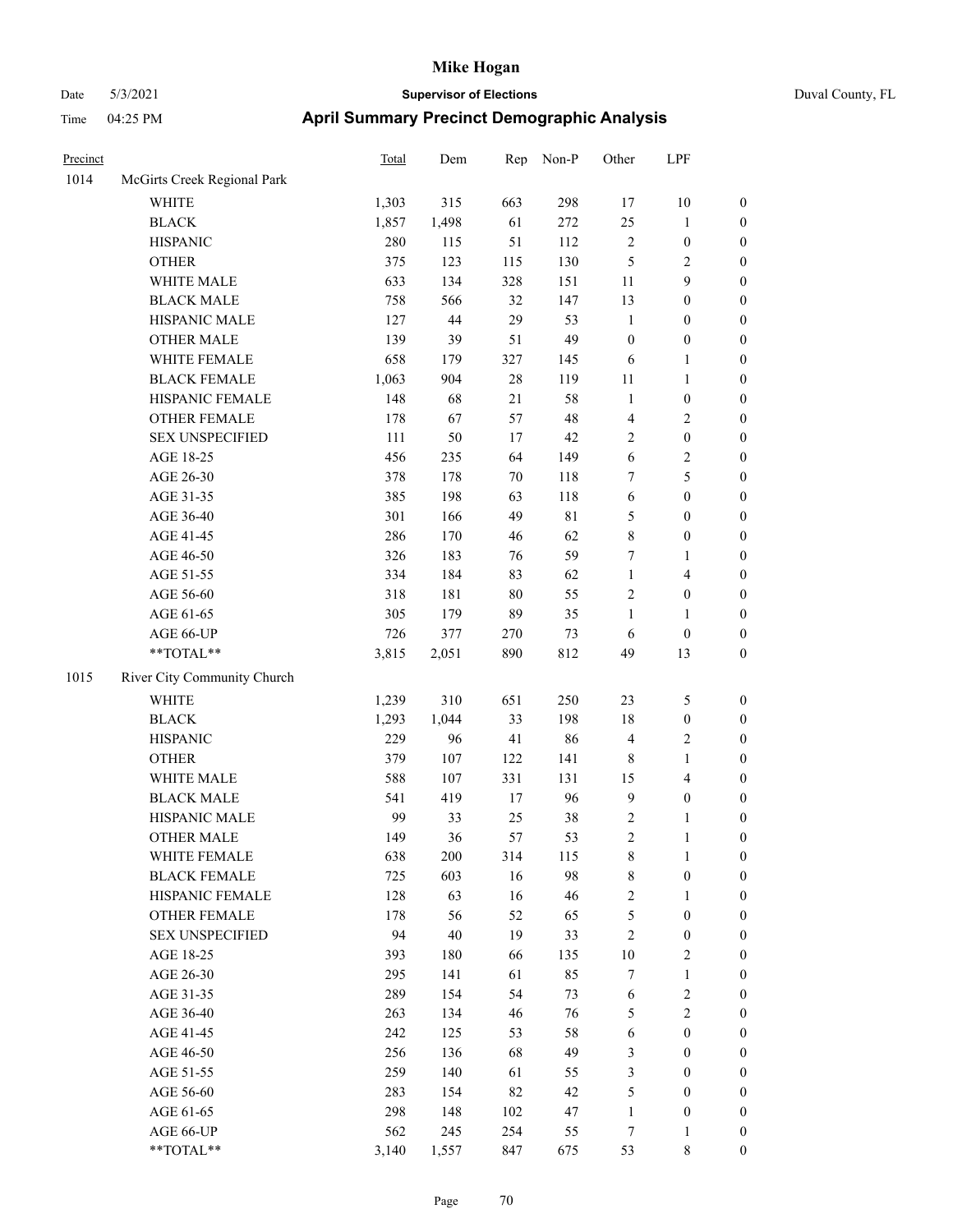| Duval County, FL |
|------------------|
|------------------|

| Precinct |                         | Total  | Dem              | Rep            | Non-P       | Other            | LPF                     |                  |
|----------|-------------------------|--------|------------------|----------------|-------------|------------------|-------------------------|------------------|
| 1016     | Argyle Church of Christ |        |                  |                |             |                  |                         |                  |
|          | WHITE                   | 862    | 178              | 455            | 213         | 8                | $\,$ 8 $\,$             | $\boldsymbol{0}$ |
|          | <b>BLACK</b>            | 821    | 631              | $44\,$         | 137         | $\overline{9}$   | $\boldsymbol{0}$        | $\boldsymbol{0}$ |
|          | <b>HISPANIC</b>         | 204    | 61               | 53             | 83          | 5                | $\mathfrak{2}$          | $\boldsymbol{0}$ |
|          | <b>OTHER</b>            | 250    | 85               | 76             | 87          | $\mathbf{1}$     | $\mathbf{1}$            | $\boldsymbol{0}$ |
|          | WHITE MALE              | 416    | 73               | 232            | 100         | 3                | $\,$ 8 $\,$             | 0                |
|          | <b>BLACK MALE</b>       | 342    | 229              | 24             | 84          | 5                | $\boldsymbol{0}$        | 0                |
|          | HISPANIC MALE           | 97     | 31               | 24             | 38          | 3                | $\mathbf{1}$            | $\boldsymbol{0}$ |
|          | <b>OTHER MALE</b>       | 86     | 24               | 31             | 31          | $\boldsymbol{0}$ | $\boldsymbol{0}$        | $\boldsymbol{0}$ |
|          | WHITE FEMALE            | 438    | 104              | 220            | 109         | 5                | $\boldsymbol{0}$        | $\boldsymbol{0}$ |
|          | <b>BLACK FEMALE</b>     | 466    | 392              | 19             | 51          | 4                | $\boldsymbol{0}$        | $\boldsymbol{0}$ |
|          | HISPANIC FEMALE         | 103    | 28               | 29             | 43          | $\overline{c}$   | $\mathbf{1}$            | $\boldsymbol{0}$ |
|          | OTHER FEMALE            | 122    | 47               | 37             | 38          | $\boldsymbol{0}$ | $\boldsymbol{0}$        | $\boldsymbol{0}$ |
|          | <b>SEX UNSPECIFIED</b>  | 67     | 27               | 12             | 26          | $\mathbf{1}$     | $\mathbf{1}$            | $\boldsymbol{0}$ |
|          | AGE 18-25               | 287    | 132              | 65             | $80\,$      | 7                | $\mathfrak{Z}$          | $\boldsymbol{0}$ |
|          | AGE 26-30               | 275    | 137              | 51             | $80\,$      | $\sqrt{2}$       | 5                       | 0                |
|          | AGE 31-35               | 199    | 89               | 35             | 74          | $\mathbf{1}$     | $\boldsymbol{0}$        | 0                |
|          | AGE 36-40               | 183    | 76               | 43             | 58          | 5                | $\mathbf{1}$            | 0                |
|          | AGE 41-45               | 165    | 81               | 44             | 40          | $\boldsymbol{0}$ | $\boldsymbol{0}$        | $\boldsymbol{0}$ |
|          | AGE 46-50               | 185    | 97               | 45             | 39          | 3                | $\mathbf{1}$            | $\boldsymbol{0}$ |
|          | AGE 51-55               | 192    | 86               | 69             | 35          | $\mathbf{1}$     | $\mathbf{1}$            | $\boldsymbol{0}$ |
|          | AGE 56-60               | 204    | 85               | 71             | 47          | $\mathbf{1}$     | $\boldsymbol{0}$        | $\boldsymbol{0}$ |
|          | AGE 61-65               | 173    | 63               | 82             | 26          | $\overline{c}$   | $\boldsymbol{0}$        | $\boldsymbol{0}$ |
|          | AGE 66-UP               | 274    | 109              | 123            | 41          | $\mathbf{1}$     | $\boldsymbol{0}$        | 0                |
|          | **TOTAL**               | 2,137  | 955              | 628            | 520         | 23               | 11                      | $\boldsymbol{0}$ |
| 1101     | FSCJ - Deerwood Center  |        |                  |                |             |                  |                         |                  |
|          | WHITE                   | 721    | 168              | 381            | 154         | 13               | $\mathfrak{S}$          | $\boldsymbol{0}$ |
|          | <b>BLACK</b>            | 146    | 116              | $\tau$         | 21          | $\overline{2}$   | $\boldsymbol{0}$        | 0                |
|          | <b>HISPANIC</b>         | $71\,$ | 23               | 23             | 24          | $\mathbf{1}$     | $\boldsymbol{0}$        | 0                |
|          | <b>OTHER</b>            | 173    | 40               | 47             | $8\sqrt{1}$ | 5                | $\boldsymbol{0}$        | 0                |
|          | WHITE MALE              | 337    | 65               | 184            | $77\,$      | 10               | $\mathbf{1}$            | $\boldsymbol{0}$ |
|          | <b>BLACK MALE</b>       | 56     | 42               | $\overline{4}$ | 10          | $\boldsymbol{0}$ | $\boldsymbol{0}$        | $\boldsymbol{0}$ |
|          | HISPANIC MALE           | 33     | 10               | 10             | 12          | $\mathbf{1}$     | $\boldsymbol{0}$        | $\boldsymbol{0}$ |
|          | <b>OTHER MALE</b>       | 66     | 9                | 21             | 36          | $\boldsymbol{0}$ | $\boldsymbol{0}$        | $\boldsymbol{0}$ |
|          | WHITE FEMALE            | 375    | 102              | 192            | 74          | 3                | $\overline{\mathbf{4}}$ | $\boldsymbol{0}$ |
|          | <b>BLACK FEMALE</b>     | 88     | $72\,$           | $\mathfrak{Z}$ | 11          | $\overline{c}$   | $\boldsymbol{0}$        | 0                |
|          | HISPANIC FEMALE         | 38     | 13               | 13             | 12          | $\boldsymbol{0}$ | $\boldsymbol{0}$        | 0                |
|          | <b>OTHER FEMALE</b>     | 85     | 25               | 21             | 35          | $\overline{4}$   | $\boldsymbol{0}$        | 0                |
|          | <b>SEX UNSPECIFIED</b>  | 33     | $\boldsymbol{9}$ | 10             | 13          | $\mathbf{1}$     | $\boldsymbol{0}$        | 0                |
|          | AGE 18-25               | 96     | 28               | 33             | 32          | 3                | $\boldsymbol{0}$        | $\boldsymbol{0}$ |
|          | AGE 26-30               | 91     | 33               | 31             | 19          | 5                | $\mathfrak{Z}$          | $\boldsymbol{0}$ |
|          | AGE 31-35               | 105    | 54               | 22             | 28          | $\mathbf{1}$     | $\boldsymbol{0}$        | $\boldsymbol{0}$ |
|          | AGE 36-40               | 83     | 34               | $22\,$         | 27          | $\boldsymbol{0}$ | $\boldsymbol{0}$        | $\boldsymbol{0}$ |
|          | AGE 41-45               | 84     | 22               | 32             | 30          | $\boldsymbol{0}$ | $\boldsymbol{0}$        | $\boldsymbol{0}$ |
|          | AGE 46-50               | 114    | 25               | 49             | 37          | $\mathbf{1}$     | $\sqrt{2}$              | $\overline{0}$   |
|          | AGE 51-55               | 125    | 29               | 61             | 32          | 3                | $\boldsymbol{0}$        | $\boldsymbol{0}$ |
|          | AGE 56-60               | 125    | 41               | 55             | 26          | $\mathfrak{Z}$   | $\boldsymbol{0}$        | $\boldsymbol{0}$ |
|          | AGE 61-65               | 80     | 27               | 36             | 16          | $\mathbf{1}$     | $\boldsymbol{0}$        | 0                |
|          | AGE 66-UP               | 208    | 54               | 117            | 33          | $\overline{4}$   | $\boldsymbol{0}$        | 0                |
|          | $**TOTAL**$             | 1,111  | 347              | 458            | 280         | 21               | $\mathfrak s$           | $\boldsymbol{0}$ |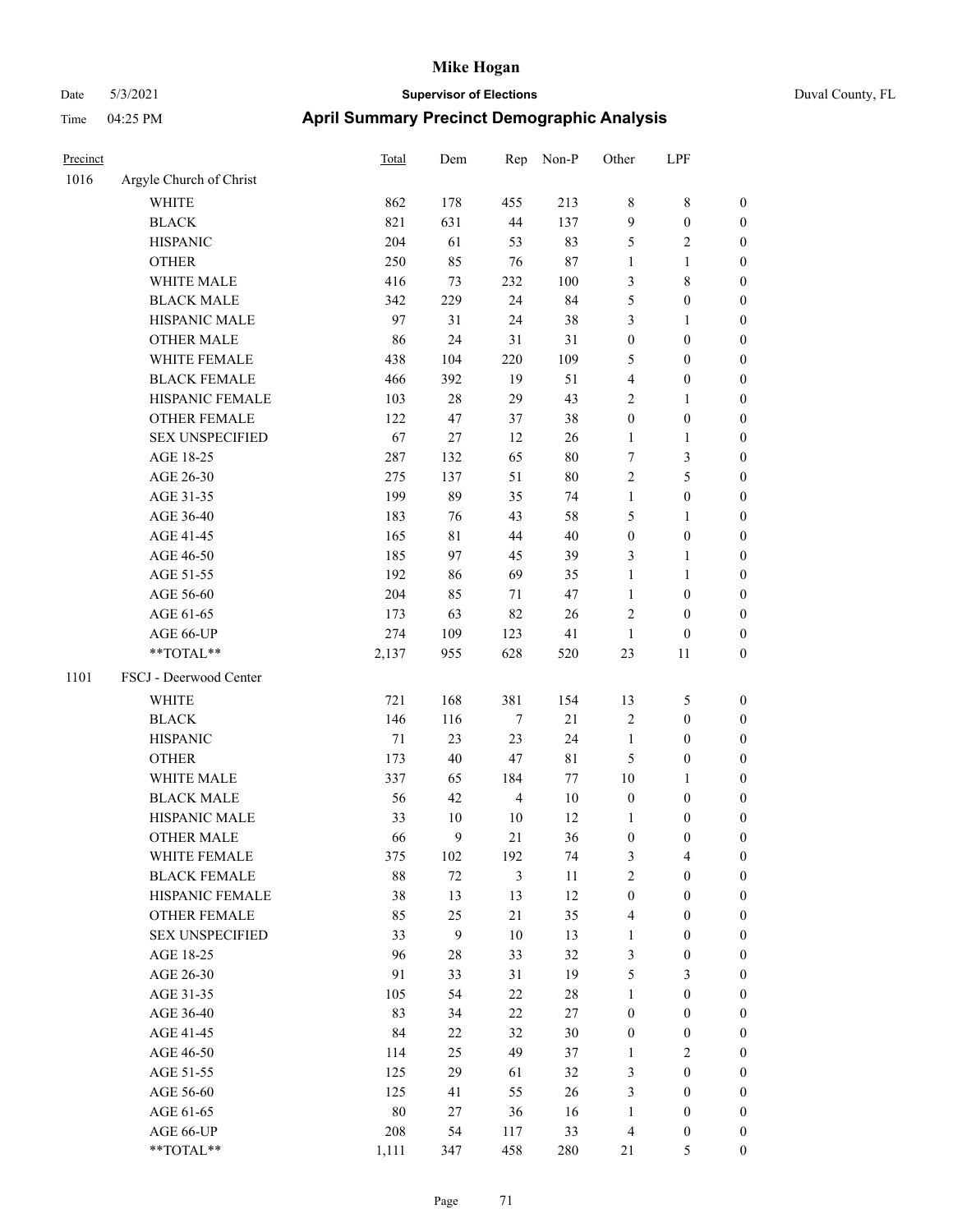| Precinct |                                   | <b>Total</b> | Dem          | Rep              | Non-P          | Other            | LPF                     |                  |
|----------|-----------------------------------|--------------|--------------|------------------|----------------|------------------|-------------------------|------------------|
| 1102     | Glen Kernan Golf and Country Club |              |              |                  |                |                  |                         |                  |
|          | <b>WHITE</b>                      | 374          | 66           | 234              | 67             | 6                | $\mathbf{1}$            | $\boldsymbol{0}$ |
|          | <b>BLACK</b>                      | 31           | 22           | $\overline{2}$   | $\tau$         | $\boldsymbol{0}$ | $\boldsymbol{0}$        | $\boldsymbol{0}$ |
|          | <b>HISPANIC</b>                   | 18           | $\mathbf{2}$ | 9                | $\tau$         | $\boldsymbol{0}$ | $\boldsymbol{0}$        | $\boldsymbol{0}$ |
|          | <b>OTHER</b>                      | 157          | 50           | 27               | 75             | $\overline{4}$   | 1                       | $\boldsymbol{0}$ |
|          | WHITE MALE                        | 181          | 25           | 121              | 33             | $\overline{2}$   | $\boldsymbol{0}$        | $\boldsymbol{0}$ |
|          | <b>BLACK MALE</b>                 | 18           | 12           | $\overline{2}$   | $\overline{4}$ | $\boldsymbol{0}$ | $\boldsymbol{0}$        | $\boldsymbol{0}$ |
|          | HISPANIC MALE                     | 5            | $\mathbf{1}$ | $\mathbf{1}$     | 3              | $\boldsymbol{0}$ | $\boldsymbol{0}$        | $\boldsymbol{0}$ |
|          | <b>OTHER MALE</b>                 | 71           | 25           | 13               | 31             | $\mathbf{1}$     | 1                       | $\boldsymbol{0}$ |
|          | WHITE FEMALE                      | 191          | 41           | 112              | 33             | $\overline{4}$   | 1                       | $\boldsymbol{0}$ |
|          | <b>BLACK FEMALE</b>               | 11           | 8            | $\boldsymbol{0}$ | 3              | $\boldsymbol{0}$ | $\boldsymbol{0}$        | $\boldsymbol{0}$ |
|          | HISPANIC FEMALE                   | 13           | $\mathbf{1}$ | $\,8\,$          | $\overline{4}$ | $\boldsymbol{0}$ | $\boldsymbol{0}$        | $\boldsymbol{0}$ |
|          | <b>OTHER FEMALE</b>               | 64           | 22           | $10\,$           | 31             | 1                | $\boldsymbol{0}$        | $\boldsymbol{0}$ |
|          | <b>SEX UNSPECIFIED</b>            | 26           | 5            | 5                | 14             | $\sqrt{2}$       | $\boldsymbol{0}$        | $\boldsymbol{0}$ |
|          | AGE 18-25                         | 111          | 37           | 39               | 30             | $\overline{4}$   | 1                       | $\boldsymbol{0}$ |
|          | AGE 26-30                         | 22           | 5            | 10               | $\tau$         | $\boldsymbol{0}$ | $\boldsymbol{0}$        | $\boldsymbol{0}$ |
|          | AGE 31-35                         | 20           | 6            | 5                | 7              | 1                | 1                       | $\boldsymbol{0}$ |
|          | AGE 36-40                         | 36           | 11           | 15               | 9              | 1                | $\boldsymbol{0}$        | $\boldsymbol{0}$ |
|          | AGE 41-45                         | 43           | 10           | 15               | 18             | $\boldsymbol{0}$ | $\boldsymbol{0}$        | $\boldsymbol{0}$ |
|          | AGE 46-50                         | 73           | 16           | 33               | 23             | $\mathbf{1}$     | $\boldsymbol{0}$        | $\boldsymbol{0}$ |
|          | AGE 51-55                         | 70           | 16           | 35               | 19             | $\boldsymbol{0}$ | $\boldsymbol{0}$        | $\boldsymbol{0}$ |
|          | AGE 56-60                         | 69           | 12           | 36               | $20\,$         | 1                | $\boldsymbol{0}$        | $\boldsymbol{0}$ |
|          | AGE 61-65                         | 37           | 5            | 23               | 8              | 1                | $\boldsymbol{0}$        | $\boldsymbol{0}$ |
|          | AGE 66-UP                         | 99           | 22           | 61               | 15             | $\mathbf{1}$     | $\boldsymbol{0}$        | $\boldsymbol{0}$ |
|          | **TOTAL**                         | 580          | 140          | 272              | 156            | 10               | 2                       | $\boldsymbol{0}$ |
| 1103     | Hampton Glen                      |              |              |                  |                |                  |                         |                  |
|          | <b>WHITE</b>                      | 2,068        | 501          | 1,102            | 423            | 31               | 11                      | $\boldsymbol{0}$ |
|          | <b>BLACK</b>                      | 385          | 274          | 18               | $87\,$         | $\mathfrak{S}$   | $\mathbf{1}$            | $\boldsymbol{0}$ |
|          | <b>HISPANIC</b>                   | 218          | 96           | 56               | 60             | 5                | 1                       | $\boldsymbol{0}$ |
|          | <b>OTHER</b>                      | 654          | 211          | 147              | 293            | $\mathfrak{Z}$   | $\boldsymbol{0}$        | $\boldsymbol{0}$ |
|          | WHITE MALE                        | 953          | 196          | 528              | 209            | 13               | 7                       | $\boldsymbol{0}$ |
|          | <b>BLACK MALE</b>                 | 165          | 103          | 11               | 48             | $\mathfrak{Z}$   | $\boldsymbol{0}$        | $\boldsymbol{0}$ |
|          | HISPANIC MALE                     | 98           | 41           | 26               | 28             | 3                | 0                       | $\boldsymbol{0}$ |
|          | <b>OTHER MALE</b>                 | 276          | 83           | 67               | 124            | $\overline{c}$   | 0                       | $\boldsymbol{0}$ |
|          | WHITE FEMALE                      | 1,100        | 304          | 563              | 211            | 18               | 4                       | $\boldsymbol{0}$ |
|          | <b>BLACK FEMALE</b>               | 217          | 168          | $\tau$           | 39             | $\sqrt{2}$       | 1                       | $\boldsymbol{0}$ |
|          | HISPANIC FEMALE                   | 113          | 51           | $28\,$           | 31             | $\sqrt{2}$       | $\mathbf{1}$            | $\boldsymbol{0}$ |
|          | OTHER FEMALE                      | 319          | 113          | 72               | 134            | $\boldsymbol{0}$ | $\boldsymbol{0}$        | $\boldsymbol{0}$ |
|          | <b>SEX UNSPECIFIED</b>            | 84           | 23           | 21               | 39             | $\mathbf{1}$     | $\boldsymbol{0}$        | $\boldsymbol{0}$ |
|          | AGE 18-25                         | 483          | 183          | 139              | 142            | 15               | 4                       | $\boldsymbol{0}$ |
|          | AGE 26-30                         | 342          | 147          | 93               | 95             | $\sqrt{6}$       | 1                       | $\boldsymbol{0}$ |
|          | AGE 31-35                         | 254          | 98           | 87               | 67             | $\sqrt{2}$       | $\boldsymbol{0}$        | $\boldsymbol{0}$ |
|          | AGE 36-40                         | 227          | 79           | 65               | 79             | $\sqrt{2}$       | $\overline{\mathbf{c}}$ | $\boldsymbol{0}$ |
|          | AGE 41-45                         | 237          | 91           | $8\sqrt{1}$      | 61             | $\sqrt{2}$       | $\overline{\mathbf{c}}$ | $\boldsymbol{0}$ |
|          | AGE 46-50                         | 287          | 71           | 126              | $88\,$         | $\sqrt{2}$       | $\boldsymbol{0}$        | $\boldsymbol{0}$ |
|          | AGE 51-55                         | 330          | 91           | 131              | 101            | $\sqrt{6}$       | 1                       | $\boldsymbol{0}$ |
|          | AGE 56-60                         | 337          | 96           | 157              | 83             | $\boldsymbol{0}$ | $\mathbf{1}$            | $\boldsymbol{0}$ |
|          | AGE 61-65                         | 246          | 58           | 141              | $44\,$         | $\sqrt{2}$       | $\mathbf{1}$            | $\boldsymbol{0}$ |
|          | AGE 66-UP                         | 582          | 168          | 303              | 103            | 7                | $\mathbf{1}$            | $\bf{0}$         |
|          | $**TOTAL**$                       | 3,325        | 1,082        | 1,323            | 863            | $44\,$           | 13                      | $\mathbf{0}$     |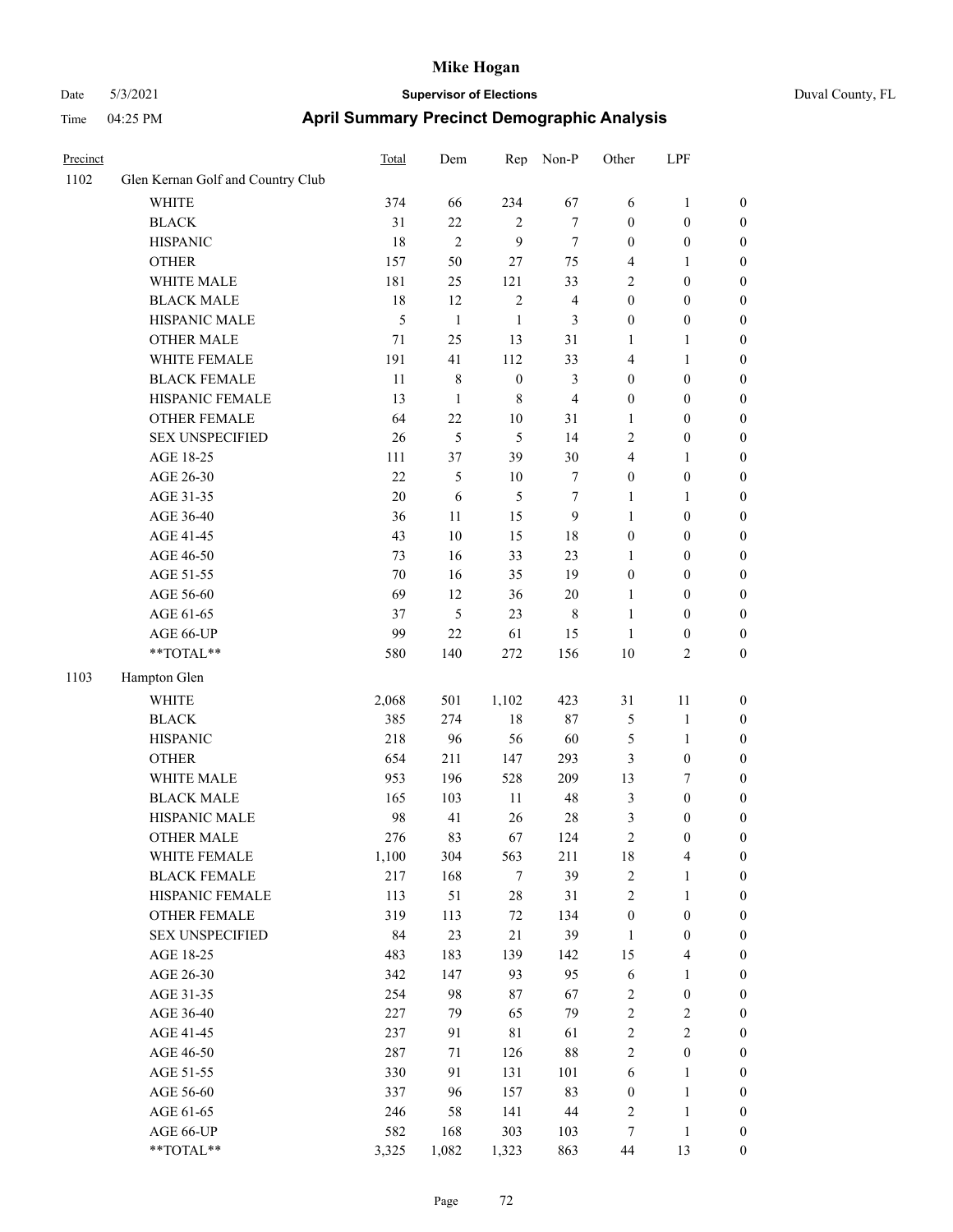|  | Duval County |
|--|--------------|

| Precinct |                            | <b>Total</b> | Dem     | Rep    | Non-P  | Other            | LPF                     |                  |
|----------|----------------------------|--------------|---------|--------|--------|------------------|-------------------------|------------------|
| 1104     | Julington Baptist Church   |              |         |        |        |                  |                         |                  |
|          | <b>WHITE</b>               | 3,522        | 797     | 1,828  | 801    | 76               | $20\,$                  | $\boldsymbol{0}$ |
|          | <b>BLACK</b>               | 919          | 699     | 41     | 163    | 15               | $\mathbf{1}$            | $\boldsymbol{0}$ |
|          | <b>HISPANIC</b>            | 479          | 151     | 133    | 184    | $\overline{9}$   | $\sqrt{2}$              | $\boldsymbol{0}$ |
|          | <b>OTHER</b>               | 994          | 320     | 259    | 396    | 14               | $\mathfrak s$           | $\boldsymbol{0}$ |
|          | WHITE MALE                 | 1,666        | 328     | 897    | 400    | $28\,$           | 13                      | 0                |
|          | <b>BLACK MALE</b>          | 397          | 277     | 23     | 86     | 10               | $\mathbf{1}$            | 0                |
|          | HISPANIC MALE              | 225          | 73      | 65     | 86     | $\mathbf{1}$     | $\boldsymbol{0}$        | $\boldsymbol{0}$ |
|          | <b>OTHER MALE</b>          | 418          | 130     | 108    | 171    | 5                | $\overline{\mathbf{4}}$ | $\boldsymbol{0}$ |
|          | WHITE FEMALE               | 1,818        | 464     | 910    | 390    | 48               | 6                       | $\boldsymbol{0}$ |
|          | <b>BLACK FEMALE</b>        | 509          | 415     | $17\,$ | $72\,$ | 5                | $\boldsymbol{0}$        | $\boldsymbol{0}$ |
|          | HISPANIC FEMALE            | 243          | $71\,$  | 68     | 94     | $\,$ 8 $\,$      | $\sqrt{2}$              | $\boldsymbol{0}$ |
|          | OTHER FEMALE               | 483          | 172     | 125    | 177    | $\,$ 8 $\,$      | $\mathbf{1}$            | $\boldsymbol{0}$ |
|          | <b>SEX UNSPECIFIED</b>     | 155          | 37      | 48     | 68     | $\mathbf{1}$     | $\mathbf{1}$            | $\boldsymbol{0}$ |
|          | AGE 18-25                  | 690          | 237     | 218    | 205    | 21               | $\mathbf{9}$            | $\boldsymbol{0}$ |
|          | AGE 26-30                  | 714          | $222\,$ | 242    | 227    | $20\,$           | $\mathfrak{Z}$          | $\boldsymbol{0}$ |
|          | AGE 31-35                  | 658          | 213     | 228    | 194    | 16               | $\boldsymbol{7}$        | 0                |
|          | AGE 36-40                  | 579          | 218     | 174    | 177    | 6                | $\overline{\mathbf{4}}$ | 0                |
|          | AGE 41-45                  | 530          | 167     | 184    | 171    | $\tau$           | $\mathbf{1}$            | $\boldsymbol{0}$ |
|          | AGE 46-50                  | 568          | 183     | 207    | 164    | 11               | $\mathfrak{Z}$          | $\boldsymbol{0}$ |
|          | AGE 51-55                  | 504          | 135     | 231    | 129    | 9                | $\boldsymbol{0}$        | $\boldsymbol{0}$ |
|          | AGE 56-60                  | 497          | 173     | 237    | $78\,$ | $\overline{9}$   | $\boldsymbol{0}$        | $\boldsymbol{0}$ |
|          | AGE 61-65                  | 410          | 133     | 183    | $87\,$ | 7                | $\boldsymbol{0}$        | $\boldsymbol{0}$ |
|          | AGE 66-UP                  | 764          | 286     | 357    | 112    | 8                | $\mathbf{1}$            | $\boldsymbol{0}$ |
|          | $**TOTAL**$                | 5,914        | 1,967   | 2,261  | 1,544  | 114              | $28\,$                  | $\boldsymbol{0}$ |
| 1105     | Kernan Blvd Baptist Church |              |         |        |        |                  |                         |                  |
|          | <b>WHITE</b>               | 3,229        | 796     | 1,416  | 908    | 79               | $30\,$                  | $\boldsymbol{0}$ |
|          | <b>BLACK</b>               | 720          | 484     | 37     | 185    | 12               | $\sqrt{2}$              | $\boldsymbol{0}$ |
|          | <b>HISPANIC</b>            | 438          | 189     | $90\,$ | 151    | $\mathfrak{Z}$   | $\mathfrak{S}$          | 0                |
|          | <b>OTHER</b>               | 669          | 213     | 166    | 278    | 11               | $\mathbf{1}$            | 0                |
|          | WHITE MALE                 | 1,520        | 292     | 737    | 438    | 31               | $22\,$                  | $\boldsymbol{0}$ |
|          | <b>BLACK MALE</b>          | 298          | 183     | 18     | 90     | 6                | $\mathbf{1}$            | $\boldsymbol{0}$ |
|          | HISPANIC MALE              | 198          | 66      | 49     | 78     | $\boldsymbol{2}$ | 3                       | $\boldsymbol{0}$ |
|          | <b>OTHER MALE</b>          | 247          | 67      | 69     | 108    | $\overline{c}$   | $\mathbf{1}$            | $\boldsymbol{0}$ |
|          | WHITE FEMALE               | 1,641        | 487     | 653    | 448    | 45               | $8\,$                   | $\overline{0}$   |
|          | <b>BLACK FEMALE</b>        | 390          | 281     | 16     | 86     | 6                | $\mathbf{1}$            | 0                |
|          | HISPANIC FEMALE            | 229          | 119     | 37     | $71\,$ | $\mathbf{1}$     | $\mathbf{1}$            | 0                |
|          | <b>OTHER FEMALE</b>        | 275          | 106     | 69     | 96     | $\overline{4}$   | $\boldsymbol{0}$        | 0                |
|          | <b>SEX UNSPECIFIED</b>     | 258          | 81      | 61     | 107    | $\,$ 8 $\,$      | $\mathbf{1}$            | 0                |
|          | AGE 18-25                  | 1,232        | 508     | 312    | 372    | 33               | 7                       | 0                |
|          | AGE 26-30                  | 874          | 275     | 259    | 310    | $22\,$           | 8                       | 0                |
|          | AGE 31-35                  | 629          | 202     | 192    | 210    | 19               | 6                       | $\boldsymbol{0}$ |
|          | AGE 36-40                  | 423          | 132     | 127    | 151    | 7                | 6                       | $\boldsymbol{0}$ |
|          | AGE 41-45                  | 325          | 103     | 98     | 117    | $\overline{4}$   | $\mathfrak{Z}$          | 0                |
|          | AGE 46-50                  | 316          | 101     | 131    | 73     | 7                | $\overline{\mathbf{4}}$ | $\overline{0}$   |
|          | AGE 51-55                  | 313          | 88      | 140    | 79     | 5                | $\mathbf{1}$            | $\boldsymbol{0}$ |
|          | AGE 56-60                  | 303          | 75      | 148    | 79     | $\mathbf{1}$     | $\boldsymbol{0}$        | $\overline{0}$   |
|          | AGE 61-65                  | 239          | $70\,$  | 104    | 62     | 3                | $\boldsymbol{0}$        | 0                |
|          | AGE 66-UP                  | 402          | 128     | 198    | 69     | $\overline{4}$   | $\mathfrak{Z}$          | 0                |
|          | **TOTAL**                  | 5,056        | 1,682   | 1,709  | 1,522  | 105              | $38\,$                  | $\boldsymbol{0}$ |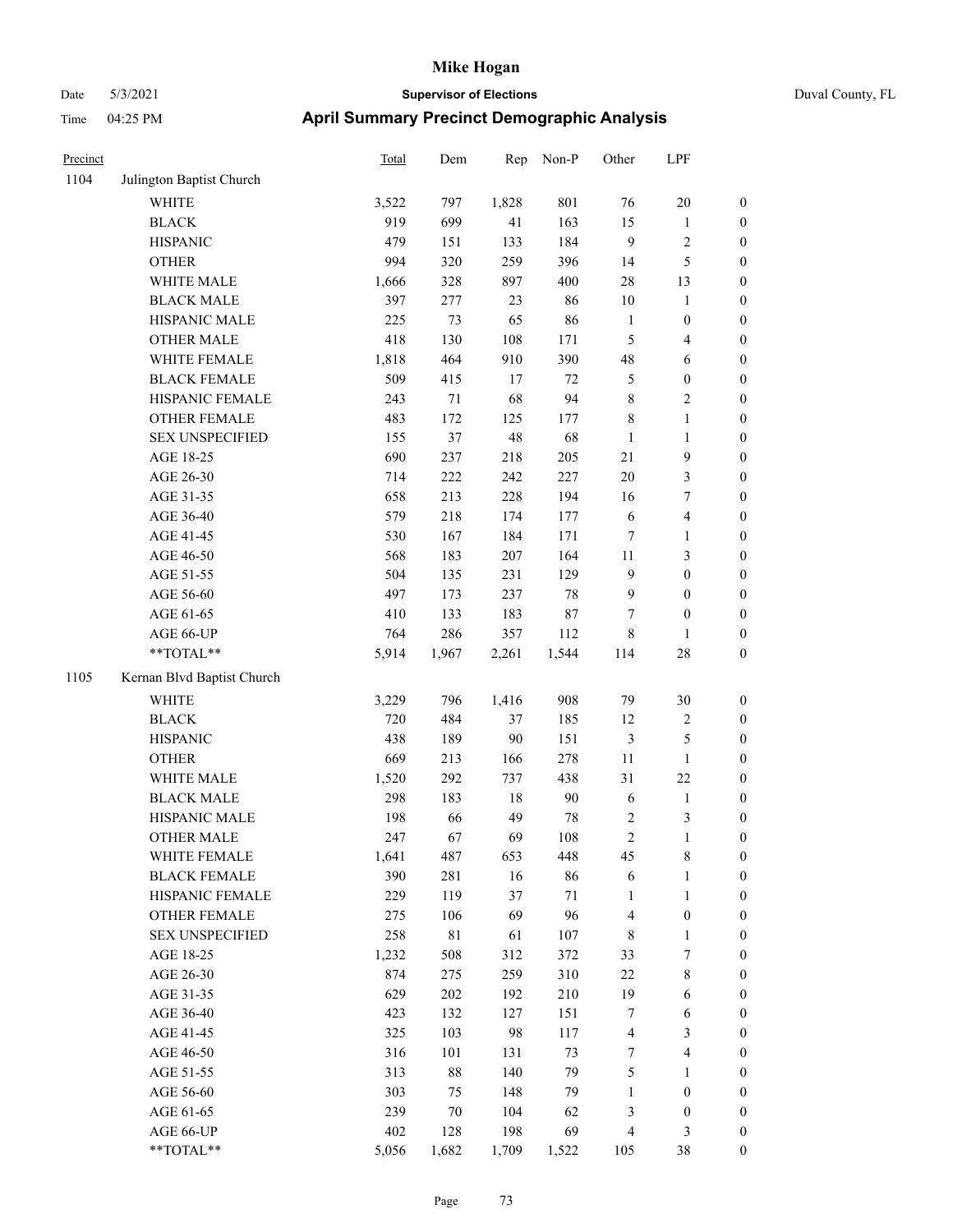### Date 5/3/2021 **Supervisor of Elections** Duval County, FL Time 04:25 PM **April Summary**

| <b>Time</b> | 04:25 PM               | <b>April Summary Precinct Demographic Analysis</b> |                        |               |         |              |                |              |  |  |
|-------------|------------------------|----------------------------------------------------|------------------------|---------------|---------|--------------|----------------|--------------|--|--|
| Precinct    |                        | Total                                              | Dem                    | Rep           | $Non-P$ | Other        | <b>LPF</b>     |              |  |  |
| 1106        | Church of Eleven 22    |                                                    |                        |               |         |              |                |              |  |  |
|             | WHITE                  | 4,465                                              | 1,057                  | 2,390         | 928     | 69           | 21             | $\mathbf{0}$ |  |  |
|             | <b>BLACK</b>           | 754                                                | 546                    | 27            | 163     | 16           | $\overline{c}$ | $\mathbf{0}$ |  |  |
|             | <b>HISPANIC</b>        | 486                                                | 187                    | 124           | 170     | 3            | 2              | $\theta$     |  |  |
|             | <b>OTHER</b>           | 863                                                | 324                    | 186           | 338     | 13           | 2              | $\mathbf{0}$ |  |  |
|             | <b>WHITE MALE</b>      | 1.969                                              | 391                    | 1,069         | 461     | 35           | 13             | $\mathbf{0}$ |  |  |
|             | <b>BLACK MALE</b>      | 319                                                | 213                    | 18            | 80      |              |                | $\mathbf{0}$ |  |  |
|             | <b>HISPANIC MALE</b>   | 203                                                | 69                     | 56            | 77      | $\mathbf{0}$ |                | $\mathbf{0}$ |  |  |
|             | <b>OTHER MALE</b>      | 371                                                | 111                    | 84            | 170     | 4            | 2              | $\mathbf{0}$ |  |  |
|             | <b>WHITE FEMALE</b>    | 2,461                                              | 654                    | 1,309         | 457     | 33           | 8              | $\mathbf{0}$ |  |  |
|             | <b>BLACK FEMALE</b>    | 428                                                | 329                    | 9             | 81      | 8            |                | $\mathbf{0}$ |  |  |
|             | <b>HISPANIC FEMALE</b> | 278                                                | 116                    | 66            | 92      | 3            |                | $\theta$     |  |  |
|             | <b>OTHER FEMALE</b>    | 410                                                | 177                    | 89            | 136     | 8            | $\Omega$       | $\Omega$     |  |  |
|             | <b>SEX UNSPECIFIED</b> | 129                                                | 54                     | 27            | 45      | 3            | $\theta$       | $\theta$     |  |  |
|             | $\sqrt{2}$ 10.05       | 7.41                                               | $\mathbf{a}\mathbf{a}$ | $\sim$ $\sim$ | 100     | $\sim$ 1     |                | $\sim$       |  |  |

|      | <b>BLACK MALE</b>                                          | 319         | 213         | 18             | 80             | $\tau$                  | $\mathbf{1}$     | $\boldsymbol{0}$ |
|------|------------------------------------------------------------|-------------|-------------|----------------|----------------|-------------------------|------------------|------------------|
|      | HISPANIC MALE                                              | 203         | 69          | 56             | 77             | $\boldsymbol{0}$        | $\mathbf{1}$     | $\boldsymbol{0}$ |
|      | <b>OTHER MALE</b>                                          | 371         | 111         | 84             | 170            | $\overline{4}$          | 2                | $\mathbf{0}$     |
|      | WHITE FEMALE                                               | 2,461       | 654         | 1,309          | 457            | 33                      | 8                | $\boldsymbol{0}$ |
|      | <b>BLACK FEMALE</b>                                        | 428         | 329         | 9              | $8\sqrt{1}$    | $\,8\,$                 | $\mathbf{1}$     | $\boldsymbol{0}$ |
|      | HISPANIC FEMALE                                            | 278         | 116         | 66             | 92             | 3                       | $\mathbf{1}$     | $\boldsymbol{0}$ |
|      | OTHER FEMALE                                               | 410         | 177         | 89             | 136            | 8                       | $\boldsymbol{0}$ | $\boldsymbol{0}$ |
|      | <b>SEX UNSPECIFIED</b>                                     | 129         | 54          | 27             | 45             | 3                       | $\boldsymbol{0}$ | $\boldsymbol{0}$ |
|      | AGE 18-25                                                  | 741         | 290         | 226            | 198            | $21\,$                  | 6                | $\boldsymbol{0}$ |
|      | AGE 26-30                                                  | 623         | 200         | 205            | 191            | 18                      | 9                | $\mathbf{0}$     |
|      | AGE 31-35                                                  | 527         | 183         | 165            | 164            | $10\,$                  | 5                | $\boldsymbol{0}$ |
|      | AGE 36-40                                                  | 492         | 169         | 163            | 150            | $\,$ 8 $\,$             | $\overline{2}$   | $\boldsymbol{0}$ |
|      | AGE 41-45                                                  | 465         | 150         | 174            | 138            | $\mathbf{2}$            | $\mathbf{1}$     | $\boldsymbol{0}$ |
|      | AGE 46-50                                                  | 469         | 148         | 174            | 137            | $10\,$                  | $\boldsymbol{0}$ | $\boldsymbol{0}$ |
|      | AGE 51-55                                                  | 450         | 141         | 197            | 106            | 6                       | $\boldsymbol{0}$ | $\boldsymbol{0}$ |
|      | AGE 56-60                                                  | 475         | 148         | 195            | 124            | $\,8\,$                 | $\boldsymbol{0}$ | $\boldsymbol{0}$ |
|      | AGE 61-65                                                  | 440         | 131         | 210            | 93             | 5                       | 1                | $\boldsymbol{0}$ |
|      | AGE 66-UP                                                  | 1,886       | 554         | 1,018          | 298            | 13                      | $\mathfrak{Z}$   | $\mathbf{0}$     |
|      | $**TOTAL**$                                                | 6,568       | 2,114       | 2,727          | 1,599          | 101                     | $27\,$           | $\mathbf{0}$     |
| 1107 | Deercreek Country Club                                     |             |             |                |                |                         |                  |                  |
|      | WHITE                                                      | 1,112       | 167         | 753            | 177            | 12                      | $\mathfrak{Z}$   | $\boldsymbol{0}$ |
|      | <b>BLACK</b>                                               | 98          | 64          | $\,$ 8 $\,$    | 25             | $\mathbf{1}$            | $\boldsymbol{0}$ | $\boldsymbol{0}$ |
|      | <b>HISPANIC</b>                                            | 64          | 14          | 24             | 26             | $\boldsymbol{0}$        | $\boldsymbol{0}$ | $\mathbf{0}$     |
|      | <b>OTHER</b>                                               | 447         | 138         | 110            | 189            | $8\,$                   | 2                | $\boldsymbol{0}$ |
|      | WHITE MALE                                                 | 537         | 74          | 365            | $90\,$         | $\mathfrak{S}$          | 3                | $\boldsymbol{0}$ |
|      | <b>BLACK MALE</b>                                          | $44\,$      | 25          | $\mathfrak{Z}$ | 15             | $\mathbf{1}$            | $\boldsymbol{0}$ | $\boldsymbol{0}$ |
|      | HISPANIC MALE                                              | 37          | $\,$ 8 $\,$ | 14             | 15             | $\boldsymbol{0}$        | $\boldsymbol{0}$ | $\boldsymbol{0}$ |
|      | <b>OTHER MALE</b>                                          | 192         | 52          | 52             | 82             | $\overline{\mathbf{4}}$ | 2                | $\boldsymbol{0}$ |
|      | WHITE FEMALE                                               | 560         | 93          | 381            | 79             | $\tau$                  | $\boldsymbol{0}$ | $\boldsymbol{0}$ |
|      | <b>BLACK FEMALE</b>                                        | 53          | 39          | $\sqrt{5}$     | $\overline{9}$ | $\boldsymbol{0}$        | $\boldsymbol{0}$ | $\boldsymbol{0}$ |
|      | HISPANIC FEMALE                                            | $27\,$      | $\sqrt{6}$  | $10\,$         | $11\,$         | $\boldsymbol{0}$        | $\boldsymbol{0}$ | $\boldsymbol{0}$ |
|      | <b>OTHER FEMALE</b>                                        | 220         | 76          | 53             | 87             | $\overline{4}$          | $\boldsymbol{0}$ | $\mathbf{0}$     |
|      | <b>SEX UNSPECIFIED</b>                                     | 51          | 10          | 12             | 29             | $\boldsymbol{0}$        | $\boldsymbol{0}$ | $\mathbf{0}$     |
|      | AGE 18-25                                                  | 205         | 61          | $78\,$         | 57             | $8\,$                   | 1                | $\boldsymbol{0}$ |
|      | AGE 26-30                                                  | 114         | 35          | 42             | 35             | $\mathbf{1}$            | $\mathbf{1}$     | $\boldsymbol{0}$ |
|      | AGE 31-35                                                  | 72          | 18          | 30             | 21             | $\boldsymbol{2}$        | 1                | $\boldsymbol{0}$ |
|      | AGE 36-40                                                  | $8\sqrt{1}$ | 19          | 27             | 34             | $\mathbf{1}$            | $\boldsymbol{0}$ | $\boldsymbol{0}$ |
|      | AGE 41-45                                                  | 86          | $22\,$      | 34             | 29             | $\boldsymbol{0}$        | $\mathbf{1}$     | $\boldsymbol{0}$ |
|      | AGE 46-50                                                  | 126         | 25          | 65             | 35             | $\mathbf{1}$            | $\boldsymbol{0}$ | $\boldsymbol{0}$ |
|      | AGE 51-55                                                  | 151         | 29          | 69             | 52             | $\mathbf{1}$            | $\boldsymbol{0}$ | $\boldsymbol{0}$ |
|      | AGE 56-60                                                  | 189         | 33          | 102            | 50             | $\mathfrak{Z}$          | $\mathbf{1}$     | $\boldsymbol{0}$ |
|      | AGE 61-65                                                  | 189         | 34          | 124            | 31             | $\boldsymbol{0}$        | $\boldsymbol{0}$ | $\boldsymbol{0}$ |
|      | AGE 66-UP                                                  | 508         | 107         | 324            | 73             | $\overline{\mathbf{4}}$ | $\boldsymbol{0}$ | $\boldsymbol{0}$ |
|      | $\mathrm{*}\mathrm{*} \mathrm{TOTAL} \mathrm{*}\mathrm{*}$ | 1,721       | 383         | 895            | 417            | $21\,$                  | 5                | $\boldsymbol{0}$ |

Page 74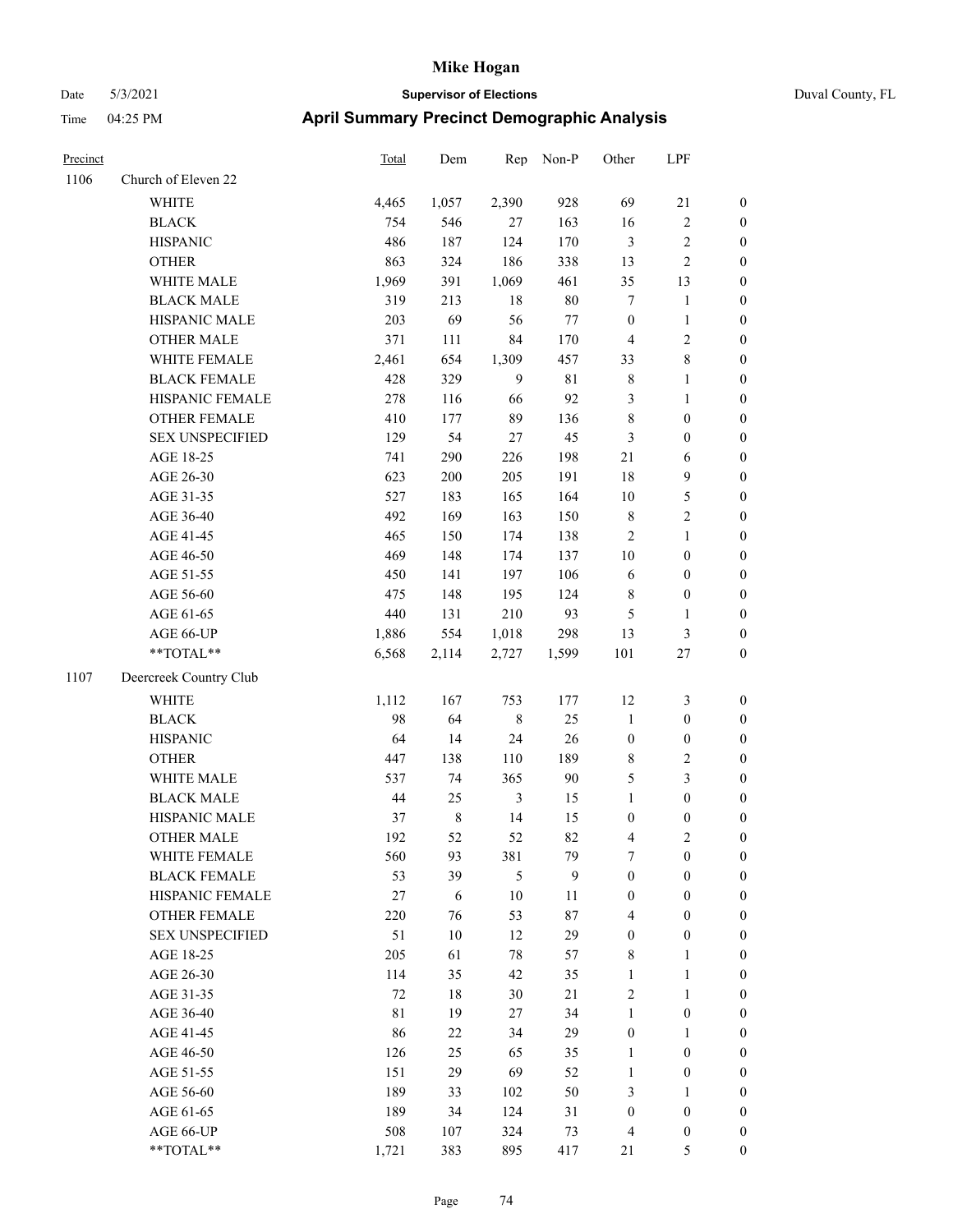| Precinct |                        | Total | Dem         | Rep            | Non-P       | Other            | LPF                     |                  |
|----------|------------------------|-------|-------------|----------------|-------------|------------------|-------------------------|------------------|
| 1108     | FSCJ - Deerwood Center |       |             |                |             |                  |                         |                  |
|          | WHITE                  | 2,145 | 631         | 946            | 513         | 43               | 12                      | $\boldsymbol{0}$ |
|          | <b>BLACK</b>           | 755   | 550         | 28             | 162         | 14               | $\mathbf{1}$            | $\boldsymbol{0}$ |
|          | <b>HISPANIC</b>        | 301   | 109         | 82             | 102         | $\,$ 8 $\,$      | $\boldsymbol{0}$        | 0                |
|          | <b>OTHER</b>           | 316   | 122         | 53             | 128         | 10               | 3                       | 0                |
|          | WHITE MALE             | 1,015 | 255         | 460            | 277         | 13               | $10\,$                  | $\boldsymbol{0}$ |
|          | <b>BLACK MALE</b>      | 297   | 193         | 13             | $8\sqrt{1}$ | 9                | $\mathbf{1}$            | $\boldsymbol{0}$ |
|          | HISPANIC MALE          | 122   | 40          | 34             | $44\,$      | $\overline{4}$   | $\boldsymbol{0}$        | $\boldsymbol{0}$ |
|          | <b>OTHER MALE</b>      | 108   | 43          | 15             | 45          | 3                | $\sqrt{2}$              | $\boldsymbol{0}$ |
|          | WHITE FEMALE           | 1,108 | 371         | 478            | 228         | 29               | $\sqrt{2}$              | $\boldsymbol{0}$ |
|          | <b>BLACK FEMALE</b>    | 445   | 347         | 15             | 78          | $\mathfrak{S}$   | $\boldsymbol{0}$        | $\boldsymbol{0}$ |
|          | HISPANIC FEMALE        | 176   | 67          | 48             | 57          | 4                | $\boldsymbol{0}$        | $\boldsymbol{0}$ |
|          | OTHER FEMALE           | 152   | 67          | 25             | 53          | 7                | $\boldsymbol{0}$        | $\boldsymbol{0}$ |
|          | <b>SEX UNSPECIFIED</b> | 94    | 29          | 21             | 42          | $\mathbf{1}$     | $\mathbf{1}$            | 0                |
|          | AGE 18-25              | 490   | 192         | 138            | 138         | 19               | $\mathfrak{Z}$          | 0                |
|          | AGE 26-30              | 493   | 222         | 99             | 156         | 13               | $\mathfrak{Z}$          | $\boldsymbol{0}$ |
|          | AGE 31-35              | 437   | 189         | 105            | 127         | 12               | $\overline{\mathbf{4}}$ | $\boldsymbol{0}$ |
|          | AGE 36-40              | 294   | 123         | 68             | 96          | 5                | $\sqrt{2}$              | $\boldsymbol{0}$ |
|          | AGE 41-45              | 264   | 117         | 63             | $80\,$      | 2                | $\sqrt{2}$              | $\boldsymbol{0}$ |
|          | AGE 46-50              | 255   | 96          | 87             | 64          | 6                | $\sqrt{2}$              | $\boldsymbol{0}$ |
|          | AGE 51-55              | 231   | 94          | 83             | 49          | 5                | $\boldsymbol{0}$        | $\boldsymbol{0}$ |
|          | AGE 56-60              | 271   | 93          | 122            | 53          | $\mathfrak{Z}$   | $\boldsymbol{0}$        | $\boldsymbol{0}$ |
|          | AGE 61-65              | 241   | $88\,$      | 100            | 47          | 6                | $\boldsymbol{0}$        | 0                |
|          | AGE 66-UP              | 541   | 198         | 244            | 95          | $\overline{4}$   | $\boldsymbol{0}$        | 0                |
|          | **TOTAL**              | 3,517 | 1,412       | 1,109          | 905         | 75               | 16                      | $\boldsymbol{0}$ |
| 1109     | Deerwood Country Club  |       |             |                |             |                  |                         |                  |
|          | <b>WHITE</b>           | 1,764 | 304         | 1,194          | 244         | 18               | 4                       | 0                |
|          | <b>BLACK</b>           | 52    | 34          | 4              | 11          | 3                | $\boldsymbol{0}$        | $\boldsymbol{0}$ |
|          | <b>HISPANIC</b>        | 88    | 15          | 48             | 23          | 2                | $\boldsymbol{0}$        | $\boldsymbol{0}$ |
|          | <b>OTHER</b>           | 210   | 53          | 77             | 79          | $\mathbf{1}$     | $\boldsymbol{0}$        | $\boldsymbol{0}$ |
|          | WHITE MALE             | 841   | 118         | 584            | 127         | 8                | $\overline{\mathbf{4}}$ | $\boldsymbol{0}$ |
|          | <b>BLACK MALE</b>      | 24    | 13          | $\overline{2}$ | $\,$ 8 $\,$ | $\mathbf{1}$     | $\boldsymbol{0}$        | $\boldsymbol{0}$ |
|          | HISPANIC MALE          | 40    | 6           | $21\,$         | 13          | $\boldsymbol{0}$ | $\boldsymbol{0}$        | $\boldsymbol{0}$ |
|          | <b>OTHER MALE</b>      | 79    | 21          | 27             | 31          | $\boldsymbol{0}$ | $\boldsymbol{0}$        | $\boldsymbol{0}$ |
|          | WHITE FEMALE           | 914   | 183         | 606            | 115         | 10               | $\boldsymbol{0}$        | 0                |
|          | <b>BLACK FEMALE</b>    | 26    | $20\,$      | $\sqrt{2}$     | $\sqrt{2}$  | 2                | $\boldsymbol{0}$        | 0                |
|          | HISPANIC FEMALE        | 47    | $\,$ 8 $\,$ | 27             | 10          | $\sqrt{2}$       | $\boldsymbol{0}$        | 0                |
|          | <b>OTHER FEMALE</b>    | 95    | 30          | 36             | $28\,$      | $\mathbf{1}$     | $\boldsymbol{0}$        | 0                |
|          | <b>SEX UNSPECIFIED</b> | 48    | $\tau$      | 18             | 23          | $\boldsymbol{0}$ | $\boldsymbol{0}$        | $\overline{0}$   |
|          | AGE 18-25              | 229   | 46          | 123            | 56          | 4                | $\boldsymbol{0}$        | $\overline{0}$   |
|          | AGE 26-30              | 119   | $22\,$      | 69             | 27          | $\mathbf{1}$     | $\boldsymbol{0}$        | 0                |
|          | AGE 31-35              | 115   | 21          | 70             | 21          | 3                | $\boldsymbol{0}$        | 0                |
|          | AGE 36-40              | 141   | 33          | 80             | $28\,$      | $\boldsymbol{0}$ | $\boldsymbol{0}$        | 0                |
|          | AGE 41-45              | 148   | 25          | 84             | 34          | 3                | $\overline{2}$          | 0                |
|          | AGE 46-50              | 199   | 30          | 136            | $28\,$      | 4                | $\mathbf{1}$            | 0                |
|          | AGE 51-55              | 162   | 26          | 105            | 31          | $\boldsymbol{0}$ | $\boldsymbol{0}$        | 0                |
|          | AGE 56-60              | 172   | 34          | 101            | 34          | 3                | $\boldsymbol{0}$        | 0                |
|          | AGE 61-65              | 178   | 31          | 121            | 25          | $\mathbf{1}$     | $\boldsymbol{0}$        | $\overline{0}$   |
|          | AGE 66-UP              | 651   | 138         | 434            | 73          | 5                | $\mathbf{1}$            | 0                |
|          | $**TOTAL**$            | 2,114 | 406         | 1,323          | 357         | 24               | $\overline{4}$          | $\boldsymbol{0}$ |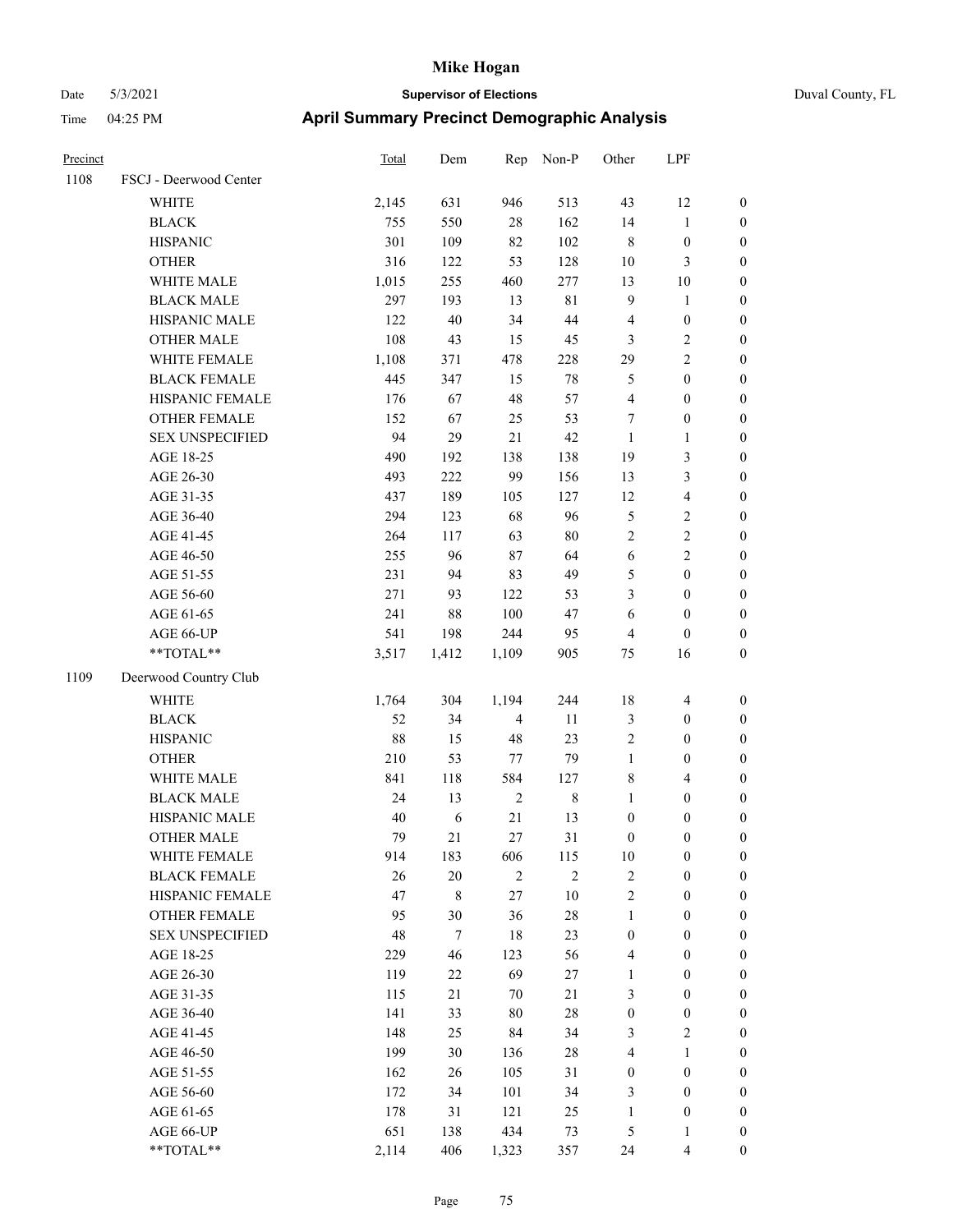### Date 5/3/2021 **Supervisor of Elections** Duval County, FL Time 04:25 PM **April Summary Precinct Demographic Analysis**

| Precinct |                                       | <b>Total</b> | Dem         | Rep   | Non-P       | Other                   | LPF                     |                  |
|----------|---------------------------------------|--------------|-------------|-------|-------------|-------------------------|-------------------------|------------------|
| 1110     | Mission Way Church                    |              |             |       |             |                         |                         |                  |
|          | WHITE                                 | 4,791        | 1,074       | 2,442 | 1,121       | 130                     | 24                      | $\boldsymbol{0}$ |
|          | <b>BLACK</b>                          | 1,071        | 756         | 61    | 229         | 23                      | $\overline{\mathbf{c}}$ | $\boldsymbol{0}$ |
|          | <b>HISPANIC</b>                       | 655          | 246         | 173   | 223         | $\,8\,$                 | 5                       | $\boldsymbol{0}$ |
|          | <b>OTHER</b>                          | 760          | 232         | 223   | 290         | 12                      | 3                       | $\boldsymbol{0}$ |
|          | WHITE MALE                            | 2,085        | 392         | 1,092 | 538         | 49                      | 14                      | $\boldsymbol{0}$ |
|          | <b>BLACK MALE</b>                     | 443          | 274         | 31    | 128         | 10                      | $\boldsymbol{0}$        | $\boldsymbol{0}$ |
|          | HISPANIC MALE                         | 290          | 95          | 79    | 107         | 5                       | $\overline{4}$          | $\boldsymbol{0}$ |
|          | <b>OTHER MALE</b>                     | 301          | $8\sqrt{1}$ | 88    | 123         | $\,8\,$                 | 1                       | $\boldsymbol{0}$ |
|          | WHITE FEMALE                          | 2,668        | 672         | 1,336 | 571         | 79                      | $10\,$                  | $\boldsymbol{0}$ |
|          | <b>BLACK FEMALE</b>                   | 617          | 475         | 28    | 99          | 13                      | $\mathbf{2}$            | $\boldsymbol{0}$ |
|          | HISPANIC FEMALE                       | 361          | 150         | 94    | 113         | $\mathfrak{Z}$          | 1                       | $\boldsymbol{0}$ |
|          | <b>OTHER FEMALE</b>                   | 372          | 126         | 113   | 128         | 3                       | 2                       | $\boldsymbol{0}$ |
|          | <b>SEX UNSPECIFIED</b>                | 140          | 43          | 38    | 56          | 3                       | $\boldsymbol{0}$        | $\boldsymbol{0}$ |
|          | AGE 18-25                             | 716          | 220         | 244   | 220         | 25                      | 7                       | $\boldsymbol{0}$ |
|          | AGE 26-30                             | 959          | 296         | 371   | 258         | 28                      | 6                       | $\boldsymbol{0}$ |
|          | AGE 31-35                             | 954          | 304         | 360   | 268         | 14                      | $\,$ 8 $\,$             | $\boldsymbol{0}$ |
|          | AGE 36-40                             | 772          | 239         | 260   | 254         | 15                      | $\overline{\mathbf{4}}$ | $\boldsymbol{0}$ |
|          | AGE 41-45                             | 670          | 249         | 214   | 188         | 16                      | $\mathfrak{Z}$          | $\boldsymbol{0}$ |
|          | AGE 46-50                             | 554          | 182         | 208   | 147         | 12                      | 5                       | $\boldsymbol{0}$ |
|          | AGE 51-55                             | 532          | 164         | 235   | 123         | 10                      | $\boldsymbol{0}$        | $\boldsymbol{0}$ |
|          | AGE 56-60                             | 513          | 137         | 241   | 120         | 14                      | $\mathbf{1}$            | $\boldsymbol{0}$ |
|          | AGE 61-65                             | 477          | 149         | 241   | 83          | $\overline{4}$          | $\boldsymbol{0}$        | $\boldsymbol{0}$ |
|          | AGE 66-UP                             | 1,129        | 368         | 525   | 201         | 35                      | $\boldsymbol{0}$        | $\boldsymbol{0}$ |
|          | **TOTAL**                             | 7,277        | 2,308       | 2,899 | 1,863       | 173                     | 34                      | $\boldsymbol{0}$ |
| 1111     | Shepherd of the Woods Lutheran Church |              |             |       |             |                         |                         |                  |
|          | WHITE                                 | 1,020        | 298         | 393   | 300         | $21\,$                  | $8\,$                   | $\boldsymbol{0}$ |
|          | <b>BLACK</b>                          | 592          | 445         | 16    | 120         | $\,$ 8 $\,$             | 3                       | $\boldsymbol{0}$ |
|          | <b>HISPANIC</b>                       | 229          | 102         | 36    | 86          | $\sqrt{2}$              | 3                       | $\boldsymbol{0}$ |
|          | <b>OTHER</b>                          | 204          | 82          | 37    | $8\sqrt{1}$ | 3                       | $\mathbf{1}$            | $\boldsymbol{0}$ |
|          | WHITE MALE                            | 454          | 115         | 182   | 142         | 9                       | 6                       | 0                |
|          | <b>BLACK MALE</b>                     | 232          | 149         | 11    | 67          | 4                       | 1                       | 0                |
|          | HISPANIC MALE                         | 91           | 36          | 17    | 35          | 1                       | $\mathbf{2}$            | $\boldsymbol{0}$ |
|          | <b>OTHER MALE</b>                     | 67           | 22          | 18    | 25          | $\overline{c}$          | $\Omega$                | $\Omega$         |
|          | WHITE FEMALE                          | 550          | 176         | 207   | 153         | 12                      | $\overline{\mathbf{c}}$ | $\boldsymbol{0}$ |
|          | <b>BLACK FEMALE</b>                   | 354          | 290         | 5     | 53          | $\overline{4}$          | $\overline{\mathbf{c}}$ | 0                |
|          | HISPANIC FEMALE                       | 131          | 64          | 16    | 49          | $\mathbf{1}$            | 1                       | 0                |
|          | <b>OTHER FEMALE</b>                   | 102          | 49          | 15    | 37          | 1                       | $\boldsymbol{0}$        | 0                |
|          | <b>SEX UNSPECIFIED</b>                | 64           | 26          | 11    | 26          | $\boldsymbol{0}$        | $\mathbf{1}$            | 0                |
|          | AGE 18-25                             | 322          | 130         | 64    | 109         | 12                      | 7                       | 0                |
|          | AGE 26-30                             | 354          | 179         | 55    | 112         | 6                       | $\overline{c}$          | 0                |
|          | AGE 31-35                             | 292          | 128         | 50    | 107         | 4                       | $\mathfrak{Z}$          | 0                |
|          | AGE 36-40                             | 180          | 86          | 35    | 54          | 3                       | $\mathbf{2}$            | 0                |
|          | AGE 41-45                             | 131          | 61          | 32    | $38\,$      | $\boldsymbol{0}$        | $\boldsymbol{0}$        | 0                |
|          | AGE 46-50                             | 148          | 72          | 28    | 45          | 3                       | $\boldsymbol{0}$        | 0                |
|          | AGE 51-55                             | 99           | 49          | 23    | 27          | $\boldsymbol{0}$        | $\boldsymbol{0}$        | 0                |
|          | AGE 56-60                             | 134          | 67          | 40    | 25          | $\overline{\mathbf{c}}$ | $\boldsymbol{0}$        | $\boldsymbol{0}$ |
|          | AGE 61-65                             | $110\,$      | 54          | 33    | $22\,$      | $\mathbf{1}$            | $\boldsymbol{0}$        | $\boldsymbol{0}$ |

AGE 66-UP 275 101 122 48 3 1 0 \*\*TOTAL\*\* 2,045 927 482 587 34 15 0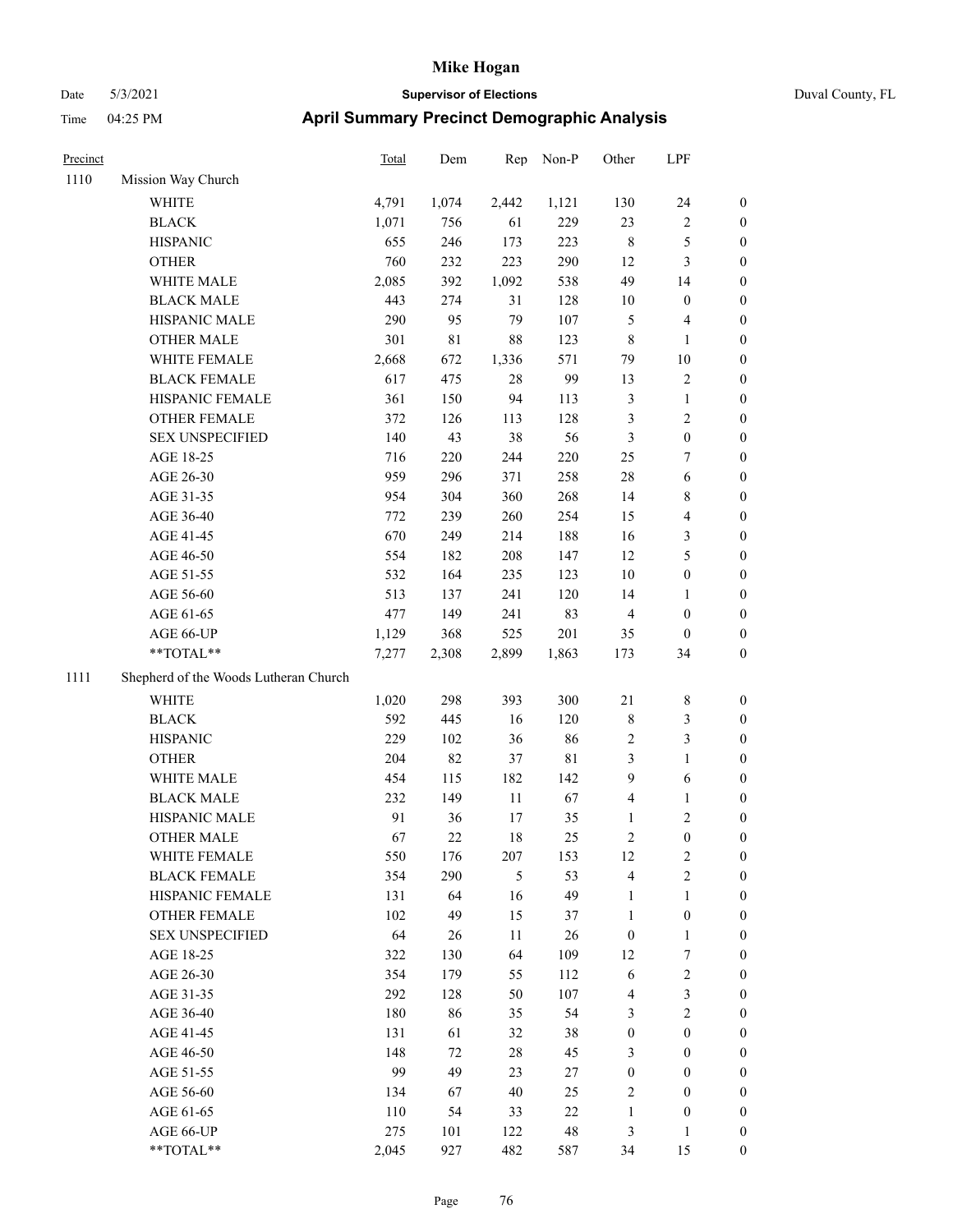| Precinct |                            | Total | Dem   | Rep         | Non-P  | Other          | LPF                     |                  |
|----------|----------------------------|-------|-------|-------------|--------|----------------|-------------------------|------------------|
| 1112     | Southeast Regional Library |       |       |             |        |                |                         |                  |
|          | <b>WHITE</b>               | 2,476 | 567   | 1,314       | 530    | 49             | 16                      | $\boldsymbol{0}$ |
|          | <b>BLACK</b>               | 500   | 359   | $27\,$      | 102    | $11\,$         | $\mathbf{1}$            | $\boldsymbol{0}$ |
|          | <b>HISPANIC</b>            | 262   | 83    | $8\sqrt{1}$ | 88     | $\,$ 8 $\,$    | $\overline{\mathbf{c}}$ | $\boldsymbol{0}$ |
|          | <b>OTHER</b>               | 619   | 231   | 142         | 237    | $\,$ 8 $\,$    | $\mathbf{1}$            | $\boldsymbol{0}$ |
|          | WHITE MALE                 | 1,142 | 214   | 631         | 266    | 19             | 12                      | $\boldsymbol{0}$ |
|          | <b>BLACK MALE</b>          | 215   | 135   | 17          | 60     | $\mathfrak{Z}$ | $\boldsymbol{0}$        | $\boldsymbol{0}$ |
|          | HISPANIC MALE              | 105   | 31    | 32          | 39     | $\mathbf{1}$   | 2                       | $\boldsymbol{0}$ |
|          | <b>OTHER MALE</b>          | 269   | 84    | $71\,$      | 108    | 5              | 1                       | $\boldsymbol{0}$ |
|          | WHITE FEMALE               | 1,313 | 350   | 672         | 259    | 29             | 3                       | $\boldsymbol{0}$ |
|          | <b>BLACK FEMALE</b>        | 280   | 220   | $10\,$      | 41     | $\,$ 8 $\,$    | 1                       | $\boldsymbol{0}$ |
|          | HISPANIC FEMALE            | 152   | 50    | 47          | 48     | $\tau$         | $\boldsymbol{0}$        | $\boldsymbol{0}$ |
|          | <b>OTHER FEMALE</b>        | 273   | 117   | 58          | 96     | $\sqrt{2}$     | $\boldsymbol{0}$        | $\boldsymbol{0}$ |
|          | <b>SEX UNSPECIFIED</b>     | 108   | 39    | $26\,$      | $40\,$ | $\overline{2}$ | 1                       | $\boldsymbol{0}$ |
|          | AGE 18-25                  | 546   | 190   | 180         | 150    | 24             | 2                       | $\boldsymbol{0}$ |
|          | AGE 26-30                  | 461   | 173   | 131         | 140    | 13             | 4                       | $\boldsymbol{0}$ |
|          | AGE 31-35                  | 354   | 115   | 116         | 113    | $\,$ 8 $\,$    | 2                       | $\boldsymbol{0}$ |
|          | AGE 36-40                  | 317   | 110   | 114         | $87\,$ | $\mathfrak{Z}$ | 3                       | $\boldsymbol{0}$ |
|          | AGE 41-45                  | 305   | 110   | 104         | 86     | $\overline{4}$ | 1                       | $\boldsymbol{0}$ |
|          | AGE 46-50                  | 358   | 107   | 151         | $88\,$ | $\,$ 8 $\,$    | 4                       | $\boldsymbol{0}$ |
|          | AGE 51-55                  | 320   | 86    | 149         | 80     | 5              | $\boldsymbol{0}$        | $\boldsymbol{0}$ |
|          | AGE 56-60                  | 329   | 90    | 173         | 61     | $\overline{4}$ | 1                       | $\boldsymbol{0}$ |
|          | AGE 61-65                  | 292   | 83    | 147         | 59     | $\sqrt{2}$     | $\mathbf{1}$            | $\boldsymbol{0}$ |
|          | AGE 66-UP                  | 575   | 176   | 299         | 93     | 5              | 2                       | $\boldsymbol{0}$ |
|          | **TOTAL**                  | 3,857 | 1,240 | 1,564       | 957    | 76             | 20                      | $\boldsymbol{0}$ |
| 1113     | Deermeadows Church         |       |       |             |        |                |                         |                  |
|          | WHITE                      | 1,987 | 602   | 773         | 535    | 60             | 17                      | $\boldsymbol{0}$ |
|          | <b>BLACK</b>               | 1,192 | 865   | 45          | 259    | $22\,$         | $\mathbf{1}$            | $\boldsymbol{0}$ |
|          | <b>HISPANIC</b>            | 378   | 165   | 75          | 133    | $\mathfrak{Z}$ | $\overline{\mathbf{c}}$ | $\boldsymbol{0}$ |
|          | <b>OTHER</b>               | 379   | 162   | 64          | 143    | $\,$ 8 $\,$    | 2                       | $\boldsymbol{0}$ |
|          | WHITE MALE                 | 898   | 251   | 359         | 259    | $20\,$         | 9                       | $\boldsymbol{0}$ |
|          | <b>BLACK MALE</b>          | 476   | 315   | 20          | 134    | $\tau$         | $\boldsymbol{0}$        | $\boldsymbol{0}$ |
|          | HISPANIC MALE              | 178   | 75    | 41          | 58     | $\sqrt{2}$     | 2                       | $\boldsymbol{0}$ |
|          | <b>OTHER MALE</b>          | 150   | 48    | 33          | 65     | $\mathfrak{Z}$ | 1                       | $\boldsymbol{0}$ |
|          | WHITE FEMALE               | 1,067 | 345   | 408         | 267    | 39             | $\,$ $\,$               | $\boldsymbol{0}$ |
|          | <b>BLACK FEMALE</b>        | 703   | 538   | 25          | 124    | 15             | 1                       | $\boldsymbol{0}$ |
|          | HISPANIC FEMALE            | 190   | 83    | 33          | 73     | $\mathbf{1}$   | $\boldsymbol{0}$        | $\boldsymbol{0}$ |
|          | <b>OTHER FEMALE</b>        | 176   | 95    | 25          | 51     | $\overline{4}$ | 1                       | $\boldsymbol{0}$ |
|          | <b>SEX UNSPECIFIED</b>     | 98    | 44    | 13          | 39     | $\overline{2}$ | $\boldsymbol{0}$        | $\boldsymbol{0}$ |
|          | AGE 18-25                  | 590   | 260   | 102         | 200    | 23             | 5                       | $\boldsymbol{0}$ |
|          | AGE 26-30                  | 711   | 325   | 131         | 229    | $20\,$         | 6                       | $\boldsymbol{0}$ |
|          | AGE 31-35                  | 512   | 240   | 96          | 157    | 13             | 6                       | $\boldsymbol{0}$ |
|          | AGE 36-40                  | 359   | 167   | 64          | 116    | $\mathbf{9}$   | 3                       | $\boldsymbol{0}$ |
|          | AGE 41-45                  | 283   | 148   | 48          | 81     | 6              | $\boldsymbol{0}$        | $\boldsymbol{0}$ |
|          | AGE 46-50                  | 267   | 118   | 87          | 59     | $\mathfrak{Z}$ | $\boldsymbol{0}$        | $\boldsymbol{0}$ |
|          | AGE 51-55                  | 265   | 142   | 55          | 63     | $\overline{4}$ | 1                       | $\boldsymbol{0}$ |
|          | AGE 56-60                  | 250   | 104   | 83          | 59     | $\overline{4}$ | $\boldsymbol{0}$        | $\boldsymbol{0}$ |
|          | AGE 61-65                  | 203   | 89    | $70\,$      | 37     | 6              | 1                       | $\boldsymbol{0}$ |
|          | AGE 66-UP                  | 496   | 201   | 221         | 69     | 5              | $\boldsymbol{0}$        | $\boldsymbol{0}$ |
|          | **TOTAL**                  | 3,936 | 1,794 | 957         | 1,070  | 93             | $22\,$                  | $\mathbf{0}$     |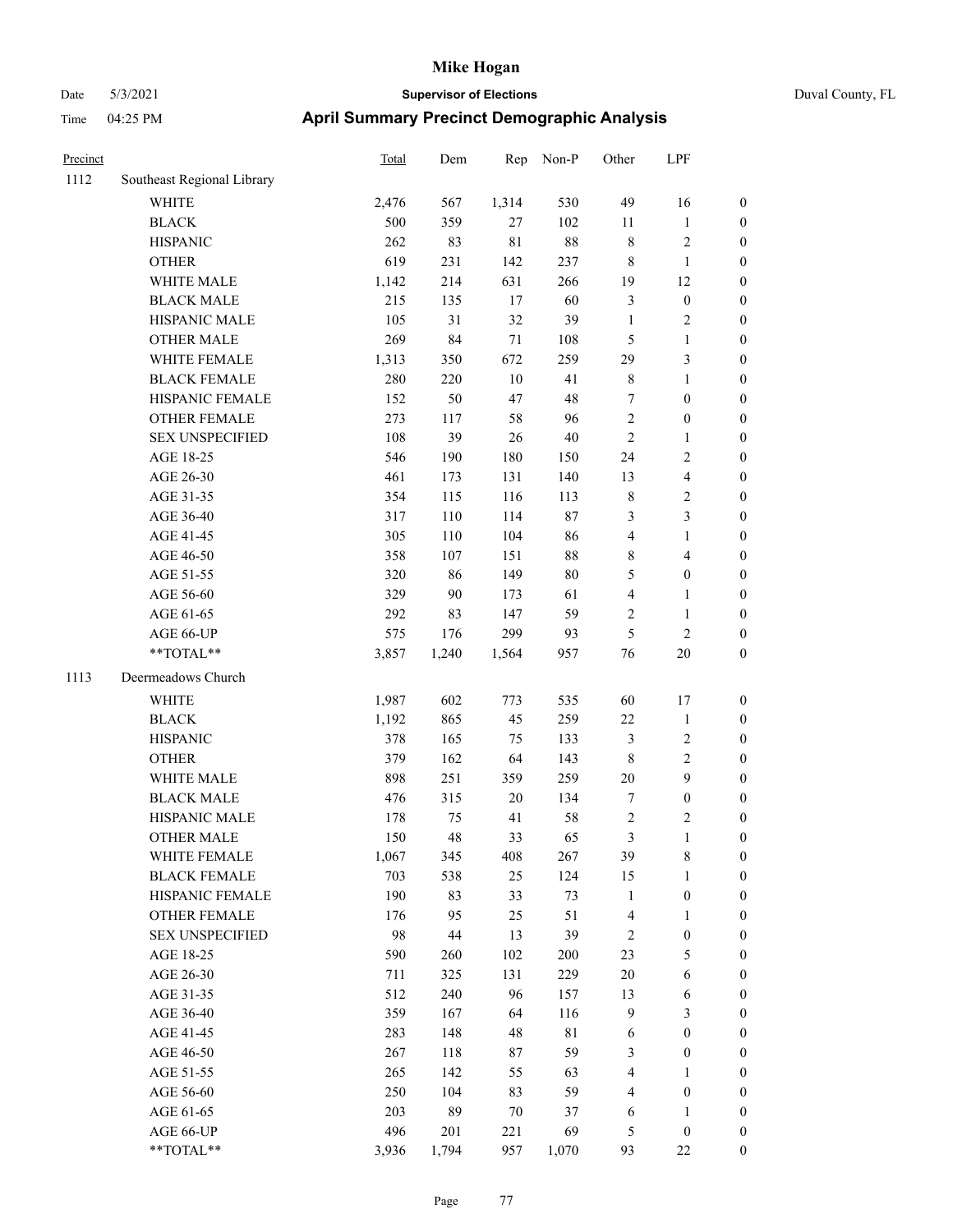| Precinct |                                                           | <b>Total</b> | Dem    | Rep         | Non-P  | Other            | LPF              |                  |
|----------|-----------------------------------------------------------|--------------|--------|-------------|--------|------------------|------------------|------------------|
| 1114     | The Salem Center                                          |              |        |             |        |                  |                  |                  |
|          | <b>WHITE</b>                                              | 2,401        | 683    | 1,062       | 573    | 65               | 18               | $\boldsymbol{0}$ |
|          | <b>BLACK</b>                                              | 920          | 681    | 24          | 194    | 18               | $\mathfrak{Z}$   | $\boldsymbol{0}$ |
|          | <b>HISPANIC</b>                                           | 378          | 134    | $77\,$      | 160    | $\overline{4}$   | $\mathfrak{Z}$   | 0                |
|          | <b>OTHER</b>                                              | 476          | 178    | 101         | 185    | 11               | $\mathbf{1}$     | $\boldsymbol{0}$ |
|          | WHITE MALE                                                | 1,039        | 259    | 484         | 256    | 27               | 13               | $\boldsymbol{0}$ |
|          | <b>BLACK MALE</b>                                         | 340          | 232    | 6           | 96     | 5                | $\mathbf{1}$     | $\boldsymbol{0}$ |
|          | HISPANIC MALE                                             | 179          | 52     | 48          | 76     | $\sqrt{2}$       | $\mathbf{1}$     | $\boldsymbol{0}$ |
|          | <b>OTHER MALE</b>                                         | 189          | 55     | $47\,$      | 81     | 5                | $\mathbf{1}$     | $\boldsymbol{0}$ |
|          | WHITE FEMALE                                              | 1,326        | 408    | 572         | 306    | 35               | $\mathfrak{S}$   | $\boldsymbol{0}$ |
|          | <b>BLACK FEMALE</b>                                       | 563          | 440    | 17          | 91     | 13               | $\sqrt{2}$       | $\boldsymbol{0}$ |
|          | HISPANIC FEMALE                                           | 197          | 80     | 29          | 84     | $\mathbf{2}$     | $\sqrt{2}$       | 0                |
|          | OTHER FEMALE                                              | 219          | 102    | 41          | 70     | 6                | $\boldsymbol{0}$ | 0                |
|          | <b>SEX UNSPECIFIED</b>                                    | 123          | 48     | 20          | 52     | 3                | $\boldsymbol{0}$ | $\boldsymbol{0}$ |
|          | AGE 18-25                                                 | 644          | 251    | 169         | 194    | 24               | 6                | $\boldsymbol{0}$ |
|          | AGE 26-30                                                 | 831          | 335    | 204         | 268    | 19               | $\mathfrak{S}$   | $\boldsymbol{0}$ |
|          | AGE 31-35                                                 | 559          | 230    | 132         | 179    | 13               | $\mathfrak{S}$   | $\boldsymbol{0}$ |
|          | AGE 36-40                                                 | 344          | 159    | $8\sqrt{1}$ | 94     | $\,$ 8 $\,$      | $\sqrt{2}$       | $\boldsymbol{0}$ |
|          | AGE 41-45                                                 | 295          | 111    | 76          | 99     | 7                | $\sqrt{2}$       | $\boldsymbol{0}$ |
|          | AGE 46-50                                                 | 246          | 103    | 61          | 74     | 5                | $\mathfrak{Z}$   | $\boldsymbol{0}$ |
|          | AGE 51-55                                                 | 240          | 108    | $80\,$      | 45     | 7                | $\boldsymbol{0}$ | $\boldsymbol{0}$ |
|          | AGE 56-60                                                 | 236          | 88     | 102         | 42     | 4                | $\boldsymbol{0}$ | 0                |
|          | AGE 61-65                                                 | 202          | 71     | $88\,$      | 35     | 8                | $\boldsymbol{0}$ | 0                |
|          | AGE 66-UP                                                 | 578          | 220    | 271         | 82     | 3                | $\overline{c}$   | 0                |
|          | **TOTAL**                                                 | 4,175        | 1,676  | 1,264       | 1,112  | 98               | 25               | $\boldsymbol{0}$ |
| 1115     | Bartram Springs Clubhouse                                 |              |        |             |        |                  |                  |                  |
|          | <b>WHITE</b>                                              | 2,747        | 562    | 1,460       | 662    | 41               | $22\,$           | $\boldsymbol{0}$ |
|          | <b>BLACK</b>                                              | 715          | 527    | 40          | 140    | 8                | $\boldsymbol{0}$ | $\boldsymbol{0}$ |
|          | <b>HISPANIC</b>                                           | 355          | 125    | 87          | 138    | 4                | $\mathbf{1}$     | $\boldsymbol{0}$ |
|          | <b>OTHER</b>                                              | 585          | 200    | 172         | 203    | $\,$ 8 $\,$      | $\sqrt{2}$       | $\boldsymbol{0}$ |
|          | WHITE MALE                                                | 1,293        | 212    | 712         | 333    | 21               | 15               | $\boldsymbol{0}$ |
|          | <b>BLACK MALE</b>                                         | 305          | 206    | 26          | 67     | 6                | $\boldsymbol{0}$ | $\boldsymbol{0}$ |
|          | HISPANIC MALE                                             | 163          | 50     | 44          | 68     | $\boldsymbol{0}$ | 1                | $\boldsymbol{0}$ |
|          | <b>OTHER MALE</b>                                         | 236          | $70\,$ | 77          | 86     | 2                | 1                | $\boldsymbol{0}$ |
|          | WHITE FEMALE                                              | 1,431        | 346    | 737         | 321    | 20               | $\boldsymbol{7}$ | 0                |
|          | <b>BLACK FEMALE</b>                                       | 405          | 316    | 14          | 73     | $\sqrt{2}$       | $\boldsymbol{0}$ | 0                |
|          | HISPANIC FEMALE                                           | 186          | 72     | 41          | 69     | 4                | $\boldsymbol{0}$ | 0                |
|          | <b>OTHER FEMALE</b>                                       | 283          | 110    | 81          | 86     | 5                | $\mathbf{1}$     | 0                |
|          | <b>SEX UNSPECIFIED</b>                                    | 100          | 32     | 27          | $40\,$ | $\mathbf{1}$     | $\boldsymbol{0}$ | 0                |
|          | AGE 18-25                                                 | 505          | 183    | 157         | 148    | 15               | $\sqrt{2}$       | 0                |
|          | AGE 26-30                                                 | 395          | 141    | 128         | 116    | $\,$ 8 $\,$      | $\sqrt{2}$       | 0                |
|          | AGE 31-35                                                 | 468          | 142    | 152         | 160    | 6                | $\,$ 8 $\,$      | 0                |
|          | AGE 36-40                                                 | 491          | 140    | 195         | 148    | 6                | $\sqrt{2}$       | 0                |
|          | AGE 41-45                                                 | 504          | 154    | 186         | 151    | 7                | $\sqrt{6}$       | 0                |
|          | AGE 46-50                                                 | 476          | 149    | 197         | 125    | 3                | $\sqrt{2}$       | 0                |
|          | AGE 51-55                                                 | 412          | 125    | 188         | 95     | 3                | $\mathbf{1}$     | 0                |
|          | AGE 56-60                                                 | 364          | 113    | 181         | 65     | 3                | $\sqrt{2}$       | 0                |
|          | AGE 61-65                                                 | 269          | 96     | 132         | 37     | 4                | $\boldsymbol{0}$ | $\boldsymbol{0}$ |
|          | AGE 66-UP                                                 | 518          | 171    | 243         | 98     | 6                | $\boldsymbol{0}$ | $\boldsymbol{0}$ |
|          | $\mathrm{*}\mathrm{*}\mathrm{TOTAL} \mathrm{*}\mathrm{*}$ | 4,402        | 1,414  | 1,759       | 1,143  | 61               | $25\,$           | $\overline{0}$   |
|          |                                                           |              |        |             |        |                  |                  |                  |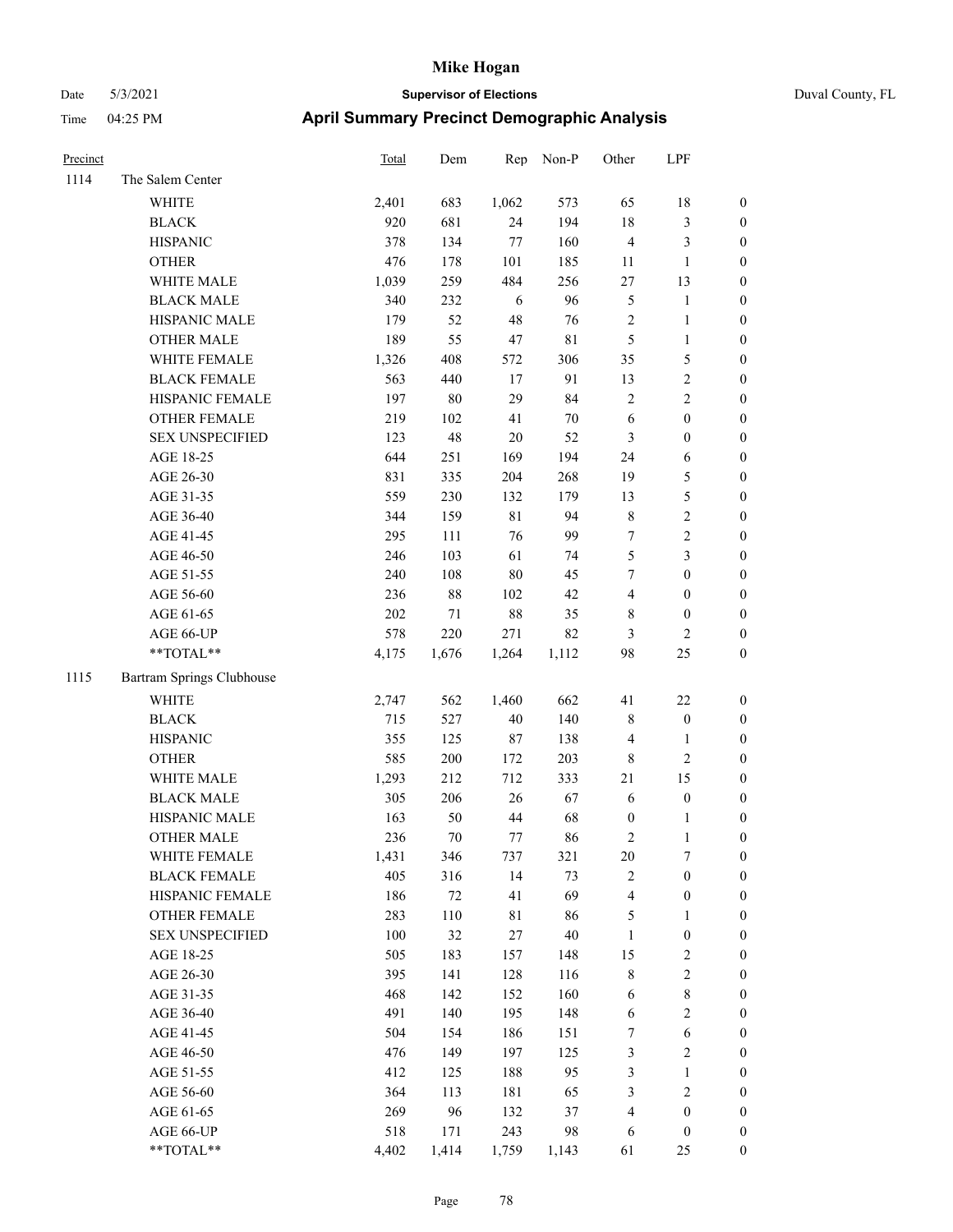| Precinct |                                                 | Total       | Dem    | Rep            | Non-P  | Other            | LPF                     |                  |
|----------|-------------------------------------------------|-------------|--------|----------------|--------|------------------|-------------------------|------------------|
| 1116     | First Baptist Church of Jacksonville at Nocatee |             |        |                |        |                  |                         |                  |
|          | <b>WHITE</b>                                    | 1,726       | 385    | 948            | 346    | 42               | 5                       | $\boldsymbol{0}$ |
|          | <b>BLACK</b>                                    | 79          | 54     | 6              | 16     | $\mathfrak{Z}$   | $\boldsymbol{0}$        | $\boldsymbol{0}$ |
|          | <b>HISPANIC</b>                                 | 87          | 31     | 34             | $22\,$ | $\boldsymbol{0}$ | $\boldsymbol{0}$        | $\boldsymbol{0}$ |
|          | <b>OTHER</b>                                    | 106         | 28     | 36             | 41     | $\mathbf{0}$     | 1                       | $\boldsymbol{0}$ |
|          | WHITE MALE                                      | 826         | 144    | 473            | 182    | 24               | 3                       | $\boldsymbol{0}$ |
|          | <b>BLACK MALE</b>                               | 42          | 26     | $\mathfrak{Z}$ | 11     | $\overline{2}$   | $\boldsymbol{0}$        | $\boldsymbol{0}$ |
|          | HISPANIC MALE                                   | 41          | 14     | 16             | 11     | $\boldsymbol{0}$ | $\boldsymbol{0}$        | $\boldsymbol{0}$ |
|          | <b>OTHER MALE</b>                               | 41          | 13     | 12             | 15     | $\mathbf{0}$     | 1                       | $\boldsymbol{0}$ |
|          | WHITE FEMALE                                    | 891         | 240    | 469            | 162    | 18               | 2                       | $\boldsymbol{0}$ |
|          | <b>BLACK FEMALE</b>                             | 37          | $28\,$ | 3              | 5      | $\mathbf{1}$     | $\boldsymbol{0}$        | $\boldsymbol{0}$ |
|          | HISPANIC FEMALE                                 | 45          | 17     | 18             | $10\,$ | $\boldsymbol{0}$ | $\boldsymbol{0}$        | $\boldsymbol{0}$ |
|          | <b>OTHER FEMALE</b>                             | 50          | 13     | $20\,$         | 17     | $\boldsymbol{0}$ | $\boldsymbol{0}$        | $\boldsymbol{0}$ |
|          | <b>SEX UNSPECIFIED</b>                          | 25          | 3      | 10             | 12     | $\boldsymbol{0}$ | $\boldsymbol{0}$        | $\boldsymbol{0}$ |
|          | AGE 18-25                                       | 131         | 45     | 46             | 33     | 5                | 2                       | $\boldsymbol{0}$ |
|          | AGE 26-30                                       | $8\sqrt{1}$ | 16     | 34             | 29     | $\mathbf{1}$     | $\mathbf{1}$            | $\boldsymbol{0}$ |
|          | AGE 31-35                                       | 123         | 31     | 52             | 39     | $\mathbf{1}$     | $\boldsymbol{0}$        | $\boldsymbol{0}$ |
|          | AGE 36-40                                       | 131         | 33     | 57             | 38     | $\mathbf{1}$     | 2                       | $\boldsymbol{0}$ |
|          | AGE 41-45                                       | 122         | 31     | 49             | 41     | $\mathbf{1}$     | $\boldsymbol{0}$        | $\boldsymbol{0}$ |
|          | AGE 46-50                                       | 110         | 30     | 47             | 28     | $\mathfrak{S}$   | $\boldsymbol{0}$        | $\boldsymbol{0}$ |
|          | AGE 51-55                                       | 179         | 39     | 88             | 47     | 5                | $\boldsymbol{0}$        | $\boldsymbol{0}$ |
|          | AGE 56-60                                       | 211         | 45     | 122            | 37     | 6                | 1                       | $\boldsymbol{0}$ |
|          | AGE 61-65                                       | 233         | 62     | 131            | 38     | $\sqrt{2}$       | $\boldsymbol{0}$        | $\boldsymbol{0}$ |
|          | AGE 66-UP                                       | 677         | 166    | 398            | 95     | 18               | 0                       | $\boldsymbol{0}$ |
|          | **TOTAL**                                       | 1,998       | 498    | 1,024          | 425    | 45               | 6                       | $\boldsymbol{0}$ |
| 1201     | Church of God Marietta                          |             |        |                |        |                  |                         |                  |
|          | WHITE                                           | 2,289       | 390    | 1,498          | 373    | 19               | 9                       | $\boldsymbol{0}$ |
|          | <b>BLACK</b>                                    | 385         | 301    | 25             | 53     | $\mathfrak{Z}$   | 3                       | $\boldsymbol{0}$ |
|          | <b>HISPANIC</b>                                 | 124         | 53     | 42             | 28     | $\mathbf{1}$     | $\boldsymbol{0}$        | $\boldsymbol{0}$ |
|          | <b>OTHER</b>                                    | 196         | 50     | 82             | 61     | $\mathfrak{Z}$   | $\boldsymbol{0}$        | $\boldsymbol{0}$ |
|          | WHITE MALE                                      | 1,042       | 156    | 699            | 173    | 10               | 4                       | $\boldsymbol{0}$ |
|          | <b>BLACK MALE</b>                               | 172         | 124    | 17             | 29     | 1                | 1                       | $\boldsymbol{0}$ |
|          | HISPANIC MALE                                   | 57          | 26     | 20             | 11     | $\boldsymbol{0}$ | $\boldsymbol{0}$        | $\boldsymbol{0}$ |
|          | <b>OTHER MALE</b>                               | 76          | 19     | 36             | 21     | $\boldsymbol{0}$ | $\boldsymbol{0}$        | $\boldsymbol{0}$ |
|          | WHITE FEMALE                                    | 1,222       | 230    | 784            | 194    | 9                | 5                       | $\boldsymbol{0}$ |
|          | <b>BLACK FEMALE</b>                             | 205         | 171    | $\,$ 8 $\,$    | $22\,$ | $\sqrt{2}$       | $\overline{\mathbf{c}}$ | $\boldsymbol{0}$ |
|          | HISPANIC FEMALE                                 | 64          | 25     | $22\,$         | 16     | $\mathbf{1}$     | $\boldsymbol{0}$        | $\boldsymbol{0}$ |
|          | <b>OTHER FEMALE</b>                             | 79          | $26\,$ | 32             | $18\,$ | 3                | $\boldsymbol{0}$        | $\boldsymbol{0}$ |
|          | <b>SEX UNSPECIFIED</b>                          | $77 \,$     | 17     | 29             | 31     | $\boldsymbol{0}$ | $\boldsymbol{0}$        | $\boldsymbol{0}$ |
|          | AGE 18-25                                       | 260         | 66     | 113            | $72\,$ | $\tau$           | $\sqrt{2}$              | $\boldsymbol{0}$ |
|          | AGE 26-30                                       | 229         | 45     | 118            | 64     | $\sqrt{2}$       | $\boldsymbol{0}$        | $\boldsymbol{0}$ |
|          | AGE 31-35                                       | 238         | 64     | 101            | 67     | $\sqrt{5}$       | $\mathbf{1}$            | $\boldsymbol{0}$ |
|          | AGE 36-40                                       | 233         | 51     | 124            | 55     | $\mathbf{1}$     | $\mathbf{2}$            | $\boldsymbol{0}$ |
|          | AGE 41-45                                       | 214         | 72     | $90\,$         | 50     | $\mathbf{1}$     | 1                       | $\boldsymbol{0}$ |
|          | AGE 46-50                                       | 199         | 53     | 106            | 35     | $\mathfrak{Z}$   | $\sqrt{2}$              | $\boldsymbol{0}$ |
|          | AGE 51-55                                       | 249         | 63     | 145            | 38     | $\sqrt{2}$       | 1                       | $\boldsymbol{0}$ |
|          | AGE 56-60                                       | 284         | 74     | 168            | 39     | $\mathfrak{Z}$   | $\boldsymbol{0}$        | $\boldsymbol{0}$ |
|          | AGE 61-65                                       | 307         | 91     | 179            | 35     | $\sqrt{2}$       | $\boldsymbol{0}$        | $\boldsymbol{0}$ |
|          | AGE 66-UP                                       | 781         | 215    | 503            | 60     | $\boldsymbol{0}$ | 3                       | $\mathbf{0}$     |
|          | **TOTAL**                                       | 2,994       | 794    | 1,647          | 515    | 26               | 12                      | $\boldsymbol{0}$ |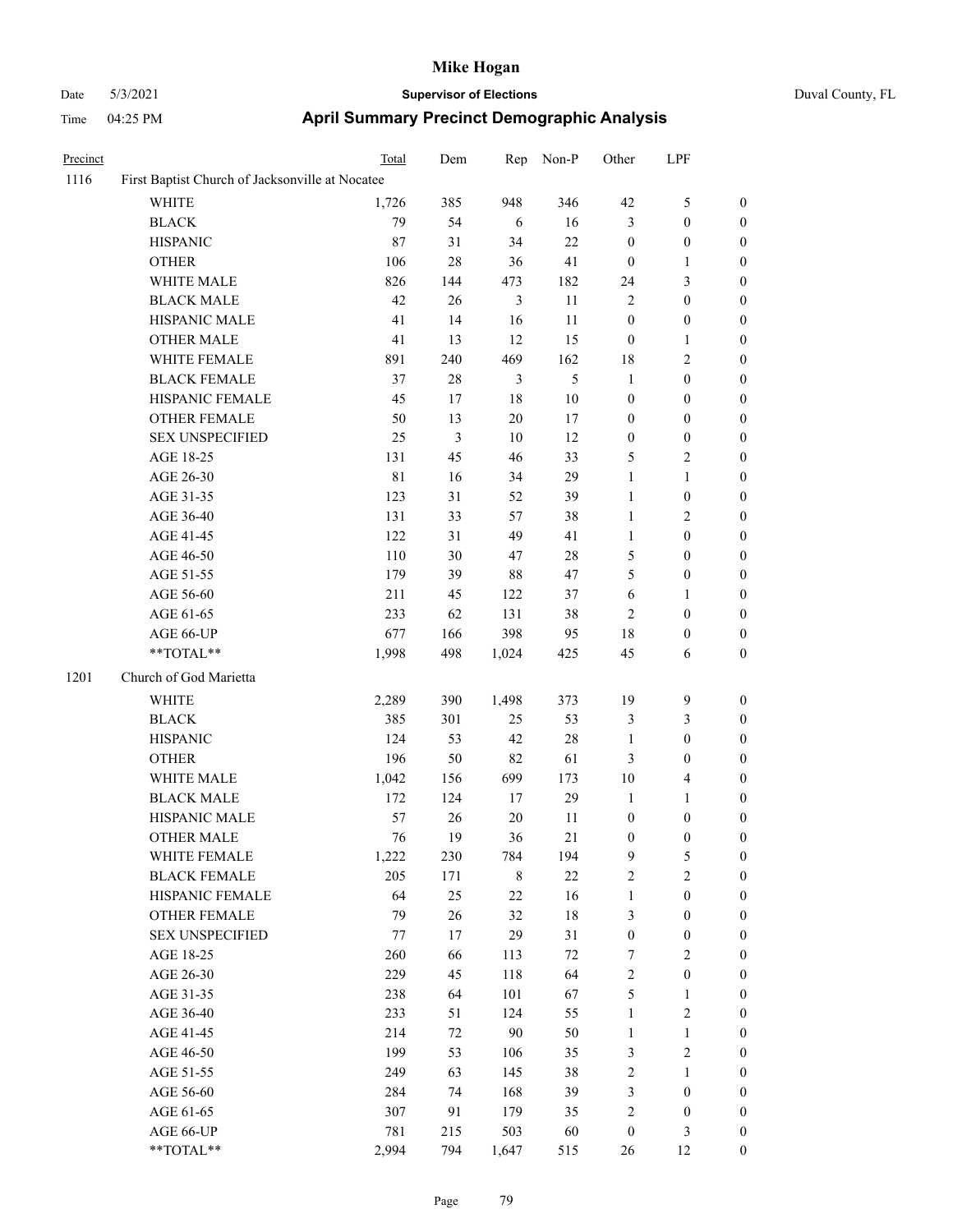| Precinct |                                | <b>Total</b> | Dem            | Rep            | Non-P            | Other            | LPF              |                  |
|----------|--------------------------------|--------------|----------------|----------------|------------------|------------------|------------------|------------------|
| 1202     | Hillcrest at Crystal Springs   |              |                |                |                  |                  |                  |                  |
|          | WHITE                          | 1,618        | 250            | 1,135          | 207              | 17               | $\mathbf{9}$     | $\boldsymbol{0}$ |
|          | <b>BLACK</b>                   | 603          | 480            | 26             | 91               | 6                | $\boldsymbol{0}$ | $\boldsymbol{0}$ |
|          | <b>HISPANIC</b>                | 85           | 29             | 33             | $22\,$           | $\mathbf{1}$     | $\boldsymbol{0}$ | $\boldsymbol{0}$ |
|          | <b>OTHER</b>                   | 180          | 49             | 74             | 57               | $\boldsymbol{0}$ | $\boldsymbol{0}$ | $\boldsymbol{0}$ |
|          | WHITE MALE                     | 779          | 109            | 550            | 107              | $\overline{9}$   | $\overline{4}$   | 0                |
|          | <b>BLACK MALE</b>              | 275          | 207            | 16             | 51               | 1                | $\boldsymbol{0}$ | 0                |
|          | HISPANIC MALE                  | 43           | 16             | 17             | $10\,$           | $\boldsymbol{0}$ | $\boldsymbol{0}$ | 0                |
|          | <b>OTHER MALE</b>              | 59           | 13             | 29             | 17               | $\boldsymbol{0}$ | $\boldsymbol{0}$ | $\boldsymbol{0}$ |
|          | WHITE FEMALE                   | 809          | 136            | 569            | 91               | 8                | $\mathfrak{S}$   | $\boldsymbol{0}$ |
|          | <b>BLACK FEMALE</b>            | 320          | 267            | 9              | 39               | 5                | $\boldsymbol{0}$ | $\boldsymbol{0}$ |
|          | HISPANIC FEMALE                | 39           | 11             | 15             | 12               | $\mathbf{1}$     | $\boldsymbol{0}$ | $\boldsymbol{0}$ |
|          | OTHER FEMALE                   | 84           | 31             | 33             | $20\,$           | $\boldsymbol{0}$ | $\boldsymbol{0}$ | $\boldsymbol{0}$ |
|          | <b>SEX UNSPECIFIED</b>         | 78           | 18             | $30\,$         | 30               | $\boldsymbol{0}$ | $\boldsymbol{0}$ | $\boldsymbol{0}$ |
|          | AGE 18-25                      | 268          | 82             | 113            | 65               | 6                | $\mathfrak{2}$   | $\boldsymbol{0}$ |
|          | AGE 26-30                      | 215          | 63             | 94             | 52               | 6                | $\boldsymbol{0}$ | $\boldsymbol{0}$ |
|          | AGE 31-35                      | 161          | 51             | 66             | 43               | $\boldsymbol{0}$ | $\mathbf{1}$     | 0                |
|          | AGE 36-40                      | 199          | 66             | 102            | $28\,$           | $\mathbf{1}$     | $\sqrt{2}$       | 0                |
|          | AGE 41-45                      | 174          | 55             | 85             | 31               | $\sqrt{2}$       | $\mathbf{1}$     | $\boldsymbol{0}$ |
|          | AGE 46-50                      | 167          | 44             | 86             | 33               | 3                | $\mathbf{1}$     | $\boldsymbol{0}$ |
|          | AGE 51-55                      | 235          | 85             | 116            | 29               | 3                | $\sqrt{2}$       | $\boldsymbol{0}$ |
|          | AGE 56-60                      | 299          | 103            | 163            | 32               | $\mathbf{1}$     | $\boldsymbol{0}$ | $\boldsymbol{0}$ |
|          | AGE 61-65                      | 246          | 83             | 143            | 19               | $\mathbf{1}$     | $\boldsymbol{0}$ | $\boldsymbol{0}$ |
|          | AGE 66-UP                      | 522          | 176            | 300            | 45               | $\mathbf{1}$     | $\boldsymbol{0}$ | $\boldsymbol{0}$ |
|          | **TOTAL**                      | 2,486        | $808\,$        | 1,268          | 377              | 24               | $\mathbf{9}$     | $\boldsymbol{0}$ |
| 1203     | Leroy D. Clemons Senior Center |              |                |                |                  |                  |                  |                  |
|          | <b>WHITE</b>                   | 1,170        | 167            | 783            | 202              | $\overline{9}$   | $\mathbf{9}$     | $\boldsymbol{0}$ |
|          | <b>BLACK</b>                   | 122          | 97             | 5              | $20\,$           | $\boldsymbol{0}$ | $\boldsymbol{0}$ | $\boldsymbol{0}$ |
|          | <b>HISPANIC</b>                | 38           | 7              | 17             | 14               | $\boldsymbol{0}$ | $\boldsymbol{0}$ | 0                |
|          | <b>OTHER</b>                   | 61           | 11             | 24             | 25               | 1                | $\boldsymbol{0}$ | 0                |
|          | WHITE MALE                     | 545          | 66             | 379            | 90               | 6                | $\overline{4}$   | $\boldsymbol{0}$ |
|          | <b>BLACK MALE</b>              | 55           | 43             | $\overline{4}$ | $\,$ 8 $\,$      | $\boldsymbol{0}$ | $\boldsymbol{0}$ | $\boldsymbol{0}$ |
|          | HISPANIC MALE                  | 21           | 4              | 10             | 7                | $\boldsymbol{0}$ | $\boldsymbol{0}$ | $\boldsymbol{0}$ |
|          | <b>OTHER MALE</b>              | 24           | 3              | 11             | 9                | 1                | $\boldsymbol{0}$ | $\boldsymbol{0}$ |
|          | WHITE FEMALE                   | 611          | 98             | 396            | 109              | 3                | $\mathfrak{S}$   | $\overline{0}$   |
|          | <b>BLACK FEMALE</b>            | 63           | 52             | $\mathbf{1}$   | $10\,$           | $\boldsymbol{0}$ | $\boldsymbol{0}$ | $\overline{0}$   |
|          | HISPANIC FEMALE                | 16           | $\mathfrak{Z}$ | 7              | $\sqrt{6}$       | $\boldsymbol{0}$ | $\boldsymbol{0}$ | 0                |
|          | <b>OTHER FEMALE</b>            | $22\,$       | 7              | $\,$ 8 $\,$    | $\boldsymbol{7}$ | $\boldsymbol{0}$ | $\boldsymbol{0}$ | 0                |
|          | <b>SEX UNSPECIFIED</b>         | 34           | 6              | 13             | 15               | $\boldsymbol{0}$ | $\boldsymbol{0}$ | 0                |
|          | AGE 18-25                      | 128          | 24             | 65             | 36               | $\mathbf{1}$     | $\sqrt{2}$       | 0                |
|          | AGE 26-30                      | 122          | 23             | 68             | 29               | $\boldsymbol{0}$ | $\sqrt{2}$       | $\overline{0}$   |
|          | AGE 31-35                      | 121          | 21             | 63             | 34               | 3                | $\boldsymbol{0}$ | $\boldsymbol{0}$ |
|          | AGE 36-40                      | 123          | $20\,$         | 67             | 31               | 3                | $\sqrt{2}$       | $\overline{0}$   |
|          | AGE 41-45                      | $88\,$       | 8              | 58             | $22\,$           | $\boldsymbol{0}$ | $\boldsymbol{0}$ | $\overline{0}$   |
|          | AGE 46-50                      | 106          | 13             | 66             | 26               | $\boldsymbol{0}$ | $\mathbf{1}$     | $\overline{0}$   |
|          | AGE 51-55                      | 117          | 25             | 70             | 21               | $\boldsymbol{0}$ | $\mathbf{1}$     | $\overline{0}$   |
|          | AGE 56-60                      | 152          | 34             | 99             | 19               | $\boldsymbol{0}$ | $\boldsymbol{0}$ | $\overline{0}$   |
|          | AGE 61-65                      | 155          | 31             | 95             | 25               | 3                | $\mathbf{1}$     | 0                |
|          | AGE 66-UP                      | 279          | 83             | 178            | 18               | $\boldsymbol{0}$ | $\boldsymbol{0}$ | 0                |
|          | $**TOTAL**$                    | 1,391        | 282            | 829            | 261              | $10\,$           | $\mathbf{9}$     | $\boldsymbol{0}$ |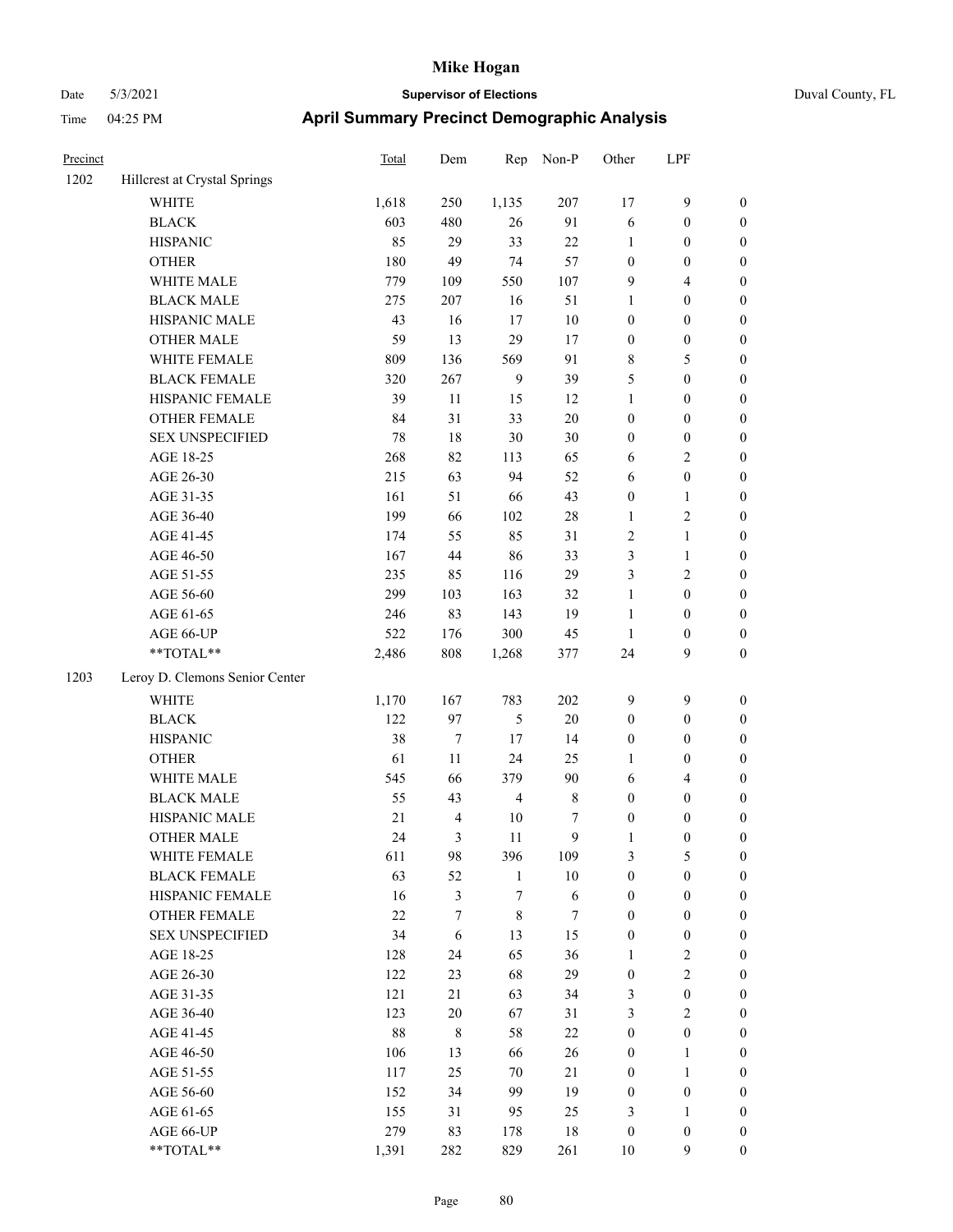| Precinct |                           | Total | Dem   | Rep         | Non-P  | Other            | LPF                     |                  |
|----------|---------------------------|-------|-------|-------------|--------|------------------|-------------------------|------------------|
| 1204     | Maxville Community Center |       |       |             |        |                  |                         |                  |
|          | WHITE                     | 1,640 | 235   | 1,103       | 276    | $18\,$           | $\,$ 8 $\,$             | $\boldsymbol{0}$ |
|          | <b>BLACK</b>              | 399   | 321   | 16          | 60     | $\sqrt{2}$       | $\mathbf{0}$            | $\mathbf{0}$     |
|          | <b>HISPANIC</b>           | 78    | 25    | 28          | 25     | $\boldsymbol{0}$ | $\boldsymbol{0}$        | $\boldsymbol{0}$ |
|          | <b>OTHER</b>              | 121   | 33    | 43          | 43     | $\boldsymbol{0}$ | $\overline{c}$          | $\boldsymbol{0}$ |
|          | WHITE MALE                | 774   | 87    | 544         | 132    | 5                | 6                       | $\boldsymbol{0}$ |
|          | <b>BLACK MALE</b>         | 167   | 131   | $\,$ 8 $\,$ | 26     | $\overline{c}$   | $\boldsymbol{0}$        | $\boldsymbol{0}$ |
|          | <b>HISPANIC MALE</b>      | 39    | 9     | 18          | 12     | $\mathbf{0}$     | $\mathbf{0}$            | $\mathbf{0}$     |
|          | <b>OTHER MALE</b>         | 48    | 11    | 19          | 16     | $\boldsymbol{0}$ | $\overline{c}$          | $\boldsymbol{0}$ |
|          | WHITE FEMALE              | 842   | 145   | 539         | 143    | 13               | $\overline{c}$          | $\boldsymbol{0}$ |
|          | <b>BLACK FEMALE</b>       | 225   | 184   | 7           | 34     | $\boldsymbol{0}$ | $\boldsymbol{0}$        | $\boldsymbol{0}$ |
|          | HISPANIC FEMALE           | 37    | 14    | $10\,$      | 13     | $\boldsymbol{0}$ | $\boldsymbol{0}$        | $\boldsymbol{0}$ |
|          | <b>OTHER FEMALE</b>       | 44    | 18    | 12          | 14     | $\boldsymbol{0}$ | $\mathbf{0}$            | $\boldsymbol{0}$ |
|          | <b>SEX UNSPECIFIED</b>    | 62    | 15    | 33          | 14     | $\boldsymbol{0}$ | $\boldsymbol{0}$        | $\boldsymbol{0}$ |
|          | AGE 18-25                 | 268   | 61    | 135         | 68     | 4                | $\boldsymbol{0}$        | $\boldsymbol{0}$ |
|          | AGE 26-30                 | 189   | 40    | 92          | 51     | $\overline{c}$   | $\overline{\mathbf{4}}$ | $\boldsymbol{0}$ |
|          | AGE 31-35                 | 204   | 49    | 91          | 60     | $\sqrt{2}$       | $\sqrt{2}$              | $\mathbf{0}$     |
|          | AGE 36-40                 | 199   | 80    | 81          | 33     | 4                | $\mathbf{1}$            | $\boldsymbol{0}$ |
|          | AGE 41-45                 | 185   | 61    | 68          | 52     | 1                | 3                       | $\boldsymbol{0}$ |
|          | AGE 46-50                 | 178   | 49    | 101         | 27     | $\mathbf{1}$     | $\boldsymbol{0}$        | $\boldsymbol{0}$ |
|          | AGE 51-55                 | 202   | 51    | 115         | 33     | 3                | $\boldsymbol{0}$        | $\boldsymbol{0}$ |
|          | AGE 56-60                 | 240   | 62    | 151         | 26     | 1                | $\mathbf{0}$            | $\boldsymbol{0}$ |
|          | AGE 61-65                 | 184   | 57    | 104         | 23     | $\boldsymbol{0}$ | $\mathbf{0}$            | $\mathbf{0}$     |
|          | AGE 66-UP                 | 389   | 104   | 252         | 31     | $\overline{c}$   | $\boldsymbol{0}$        | $\boldsymbol{0}$ |
|          | **TOTAL**                 | 2,238 | 614   | 1,190       | 404    | 20               | 10                      | $\boldsymbol{0}$ |
| 1205     | Midnight Cry Ministries   |       |       |             |        |                  |                         |                  |
|          | WHITE                     | 2,214 | 413   | 1,287       | 470    | 28               | 16                      | $\boldsymbol{0}$ |
|          | <b>BLACK</b>              | 1,623 | 1,316 | 57          | 236    | 14               | $\boldsymbol{0}$        | $\mathbf{0}$     |
|          | <b>HISPANIC</b>           | 317   | 124   | 62          | 130    | $\boldsymbol{0}$ | $\mathbf{1}$            | $\boldsymbol{0}$ |
|          | <b>OTHER</b>              | 407   | 108   | 127         | 162    | 8                | $\overline{c}$          | $\boldsymbol{0}$ |
|          | WHITE MALE                | 1,047 | 166   | 625         | 231    | 14               | 11                      | $\boldsymbol{0}$ |
|          | <b>BLACK MALE</b>         | 674   | 517   | 32          | 120    | $\sqrt{5}$       | $\boldsymbol{0}$        | $\boldsymbol{0}$ |
|          | <b>HISPANIC MALE</b>      | 133   | 59    | 27          | $47\,$ | $\boldsymbol{0}$ | $\boldsymbol{0}$        | $\boldsymbol{0}$ |
|          | <b>OTHER MALE</b>         | 150   | 31    | 60          | 54     | 4                | $\mathbf{1}$            | $\boldsymbol{0}$ |
|          | WHITE FEMALE              | 1,137 | 241   | 648         | 229    | 14               | 5                       | $\boldsymbol{0}$ |
|          | <b>BLACK FEMALE</b>       | 917   | 776   | 24          | 108    | 9                | $\boldsymbol{0}$        | $\boldsymbol{0}$ |
|          | HISPANIC FEMALE           | 177   | 63    | 34          | 79     | $\mathbf{0}$     | $\mathbf{1}$            | $\mathbf{0}$     |
|          | <b>OTHER FEMALE</b>       | 183   | 57    | 53          | 69     | 3                | 1                       | $\mathbf{0}$     |

| <b>OTHER</b>           | 407   | 108   | 127   | 162 | 8              | 2              | $\theta$       |
|------------------------|-------|-------|-------|-----|----------------|----------------|----------------|
| WHITE MALE             | 1,047 | 166   | 625   | 231 | 14             | 11             | $\overline{0}$ |
| <b>BLACK MALE</b>      | 674   | 517   | 32    | 120 | 5              | $\theta$       | $\overline{0}$ |
| <b>HISPANIC MALE</b>   | 133   | 59    | 27    | 47  | $\theta$       | $\theta$       | $\theta$       |
| <b>OTHER MALE</b>      | 150   | 31    | 60    | 54  | $\overline{4}$ | 1              | $\overline{0}$ |
| WHITE FEMALE           | 1,137 | 241   | 648   | 229 | 14             | 5              | $\overline{0}$ |
| <b>BLACK FEMALE</b>    | 917   | 776   | 24    | 108 | 9              | $\mathbf{0}$   | $\overline{0}$ |
| <b>HISPANIC FEMALE</b> | 177   | 63    | 34    | 79  | $\theta$       | 1              | $\overline{0}$ |
| <b>OTHER FEMALE</b>    | 183   | 57    | 53    | 69  | 3              | 1              | $\overline{0}$ |
| <b>SEX UNSPECIFIED</b> | 142   | 51    | 30    | 60  | 1              | $\theta$       | $\overline{0}$ |
| AGE 18-25              | 606   | 257   | 140   | 196 | 10             | 3              | $\overline{0}$ |
| AGE 26-30              | 420   | 154   | 110   | 144 | 11             | 1              | $\overline{0}$ |
| AGE 31-35              | 421   | 168   | 118   | 131 | $\overline{2}$ | $\overline{2}$ | $\overline{0}$ |
| AGE 36-40              | 396   | 180   | 90    | 119 | $\overline{4}$ | 3              | $\overline{0}$ |
| AGE 41-45              | 355   | 181   | 102   | 68  | $\overline{4}$ | $\mathbf{0}$   | $\overline{0}$ |
| AGE 46-50              | 415   | 189   | 129   | 88  | 6              | 3              | $\theta$       |
| AGE 51-55              | 392   | 173   | 143   | 69  | 5              | $\overline{2}$ | $\overline{0}$ |
| AGE 56-60              | 463   | 209   | 183   | 64  | $\overline{4}$ | 3              | $\overline{0}$ |
| AGE 61-65              | 347   | 143   | 153   | 49  | 1              | 1              | $\theta$       |
| AGE 66-UP              | 746   | 307   | 365   | 70  | 3              | 1              | $\overline{0}$ |
| $*$ $TOTAL**$          | 4,561 | 1,961 | 1,533 | 998 | 50             | 19             | $\overline{0}$ |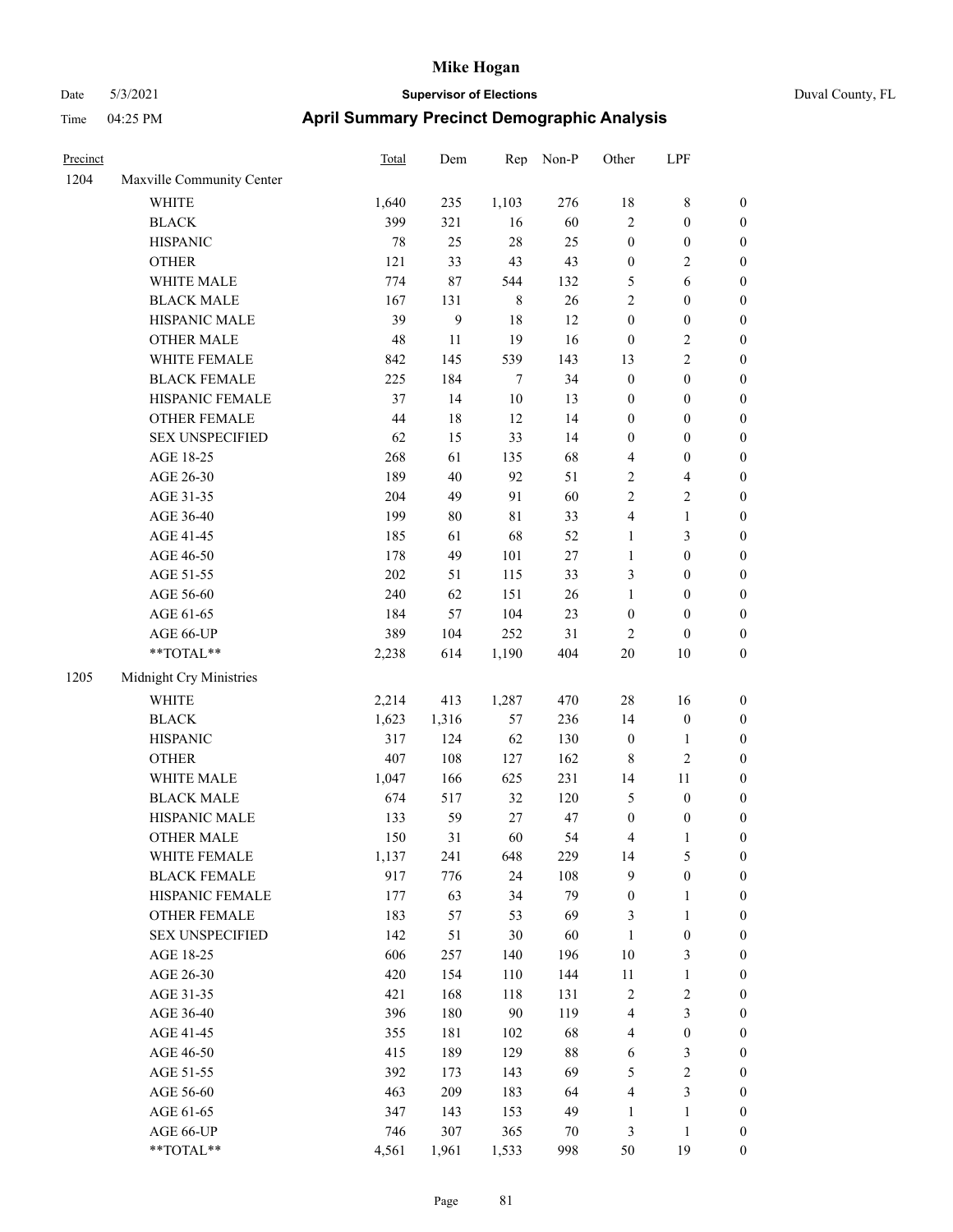| Duval Co |  |
|----------|--|
|          |  |

| Precinct |                             | Total | Dem            | Rep                     | Non-P        | Other            | LPF              |                  |
|----------|-----------------------------|-------|----------------|-------------------------|--------------|------------------|------------------|------------------|
| 1206     | Promise Land Baptist Church |       |                |                         |              |                  |                  |                  |
|          | <b>WHITE</b>                | 2,019 | 276            | 1,444                   | 277          | 15               | $\boldsymbol{7}$ | $\boldsymbol{0}$ |
|          | <b>BLACK</b>                | 1,331 | 1,047          | 55                      | 213          | 13               | $\mathfrak{Z}$   | $\boldsymbol{0}$ |
|          | <b>HISPANIC</b>             | 98    | 41             | 31                      | 25           | $\mathbf{1}$     | $\boldsymbol{0}$ | $\boldsymbol{0}$ |
|          | <b>OTHER</b>                | 315   | 104            | 101                     | 101          | 9                | $\boldsymbol{0}$ | $\boldsymbol{0}$ |
|          | WHITE MALE                  | 955   | 100            | 718                     | 124          | 8                | $\mathfrak{S}$   | $\boldsymbol{0}$ |
|          | <b>BLACK MALE</b>           | 599   | 437            | 36                      | 118          | 6                | $\overline{2}$   | $\boldsymbol{0}$ |
|          | HISPANIC MALE               | 39    | 17             | 13                      | $\mathbf{9}$ | $\boldsymbol{0}$ | $\boldsymbol{0}$ | $\boldsymbol{0}$ |
|          | <b>OTHER MALE</b>           | 105   | 34             | 35                      | 33           | 3                | $\boldsymbol{0}$ | 0                |
|          | WHITE FEMALE                | 1,037 | 173            | 707                     | 148          | $\tau$           | $\mathbf{2}$     | 0                |
|          | <b>BLACK FEMALE</b>         | 698   | 585            | $17\,$                  | $88\,$       | 7                | $\mathbf{1}$     | $\boldsymbol{0}$ |
|          | HISPANIC FEMALE             | 57    | 23             | 18                      | 15           | $\mathbf{1}$     | $\boldsymbol{0}$ | $\boldsymbol{0}$ |
|          | OTHER FEMALE                | 154   | 55             | 51                      | $44\,$       | 4                | $\boldsymbol{0}$ | $\boldsymbol{0}$ |
|          | <b>SEX UNSPECIFIED</b>      | 119   | 44             | 36                      | 37           | 2                | $\boldsymbol{0}$ | $\boldsymbol{0}$ |
|          | AGE 18-25                   | 459   | 159            | 153                     | 137          | 9                | $\mathbf{1}$     | $\boldsymbol{0}$ |
|          | AGE 26-30                   | 294   | 100            | 98                      | 89           | 4                | $\mathfrak{Z}$   | $\boldsymbol{0}$ |
|          | AGE 31-35                   | 286   | 100            | 111                     | 68           | 5                | $\overline{2}$   | $\boldsymbol{0}$ |
|          | AGE 36-40                   | 305   | 111            | 136                     | 55           | 3                | $\boldsymbol{0}$ | $\boldsymbol{0}$ |
|          | AGE 41-45                   | 321   | 153            | 115                     | 49           | $\sqrt{2}$       | $\sqrt{2}$       | $\boldsymbol{0}$ |
|          | AGE 46-50                   | 319   | 137            | 123                     | 58           | $\mathbf{1}$     | $\boldsymbol{0}$ | 0                |
|          | AGE 51-55                   | 354   | 162            | 155                     | 36           | $\boldsymbol{0}$ | $\mathbf{1}$     | $\boldsymbol{0}$ |
|          | AGE 56-60                   | 425   | 163            | 214                     | 47           | $\mathbf{1}$     | $\boldsymbol{0}$ | $\boldsymbol{0}$ |
|          | AGE 61-65                   | 332   | 138            | 146                     | 45           | $\overline{2}$   | 1                | $\boldsymbol{0}$ |
|          | AGE 66-UP                   | 668   | 245            | 380                     | 32           | 11               | $\boldsymbol{0}$ | $\boldsymbol{0}$ |
|          | $**TOTAL**$                 | 3,763 | 1,468          | 1,631                   | 616          | 38               | $10\,$           | $\boldsymbol{0}$ |
| 1207     | Baldwin Town Hall           |       |                |                         |              |                  |                  |                  |
|          | <b>WHITE</b>                | 669   | 130            | 407                     | 120          | $\overline{9}$   | $\mathfrak{Z}$   | $\boldsymbol{0}$ |
|          | <b>BLACK</b>                | 245   | 219            | $\mathbf{9}$            | 17           | $\boldsymbol{0}$ | $\boldsymbol{0}$ | $\boldsymbol{0}$ |
|          | <b>HISPANIC</b>             | 12    | 3              | 7                       | $\sqrt{2}$   | $\boldsymbol{0}$ | $\boldsymbol{0}$ | $\boldsymbol{0}$ |
|          | <b>OTHER</b>                | 37    | $\,8\,$        | 14                      | 14           | $\mathbf{1}$     | $\boldsymbol{0}$ | $\boldsymbol{0}$ |
|          | WHITE MALE                  | 300   | 58             | 182                     | 52           | 7                | $\mathbf{1}$     | $\boldsymbol{0}$ |
|          | <b>BLACK MALE</b>           | 88    | 75             | 6                       | 7            | $\boldsymbol{0}$ | $\boldsymbol{0}$ | 0                |
|          | HISPANIC MALE               | 6     | $\overline{c}$ | 3                       | $\mathbf{1}$ | $\boldsymbol{0}$ | $\boldsymbol{0}$ | 0                |
|          | <b>OTHER MALE</b>           | 16    | 6              | 4                       | 6            | $\boldsymbol{0}$ | $\boldsymbol{0}$ | $\boldsymbol{0}$ |
|          | WHITE FEMALE                | 360   | $71\,$         | 221                     | 64           | $\overline{c}$   | $\sqrt{2}$       | $\boldsymbol{0}$ |
|          | <b>BLACK FEMALE</b>         | 148   | 138            | $\mathfrak{Z}$          | 7            | $\boldsymbol{0}$ | $\boldsymbol{0}$ | $\overline{0}$   |
|          | HISPANIC FEMALE             | 6     | $\mathbf{1}$   | $\overline{\mathbf{4}}$ | $\mathbf{1}$ | $\boldsymbol{0}$ | $\boldsymbol{0}$ | $\overline{0}$   |
|          | <b>OTHER FEMALE</b>         | 10    | $\mathbf{1}$   | $\boldsymbol{7}$        | $\mathbf{1}$ | $\mathbf{1}$     | $\boldsymbol{0}$ | $\overline{0}$   |
|          | <b>SEX UNSPECIFIED</b>      | 29    | 8              | $\boldsymbol{7}$        | 14           | $\boldsymbol{0}$ | $\boldsymbol{0}$ | $\overline{0}$   |
|          | AGE 18-25                   | 88    | 32             | 33                      | $22\,$       | $\boldsymbol{0}$ | $\mathbf{1}$     | $\overline{0}$   |
|          | AGE 26-30                   | 87    | 24             | 40                      | 21           | 2                | $\boldsymbol{0}$ | 0                |
|          | AGE 31-35                   | 76    | 21             | 36                      | 18           | $\boldsymbol{0}$ | $\mathbf{1}$     | 0                |
|          | AGE 36-40                   | 86    | 24             | 47                      | 14           | $\mathbf{1}$     | $\boldsymbol{0}$ | 0                |
|          | AGE 41-45                   | 59    | 19             | 26                      | 12           | 2                | $\boldsymbol{0}$ | $\boldsymbol{0}$ |
|          | AGE 46-50                   | 66    | 25             | 30                      | $\mathbf{9}$ | $\mathbf{1}$     | $\mathbf{1}$     | $\boldsymbol{0}$ |
|          | AGE 51-55                   | 73    | 24             | 38                      | 9            | $\overline{c}$   | $\boldsymbol{0}$ | $\boldsymbol{0}$ |
|          | AGE 56-60                   | 92    | 34             | 39                      | 18           | $\mathbf{1}$     | $\boldsymbol{0}$ | $\boldsymbol{0}$ |
|          | AGE 61-65                   | 89    | 35             | 46                      | $\,$ 8 $\,$  | $\boldsymbol{0}$ | $\boldsymbol{0}$ | $\overline{0}$   |
|          | AGE 66-UP                   | 247   | 122            | 102                     | $22\,$       | $\mathbf{1}$     | $\boldsymbol{0}$ | $\boldsymbol{0}$ |
|          | **TOTAL**                   | 963   | 360            | 437                     | 153          | $10\,$           | 3                | $\overline{0}$   |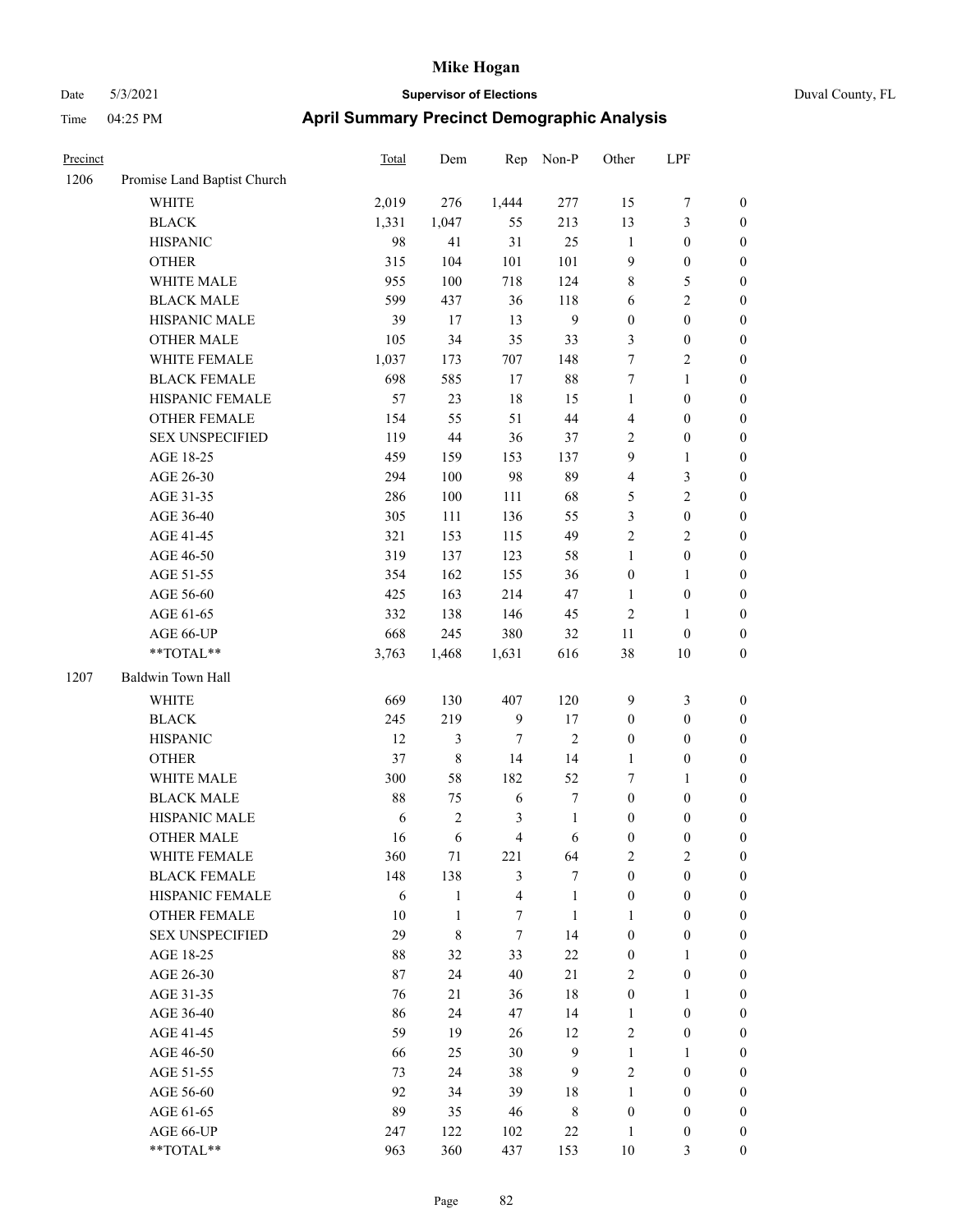| Precinct |                           | <b>Total</b> | Dem    | Rep    | Non-P  | Other            | LPF                     |                  |
|----------|---------------------------|--------------|--------|--------|--------|------------------|-------------------------|------------------|
| 1208     | <b>Harvest Ministries</b> |              |        |        |        |                  |                         |                  |
|          | WHITE                     | 1,963        | 407    | 1,134  | 383    | 30               | 9                       | $\boldsymbol{0}$ |
|          | <b>BLACK</b>              | 1,440        | 1,119  | 49     | 251    | 20               | 1                       | $\boldsymbol{0}$ |
|          | <b>HISPANIC</b>           | 248          | 100    | 51     | 94     | 3                | $\boldsymbol{0}$        | $\boldsymbol{0}$ |
|          | <b>OTHER</b>              | 456          | 136    | 145    | 169    | 5                | 1                       | $\boldsymbol{0}$ |
|          | WHITE MALE                | 912          | 160    | 559    | 180    | 6                | 7                       | $\boldsymbol{0}$ |
|          | <b>BLACK MALE</b>         | 521          | 367    | 29     | 113    | $11\,$           | 1                       | $\boldsymbol{0}$ |
|          | HISPANIC MALE             | 120          | 48     | 29     | 42     | $\mathbf{1}$     | $\boldsymbol{0}$        | $\boldsymbol{0}$ |
|          | <b>OTHER MALE</b>         | 166          | 47     | 56     | 62     | $\mathbf{1}$     | $\boldsymbol{0}$        | $\boldsymbol{0}$ |
|          | WHITE FEMALE              | 1,033        | 246    | 566    | 196    | 23               | 2                       | $\boldsymbol{0}$ |
|          | <b>BLACK FEMALE</b>       | 901          | 738    | 19     | 135    | 9                | $\boldsymbol{0}$        | $\boldsymbol{0}$ |
|          | HISPANIC FEMALE           | 125          | 50     | 21     | 52     | $\sqrt{2}$       | $\boldsymbol{0}$        | $\boldsymbol{0}$ |
|          | <b>OTHER FEMALE</b>       | 221          | 71     | 72     | 75     | $\sqrt{2}$       | 1                       | $\boldsymbol{0}$ |
|          | <b>SEX UNSPECIFIED</b>    | 107          | 35     | 28     | 41     | $\mathfrak{Z}$   | $\boldsymbol{0}$        | $\boldsymbol{0}$ |
|          | AGE 18-25                 | 465          | 196    | 100    | 155    | 14               | $\boldsymbol{0}$        | $\boldsymbol{0}$ |
|          | AGE 26-30                 | 382          | 165    | 89     | 115    | 10               | 3                       | $\boldsymbol{0}$ |
|          | AGE 31-35                 | 431          | 193    | 102    | 129    | $\overline{4}$   | 3                       | $\boldsymbol{0}$ |
|          | AGE 36-40                 | 358          | 154    | 99     | 98     | $\mathfrak{S}$   | 2                       | $\boldsymbol{0}$ |
|          | AGE 41-45                 | 311          | 144    | 86     | 74     | 7                | $\boldsymbol{0}$        | $\boldsymbol{0}$ |
|          | AGE 46-50                 | 367          | 172    | 123    | 62     | $\overline{9}$   | 1                       | $\boldsymbol{0}$ |
|          | AGE 51-55                 | 311          | 138    | 111    | 60     | $\mathbf{1}$     | 1                       | $\boldsymbol{0}$ |
|          | AGE 56-60                 | 387          | 157    | 167    | 61     | $\mathbf{1}$     | 1                       | $\boldsymbol{0}$ |
|          | AGE 61-65                 | 371          | 160    | 153    | 55     | 3                | $\boldsymbol{0}$        | $\boldsymbol{0}$ |
|          | AGE 66-UP                 | 724          | 283    | 349    | 88     | $\overline{4}$   | $\boldsymbol{0}$        | $\boldsymbol{0}$ |
|          | **TOTAL**                 | 4,107        | 1,762  | 1,379  | 897    | 58               | 11                      | $\boldsymbol{0}$ |
| 1209     | Whitehouse Baptist Church |              |        |        |        |                  |                         |                  |
|          | <b>WHITE</b>              | 2,787        | 426    | 1,888  | 428    | 32               | 13                      | $\boldsymbol{0}$ |
|          | <b>BLACK</b>              | 521          | 402    | 26     | 89     | $\overline{4}$   | $\boldsymbol{0}$        | $\boldsymbol{0}$ |
|          | <b>HISPANIC</b>           | 108          | 33     | 38     | 36     | $\boldsymbol{0}$ | 1                       | $\boldsymbol{0}$ |
|          | <b>OTHER</b>              | 201          | 43     | 80     | $70\,$ | 7                | 1                       | $\boldsymbol{0}$ |
|          | WHITE MALE                | 1,334        | 182    | 926    | 202    | 20               | 4                       | $\boldsymbol{0}$ |
|          | <b>BLACK MALE</b>         | 219          | 158    | 20     | 41     | $\boldsymbol{0}$ | $\boldsymbol{0}$        | $\boldsymbol{0}$ |
|          | HISPANIC MALE             | 63           | 16     | 25     | $22\,$ | $\boldsymbol{0}$ | $\boldsymbol{0}$        | $\boldsymbol{0}$ |
|          | <b>OTHER MALE</b>         | 66           | 11     | 30     | 23     | $\overline{c}$   | $\boldsymbol{0}$        | $\boldsymbol{0}$ |
|          | WHITE FEMALE              | 1,422        | 240    | 947    | 215    | 12               | 8                       | $\mathbf{0}$     |
|          | <b>BLACK FEMALE</b>       | 291          | 238    | 6      | 43     | $\overline{4}$   | $\boldsymbol{0}$        | $\boldsymbol{0}$ |
|          | HISPANIC FEMALE           | 42           | 15     | 13     | 13     | $\boldsymbol{0}$ | 1                       | $\boldsymbol{0}$ |
|          | OTHER FEMALE              | 80           | $18\,$ | 37     | $22\,$ | $\mathfrak{Z}$   | $\boldsymbol{0}$        | $\boldsymbol{0}$ |
|          | <b>SEX UNSPECIFIED</b>    | $100\,$      | 26     | $28\,$ | 42     | $\sqrt{2}$       | $\mathbf{2}$            | $\boldsymbol{0}$ |
|          | AGE 18-25                 | 382          | 90     | 179    | 97     | 13               | 3                       | $\boldsymbol{0}$ |
|          | AGE 26-30                 | 263          | 71     | 132    | 54     | $\mathfrak{Z}$   | 3                       | $\boldsymbol{0}$ |
|          | AGE 31-35                 | 321          | 66     | 167    | 75     | 11               | $\overline{\mathbf{c}}$ | $\boldsymbol{0}$ |
|          | AGE 36-40                 | 307          | 69     | 152    | 83     | $\mathfrak{Z}$   | $\boldsymbol{0}$        | $\boldsymbol{0}$ |
|          | AGE 41-45                 | 297          | 78     | 159    | 55     | $\sqrt{2}$       | 3                       | $\boldsymbol{0}$ |
|          | AGE 46-50                 | 327          | 71     | 190    | 60     | $\mathfrak{S}$   | 1                       | $\boldsymbol{0}$ |
|          | AGE 51-55                 | 344          | 101    | 193    | 49     | $\mathbf{1}$     | $\boldsymbol{0}$        | $\boldsymbol{0}$ |
|          | AGE 56-60                 | 371          | 95     | 217    | 57     | $\mathbf{1}$     | 1                       | $\boldsymbol{0}$ |
|          | AGE 61-65                 | 318          | 83     | 195    | 36     | $\mathfrak{Z}$   | $\mathbf{1}$            | $\boldsymbol{0}$ |
|          | AGE 66-UP                 | 687          | 180    | 448    | 57     | $\mathbf{1}$     | 1                       | $\boldsymbol{0}$ |
|          | $**TOTAL**$               | 3,617        | 904    | 2,032  | 623    | 43               | 15                      | $\boldsymbol{0}$ |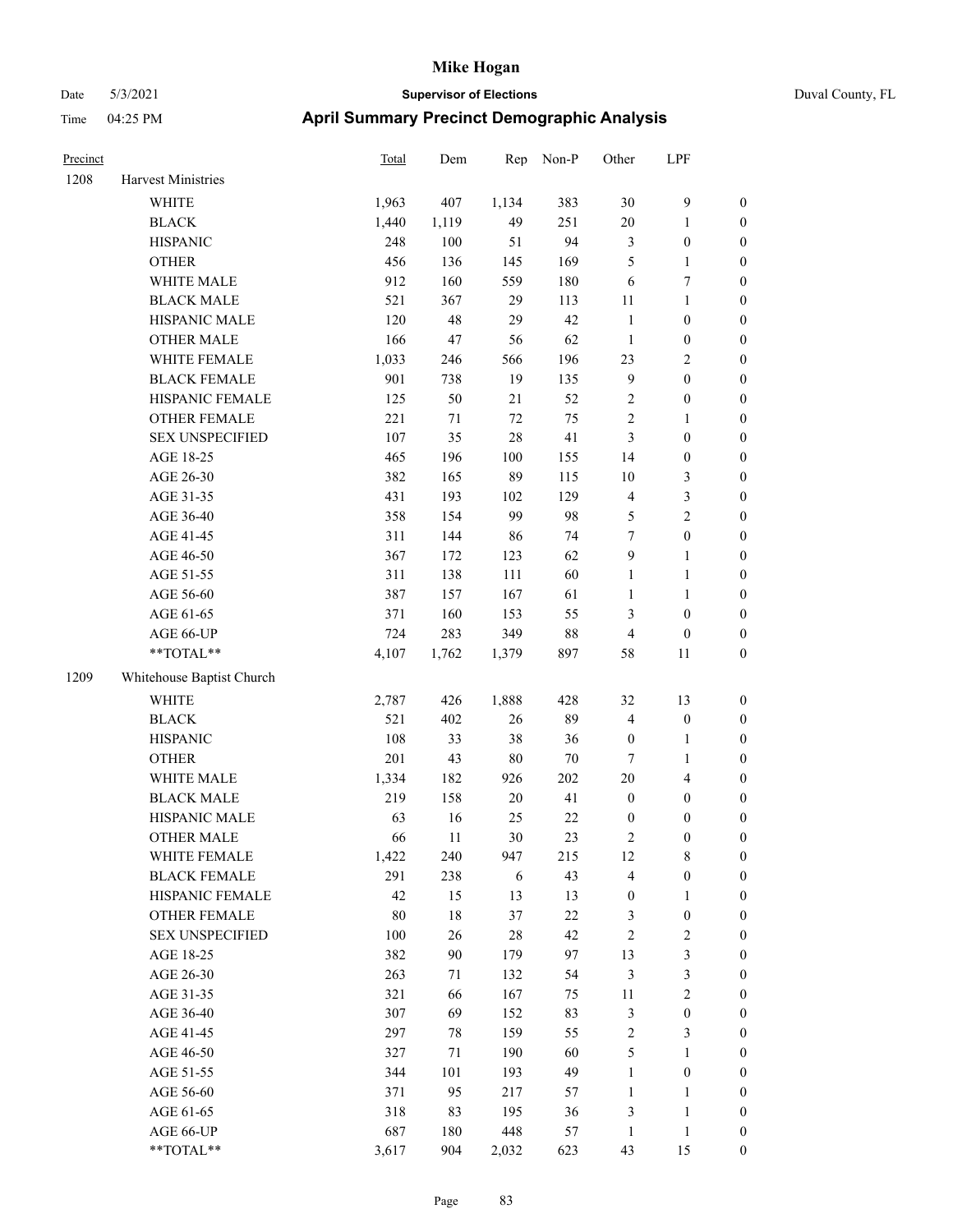| Precinct |                             | Total | Dem    | Rep    | Non-P  | Other            | LPF                     |                  |
|----------|-----------------------------|-------|--------|--------|--------|------------------|-------------------------|------------------|
| 1210     | Shindler Dr Baptist Church  |       |        |        |        |                  |                         |                  |
|          | <b>WHITE</b>                | 1,755 | 331    | 1,007  | 376    | 25               | 16                      | $\boldsymbol{0}$ |
|          | <b>BLACK</b>                | 767   | 587    | 43     | 129    | $\,$ 8 $\,$      | $\boldsymbol{0}$        | $\boldsymbol{0}$ |
|          | <b>HISPANIC</b>             | 273   | 108    | 56     | 102    | $\overline{4}$   | 3                       | $\boldsymbol{0}$ |
|          | <b>OTHER</b>                | 263   | 92     | $80\,$ | 85     | 5                | 1                       | $\boldsymbol{0}$ |
|          | WHITE MALE                  | 836   | 125    | 510    | 179    | 10               | 12                      | $\boldsymbol{0}$ |
|          | <b>BLACK MALE</b>           | 335   | 236    | 24     | 68     | $\tau$           | $\boldsymbol{0}$        | $\boldsymbol{0}$ |
|          | HISPANIC MALE               | 129   | 48     | 32     | 46     | $\mathbf{1}$     | 2                       | $\boldsymbol{0}$ |
|          | <b>OTHER MALE</b>           | 92    | 26     | 35     | $30\,$ | $\mathbf{1}$     | $\boldsymbol{0}$        | $\boldsymbol{0}$ |
|          | WHITE FEMALE                | 898   | 202    | 485    | 192    | 15               | 4                       | $\boldsymbol{0}$ |
|          | <b>BLACK FEMALE</b>         | 418   | 342    | 18     | 57     | $\mathbf{1}$     | $\boldsymbol{0}$        | $\boldsymbol{0}$ |
|          | HISPANIC FEMALE             | 140   | 57     | 24     | 55     | $\mathfrak{Z}$   | 1                       | $\boldsymbol{0}$ |
|          | <b>OTHER FEMALE</b>         | 137   | 51     | 41     | 43     | $\sqrt{2}$       | $\boldsymbol{0}$        | $\boldsymbol{0}$ |
|          | <b>SEX UNSPECIFIED</b>      | 73    | 31     | 17     | 22     | $\overline{2}$   | 1                       | $\boldsymbol{0}$ |
|          | AGE 18-25                   | 362   | 133    | 106    | 108    | 11               | 4                       | $\boldsymbol{0}$ |
|          | AGE 26-30                   | 308   | 106    | 94     | 96     | $\tau$           | 5                       | $\boldsymbol{0}$ |
|          | AGE 31-35                   | 267   | 105    | 83     | 73     | $\overline{4}$   | 2                       | $\boldsymbol{0}$ |
|          | AGE 36-40                   | 259   | 98     | 76     | 77     | 5                | 3                       | $\boldsymbol{0}$ |
|          | AGE 41-45                   | 233   | $80\,$ | 88     | 60     | 3                | 2                       | $\boldsymbol{0}$ |
|          | AGE 46-50                   | 259   | 93     | 103    | 61     | $\sqrt{2}$       | $\boldsymbol{0}$        | $\boldsymbol{0}$ |
|          | AGE 51-55                   | 291   | 106    | 125    | 57     | $\overline{2}$   | 1                       | $\boldsymbol{0}$ |
|          | AGE 56-60                   | 286   | 102    | 130    | 51     | $\sqrt{2}$       | 1                       | $\boldsymbol{0}$ |
|          | AGE 61-65                   | 254   | 101    | 111    | 39     | $\mathbf{1}$     | $\overline{\mathbf{c}}$ | $\boldsymbol{0}$ |
|          | AGE 66-UP                   | 539   | 194    | 270    | $70\,$ | 5                | $\boldsymbol{0}$        | $\boldsymbol{0}$ |
|          | **TOTAL**                   | 3,058 | 1,118  | 1,186  | 692    | 42               | 20                      | $\boldsymbol{0}$ |
| 1211     | Christian Family Fellowship |       |        |        |        |                  |                         |                  |
|          | WHITE                       | 2,544 | 441    | 1,497  | 543    | 53               | 10                      | $\boldsymbol{0}$ |
|          | <b>BLACK</b>                | 2,257 | 1,736  | 84     | 408    | 26               | 3                       | $\boldsymbol{0}$ |
|          | <b>HISPANIC</b>             | 560   | 200    | 151    | 200    | $\,$ 8 $\,$      | 1                       | $\boldsymbol{0}$ |
|          | <b>OTHER</b>                | 681   | 208    | 196    | 261    | 15               | 1                       | $\boldsymbol{0}$ |
|          | WHITE MALE                  | 1,225 | 169    | 743    | 282    | 25               | 6                       | $\boldsymbol{0}$ |
|          | <b>BLACK MALE</b>           | 987   | 702    | 48     | 221    | 15               | 1                       | $\boldsymbol{0}$ |
|          | HISPANIC MALE               | 266   | $80\,$ | 85     | 98     | $\sqrt{2}$       | 1                       | $\boldsymbol{0}$ |
|          | <b>OTHER MALE</b>           | 262   | 73     | 84     | 101    | $\mathfrak{Z}$   | 1                       | $\boldsymbol{0}$ |
|          | WHITE FEMALE                | 1,297 | 270    | 738    | 257    | 28               | 4                       | $\boldsymbol{0}$ |
|          | <b>BLACK FEMALE</b>         | 1,244 | 1,014  | 36     | 181    | $11\,$           | $\overline{\mathbf{c}}$ | $\boldsymbol{0}$ |
|          | HISPANIC FEMALE             | 285   | 117    | 62     | 100    | 6                | $\boldsymbol{0}$        | $\boldsymbol{0}$ |
|          | <b>OTHER FEMALE</b>         | 341   | 106    | 95     | 129    | $11\,$           | $\boldsymbol{0}$        | $\boldsymbol{0}$ |
|          | <b>SEX UNSPECIFIED</b>      | 135   | 54     | 37     | 43     | $\mathbf{1}$     | $\boldsymbol{0}$        | $\boldsymbol{0}$ |
|          | AGE 18-25                   | 745   | 310    | 166    | 249    | 19               | 1                       | $\boldsymbol{0}$ |
|          | AGE 26-30                   | 624   | 231    | 164    | 200    | 25               | $\overline{4}$          | $\boldsymbol{0}$ |
|          | AGE 31-35                   | 585   | 258    | 146    | 170    | $\mathbf{9}$     | $\sqrt{2}$              | $\boldsymbol{0}$ |
|          | AGE 36-40                   | 579   | 259    | 149    | 156    | 11               | 4                       | $\boldsymbol{0}$ |
|          | AGE 41-45                   | 528   | 226    | 141    | 152    | $\boldsymbol{7}$ | $\overline{\mathbf{c}}$ | $\boldsymbol{0}$ |
|          | AGE 46-50                   | 582   | 274    | 195    | 103    | $\overline{9}$   | 1                       | $\boldsymbol{0}$ |
|          | AGE 51-55                   | 563   | 275    | 189    | 92     | 6                | 1                       | $\boldsymbol{0}$ |
|          | AGE 56-60                   | 579   | 251    | 212    | 113    | $\mathfrak{Z}$   | $\boldsymbol{0}$        | $\boldsymbol{0}$ |
|          | AGE 61-65                   | 470   | 207    | 195    | 65     | $\mathfrak{Z}$   | $\boldsymbol{0}$        | $\boldsymbol{0}$ |
|          | AGE 66-UP                   | 787   | 294    | 371    | 112    | 10               | $\boldsymbol{0}$        | $\boldsymbol{0}$ |
|          | **TOTAL**                   | 6,042 | 2,585  | 1,928  | 1,412  | 102              | 15                      | $\boldsymbol{0}$ |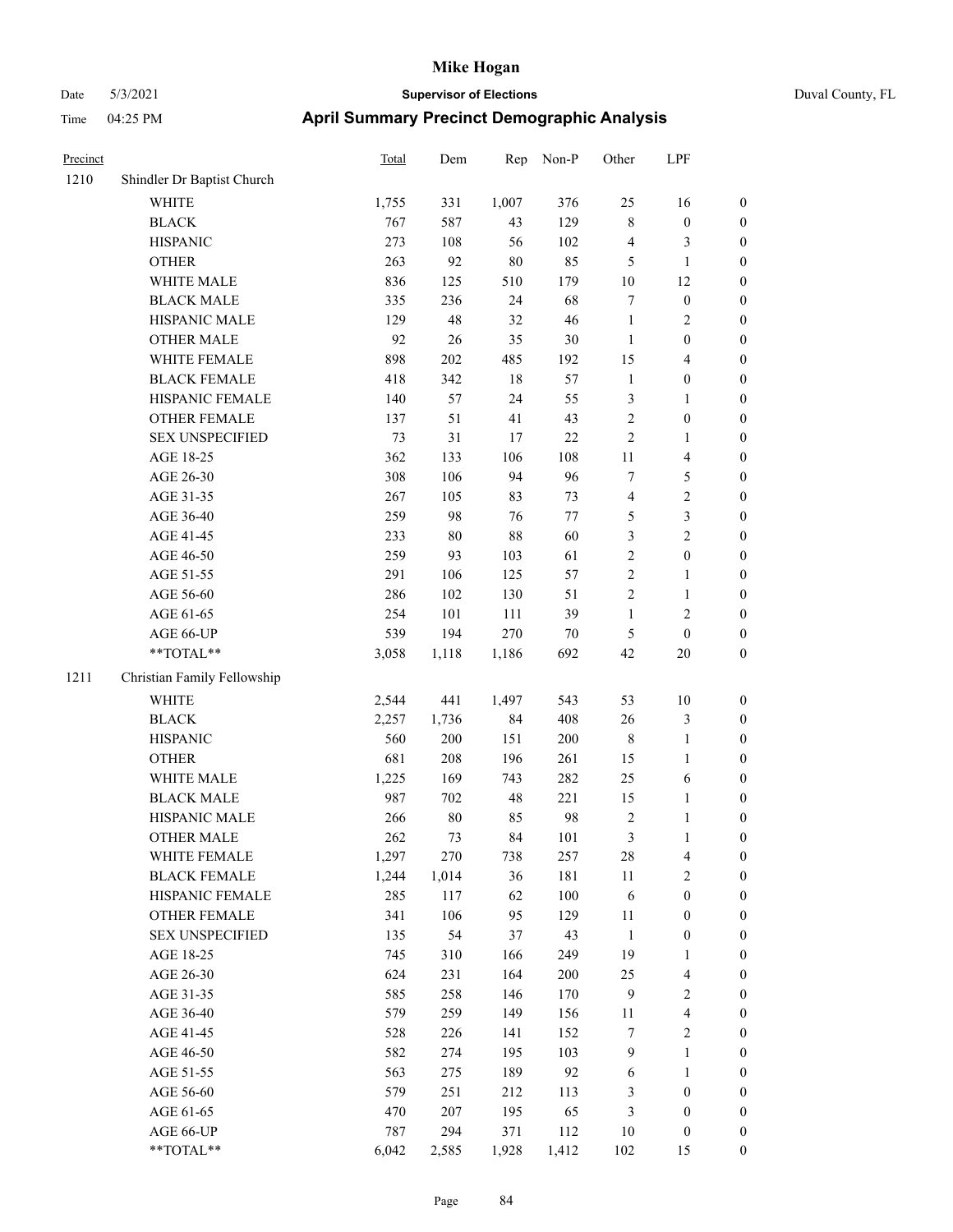| Precinct |                         | <b>Total</b> | Dem    | Rep   | Non-P  | Other            | LPF                     |                  |
|----------|-------------------------|--------------|--------|-------|--------|------------------|-------------------------|------------------|
| 1212     | West Regional Library   |              |        |       |        |                  |                         |                  |
|          | WHITE                   | 2,961        | 463    | 1,898 | 551    | 38               | 11                      | $\boldsymbol{0}$ |
|          | <b>BLACK</b>            | 2,939        | 2,363  | 106   | 432    | 38               | $\boldsymbol{0}$        | $\boldsymbol{0}$ |
|          | <b>HISPANIC</b>         | 442          | 172    | 105   | 158    | 6                | 1                       | $\boldsymbol{0}$ |
|          | <b>OTHER</b>            | 582          | 208    | 156   | 209    | 9                | $\boldsymbol{0}$        | $\boldsymbol{0}$ |
|          | WHITE MALE              | 1,382        | 177    | 919   | 257    | 21               | 8                       | $\boldsymbol{0}$ |
|          | <b>BLACK MALE</b>       | 1,259        | 968    | 52    | 219    | 20               | $\boldsymbol{0}$        | $\boldsymbol{0}$ |
|          | HISPANIC MALE           | 212          | 74     | 60    | $72\,$ | $\mathfrak{S}$   | 1                       | $\boldsymbol{0}$ |
|          | <b>OTHER MALE</b>       | 216          | $72\,$ | 65    | 74     | $\mathfrak{S}$   | $\boldsymbol{0}$        | $\boldsymbol{0}$ |
|          | WHITE FEMALE            | 1,540        | 282    | 955   | 283    | 17               | 3                       | $\boldsymbol{0}$ |
|          | <b>BLACK FEMALE</b>     | 1,623        | 1,352  | 51    | 202    | 18               | $\boldsymbol{0}$        | $\boldsymbol{0}$ |
|          | HISPANIC FEMALE         | 220          | 95     | 42    | 82     | $\mathbf{1}$     | $\boldsymbol{0}$        | $\boldsymbol{0}$ |
|          | <b>OTHER FEMALE</b>     | 272          | 106    | 79    | 84     | $\mathfrak{Z}$   | $\boldsymbol{0}$        | $\boldsymbol{0}$ |
|          | <b>SEX UNSPECIFIED</b>  | 200          | $80\,$ | 42    | 77     | 1                | $\boldsymbol{0}$        | $\boldsymbol{0}$ |
|          | AGE 18-25               | 863          | 412    | 180   | 248    | 22               | 1                       | $\boldsymbol{0}$ |
|          | AGE 26-30               | 561          | 226    | 150   | 174    | 10               | 1                       | $\boldsymbol{0}$ |
|          | AGE 31-35               | 683          | 305    | 205   | 165    | $\,8\,$          | $\boldsymbol{0}$        | $\boldsymbol{0}$ |
|          | AGE 36-40               | 696          | 330    | 206   | 148    | 10               | $\overline{\mathbf{c}}$ | $\boldsymbol{0}$ |
|          | AGE 41-45               | 720          | 362    | 221   | 127    | 9                | 1                       | $\boldsymbol{0}$ |
|          | AGE 46-50               | 708          | 352    | 213   | 125    | 14               | 4                       | $\boldsymbol{0}$ |
|          | AGE 51-55               | 649          | 336    | 204   | 101    | $\tau$           | 1                       | $\boldsymbol{0}$ |
|          | AGE 56-60               | 642          | 298    | 262   | 79     | $\mathfrak{Z}$   | $\boldsymbol{0}$        | $\boldsymbol{0}$ |
|          | AGE 61-65               | 478          | 227    | 190   | 57     | $\overline{2}$   | 2                       | $\boldsymbol{0}$ |
|          | AGE 66-UP               | 924          | 358    | 434   | 126    | 6                | $\boldsymbol{0}$        | $\boldsymbol{0}$ |
|          | **TOTAL**               | 6,924        | 3,206  | 2,265 | 1,350  | 91               | 12                      | $\boldsymbol{0}$ |
| 1213     | New Hope Baptist Temple |              |        |       |        |                  |                         |                  |
|          | <b>WHITE</b>            | 2,575        | 492    | 1,460 | 575    | 34               | 14                      | $\boldsymbol{0}$ |
|          | <b>BLACK</b>            | 1,896        | 1,484  | 72    | 319    | 20               | 1                       | $\boldsymbol{0}$ |
|          | <b>HISPANIC</b>         | 440          | 168    | 61    | 206    | 5                | $\boldsymbol{0}$        | $\boldsymbol{0}$ |
|          | <b>OTHER</b>            | 404          | 137    | 108   | 154    | 5                | $\boldsymbol{0}$        | $\boldsymbol{0}$ |
|          | WHITE MALE              | 1,201        | 175    | 737   | 264    | 14               | 11                      | $\boldsymbol{0}$ |
|          | <b>BLACK MALE</b>       | 712          | 517    | 36    | 145    | 13               | $\mathbf{1}$            | $\boldsymbol{0}$ |
|          | HISPANIC MALE           | 202          | 72     | 29    | 98     | $\mathfrak{Z}$   | $\boldsymbol{0}$        | $\boldsymbol{0}$ |
|          | <b>OTHER MALE</b>       | 139          | 49     | 37    | 51     | $\overline{2}$   | 0                       | $\boldsymbol{0}$ |
|          | WHITE FEMALE            | 1,333        | 305    | 699   | 306    | 20               | 3                       | $\boldsymbol{0}$ |
|          | <b>BLACK FEMALE</b>     | 1,155        | 944    | 35    | 169    | $\tau$           | $\boldsymbol{0}$        | $\boldsymbol{0}$ |
|          | HISPANIC FEMALE         | 227          | 93     | 32    | 100    | $\sqrt{2}$       | $\boldsymbol{0}$        | $\boldsymbol{0}$ |
|          | <b>OTHER FEMALE</b>     | 189          | 67     | 55    | 64     | 3                | $\boldsymbol{0}$        | $\boldsymbol{0}$ |
|          | <b>SEX UNSPECIFIED</b>  | 157          | 59     | 41    | 57     | $\boldsymbol{0}$ | $\boldsymbol{0}$        | $\boldsymbol{0}$ |
|          | AGE 18-25               | 643          | 268    | 131   | 229    | 13               | $\overline{\mathbf{c}}$ | $\boldsymbol{0}$ |
|          | AGE 26-30               | 563          | 234    | 118   | 196    | 11               | 4                       | $\boldsymbol{0}$ |
|          | AGE 31-35               | 533          | 230    | 121   | 173    | $\,$ 8 $\,$      | 1                       | $\boldsymbol{0}$ |
|          | AGE 36-40               | 471          | 217    | 114   | 135    | $\sqrt{5}$       | $\boldsymbol{0}$        | $\boldsymbol{0}$ |
|          | AGE 41-45               | 427          | 195    | 108   | 114    | $\tau$           | 3                       | $\boldsymbol{0}$ |
|          | AGE 46-50               | 422          | 188    | 136   | 93     | $\sqrt{2}$       | 3                       | $\boldsymbol{0}$ |
|          | AGE 51-55               | 509          | 242    | 164   | 96     | 6                | 1                       | $\boldsymbol{0}$ |
|          | AGE 56-60               | 451          | 192    | 183   | 74     | $\sqrt{2}$       | $\boldsymbol{0}$        | $\boldsymbol{0}$ |
|          | AGE 61-65               | 466          | 200    | 210   | 51     | $\overline{4}$   | 1                       | $\boldsymbol{0}$ |
|          | AGE 66-UP               | 830          | 315    | 416   | 93     | 6                | $\boldsymbol{0}$        | $\boldsymbol{0}$ |
|          | $**TOTAL**$             | 5,315        | 2,281  | 1,701 | 1,254  | 64               | 15                      | $\boldsymbol{0}$ |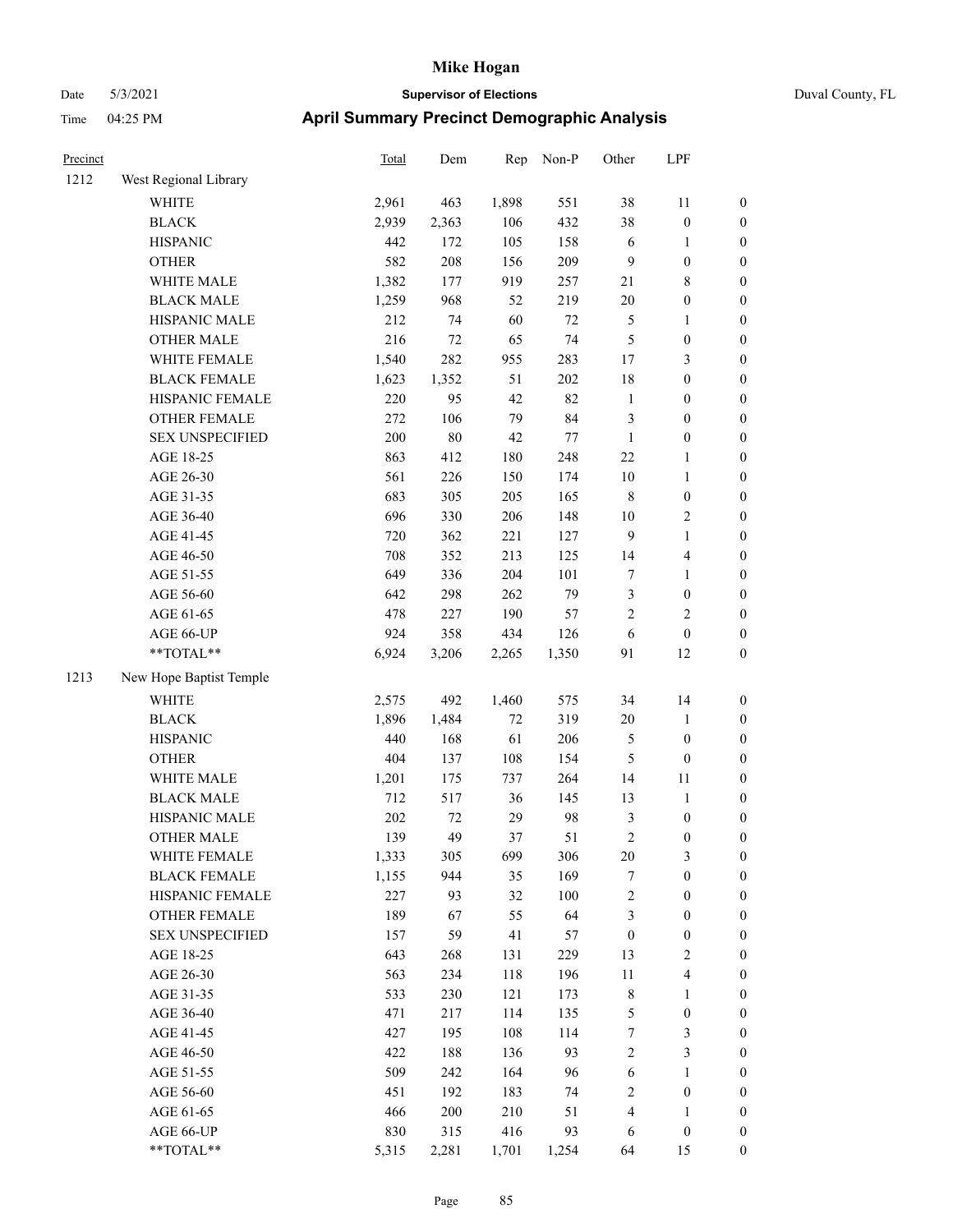| Precinct |                              | Total       | Dem        | Rep            | Non-P          | Other            | LPF              |                  |
|----------|------------------------------|-------------|------------|----------------|----------------|------------------|------------------|------------------|
| 1301     | Bennie Furlong Senior Center |             |            |                |                |                  |                  |                  |
|          | <b>WHITE</b>                 | 3,072       | 773        | 1,633          | 600            | 50               | 16               | $\boldsymbol{0}$ |
|          | <b>BLACK</b>                 | 35          | $26\,$     | 3              | 6              | $\boldsymbol{0}$ | $\boldsymbol{0}$ | $\boldsymbol{0}$ |
|          | <b>HISPANIC</b>              | 59          | 21         | 19             | 18             | $\mathbf{1}$     | $\boldsymbol{0}$ | $\boldsymbol{0}$ |
|          | <b>OTHER</b>                 | 171         | 52         | 45             | 65             | 6                | 3                | $\boldsymbol{0}$ |
|          | WHITE MALE                   | 1,517       | 323        | 841            | 320            | 22               | 11               | $\boldsymbol{0}$ |
|          | <b>BLACK MALE</b>            | 17          | 13         | 1              | 3              | $\boldsymbol{0}$ | $\boldsymbol{0}$ | $\boldsymbol{0}$ |
|          | HISPANIC MALE                | 25          | 6          | $\,8\,$        | 11             | $\boldsymbol{0}$ | $\boldsymbol{0}$ | $\boldsymbol{0}$ |
|          | <b>OTHER MALE</b>            | 68          | 18         | 24             | 23             | $\overline{2}$   | $\mathbf{1}$     | $\boldsymbol{0}$ |
|          | WHITE FEMALE                 | 1,521       | 440        | 776            | 272            | $28\,$           | 5                | $\boldsymbol{0}$ |
|          | <b>BLACK FEMALE</b>          | 16          | 12         | $\overline{2}$ | $\mathbf{2}$   | $\boldsymbol{0}$ | $\boldsymbol{0}$ | $\boldsymbol{0}$ |
|          | HISPANIC FEMALE              | 33          | 15         | 11             | 6              | $\mathbf{1}$     | $\boldsymbol{0}$ | $\boldsymbol{0}$ |
|          | <b>OTHER FEMALE</b>          | 67          | 24         | 18             | 21             | $\sqrt{2}$       | 2                | $\boldsymbol{0}$ |
|          | <b>SEX UNSPECIFIED</b>       | 73          | 21         | 19             | 31             | $\overline{2}$   | $\boldsymbol{0}$ | $\boldsymbol{0}$ |
|          | AGE 18-25                    | 292         | 73         | 127            | 79             | 10               | 3                | $\boldsymbol{0}$ |
|          | AGE 26-30                    | 249         | 44         | 118            | 77             | $\overline{4}$   | 6                | $\boldsymbol{0}$ |
|          | AGE 31-35                    | 288         | 71         | 117            | $88\,$         | 9                | 3                | $\boldsymbol{0}$ |
|          | AGE 36-40                    | 206         | 59         | 92             | 53             | $\mathbf{1}$     | 1                | $\boldsymbol{0}$ |
|          | AGE 41-45                    | 236         | 65         | 105            | 61             | $\overline{4}$   | $\mathbf{1}$     | $\boldsymbol{0}$ |
|          | AGE 46-50                    | 265         | 61         | 130            | 64             | 9                | 1                | $\boldsymbol{0}$ |
|          | AGE 51-55                    | 275         | 55         | 175            | 42             | $\sqrt{2}$       | 1                | $\boldsymbol{0}$ |
|          | AGE 56-60                    | 351         | $88\,$     | 195            | 59             | $\tau$           | 2                | $\boldsymbol{0}$ |
|          | AGE 61-65                    | 366         | 85         | 224            | 54             | 3                | $\boldsymbol{0}$ | $\boldsymbol{0}$ |
|          | AGE 66-UP                    | 809         | 271        | 417            | 112            | $\,8\,$          | 1                | $\boldsymbol{0}$ |
|          | **TOTAL**                    | 3,337       | 872        | 1,700          | 689            | 57               | 19               | $\boldsymbol{0}$ |
| 1302     | Bethlehem Lutheran Church    |             |            |                |                |                  |                  |                  |
|          | WHITE                        | 2,959       | 654        | 1,698          | 561            | 25               | 21               | $\boldsymbol{0}$ |
|          | <b>BLACK</b>                 | 25          | 16         | $\overline{4}$ | $\overline{4}$ | $\mathbf{1}$     | $\boldsymbol{0}$ | $\boldsymbol{0}$ |
|          | <b>HISPANIC</b>              | 62          | 17         | 25             | 15             | 3                | 2                | $\boldsymbol{0}$ |
|          | <b>OTHER</b>                 | 167         | 43         | 66             | 52             | 6                | $\mathbf{0}$     | $\boldsymbol{0}$ |
|          | WHITE MALE                   | 1,476       | 262        | 880            | 303            | 12               | 19               | $\boldsymbol{0}$ |
|          | <b>BLACK MALE</b>            | 16          | 10         | $\overline{2}$ | 3              | $\mathbf{1}$     | $\boldsymbol{0}$ | $\boldsymbol{0}$ |
|          | HISPANIC MALE                | 20          | 6          | 7              | 6              | $\boldsymbol{0}$ | 1                | $\boldsymbol{0}$ |
|          | <b>OTHER MALE</b>            | 70          | 17         | 29             | 20             | 4                | $\boldsymbol{0}$ | $\boldsymbol{0}$ |
|          | WHITE FEMALE                 | 1,448       | 388        | 795            | 250            | 13               | $\mathbf{2}$     | $\mathbf{0}$     |
|          | <b>BLACK FEMALE</b>          | $\,$ 8 $\,$ | $\sqrt{6}$ | $\mathbf{1}$   | $\mathbf{1}$   | $\boldsymbol{0}$ | $\boldsymbol{0}$ | $\boldsymbol{0}$ |
|          | HISPANIC FEMALE              | 42          | $11\,$     | 18             | 9              | $\mathfrak{Z}$   | 1                | $\boldsymbol{0}$ |
|          | <b>OTHER FEMALE</b>          | 58          | 16         | $28\,$         | 13             | $\mathbf{1}$     | $\boldsymbol{0}$ | $\boldsymbol{0}$ |
|          | <b>SEX UNSPECIFIED</b>       | 75          | 14         | 33             | $27\,$         | $\mathbf{1}$     | $\boldsymbol{0}$ | $\boldsymbol{0}$ |
|          | AGE 18-25                    | 289         | 67         | 151            | 61             | $\tau$           | 3                | $\boldsymbol{0}$ |
|          | AGE 26-30                    | 306         | 59         | 166            | 73             | $\sqrt{6}$       | $\mathbf{2}$     | $\boldsymbol{0}$ |
|          | AGE 31-35                    | 333         | 67         | 163            | 96             | $\mathfrak{Z}$   | 4                | $\boldsymbol{0}$ |
|          | AGE 36-40                    | 326         | 69         | 172            | $78\,$         | $\overline{4}$   | 3                | $\boldsymbol{0}$ |
|          | AGE 41-45                    | 270         | 61         | 128            | 77             | $\sqrt{2}$       | $\mathbf{2}$     | $\boldsymbol{0}$ |
|          | AGE 46-50                    | 247         | 52         | 133            | 59             | $\mathbf{1}$     | $\overline{c}$   | $\boldsymbol{0}$ |
|          | AGE 51-55                    | 250         | 51         | 156            | 39             | $\sqrt{2}$       | 2                | $\boldsymbol{0}$ |
|          | AGE 56-60                    | 282         | 56         | 185            | 37             | $\mathfrak{Z}$   | 1                | $\boldsymbol{0}$ |
|          | AGE 61-65                    | 301         | 79         | 184            | 34             | $\mathfrak{Z}$   | $\mathbf{1}$     | $\boldsymbol{0}$ |
|          | AGE 66-UP                    | 609         | 169        | 355            | 78             | $\overline{4}$   | 3                | $\boldsymbol{0}$ |
|          | **TOTAL**                    | 3,213       | 730        | 1,793          | 632            | 35               | 23               | $\mathbf{0}$     |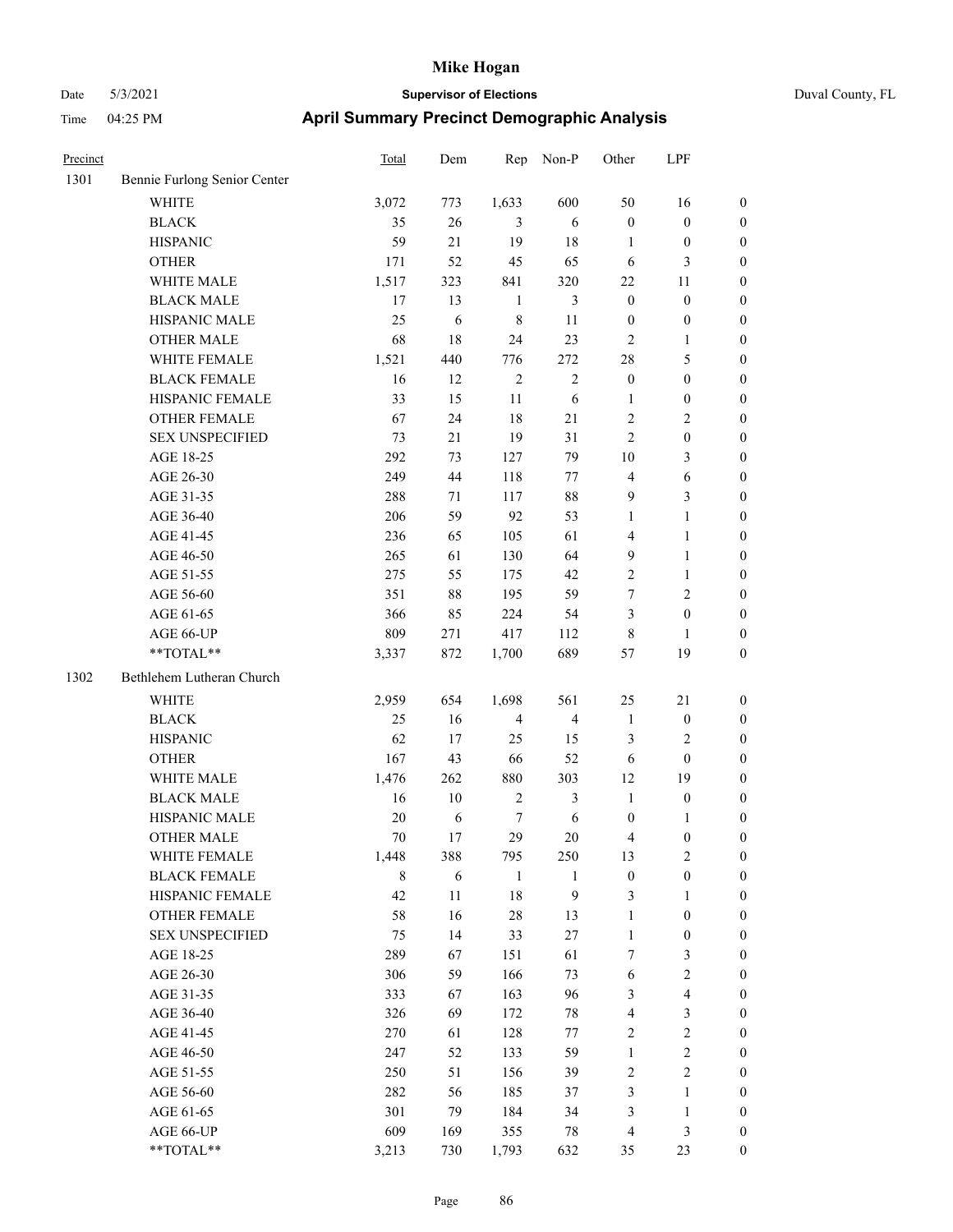|  | Duval County, FL |
|--|------------------|
|--|------------------|

| Precinct |                              | <b>Total</b> | Dem    | Rep            | Non-P      | Other            | LPF                     |                  |
|----------|------------------------------|--------------|--------|----------------|------------|------------------|-------------------------|------------------|
| 1303     | American Legion Post 129     |              |        |                |            |                  |                         |                  |
|          | <b>WHITE</b>                 | 2,564        | 607    | 1,343          | 560        | 44               | $10\,$                  | $\boldsymbol{0}$ |
|          | <b>BLACK</b>                 | 119          | 90     | $\overline{4}$ | 24         | $\mathbf{1}$     | $\boldsymbol{0}$        | $\boldsymbol{0}$ |
|          | <b>HISPANIC</b>              | 82           | 25     | 33             | 24         | $\boldsymbol{0}$ | $\boldsymbol{0}$        | $\boldsymbol{0}$ |
|          | <b>OTHER</b>                 | 163          | 33     | 71             | 53         | 5                | $\mathbf{1}$            | $\boldsymbol{0}$ |
|          | WHITE MALE                   | 1,242        | 248    | 683            | 284        | $21\,$           | 6                       | $\boldsymbol{0}$ |
|          | <b>BLACK MALE</b>            | 57           | 36     | $\sqrt{2}$     | $18\,$     | $\mathbf{1}$     | $\boldsymbol{0}$        | $\boldsymbol{0}$ |
|          | HISPANIC MALE                | 33           | 3      | 16             | 14         | $\boldsymbol{0}$ | $\boldsymbol{0}$        | $\boldsymbol{0}$ |
|          | <b>OTHER MALE</b>            | 57           | $11\,$ | $27\,$         | 18         | $\mathbf{1}$     | $\boldsymbol{0}$        | $\boldsymbol{0}$ |
|          | WHITE FEMALE                 | 1,306        | 358    | 650            | 271        | 23               | $\overline{4}$          | $\boldsymbol{0}$ |
|          | <b>BLACK FEMALE</b>          | 60           | 52     | $\mathbf{2}$   | $\sqrt{6}$ | $\mathbf{0}$     | $\boldsymbol{0}$        | 0                |
|          | HISPANIC FEMALE              | 48           | 22     | 16             | 10         | $\boldsymbol{0}$ | $\boldsymbol{0}$        | $\boldsymbol{0}$ |
|          | OTHER FEMALE                 | 64           | 16     | $30\,$         | 15         | 3                | $\boldsymbol{0}$        | $\boldsymbol{0}$ |
|          | <b>SEX UNSPECIFIED</b>       | 61           | 9      | 25             | 25         | 1                | $\mathbf{1}$            | $\boldsymbol{0}$ |
|          | AGE 18-25                    | 272          | 74     | 110            | 79         | 5                | $\overline{\mathbf{4}}$ | $\boldsymbol{0}$ |
|          | AGE 26-30                    | 331          | 69     | 155            | 101        | 6                | $\boldsymbol{0}$        | $\boldsymbol{0}$ |
|          | AGE 31-35                    | 269          | 66     | 109            | $88\,$     | 5                | $\mathbf{1}$            | $\boldsymbol{0}$ |
|          | AGE 36-40                    | 250          | 67     | 102            | $70\,$     | 7                | $\overline{4}$          | $\boldsymbol{0}$ |
|          | AGE 41-45                    | 214          | 50     | 105            | 55         | 4                | $\boldsymbol{0}$        | $\boldsymbol{0}$ |
|          | AGE 46-50                    | 199          | 39     | 107            | 46         | 6                | $\mathbf{1}$            | $\boldsymbol{0}$ |
|          | AGE 51-55                    | 210          | 49     | 114            | 41         | 6                | $\boldsymbol{0}$        | 0                |
|          | AGE 56-60                    | 270          | 66     | 149            | 52         | 3                | $\boldsymbol{0}$        | 0                |
|          | AGE 61-65                    | 273          | 88     | 137            | 45         | 3                | $\boldsymbol{0}$        | $\boldsymbol{0}$ |
|          | AGE 66-UP                    | 640          | 187    | 363            | 84         | 5                | 1                       | $\boldsymbol{0}$ |
|          | **TOTAL**                    | 2,928        | 755    | 1,451          | 661        | 50               | 11                      | $\boldsymbol{0}$ |
| 1304     | Jacksonville Beach City Hall |              |        |                |            |                  |                         |                  |
|          | <b>WHITE</b>                 | 2,733        | 721    | 1,267          | 675        | 52               | 18                      | $\boldsymbol{0}$ |
|          | <b>BLACK</b>                 | 256          | 196    | 12             | 47         | $\boldsymbol{0}$ | $\mathbf{1}$            | $\boldsymbol{0}$ |
|          | <b>HISPANIC</b>              | 113          | 40     | 41             | 28         | 4                | $\boldsymbol{0}$        | $\boldsymbol{0}$ |
|          | <b>OTHER</b>                 | 216          | 60     | 54             | 93         | 8                | $\mathbf{1}$            | $\boldsymbol{0}$ |
|          | WHITE MALE                   | 1,355        | 290    | 642            | 387        | 24               | 12                      | $\boldsymbol{0}$ |
|          | <b>BLACK MALE</b>            | 92           | 64     | $\overline{4}$ | 23         | $\boldsymbol{0}$ | $\mathbf{1}$            | $\boldsymbol{0}$ |
|          | HISPANIC MALE                | 59           | 18     | 26             | 15         | $\boldsymbol{0}$ | $\boldsymbol{0}$        | 0                |
|          | <b>OTHER MALE</b>            | 88           | 22     | 24             | 37         | 4                | 1                       | $\overline{0}$   |
|          | WHITE FEMALE                 | 1,349        | 424    | 609            | 283        | 28               | 5                       | $\boldsymbol{0}$ |
|          | <b>BLACK FEMALE</b>          | 161          | 129    | $\,$ 8 $\,$    | 24         | $\boldsymbol{0}$ | $\boldsymbol{0}$        | $\boldsymbol{0}$ |
|          | HISPANIC FEMALE              | 51           | $20\,$ | 15             | 12         | $\overline{4}$   | $\boldsymbol{0}$        | $\boldsymbol{0}$ |
|          | <b>OTHER FEMALE</b>          | 92           | 31     | $22\,$         | 36         | 3                | $\boldsymbol{0}$        | 0                |
|          | <b>SEX UNSPECIFIED</b>       | 70           | 19     | 24             | 25         | $\mathbf{1}$     | $\mathbf{1}$            | 0                |
|          | AGE 18-25                    | 301          | 103    | 98             | 89         | $10\,$           | $\mathbf{1}$            | 0                |
|          | AGE 26-30                    | 488          | 137    | 184            | 152        | 12               | $\mathfrak{Z}$          | 0                |
|          | AGE 31-35                    | 371          | 106    | 131            | 121        | $\,$ 8 $\,$      | 5                       | 0                |
|          | AGE 36-40                    | 310          | 84     | 104            | 115        | $\mathfrak{S}$   | $\sqrt{2}$              | 0                |
|          | AGE 41-45                    | 223          | 63     | 82             | 68         | $\,$ $\,$        | $\boldsymbol{2}$        | 0                |
|          | AGE 46-50                    | 226          | 64     | 102            | 58         | $\mathbf{1}$     | $\,1\,$                 | $\boldsymbol{0}$ |
|          | AGE 51-55                    | 237          | 64     | 115            | 55         | $\mathbf{1}$     | $\sqrt{2}$              | $\boldsymbol{0}$ |
|          | AGE 56-60                    | 279          | 77     | 139            | 54         | 7                | $\sqrt{2}$              | $\boldsymbol{0}$ |
|          | AGE 61-65                    | 206          | 73     | 98             | 33         | $\overline{c}$   | $\boldsymbol{0}$        | $\boldsymbol{0}$ |
|          | AGE 66-UP                    | 677          | 246    | 321            | 98         | $10\,$           | $\sqrt{2}$              | $\boldsymbol{0}$ |
|          | $**TOTAL**$                  | 3,318        | 1,017  | 1,374          | 843        | 64               | $20\,$                  | $\overline{0}$   |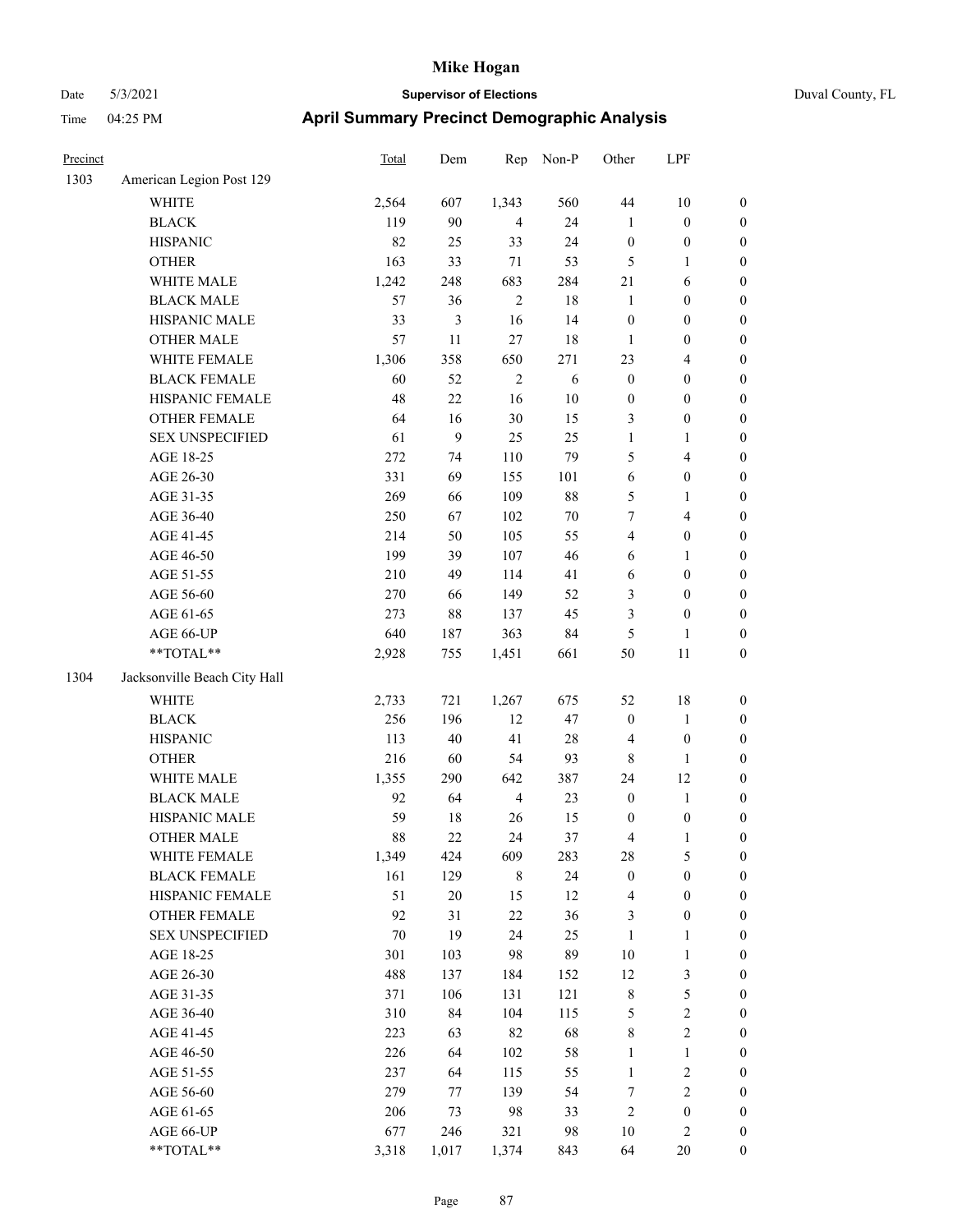|  | Duval County, FL |  |
|--|------------------|--|
|--|------------------|--|

| Precinct |                          | <b>Total</b> | Dem    | Rep              | Non-P       | Other            | LPF                     |                  |
|----------|--------------------------|--------------|--------|------------------|-------------|------------------|-------------------------|------------------|
| 1305     | Beaches Regional Library |              |        |                  |             |                  |                         |                  |
|          | <b>WHITE</b>             | 2,705        | 759    | 1,360            | 537         | 35               | 14                      | $\boldsymbol{0}$ |
|          | <b>BLACK</b>             | 23           | 14     | $\overline{2}$   | 5           | $\overline{c}$   | $\boldsymbol{0}$        | $\boldsymbol{0}$ |
|          | <b>HISPANIC</b>          | 62           | 25     | $21\,$           | 14          | $\mathbf{1}$     | $\mathbf{1}$            | $\boldsymbol{0}$ |
|          | <b>OTHER</b>             | 134          | 40     | 50               | 39          | 3                | $\sqrt{2}$              | $\boldsymbol{0}$ |
|          | WHITE MALE               | 1,267        | 269    | 689              | 283         | 16               | $10\,$                  | $\boldsymbol{0}$ |
|          | <b>BLACK MALE</b>        | 14           | 7      | $\sqrt{2}$       | 3           | $\sqrt{2}$       | $\boldsymbol{0}$        | $\boldsymbol{0}$ |
|          | HISPANIC MALE            | 25           | 9      | 9                | 6           | $\mathbf{1}$     | $\boldsymbol{0}$        | $\boldsymbol{0}$ |
|          | <b>OTHER MALE</b>        | 49           | 12     | $20\,$           | 14          | $\overline{c}$   | $\mathbf{1}$            | $\boldsymbol{0}$ |
|          | WHITE FEMALE             | 1,408        | 481    | 657              | 248         | 18               | $\overline{4}$          | $\boldsymbol{0}$ |
|          | <b>BLACK FEMALE</b>      | 9            | 7      | $\boldsymbol{0}$ | $\sqrt{2}$  | $\boldsymbol{0}$ | $\boldsymbol{0}$        | 0                |
|          | HISPANIC FEMALE          | 35           | 15     | 11               | $\,$ 8 $\,$ | $\boldsymbol{0}$ | $\mathbf{1}$            | 0                |
|          | OTHER FEMALE             | 56           | 22     | 18               | 14          | 1                | $\mathbf{1}$            | 0                |
|          | <b>SEX UNSPECIFIED</b>   | 61           | 16     | $27\,$           | 17          | 1                | $\boldsymbol{0}$        | $\boldsymbol{0}$ |
|          | AGE 18-25                | 264          | 79     | 102              | 71          | 9                | $\mathfrak{Z}$          | $\boldsymbol{0}$ |
|          | AGE 26-30                | 277          | 90     | 114              | 65          | 5                | $\mathfrak{Z}$          | $\boldsymbol{0}$ |
|          | AGE 31-35                | 262          | 70     | 109              | 76          | 5                | $\sqrt{2}$              | $\boldsymbol{0}$ |
|          | AGE 36-40                | 255          | 67     | 112              | $72\,$      | 4                | $\boldsymbol{0}$        | $\boldsymbol{0}$ |
|          | AGE 41-45                | 183          | 52     | $8\sqrt{1}$      | $44\,$      | $\mathbf{2}$     | $\overline{\mathbf{4}}$ | $\boldsymbol{0}$ |
|          | AGE 46-50                | 243          | 55     | 125              | 59          | $\overline{c}$   | $\sqrt{2}$              | $\boldsymbol{0}$ |
|          | AGE 51-55                | 238          | 57     | 126              | 47          | 6                | $\mathbf{2}$            | 0                |
|          | AGE 56-60                | 257          | 63     | 153              | 36          | 5                | $\boldsymbol{0}$        | 0                |
|          | AGE 61-65                | 292          | 76     | 159              | 55          | $\mathbf{1}$     | $\mathbf{1}$            | 0                |
|          | AGE 66-UP                | 653          | 229    | 352              | $70\,$      | $\sqrt{2}$       | $\boldsymbol{0}$        | $\boldsymbol{0}$ |
|          | **TOTAL**                | 2,924        | 838    | 1,433            | 595         | 41               | 17                      | $\boldsymbol{0}$ |
| 1306     | Atlantic Beach City Hall |              |        |                  |             |                  |                         |                  |
|          | <b>WHITE</b>             | 2,302        | 736    | 1,033            | 493         | 32               | $\,8\,$                 | $\boldsymbol{0}$ |
|          | <b>BLACK</b>             | 93           | 71     | 5                | 17          | $\boldsymbol{0}$ | $\boldsymbol{0}$        | $\boldsymbol{0}$ |
|          | <b>HISPANIC</b>          | 49           | 23     | 12               | 14          | $\boldsymbol{0}$ | $\boldsymbol{0}$        | $\boldsymbol{0}$ |
|          | <b>OTHER</b>             | 164          | 44     | 56               | 60          | $\overline{c}$   | $\sqrt{2}$              | $\boldsymbol{0}$ |
|          | WHITE MALE               | 1,091        | 283    | 525              | 261         | 16               | $\sqrt{6}$              | $\boldsymbol{0}$ |
|          | <b>BLACK MALE</b>        | 49           | 34     | $\mathfrak{Z}$   | 12          | $\boldsymbol{0}$ | $\boldsymbol{0}$        | $\boldsymbol{0}$ |
|          | HISPANIC MALE            | 25           | $10\,$ | $\,$ 8 $\,$      | $\tau$      | $\boldsymbol{0}$ | 0                       | 0                |
|          | <b>OTHER MALE</b>        | 50           | 9      | 18               | 23          | $\boldsymbol{0}$ | $\boldsymbol{0}$        | $\overline{0}$   |
|          | WHITE FEMALE             | 1,190        | 445    | 501              | 226         | 16               | $\overline{c}$          | $\boldsymbol{0}$ |
|          | <b>BLACK FEMALE</b>      | 44           | 37     | $\sqrt{2}$       | 5           | $\boldsymbol{0}$ | $\boldsymbol{0}$        | $\boldsymbol{0}$ |
|          | HISPANIC FEMALE          | 23           | 13     | $\overline{4}$   | 6           | $\boldsymbol{0}$ | $\boldsymbol{0}$        | $\boldsymbol{0}$ |
|          | <b>OTHER FEMALE</b>      | 73           | 26     | 26               | 19          | $\mathbf{1}$     | $\mathbf{1}$            | 0                |
|          | <b>SEX UNSPECIFIED</b>   | 63           | 17     | 19               | 25          | $\mathbf{1}$     | $\mathbf{1}$            | 0                |
|          | AGE 18-25                | 210          | 69     | 77               | 59          | 4                | $\mathbf{1}$            | 0                |
|          | AGE 26-30                | 217          | 71     | $78\,$           | 60          | $\,$ 8 $\,$      | $\boldsymbol{0}$        | 0                |
|          | AGE 31-35                | 246          | 85     | 85               | 67          | $\,$ 8 $\,$      | $\mathbf{1}$            | 0                |
|          | AGE 36-40                | 211          | 67     | 71               | 67          | $\overline{4}$   | $\sqrt{2}$              | 0                |
|          | AGE 41-45                | 200          | 63     | $78\,$           | 54          | 3                | $\boldsymbol{2}$        | 0                |
|          | AGE 46-50                | 201          | 61     | 85               | 51          | 3                | $\mathbf{1}$            | $\boldsymbol{0}$ |
|          | AGE 51-55                | 193          | 58     | 92               | 40          | $\sqrt{2}$       | $\mathbf{1}$            | $\boldsymbol{0}$ |
|          | AGE 56-60                | 243          | 61     | 132              | 50          | $\boldsymbol{0}$ | $\boldsymbol{0}$        | $\boldsymbol{0}$ |
|          | AGE 61-65                | 261          | 99     | 118              | 43          | $\mathbf{1}$     | $\boldsymbol{0}$        | 0                |
|          | AGE 66-UP                | 626          | 240    | 290              | 93          | $\mathbf{1}$     | $\sqrt{2}$              | $\boldsymbol{0}$ |
|          | $**TOTAL**$              | 2,608        | 874    | 1,106            | 584         | 34               | $10\,$                  | $\overline{0}$   |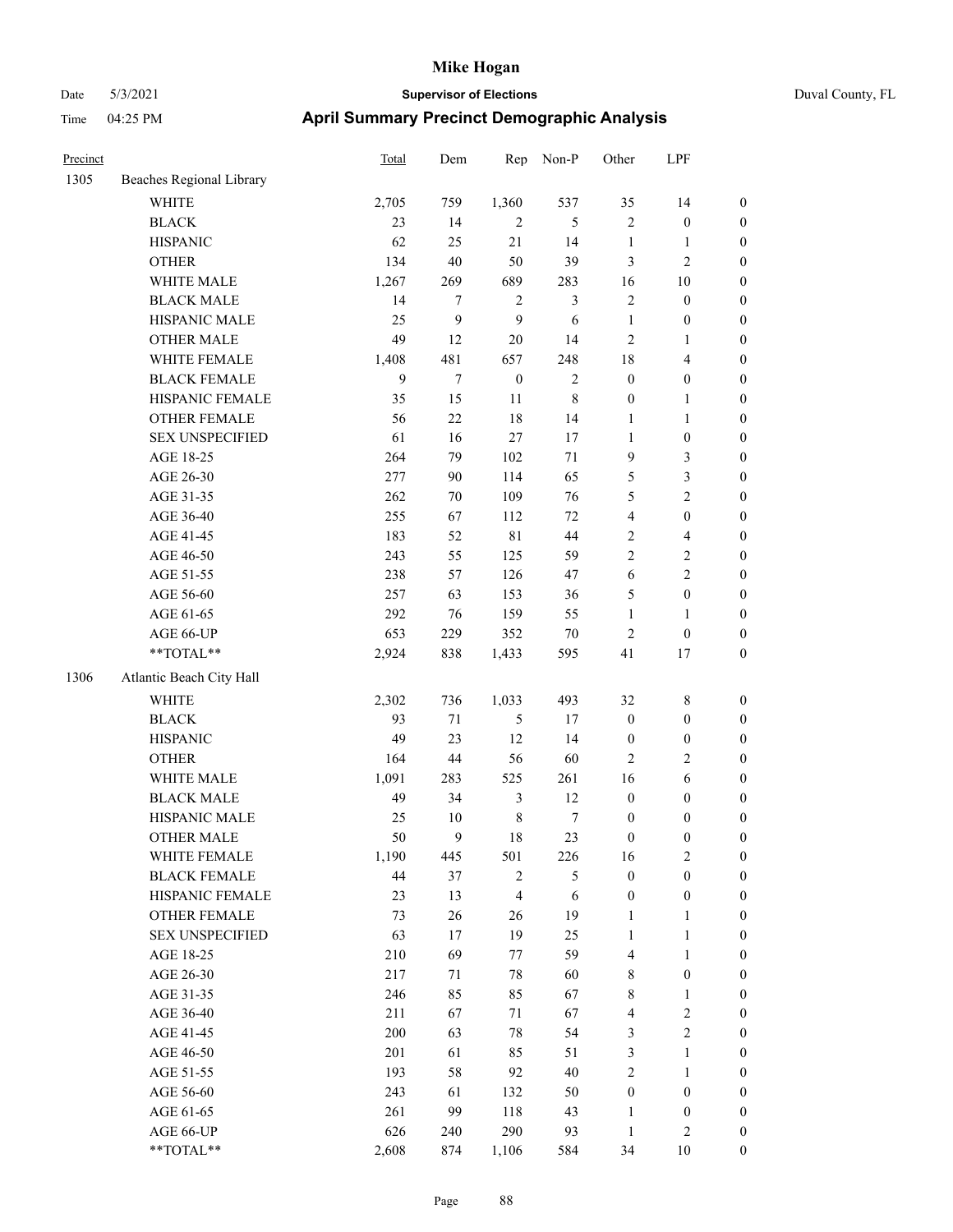|  | Duval County, FL |
|--|------------------|
|--|------------------|

| Precinct |                               | <b>Total</b>     | Dem    | Rep            | Non-P          | Other            | LPF                     |                  |
|----------|-------------------------------|------------------|--------|----------------|----------------|------------------|-------------------------|------------------|
| 1307     | Adele Grage Cultural Center   |                  |        |                |                |                  |                         |                  |
|          | WHITE                         | 2,772            | 776    | 1,454          | 496            | 33               | 13                      | $\boldsymbol{0}$ |
|          | <b>BLACK</b>                  | 20               | 12     | 3              | $\overline{4}$ | $\boldsymbol{0}$ | $\mathbf{1}$            | $\boldsymbol{0}$ |
|          | <b>HISPANIC</b>               | 48               | 17     | 23             | $\,$ 8 $\,$    | $\boldsymbol{0}$ | $\boldsymbol{0}$        | 0                |
|          | <b>OTHER</b>                  | 150              | 36     | 60             | 50             | 4                | $\boldsymbol{0}$        | 0                |
|          | WHITE MALE                    | 1,282            | 288    | 709            | 258            | 17               | 10                      | $\boldsymbol{0}$ |
|          | <b>BLACK MALE</b>             | 11               | 6      | $\mathbf{1}$   | 3              | $\boldsymbol{0}$ | $\mathbf{1}$            | $\boldsymbol{0}$ |
|          | HISPANIC MALE                 | 23               | 6      | $11\,$         | 6              | $\boldsymbol{0}$ | $\boldsymbol{0}$        | $\boldsymbol{0}$ |
|          | <b>OTHER MALE</b>             | 59               | 12     | 28             | 19             | $\boldsymbol{0}$ | $\boldsymbol{0}$        | $\boldsymbol{0}$ |
|          | WHITE FEMALE                  | 1,473            | 482    | 736            | 236            | 16               | $\mathfrak{Z}$          | $\boldsymbol{0}$ |
|          | <b>BLACK FEMALE</b>           | $\boldsymbol{9}$ | 6      | $\mathbf{2}$   | $\mathbf{1}$   | $\boldsymbol{0}$ | $\boldsymbol{0}$        | $\boldsymbol{0}$ |
|          | HISPANIC FEMALE               | 23               | 11     | $10\,$         | $\sqrt{2}$     | $\boldsymbol{0}$ | $\boldsymbol{0}$        | $\boldsymbol{0}$ |
|          | <b>OTHER FEMALE</b>           | 62               | 17     | 24             | 18             | 3                | $\boldsymbol{0}$        | $\boldsymbol{0}$ |
|          | <b>SEX UNSPECIFIED</b>        | 48               | 13     | 19             | 15             | $\mathbf{1}$     | $\boldsymbol{0}$        | 0                |
|          | AGE 18-25                     | 217              | 67     | 97             | 44             | 7                | $\overline{c}$          | 0                |
|          | AGE 26-30                     | 126              | 39     | 50             | 34             | 3                | $\boldsymbol{0}$        | $\boldsymbol{0}$ |
|          | AGE 31-35                     | 110              | 34     | 39             | 34             | 2                | 1                       | $\boldsymbol{0}$ |
|          | AGE 36-40                     | 141              | 32     | 59             | 47             | 2                | $\mathbf{1}$            | $\boldsymbol{0}$ |
|          | AGE 41-45                     | 134              | 34     | 64             | 34             | $\mathbf{1}$     | $\mathbf{1}$            | $\boldsymbol{0}$ |
|          | AGE 46-50                     | 135              | 35     | 54             | 41             | $\mathbf{1}$     | $\overline{\mathbf{4}}$ | $\boldsymbol{0}$ |
|          | AGE 51-55                     | 237              | 57     | 135            | 39             | 4                | $\overline{2}$          | $\boldsymbol{0}$ |
|          | AGE 56-60                     | 260              | 55     | 155            | 48             | $\overline{c}$   | $\boldsymbol{0}$        | $\boldsymbol{0}$ |
|          | AGE 61-65                     | 300              | 98     | 151            | 42             | 7                | $\sqrt{2}$              | 0                |
|          | AGE 66-UP                     | 1,330            | 390    | 736            | 195            | $\,$ 8 $\,$      | $\mathbf{1}$            | 0                |
|          | **TOTAL**                     | 2,990            | 841    | 1,540          | 558            | 37               | 14                      | $\boldsymbol{0}$ |
| 1308     | Community Presbyterian Church |                  |        |                |                |                  |                         |                  |
|          | <b>WHITE</b>                  | 2,583            | 712    | 1,270          | 553            | 34               | 14                      | 0                |
|          | <b>BLACK</b>                  | 366              | 295    | 16             | 54             | $\boldsymbol{0}$ | $\mathbf{1}$            | $\boldsymbol{0}$ |
|          | <b>HISPANIC</b>               | 73               | 30     | 21             | $22\,$         | $\boldsymbol{0}$ | $\boldsymbol{0}$        | 0                |
|          | <b>OTHER</b>                  | 162              | 58     | 50             | 49             | 4                | $\mathbf{1}$            | $\boldsymbol{0}$ |
|          | WHITE MALE                    | 1,211            | 280    | 631            | 279            | 11               | $10\,$                  | $\boldsymbol{0}$ |
|          | <b>BLACK MALE</b>             | 152              | 109    | 12             | 31             | $\boldsymbol{0}$ | $\boldsymbol{0}$        | $\boldsymbol{0}$ |
|          | HISPANIC MALE                 | 28               | 9      | $\,$ 8 $\,$    | 11             | $\boldsymbol{0}$ | $\boldsymbol{0}$        | 0                |
|          | <b>OTHER MALE</b>             | 53               | 16     | 20             | 14             | 3                | $\boldsymbol{0}$        | $\boldsymbol{0}$ |
|          | WHITE FEMALE                  | 1,351            | 425    | 633            | 267            | 22               | $\overline{\mathbf{4}}$ | 0                |
|          | <b>BLACK FEMALE</b>           | 208              | 181    | $\overline{4}$ | $22\,$         | $\boldsymbol{0}$ | $\mathbf{1}$            | 0                |
|          | HISPANIC FEMALE               | 44               | $20\,$ | 13             | 11             | $\boldsymbol{0}$ | $\boldsymbol{0}$        | 0                |
|          | OTHER FEMALE                  | 65               | 27     | 19             | $18\,$         | $\mathbf{1}$     | $\boldsymbol{0}$        | 0                |
|          | <b>SEX UNSPECIFIED</b>        | 71               | 28     | 17             | 24             | $\mathbf{1}$     | $\mathbf{1}$            | 0                |
|          | AGE 18-25                     | 331              | 116    | 115            | 91             | $\mathbf{9}$     | $\boldsymbol{0}$        | 0                |
|          | AGE 26-30                     | 195              | 67     | 67             | 54             | 4                | $\mathfrak{Z}$          | 0                |
|          | AGE 31-35                     | 236              | 84     | 72             | 74             | 4                | $\sqrt{2}$              | 0                |
|          | AGE 36-40                     | 263              | 78     | 99             | 81             | $\sqrt{2}$       | $\mathfrak{Z}$          | 0                |
|          | AGE 41-45                     | 236              | 73     | 94             | 65             | $\mathbf{1}$     | $\mathfrak{Z}$          | 0                |
|          | AGE 46-50                     | 254              | 85     | 107            | 61             | $\boldsymbol{0}$ | $\mathbf{1}$            | 0                |
|          | AGE 51-55                     | 262              | 75     | 124            | 55             | 5                | $\mathfrak{Z}$          | 0                |
|          | AGE 56-60                     | 372              | 116    | 184            | 64             | 7                | $\mathbf{1}$            | 0                |
|          | AGE 61-65                     | 296              | 107    | 153            | 35             | $\mathbf{1}$     | $\boldsymbol{0}$        | 0                |
|          | AGE 66-UP                     | 739              | 294    | 342            | 98             | 5                | $\boldsymbol{0}$        | 0                |
|          | $**TOTAL**$                   | 3,184            | 1,095  | 1,357          | 678            | $38\,$           | 16                      | $\boldsymbol{0}$ |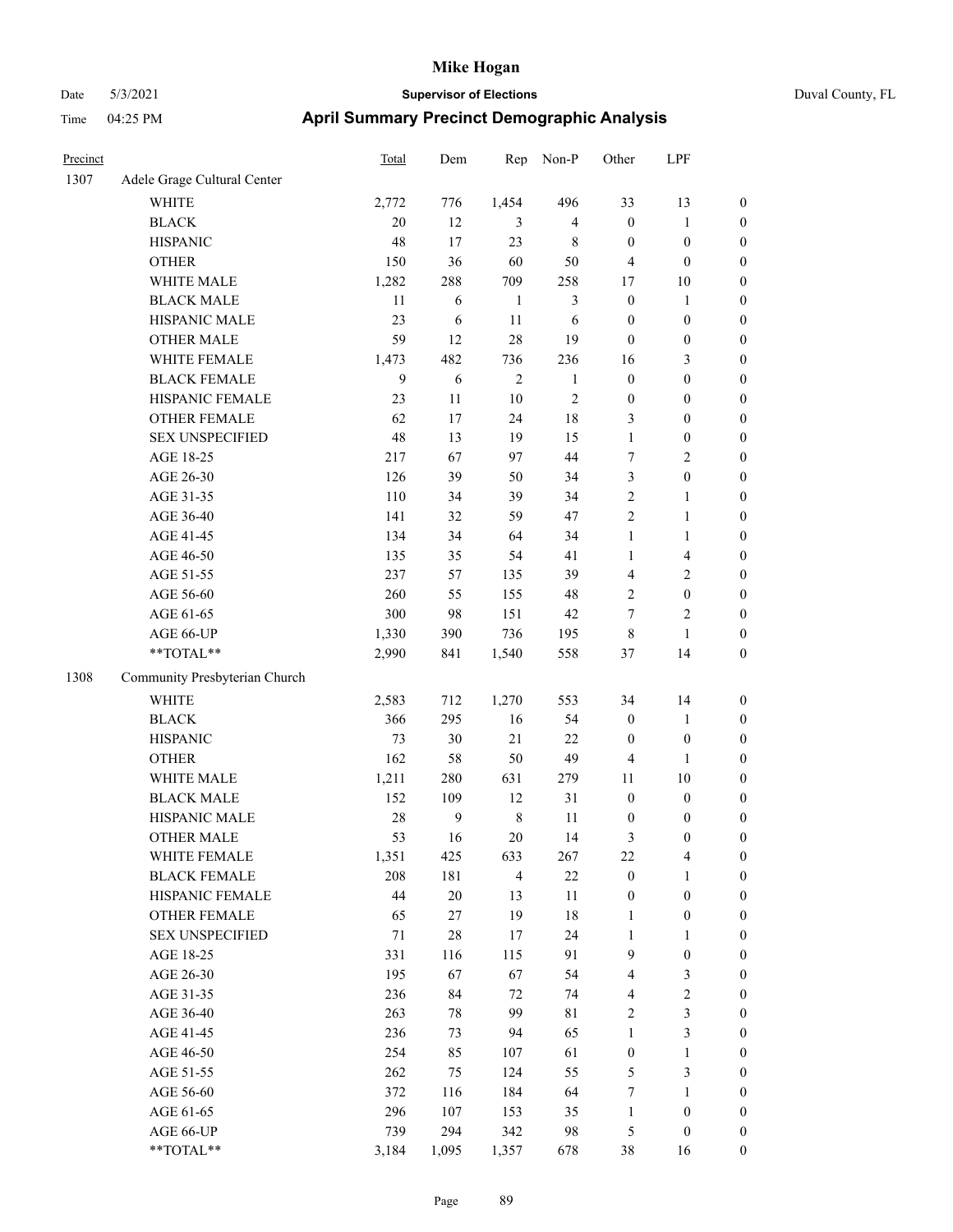| Precinct |                                       | <b>Total</b> | Dem | Rep            | Non-P  | Other            | LPF                     |                  |
|----------|---------------------------------------|--------------|-----|----------------|--------|------------------|-------------------------|------------------|
| 1309     | Christ United Methodist Church        |              |     |                |        |                  |                         |                  |
|          | WHITE                                 | 2,811        | 702 | 1,433          | 615    | 45               | 16                      | $\mathbf{0}$     |
|          | <b>BLACK</b>                          | 40           | 19  | 6              | 12     | $\mathfrak{Z}$   | $\boldsymbol{0}$        | $\boldsymbol{0}$ |
|          | <b>HISPANIC</b>                       | 60           | 17  | 27             | 14     | 1                | 1                       | $\boldsymbol{0}$ |
|          | <b>OTHER</b>                          | 159          | 34  | 48             | 70     | 3                | 4                       | $\boldsymbol{0}$ |
|          | WHITE MALE                            | 1,350        | 245 | 742            | 327    | 25               | 11                      | $\boldsymbol{0}$ |
|          | <b>BLACK MALE</b>                     | 20           | 10  | $\overline{2}$ | 6      | $\sqrt{2}$       | $\boldsymbol{0}$        | $\boldsymbol{0}$ |
|          | HISPANIC MALE                         | 30           | 6   | 15             | 8      | $\mathbf{1}$     | $\boldsymbol{0}$        | $\boldsymbol{0}$ |
|          | <b>OTHER MALE</b>                     | 60           | 12  | 17             | 27     | $\overline{2}$   | 2                       | $\boldsymbol{0}$ |
|          | WHITE FEMALE                          | 1,428        | 453 | 675            | 275    | 20               | 5                       | $\boldsymbol{0}$ |
|          | <b>BLACK FEMALE</b>                   | 20           | 9   | $\overline{4}$ | 6      | $\mathbf{1}$     | $\boldsymbol{0}$        | $\boldsymbol{0}$ |
|          | HISPANIC FEMALE                       | 29           | 11  | 11             | 6      | $\boldsymbol{0}$ | 1                       | $\boldsymbol{0}$ |
|          | <b>OTHER FEMALE</b>                   | 66           | 17  | 24             | 23     | $\boldsymbol{0}$ | 2                       | $\boldsymbol{0}$ |
|          | <b>SEX UNSPECIFIED</b>                | 66           | 9   | 24             | 32     | 1                | $\boldsymbol{0}$        | $\boldsymbol{0}$ |
|          | AGE 18-25                             | 289          | 58  | 121            | 96     | 10               | 4                       | $\boldsymbol{0}$ |
|          | AGE 26-30                             | 248          | 68  | 93             | 81     | 6                | $\boldsymbol{0}$        | $\boldsymbol{0}$ |
|          | AGE 31-35                             | 293          | 71  | 120            | 90     | 9                | 3                       | $\boldsymbol{0}$ |
|          | AGE 36-40                             | 321          | 70  | 153            | $88\,$ | 5                | 5                       | $\boldsymbol{0}$ |
|          | AGE 41-45                             | 269          | 67  | 112            | 83     | 5                | $\overline{\mathbf{c}}$ | $\boldsymbol{0}$ |
|          | AGE 46-50                             | 258          | 53  | 130            | 70     | $\overline{2}$   | 3                       | $\boldsymbol{0}$ |
|          | AGE 51-55                             | 234          | 54  | 128            | 49     | $\overline{2}$   | $\mathbf{1}$            | $\boldsymbol{0}$ |
|          | AGE 56-60                             | 249          | 54  | 139            | 49     | 5                | 2                       | $\boldsymbol{0}$ |
|          | AGE 61-65                             | 284          | 67  | 170            | 44     | 3                | $\boldsymbol{0}$        | $\boldsymbol{0}$ |
|          | AGE 66-UP                             | 625          | 210 | 348            | 61     | 5                | 1                       | $\boldsymbol{0}$ |
|          | **TOTAL**                             | 3,070        | 772 | 1,514          | 711    | 52               | 21                      | $\boldsymbol{0}$ |
| 1310     | First Christian Church of the Beaches |              |     |                |        |                  |                         |                  |
|          | <b>WHITE</b>                          | 2,919        | 715 | 1,466          | 670    | 52               | 16                      | $\boldsymbol{0}$ |
|          | <b>BLACK</b>                          | 42           | 24  | 7              | 10     | 1                | $\boldsymbol{0}$        | $\boldsymbol{0}$ |
|          | <b>HISPANIC</b>                       | 92           | 26  | 38             | 23     | 5                | $\boldsymbol{0}$        | $\boldsymbol{0}$ |
|          | <b>OTHER</b>                          | 180          | 40  | 59             | 76     | $\overline{2}$   | 3                       | $\boldsymbol{0}$ |
|          | WHITE MALE                            | 1,439        | 302 | 717            | 377    | 29               | 14                      | $\boldsymbol{0}$ |
|          | <b>BLACK MALE</b>                     | 23           | 10  | 4              | 8      | $\mathbf{1}$     | $\boldsymbol{0}$        | $\boldsymbol{0}$ |
|          | HISPANIC MALE                         | 43           | 9   | 23             | 9      | $\sqrt{2}$       | $\boldsymbol{0}$        | $\boldsymbol{0}$ |
|          | <b>OTHER MALE</b>                     | 68           | 11  | 23             | 31     | $\overline{2}$   | 1                       | $\boldsymbol{0}$ |
|          | WHITE FEMALE                          | 1,456        | 409 | 736            | 286    | 23               | 2                       | $\boldsymbol{0}$ |
|          | <b>BLACK FEMALE</b>                   | 18           | 13  | $\mathfrak{Z}$ | 2      | $\boldsymbol{0}$ | $\boldsymbol{0}$        | $\boldsymbol{0}$ |
|          | HISPANIC FEMALE                       | 49           | 17  | 15             | 14     | 3                | $\boldsymbol{0}$        | $\boldsymbol{0}$ |
|          | OTHER FEMALE                          | 73           | 22  | 29             | $21\,$ | $\boldsymbol{0}$ | 1                       | $\boldsymbol{0}$ |
|          | <b>SEX UNSPECIFIED</b>                | 64           | 12  | 20             | 31     | $\boldsymbol{0}$ | 1                       | $\boldsymbol{0}$ |
|          | AGE 18-25                             | 301          | 77  | 120            | 86     | 15               | 3                       | $\boldsymbol{0}$ |
|          | AGE 26-30                             | 346          | 81  | 134            | 121    | $\,$ $\,$        | $\overline{\mathbf{c}}$ | $\boldsymbol{0}$ |
|          | AGE 31-35                             | 348          | 87  | 144            | 110    | $\overline{4}$   | 3                       | $\boldsymbol{0}$ |
|          | AGE 36-40                             | 263          | 72  | 103            | $78\,$ | $\boldsymbol{7}$ | 3                       | $\boldsymbol{0}$ |
|          | AGE 41-45                             | 236          | 59  | 105            | 63     | $\mathfrak{S}$   | 4                       | $\boldsymbol{0}$ |
|          | AGE 46-50                             | 222          | 58  | 110            | 49     | $\mathfrak{Z}$   | $\mathbf{2}$            | $\boldsymbol{0}$ |
|          | AGE 51-55                             | 276          | 63  | 156            | 54     | $\mathfrak{Z}$   | $\boldsymbol{0}$        | $\boldsymbol{0}$ |
|          | AGE 56-60                             | 316          | 65  | 177            | 67     | $\mathfrak{S}$   | 2                       | $\boldsymbol{0}$ |
|          | AGE 61-65                             | 280          | 65  | 151            | 61     | 3                | $\boldsymbol{0}$        | $\boldsymbol{0}$ |
|          | AGE 66-UP                             | 645          | 178 | 370            | $90\,$ | 7                | $\boldsymbol{0}$        | $\bf{0}$         |
|          | **TOTAL**                             | 3,233        | 805 | 1,570          | 779    | 60               | 19                      | $\boldsymbol{0}$ |
|          |                                       |              |     |                |        |                  |                         |                  |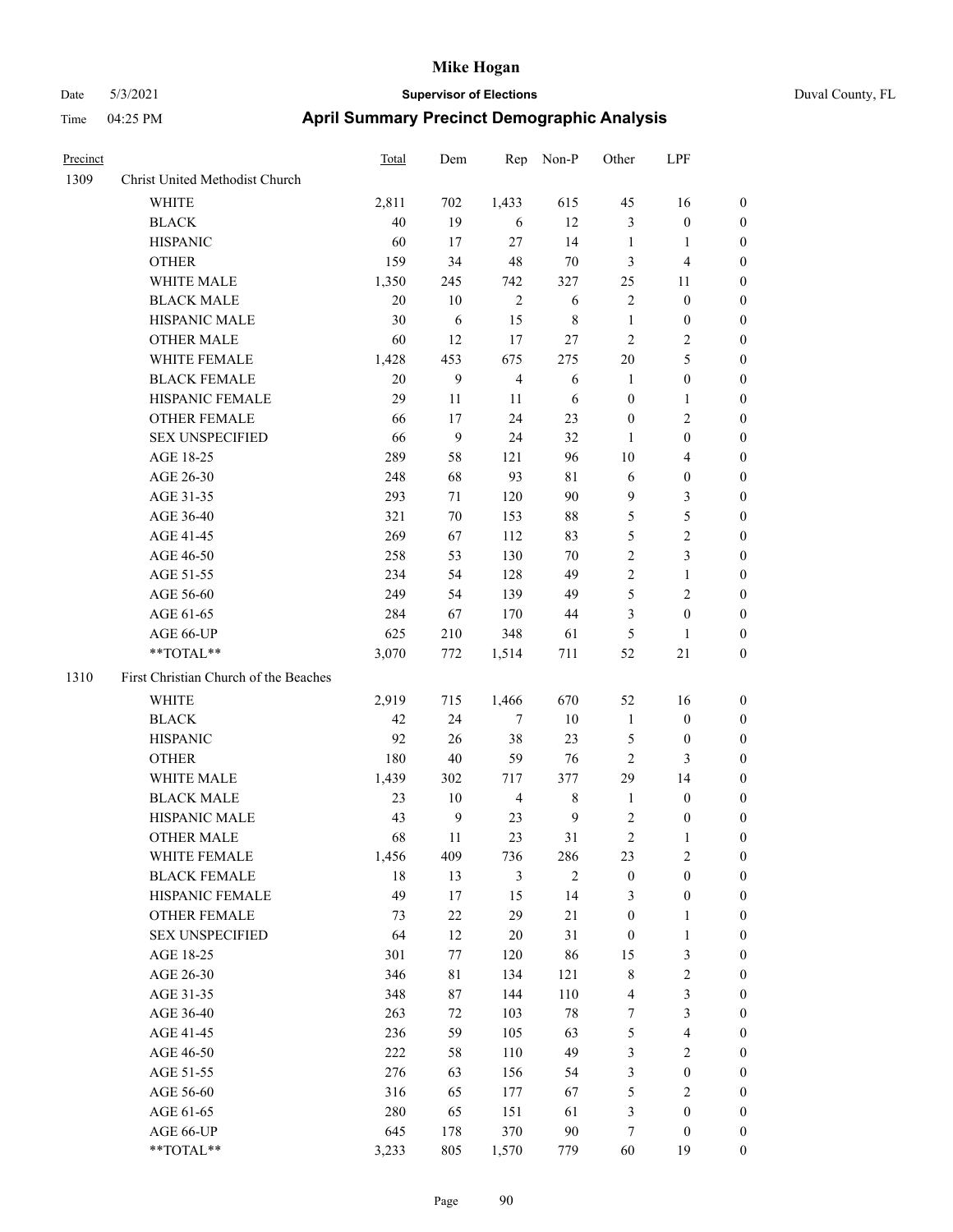| Precinct |                            | Total  | Dem         | Rep            | Non-P          | Other            | LPF              |                  |
|----------|----------------------------|--------|-------------|----------------|----------------|------------------|------------------|------------------|
| 1311     | Hampton Inn                |        |             |                |                |                  |                  |                  |
|          | <b>WHITE</b>               | 3,430  | 769         | 1,845          | 734            | 60               | 22               | $\boldsymbol{0}$ |
|          | <b>BLACK</b>               | 73     | 52          | 6              | 13             | $\mathbf{1}$     | 1                | $\boldsymbol{0}$ |
|          | <b>HISPANIC</b>            | 87     | 33          | 32             | $20\,$         | $\sqrt{2}$       | $\boldsymbol{0}$ | $\boldsymbol{0}$ |
|          | <b>OTHER</b>               | 241    | 64          | 106            | 69             | $\mathbf{1}$     | 1                | $\boldsymbol{0}$ |
|          | WHITE MALE                 | 1,582  | 270         | 910            | 366            | 24               | 12               | $\boldsymbol{0}$ |
|          | <b>BLACK MALE</b>          | 45     | 31          | $\overline{4}$ | 9              | $\mathbf{1}$     | $\boldsymbol{0}$ | $\boldsymbol{0}$ |
|          | HISPANIC MALE              | 26     | $11\,$      | 9              | 6              | $\boldsymbol{0}$ | $\boldsymbol{0}$ | $\boldsymbol{0}$ |
|          | <b>OTHER MALE</b>          | 95     | 24          | 46             | 24             | $\boldsymbol{0}$ | $\mathbf{1}$     | $\boldsymbol{0}$ |
|          | WHITE FEMALE               | 1,815  | 491         | 923            | 355            | 36               | 10               | $\boldsymbol{0}$ |
|          | <b>BLACK FEMALE</b>        | 28     | 21          | $\sqrt{2}$     | $\overline{4}$ | $\boldsymbol{0}$ | 1                | $\boldsymbol{0}$ |
|          | HISPANIC FEMALE            | 58     | $22\,$      | $22\,$         | 12             | $\sqrt{2}$       | $\boldsymbol{0}$ | $\boldsymbol{0}$ |
|          | <b>OTHER FEMALE</b>        | 111    | 34          | 49             | $27\,$         | $\mathbf{1}$     | $\boldsymbol{0}$ | $\boldsymbol{0}$ |
|          | <b>SEX UNSPECIFIED</b>     | $71\,$ | 14          | 24             | 33             | $\boldsymbol{0}$ | $\boldsymbol{0}$ | $\boldsymbol{0}$ |
|          | AGE 18-25                  | 333    | 72          | 150            | 95             | 13               | 3                | $\boldsymbol{0}$ |
|          | AGE 26-30                  | 338    | 89          | 158            | 82             | 6                | 3                | $\boldsymbol{0}$ |
|          | AGE 31-35                  | 377    | 59          | 193            | 117            | $\overline{4}$   | 4                | $\boldsymbol{0}$ |
|          | AGE 36-40                  | 337    | 80          | 152            | 95             | $\tau$           | 3                | $\boldsymbol{0}$ |
|          | AGE 41-45                  | 298    | 78          | 129            | 84             | $\overline{4}$   | 3                | $\boldsymbol{0}$ |
|          | AGE 46-50                  | 275    | 49          | 154            | 64             | 5                | 3                | $\boldsymbol{0}$ |
|          | AGE 51-55                  | 313    | 52          | 193            | 61             | $\overline{4}$   | 3                | $\boldsymbol{0}$ |
|          | AGE 56-60                  | 358    | $8\sqrt{1}$ | 207            | 60             | 9                | 1                | $\boldsymbol{0}$ |
|          | AGE 61-65                  | 327    | 102         | 178            | 42             | $\overline{4}$   | $\mathbf{1}$     | $\boldsymbol{0}$ |
|          | AGE 66-UP                  | 875    | 256         | 475            | 136            | $\,8\,$          | $\boldsymbol{0}$ | $\boldsymbol{0}$ |
|          | **TOTAL**                  | 3,831  | 918         | 1,989          | 836            | 64               | 24               | $\boldsymbol{0}$ |
| 1312     | Oceanside Church of Christ |        |             |                |                |                  |                  |                  |
|          | WHITE                      | 1,940  | 528         | 828            | 540            | 30               | 14               | $\boldsymbol{0}$ |
|          | <b>BLACK</b>               | 336    | 246         | 16             | 70             | $\overline{4}$   | $\boldsymbol{0}$ | $\boldsymbol{0}$ |
|          | <b>HISPANIC</b>            | 138    | 63          | 33             | 39             | 3                | $\boldsymbol{0}$ | $\boldsymbol{0}$ |
|          | <b>OTHER</b>               | 188    | 57          | 50             | 76             | 3                | 2                | $\boldsymbol{0}$ |
|          | WHITE MALE                 | 938    | 183         | 436            | 300            | 10               | 9                | $\boldsymbol{0}$ |
|          | <b>BLACK MALE</b>          | 147    | 96          | $10\,$         | 39             | $\sqrt{2}$       | $\boldsymbol{0}$ | $\boldsymbol{0}$ |
|          | HISPANIC MALE              | 63     | 23          | 17             | 23             | $\boldsymbol{0}$ | 0                | $\boldsymbol{0}$ |
|          | <b>OTHER MALE</b>          | 65     | 18          | 14             | 33             | $\boldsymbol{0}$ | $\boldsymbol{0}$ | $\boldsymbol{0}$ |
|          | WHITE FEMALE               | 984    | 337         | 385            | 237            | $20\,$           | 5                | $\boldsymbol{0}$ |
|          | <b>BLACK FEMALE</b>        | 181    | 146         | $\mathfrak{H}$ | $28\,$         | $\sqrt{2}$       | $\boldsymbol{0}$ | $\boldsymbol{0}$ |
|          | HISPANIC FEMALE            | 74     | 40          | 15             | 16             | $\mathfrak{Z}$   | $\boldsymbol{0}$ | $\boldsymbol{0}$ |
|          | OTHER FEMALE               | 85     | $28\,$      | $27\,$         | $27\,$         | $\mathbf{1}$     | $\sqrt{2}$       | $\boldsymbol{0}$ |
|          | <b>SEX UNSPECIFIED</b>     | 65     | 23          | 18             | $22\,$         | $\sqrt{2}$       | $\boldsymbol{0}$ | $\boldsymbol{0}$ |
|          | AGE 18-25                  | 285    | 95          | 84             | 92             | 9                | 5                | $\boldsymbol{0}$ |
|          | AGE 26-30                  | 322    | 103         | 102            | 110            | $\overline{4}$   | 3                | $\boldsymbol{0}$ |
|          | AGE 31-35                  | 307    | 92          | 94             | 109            | 9                | 3                | $\boldsymbol{0}$ |
|          | AGE 36-40                  | 280    | 100         | 77             | 95             | $\sqrt{5}$       | 3                | $\boldsymbol{0}$ |
|          | AGE 41-45                  | 210    | 75          | 62             | 71             | $\sqrt{2}$       | $\boldsymbol{0}$ | $\boldsymbol{0}$ |
|          | AGE 46-50                  | 234    | 68          | 89             | 73             | $\overline{4}$   | $\boldsymbol{0}$ | $\boldsymbol{0}$ |
|          | AGE 51-55                  | 202    | 60          | 95             | 46             | $\boldsymbol{0}$ | 1                | $\boldsymbol{0}$ |
|          | AGE 56-60                  | 227    | 67          | 112            | 46             | $\mathbf{1}$     | 1                | $\boldsymbol{0}$ |
|          | AGE 61-65                  | 203    | 89          | 85             | $27\,$         | $\sqrt{2}$       | $\boldsymbol{0}$ | $\boldsymbol{0}$ |
|          | AGE 66-UP                  | 332    | 145         | 127            | 56             | $\overline{4}$   | $\boldsymbol{0}$ | $\boldsymbol{0}$ |
|          | **TOTAL**                  | 2,602  | 894         | 927            | 725            | $40\,$           | 16               | $\boldsymbol{0}$ |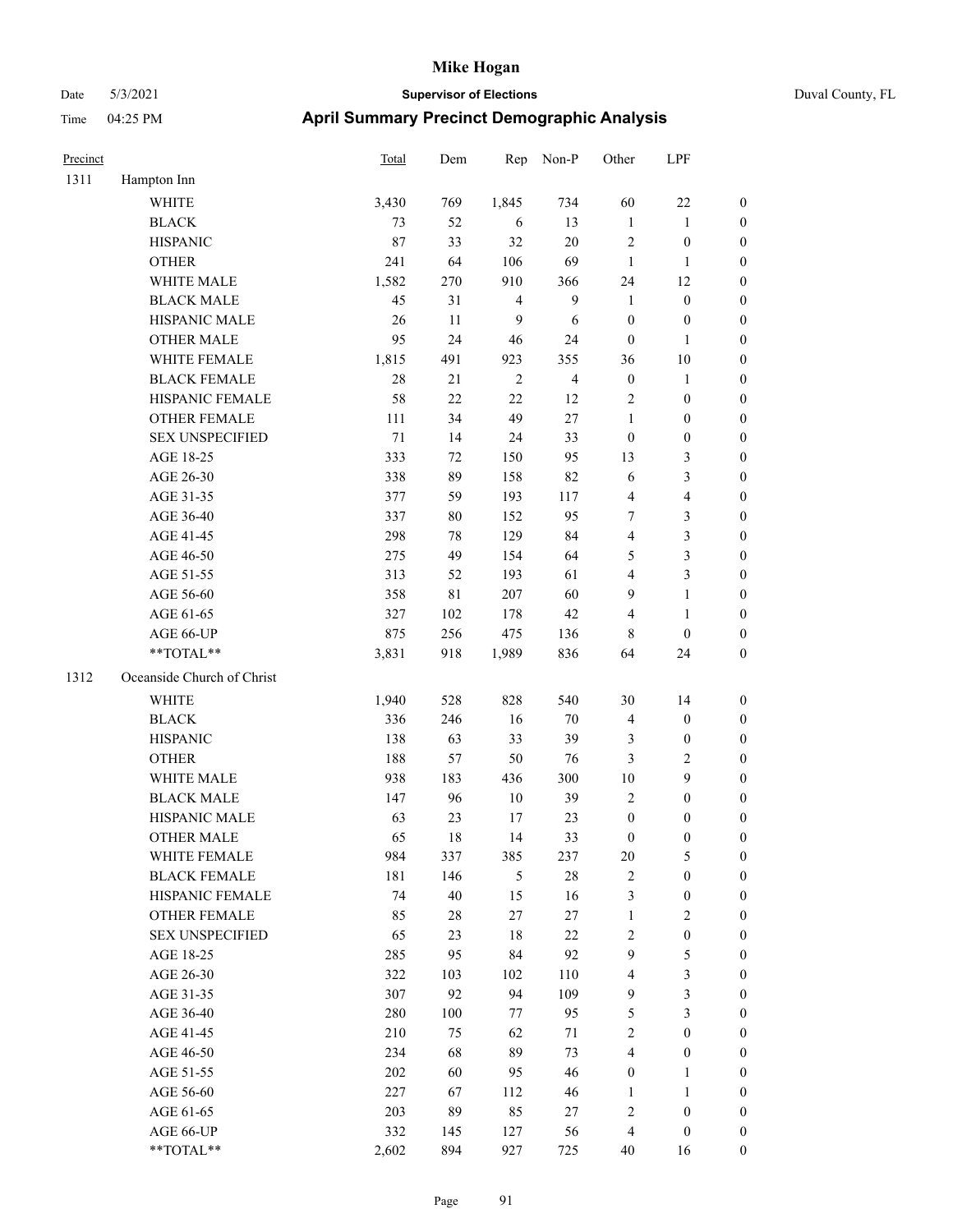| Precinct |                          | Total | Dem          | Rep            | Non-P  | Other            | LPF              |                  |
|----------|--------------------------|-------|--------------|----------------|--------|------------------|------------------|------------------|
| 1313     | Rivertown Church         |       |              |                |        |                  |                  |                  |
|          | <b>WHITE</b>             | 3,755 | 655          | 2,314          | 735    | 42               | 9                | $\boldsymbol{0}$ |
|          | <b>BLACK</b>             | 204   | 149          | 9              | 45     | $\mathbf{1}$     | $\boldsymbol{0}$ | $\boldsymbol{0}$ |
|          | <b>HISPANIC</b>          | 169   | 66           | 49             | 51     | $\mathfrak{Z}$   | $\boldsymbol{0}$ | $\boldsymbol{0}$ |
|          | <b>OTHER</b>             | 306   | 66           | 117            | 116    | 6                | 1                | $\boldsymbol{0}$ |
|          | WHITE MALE               | 1,856 | 243          | 1,184          | 407    | 18               | 4                | $\boldsymbol{0}$ |
|          | <b>BLACK MALE</b>        | 69    | 44           | 6              | 18     | $\mathbf{1}$     | $\boldsymbol{0}$ | $\boldsymbol{0}$ |
|          | HISPANIC MALE            | 83    | $27\,$       | 26             | 28     | $\sqrt{2}$       | $\boldsymbol{0}$ | $\boldsymbol{0}$ |
|          | <b>OTHER MALE</b>        | 101   | 24           | 33             | 44     | $\boldsymbol{0}$ | $\boldsymbol{0}$ | $\boldsymbol{0}$ |
|          | WHITE FEMALE             | 1,868 | 409          | 1,109          | 321    | 24               | 5                | $\boldsymbol{0}$ |
|          | <b>BLACK FEMALE</b>      | 135   | 105          | 3              | $27\,$ | $\boldsymbol{0}$ | $\boldsymbol{0}$ | $\boldsymbol{0}$ |
|          | HISPANIC FEMALE          | 83    | 37           | 22             | 23     | $\mathbf{1}$     | $\boldsymbol{0}$ | $\boldsymbol{0}$ |
|          | <b>OTHER FEMALE</b>      | 146   | 31           | 65             | $44\,$ | 5                | 1                | $\boldsymbol{0}$ |
|          | <b>SEX UNSPECIFIED</b>   | 93    | 16           | 41             | 35     | $\mathbf{1}$     | $\boldsymbol{0}$ | $\boldsymbol{0}$ |
|          | AGE 18-25                | 437   | 105          | 189            | 136    | 7                | $\boldsymbol{0}$ | $\boldsymbol{0}$ |
|          | AGE 26-30                | 333   | 98           | 134            | 94     | 3                | 4                | $\boldsymbol{0}$ |
|          | AGE 31-35                | 352   | 99           | 155            | 93     | 5                | $\boldsymbol{0}$ | $\boldsymbol{0}$ |
|          | AGE 36-40                | 380   | 76           | 189            | 103    | 9                | 3                | $\boldsymbol{0}$ |
|          | AGE 41-45                | 377   | 85           | 181            | 107    | $\overline{4}$   | $\boldsymbol{0}$ | $\boldsymbol{0}$ |
|          | AGE 46-50                | 349   | 60           | 209            | 75     | 5                | $\boldsymbol{0}$ | $\boldsymbol{0}$ |
|          | AGE 51-55                | 351   | 64           | 214            | 68     | $\overline{4}$   | 1                | $\boldsymbol{0}$ |
|          | AGE 56-60                | 433   | 67           | 289            | 72     | $\overline{4}$   | 1                | $\boldsymbol{0}$ |
|          | AGE 61-65                | 356   | 53           | 232            | 65     | 5                | 1                | $\boldsymbol{0}$ |
|          | AGE 66-UP                | 1,066 | 229          | 697            | 134    | 6                | $\boldsymbol{0}$ | $\boldsymbol{0}$ |
|          | **TOTAL**                | 4,434 | 936          | 2,489          | 947    | 52               | 10               | $\boldsymbol{0}$ |
| 1314     | Mayport Community Center |       |              |                |        |                  |                  |                  |
|          | WHITE                    | 795   | 133          | 432            | 205    | 16               | $\mathbf{9}$     | $\boldsymbol{0}$ |
|          | <b>BLACK</b>             | 169   | 108          | $10\,$         | 44     | $\tau$           | $\boldsymbol{0}$ | $\boldsymbol{0}$ |
|          | <b>HISPANIC</b>          | 92    | 31           | 29             | 28     | $\boldsymbol{0}$ | 4                | $\boldsymbol{0}$ |
|          | <b>OTHER</b>             | 130   | 32           | 52             | 41     | 5                | $\boldsymbol{0}$ | $\boldsymbol{0}$ |
|          | WHITE MALE               | 403   | 50           | 238            | 101    | $\,$ 8 $\,$      | 6                | $\boldsymbol{0}$ |
|          | <b>BLACK MALE</b>        | 76    | 41           | $\mathfrak{H}$ | 26     | $\overline{4}$   | $\boldsymbol{0}$ | $\boldsymbol{0}$ |
|          | HISPANIC MALE            | 44    | 13           | 14             | 14     | $\boldsymbol{0}$ | 3                | $\boldsymbol{0}$ |
|          | <b>OTHER MALE</b>        | 45    | $\mathbf{9}$ | 20             | 12     | $\overline{4}$   | $\boldsymbol{0}$ | $\boldsymbol{0}$ |
|          | WHITE FEMALE             | 374   | $80\,$       | 184            | 99     | $\,$ 8 $\,$      | 3                | $\boldsymbol{0}$ |
|          | <b>BLACK FEMALE</b>      | 90    | 65           | $\sqrt{5}$     | 17     | $\mathfrak{Z}$   | $\boldsymbol{0}$ | $\boldsymbol{0}$ |
|          | HISPANIC FEMALE          | 45    | 16           | 14             | 14     | $\boldsymbol{0}$ | 1                | $\boldsymbol{0}$ |
|          | OTHER FEMALE             | 63    | 16           | 24             | 23     | $\boldsymbol{0}$ | $\boldsymbol{0}$ | $\boldsymbol{0}$ |
|          | <b>SEX UNSPECIFIED</b>   | 46    | 14           | 19             | 12     | 1                | $\boldsymbol{0}$ | $\boldsymbol{0}$ |
|          | AGE 18-25                | 161   | 46           | 56             | 51     | $\overline{4}$   | 4                | $\boldsymbol{0}$ |
|          | AGE 26-30                | 132   | 35           | 42             | 51     | $\sqrt{2}$       | $\sqrt{2}$       | $\boldsymbol{0}$ |
|          | AGE 31-35                | 152   | 38           | 56             | 49     | 6                | 3                | $\boldsymbol{0}$ |
|          | AGE 36-40                | 194   | 54           | 82             | 51     | $\mathfrak{Z}$   | 4                | $\boldsymbol{0}$ |
|          | AGE 41-45                | 135   | 29           | 68             | 35     | $\mathfrak{Z}$   | $\boldsymbol{0}$ | $\boldsymbol{0}$ |
|          | AGE 46-50                | 129   | 30           | 68             | $28\,$ | $\mathfrak{Z}$   | $\boldsymbol{0}$ | $\boldsymbol{0}$ |
|          | AGE 51-55                | 68    | $8\,$        | 42             | 14     | $\overline{4}$   | $\boldsymbol{0}$ | $\boldsymbol{0}$ |
|          | AGE 56-60                | 68    | 19           | 32             | 16     | $\mathbf{1}$     | $\boldsymbol{0}$ | $\boldsymbol{0}$ |
|          | AGE 61-65                | 54    | 13           | 29             | 11     | $\mathbf{1}$     | $\boldsymbol{0}$ | $\boldsymbol{0}$ |
|          | AGE 66-UP                | 93    | 32           | $48\,$         | 12     | $\mathbf{1}$     | $\boldsymbol{0}$ | $\mathbf{0}$     |
|          | **TOTAL**                | 1,186 | 304          | 523            | 318    | $28\,$           | 13               | $\boldsymbol{0}$ |
|          |                          |       |              |                |        |                  |                  |                  |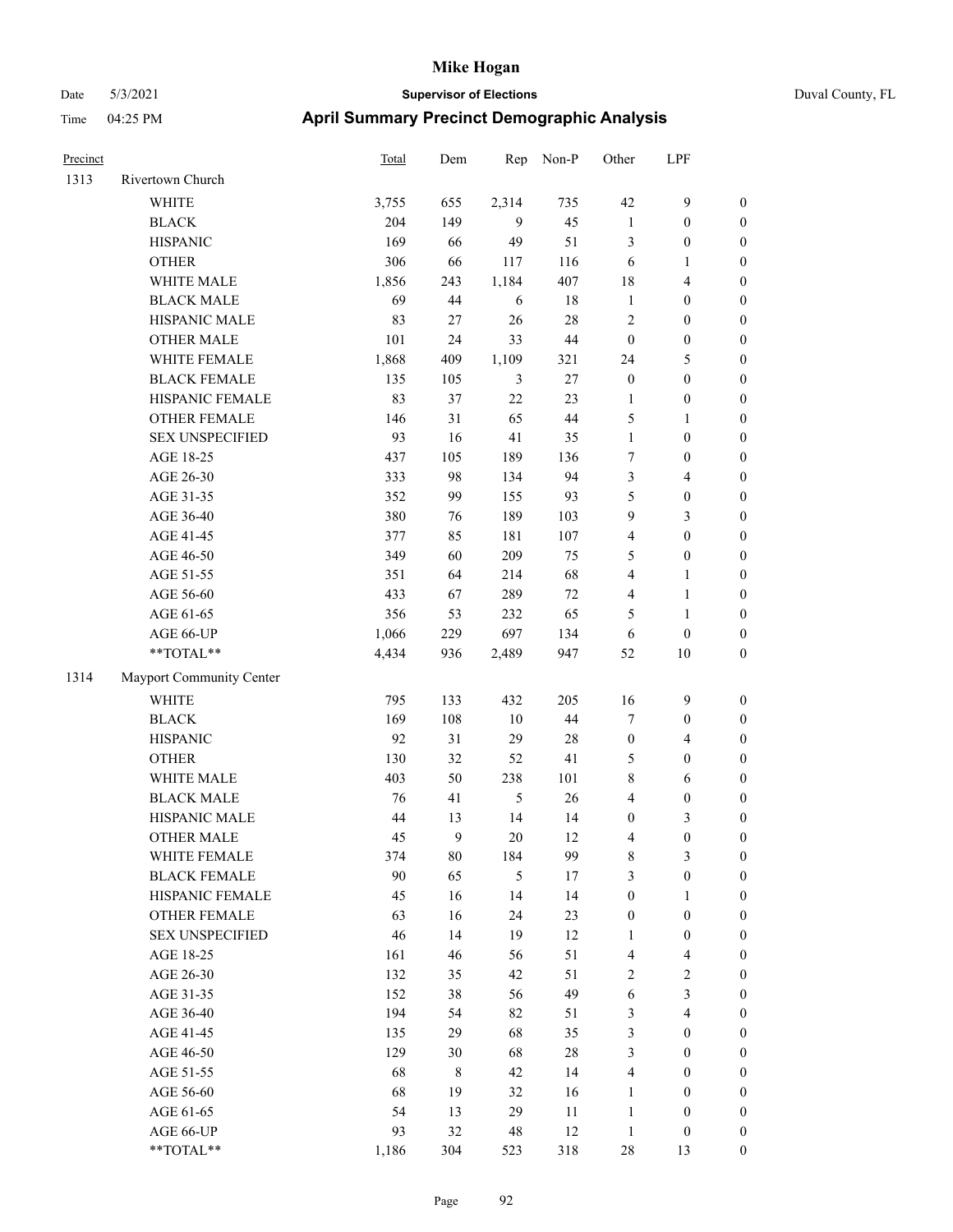# Date 5/3/2021 **Supervisor of Elections** Duval County, FL Time 04:25 PM **April Summary Precinct Demographic Analysis**

| Precinct |                            | Total | Dem     | Rep    | Non-P       | Other          | LPF                     |                  |
|----------|----------------------------|-------|---------|--------|-------------|----------------|-------------------------|------------------|
| 1315     | USO Center of Jacksonville |       |         |        |             |                |                         |                  |
|          | <b>WHITE</b>               | 4,382 | 1,040   | 2,018  | 1,213       | 78             | 33                      | $\boldsymbol{0}$ |
|          | <b>BLACK</b>               | 823   | 569     | 59     | 178         | 13             | $\overline{4}$          | $\boldsymbol{0}$ |
|          | <b>HISPANIC</b>            | 450   | 157     | 110    | 170         | $\,$ 8 $\,$    | 5                       | $\boldsymbol{0}$ |
|          | <b>OTHER</b>               | 598   | 163     | 184    | 241         | $\tau$         | 3                       | $\boldsymbol{0}$ |
|          | WHITE MALE                 | 2,091 | 402     | 1,021  | 604         | 42             | 22                      | $\boldsymbol{0}$ |
|          | <b>BLACK MALE</b>          | 378   | 229     | 34     | 107         | $\mathfrak{S}$ | 3                       | $\boldsymbol{0}$ |
|          | HISPANIC MALE              | 215   | 63      | 59     | 86          | $\mathfrak{S}$ | $\overline{\mathbf{c}}$ | $\boldsymbol{0}$ |
|          | <b>OTHER MALE</b>          | 234   | 57      | 82     | 91          | $\mathbf{1}$   | 3                       | $\boldsymbol{0}$ |
|          | WHITE FEMALE               | 2,241 | 624     | 979    | 592         | 35             | 11                      | $\boldsymbol{0}$ |
|          | <b>BLACK FEMALE</b>        | 430   | 327     | 25     | 70          | $\,$ 8 $\,$    | $\boldsymbol{0}$        | $\boldsymbol{0}$ |
|          | HISPANIC FEMALE            | 222   | $88\,$  | $48\,$ | $8\sqrt{1}$ | $\mathfrak{Z}$ | 2                       | $\boldsymbol{0}$ |
|          | <b>OTHER FEMALE</b>        | 262   | $77\,$  | 83     | 99          | 3              | $\boldsymbol{0}$        | $\boldsymbol{0}$ |
|          | <b>SEX UNSPECIFIED</b>     | 180   | 62      | 40     | $72\,$      | $\overline{4}$ | 2                       | $\boldsymbol{0}$ |
|          | AGE 18-25                  | 711   | 225     | 198    | 259         | 23             | 6                       | $\boldsymbol{0}$ |
|          | AGE 26-30                  | 737   | 202     | 224    | 280         | 19             | 12                      | $\boldsymbol{0}$ |
|          | AGE 31-35                  | 675   | 212     | 206    | 240         | 9              | $\,$ $\,$               | $\boldsymbol{0}$ |
|          | AGE 36-40                  | 629   | 200     | 203    | 208         | 10             | 8                       | $\boldsymbol{0}$ |
|          | AGE 41-45                  | 497   | 126     | 176    | 186         | $\tau$         | $\overline{c}$          | $\boldsymbol{0}$ |
|          | AGE 46-50                  | 509   | 153     | 193    | 152         | $\,$ 8 $\,$    | 3                       | $\boldsymbol{0}$ |
|          | AGE 51-55                  | 470   | 131     | 225    | 107         | 6              | $\mathbf{1}$            | $\boldsymbol{0}$ |
|          | AGE 56-60                  | 533   | 171     | 242    | 114         | 5              | $\mathbf{1}$            | $\boldsymbol{0}$ |
|          | AGE 61-65                  | 491   | 167     | 213    | 99          | 9              | 3                       | $\boldsymbol{0}$ |
|          | AGE 66-UP                  | 1,001 | 342     | 491    | 157         | 10             | 1                       | $\boldsymbol{0}$ |
|          | **TOTAL**                  | 6,253 | 1,929   | 2,371  | 1,802       | 106            | 45                      | $\boldsymbol{0}$ |
| 1401     | Church at Argyle           |       |         |        |             |                |                         |                  |
|          |                            |       |         |        |             |                |                         |                  |
|          | <b>WHITE</b>               | 1,559 | 338     | 823    | 352         | 37             | $\mathbf{9}$            | $\boldsymbol{0}$ |
|          | <b>BLACK</b>               | 861   | 655     | 44     | 144         | 18             | $\boldsymbol{0}$        | $\boldsymbol{0}$ |
|          | <b>HISPANIC</b>            | 267   | 116     | 55     | 90          | $\mathfrak{S}$ | 1                       | $\boldsymbol{0}$ |
|          | <b>OTHER</b>               | 312   | $100\,$ | $88\,$ | 113         | $\,$ 8 $\,$    | 3                       | $\boldsymbol{0}$ |
|          | WHITE MALE                 | 709   | 120     | 395    | 174         | 15             | 5                       | $\boldsymbol{0}$ |
|          | <b>BLACK MALE</b>          | 322   | 221     | 24     | 68          | 9              | $\boldsymbol{0}$        | $\boldsymbol{0}$ |
|          | HISPANIC MALE              | 110   | 45      | 24     | 38          | 3              | $\boldsymbol{0}$        | $\boldsymbol{0}$ |
|          | <b>OTHER MALE</b>          | 109   | 25      | 42     | 36          | $\overline{4}$ | 2                       | $\boldsymbol{0}$ |
|          | WHITE FEMALE               | 839   | 217     | 421    | 175         | 22             | 4                       | $\boldsymbol{0}$ |
|          | <b>BLACK FEMALE</b>        | 531   | 428     | 19     | 75          | 9              | $\boldsymbol{0}$        | $\boldsymbol{0}$ |
|          | HISPANIC FEMALE            | 153   | 69      | 31     | 51          | $\sqrt{2}$     | $\boldsymbol{0}$        | $\boldsymbol{0}$ |
|          | OTHER FEMALE               | 165   | 66      | 39     | 56          | $\mathfrak{Z}$ | $\mathbf{1}$            | $\boldsymbol{0}$ |
|          | <b>SEX UNSPECIFIED</b>     | 61    | 18      | 15     | 26          | $\mathbf{1}$   | $\mathbf{1}$            | $\boldsymbol{0}$ |
|          | AGE 18-25                  | 312   | 121     | 77     | 95          | 16             | 3                       | $\boldsymbol{0}$ |
|          | AGE 26-30                  | 348   | 156     | 73     | 108         | $10\,$         | 1                       | $\boldsymbol{0}$ |
|          | AGE 31-35                  | 336   | 138     | 87     | 102         | 5              | 4                       | $\boldsymbol{0}$ |
|          | AGE 36-40                  | 286   | 125     | 75     | 75          | 9              | $\overline{c}$          | $\boldsymbol{0}$ |
|          | AGE 41-45                  | 227   | 82      | 68     | 70          | 6              | $\mathbf{1}$            | $\boldsymbol{0}$ |
|          | AGE 46-50                  | 247   | 97      | 96     | 48          | 5              | 1                       | $\boldsymbol{0}$ |
|          | AGE 51-55                  | 250   | 117     | 90     | 40          | 3              | $\boldsymbol{0}$        | $\boldsymbol{0}$ |
|          | AGE 56-60                  | 250   | 100     | 105    | 43          | $\sqrt{2}$     | $\boldsymbol{0}$        | $\boldsymbol{0}$ |
|          | AGE 61-65                  | 247   | 87      | 111    | 46          | $\mathfrak{Z}$ | $\boldsymbol{0}$        | $\boldsymbol{0}$ |
|          | AGE 66-UP                  | 496   | 186     | 228    | 72          | $\mathbf{9}$   | 1                       | $\boldsymbol{0}$ |

\*\*TOTAL\*\* 2,999 1,209 1,010 699 68 13 0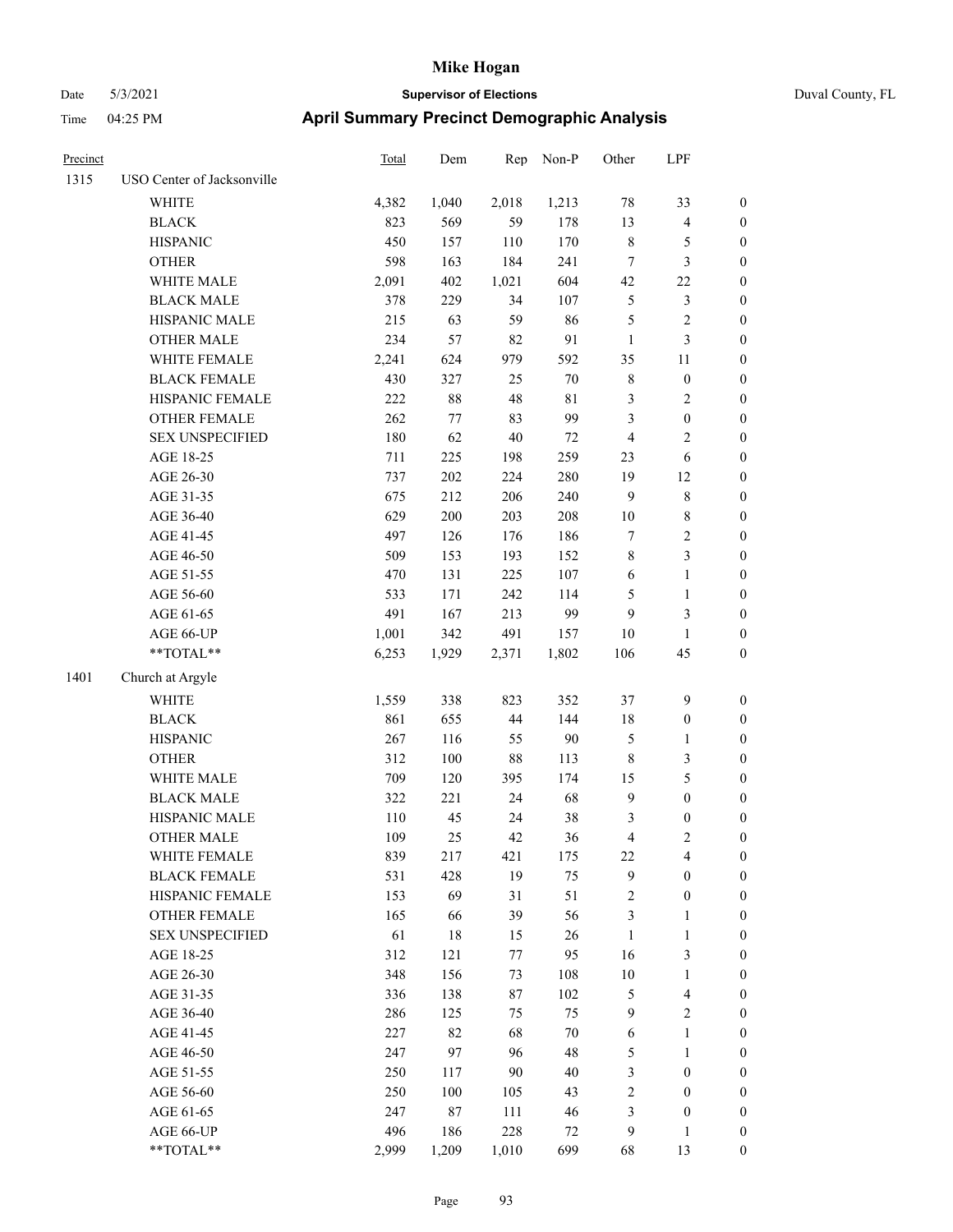| Precinct |                              | <b>Total</b> | Dem    | Rep    | Non-P | Other            | LPF              |                  |
|----------|------------------------------|--------------|--------|--------|-------|------------------|------------------|------------------|
| 1402     | Kirkwood Presbyterian Church |              |        |        |       |                  |                  |                  |
|          | WHITE                        | 1,475        | 248    | 913    | 283   | 21               | 10               | $\boldsymbol{0}$ |
|          | <b>BLACK</b>                 | 822          | 631    | 46     | 134   | 9                | 2                | $\boldsymbol{0}$ |
|          | <b>HISPANIC</b>              | 256          | 95     | 78     | 79    | $\mathfrak{Z}$   | 1                | $\boldsymbol{0}$ |
|          | <b>OTHER</b>                 | 432          | 108    | 156    | 159   | 9                | $\boldsymbol{0}$ | $\boldsymbol{0}$ |
|          | WHITE MALE                   | 728          | 105    | 461    | 146   | 7                | 9                | $\boldsymbol{0}$ |
|          | <b>BLACK MALE</b>            | 363          | 264    | 27     | 67    | 3                | 2                | $\boldsymbol{0}$ |
|          | HISPANIC MALE                | 120          | 40     | 42     | 35    | $\sqrt{2}$       | 1                | $\boldsymbol{0}$ |
|          | <b>OTHER MALE</b>            | 164          | 42     | 65     | 53    | $\overline{4}$   | $\boldsymbol{0}$ | $\boldsymbol{0}$ |
|          | WHITE FEMALE                 | 731          | 142    | 442    | 132   | 14               | 1                | $\boldsymbol{0}$ |
|          | <b>BLACK FEMALE</b>          | 448          | 359    | $18\,$ | 65    | 6                | $\boldsymbol{0}$ | $\boldsymbol{0}$ |
|          | HISPANIC FEMALE              | 136          | 55     | 36     | 44    | 1                | $\boldsymbol{0}$ | $\boldsymbol{0}$ |
|          | <b>OTHER FEMALE</b>          | 212          | 57     | 83     | 68    | $\overline{4}$   | $\boldsymbol{0}$ | $\boldsymbol{0}$ |
|          | <b>SEX UNSPECIFIED</b>       | 83           | 18     | 19     | 45    | 1                | $\boldsymbol{0}$ | $\boldsymbol{0}$ |
|          | AGE 18-25                    | 261          | 101    | 61     | 95    | $\sqrt{2}$       | 2                | $\boldsymbol{0}$ |
|          | AGE 26-30                    | 264          | 93     | 72     | 91    | 5                | 3                | $\boldsymbol{0}$ |
|          | AGE 31-35                    | 277          | $87\,$ | 99     | 87    | $\overline{2}$   | 2                | $\boldsymbol{0}$ |
|          | AGE 36-40                    | 255          | 116    | 63     | 63    | 10               | 3                | $\boldsymbol{0}$ |
|          | AGE 41-45                    | 247          | 104    | $78\,$ | 61    | $\mathfrak{Z}$   | 1                | $\boldsymbol{0}$ |
|          | AGE 46-50                    | 233          | 78     | 103    | 47    | $\overline{4}$   | 1                | $\boldsymbol{0}$ |
|          | AGE 51-55                    | 270          | 105    | 115    | 48    | $\sqrt{2}$       | $\boldsymbol{0}$ | $\boldsymbol{0}$ |
|          | AGE 56-60                    | 310          | 105    | 150    | 50    | 5                | $\boldsymbol{0}$ | $\boldsymbol{0}$ |
|          | AGE 61-65                    | 281          | 86     | 148    | 41    | 6                | $\boldsymbol{0}$ | $\boldsymbol{0}$ |
|          | AGE 66-UP                    | 587          | 207    | 304    | 72    | 3                | 1                | $\boldsymbol{0}$ |
|          | **TOTAL**                    | 2,985        | 1,082  | 1,193  | 655   | 42               | 13               | $\boldsymbol{0}$ |
| 1403     | Argyle Branch Library        |              |        |        |       |                  |                  |                  |
|          | <b>WHITE</b>                 | 1,466        | 279    | 807    | 341   | 32               | 7                | $\boldsymbol{0}$ |
|          | <b>BLACK</b>                 | 784          | 599    | 25     | 148   | $11\,$           | 1                | $\boldsymbol{0}$ |
|          | <b>HISPANIC</b>              | 306          | 111    | 80     | 112   | $\mathfrak{Z}$   | $\boldsymbol{0}$ | $\boldsymbol{0}$ |
|          | <b>OTHER</b>                 | 300          | 89     | 105    | 100   | 6                | $\boldsymbol{0}$ | $\boldsymbol{0}$ |
|          | WHITE MALE                   | 691          | 112    | 396    | 161   | 15               | 7                | $\boldsymbol{0}$ |
|          | <b>BLACK MALE</b>            | 337          | 239    | 13     | 75    | 9                | 1                | $\boldsymbol{0}$ |
|          | HISPANIC MALE                | 142          | 46     | 41     | 54    | $\mathbf{1}$     | $\boldsymbol{0}$ | $\boldsymbol{0}$ |
|          | <b>OTHER MALE</b>            | 118          | 30     | 46     | 41    | 1                | $\boldsymbol{0}$ | $\boldsymbol{0}$ |
|          | WHITE FEMALE                 | 762          | 166    | 403    | 177   | 16               | $\boldsymbol{0}$ | $\boldsymbol{0}$ |
|          | <b>BLACK FEMALE</b>          | 432          | 350    | 11     | 69    | $\sqrt{2}$       | $\boldsymbol{0}$ | $\boldsymbol{0}$ |
|          | HISPANIC FEMALE              | 158          | 62     | 38     | 56    | $\sqrt{2}$       | $\boldsymbol{0}$ | $\boldsymbol{0}$ |
|          | OTHER FEMALE                 | 145          | 43     | 54     | 43    | $\sqrt{5}$       | $\boldsymbol{0}$ | $\boldsymbol{0}$ |
|          | <b>SEX UNSPECIFIED</b>       | $71\,$       | 30     | 15     | 25    | 1                | $\boldsymbol{0}$ | $\boldsymbol{0}$ |
|          | AGE 18-25                    | 312          | 113    | 68     | 121   | 10               | $\boldsymbol{0}$ | $\boldsymbol{0}$ |
|          | AGE 26-30                    | 277          | 103    | 83     | 84    | $\boldsymbol{7}$ | 0                | $\boldsymbol{0}$ |
|          | AGE 31-35                    | 307          | 99     | 91     | 112   | $\mathfrak s$    | $\boldsymbol{0}$ | $\boldsymbol{0}$ |
|          | AGE 36-40                    | 290          | 125    | 76     | 82    | 3                | 4                | $\boldsymbol{0}$ |
|          | AGE 41-45                    | 265          | 103    | 68     | 85    | $\,$ $\,$        | 1                | $\boldsymbol{0}$ |
|          | AGE 46-50                    | 244          | 103    | 87     | 47    | 6                | 1                | $\boldsymbol{0}$ |
|          | AGE 51-55                    | 221          | 86     | $87\,$ | 45    | $\mathfrak{Z}$   | $\boldsymbol{0}$ | $\boldsymbol{0}$ |
|          | AGE 56-60                    | 249          | 83     | 130    | 32    | $\mathfrak{Z}$   | 1                | $\boldsymbol{0}$ |
|          | AGE 61-65                    | 234          | 94     | 105    | 31    | 3                | 1                | $\boldsymbol{0}$ |
|          | AGE 66-UP                    | 457          | 169    | 222    | 62    | $\overline{4}$   | $\boldsymbol{0}$ | $\bf{0}$         |
|          | $**TOTAL**$                  | 2,856        | 1,078  | 1,017  | 701   | 52               | 8                | $\overline{0}$   |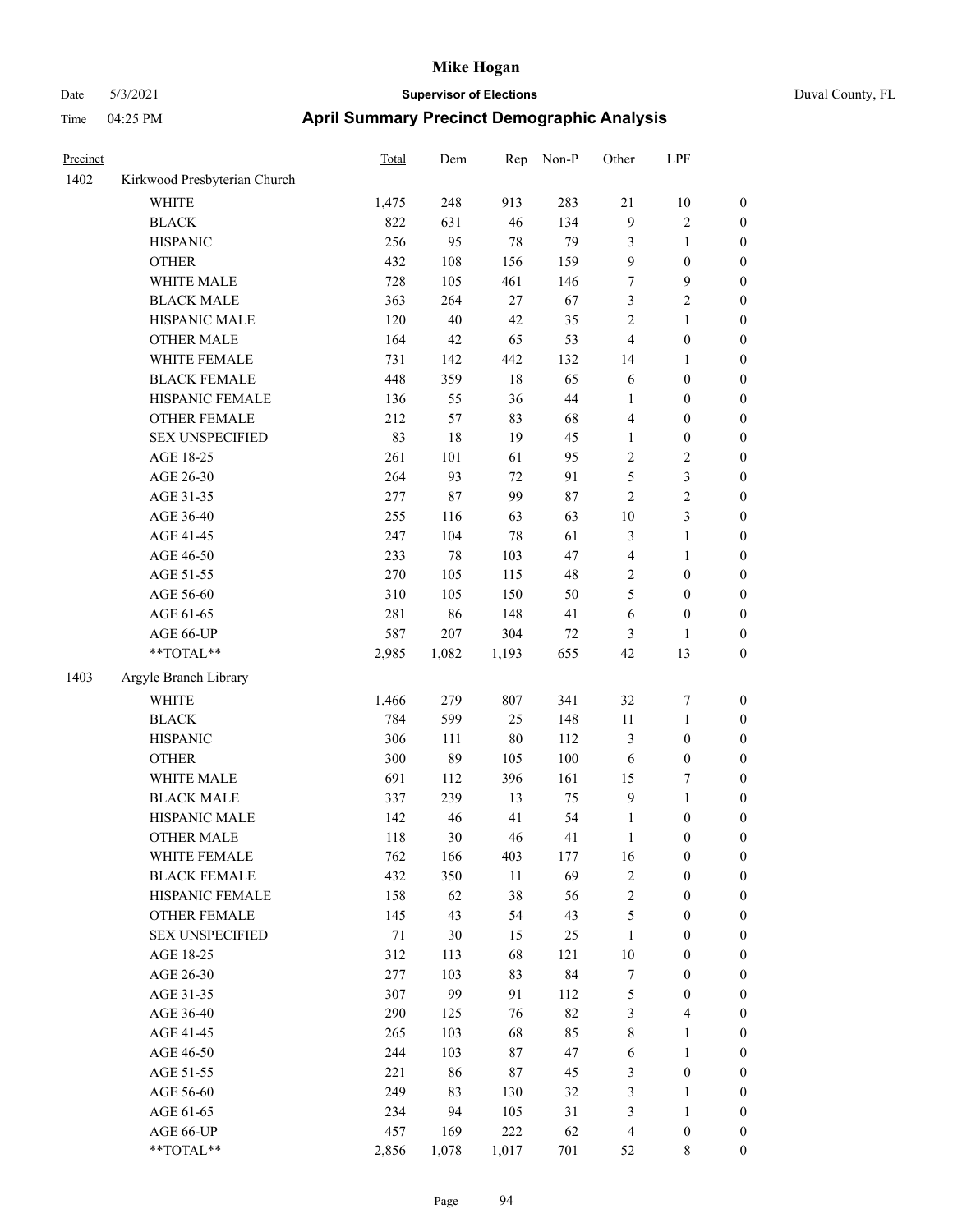| Precinct |                            | Total | Dem    | Rep            | Non-P          | Other            | LPF                     |                  |
|----------|----------------------------|-------|--------|----------------|----------------|------------------|-------------------------|------------------|
| 1404     | Grace Church of Avondale   |       |        |                |                |                  |                         |                  |
|          | <b>WHITE</b>               | 3,931 | 1,628  | 1,512          | 709            | 53               | 29                      | $\boldsymbol{0}$ |
|          | <b>BLACK</b>               | 91    | 68     | 6              | 15             | $\mathbf{1}$     | 1                       | $\bf{0}$         |
|          | <b>HISPANIC</b>            | 159   | $80\,$ | 31             | $40\,$         | 6                | $\overline{\mathbf{c}}$ | $\boldsymbol{0}$ |
|          | <b>OTHER</b>               | 259   | 106    | 53             | 96             | $\sqrt{2}$       | 2                       | $\boldsymbol{0}$ |
|          | WHITE MALE                 | 1,851 | 658    | 755            | 394            | 24               | 20                      | $\boldsymbol{0}$ |
|          | <b>BLACK MALE</b>          | 50    | 35     | $\mathfrak{Z}$ | $10\,$         | 1                | 1                       | $\boldsymbol{0}$ |
|          | HISPANIC MALE              | 68    | 33     | 15             | 17             | $\overline{2}$   | $\mathbf{1}$            | $\boldsymbol{0}$ |
|          | <b>OTHER MALE</b>          | 105   | 42     | 19             | 43             | $\boldsymbol{0}$ | $\mathbf{1}$            | $\boldsymbol{0}$ |
|          | WHITE FEMALE               | 2,054 | 962    | 748            | 307            | 28               | 9                       | $\boldsymbol{0}$ |
|          | <b>BLACK FEMALE</b>        | 39    | 31     | $\mathfrak{Z}$ | 5              | $\boldsymbol{0}$ | $\boldsymbol{0}$        | $\boldsymbol{0}$ |
|          | HISPANIC FEMALE            | 89    | 46     | 16             | $22\,$         | $\overline{4}$   | 1                       | $\boldsymbol{0}$ |
|          | <b>OTHER FEMALE</b>        | 107   | 50     | 22             | 33             | $\overline{2}$   | $\boldsymbol{0}$        | $\boldsymbol{0}$ |
|          | <b>SEX UNSPECIFIED</b>     | 77    | 25     | 21             | 29             | $\mathbf{1}$     | $\mathbf{1}$            | $\boldsymbol{0}$ |
|          | AGE 18-25                  | 337   | 142    | 102            | 84             | 6                | 3                       | $\boldsymbol{0}$ |
|          | AGE 26-30                  | 462   | 190    | 152            | 107            | 9                | 4                       | $\boldsymbol{0}$ |
|          | AGE 31-35                  | 519   | 217    | 161            | 130            | $\,$ 8 $\,$      | 3                       | $\boldsymbol{0}$ |
|          | AGE 36-40                  | 483   | 219    | 124            | 128            | 7                | 5                       | $\boldsymbol{0}$ |
|          | AGE 41-45                  | 384   | 164    | 110            | 92             | 9                | 9                       | $\boldsymbol{0}$ |
|          | AGE 46-50                  | 337   | 142    | 125            | 61             | 5                | 4                       | $\boldsymbol{0}$ |
|          | AGE 51-55                  | 380   | 131    | 152            | 93             | $\overline{4}$   | $\boldsymbol{0}$        | $\boldsymbol{0}$ |
|          | AGE 56-60                  | 376   | 154    | 162            | 54             | $\overline{4}$   | 2                       | $\boldsymbol{0}$ |
|          | AGE 61-65                  | 322   | 145    | 128            | 42             | 5                | 2                       | $\boldsymbol{0}$ |
|          | AGE 66-UP                  | 840   | 378    | 386            | 69             | 5                | $\overline{c}$          | $\boldsymbol{0}$ |
|          | **TOTAL**                  | 4,440 | 1,882  | 1,602          | 860            | 62               | 34                      | $\boldsymbol{0}$ |
| 1405     | Murray Hill Baptist Church |       |        |                |                |                  |                         |                  |
|          | <b>WHITE</b>               | 1,868 | 784    | 677            | 363            | 24               | 20                      | $\boldsymbol{0}$ |
|          | <b>BLACK</b>               | 189   | 148    | $10\,$         | 31             | $\boldsymbol{0}$ | $\boldsymbol{0}$        | $\boldsymbol{0}$ |
|          | <b>HISPANIC</b>            | 106   | 54     | 26             | 24             | 1                | 1                       | $\mathbf{0}$     |
|          | <b>OTHER</b>               | 146   | 63     | 35             | 43             | $\mathfrak{Z}$   | 2                       | $\boldsymbol{0}$ |
|          | WHITE MALE                 | 855   | 318    | 322            | 191            | 12               | 12                      | $\boldsymbol{0}$ |
|          | <b>BLACK MALE</b>          | 79    | 57     | 5              | 17             | $\boldsymbol{0}$ | $\boldsymbol{0}$        | $\boldsymbol{0}$ |
|          | HISPANIC MALE              | 43    | $21\,$ | 13             | $\overline{9}$ | $\boldsymbol{0}$ | $\boldsymbol{0}$        | $\boldsymbol{0}$ |
|          | <b>OTHER MALE</b>          | 62    | 23     | 16             | 21             | $\mathbf{1}$     | 1                       | $\boldsymbol{0}$ |
|          | WHITE FEMALE               | 989   | 459    | 345            | 166            | 12               | 7                       | $\boldsymbol{0}$ |
|          | <b>BLACK FEMALE</b>        | 107   | $88\,$ | 5              | 14             | $\boldsymbol{0}$ | $\boldsymbol{0}$        | $\boldsymbol{0}$ |
|          | HISPANIC FEMALE            | 59    | 31     | 12             | 14             | $\mathbf{1}$     | 1                       | $\boldsymbol{0}$ |
|          | <b>OTHER FEMALE</b>        | 51    | $28\,$ | 12             | 9              | $\sqrt{2}$       | $\boldsymbol{0}$        | $\boldsymbol{0}$ |
|          | <b>SEX UNSPECIFIED</b>     | 64    | 24     | 18             | $20\,$         | $\boldsymbol{0}$ | $\sqrt{2}$              | $\boldsymbol{0}$ |
|          | AGE 18-25                  | 147   | 68     | 27             | 44             | 6                | $\mathbf{2}$            | $\boldsymbol{0}$ |
|          | AGE 26-30                  | 276   | 132    | 64             | 68             | $\tau$           | 5                       | $\boldsymbol{0}$ |
|          | AGE 31-35                  | 328   | 173    | 76             | 68             | $\overline{4}$   | 7                       | $\boldsymbol{0}$ |
|          | AGE 36-40                  | 225   | 123    | 49             | 50             | $\overline{c}$   | $\mathbf{1}$            | $\boldsymbol{0}$ |
|          | AGE 41-45                  | 198   | 102    | 47             | 45             | $\mathbf{1}$     | 3                       | $\boldsymbol{0}$ |
|          | AGE 46-50                  | 147   | 53     | 50             | 38             | 3                | 3                       | $\boldsymbol{0}$ |
|          | AGE 51-55                  | 156   | 58     | 61             | 36             | $\boldsymbol{0}$ | 1                       | $\boldsymbol{0}$ |
|          | AGE 56-60                  | 154   | 59     | 65             | 28             | $\overline{c}$   | $\boldsymbol{0}$        | $\boldsymbol{0}$ |
|          | AGE 61-65                  | 167   | 64     | 77             | 26             | $\boldsymbol{0}$ | $\boldsymbol{0}$        | $\mathbf{0}$     |
|          | AGE 66-UP                  | 511   | 217    | 232            | 58             | 3                | 1                       | $\mathbf{0}$     |
|          | **TOTAL**                  | 2,309 | 1,049  | 748            | 461            | $28\,$           | 23                      | $\boldsymbol{0}$ |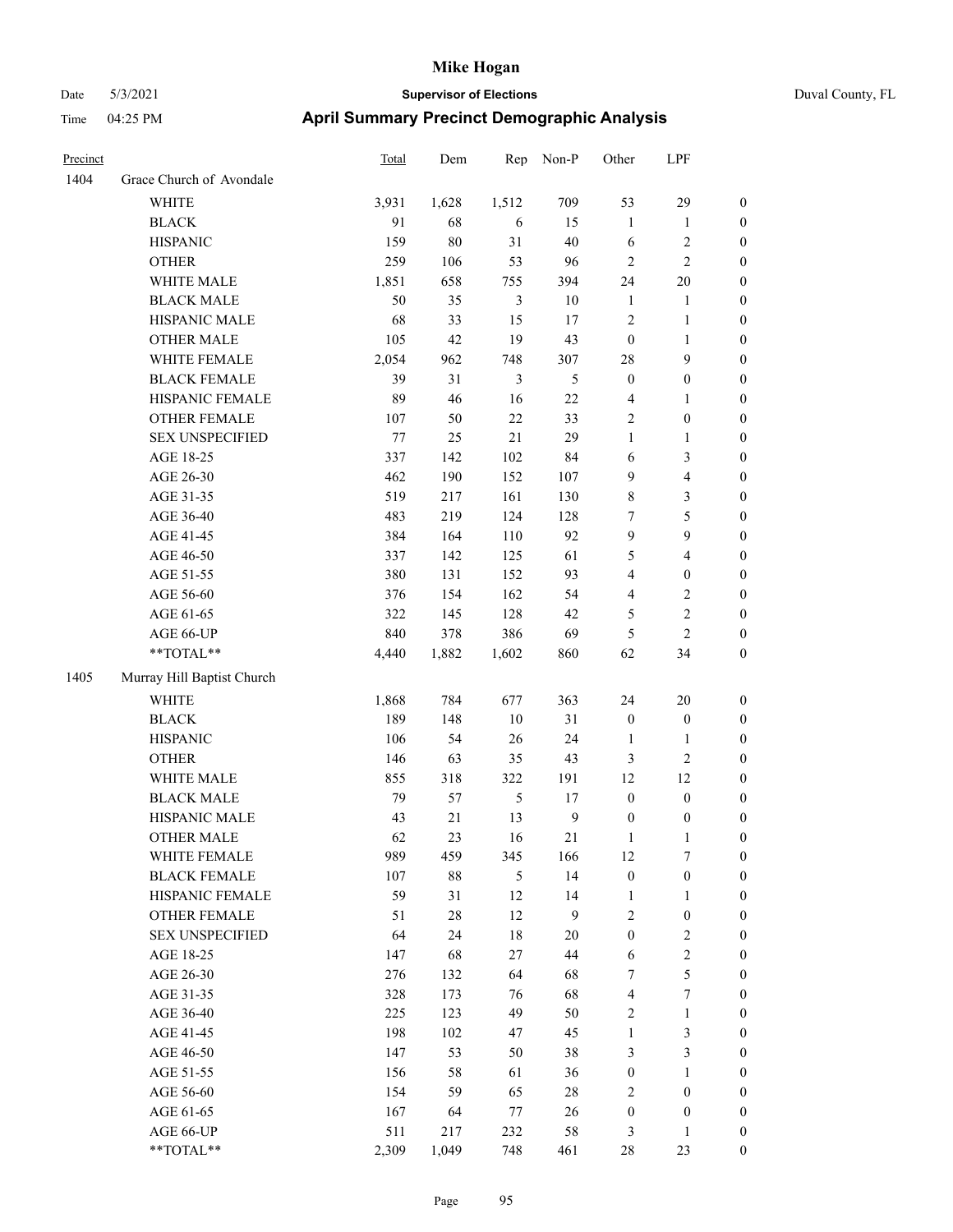|  | Duval County. |
|--|---------------|

| Precinct |                                                           | Total       | Dem         | Rep        | Non-P            | Other            | LPF                     |                  |
|----------|-----------------------------------------------------------|-------------|-------------|------------|------------------|------------------|-------------------------|------------------|
| 1406     | <b>Hillcrest Baptist</b>                                  |             |             |            |                  |                  |                         |                  |
|          | <b>WHITE</b>                                              | 1,056       | 222         | 608        | 209              | $\overline{9}$   | $\,$ 8 $\,$             | $\boldsymbol{0}$ |
|          | <b>BLACK</b>                                              | 364         | 291         | 16         | 50               | 5                | $\sqrt{2}$              | $\boldsymbol{0}$ |
|          | <b>HISPANIC</b>                                           | 152         | 64          | 38         | 47               | $\overline{c}$   | $\mathbf{1}$            | $\boldsymbol{0}$ |
|          | <b>OTHER</b>                                              | 191         | 37          | 56         | 89               | 7                | $\sqrt{2}$              | $\boldsymbol{0}$ |
|          | WHITE MALE                                                | 481         | $8\sqrt{1}$ | 294        | 98               | 3                | $\mathfrak s$           | $\boldsymbol{0}$ |
|          | <b>BLACK MALE</b>                                         | 159         | 120         | 11         | $22\,$           | 4                | $\sqrt{2}$              | $\boldsymbol{0}$ |
|          | HISPANIC MALE                                             | 62          | $20\,$      | 18         | 23               | $\boldsymbol{0}$ | $\mathbf{1}$            | 0                |
|          | <b>OTHER MALE</b>                                         | $8\sqrt{1}$ | 16          | $28\,$     | 34               | $\mathbf{1}$     | $\sqrt{2}$              | 0                |
|          | WHITE FEMALE                                              | 563         | 137         | 307        | 110              | 6                | $\mathfrak{Z}$          | $\boldsymbol{0}$ |
|          | <b>BLACK FEMALE</b>                                       | 200         | 168         | 5          | 26               | $\mathbf{1}$     | $\boldsymbol{0}$        | $\boldsymbol{0}$ |
|          | HISPANIC FEMALE                                           | 86          | 40          | $20\,$     | 24               | $\overline{c}$   | $\boldsymbol{0}$        | $\boldsymbol{0}$ |
|          | OTHER FEMALE                                              | 91          | $20\,$      | 23         | 42               | 6                | $\boldsymbol{0}$        | $\boldsymbol{0}$ |
|          | <b>SEX UNSPECIFIED</b>                                    | 40          | 12          | 12         | 16               | $\boldsymbol{0}$ | $\boldsymbol{0}$        | $\boldsymbol{0}$ |
|          | AGE 18-25                                                 | 152         | 49          | 41         | 57               | 4                | $\mathbf{1}$            | $\boldsymbol{0}$ |
|          | AGE 26-30                                                 | 152         | 53          | 45         | 45               | 5                | $\overline{\mathbf{4}}$ | $\boldsymbol{0}$ |
|          | AGE 31-35                                                 | 178         | 65          | 57         | 48               | 4                | $\overline{\mathbf{4}}$ | $\boldsymbol{0}$ |
|          | AGE 36-40                                                 | 149         | 52          | 43         | 51               | $\mathbf{1}$     | $\overline{2}$          | 0                |
|          | AGE 41-45                                                 | 120         | 43          | 41         | 34               | $\sqrt{2}$       | $\boldsymbol{0}$        | 0                |
|          | AGE 46-50                                                 | 131         | 38          | 59         | 29               | 5                | $\boldsymbol{0}$        | $\boldsymbol{0}$ |
|          | AGE 51-55                                                 | 144         | 54          | 63         | 26               | 1                | $\boldsymbol{0}$        | $\boldsymbol{0}$ |
|          | AGE 56-60                                                 | 187         | 55          | 99         | 31               | $\boldsymbol{0}$ | $\sqrt{2}$              | $\boldsymbol{0}$ |
|          | AGE 61-65                                                 | 172         | 67          | 84         | 21               | $\boldsymbol{0}$ | $\boldsymbol{0}$        | $\boldsymbol{0}$ |
|          | AGE 66-UP                                                 | 378         | 138         | 186        | 53               | $\mathbf{1}$     | $\boldsymbol{0}$        | $\boldsymbol{0}$ |
|          | $\mathrm{*}\mathrm{*}\mathrm{TOTAL} \mathrm{*}\mathrm{*}$ | 1,763       | 614         | 718        | 395              | 23               | 13                      | $\boldsymbol{0}$ |
| 1407     | Jacksonville Association of Fire Fighters                 |             |             |            |                  |                  |                         |                  |
|          | <b>WHITE</b>                                              | 1,147       | 563         | 281        | 266              | 25               | 12                      | $\boldsymbol{0}$ |
|          | <b>BLACK</b>                                              | 264         | 205         | 12         | 43               | 3                | $\mathbf{1}$            | $\boldsymbol{0}$ |
|          | <b>HISPANIC</b>                                           | 67          | 36          | 11         | 16               | $\overline{4}$   | $\boldsymbol{0}$        | $\boldsymbol{0}$ |
|          | <b>OTHER</b>                                              | 147         | 62          | 21         | 60               | 3                | $\mathbf{1}$            | 0                |
|          | WHITE MALE                                                | 567         | 250         | 149        | 143              | 15               | $10\,$                  | 0                |
|          | <b>BLACK MALE</b>                                         | 115         | 82          | 6          | 25               | $\mathbf{1}$     | $\mathbf{1}$            | 0                |
|          | HISPANIC MALE                                             | 25          | $10\,$      | 5          | $\mathbf{9}$     | $\mathbf{1}$     | $\boldsymbol{0}$        | $\boldsymbol{0}$ |
|          | <b>OTHER MALE</b>                                         | 59          | 26          | 8          | 23               | $\mathbf{1}$     | $\mathbf{1}$            | $\boldsymbol{0}$ |
|          | WHITE FEMALE                                              | 563         | 304         | 130        | 117              | $10\,$           | $\mathbf{2}$            | $\boldsymbol{0}$ |
|          | <b>BLACK FEMALE</b>                                       | 147         | 123         | 5          | 17               | $\sqrt{2}$       | $\boldsymbol{0}$        | $\theta$         |
|          | HISPANIC FEMALE                                           | 41          | 25          | $\sqrt{6}$ | $\boldsymbol{7}$ | 3                | $\boldsymbol{0}$        | $\theta$         |
|          | <b>OTHER FEMALE</b>                                       | 59          | 26          | $10\,$     | $22\,$           | $\mathbf{1}$     | $\boldsymbol{0}$        | $\overline{0}$   |
|          | <b>SEX UNSPECIFIED</b>                                    | 49          | $20\,$      | 6          | $22\,$           | $\mathbf{1}$     | $\boldsymbol{0}$        | 0                |
|          | AGE 18-25                                                 | 166         | 97          | 17         | 44               | 8                | $\boldsymbol{0}$        | 0                |
|          | AGE 26-30                                                 | 286         | 165         | 54         | 63               | 3                | $\mathbf{1}$            | 0                |
|          | AGE 31-35                                                 | 302         | 148         | 54         | 84               | 11               | $\mathfrak{S}$          | 0                |
|          | AGE 36-40                                                 | 177         | $80\,$      | 33         | 57               | 3                | $\overline{\mathbf{4}}$ | $\overline{0}$   |
|          | AGE 41-45                                                 | 126         | 54          | 22         | 44               | $\overline{4}$   | $\sqrt{2}$              | $\boldsymbol{0}$ |
|          | AGE 46-50                                                 | 121         | 70          | 27         | 20               | 3                | $\mathbf{1}$            | $\overline{0}$   |
|          | AGE 51-55                                                 | 91          | 46          | 23         | 19               | 2                | $\mathbf{1}$            | $\overline{0}$   |
|          | AGE 56-60                                                 | 89          | 45          | 25         | 19               | $\boldsymbol{0}$ | $\boldsymbol{0}$        | $\overline{0}$   |
|          | AGE 61-65                                                 | 86          | 56          | 18         | 12               | $\boldsymbol{0}$ | $\boldsymbol{0}$        | $\overline{0}$   |
|          | AGE 66-UP                                                 | 181         | 105         | 52         | 23               | $\mathbf{1}$     | $\boldsymbol{0}$        | $\boldsymbol{0}$ |
|          | **TOTAL**                                                 | 1,625       | 866         | 325        | 385              | 35               | 14                      | $\boldsymbol{0}$ |
|          |                                                           |             |             |            |                  |                  |                         |                  |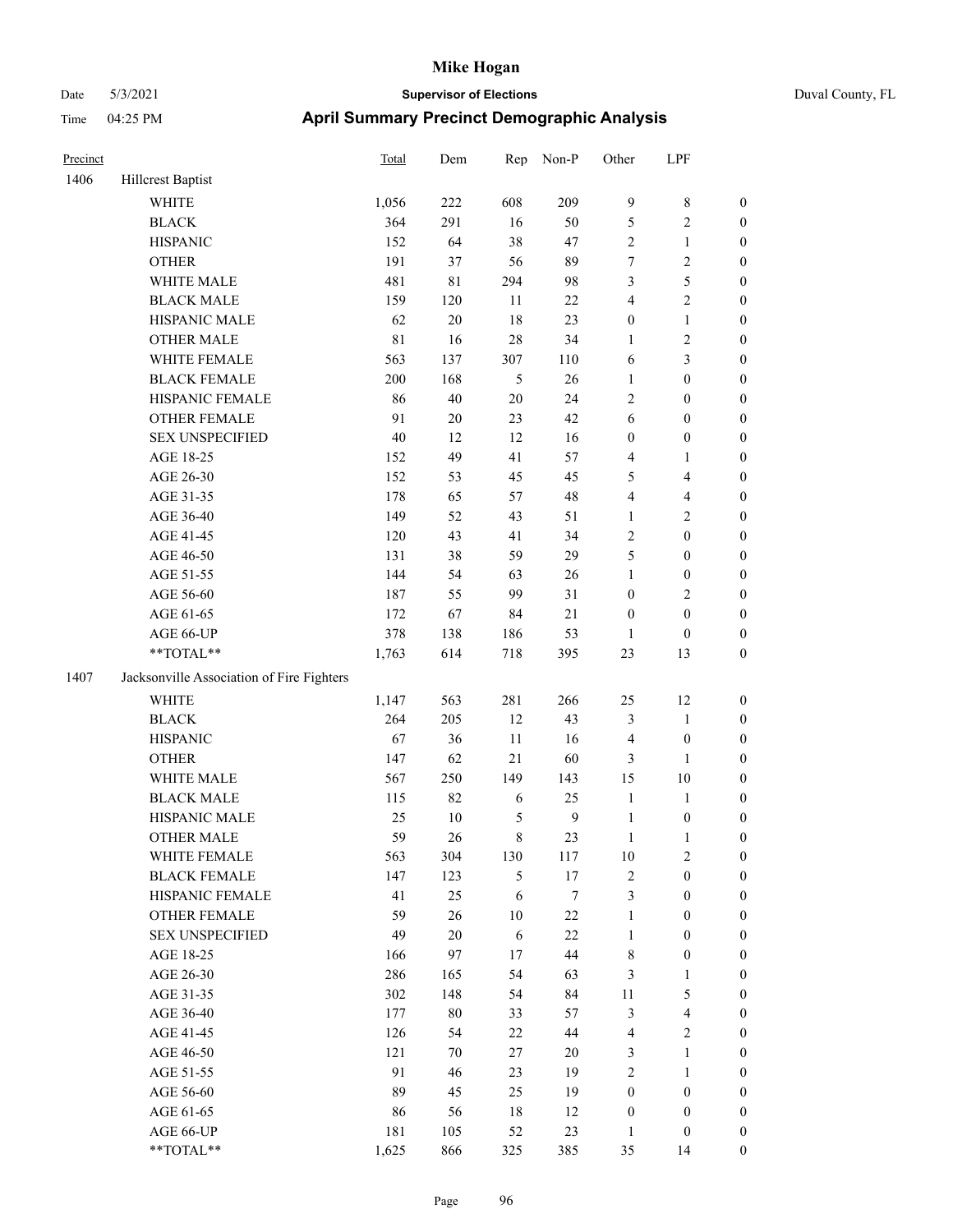|  | Duval County, FL |
|--|------------------|
|--|------------------|

| Precinct |                               | <b>Total</b> | Dem    | Rep    | Non-P  | Other            | LPF                     |                  |
|----------|-------------------------------|--------------|--------|--------|--------|------------------|-------------------------|------------------|
| 1408     | St. Johns Presbyterian Church |              |        |        |        |                  |                         |                  |
|          | <b>WHITE</b>                  | 3,015        | 924    | 1,466  | 564    | 42               | 19                      | $\boldsymbol{0}$ |
|          | <b>BLACK</b>                  | 215          | 151    | 24     | 38     | $\sqrt{2}$       | $\boldsymbol{0}$        | 0                |
|          | <b>HISPANIC</b>               | 116          | 48     | 32     | 33     | 3                | $\boldsymbol{0}$        | $\boldsymbol{0}$ |
|          | <b>OTHER</b>                  | 204          | 62     | 59     | 75     | 7                | 1                       | $\boldsymbol{0}$ |
|          | WHITE MALE                    | 1,422        | 371    | 718    | 302    | 18               | 13                      | $\boldsymbol{0}$ |
|          | <b>BLACK MALE</b>             | 102          | 65     | 13     | 23     | $\mathbf{1}$     | $\boldsymbol{0}$        | $\boldsymbol{0}$ |
|          | HISPANIC MALE                 | 59           | 25     | 17     | 17     | $\boldsymbol{0}$ | $\boldsymbol{0}$        | $\boldsymbol{0}$ |
|          | <b>OTHER MALE</b>             | 78           | 24     | 26     | $27\,$ | $\boldsymbol{0}$ | $\mathbf{1}$            | $\boldsymbol{0}$ |
|          | WHITE FEMALE                  | 1,557        | 544    | 730    | 253    | 24               | 6                       | $\boldsymbol{0}$ |
|          | <b>BLACK FEMALE</b>           | 111          | 84     | 11     | 15     | 1                | $\boldsymbol{0}$        | $\boldsymbol{0}$ |
|          | HISPANIC FEMALE               | 54           | 22     | 14     | 15     | 3                | $\boldsymbol{0}$        | 0                |
|          | OTHER FEMALE                  | 81           | 26     | 24     | 25     | 6                | $\boldsymbol{0}$        | 0                |
|          | <b>SEX UNSPECIFIED</b>        | 86           | 24     | $28\,$ | 33     | $\mathbf{1}$     | $\boldsymbol{0}$        | $\boldsymbol{0}$ |
|          | AGE 18-25                     | 251          | 82     | 83     | 73     | 10               | 3                       | $\boldsymbol{0}$ |
|          | AGE 26-30                     | 349          | 128    | 120    | 90     | 11               | $\boldsymbol{0}$        | $\boldsymbol{0}$ |
|          | AGE 31-35                     | 374          | 131    | 129    | 102    | 5                | $\boldsymbol{7}$        | $\boldsymbol{0}$ |
|          | AGE 36-40                     | 332          | 127    | 110    | 87     | 6                | $\sqrt{2}$              | $\boldsymbol{0}$ |
|          | AGE 41-45                     | 267          | 91     | 94     | 76     | 4                | $\overline{2}$          | $\boldsymbol{0}$ |
|          | AGE 46-50                     | 234          | 65     | 115    | 48     | 4                | $\overline{2}$          | $\boldsymbol{0}$ |
|          | AGE 51-55                     | 261          | 77     | 123    | 55     | 5                | $\mathbf{1}$            | 0                |
|          | AGE 56-60                     | 291          | 94     | 150    | 46     | $\mathbf{1}$     | $\boldsymbol{0}$        | 0                |
|          | AGE 61-65                     | 361          | 105    | 207    | 45     | 3                | $\mathbf{1}$            | 0                |
|          | AGE 66-UP                     | 830          | 285    | 450    | $88\,$ | $\mathfrak{S}$   | $\sqrt{2}$              | 0                |
|          | **TOTAL**                     | 3,550        | 1,185  | 1,581  | 710    | 54               | $20\,$                  | $\boldsymbol{0}$ |
| 1409     | St. Peter's Episcopal Church  |              |        |        |        |                  |                         |                  |
|          | <b>WHITE</b>                  | 3,269        | 704    | 1,809  | 679    | 65               | 12                      | $\boldsymbol{0}$ |
|          | <b>BLACK</b>                  | 1,336        | 989    | 54     | 274    | 18               | $\mathbf{1}$            | $\boldsymbol{0}$ |
|          | <b>HISPANIC</b>               | 448          | 178    | 96     | 161    | 10               | $\mathfrak{Z}$          | $\boldsymbol{0}$ |
|          | <b>OTHER</b>                  | 549          | 144    | 164    | 227    | 12               | $\sqrt{2}$              | $\boldsymbol{0}$ |
|          | WHITE MALE                    | 1,587        | 285    | 921    | 344    | 29               | $\,$ 8 $\,$             | $\boldsymbol{0}$ |
|          | <b>BLACK MALE</b>             | 589          | 398    | 29     | 150    | 12               | $\boldsymbol{0}$        | $\boldsymbol{0}$ |
|          | HISPANIC MALE                 | 220          | $72\,$ | 56     | 86     | 5                | 1                       | $\boldsymbol{0}$ |
|          | <b>OTHER MALE</b>             | 213          | 55     | 75     | 78     | 5                | $\boldsymbol{0}$        | $\boldsymbol{0}$ |
|          | WHITE FEMALE                  | 1,635        | 413    | 860    | 324    | 34               | $\overline{4}$          | 0                |
|          | <b>BLACK FEMALE</b>           | 722          | 574    | 23     | 118    | 6                | $\mathbf{1}$            | 0                |
|          | HISPANIC FEMALE               | 215          | 99     | 38     | $72\,$ | 5                | $\mathbf{1}$            | $\boldsymbol{0}$ |
|          | <b>OTHER FEMALE</b>           | 241          | 67     | $70\,$ | 99     | $\overline{4}$   | $\mathbf{1}$            | 0                |
|          | <b>SEX UNSPECIFIED</b>        | 180          | 52     | 51     | 70     | 5                | $\sqrt{2}$              | 0                |
|          | AGE 18-25                     | 686          | 235    | 175    | 247    | 25               | $\overline{\mathbf{4}}$ | 0                |
|          | AGE 26-30                     | 556          | 188    | 152    | 200    | 13               | $\mathfrak{Z}$          | 0                |
|          | AGE 31-35                     | 538          | 208    | 151    | 162    | 14               | $\mathfrak{Z}$          | 0                |
|          | AGE 36-40                     | 465          | 176    | 150    | 123    | 11               | $\mathfrak{S}$          | 0                |
|          | AGE 41-45                     | 456          | 157    | 163    | 127    | $\overline{9}$   | $\boldsymbol{0}$        | 0                |
|          | AGE 46-50                     | 450          | 167    | 178    | 98     | 7                | $\boldsymbol{0}$        | 0                |
|          | AGE 51-55                     | 436          | 157    | 164    | 109    | 6                | $\boldsymbol{0}$        | $\boldsymbol{0}$ |
|          | AGE 56-60                     | 515          | 199    | 223    | $88\,$ | 4                | $\mathbf{1}$            | $\boldsymbol{0}$ |
|          | AGE 61-65                     | 480          | 167    | 240    | 68     | 4                | $\mathbf{1}$            | $\boldsymbol{0}$ |
|          | AGE 66-UP                     | 1,020        | 361    | 527    | 119    | 12               | $\mathbf{1}$            | $\boldsymbol{0}$ |
|          | **TOTAL**                     | 5,602        | 2,015  | 2,123  | 1,341  | 105              | 18                      | $\boldsymbol{0}$ |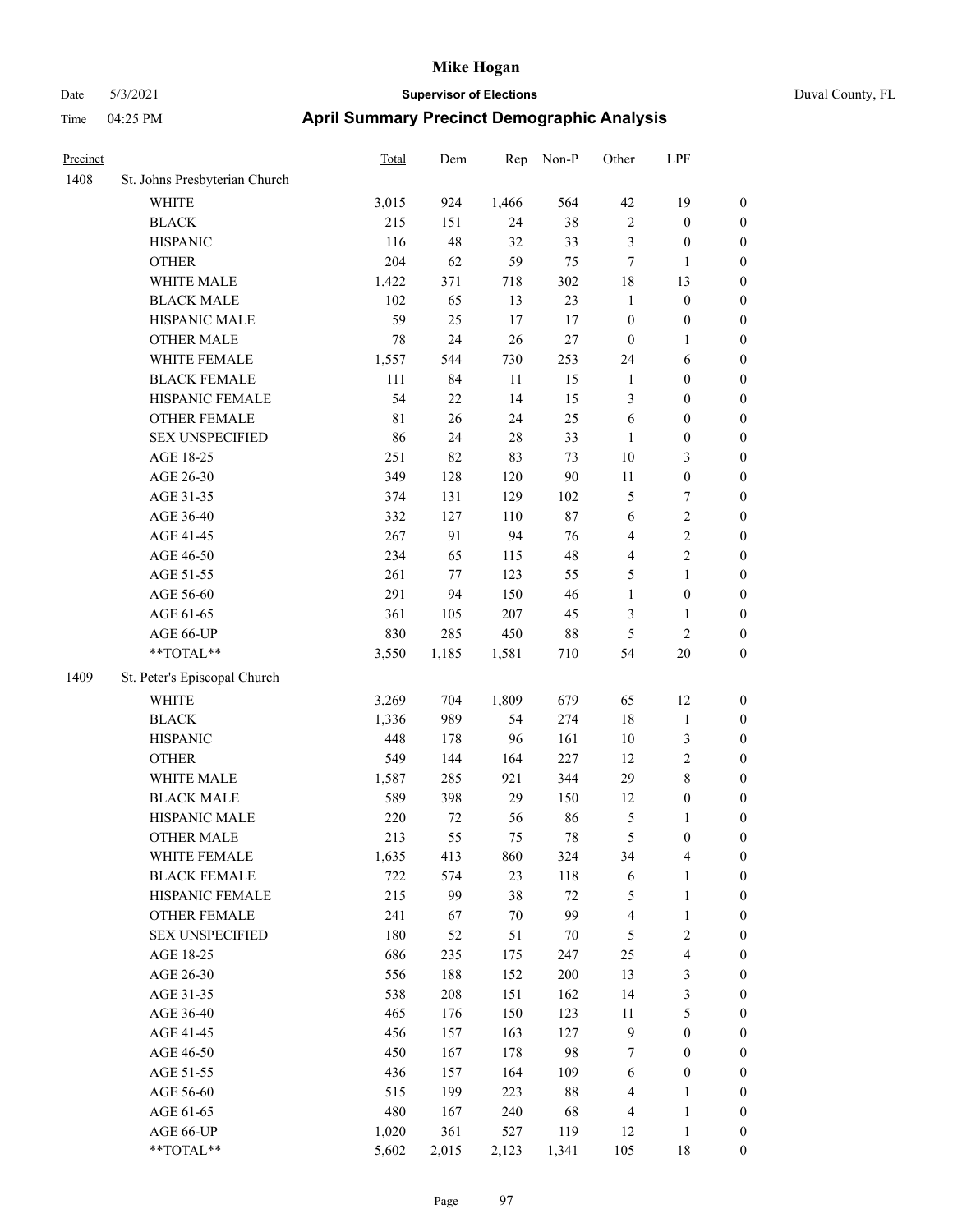| Precinct |                                | Total       | Dem    | Rep        | Non-P       | Other            | LPF                     |                  |
|----------|--------------------------------|-------------|--------|------------|-------------|------------------|-------------------------|------------------|
| 1410     | Fleet Reserve                  |             |        |            |             |                  |                         |                  |
|          | <b>WHITE</b>                   | 2,546       | 531    | 1,390      | 561         | 46               | 18                      | $\boldsymbol{0}$ |
|          | <b>BLACK</b>                   | 1,644       | 1,257  | 73         | 292         | 19               | 3                       | $\boldsymbol{0}$ |
|          | <b>HISPANIC</b>                | 429         | 167    | 87         | 166         | 6                | 3                       | $\boldsymbol{0}$ |
|          | <b>OTHER</b>                   | 509         | 175    | 123        | 203         | $\overline{4}$   | 4                       | $\boldsymbol{0}$ |
|          | WHITE MALE                     | 1,157       | 186    | 663        | 273         | 24               | 11                      | $\boldsymbol{0}$ |
|          | <b>BLACK MALE</b>              | 631         | 437    | 49         | 135         | 9                | $\mathbf{1}$            | $\boldsymbol{0}$ |
|          | HISPANIC MALE                  | 192         | $71\,$ | $42\,$     | $77\,$      | $\overline{2}$   | $\boldsymbol{0}$        | $\boldsymbol{0}$ |
|          | <b>OTHER MALE</b>              | 198         | 61     | 52         | 83          | $\mathbf{1}$     | 1                       | $\boldsymbol{0}$ |
|          | WHITE FEMALE                   | 1,359       | 337    | 714        | 279         | $22\,$           | 7                       | $\boldsymbol{0}$ |
|          | <b>BLACK FEMALE</b>            | 976         | 791    | $22\,$     | 151         | 10               | $\overline{c}$          | $\boldsymbol{0}$ |
|          | HISPANIC FEMALE                | 226         | 94     | 38         | $88\,$      | $\mathfrak{Z}$   | 3                       | $\boldsymbol{0}$ |
|          | <b>OTHER FEMALE</b>            | 237         | 97     | 53         | 86          | $\boldsymbol{0}$ | $\mathbf{1}$            | $\boldsymbol{0}$ |
|          | <b>SEX UNSPECIFIED</b>         | 152         | 56     | 40         | 50          | $\overline{4}$   | 2                       | $\boldsymbol{0}$ |
|          | AGE 18-25                      | 604         | 265    | 110        | 207         | 17               | 5                       | $\boldsymbol{0}$ |
|          | AGE 26-30                      | 487         | 197    | 111        | 168         | $\,$ 8 $\,$      | 3                       | $\boldsymbol{0}$ |
|          | AGE 31-35                      | 502         | 216    | 121        | 150         | 9                | 6                       | $\boldsymbol{0}$ |
|          | AGE 36-40                      | 431         | 189    | 96         | 137         | 5                | $\overline{4}$          | $\boldsymbol{0}$ |
|          | AGE 41-45                      | 399         | 165    | 114        | 109         | $\,$ 8 $\,$      | 3                       | $\boldsymbol{0}$ |
|          | AGE 46-50                      | 415         | 177    | 140        | 92          | 4                | 2                       | $\boldsymbol{0}$ |
|          | AGE 51-55                      | 469         | 178    | 185        | 98          | 6                | $\overline{c}$          | $\boldsymbol{0}$ |
|          | AGE 56-60                      | 465         | 193    | 188        | 77          | 6                | 1                       | $\boldsymbol{0}$ |
|          | AGE 61-65                      | 428         | 183    | 185        | 54          | $\overline{4}$   | 2                       | $\boldsymbol{0}$ |
|          | AGE 66-UP                      | 928         | 367    | 423        | 130         | $\,$ 8 $\,$      | $\boldsymbol{0}$        | $\boldsymbol{0}$ |
|          | **TOTAL**                      | 5,128       | 2,130  | 1,673      | 1,222       | 75               | 28                      | $\boldsymbol{0}$ |
| 1411     | Ortega United Methodist Church |             |        |            |             |                  |                         |                  |
|          | WHITE                          | 5,114       | 1,038  | 3,365      | 638         | 52               | 21                      | $\boldsymbol{0}$ |
|          | <b>BLACK</b>                   | 143         | 110    | 5          | $26\,$      | $\sqrt{2}$       | $\boldsymbol{0}$        | $\boldsymbol{0}$ |
|          | <b>HISPANIC</b>                | 110         | 33     | 53         | $21\,$      | $\overline{2}$   | 1                       | $\boldsymbol{0}$ |
|          | <b>OTHER</b>                   | 225         | 52     | 90         | 73          | 9                | 1                       | $\boldsymbol{0}$ |
|          | WHITE MALE                     | 2,373       | 409    | 1,604      | 325         | 25               | 10                      | $\boldsymbol{0}$ |
|          | <b>BLACK MALE</b>              | 60          | 43     | 3          | 13          | $\mathbf{1}$     | $\boldsymbol{0}$        | $\boldsymbol{0}$ |
|          | HISPANIC MALE                  | 55          | 17     | 26         | 10          | $\sqrt{2}$       | 0                       | $\boldsymbol{0}$ |
|          | <b>OTHER MALE</b>              | 77          | 14     | 34         | 25          | $\overline{4}$   | $\boldsymbol{0}$        | $\boldsymbol{0}$ |
|          | WHITE FEMALE                   | 2,690       | 621    | 1,729      | 302         | 27               | $11\,$                  | $\boldsymbol{0}$ |
|          | <b>BLACK FEMALE</b>            | $8\sqrt{1}$ | 65     | $\sqrt{2}$ | 13          | $\mathbf{1}$     | $\boldsymbol{0}$        | $\boldsymbol{0}$ |
|          | HISPANIC FEMALE                | 55          | 16     | $27\,$     | 11          | $\boldsymbol{0}$ | 1                       | $\boldsymbol{0}$ |
|          | OTHER FEMALE                   | 92          | 30     | 40         | 19          | $\sqrt{2}$       | $\mathbf{1}$            | $\boldsymbol{0}$ |
|          | <b>SEX UNSPECIFIED</b>         | 109         | 18     | $48\,$     | $40\,$      | $\mathfrak{Z}$   | $\boldsymbol{0}$        | $\boldsymbol{0}$ |
|          | AGE 18-25                      | 564         | 122    | 300        | 122         | 14               | 6                       | $\boldsymbol{0}$ |
|          | AGE 26-30                      | 424         | 97     | 237        | $87\,$      | $\mathfrak{Z}$   | $\boldsymbol{0}$        | $\boldsymbol{0}$ |
|          | AGE 31-35                      | 501         | 101    | 297        | 90          | 10               | 3                       | $\boldsymbol{0}$ |
|          | AGE 36-40                      | 435         | 101    | 224        | 96          | $\boldsymbol{7}$ | 7                       | $\boldsymbol{0}$ |
|          | AGE 41-45                      | 386         | $88\,$ | 220        | 71          | $\mathfrak s$    | $\overline{\mathbf{c}}$ | $\boldsymbol{0}$ |
|          | AGE 46-50                      | 419         | 95     | 241        | $8\sqrt{1}$ | $\sqrt{2}$       | $\boldsymbol{0}$        | $\boldsymbol{0}$ |
|          | AGE 51-55                      | 458         | 95     | 289        | 63          | $\,$ $\,$        | 3                       | $\boldsymbol{0}$ |
|          | AGE 56-60                      | 443         | 84     | 327        | $28\,$      | $\sqrt{2}$       | $\overline{c}$          | $\boldsymbol{0}$ |
|          | AGE 61-65                      | 515         | 121    | 353        | 37          | $\overline{4}$   | $\boldsymbol{0}$        | $\boldsymbol{0}$ |
|          | AGE 66-UP                      | 1,447       | 329    | 1,025      | 83          | 10               | $\boldsymbol{0}$        | $\mathbf{0}$     |
|          | **TOTAL**                      | 5,592       | 1,233  | 3,513      | 758         | 65               | 23                      | $\boldsymbol{0}$ |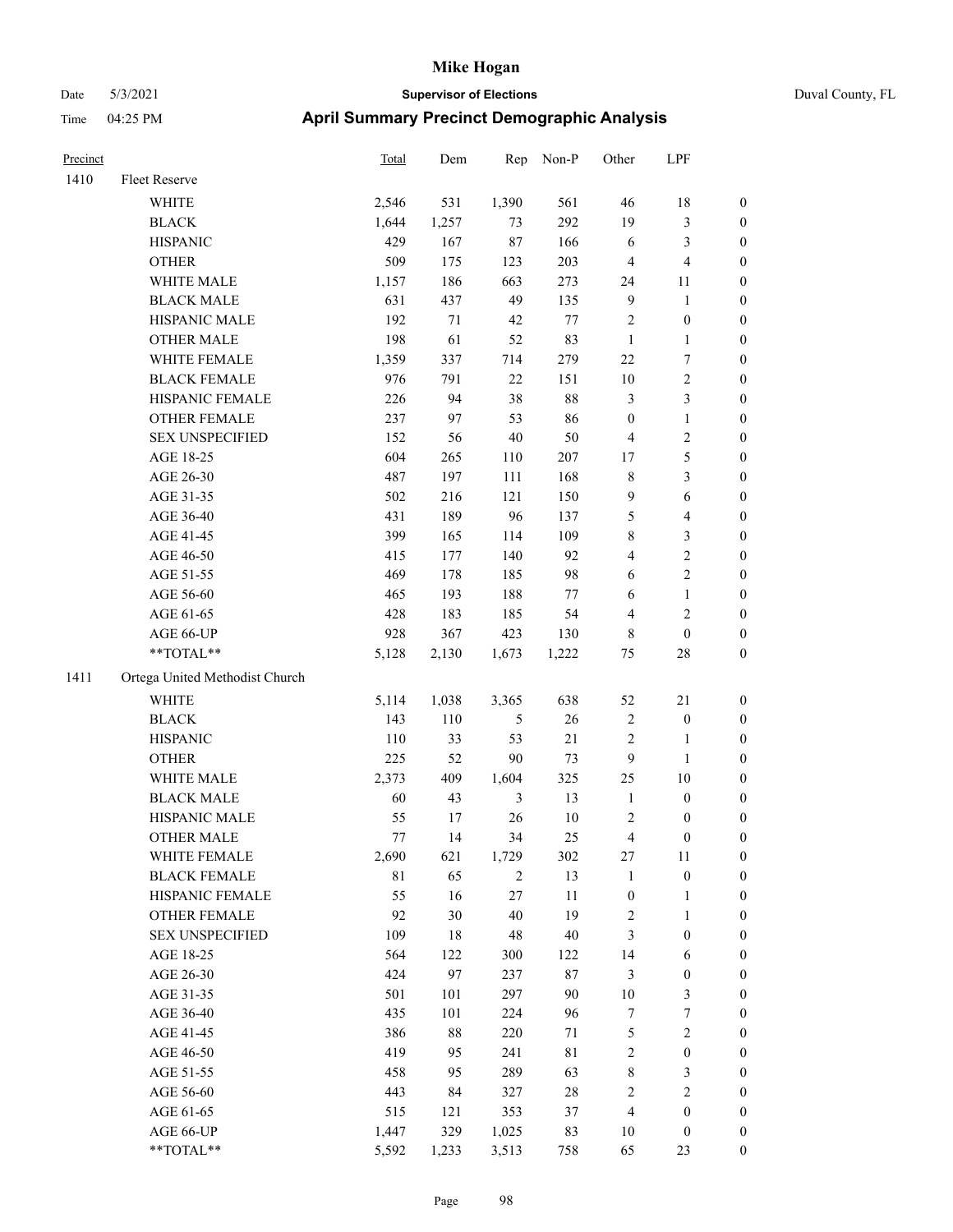| Duval Co |  |
|----------|--|
|          |  |

| Precinct |                                    | Total | Dem    | Rep    | Non-P  | Other            | LPF                     |                  |
|----------|------------------------------------|-------|--------|--------|--------|------------------|-------------------------|------------------|
| 1412     | Saint Catherine's Episcopal Church |       |        |        |        |                  |                         |                  |
|          | <b>WHITE</b>                       | 1,901 | 572    | 897    | 387    | 32               | 13                      | $\boldsymbol{0}$ |
|          | <b>BLACK</b>                       | 580   | 463    | 14     | 97     | $\sqrt{6}$       | $\boldsymbol{0}$        | $\boldsymbol{0}$ |
|          | <b>HISPANIC</b>                    | 174   | 77     | 34     | 58     | $\overline{4}$   | 1                       | $\boldsymbol{0}$ |
|          | <b>OTHER</b>                       | 206   | 62     | 46     | 91     | 6                | 1                       | $\boldsymbol{0}$ |
|          | WHITE MALE                         | 876   | 236    | 439    | 175    | 15               | 11                      | $\boldsymbol{0}$ |
|          | <b>BLACK MALE</b>                  | 196   | 149    | $\tau$ | 37     | $\mathfrak{Z}$   | $\boldsymbol{0}$        | $\boldsymbol{0}$ |
|          | HISPANIC MALE                      | 83    | 36     | 20     | 24     | $\mathbf{2}$     | $\mathbf{1}$            | $\boldsymbol{0}$ |
|          | <b>OTHER MALE</b>                  | 64    | $20\,$ | 17     | 24     | $\overline{c}$   | $\mathbf{1}$            | $\boldsymbol{0}$ |
|          | WHITE FEMALE                       | 1,000 | 328    | 447    | 206    | 17               | $\sqrt{2}$              | $\boldsymbol{0}$ |
|          | <b>BLACK FEMALE</b>                | 370   | 306    | 6      | 55     | $\mathfrak{Z}$   | $\boldsymbol{0}$        | $\boldsymbol{0}$ |
|          | HISPANIC FEMALE                    | 88    | 41     | 14     | 31     | $\sqrt{2}$       | $\boldsymbol{0}$        | $\boldsymbol{0}$ |
|          | OTHER FEMALE                       | 92    | 31     | 22     | 35     | $\overline{4}$   | $\boldsymbol{0}$        | $\boldsymbol{0}$ |
|          | <b>SEX UNSPECIFIED</b>             | 92    | 27     | 19     | 46     | $\mathbf{0}$     | $\boldsymbol{0}$        | $\boldsymbol{0}$ |
|          | AGE 18-25                          | 271   | 115    | 59     | 84     | 12               | 1                       | $\boldsymbol{0}$ |
|          | AGE 26-30                          | 304   | 146    | 63     | 79     | 11               | 5                       | $\boldsymbol{0}$ |
|          | AGE 31-35                          | 333   | 138    | 81     | 101    | 9                | 4                       | $\boldsymbol{0}$ |
|          | AGE 36-40                          | 280   | 117    | 76     | 79     | 5                | 3                       | $\boldsymbol{0}$ |
|          | AGE 41-45                          | 224   | 79     | 78     | 61     | 6                | $\boldsymbol{0}$        | $\boldsymbol{0}$ |
|          | AGE 46-50                          | 214   | 86     | 73     | 53     | $\sqrt{2}$       | $\boldsymbol{0}$        | $\boldsymbol{0}$ |
|          | AGE 51-55                          | 208   | 89     | 89     | 30     | $\boldsymbol{0}$ | $\boldsymbol{0}$        | $\boldsymbol{0}$ |
|          | AGE 56-60                          | 283   | 103    | 123    | 55     | $\boldsymbol{0}$ | 2                       | $\boldsymbol{0}$ |
|          | AGE 61-65                          | 248   | 99     | 116    | $30\,$ | 3                | $\boldsymbol{0}$        | $\boldsymbol{0}$ |
|          | AGE 66-UP                          | 496   | 202    | 233    | 61     | $\mathbf{0}$     | $\mathbf{0}$            | $\boldsymbol{0}$ |
|          | **TOTAL**                          | 2,861 | 1,174  | 991    | 633    | 48               | 15                      | $\boldsymbol{0}$ |
| 1413     | Trinity Lutheran Church - ELCA     |       |        |        |        |                  |                         |                  |
|          | <b>WHITE</b>                       | 3,390 | 1,518  | 1,121  | 667    | 56               | 28                      | $\boldsymbol{0}$ |
|          | <b>BLACK</b>                       | 262   | 186    | 13     | 59     | $\overline{4}$   | $\boldsymbol{0}$        | $\boldsymbol{0}$ |
|          | <b>HISPANIC</b>                    | 142   | $78\,$ | 22     | 42     | $\boldsymbol{0}$ | $\boldsymbol{0}$        | $\boldsymbol{0}$ |
|          | <b>OTHER</b>                       | 268   | 118    | 48     | 93     | 9                | $\boldsymbol{0}$        | $\boldsymbol{0}$ |
|          | WHITE MALE                         | 1,580 | 622    | 568    | 344    | 25               | 21                      | $\boldsymbol{0}$ |
|          | <b>BLACK MALE</b>                  | 122   | 86     | 6      | 28     | $\overline{2}$   | $\boldsymbol{0}$        | $\boldsymbol{0}$ |
|          | HISPANIC MALE                      | 69    | 36     | 12     | 21     | $\boldsymbol{0}$ | $\boldsymbol{0}$        | $\boldsymbol{0}$ |
|          | <b>OTHER MALE</b>                  | 109   | 38     | 20     | 47     | $\overline{4}$   | $\boldsymbol{0}$        | $\boldsymbol{0}$ |
|          | WHITE FEMALE                       | 1,777 | 885    | 537    | 317    | 31               | 7                       | $\boldsymbol{0}$ |
|          | <b>BLACK FEMALE</b>                | 136   | 99     | 6      | 29     | $\sqrt{2}$       | $\boldsymbol{0}$        | $\boldsymbol{0}$ |
|          | HISPANIC FEMALE                    | 69    | $40\,$ | 9      | $20\,$ | $\boldsymbol{0}$ | $\boldsymbol{0}$        | $\boldsymbol{0}$ |
|          | <b>OTHER FEMALE</b>                | 105   | 54     | 19     | 29     | $\mathfrak{Z}$   | $\boldsymbol{0}$        | $\boldsymbol{0}$ |
|          | <b>SEX UNSPECIFIED</b>             | 95    | $40\,$ | 27     | 26     | $\sqrt{2}$       | $\boldsymbol{0}$        | $\boldsymbol{0}$ |
|          | AGE 18-25                          | 297   | 164    | 53     | $71\,$ | 7                | 2                       | $\boldsymbol{0}$ |
|          | AGE 26-30                          | 584   | 278    | 115    | 165    | $18\,$           | $\,$ $\,$               | $\boldsymbol{0}$ |
|          | AGE 31-35                          | 613   | 310    | 136    | 151    | 12               | $\overline{\mathbf{4}}$ | $\boldsymbol{0}$ |
|          | AGE 36-40                          | 458   | 194    | 123    | 121    | $11\,$           | 9                       | $\boldsymbol{0}$ |
|          | AGE 41-45                          | 288   | 145    | 59     | $78\,$ | $\mathfrak{Z}$   | 3                       | $\boldsymbol{0}$ |
|          | AGE 46-50                          | 262   | 113    | 85     | 61     | $\sqrt{2}$       | $\mathbf{1}$            | $\boldsymbol{0}$ |
|          | AGE 51-55                          | 282   | 112    | 101    | 62     | 6                | $\mathbf{1}$            | $\boldsymbol{0}$ |
|          | AGE 56-60                          | 254   | 110    | 102    | 39     | $\mathfrak{Z}$   | $\boldsymbol{0}$        | $\boldsymbol{0}$ |
|          | AGE 61-65                          | 285   | 145    | 103    | 34     | $\mathfrak{Z}$   | $\boldsymbol{0}$        | $\boldsymbol{0}$ |
|          | AGE 66-UP                          | 739   | 329    | 327    | 79     | $\overline{4}$   | $\boldsymbol{0}$        | $\boldsymbol{0}$ |
|          | **TOTAL**                          | 4,062 | 1,900  | 1,204  | 861    | 69               | $28\,$                  | $\boldsymbol{0}$ |